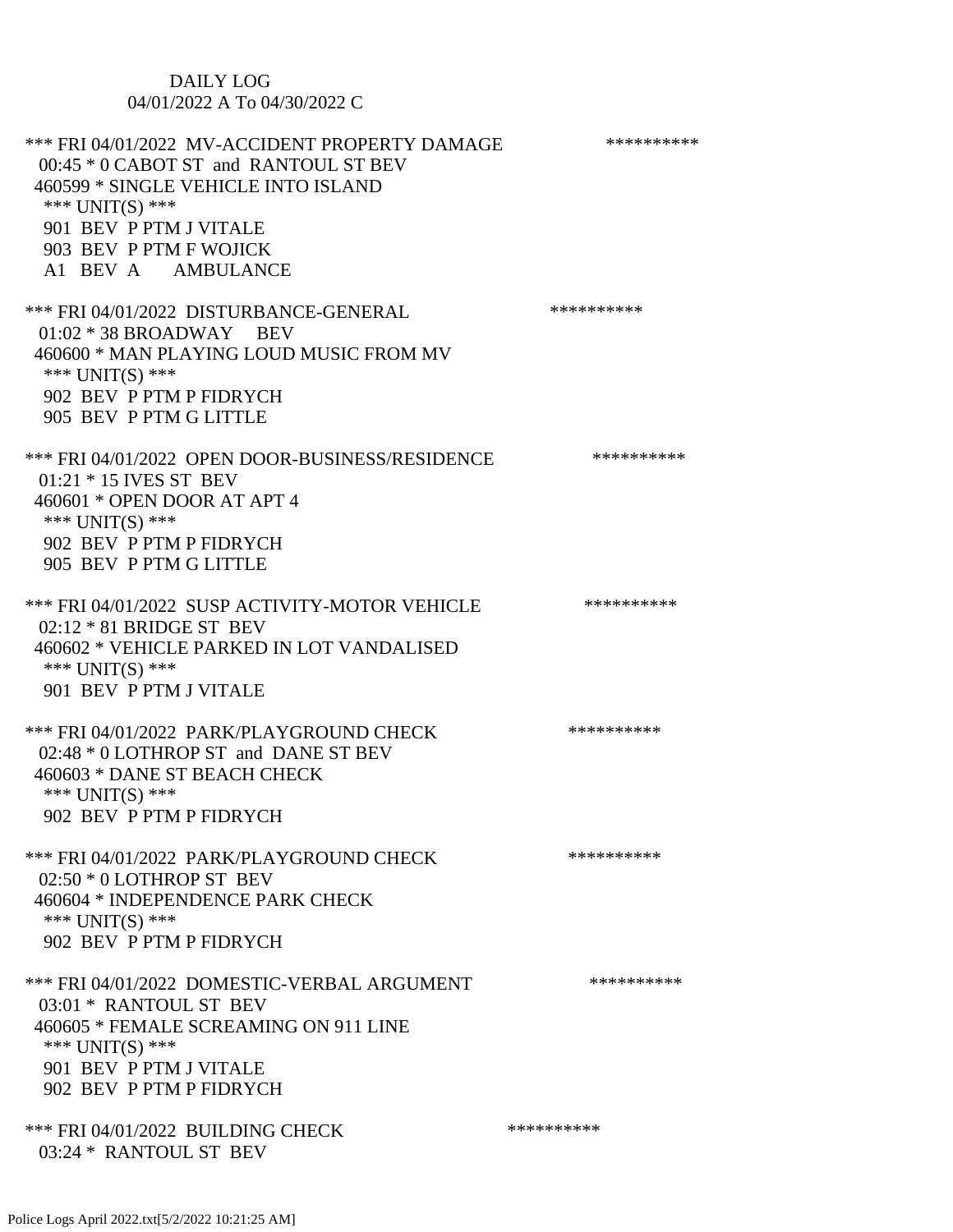460606 \* 24 HOUR BUSINESS CHECK \*\*\* UNIT(S) \*\*\* 903 BEV P PTM F WOJICK \*\*\* FRI 04/01/2022 ALARMS-COMMERCIAL \*\*\*\*\*\*\*\*\*\* 05:28 \* 7 RESERVOIR RD BEV 460607 \* BAC HANDICAP DOOR ALARM \*\*\* UNIT(S) \*\*\* 903 BEV P PTM F WOJICK 905 BEV P PTM G LITTLE \*\*\* FRI 04/01/2022 WARRANT-ATTEMPT TO SERVE \*\*\*\*\*\*\*\*\*\* 06:59 \* 14 HEATHER ST BEV 460608 \* ATTEMPT TO SERVE WARRANT \*\*\* UNIT(S) \*\*\* 901 BEV P PTM J VITALE 902 BEV P PTM P FIDRYCH 903 BEV P PTM F WOJICK 905 BEV P PTM G LITTLE \*\*\* FRI 04/01/2022 ROSTER-OFFICER ORDERED TO WORK \*\*\*\*\*\*\*\*\*\*\* 07:15 \* ELLIOTT ST BEV 460609 \* OFFICER FIDRYCH ORDERED FOR DIVISION B \*\*\* UNIT(S) \*\*\* OIC BEV P SGT J ZWICKER \*\*\* FRI 04/01/2022 SCHOOL TRAFFIC \*\*\*\*\*\*\*\*\*\*\*\*\* 07:42 \* 41 BRIMBAL AV BEV 460610 \* SCHOOL ZONE \*\*\* UNIT(S) \*\*\* 913 BEV P SGT M HENEBURY \*\*\* FRI 04/01/2022 ROSTER-ON/OFF DUTY \*\*\*\*\*\*\*\*\*\*\*\*\* 08:00 \* ELLIOTT ST BEV 460611 \* START OF SHIFT B (DAY SHIFT) \*\*\* UNIT(S) \*\*\* OIC BEV P LT J SHAIRS \*\*\* FRI 04/01/2022 HAZARD-ROADWAY \*\*\*\*\*\*\*\*\*\* 08:16 \* 0 CABOT ST and CONGRESS ST BEV 460612 \* ROADWAY HAZARD \*\*\* UNIT(S) \*\*\* 913 BEV P SGT M HENEBURY \*\*\* FRI 04/01/2022 SEX OFFENDER ADDRESS CHECK \*\*\*\*\*\*\*\*\*\* 08:42 \* 10 HANCOCK ST BEV 460613 \* SEX OFFENDER CHECK \*\*\* UNIT(S) \*\*\* DEL2 BEV P DET D PRINZ \*\*\* FRI 04/01/2022 VANDALISM-DESTRUC/DAMAG\*290 \*\*\*\*\*\*\*\*\*\*\*\* 08:49 \* 54 CROSS LN BEV 460614 \* DESTRUCTION OF MAILBOX \*\*\* UNIT(S) \*\*\*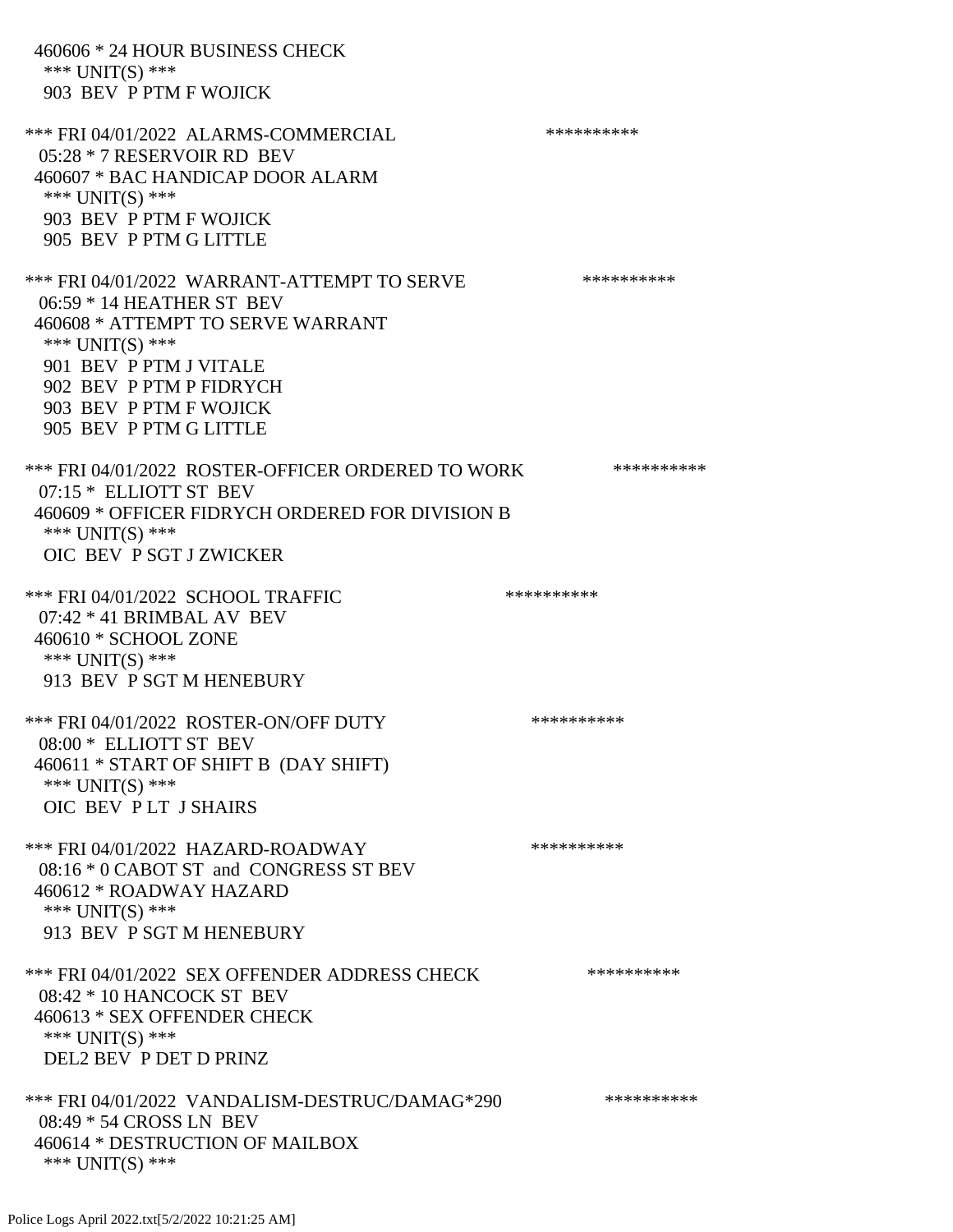906 BEV P PTM T SLAVIN

\*\*\* FRI 04/01/2022 209A ORDER SERVED \*\*\*\*\*\*\*\*\*\* 09:24 \* WEST DANE ST BEV 460615 \* 209A EXTENSION ORDER SERVED \*\*\* UNIT(S) \*\*\* 902 BEV P PTM J VITALE \*\*\* FRI 04/01/2022 WARRANT-ATTEMPT TO SERVE \*\*\*\*\*\*\*\*\*\*\*\*\*\*\* 09:25 \* 245 ELLIOTT ST Apt: 403 BEV 460616 \* ATTEMPT TO SERVE A WARRANT \*\*\* UNIT(S) \*\*\* 901 BEV P PTM J SPITALERI 903 BEV P PTM S LANE 912 BEV P SGT J SHAIRS \*\*\* FRI 04/01/2022 SUMMONS SERVED \*\*\*\*\*\*\*\*\*\* 09:45 \* 278 CABOT ST Apt: 2 BEV 460617 \* ATTEMPT TO SERVE WITNESS SUMMONS \*\*\* UNIT(S) \*\*\* 902 BEV P PTM J VITALE \*\*\* FRI 04/01/2022 MV STOP-VERBAL WARNING \*\*\*\*\*\*\*\*\*\*\*\* 09:57 \* 112 ELLIOTT ST BEV 460618 \* MA REG (2CMB34) \*\*\* UNIT(S) \*\*\* 901 BEV P PTM J SPITALERI \*\*\* FRI 04/01/2022 MV STOP-VERBAL WARNING \*\*\*\*\*\*\*\*\*\*\*\*\* 10:56 \* 0 CABOT ST and ELLIOTT ST BEV 460619 \* MV STOP MA REG (2TPA19) \*\*\* UNIT(S) \*\*\* 906 BEV P PTM T SLAVIN \*\*\* FRI 04/01/2022 ROSTER-OFFICER ORDERED TO WORK \*\*\*\*\*\*\*\*\*\*\* 11:07 \* ELLIOTT ST BEV 460620 \* OFF'S PRINZ AND SLAVIN ORDERED TO WORK DIV C \*\*\* UNIT(S) \*\*\* OIC BEV P LT J SHAIRS \*\*\* FRI 04/01/2022 SELECTIVE ENFORCEMENT \*\*\*\*\*\*\*\*\*\*\*\*\* 11:26 \* 664 CABOT ST BEV 460621 \* MONITOR TRAFFIC \*\*\* UNIT(S) \*\*\* 905 BEV P PTM D GAGNON \*\*\* FRI 04/01/2022 CHECK WELL BEING \*\*\*\*\*\*\*\*\*\* 12:12 \* 131 RANTOUL ST Apt: 416 BEV 460622 \* CHECK WELL BEING--POSSIBLE SUICIDAL MALE \*\*\* UNIT(S) \*\*\* 902 BEV P PTM J VITALE A1 BEV A AMBULANCE \*\*\* FRI 04/01/2022 MV STOP-VERBAL WARNING \*\*\*\*\*\*\*\*\*\*\*\*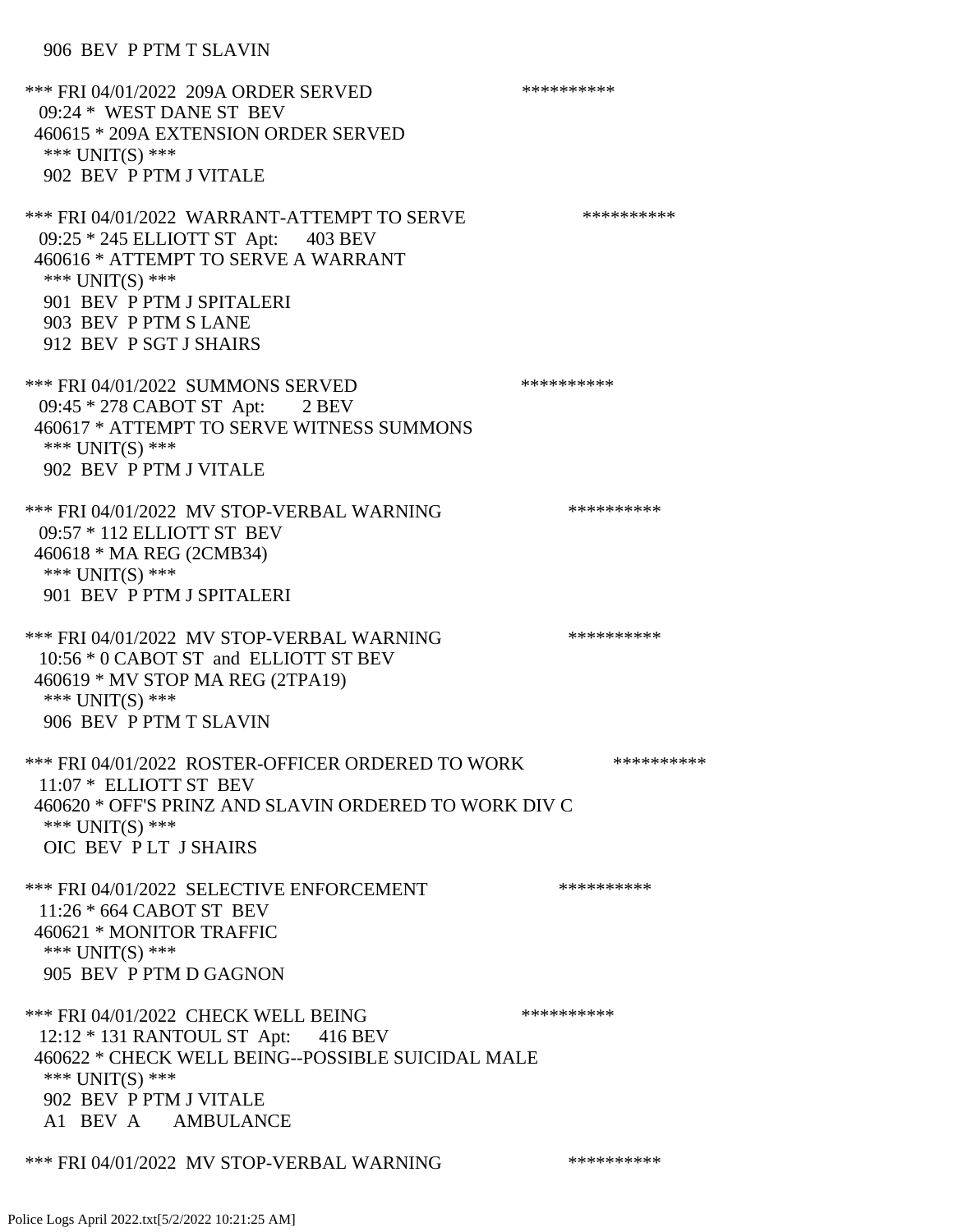12:24 \* 77 BRIDGE ST BEV 460623 \* MV STOP--MA COMM REG R92430 \*\*\* UNIT(S) \*\*\* 901 BEV P PTM J SPITALERI \*\*\* FRI 04/01/2022 ROSTER-OFFICER ORDERED TO WORK \*\*\*\*\*\*\*\*\*\*\*\* 13:09 \* ELLIOTT ST BEV 460624 \* OFF. GAGNON ORDERED TO WORK DIV C \*\*\* UNIT(S) \*\*\* OIC BEV P LT J SHAIRS \*\*\* FRI 04/01/2022 MEDICAL-ALS \*\*\*\*\*\*\*\*\*\*\*\*\* 13:21 \* CABOT ST BEV 460625 \* ASSIST AMBULANCE WITH A STUDENT THAT FELL \*\*\* UNIT(S) \*\*\* 903 BEV P PTM S LANE A1 BEV A AMBULANCE \*\*\* FRI 04/01/2022 ASSIST DCF \*\*\*\*\*\*\*\*\*\*\*\* 13:25 \* WEDGEMERE RD BEV 460626 \* ASSIST DCF \*\*\* UNIT(S) \*\*\* 905 BEV P PTM D GAGNON 906 BEV P PTM T SLAVIN 912 BEV P SGT J SHAIRS \*\*\* FRI 04/01/2022 MV-ACCIDENT PROPERTY DAMAGE \*\*\*\*\*\*\*\*\*\* 14:22 \* 0 DODGE ST and ARLINGTON AV BEV 460627 \* ASSIST WITH PAPERWORK EXCHANGE \*\*\* UNIT(S) \*\*\* 903 BEV P PTM S LANE 905 BEV P PTM D GAGNON \*\*\* FRI 04/01/2022 ROSTER-ON/OFF DUTY \*\*\*\*\*\*\*\*\*\* 15:08 \* ELLIOTT ST BEV 460628 \* START OF SHIFT C \*\*\* UNIT(S) \*\*\* OIC BEV P LT J SHAIRS \*\*\* FRI 04/01/2022 JUVENILE MATTER-OTHER \*\*\*\*\*\*\*\*\*\* 15:23 \* CABOT ST BEV 460629 \* STUDENT BEING HARASSED \*\*\* UNIT(S) \*\*\* 911 BEV P PTM T MEZZA \*\*\* FRI 04/01/2022 DISTURBANCE-GENERAL \*\*\*\*\*\*\*\*\*\* 16:23 \* 0 SHORTELL AV and BAILEY AV BEV 460630 \* MALE FOLLOWING FEMALE, WHO'S YELLING TO STOP \*\*\* UNIT(S) \*\*\* 901 BEV P DET D PRINZ 904 BEV P PTM D GAGNON \*\*\* FRI 04/01/2022 MV STOP-VERBAL WARNING \*\*\*\*\*\*\*\*\*\*\*\*

16:34 \* 0 BRIDGE ST and KERNWOOD AV BEV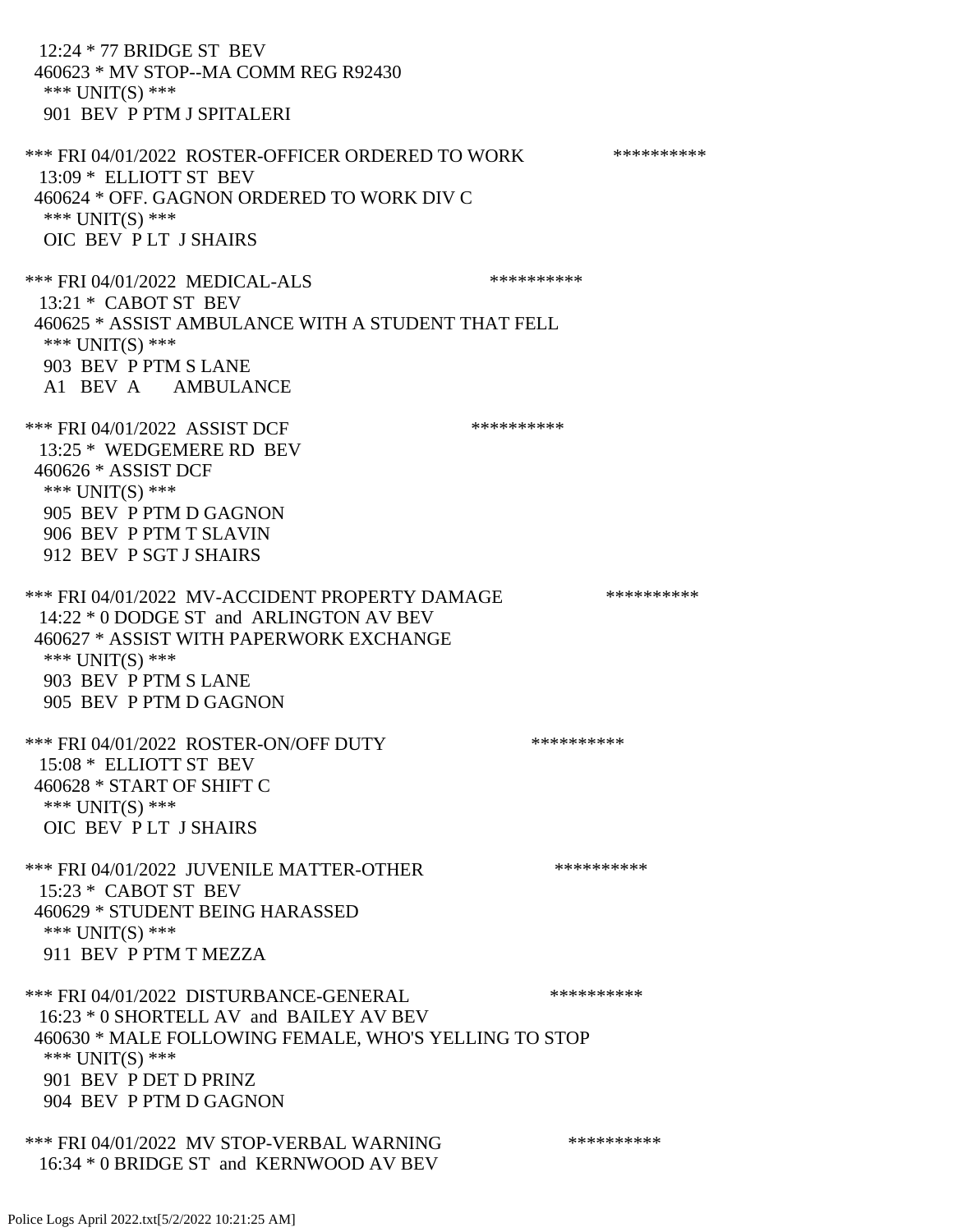460631 \* MV STOP--MA REG 2XC133 \*\*\* UNIT(S) \*\*\* 901 BEV P DET D PRINZ \*\*\* FRI 04/01/2022 SUSP ACTIVITY-MOTOR VEHICLE \*\*\*\*\*\*\*\*\*\* 16:41 \* 85 HERRICK ST BEV 460632 \* SUSP MV-- EXTRA CAR PARTS FOUND IN CAR \*\*\* UNIT(S) \*\*\* 903 BEV P PTM M GELINEAU \*\*\* FRI 04/01/2022 MV-ACCIDENT PROPERTY DAMAGE \*\*\*\*\*\*\*\*\*\* 16:45 \* 0 BRIDGE ST and LIVINGSTONE AV BEV 460633 \* 3-CAR MVA \*\*\* UNIT(S) \*\*\* 901 BEV P DET D PRINZ 902 BEV P PTM N BENCAL \*\*\* FRI 04/01/2022 MV STOP-VERBAL WARNING \*\*\*\*\*\*\*\*\*\*\*\*\* 17:37 \* 0 HALE ST and LOTHROP ST BEV 460634 \* MV STOP--MA REG 6FS439 \*\*\* UNIT(S) \*\*\* 902 BEV P PTM N BENCAL 904 BEV P PTM D GAGNON \*\*\* FRI 04/01/2022 ANIMAL COMPLAINT - DOGS \*\*\*\*\*\*\*\*\*\*\*\* 17:53 \* 142 BRIMBAL AV and SOHIER RD BEV 460636 \* DOG IN VAN W/ WINDOWS UP FOR AN HOUR \*\*\* UNIT(S) \*\*\* 903 BEV P PTM M GELINEAU \*\*\* FRI 04/01/2022 MV STOP-VERBAL WARNING \*\*\*\*\*\*\*\*\*\*\*\* 18:01 \* 0 SOHIER RD and NORTHRIDGE RD BEV 460637 \* MV STOP--MA REG 3EVG40 \*\*\* UNIT(S) \*\*\* 903 BEV P PTM M GELINEAU 905 BEV P PTM T SLAVIN \*\*\* FRI 04/01/2022 MEDICAL-ALS \*\*\*\*\*\*\*\*\*\*\*\*\*\* 18:10 \* RANTOUL ST BEV 460638 \* POSS. STROKE \*\*\* UNIT(S) \*\*\* 902 BEV P PTM N BENCAL \*\*\* FRI 04/01/2022 ASSIST HARBORMASTER \*\*\*\*\*\*\*\*\*\* 18:12 \* 55 OBER ST BEV 460639 \* INFLATABLE DRIFTING OUT TO SEA \*\*\* UNIT(S) \*\*\* 903 BEV P PTM M GELINEAU 904 BEV P PTM D GAGNON SIE5 BEV P SGT E HATHON \*\*\* FRI 04/01/2022 DISTURBANCE-NEIGHBORS \*\*\*\*\*\*\*\*\*\*\*\* 18:14 \* 14 MUNROE ST Apt: 2 BEV 460640 \* NEIGHBOR DISPUTE OVER PARKING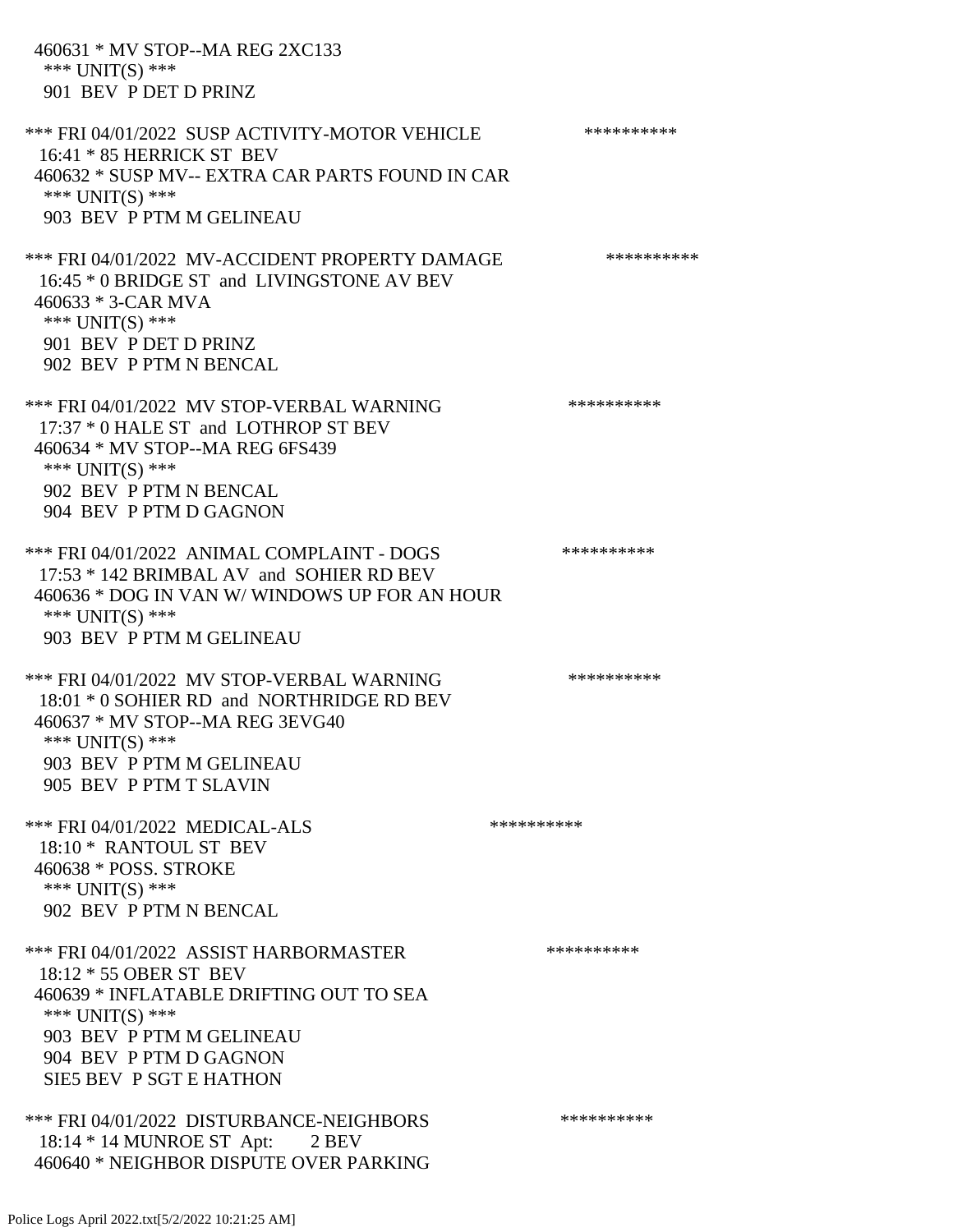\*\*\* UNIT(S) \*\*\* 906 BEV P PTM K COLETTI 912 BEV P SGT J TACHE \*\*\* FRI 04/01/2022 ROSTER-OFFICER ORDERED TO WORK \*\*\*\*\*\*\*\*\*\*\* 18:17 \* ELLIOTT ST BEV 460641 \* OFFICER FLYNN ORDERED FOR DIV A \*\*\* UNIT(S) \*\*\* H1 BEV P PTM M FLYNN \*\*\* FRI 04/01/2022 ALARMS-RESIDENTIAL \*\*\*\*\*\*\*\*\*\* 18:49 \* 38 MIDDLEBURY LN BEV 460642 \* RESIDENTIAL PANIC ALARM \*\*\* UNIT(S) \*\*\* 905 BEV P PTM T SLAVIN 912 BEV P SGT J TACHE \*\*\* FRI 04/01/2022 PARKING COMPLAINT - GENERAL \*\*\*\*\*\*\*\*\*\* 18:50 \* O GOAT HILL LN and SUMMIT AV BEV 460643 \* PARKING ISSUES AROUND THE ANCHOR \*\*\* UNIT(S) \*\*\* 902 BEV P PTM N BENCAL \*\*\* FRI 04/01/2022 INCORRECT ENTRY/MUST CHANGE \*\*\*\*\*\*\*\*\*\* 21:13 \* 175 ELLIOTT ST BEV 460644 \* \*\*\* UNIT(S) \*\*\* OIC BEV P LT M SUNGY \*\*\* FRI 04/01/2022 ROSTER-OFFICER ORDERED TO WORK \*\*\*\*\*\*\*\*\*\*\* 21:14 \* ELLIOTT ST BEV 460645 \* OFC COLETTI ORDERED TO WORK DIV 1 \*\*\* UNIT(S) \*\*\* OIC BEV P LT M SUNGY \*\*\* FRI 04/01/2022 DISTURBANCE-GENERAL \*\*\*\*\*\*\*\*\*\* 22:00 \* 0 CABOT ST and WINTER ST BEV 460646 \* LOUD GROUP IN AREA \*\*\* UNIT(S) \*\*\* 902 BEV P PTM N BENCAL 904 BEV P PTM D GAGNON \*\*\* FRI 04/01/2022 PARKING COMP-BLK DRIVEWAY \*\*\*\*\*\*\*\*\*\* 22:16 \* 21 BARTLETT ST BEV 460647 \* BLOCKED DRIVEWAY \*\*\* UNIT(S) \*\*\* 902 BEV P PTM N BENCAL \*\*\* FRI 04/01/2022 UNWANTED GUEST \*\*\*\*\*\*\*\*\*\*\*\*\*\* 22:29 \* 43 BECKFORD ST BEV 460648 \* UNWANTED GUEST REFUSING TO LEAVE \*\*\* UNIT(S) \*\*\* 903 BEV P PTM M GELINEAU 905 BEV P PTM T SLAVIN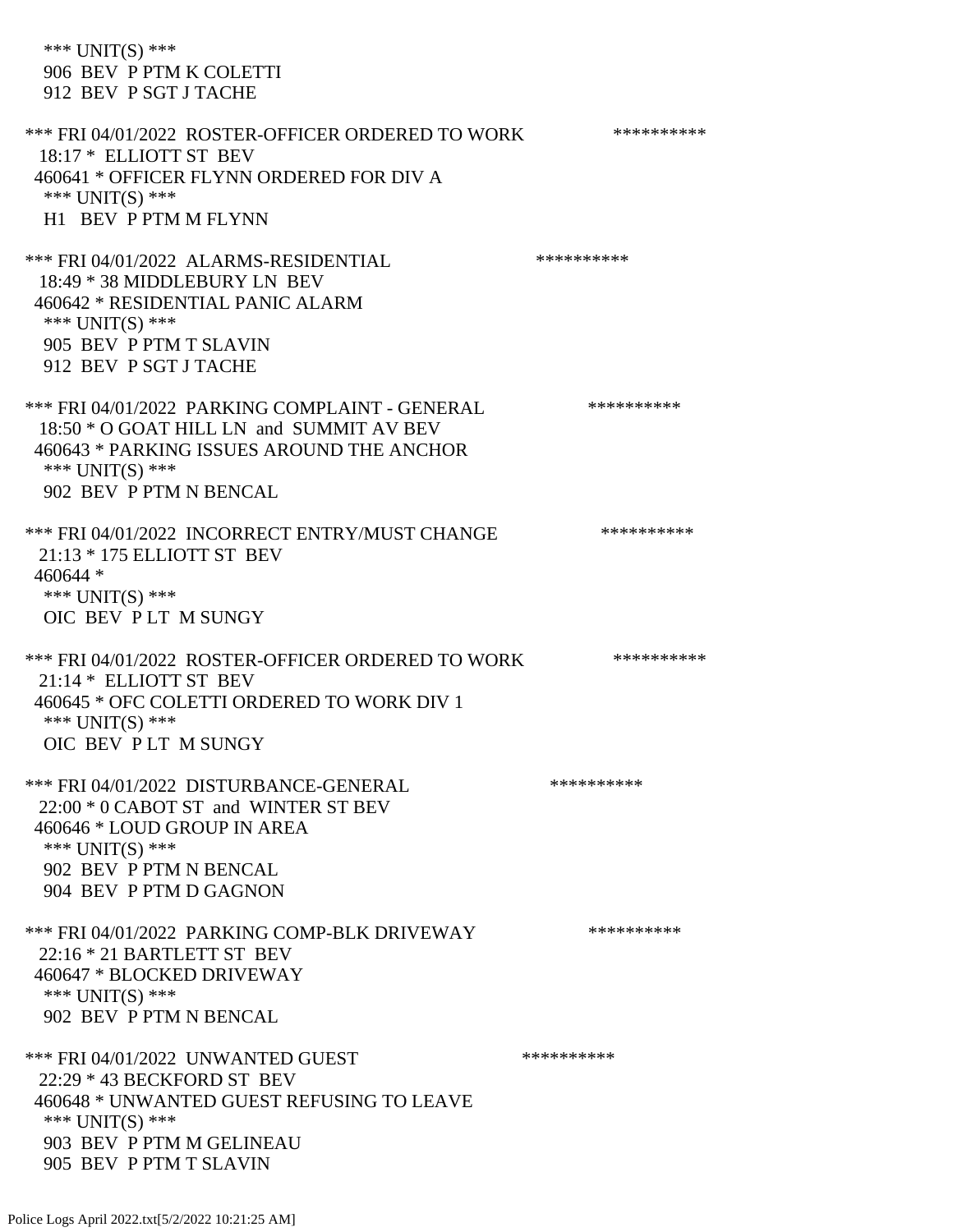\*\*\* FRI 04/01/2022 FIRE-RESIDENTIAL \*\*\*\*\*\*\*\*\*\* 22:58 \* 12 JUDSON ST Apt: 2 BEV 460649 \* POSSIBLE HOUSE FIRE \*\*\* UNIT(S) \*\*\* 901 BEV P DET D PRINZ 903 BEV P PTM M GELINEAU \*\*\* FRI 04/01/2022 SUSP ACTIVITY \*\*\*\*\*\*\*\*\*\*\*\*\*\* 23:03 \* 0 ESSEX ST and CEDAR ST BEV 460650 \* POSSIBLE OUTDOOR FIRE \*\*\* UNIT(S) \*\*\* 904 BEV P PTM D GAGNON 906 BEV P PTM K COLETTI \*\*\* FRI 04/01/2022 ROSTER-ON/OFF DUTY \*\*\*\*\*\*\*\*\*\* 23:45 \* ELLIOTT ST BEV 460651 \* START OF SHIFT A \*\*\* UNIT(S) \*\*\* OIC BEV P LT D COSTA \*\*\* SAT 04/02/2022 BUILDING CHECK \*\*\*\*\*\*\*\*\*\* 00:47 \* WOODLAND AV BEV 460652 \* CHECK CITY PROPERTY \*\*\* SAT 04/02/2022 TRAIN STATION CHECK \*\*\*\*\*\*\*\*\*\* 00:49 \* 10 PARK ST BEV 460653 \* DEPOT CHECK \*\*\* UNIT(S) \*\*\* 902 BEV P PTM F WOJICK \*\*\* SAT 04/02/2022 MV-ACCIDENT PROPERTY DAMAGE \*\*\*\*\*\*\*\*\*\*\*\* 00:50 \* 0 BRIDGE ST and LIVINGSTONE AV BEV 460654 \* 2 VEHICLE CRASH, SUMMONS AND ARREST \*\*\* UNIT(S) \*\*\* 901 BEV P RES B MARCIANO 902 BEV P PTM F WOJICK 912 BEV P SGT J SANTAMARI A1 BEV A AMBULANCE BF1 BEV F BEV FIRE \*\*\* SAT 04/02/2022 MEDICAL-MENTAL HEALTH \*\*\*\*\*\*\*\*\*\* 05:17 \* ELNEW AV BEV 460655 \* NARCOTICS USE \*\*\* UNIT(S) \*\*\* 905 BEV P PTM G LITTLE 912 BEV P SGT J SANTAMARI A1 BEV A AMBULANCE \*\*\* SAT 04/02/2022 DISTURBANCE-GENERAL \*\*\*\*\*\*\*\*\*\*\*\* 06:59 \* 26 BAKER AV BEV 460656 \* CAR ALARM SOUNDING OFF AND ON FOR HOURS \*\*\* UNIT(S) \*\*\* 904 BEV P PTM S CECCHINI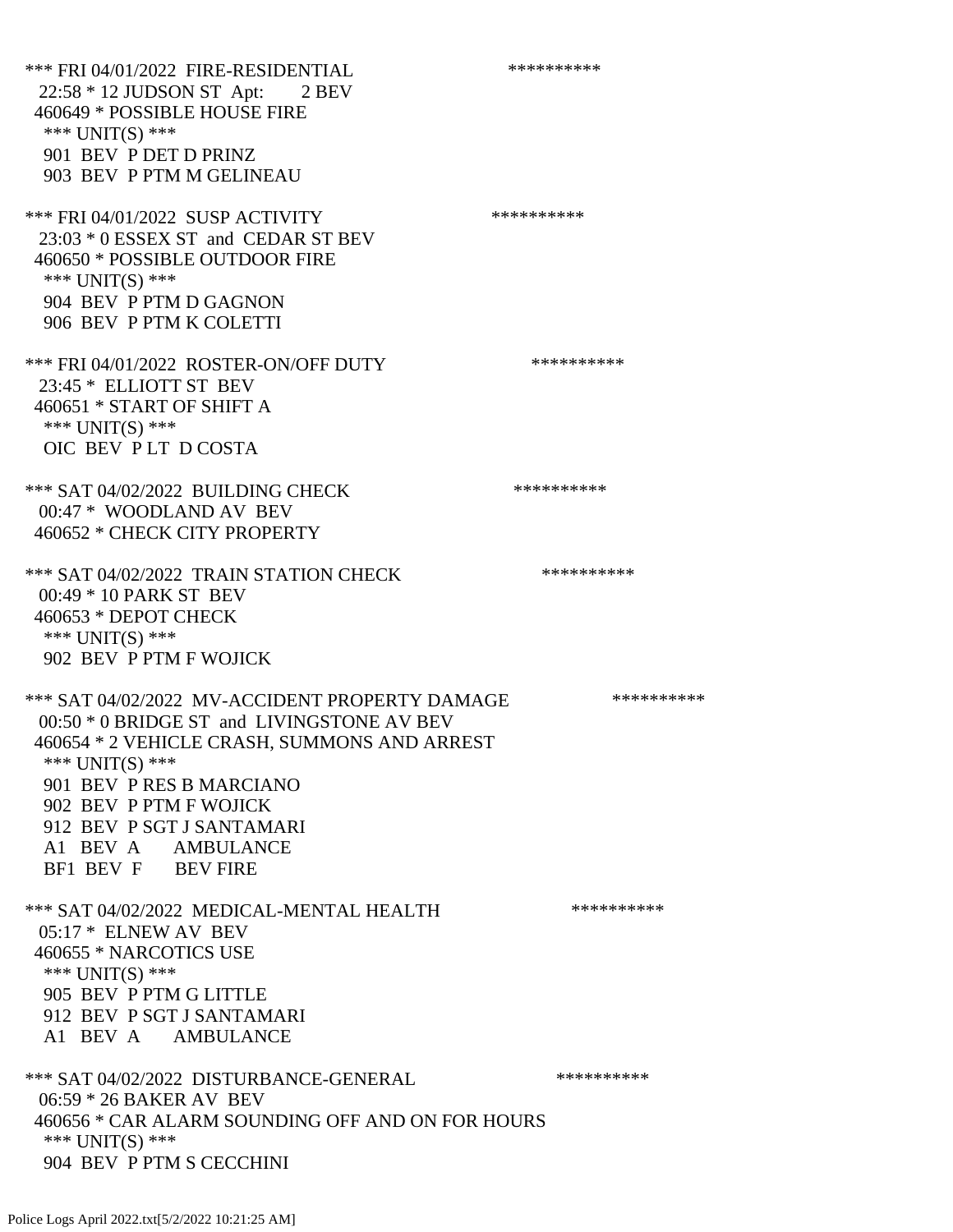\*\*\* SAT 04/02/2022 ROSTER-ON/OFF DUTY \*\*\*\*\*\*\*\*\*\* 08:00 \* ELLIOTT ST BEV 460657 \* START OF SHIFT B (DAY SHIFT) \*\*\* UNIT(S) \*\*\* OIC BEV P LT J SHAIRS \*\*\* SAT 04/02/2022 CHECK WELL BEING \*\*\*\*\*\*\*\*\*\* 09:02 \* 25 ESSEX ST BEV 460658 \* CHECK ON PARTY IN THE GAZEEBO \*\*\* UNIT(S) \*\*\* 912 BEV P SGT J SHAIRS \*\*\* SAT 04/02/2022 LOCKOUT-RESIDENCE \*\*\*\*\*\*\*\*\*\* 09:06 \* 245 ELLIOTT ST Apt: 313 BEV 460659 \* ASSIST FIRE WITH LOCKOUT \*\*\* UNIT(S) \*\*\* 901 BEV P PTM E GOODELL BF1 BEV F BEV FIRE \*\*\* SAT 04/02/2022 ASSAULT W/OTH DANG WEAP\*13A \*\*\*\*\*\*\*\*\*\* 09:21 \* 35 MILL ST Apt: 201 BEV 460660 \* POSSIBLE PAST ASSAULT INVOLVING CHILD \*\*\* UNIT(S) \*\*\* 902 BEV P PTM C STANTON 903 BEV P PTM S LANE \*\*\* SAT 04/02/2022 ASSIST OTHER DEPARTMENT \*\*\*\*\*\*\*\*\*\*\*\*\* 09:37 \* OUT OF TOWN ST BEV 460661 \* DMV ON THE DANVERS LINE \*\*\* UNIT(S) \*\*\* 901 BEV P PTM E GOODELL \*\*\* SAT 04/02/2022 CHECK WELL BEING \*\*\*\*\*\*\*\*\*\* 10:26 \* 29 SIMON ST BEV 460662 \* CHECK ON MALE ON PORCH AND 3RD FLOOR APT \*\*\* UNIT(S) \*\*\* 902 BEV P PTM C STANTON 903 BEV P PTM S LANE 912 BEV P SGT J SHAIRS \*\*\* SAT 04/02/2022 PARKING COMPLAINT - GENERAL \*\*\*\*\*\*\*\*\*\*\*\* 10:47 \* 52 MIDDLEBURY LN and ARICIA LN BEV 460663 \* BASKETBALL PARKING COMPLAINT \*\*\* UNIT(S) \*\*\* 906 BEV P PTM K THOMASSON \*\*\* SAT 04/02/2022 MEDICAL-UNKNOWN \*\*\*\*\*\*\*\*\*\* 11:11 \* ESSEX ST BEV 460664 \* LIFELINE ACTIVATION \*\*\* UNIT(S) \*\*\* 906 BEV P PTM K THOMASSON A1 BEV A AMBULANCE BF1 BEV F BEV FIRE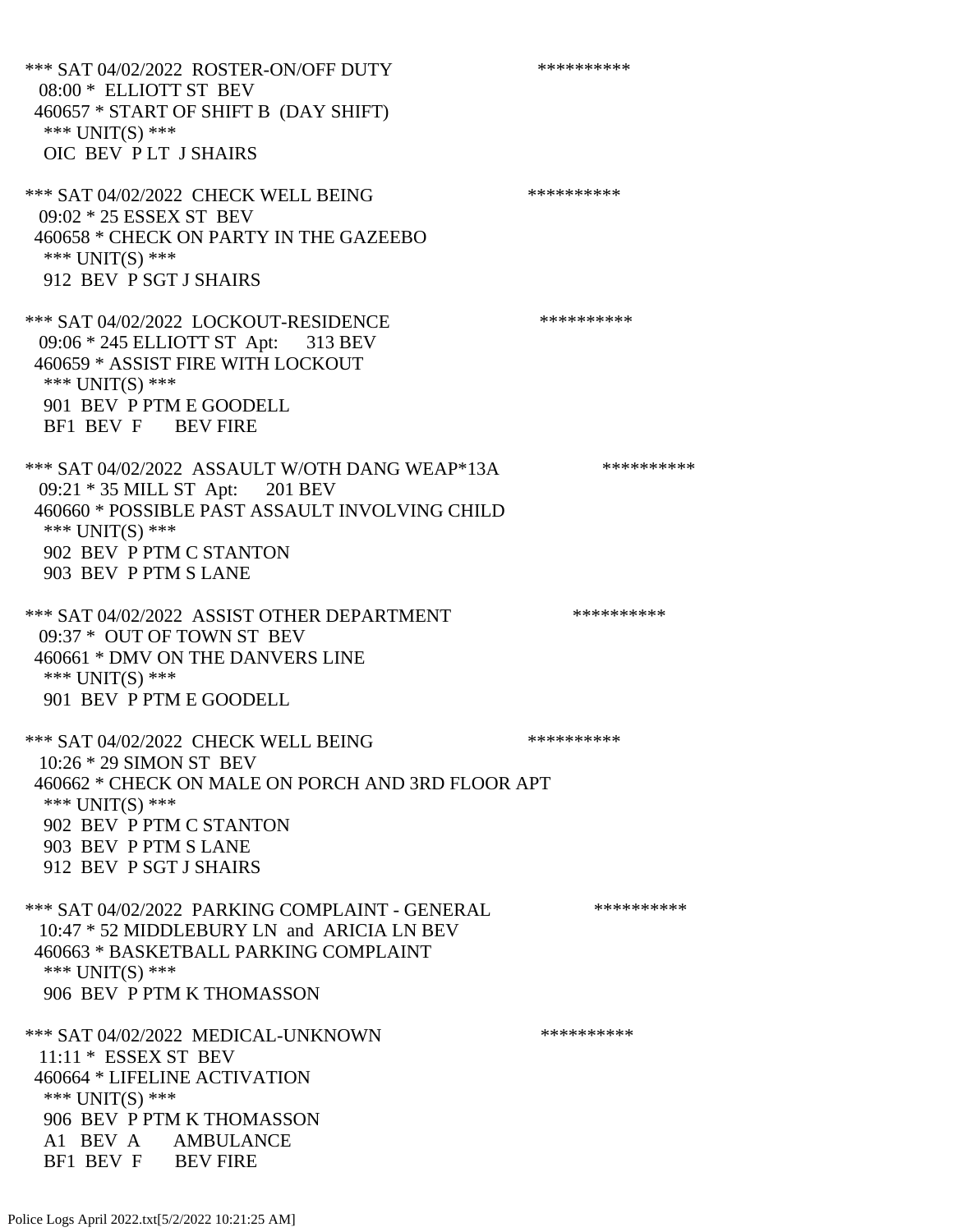\*\*\* SAT 04/02/2022 MEDICAL-BLS \*\*\*\*\*\*\*\*\*\*\*\*\*\* 11:25 \* OBER ST BEV 460665 \* 2YO FELL, HEAD LACERATION \*\*\* UNIT(S) \*\*\* 906 BEV P PTM K THOMASSON A1 BEV A AMBULANCE BF1 BEV F BEV FIRE \*\*\* SAT 04/02/2022 SUSP ACTIVITY-MOTOR VEHICLE \*\*\*\*\*\*\*\*\*\*\*\* 11:31 \* 17 CONANT ST BEV 460666 \* POSSIBLY ABANDONED MV ON PRIVATE PROPERTY \*\*\* UNIT(S) \*\*\* 905 BEV P PTM D GAGNON \*\*\* SAT 04/02/2022 INCORRECT ENTRY/MUST CHANGE \*\*\*\*\*\*\*\*\*\* 11:40 \* 175 ELLIOT ST 460667 \* INCORRECT ENTRY \*\*\* SAT 04/02/2022 FOLLOW-UP \*\*\*\*\*\*\*\*\*\*\*\* 11:40 \* 399 ESSEX ST Apt: 306 BEV 460668 \* LIFELINE ACTIVATED AGAIN \*\*\* UNIT(S) \*\*\* 906 BEV P PTM K THOMASSON \*\*\* SAT 04/02/2022 PARKING COMPLAINT - GENERAL \*\*\*\*\*\*\*\*\*\* 11:44 \* 52 MIDDLEBURY LN and ARICIA LN BEV 460669 \* GROUP WON'T LEAVE, PARKED ILLEGALLY \*\*\* UNIT(S) \*\*\* 906 BEV P PTM K THOMASSON \*\*\* SAT 04/02/2022 HAZARD-ROADWAY \*\*\*\*\*\*\*\*\*\* 12:10 \* 0 WINTHROP AV and PILGRIM HT BEV 460670 \* TREE CREW EQUIPMENT BLOCKING ROADWAY \*\*\* UNIT(S) \*\*\* 901 BEV P PTM E GOODELL \*\*\* SAT 04/02/2022 PARK AND WALK \*\*\*\*\*\*\*\*\*\* 13:20 \* 65 DODGE ST BEV 460671 \* NORTH BEVERLY PLAZA WALK AND TALK \*\*\* UNIT(S) \*\*\* 905 BEV P PTM D GAGNON \*\*\* SAT 04/02/2022 MENTAL HEALTH - SECTION 12 \*\*\*\*\*\*\*\*\*\*\* 13:28 \* BUTMAN ST BEV 460672 \* SUICIDAL 18 Y/O \*\*\* UNIT(S) \*\*\* 902 BEV P PTM C STANTON 903 BEV P PTM S LANE A1 BEV A AMBULANCE \*\*\* SAT 04/02/2022 SCHOOL BUILDING CHECK \*\*\*\*\*\*\*\*\*\*\* 13:45 \* 48 PUTNAM ST BEV 460673 \* NORTH BEVERLY ELEMENTARY SCHOOL CHECK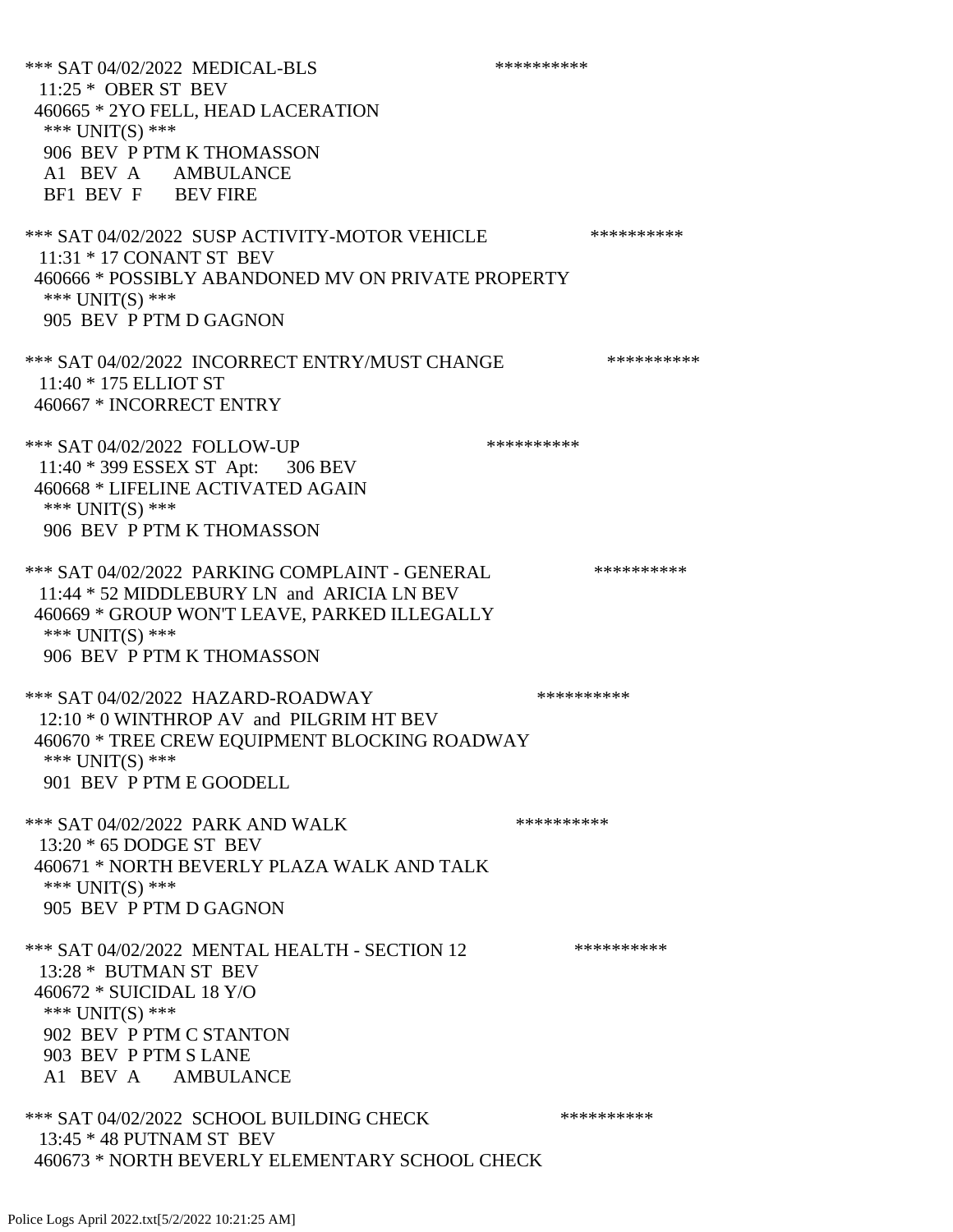\*\*\* UNIT(S) \*\*\* 905 BEV P PTM D GAGNON \*\*\* SAT 04/02/2022 ROSTER-ON/OFF DUTY \*\*\*\*\*\*\*\*\*\* 15:12 \* ELLIOTT ST BEV 460674 \* START OF SHIFT C \*\*\* UNIT(S) \*\*\* OIC BEV P LT J SHAIRS \*\*\* SAT 04/02/2022 DISTURBANCE-GENERAL \*\*\*\*\*\*\*\*\*\* 17:02 \* 0 GAGE ST BEV 460675 \* YOUTH STARTING FIGHTS \*\*\* UNIT(S) \*\*\* 901 BEV P PTM E GOODELL 903 BEV P PTM C STANTON \*\*\* SAT 04/02/2022 HAZARD-DMV \*\*\*\*\*\*\*\*\*\* 17:06 \* RT 128S HW and EXIT 20A BEV 460676 \* DMV--MALE IN WHEELCHAIR CHANGING TIRE \*\*\* UNIT(S) \*\*\* 905 BEV P PTM N BENCAL \*\*\* SAT 04/02/2022 CHECK WELL BEING \*\*\*\*\*\*\*\*\*\*\*\*\* 18:01 \* 0 BOYLES ST and FOSTER ST BEV 460677 \* CONFUSED ELDERLY WOMAN IN AREA \*\*\* UNIT(S) \*\*\* 904 BEV P PTM K THOMASSON \*\*\* SAT 04/02/2022 ROSTER-OFFICER ORDERED TO WORK \*\*\*\*\*\*\*\*\*\*\*\* 19:19 \* ELLIOTT ST BEV 460678 \* OC FLYNN ORDERED TO WORK DIV 1 \*\*\* UNIT(S) \*\*\* OIC BEV P LT M SUNGY \*\*\* SAT 04/02/2022 ROSTER-OFFICER ORDERED TO WORK \*\*\*\*\*\*\*\*\*\*\*\* 19:21 \* ELLIOTT ST BEV 460679 \* OFC BENCAL ORDERED TO WORK DIV 1 \*\*\* UNIT(S) \*\*\* OIC BEV P LT M SUNGY \*\*\* SAT 04/02/2022 CHECK WELL BEING \*\*\*\*\*\*\*\*\*\*\*\*\*\* 20:33 \* 26 HILLTOP DR BEV 460680 \* POSSIBLE DK FEMALE IN CAR W/ KIDS \*\*\* UNIT(S) \*\*\* 903 BEV P PTM C STANTON 905 BEV P PTM N BENCAL \*\*\* SAT 04/02/2022 HAZARD-DMV \*\*\*\*\*\*\*\*\*\* 20:49 \* 0 COLON ST and SOHIER RD BEV 460681 \* DMV TAKING UP LANE / EXPIRED REG \*\*\* UNIT(S) \*\*\* 903 BEV P PTM C STANTON \*\*\* SAT 04/02/2022 CHECK WELL BEING \*\*\*\*\*\*\*\*\*\*\*\*\*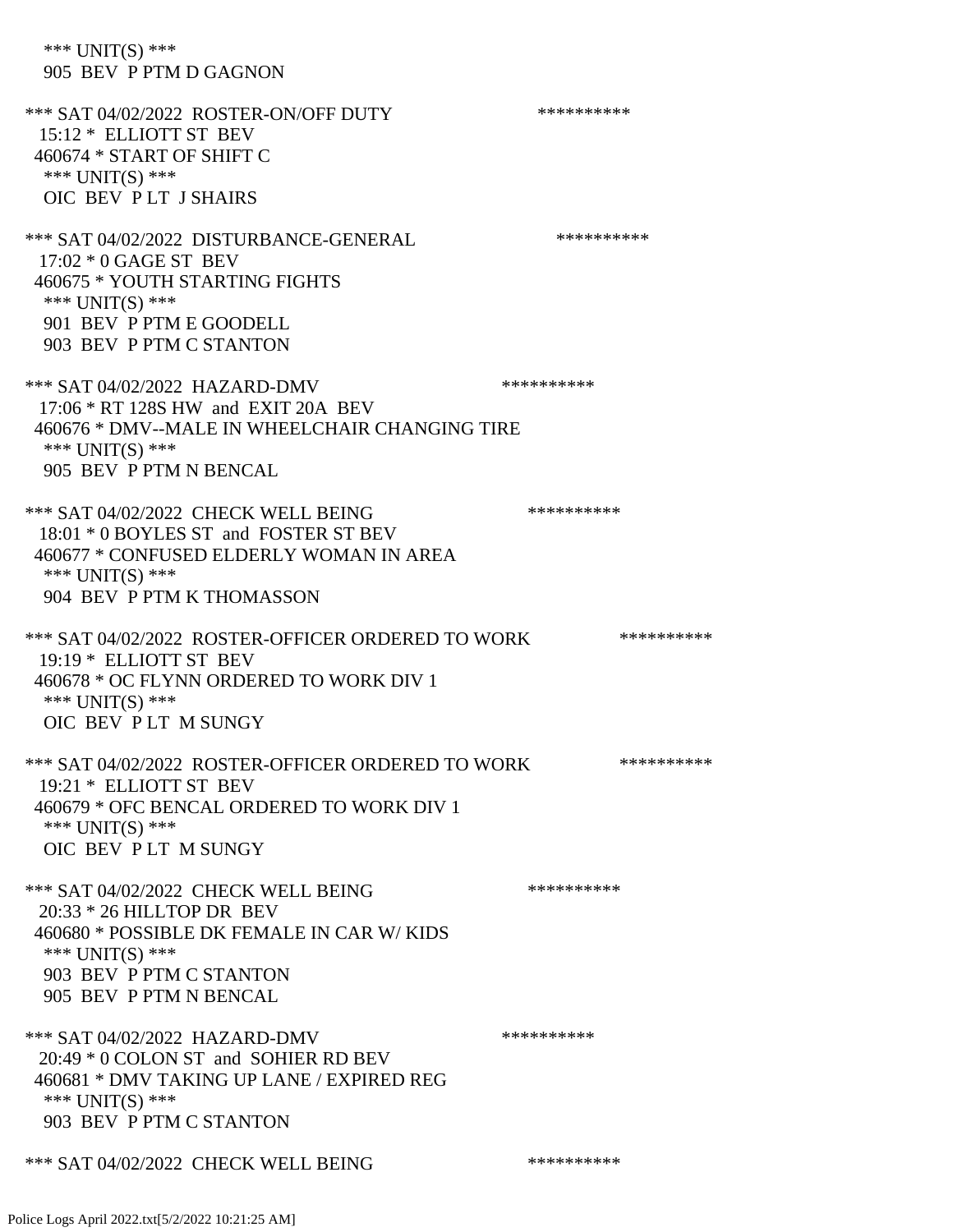21:28 \* 0 OBER ST and WOODBURY ST BEV 460682 \* POSSIBLE DOMESTIC INTERRUPTED \*\*\* UNIT(S) \*\*\* 903 BEV P PTM C STANTON 904 BEV P PTM K THOMASSON 912 BEV P SGT J SANTAMARI \*\*\* SAT 04/02/2022 DISTURBANCE-GENERAL \*\*\*\*\*\*\*\*\*\* 21:29 \* 286 CABOT ST BEV 460683 \* UNRULY PATRON \*\*\* UNIT(S) \*\*\* 901 BEV P PTM E GOODELL 902 BEV P PTM J MARRS \*\*\* SAT 04/02/2022 FRAUD-WIRE \*26E \*\*\*\*\*\*\*\*\*\* 21:44 \* 10 FOLLY POND RD Apt: 32 BEV 460684 \* MONETARY SCAM \*\*\* UNIT(S) \*\*\* 901 BEV P PTM E GOODELL \*\*\* SAT 04/02/2022 MEDICAL-MENTAL HEALTH \*\*\*\*\*\*\*\*\*\* 21:56 \* CABOT ST BEV 460685 \* MALE FEELING IN CRISIS \*\*\* UNIT(S) \*\*\* 906 BEV P PTM K COLETTI A1 BEV A AMBULANCE \*\*\* SAT 04/02/2022 DISTURBANCE-GENERAL \*\*\*\*\*\*\*\*\*\* 23:01 \* 0 HULL ST and SCENNA RD BEV 460686 \* KIDS HANGING OUT WHITE JEEP WINDOWS YELLING \*\*\* UNIT(S) \*\*\* 904 BEV P PTM K THOMASSON 906 BEV P PTM K COLETTI \*\*\* SAT 04/02/2022 ROSTER-ON/OFF DUTY \*\*\*\*\*\*\*\*\*\* 23:30 \* ELLIOTT ST BEV 460687 \* START OF SHIFT A \*\*\* UNIT(S) \*\*\* OIC BEV P LT D COSTA \*\*\* SUN 04/03/2022 ALARMS-COMMERCIAL \*\*\*\*\*\*\*\*\*\* 00:20 \* 407 CABOT ST BEV 460688 \* BURGLAR ALARM FRONT DOOR \*\*\* UNIT(S) \*\*\* 912 BEV P SGT J SANTAMARI \*\*\* SUN 04/03/2022 TRAIN STATION CHECK \*\*\*\*\*\*\*\*\*\* 00:20 \* 10 PARK ST BEV 460689 \* BEVERLY DEPOT/VETERANS PARK CHECK \*\*\* UNIT(S) \*\*\* 902 BEV P PTM M MARINO \*\*\* SUN 04/03/2022 DIRECTED PATROL \*\*\*\*\*\*\*\*\*\* 00:25 \* 145 LIVINGSTONE AV BEV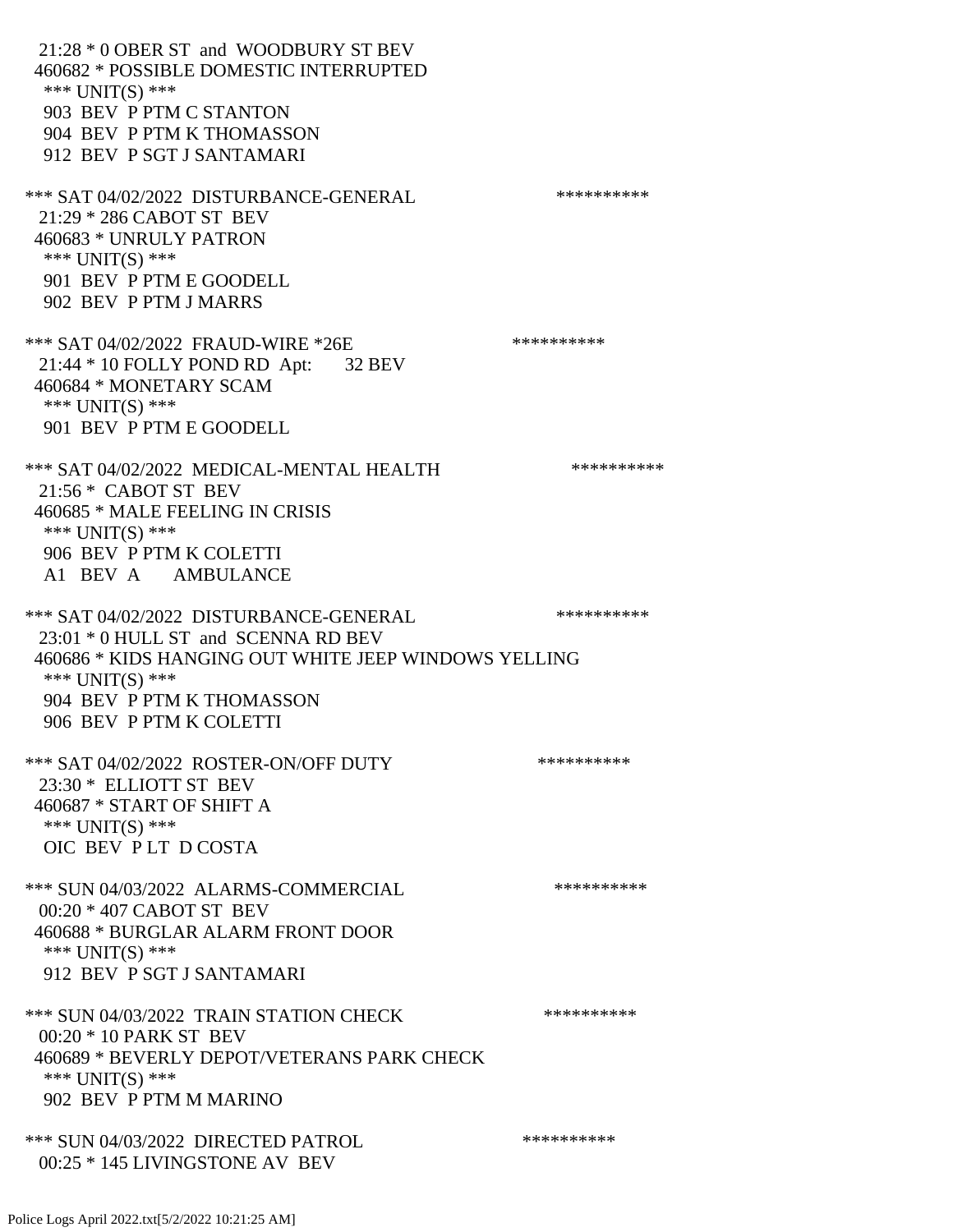460690 \* OBEAR PARK CHECK \*\*\* UNIT(S) \*\*\* 901 BEV P PTM N BENCAL \*\*\* SUN 04/03/2022 MV STOP-VERBAL WARNING \*\*\*\*\*\*\*\*\*\*\*\* 00:27 \* 377 CABOT ST BEV 460691 \* MV STOP-- \*\*\* UNIT(S) \*\*\* 902 BEV P PTM M MARINO 903 BEV P PTM F WOJICK \*\*\* SUN 04/03/2022 SCHOOL BUILDING CHECK \*\*\*\*\*\*\*\*\*\*\* 00:31 \* 40 WOODLAND AV BEV 460692 \* AYERS SCHOOL CHECK \*\*\* UNIT(S) \*\*\* 901 BEV P PTM N BENCAL \*\*\* SUN 04/03/2022 BUILDING CHECK \*\*\*\*\*\*\*\*\*\*\*\* 00:33 \* CABOT ST BEV 460693 \* PLAZA / BUILDING CHECK \*\*\* UNIT(S) \*\*\* 903 BEV P PTM F WOJICK \*\*\* SUN 04/03/2022 BAR CHECK \*\*\*\*\*\*\*\*\*\*\*\* 00:48 \* 20 CABOT ST BEV 460694 \* ANCHOR BAR CHECK \*\*\* UNIT(S) \*\*\* 902 BEV P PTM M MARINO \*\*\* SUN 04/03/2022 MEDICAL-BLS \*\*\*\*\*\*\*\*\*\*\*\*\* 00:51 \* MANOR RD BEV 460695 \* DIFFICULTY BREATHING \*\*\* UNIT(S) \*\*\* 901 BEV P PTM N BENCAL 905 BEV P PTM G LITTLE A1 BEV A AMBULANCE BF1 BEV F BEV FIRE \*\*\* SUN 04/03/2022 DISTURBANCE-GENERAL \*\*\*\*\*\*\*\*\*\*\*\* 01:21 \* 20 SOHIER RD Apt: 412 BEV 460696 \* RESIDENT MAKING NOISE \*\*\* UNIT(S) \*\*\* 902 BEV P PTM M MARINO 903 BEV P PTM F WOJICK \*\*\* SUN 04/03/2022 DIRECTED PATROL \*\*\*\*\*\*\*\*\*\* 01:38 \* 134 MCKAY ST BEV 460697 \* BEV GOLF AND TENNIS CHECK \*\*\* UNIT(S) \*\*\* 901 BEV P PTM N BENCAL \*\*\* SUN 04/03/2022 BUILDING CHECK \*\*\*\*\*\*\*\*\*\* 01:53 \* RANTOUL ST BEV 460698 \* 24 HOUR BUSINESS CHECK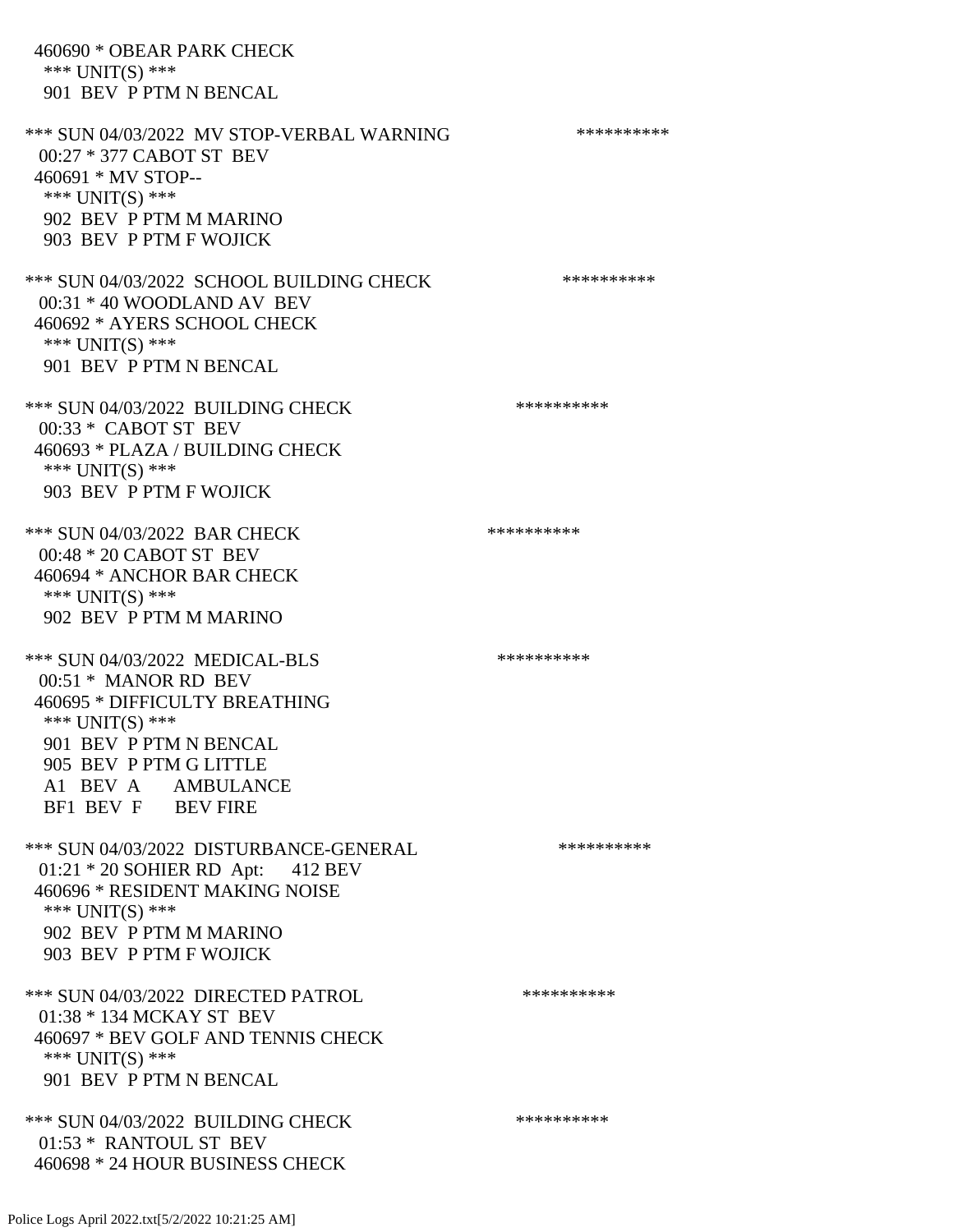\*\*\* UNIT(S) \*\*\* 903 BEV P PTM F WOJICK

\*\*\* SUN 04/03/2022 DIRECTED PATROL \*\*\*\*\*\*\*\*\*\* 01:57 \* 13 CHAPMAN ST BEV 460699 \* SAINT MARY'S SCHOOL CHECK \*\*\* UNIT(S) \*\*\* 902 BEV P PTM M MARINO \*\*\* SUN 04/03/2022 PARK/PLAYGROUND CHECK \*\*\*\*\*\*\*\*\*\*\*\* 02:13 \* 0 LOTHROP ST BEV 460700 \* DANE STREET BEACH CHECK \*\*\* UNIT(S) \*\*\* 902 BEV P PTM M MARINO \*\*\* SUN 04/03/2022 MEDICAL-MENTAL HEALTH \*\*\*\*\*\*\*\*\*\*\* 02:42 \* SOHIER RD BEV 460701 \* MALE PARTY YELLING \*\*\* UNIT(S) \*\*\* 902 BEV P PTM M MARINO 903 BEV P PTM F WOJICK A1 BEV A AMBULANCE \*\*\* SUN 04/03/2022 SCHOOL BUILDING CHECK \*\*\*\*\*\*\*\*\*\*\*\* 03:21 \* 100 SOHIER RD BEV 460702 \* HIGH SCHOOL CHECK \*\*\* UNIT(S) \*\*\* 903 BEV P PTM F WOJICK \*\*\* SUN 04/03/2022 SUSP ACTIVITY \*\*\*\*\*\*\*\*\*\*\*\* 05:17 \* 140 RANTOUL ST BEV 460703 \* MALE PARTY IN CONSTRUCTION AREA \*\*\* UNIT(S) \*\*\* 902 BEV P PTM M MARINO 903 BEV P PTM F WOJICK 912 BEV P CPT R RUSSO \*\*\* SUN 04/03/2022 Y-OTHER CL B OFFS [FOR \*90Z \*\*\*\*\*\*\*\*\*\* 06:19 \* 48 DODGE ST BEV 460704 \* FEMALE PASSED OUT BEHIND WHEEL \*\*\* UNIT(S) \*\*\* 903 BEV P PTM F WOJICK 905 BEV P PTM G LITTLE 912 BEV P CPT R RUSSO \*\*\* SUN 04/03/2022 CHECK WELL BEING \*\*\*\*\*\*\*\*\*\*\*\*\* 07:14 \* 66 CABOT ST Apt: 2RR BEV 460705 \* CHECK ON PARTY \*\*\* UNIT(S) \*\*\* 902 BEV P PTM M MARINO 904 BEV P PTM S CECCHINI 912 BEV P CPT R RUSSO \*\*\* SUN 04/03/2022 ROSTER-ON/OFF DUTY \*\*\*\*\*\*\*\*\*\*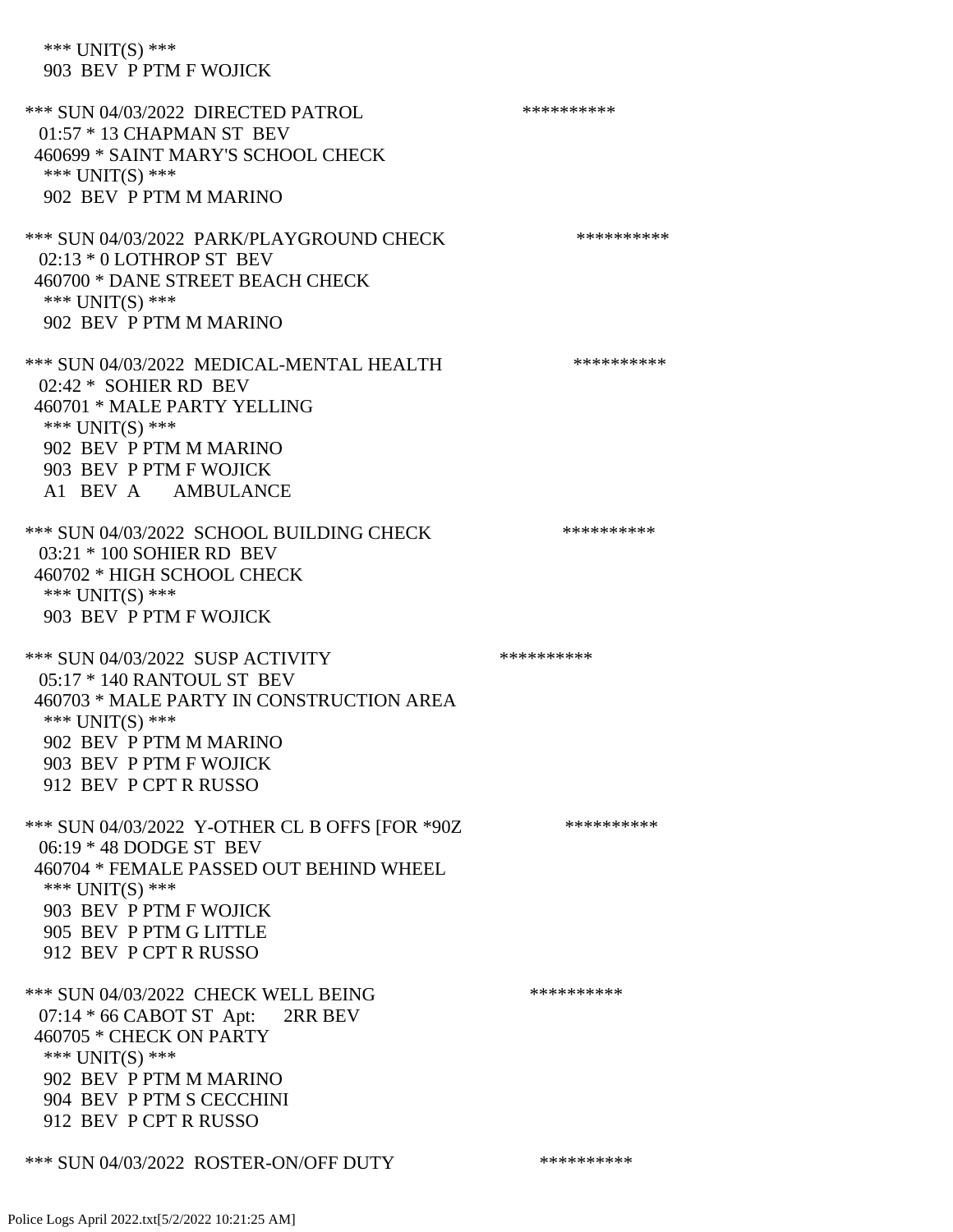| $07:19*$ ELLIOTT ST C<br>460706 * START OF SHIFT B<br>*** UNIT(S) ***<br>OIC BEV PLT M SUNGY                                                                                                    |            |
|-------------------------------------------------------------------------------------------------------------------------------------------------------------------------------------------------|------------|
| *** SUN 04/03/2022 MEDICAL-BLS<br>$10:50 *$ CABOT ST BEV<br>460707 * SEIZURE<br>*** UNIT(S) ***<br>902 BEV P PTM D DIVINCENZ<br>A1 BEV A AMBULANCE<br>BF1 BEV F BEV FIRE                        | ********** |
| *** SUN 04/03/2022 MEDICAL-BLS<br>11:01 * OBERLIN RD BEV<br>460708 * MALE BREATHING BUT NOT RESPONDING<br>*** UNIT(S) ***<br>905 BEV P PTM D GAGNON<br>A1 BEV A AMBULANCE<br>BF1 BEV F BEV FIRE | ********** |
| *** SUN 04/03/2022 VANDALISM-DESTRUC/DAMAG*290<br>11:56 * 6 LAKE SHORE AV BEV<br>460709 * LARGE ROCK INTO FENCE<br>*** $UNIT(S)$ ***<br>903 BEV P PTM J MARRS                                   | ********** |
| *** SUN 04/03/2022 DOMESTIC-VERBAL ARGUMENT<br>12:07 * FEDERAL ST BEV<br>460710 * DOMESTIC 3RD FLOOR<br>*** UNIT(S) ***<br>902 BEV P PTM D DIVINCENZ<br>903 BEV P PTM J MARRS                   | ********** |
| *** SUN 04/03/2022 FRAUD HACK/COMP INVASN*26G<br>12:55 * 15 WINDSOR RD BEV<br>460711 * CELL PHONE CLONED HACKED<br>*** $UNIT(S)$ ***<br>903 BEV P PTM J MARRS                                   | ********** |
| *** SUN 04/03/2022 ALARMS-COMMERCIAL<br>14:04 * 548 CABOT ST BEV<br>460712 * CONFRENCE MOTION<br>*** UNIT(S) ***<br>905 BEV P PTM D GAGNON                                                      | ********** |
| *** SUN 04/03/2022 ROSTER-OFFICER ORDERED TO WORK<br>14:31 * ELLIOTT ST BEV<br>460713 * OFC BRODERICK ORDERED TO WORK DIV 3<br>*** $UNIT(S)$ ***<br>OIC BEV PLT M SUNGY                         | ********** |
| *** SUN 04/03/2022 ROSTER-ON/OFF DUTY<br>15:36 * ELLIOTT ST BEV                                                                                                                                 | ********** |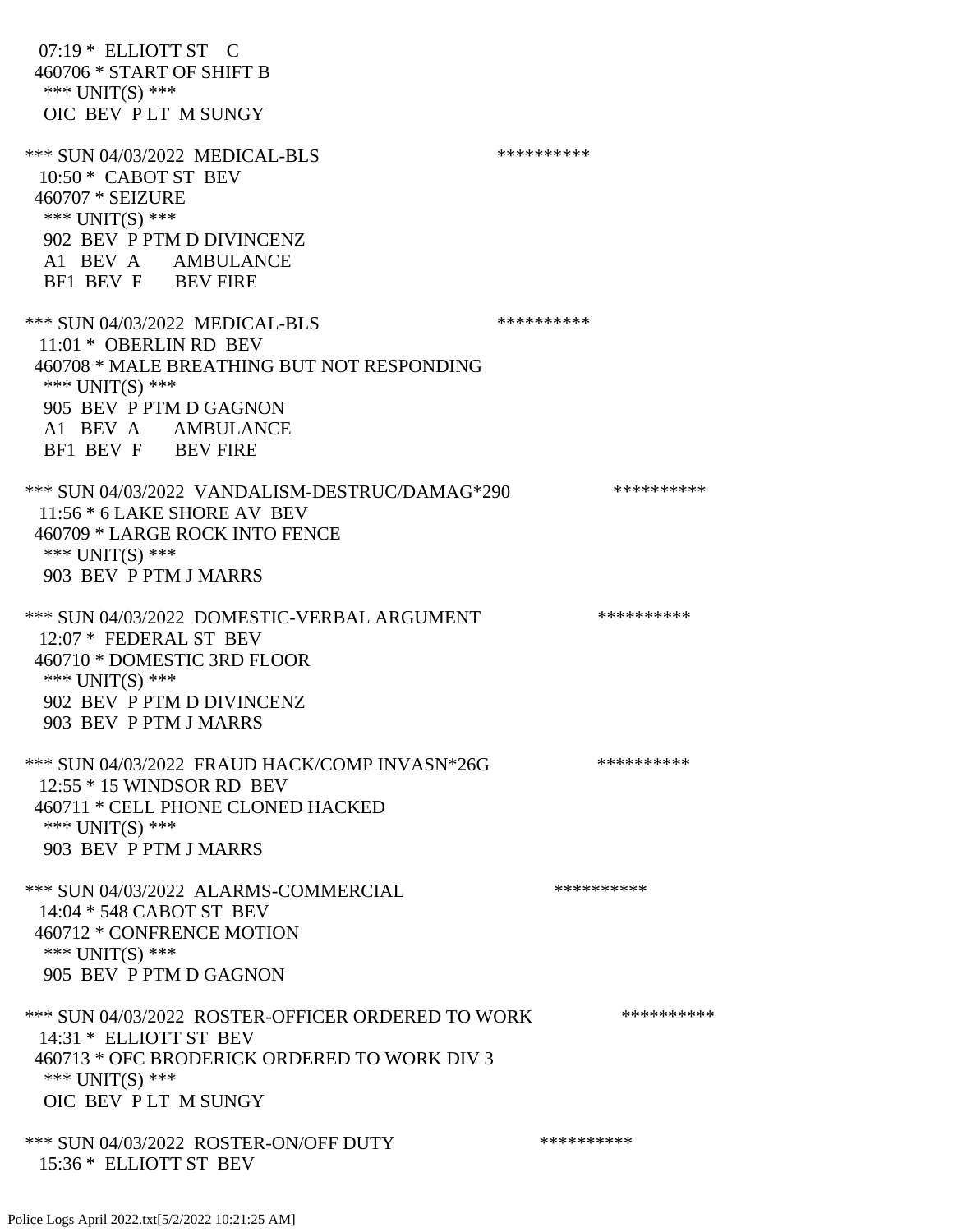460714 \* START OF SHIFT C \*\*\* UNIT(S) \*\*\* OIC BEV P LT M PANJWANI \*\*\* SUN 04/03/2022 ASSIST CITIZEN \*\*\*\*\*\*\*\*\*\* 16:25 \* 0 EAST LOTHROP ST and BODEN ST BEV 460715 \* CHILD STUCK IN PLAY STRUCTURE \*\*\* UNIT(S) \*\*\* 906 BEV P PTM K COLETTI \*\*\* SUN 04/03/2022 MEDICAL-BLS \*\*\*\*\*\*\*\*\*\* 17:24 \* LOTHROP ST and DANE ST BEV 460716 \* JUVENILE POSSIBLY UNDER THE INFLUENCE \*\*\* UNIT(S) \*\*\* 902 BEV P PTM C STANTON 903 BEV P PTM ARCHAMBAULT A1 BEV A AMBULANCE \*\*\* SUN 04/03/2022 DOMESTIC-VERBAL ARGUMENT \*\*\*\*\*\*\*\*\*\*\*\*\* 18:02 \* HALE ST BEV 460717 \* VERBAL \*\*\* UNIT(S) \*\*\* H2 BEV P PTM S LEBLANC \*\*\* SUN 04/03/2022 MEDICAL-ALS \*\*\*\*\*\*\*\*\*\* 18:26 \* BRIDGE ST BEV 460718 \* DIFFICULTY BREATHING, LIFELINE CALL \*\*\* UNIT(S) \*\*\* 901 BEV P PTM J MARRS A1 BEV A AMBULANCE BF1 BEV F BEV FIRE \*\*\* SUN 04/03/2022 ALARMS-COMMERCIAL \*\*\*\*\*\*\*\*\*\* 18:37 \* 242 ELLIOTT ST BEV 460719 \* REAR ENTRY ALARM \*\*\*  $UNIT(S)$  \*\*\* 902 BEV P PTM C STANTON \*\*\* SUN 04/03/2022 MV STOP-VERBAL WARNING \*\*\*\*\*\*\*\*\*\*\*\* 18:46 \* 0 RIVER ST and MARGIN ST BEV 460720 \* MASS 9PL429 \*\*\* UNIT(S) \*\*\* 902 BEV P PTM C STANTON 903 BEV P PTM ARCHAMBAULT \*\*\* SUN 04/03/2022 SUSP ACTIVITY \*\*\*\*\*\*\*\*\*\*\*\* 18:55 \* 37 PLEASANT ST BEV 460721 \* POSSIBLE ID THEFT \*\*\* UNIT(S) \*\*\* H2 BEV P PTM S LEBLANC \*\*\* SUN 04/03/2022 ASSIST CITIZEN \*\*\*\*\*\*\*\*\*\*\*\* 19:11 \* 24 CLIFF ST BEV 460722 \* RETURN CITIZENS PROPERTY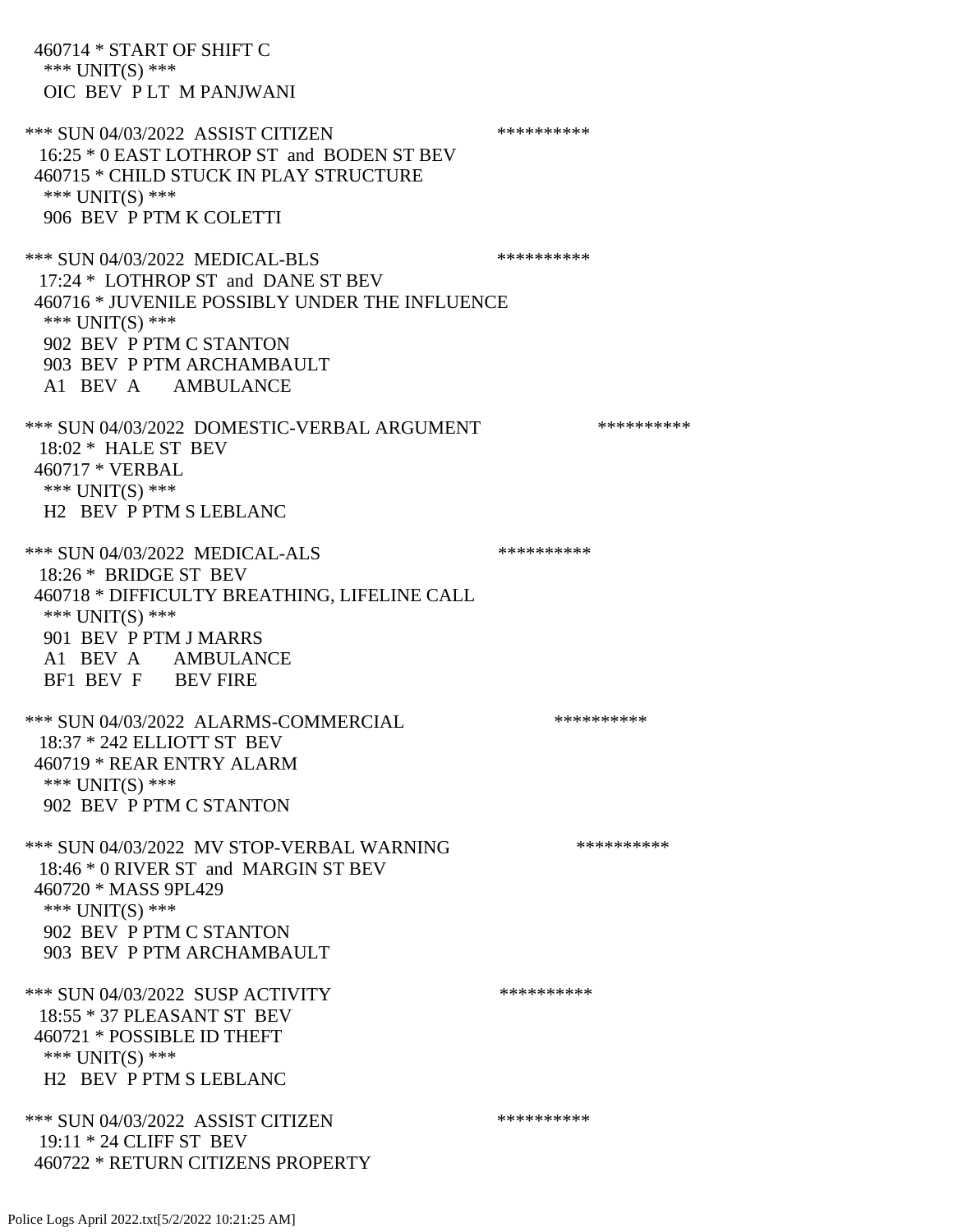\*\*\* UNIT(S) \*\*\* 902 BEV P PTM C STANTON \*\*\* SUN 04/03/2022 ASSIST CITIZEN \*\*\*\*\*\*\*\*\*\*\*\* 20:22 \* 0 WEST ST and OAK ST BEV 460723 \* MALE PARTY HAD ISSUE WITH TRAIN \*\*\* UNIT(S) \*\*\* 905 BEV P PTM N BENCAL 906 BEV P PTM K COLETTI \*\*\* SUN 04/03/2022 ALARMS-COMMERCIAL \*\*\*\*\*\*\*\*\*\* 21:06 \* 364 RANTOUL ST BEV 460724 \* RIGHT COUNTER MOTION \*\*\* UNIT(S) \*\*\* 902 BEV P PTM C STANTON 903 BEV P PTM ARCHAMBAULT \*\*\* SUN 04/03/2022 ROSTER-ON/OFF DUTY \*\*\*\*\*\*\*\*\*\* 23:45 \* ELLIOTT ST BEV 460725 \* START OF SHIFT A \*\*\* UNIT(S) \*\*\* OIC BEV P LT D COSTA \*\*\* MON 04/04/2022 DIRECTED PATROL \*\*\*\*\*\*\*\*\*\* 00:27 \* 10 PARK ST BEV 460726 \* CHECK OF MBTA STATION \*\*\* UNIT(S) \*\*\* 902 BEV P PTM M THERIAULT \*\*\* MON 04/04/2022 PARK/PLAYGROUND CHECK \*\*\*\*\*\*\*\*\*\*\*\* 00:31 \* 55 OBER ST BEV 460727 \* LYNCH PARK/HOSPITAL POINT CHECK \*\*\* UNIT(S) \*\*\* 904 BEV P PTM M MARINO \*\*\* MON 04/04/2022 PARK/PLAYGROUND CHECK \*\*\*\*\*\*\*\*\*\*\* 00:35 \* 0 LOTHROP ST BEV 460728 \* CHECK OF INDEPENDENCE PARK \*\*\* UNIT(S) \*\*\* 902 BEV P PTM M THERIAULT \*\*\* MON 04/04/2022 SCHOOL BUILDING CHECK \*\*\*\*\*\*\*\*\*\*\* 00:43 \* 40 WOODLAND AV BEV 460729 \* AYERS SCHOOL CHECK \*\*\* UNIT(S) \*\*\* 901 BEV P PTM C GANEY \*\*\* MON 04/04/2022 SA EVIDENCE KIT COLLECTION \*\*\*\*\*\*\*\*\*\* 00:47 \* HERRICK ST BEV 460730 \* RAPE KIT \*\*\* UNIT(S) \*\*\* 903 BEV P PTM F WOJICK

\*\*\* MON 04/04/2022 DIRECTED PATROL \*\*\*\*\*\*\*\*\*\*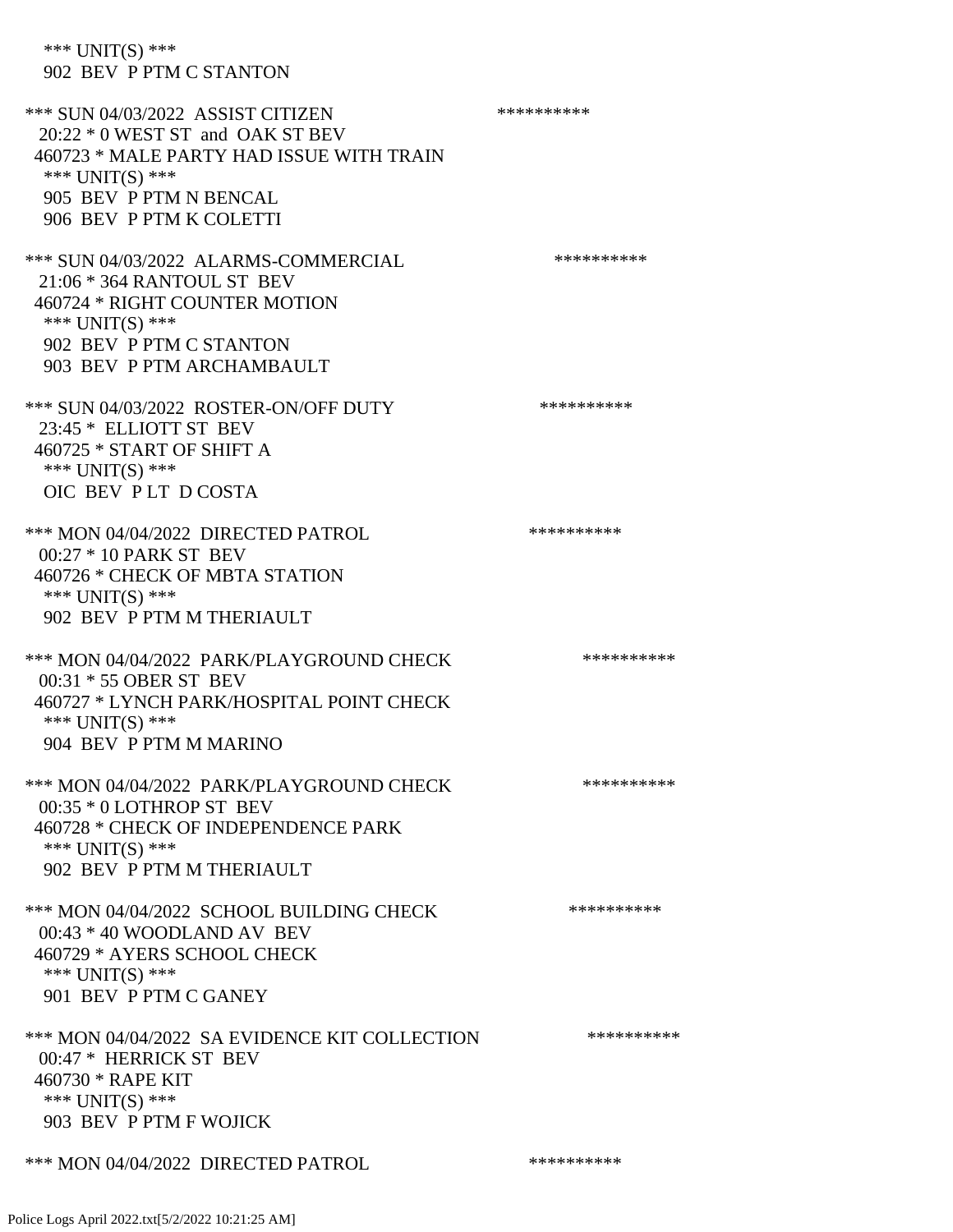| 00:53 * 126 WATER ST BEV<br>460731 * CHECK OF JUBILEE<br>*** UNIT(S) ***<br>902 BEV P PTM M THERIAULT                                                          |            |
|----------------------------------------------------------------------------------------------------------------------------------------------------------------|------------|
| *** MON 04/04/2022 SCHOOL BUILDING CHECK<br>01:00 * 20 EISENHOWER AV BEV<br>460732 * COVE SCHOOL CHECK<br>*** UNIT(S) ***<br>904 BEV P PTM M MARINO            | ********** |
| *** MON 04/04/2022 PARK/PLAYGROUND CHECK<br>01:02 * 145 LIVINGSTONE AV BEV<br>460733 * OBEAR PARK CHECK<br>*** $UNIT(S)$ ***<br>901 BEV P PTM C GANEY          | ********** |
| *** MON 04/04/2022 DIRECTED PATROL<br>01:17 * 148 RANTOUL ST BEV<br>460734 * CHECK OF ERLAND CONSTRUCTION SITE<br>*** UNIT(S) ***<br>902 BEV P PTM M THERIAULT | ********** |
| *** MON 04/04/2022 PARK/PLAYGROUND CHECK<br>01:19 * 410 ESSEX ST BEV<br>460735 * HARRY BALL FIELD CHECK<br>*** $UNIT(S)$ ***<br>906 BEV P PTM E SCHULTZ        | ********** |
| *** MON 04/04/2022 SCHOOL BUILDING CHECK<br>$01:20 * 41$ BRIMBAL AV BEV<br>460736 * HANNAH SCHOOL CHECK<br>*** UNIT(S) ***<br>904 BEV P PTM M MARINO           | ********** |
| *** MON 04/04/2022 PARK/PLAYGROUND CHECK<br>01:22 * 150 RANTOUL ST BEV<br>460737 * CHECK OF VETERANS PARK<br>*** UNIT(S) ***<br>902 BEV P PTM M THERIAULT      | ********** |
| *** MON 04/04/2022 BUILDING CHECK<br>01:27 * RANTOUL ST BEV<br>460738 * 24 HOUR BUSINESS CHECK<br>*** UNIT(S) ***<br>903 BEV P PTM F WOJICK                    | ********** |
| *** MON 04/04/2022 PARK/PLAYGROUND CHECK<br>01:33 * 4 MCPHERSON DR BEV<br>460739 * YOUTH CENTER CHECK<br>*** UNIT(S) ***<br>901 BEV P PTM C GANEY              | ********** |
| *** MON 04/04/2022 BUILDING CHECK                                                                                                                              | ********** |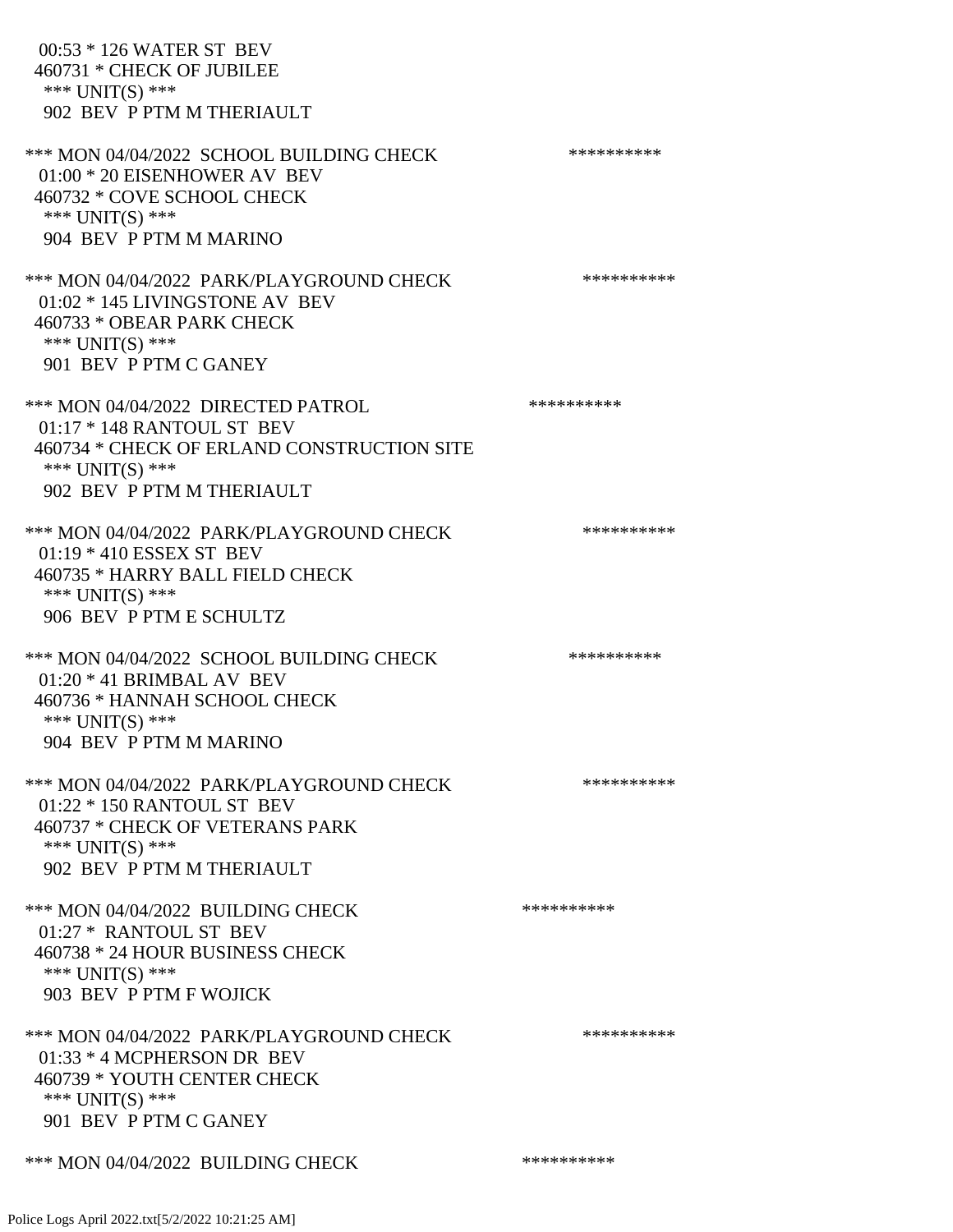02:10 \* BRIMBAL AV BEV 460740 \* CYCLES 128 CHECK \*\*\* UNIT(S) \*\*\* 904 BEV P PTM M MARINO \*\*\* MON 04/04/2022 SCHOOL BUILDING CHECK \*\*\*\*\*\*\*\*\*\*\*\* 02:22 \* 100 SOHIER RD BEV 460741 \* HIGH SCHOOL CHECK \*\*\* UNIT(S) \*\*\* 903 BEV P PTM F WOJICK \*\*\* MON 04/04/2022 ASSIST BEVERLY FIRE DEPT \*\*\*\*\*\*\*\*\*\*\*\* 02:59 \* 64 CABOT ST BEV 460742 \* SMOKE IN THE APARTMENT \*\*\* UNIT(S) \*\*\* 902 BEV P PTM M THERIAULT BF1 BEV F BEV FIRE \*\*\* MON 04/04/2022 MV STOP-VERBAL WARNING \*\*\*\*\*\*\*\*\*\*\*\* 06:17 \* 0 FEDERAL ST and MCPHERSON DR BEV 460743 \* MV STOP \*\*\* UNIT(S) \*\*\* 901 BEV P PTM C GANEY 902 BEV P PTM M THERIAULT \*\*\* MON 04/04/2022 HOME INVASION \*\*\*\*\*\*\*\*\*\* 06:36 \* 66 CABOT ST BEV 460744 \* PARTY BANGING ON DOORS \*\*\* UNIT(S) \*\*\* 901 BEV P PTM C GANEY 902 BEV P PTM M THERIAULT 903 BEV P PTM F WOJICK 904 BEV P PTM M MARINO 905 BEV P PTM J VITALE 912 BEV P SGT J TACHE \*\*\* MON 04/04/2022 ROSTER-OFFICER ORDERED TO WORK \*\*\*\*\*\*\*\*\*\*\* 07:19 \* ELLIOTT ST BEV 460745 \* OFFICER ORDERED TO WORK \*\*\* UNIT(S) \*\*\* OIC BEV P LT D COSTA \*\*\* MON 04/04/2022 MV STOP-VERBAL WARNING \*\*\*\*\*\*\*\*\*\*\*\* 07:21 \* 0 RANTOUL ST and CREEK ST BEV 460746 \* MA REG 6VY479, MV STOP \*\*\* UNIT(S) \*\*\* 903 BEV P PTM F WOJICK \*\*\* MON 04/04/2022 ROSTER-ON/OFF DUTY \*\*\*\*\*\*\*\*\*\* 07:26 \* ELLIOTT ST BEV 460747 \* START OF SHIFT B \*\*\* UNIT(S) \*\*\* OIC BEV P LT D COSTA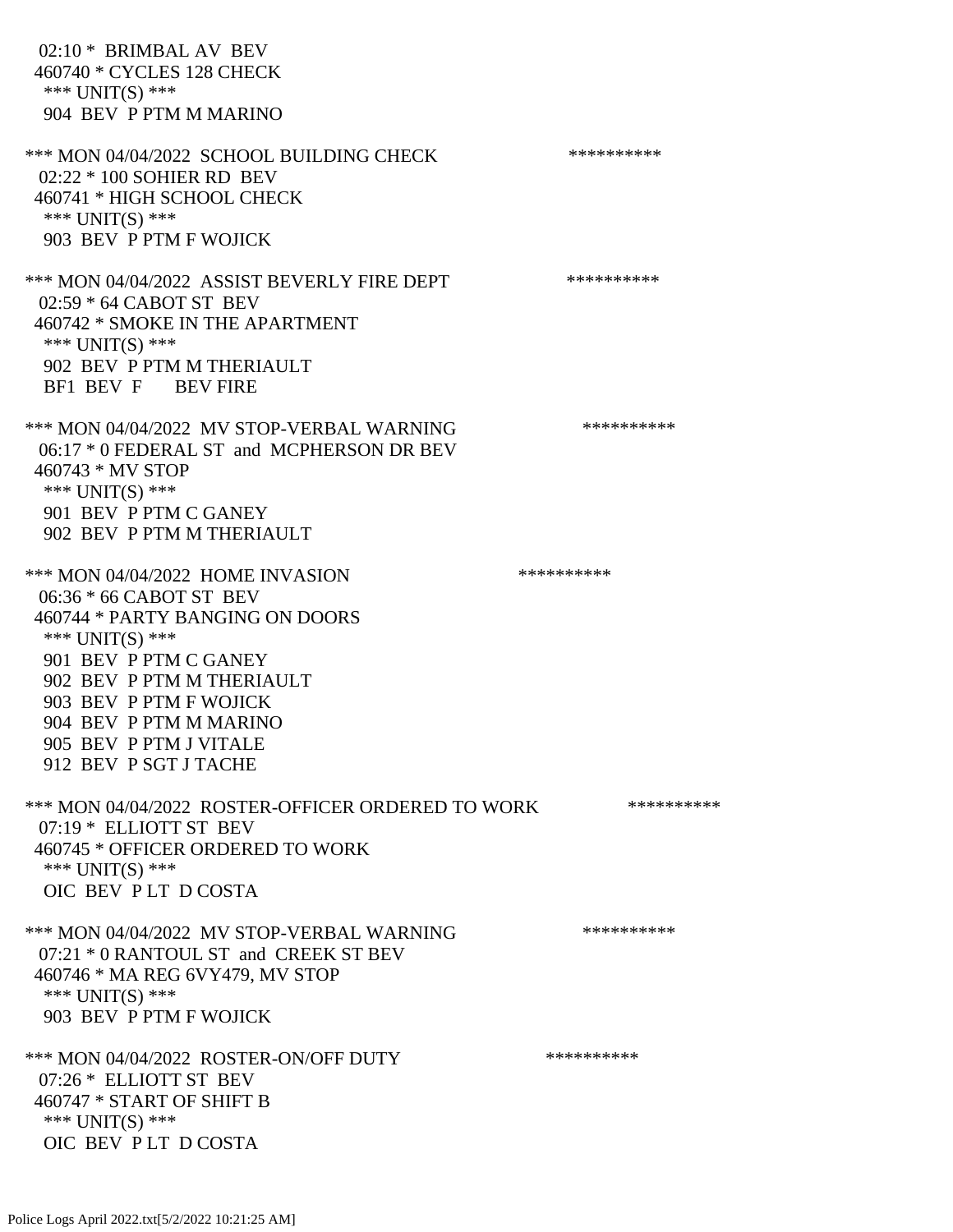\*\*\* MON 04/04/2022 MEDICAL-MENTAL HEALTH \*\*\*\*\*\*\*\*\*\* 07:38 \* DOLLOFF AV BEV 460748 \* OUT OF CONTROL FEMALE NEEDS EVAL \*\*\* UNIT(S) \*\*\* 901 BEV P PTM C GANEY 905 BEV P PTM J VITALE A1 BEV A AMBULANCE \*\*\* MON 04/04/2022 COMMUNITY IMPACT UNIT \*\*\*\*\*\*\*\*\*\*\*\* 07:45 \* ELLIOTT ST BEV 460749 \* RUN SHELTER GUESTS FOR WARRANTS SO STATUS \*\*\* UNIT(S) \*\*\* CIU BEV P PTM E ABRAHAMSO \*\*\* MON 04/04/2022 TRANSPORT TO COURT \*\*\*\*\*\*\*\*\*\*\*\* 08:34 \* 56 FEDERAL ST BEV 460750 \* PRISONER TO COURT \*\*\* UNIT(S) \*\*\* 902 BEV P PTM M THERIAULT \*\*\* MON 04/04/2022 MEDICAL-BLS \*\*\*\*\*\*\*\*\*\*\*\* 09:24 \* RANTOUL ST BEV 460751 \* MAN DOWN \*\*\* UNIT(S) \*\*\* 901 BEV P PTM M BRODERICK 903 BEV P PTM J SPITALERI A1 BEV A AMBULANCE \*\*\* MON 04/04/2022 COMMUNITY IMPACT UNIT \*\*\*\*\*\*\*\*\*\*\*\* 09:37 \* ELLIOTT ST BEV 460752 \* FOLLOW UP W ACTION SHELTER INC/CHRIS JONES \*\*\* UNIT(S) \*\*\* CIU BEV P PTM E ABRAHAMSO \*\*\* MON 04/04/2022 WARRANT-SERVICE \*\*\*\*\*\*\*\*\*\* 09:58 \* 401 ESSEX ST Apt: 103 BEV 460753 \* ATTEMPT TO SERVE WARRANT \*\*\* UNIT(S) \*\*\* 902 BEV P PTM D GAGNON 903 BEV P PTM J SPITALERI \*\*\* MON 04/04/2022 COMMUNITY IMPACT UNIT \*\*\*\*\*\*\*\*\*\*\*\* 10:41 \* ELLIOTT ST BEV 460754 \* DISABLED PERSON PROTECTION REPORT FILED \*\*\* UNIT(S) \*\*\* CIU BEV P PTM E ABRAHAMSO \*\*\* MON 04/04/2022 TRANSPORT TO COURT \*\*\*\*\*\*\*\*\*\*\*\* 10:44 \* 56 FEDERAL ST BEV 460756 \* TRANSPORT CALLAHAN TO COURT \*\*\* UNIT(S) \*\*\* 903 BEV P PTM J SPITALERI \*\*\* MON 04/04/2022 CHECK WELL BEING \*\*\*\*\*\*\*\*\*\*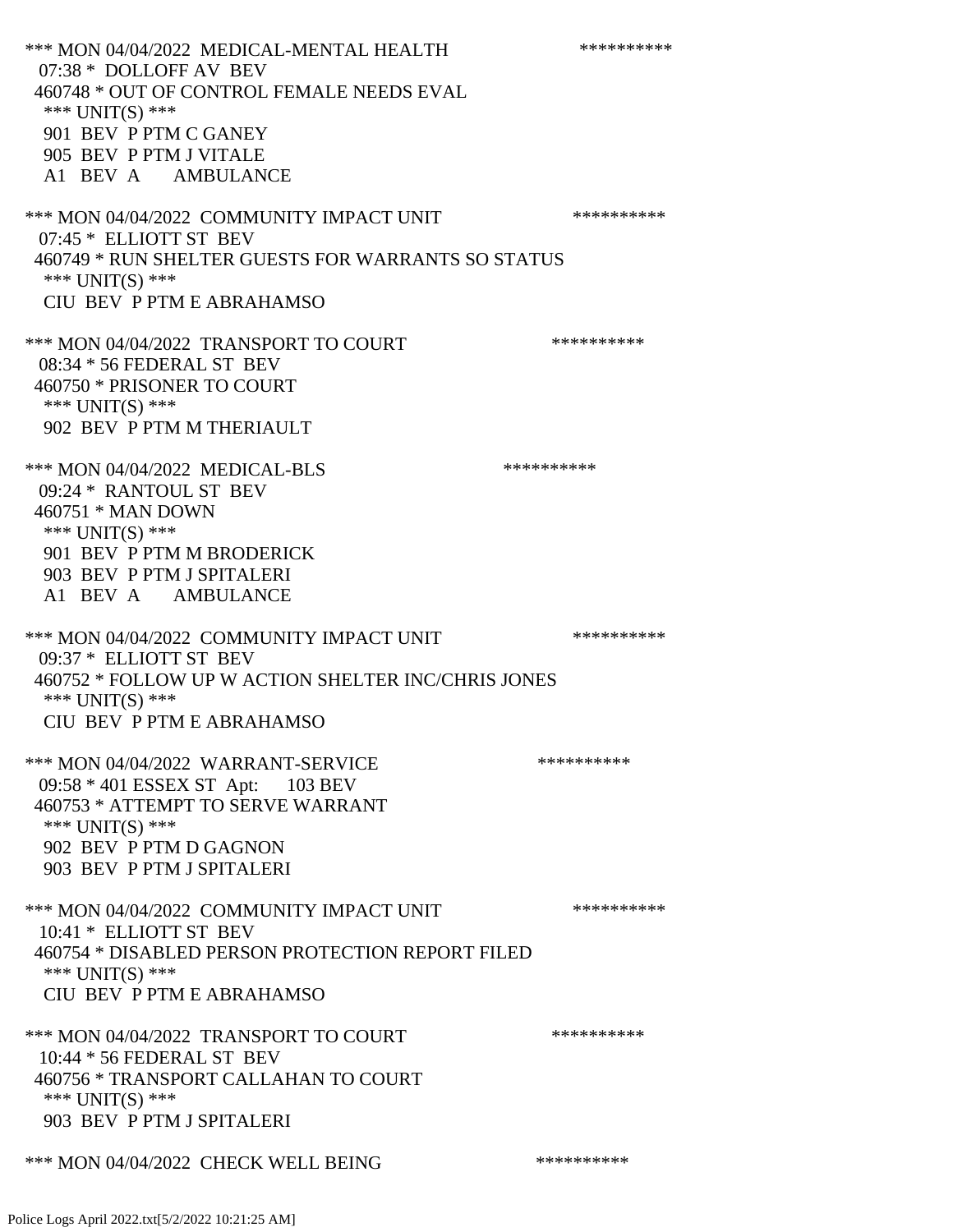12:41 \* 7 PASTURE RD BEV 460757 \* CHECK ON ELDERLY FEMALE \*\*\* UNIT(S) \*\*\* 902 BEV P PTM N BENCAL A1 BEV A AMBULANCE BF1 BEV F BEV FIRE \*\*\* MON 04/04/2022 COMMUNITY IMPACT UNIT \*\*\*\*\*\*\*\*\*\*\*\* 12:58 \* ESSEX ST BEV 460758 \* CHECK IN W DIRECTOR \*\*\* UNIT(S) \*\*\* CIU BEV P PTM E ABRAHAMSO \*\*\* MON 04/04/2022 PREVENT BREACH OF PEACE \*\*\*\*\*\*\*\*\*\* 13:24 \* 2 BARTLETT ST BEV 460759 \* ISSUE BETWEEN TO PARTIES OVER VEHICLE \*\*\* UNIT(S) \*\*\* 901 BEV P PTM M BRODERICK 902 BEV P PTM N BENCAL \*\*\* MON 04/04/2022 MV-ACCIDENT PERSONAL INJURY \*\*\*\*\*\*\*\*\*\* 14:24 \* 0 DANE ST and ESSEX ST BEV 460761 \* MOTORCYCLE V CAR ACCIDENT \*\*\* UNIT(S) \*\*\* 902 BEV P PTM N BENCAL 903 BEV P PTM J SPITALERI A1 BEV A AMBULANCE BF1 BEV F BEV FIRE \*\*\* MON 04/04/2022 MV-ACCIDENT NO REPORT \*\*\*\*\*\*\*\*\*\*\*\* 14:25 \* 55 DODGE ST BEV 460760 \* MINOR MVA IN LOT \*\*\* UNIT(S) \*\*\* 902 BEV P PTM N BENCAL 903 BEV P PTM J SPITALERI A1 BEV A AMBULANCE BF1 BEV F BEV FIRE \*\*\* MON 04/04/2022 SUSP ACTIVITY-MOTOR VEHICLE \*\*\*\*\*\*\*\*\*\*\* 14:34 \* 69 CHASE ST Apt: 2 BEV 460762 \* ENTIRE CAR PARKED ON LAWN \*\*\* UNIT(S) \*\*\* 901 BEV P PTM M BRODERICK \*\*\* MON 04/04/2022 MV-ACCIDENT NO REPORT \*\*\*\*\*\*\*\*\*\*\*\* 14:47 \* 45 ENON ST BEV 460763 \* REPORT OF MINOR MVA \*\*\* UNIT(S) \*\*\* 905 BEV P PTM A CECCHINI \*\*\* MON 04/04/2022 MEDICAL-BLS \*\*\*\*\*\*\*\*\*\* 14:53 \* CABOT ST and DANE ST BEV 460764 \* WOMAN DOWN \*\*\* UNIT(S) \*\*\*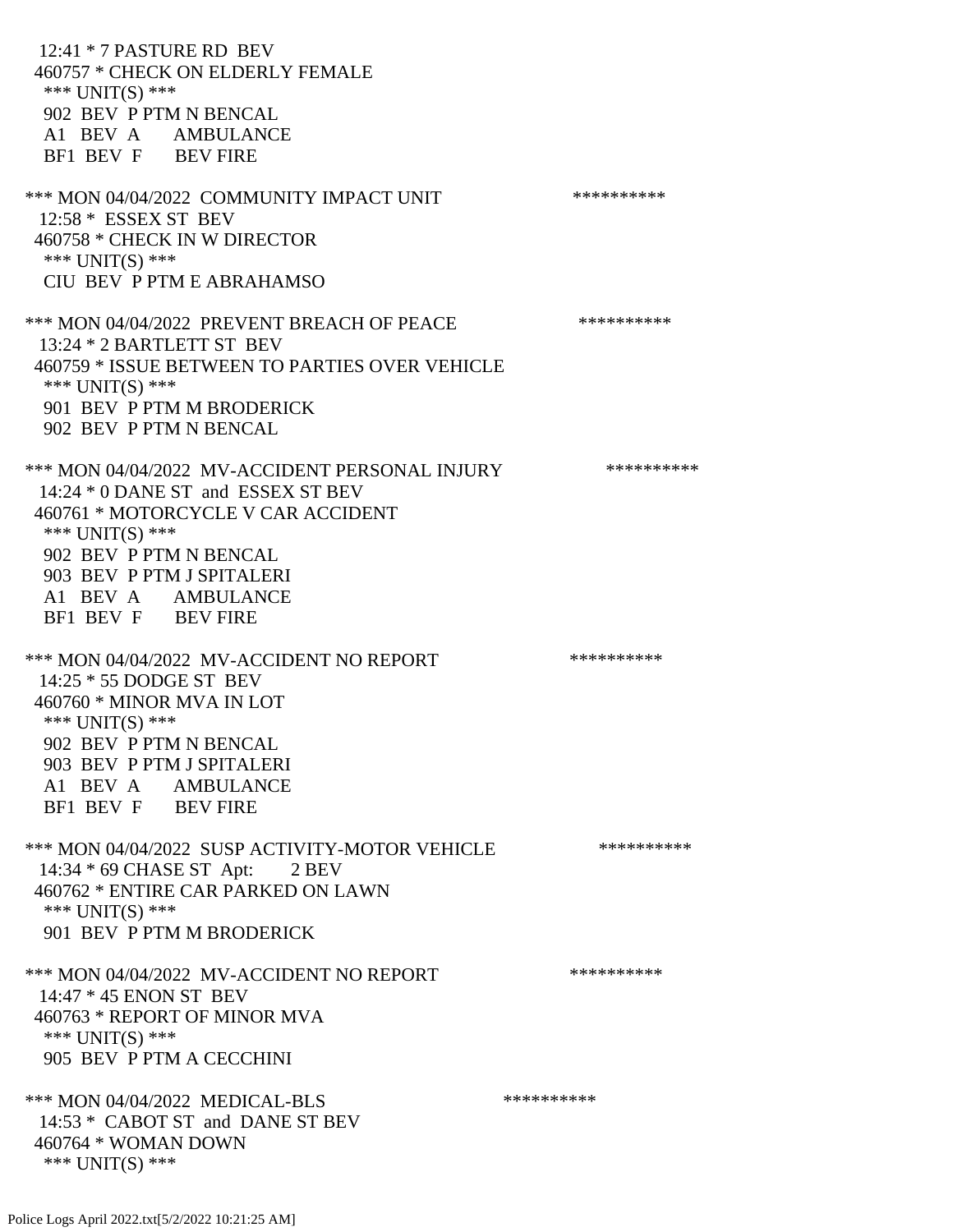901 BEV P PTM M BRODERICK A1 BEV A AMBULANCE BF1 BEV F BEV FIRE \*\*\* MON 04/04/2022 MV STOP-VERBAL WARNING \*\*\*\*\*\*\*\*\*\*\*\* 14:57 \* 0 CABOT ST and ROUNDY ST BEV 460765 \* VA REG TYE8536 \*\*\* UNIT(S) \*\*\* 901 BEV P PTM M BRODERICK \*\*\* MON 04/04/2022 ROSTER-ON/OFF DUTY \*\*\*\*\*\*\*\*\*\*\*\* 15:33 \* ELLIOTT ST BEV 460766 \* START OF SHIFT C \*\*\* UNIT(S) \*\*\* OIC BEV P LT M PANJWANI \*\*\* MON 04/04/2022 TRAFFIC ENFORCEMENT (GRANT) \*\*\*\*\*\*\*\*\*\* 15:42 \* 175 ELLIOTT ST BEV 460767 \* TRAFFIC ENFORCEMENT(GRANT)DISTRACTED DRIVING \*\*\* UNIT(S) \*\*\* 909 BEV P \*\*\* MON 04/04/2022 CHECK WELL BEING \*\*\*\*\*\*\*\*\*\* 15:43 \* 0 COLUMBUS AV and APPLETON AV BEV 460768 \* CHECK ON MAN WITH 2 YOUNG CHILDREN \*\*\* UNIT(S) \*\*\* 905 BEV P PTM A CECCHINI 906 BEV P PTL A CLARIZIA \*\*\* MON 04/04/2022 TRAFFIC ENFORCEMENT (GRANT) \*\*\*\*\*\*\*\*\*\* 15:55 \* 90 BRIDGE ST Apt: 2 BEV 460769 \* MV STOP 1XAD53 \*\*\* UNIT(S) \*\*\* 909 BEV P PTM J SPITALERI \*\*\* MON 04/04/2022 TRAFFIC ENFORCEMENT (GRANT) \*\*\*\*\*\*\*\*\*\* 15:58 \* 77 BRIDGE ST BEV 460770 \* MV STOP MA REG 5GG958 \*\*\* UNIT(S) \*\*\* 909 BEV P PTM J SPITALERI \*\*\* MON 04/04/2022 STATION CALL \*\*\*\*\*\*\*\*\*\*\*\* 16:01 \* 175 ELLIOTT ST BEV 460771 \* TRAFFIC CONGESTION DUE TO CONSTRUCTION \*\*\* MON 04/04/2022 TRAFFIC ENFORCEMENT (GRANT) \*\*\*\*\*\*\*\*\*\* 16:15 \* 0 KERNWOOD AV and HARRIS ST BEV 460772 \* MV STOP MA REG 699TB1 \*\*\* UNIT(S) \*\*\* 909 BEV P PTM J SPITALERI \*\*\* MON 04/04/2022 SUSP ACTIVITY \*\*\*\*\*\*\*\*\*\*\*\*\* 16:25 \* 0 DODGE ST BEV 460773 \* TEENAGE GIRL POSSIBLY HITCHIKING, DISTRAUGHT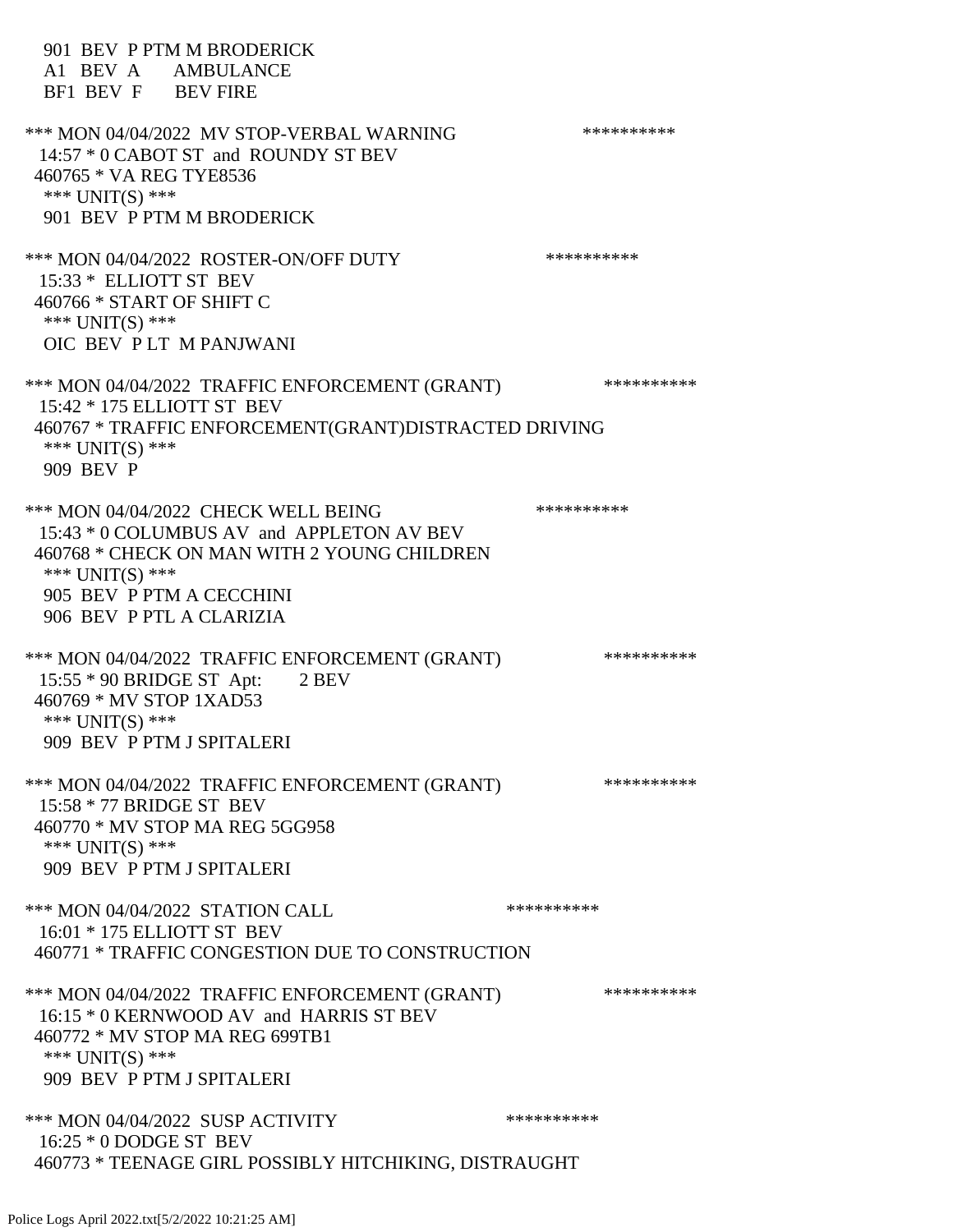\*\*\* UNIT(S) \*\*\* 905 BEV P PTM J MCCARTHY

\*\*\* MON 04/04/2022 MV-ACCIDENT HIT-RUN/PROP DAM \*\*\*\*\*\*\*\*\*\* 16:27 \* 24 CABOT ST BEV 460774 \* SPEAK TO OWNER ABOUT DAMAGE TO MV \*\*\* UNIT(S) \*\*\* 902 BEV P PTM C STANTON \*\*\* MON 04/04/2022 TRAFFIC ENFORCEMENT (GRANT) \*\*\*\*\*\*\*\*\*\* 16:44 \* 0 RIVER ST and MARGIN ST BEV 460775 \* MV STOP MA REG 2XEC98 \*\*\* UNIT(S) \*\*\* 909 BEV P PTM J SPITALERI \*\*\* MON 04/04/2022 ASSIST CITIZEN \*\*\*\*\*\*\*\*\*\*\*\*\* 16:56 \* 411 CABOT ST BEV 460776 \* MALE REQUESTING TO SPEAK WITH OFFICER \*\*\* UNIT(S) \*\*\* 903 BEV P PTM S LANE \*\*\* MON 04/04/2022 MV STOP-WRITTEN WARNING \*\*\*\*\*\*\*\*\*\*\*\* 17:02 \* 0 HERRICK ST and SOHIER RD BEV 460777 \* MV STOP MA REG 1NDS32 \*\*\* UNIT(S) \*\*\* 907 BEV P PTM R KNIGHT \*\*\* MON 04/04/2022 PARKING COMPLAINT - GENERAL \*\*\*\*\*\*\*\*\*\* 17:11 \* 6 ROWELL AV BEV 460778 \* POSSIBLE ABANDONED MV \*\*\* UNIT(S) \*\*\* 907 BEV P PTM R KNIGHT \*\*\* MON 04/04/2022 TRAFFIC ENFORCEMENT (GRANT) \*\*\*\*\*\*\*\*\*\* 17:11 \* 20 SOHIER RD Apt: 102 BEV 460779 \* MV STOP 5KR217 \*\*\* UNIT(S) \*\*\* 909 BEV P PTM J SPITALERI \*\*\* MON 04/04/2022 MEDICAL-BLS \*\*\*\*\*\*\*\*\*\* 17:16 \* ELLIOTT ST BEV 460780 \* 3 Y/O EYE INJURY \*\*\* UNIT(S) \*\*\* 902 BEV P PTM C STANTON A1 BEV A AMBULANCE \*\*\* MON 04/04/2022 TRAFFIC ENFORCEMENT (GRANT) \*\*\*\*\*\*\*\*\*\* 17:21 \* 0 HERRICK ST and AMES ST BEV 460781 \* MV STOP MA REG 693ZZ4 \*\*\* UNIT(S) \*\*\* 909 BEV P PTM J SPITALERI \*\*\* MON 04/04/2022 MV-ACCIDENT PERSONAL INJURY \*\*\*\*\*\*\*\*\*\* 17:21 \* RT 128N HW and EXIT 20A BEV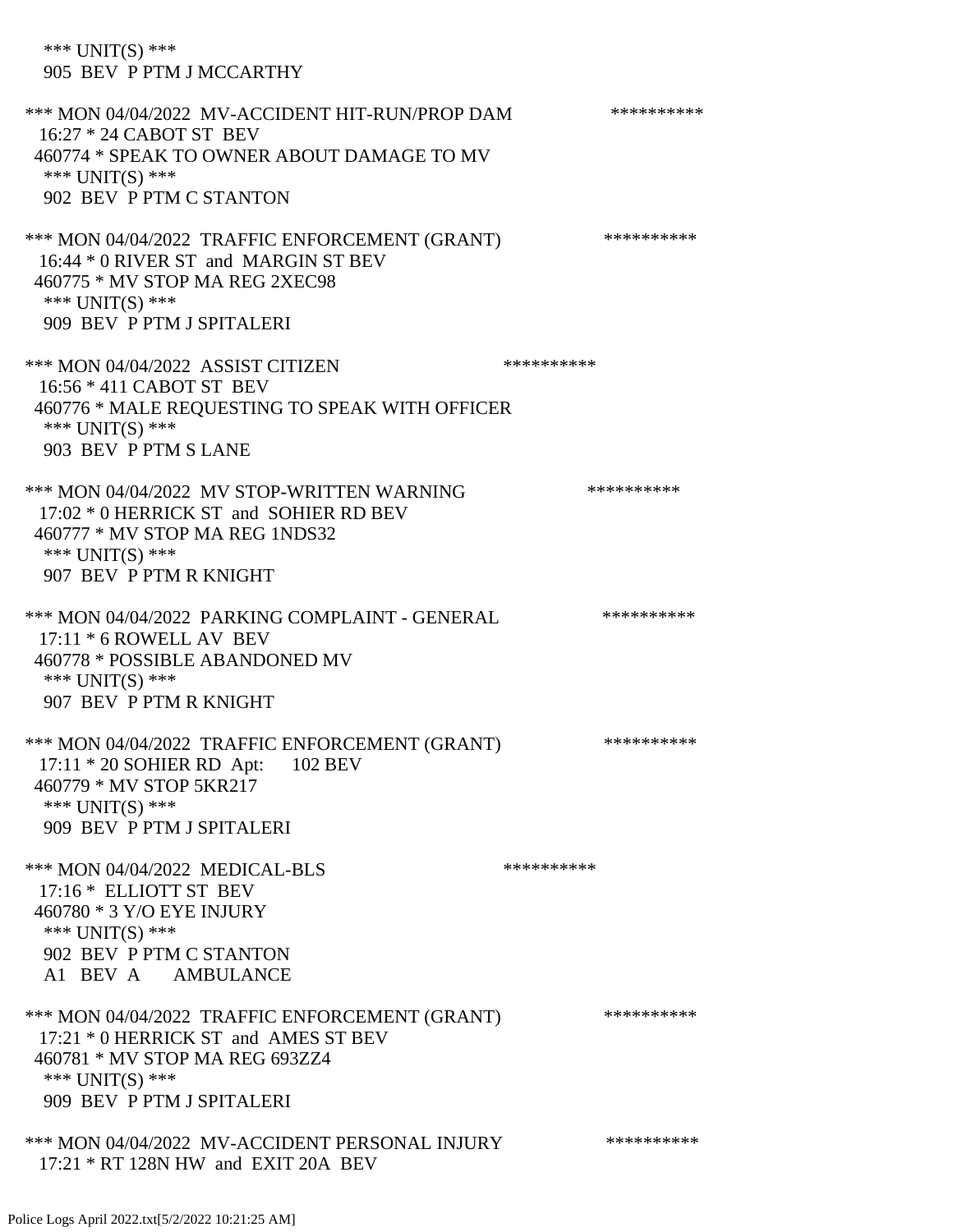| 460782 * MINOR MVA<br>*** $UNIT(S)$ ***<br>905 BEV P PTM J MCCARTHY<br>A2 BEV A AMBULANCE                                                                                 |            |
|---------------------------------------------------------------------------------------------------------------------------------------------------------------------------|------------|
| *** MON 04/04/2022 MV STOP-WRITTEN WARNING<br>17:28 * 0 HERRICK ST and SOHIER RD BEV<br>460783 * MV STOP MA REG 5VZ612<br>*** UNIT(S) ***<br>907 BEV P PTM R KNIGHT       | ********** |
| *** MON 04/04/2022 TRAFFIC ENFORCEMENT (GRANT)<br>17:31 * 0 COLON ST and STORY AV BEV<br>460784 * MV STOP MA REG 7WE421<br>*** $UNIT(S)$ ***<br>909 BEV P PTM J SPITALERI | ********** |
| *** MON 04/04/2022 MV STOP-VERBAL WARNING<br>17:47 * 0 CABOT ST and TREMONT ST BEV<br>460785 * MV STOP MA REG TC91LG<br>*** $UNIT(S)$ ***<br>907 BEV P PTM R KNIGHT       | ********** |
| *** MON 04/04/2022 MV STOP-VERBAL WARNING<br>17:54 * 0 CABOT ST and CONANT ST BEV<br>460786 * MV STOP MA REG 2XFS44<br>*** UNIT(S) ***<br>907 BEV P PTM R KNIGHT          | ********** |
| *** MON 04/04/2022 HOMELESS RELATED<br>17:57 * 0 ELLIS SQ BEV<br>460787 * DON GIVING YOUNG GIRL ALCOHOL<br>*** $UNIT(S)$ ***<br>902 BEV P PTM C STANTON                   | ********** |
| *** MON 04/04/2022 MV STOP-VERBAL WARNING<br>18:02 * 0 CABOT ST and CONANT ST BEV<br>460788 * MV STOP NY REG KMY6298<br>*** UNIT(S) ***<br>907 BEV P PTM R KNIGHT         | ********** |
| *** MON 04/04/2022 MV STOP-VERBAL WARNING<br>18:13 * 0 CABOT ST and CONANT ST BEV<br>460789 * MV STOP MA REG 532MH8<br>*** $UNIT(S)$ ***<br>907 BEV P PTM R KNIGHT        | ********** |
| *** MON 04/04/2022 MV STOP-WRITTEN WARNING<br>18:23 * 0 CABOT ST and CONANT ST BEV<br>460790 * MV STOP MA REG 929BM7<br>*** $UNIT(S)$ ***<br>907 BEV P PTM R KNIGHT       | ********** |
| *** MON 04/04/2022 MV STOP-CITATION ISSUED                                                                                                                                | ********** |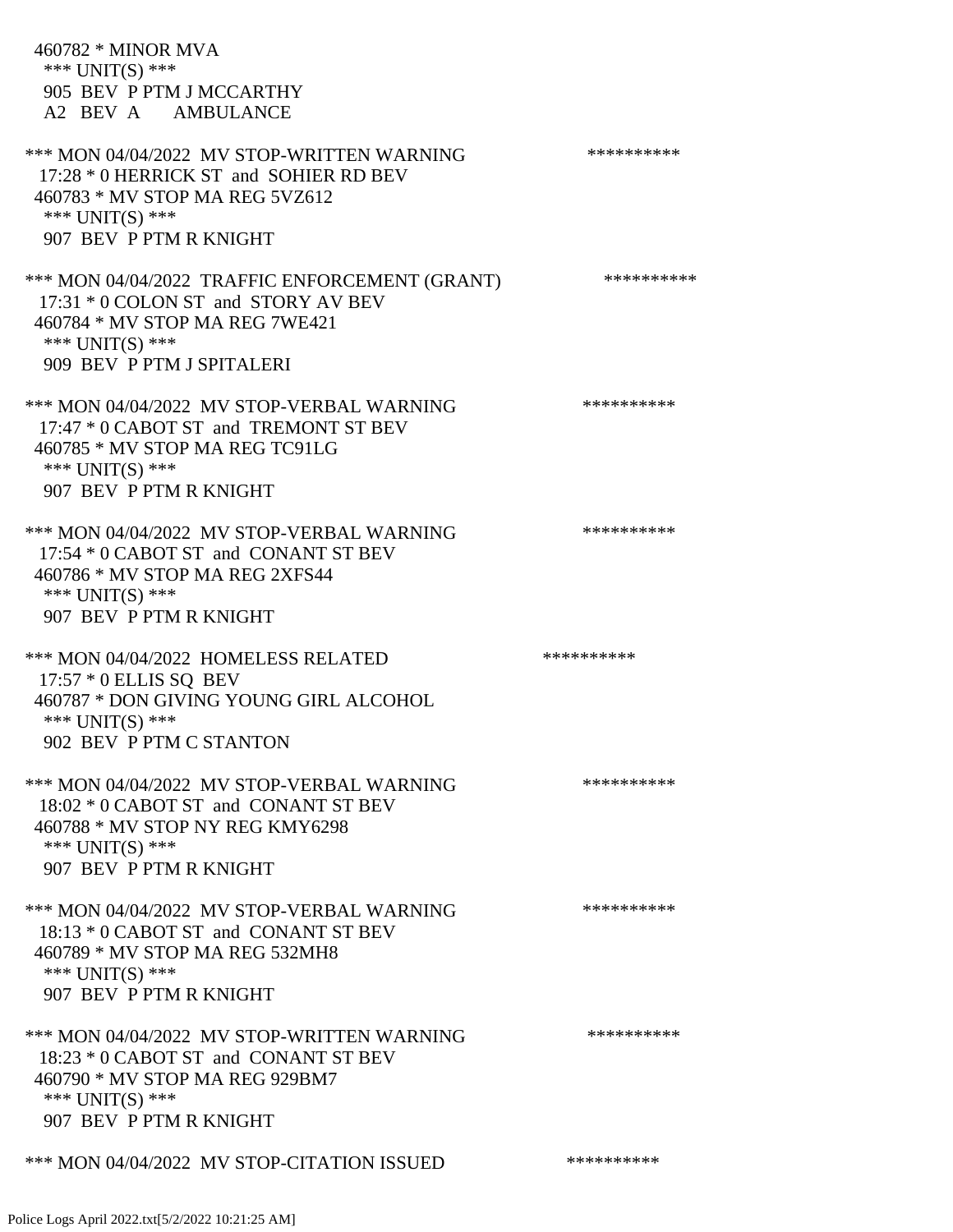| 18:30 * 0 CABOT ST and CONANT ST BEV<br>460791 * MV STOP MA REG 2HXM89<br>*** $UNIT(S)$ ***<br>907 BEV P PTM R KNIGHT                                                      |            |
|----------------------------------------------------------------------------------------------------------------------------------------------------------------------------|------------|
| *** MON 04/04/2022 TRAFFIC ENFORCEMENT (GRANT)<br>18:38 * 0 SOHIER RD and SWAN ST BEV<br>460792 * MV STOP FW65 (VET PLATE)<br>*** UNIT(S) ***<br>909 BEV P PTM J SPITALERI | ********** |
| *** MON 04/04/2022 TRAFFIC ENFORCEMENT (GRANT)<br>18:39 * 0 BRIMBAL AV and SOHIER RD BEV<br>460793 * MV STOP 6YBW40<br>*** UNIT(S) ***<br>909 BEV P PTM J SPITALERI        | ********** |
| *** MON 04/04/2022 MV STOP-WRITTEN WARNING<br>18:42 * 0 CABOT ST and CONANT ST BEV<br>460794 * MV STOP MA REG JF376F<br>*** UNIT(S) ***<br>907 BEV P PTM R KNIGHT          | ********** |
| *** MON 04/04/2022 TRAFFIC ENFORCEMENT (GRANT)<br>18:44 * 0 SOHIER RD and STORY AV BEV<br>460795 * MV STOP MA REG 18FE53<br>*** $UNIT(S)$ ***<br>909 BEV P PTM J SPITALERI | ********** |
| *** MON 04/04/2022 TRAFFIC ENFORCEMENT (GRANT)<br>19:11 * 0 HERRICK ST and HEATHER ST BEV<br>460796 * MV STOP 4PT148<br>*** $UNIT(S)$ ***<br>909 BEV P PTM J SPITALERI     | ********** |
| *** MON 04/04/2022 TRAFFIC ENFORCEMENT (GRANT)<br>19:15 * 0 BRIMBAL AV and SOHIER RD BEV<br>460797 * MV STOP MA REG 6ND148<br>*** UNIT(S) ***<br>909 BEV P PTM J SPITALERI | ********** |
| *** MON 04/04/2022 MV STOP-VERBAL WARNING<br>19:22 * 0 ELLIOTT ST and MECHANIC ST BEV<br>460798 * MV STOP MA REG 1BLX93<br>*** $UNIT(S)$ ***<br>907 BEV P PTM R KNIGHT     | ********** |
| *** MON 04/04/2022 PARKING COMPLAINT - GENERAL<br>19:41 * 20 CABOT ST BEV<br>460799 * CHECK OF SUMMIT AVE PARKING<br>*** $UNIT(S)$ ***<br>907 BEV P PTM R KNIGHT           | ********** |
| *** MON 04/04/2022 HAZARD-ROADWAY                                                                                                                                          | ********** |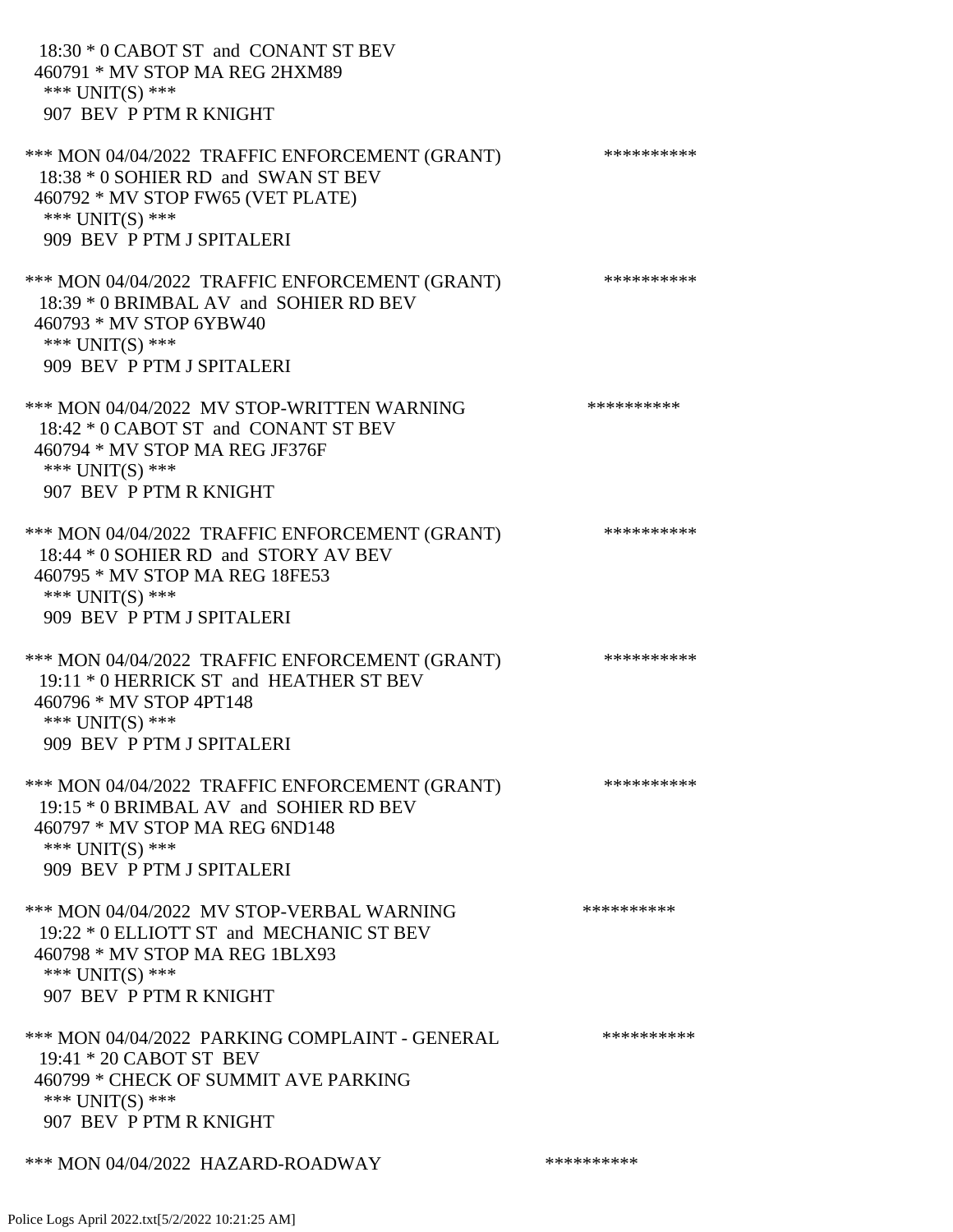20:00 \* 0 CABOT ST and DODGE ST BEV 460800 \* POWER OUTAGE NORTH BEVERLY \*\*\* UNIT(S) \*\*\* 903 BEV P PTM S LANE \*\*\* MON 04/04/2022 DOMESTIC-VERBAL ARGUMENT \*\*\*\*\*\*\*\*\*\*\*\*\* 20:12 \* ORCHARD ST BEV 460801 \* SON CALLED TO SAY PARENTS HAVING DOMESTIC \*\*\* UNIT(S) \*\*\* 902 BEV P PTM C STANTON 906 BEV P PTM ARCHAMBAULT \*\*\* MON 04/04/2022 HAZARD-WIRE DOWN \*\*\*\*\*\*\*\*\*\* 20:21 \* 0 HERRICK ST and THOMPSON RD BEV 460802 \* WIRE DOWN CURRENTLY ARCING \*\*\* UNIT(S) \*\*\* 901 BEV P PTM J MARRS 905 BEV P PTM J MCCARTHY BF1 BEV F BEV FIRE \*\*\* MON 04/04/2022 MEDICAL-BLS \*\*\*\*\*\*\*\*\*\*\*\* 21:52 \* LENOX ST BEV 460803 \* LIFELINE ALERT NO CONTACT MADE \*\*\* UNIT(S) \*\*\* 903 BEV P PTM S LANE A1 BEV A AMBULANCE \*\*\* MON 04/04/2022 DISPERSE GROUP \*\*\*\*\*\*\*\*\*\* 21:55 \* 54 ELLIOTT ST BEV 460804 \* MAN SMOKING NEXT TO PROPANE DISPLAY \*\*\* UNIT(S) \*\*\* 901 BEV P PTM J MARRS 902 BEV P PTM C STANTON \*\*\* MON 04/04/2022 MEDICAL-BLS \*\*\*\*\*\*\*\*\*\*\*\*\* 22:33 \* DODGE ST BEV 460805 \* FEMALE LAYING IN MULCH, POSSIBLE DK \*\*\* UNIT(S) \*\*\* 905 BEV P PTM J MCCARTHY 906 BEV P PTM ARCHAMBAULT A1 BEV A AMBULANCE \*\*\* MON 04/04/2022 ROSTER-ON/OFF DUTY \*\*\*\*\*\*\*\*\*\* 23:45 \* ELLIOTT ST BEV 460806 \* START OF SHIFT A \*\*\* UNIT(S) \*\*\* OIC BEV P LT D COSTA \*\*\* TUE 04/05/2022 MV-ACCIDENT NO REPORT \*\*\*\*\*\*\*\*\*\*\*\*\* 00:29 \* 0 CABOT ST and COLUMBUS AV BEV 460807 \* MV HIT HYDRANT \*\*\* UNIT(S) \*\*\* 902 BEV P PTM M BRODERICK 906 BEV P PTM E SCHULTZ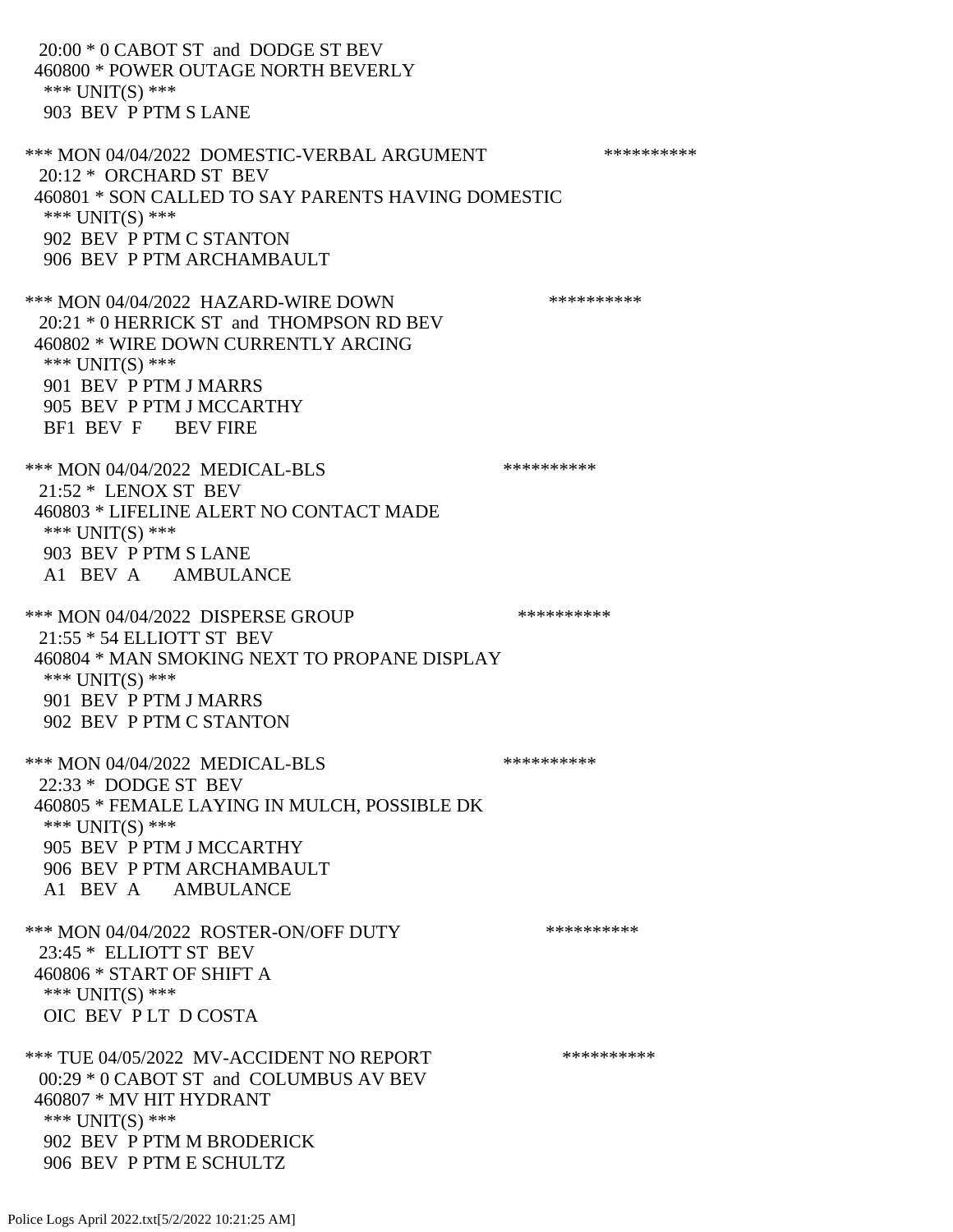## 912 BEV P SGT J ZWICKER

| *** TUE 04/05/2022 PARK/PLAYGROUND CHECK<br>00:44 * 1 MCPHERSON DR BEV<br>460808 * MCPHERSON YOUTH CENTER CHECK<br>*** $UNIT(S)$ ***<br>901 BEV P PTM P FIDRYCH                                                                               | ********** |
|-----------------------------------------------------------------------------------------------------------------------------------------------------------------------------------------------------------------------------------------------|------------|
| *** TUE 04/05/2022 DIRECTED PATROL<br>00:52 * 0 ELLIOTT ST and CUMMINGS CENTER BEV<br>460809 * CUMMINGS CENTER DIRECTED PATROL<br>*** UNIT(S) ***<br>901 BEV P PTM P FIDRYCH                                                                  | ********** |
| *** TUE 04/05/2022 SCHOOL BUILDING CHECK<br>$01:23 * 40$ WOODLAND AV BEV<br>460810 * AYERS SCHOOL CHECK                                                                                                                                       | ********** |
| *** TUE 04/05/2022 CITY ORDINANCE NOISE CH. 15<br>01:24 * 7 RANTOUL ST BEV<br>460811 * NOISE COMPLAINT- LOUD MUSIC FROM A MV<br>*** UNIT(S) ***<br>901 BEV P PTM P FIDRYCH                                                                    | ********** |
| *** TUE 04/05/2022 MEDICAL-MENTAL HEALTH<br>01:32 * BRIDGE ST and KERNWOOD AV BEV<br>460812 * PARTY YELLING FOR HELP<br>*** UNIT(S) ***<br>901 BEV P PTM P FIDRYCH<br>905 BEV P PTM D GRIMES<br>912 BEV P SGT J ZWICKER<br>A1 BEV A AMBULANCE | ********** |
| *** TUE 04/05/2022 TRAIN STATION CHECK<br>02:29 * - PARK ST BEV<br>460813 * CHECK OF BEVERLY DEPOT<br>*** $UNIT(S)$ ***<br>902 BEV P PTM M BRODERICK                                                                                          | ********** |
| *** TUE 04/05/2022 ROSTER-ON/OFF DUTY<br>07:24 * ELLIOTT ST BEV<br>460814 * START OF SHIFT B<br>*** UNIT(S) ***<br>OIC BEV PLT DCOSTA                                                                                                         | ********** |
| *** TUE 04/05/2022 SCHOOL TRAFFIC<br>07:52 * 0 CABOT ST and BROADWAY BEV<br>460815 * MASS 4NX158<br>*** UNIT(S) ***<br>SIE6 BEV P SGT J SHAIRS                                                                                                | ********** |
| *** TUE 04/05/2022 ALARMS-COMMERCIAL<br>08:43 * 181 ELLIOTT ST Apt: 900 BEV<br>460816 * ALARM COMPANY CANCELLED                                                                                                                               | ********** |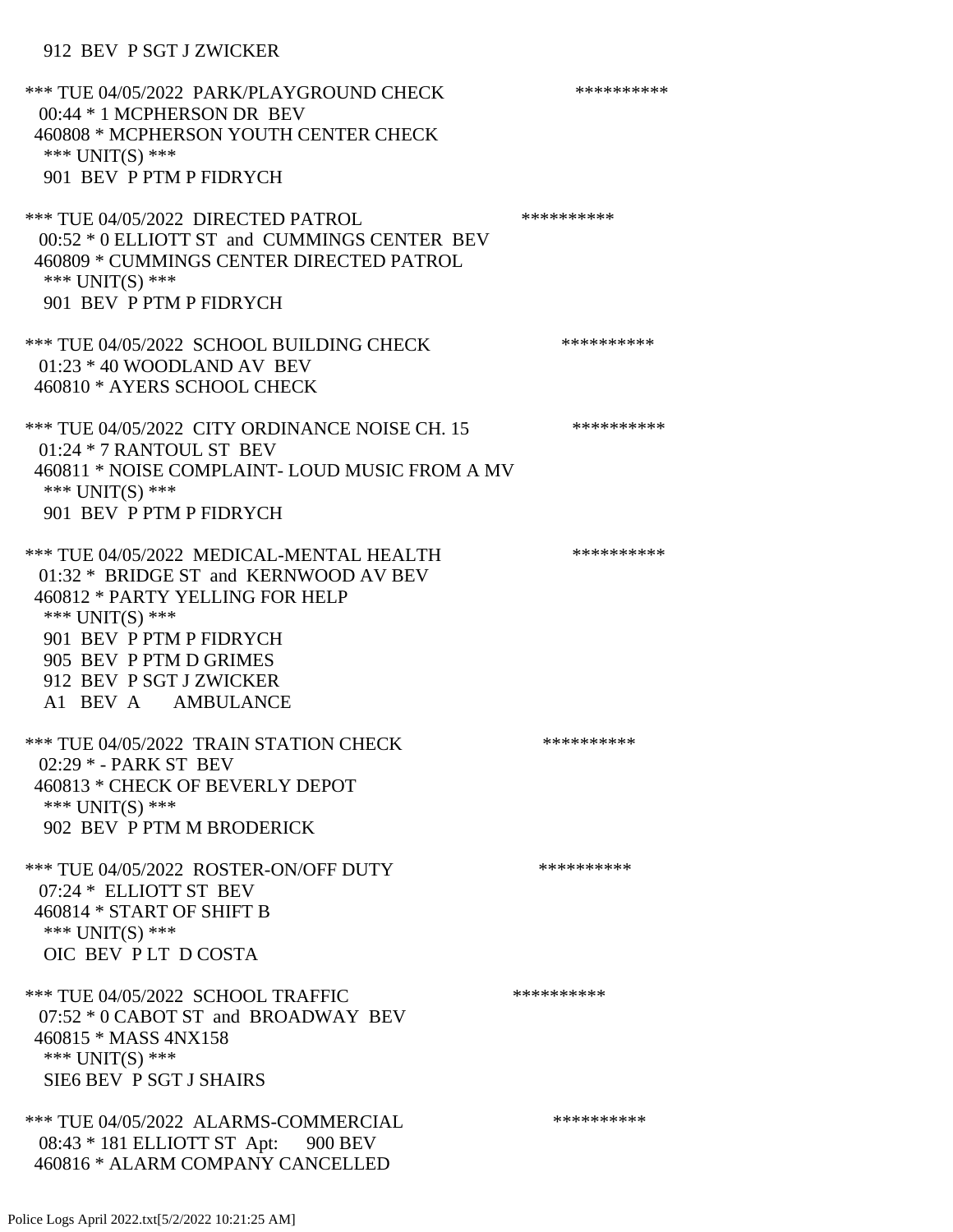| *** $UNIT(S)$ ***<br>H1 BEV P PTM M BRODERICK                                                                                                                                                                                  |            |
|--------------------------------------------------------------------------------------------------------------------------------------------------------------------------------------------------------------------------------|------------|
| *** TUE 04/05/2022 MV STOP-VERBAL WARNING<br>08:49 * 0 BRIDGE ST and MARGIN ST BEV<br>460817 * MASS 2EGP25<br>*** UNIT(S) ***<br>CHA3 BEV P CPT R RUSSO                                                                        | ********** |
| *** TUE 04/05/2022 MV STOP-VERBAL WARNING<br>09:58 * 0 ESSEX ST and PARRAMATTA RD BEV<br>460818 * MASS 8AK824<br>*** UNIT(S) ***<br>905 BEV P PTM K THOMASSON                                                                  | ********** |
| *** TUE 04/05/2022 HAZARD-WIRE DOWN<br>10:20 * 0 SOHIER RD and HILLTOP DR BEV<br>460819 * CONSTRUCTION VEHICLE STRUCK SERVICE<br>*** UNIT(S) ***<br>903 BEV P PTM E SCHULTZ<br>905 BEV P PTM K THOMASSON<br>BF1 BEV F BEV FIRE | ********** |
| *** TUE 04/05/2022 MV STOP-WRITTEN WARNING<br>12:16 * 0 RANTOUL ST and RAILROAD AV BEV<br>460897 * MV STOP MA REG 8PG777<br>*** UNIT(S) ***<br><b>CHA2 BEV P CPT M DEVLIN</b>                                                  | ********** |
| *** TUE 04/05/2022 MEDICAL-ALS<br>12:23 * TOZER RD BEV<br>460821 * POSSIBLE HEARTATTACK<br>*** UNIT(S) ***<br>903 BEV P PTM E SCHULTZ<br>905 BEV P PTM K THOMASSON                                                             | ********** |
| *** TUE 04/05/2022 MEDICAL-BLS<br>14:51 * CONANT ST BEV<br>460823 * CHEST PAIN & DIFFICULTY BREATHING<br>*** UNIT(S) ***<br>905 BEV P PTM K THOMASSON                                                                          | ********** |
| *** TUE 04/05/2022 MV STOP-VERBAL WARNING<br>15:38 * 139 CABOT ST BEV<br>460824 * MV STOP MA REG (NIZ)<br>*** UNIT(S) ***<br>CIU BEV P PTM E ABRAHAMSO                                                                         | ********** |
| *** TUE 04/05/2022 ANIMAL CONTROL CITATION<br>15:41 * 424 ELLIOTT ST BEV<br>460825 * CITATION B 04293<br>*** UNIT(S) ***<br>931A BEV P ACO C CALLAHAN                                                                          | ********** |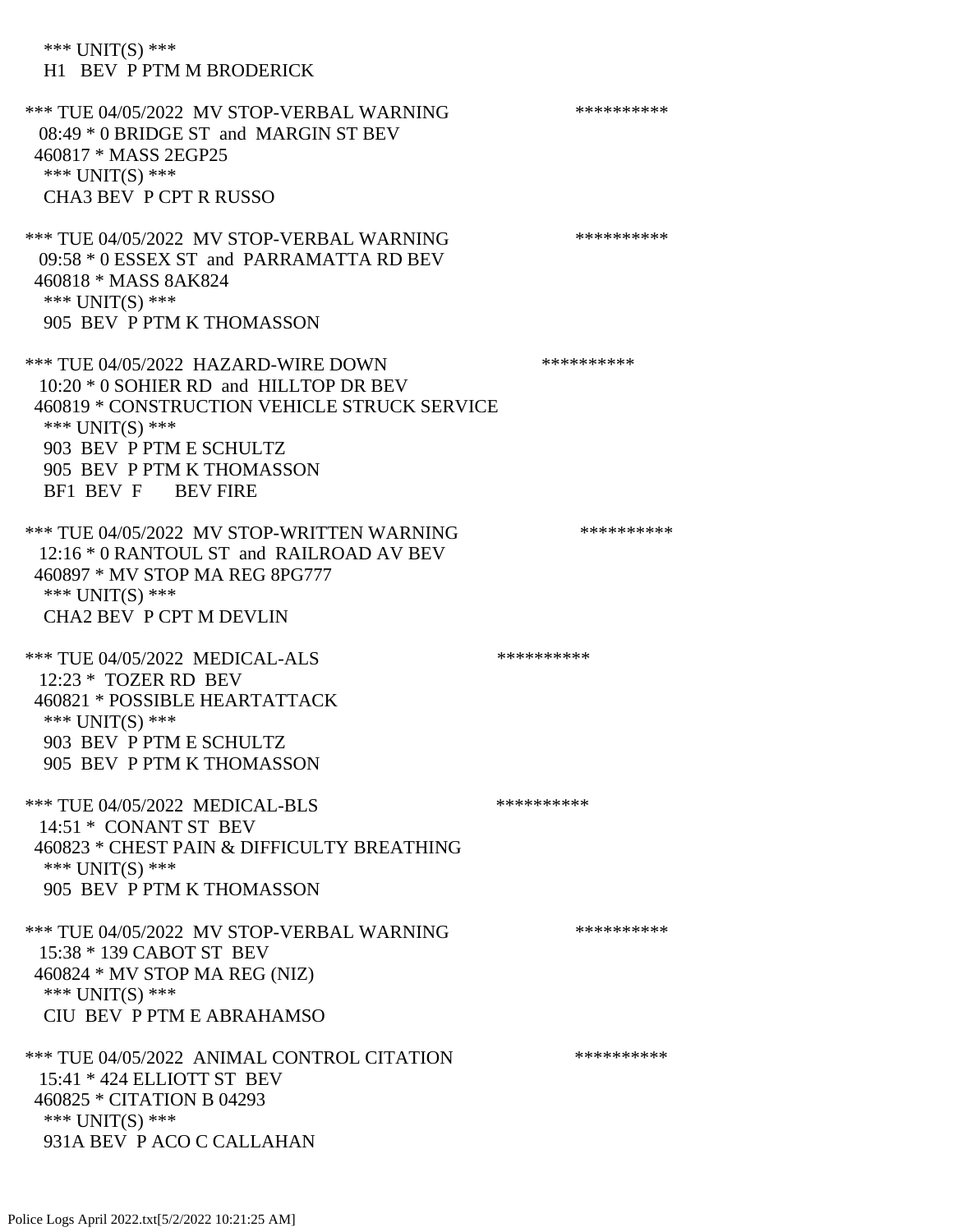\*\*\* TUE 04/05/2022 MV STOP-VERBAL WARNING \*\*\*\*\*\*\*\*\*\*\*\*\* 15:49 \* 0 CABOT ST and WASHINGTON ST BEV 460826 \* MV STOP 4YT389 \*\*\* UNIT(S) \*\*\* CIU BEV P PTM E ABRAHAMSO \*\*\* TUE 04/05/2022 TRAFFIC ENFORCEMENT (GRANT) \*\*\*\*\*\*\*\*\*\* 15:50 \* 175 ELLIOTT ST BEV 460827 \* DISTRACTED DRIVING \*\*\* UNIT(S) \*\*\* CHA2 BEV P CPT M DEVLIN \*\*\* TUE 04/05/2022 DISTURBANCE-GENERAL \*\*\*\*\*\*\*\*\*\* 15:53 \* 0 DODGE ST BEV 460828 \* MAN YELLING AT CARS IN TRAFFIC \*\*\* UNIT(S) \*\*\* 905 BEV P PTM K THOMASSON \*\*\* TUE 04/05/2022 ROSTER-ON/OFF DUTY \*\*\*\*\*\*\*\*\*\*\*\* 16:00 \* ELLIOTT ST BEV 460829 \* START OF SHIFT C (4-12 SHIFT) \*\*\* UNIT(S) \*\*\* OIC BEV P LT J SHAIRS \*\*\* TUE 04/05/2022 MV STOP-VERBAL WARNING \*\*\*\*\*\*\*\*\*\*\*\*\* 16:03 \* 0 CABOT ST and PLEASANT ST BEV 460830 \* MV STOP 2SYX49 \*\*\* UNIT(S) \*\*\* CIU BEV P PTM E ABRAHAMSO \*\*\* TUE 04/05/2022 MV STOP-VERBAL WARNING \*\*\*\*\*\*\*\*\*\*\*\*\* 16:21 \* 0 CABOT ST and WASHINGTON ST BEV 460831 \* MV STOP 9FYA70 \*\*\* UNIT(S) \*\*\* CIU BEV P PTM E ABRAHAMSO \*\*\* TUE 04/05/2022 MV STOP-VERBAL WARNING \*\*\*\*\*\*\*\*\*\*\*\* 16:30 \* 76 CABOT ST BEV 460832 \* MV STOP MA REG 2CZF25 \*\*\* UNIT(S) \*\*\* CIU BEV P PTM E ABRAHAMSO \*\*\* TUE 04/05/2022 MV STOP-CITATION ISSUED \*\*\*\*\*\*\*\*\*\* 16:49 \* 0 LOVETT ST and WASHINGTON ST BEV 460833 \* MV STOP - MA REG: ASHBYR \*\*\* UNIT(S) \*\*\* 902 BEV P PTM ARCHAMBAULT \*\*\* TUE 04/05/2022 SUMMONS, ATTEMPT TO SERVE \*\*\*\*\*\*\*\*\*\* 16:52 \* 25 BECKFORD ST Apt: 2 BEV 460834 \* ATTEMPT TO SERVE A SUMMONS \*\*\* UNIT(S) \*\*\*

903 BEV P PTM C STANTON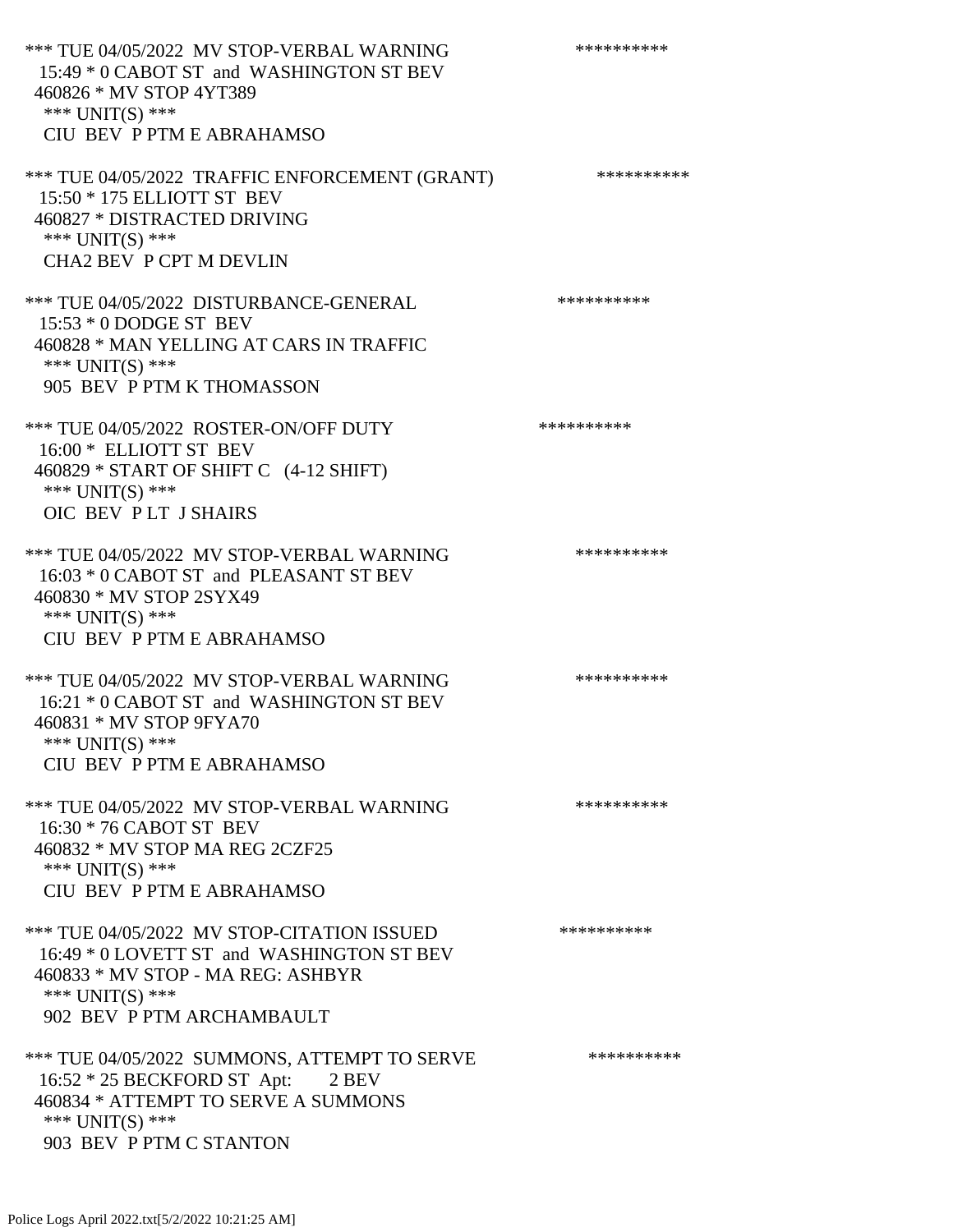\*\*\* TUE 04/05/2022 COMMUNITY IMPACT UNIT \*\*\*\*\*\*\*\*\*\*\*\*\* 17:19 \* CABOT ST BEV 460835 \* FOLLOW UP 3/16 CHILD APPROACHED \*\*\* UNIT(S) \*\*\* CIU BEV P PTM E ABRAHAMSO \*\*\* TUE 04/05/2022 209A ORDER ATTEMPT TO SERVE \*\*\*\*\*\*\*\*\*\* 17:21 \* CROSBY AV BEV 460836 \* ATTEMPT TO SERVE 209A MODIFICATION ISSUED 1-27-22 \*\*\* TUE 04/05/2022 MV STOP-WRITTEN WARNING \*\*\*\*\*\*\*\*\*\*\*\*\* 17:26 \* 0 RANTOUL ST and PLEASANT ST BEV 460892 \* MV-STOP MASS REG# 341A \*\*\* UNIT(S) \*\*\* CHA2 BEV P CPT M DEVLIN \*\*\* TUE 04/05/2022 MV STOP-VERBAL WARNING \*\*\*\*\*\*\*\*\*\*\*\*\* 17:28 \* 71 SOHIER RD BEV 460837 \* MV STOP MA REG 74C930 \*\*\* UNIT(S) \*\*\* 903 BEV P PTM C STANTON \*\*\* TUE 04/05/2022 MV STOP-WRITTEN WARNING \*\*\*\*\*\*\*\*\*\*\*\*\* 17:36 \* 0 RIVER ST and PLEASANT ST BEV 460894 \* MV-STOP MA REG 114AP8 \*\*\* UNIT(S) \*\*\* CHA2 BEV P CPT M DEVLIN \*\*\* TUE 04/05/2022 MV STOP-WRITTEN WARNING \*\*\*\*\*\*\*\*\*\*\*\*\* 17:44 \* 0 RIVER ST and PLEASANT ST BEV 460895 \* MA STOP - MA 172PT8 \*\*\* UNIT(S) \*\*\* CHA2 BEV P CPT M DEVLIN \*\*\* TUE 04/05/2022 CHECK WELL BEING \*\*\*\*\*\*\*\*\*\*\*\*\* 17:58 \* 207 ESSEX ST BEV 460838 \* IMPAIRED PERSON \*\*\* UNIT(S) \*\*\* 904 BEV P PTM D DIVINCENZ \*\*\* TUE 04/05/2022 MV STOP-WRITTEN WARNING \*\*\*\*\*\*\*\*\*\*\*\*\* 18:00 \* 0 RIVER ST and PLEASANT ST BEV 460896 \* MV STOP - 2XJA81 \*\*\* UNIT(S) \*\*\* CHA2 BEV P CPT M DEVLIN \*\*\* TUE 04/05/2022 INCORRECT ENTRY/MUST CHANGE \*\*\*\*\*\*\*\*\*\* 18:15 \* 460904 \* \*\*\* TUE 04/05/2022 MV STOP-WRITTEN WARNING \*\*\*\*\*\*\*\*\*\*\*\*\* 18:15 \* 0 RANTOUL ST and RAILROAD AV BEV 460905 \* MV STOP - MA REG 8PG777 CH 90/13B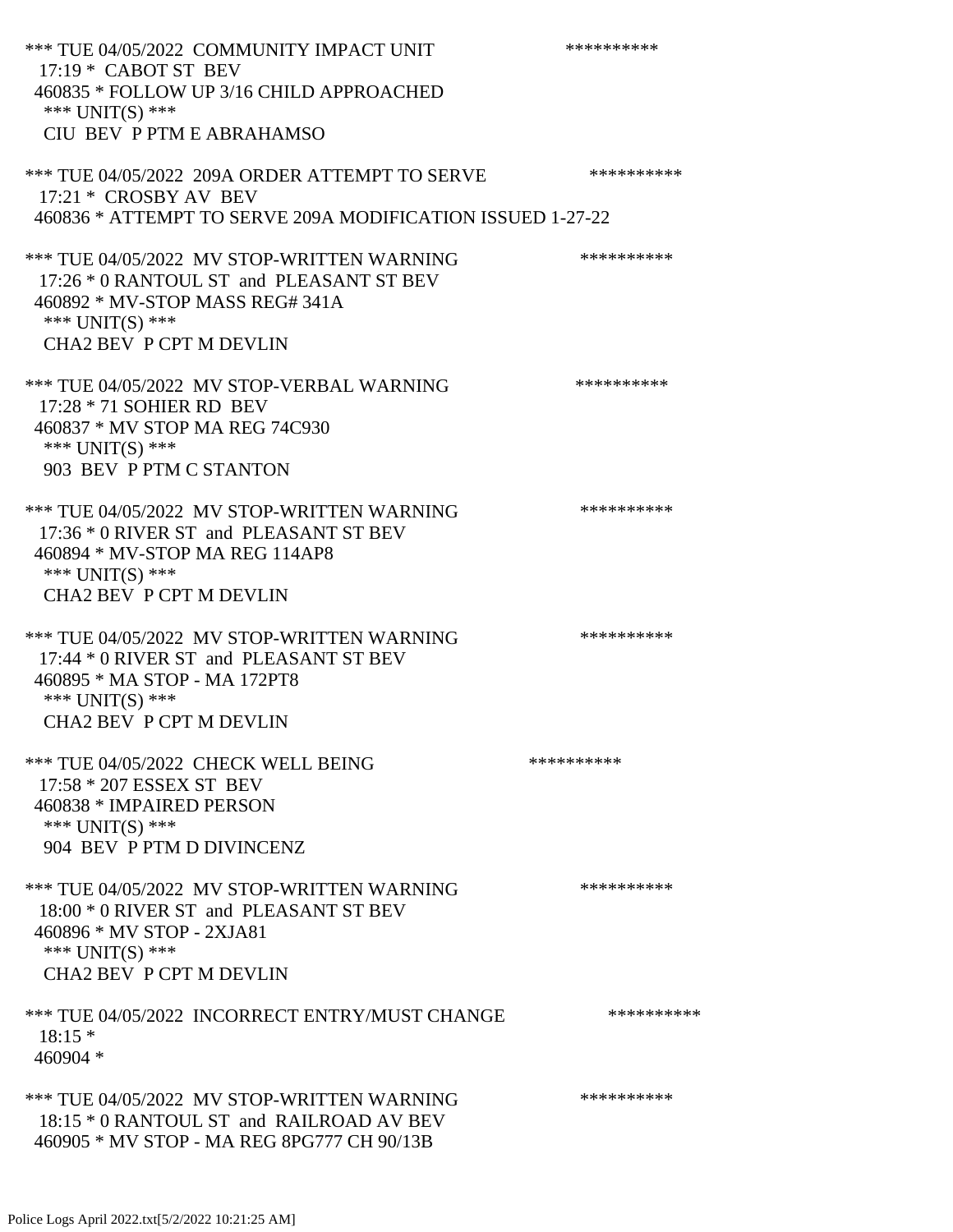\*\*\* TUE 04/05/2022 COMMUNITY IMPACT UNIT \*\*\*\*\*\*\*\*\*\*\*\*\* 18:17 \* ESSEX ST BEV 460839 \* WALK THROUGH \*\*\* UNIT(S) \*\*\* CIU BEV P PTM E ABRAHAMSO \*\*\* TUE 04/05/2022 MV STOP-WRITTEN WARNING \*\*\*\*\*\*\*\*\*\*\*\*\* 18:32 \* 0 RANTOUL ST and FAYETTE ST BEV 460906 \* MV STOP MA REG 2DV769 \*\*\* TUE 04/05/2022 CHECK WELL BEING \*\*\*\*\*\*\*\*\*\* 18:41 \* 131 RANTOUL ST Apt: 201 BEV 460840 \* WELL BEING CHECK ON FEMALE \*\*\* UNIT(S) \*\*\* 904 BEV P PTM D DIVINCENZ CIU BEV P PTM E ABRAHAMSO \*\*\* TUE 04/05/2022 911 HANG UP \*\*\*\*\*\*\*\*\*\*\*\*\* 18:46 \* 8 FRANKWOOD AV BEV 460841 \* ABANDONED 911 WIRELESS CALLER \*\*\* UNIT(S) \*\*\* 905 BEV P PTM J MCCARTHY \*\*\* TUE 04/05/2022 MV STOP-WRITTEN WARNING \*\*\*\*\*\*\*\*\*\*\*\*\*\* 18:48 \* 0 RANTOUL ST and RAILROAD AV BEV 460907 \* MV STOP - MA REG 885VD5 FOR 90/13B CELL PHONE USE \*\*\* TUE 04/05/2022 MEDICAL-BLS \*\*\*\*\*\*\*\*\*\*\*\*\* 18:53 \* CONGRESS ST and SUMMIT AV BEV 460842 \* MALE PARTY FELL AND IS BLEEDING ABOVE EYE \*\*\* UNIT(S) \*\*\* 901 BEV P PTM E GOODELL 904 BEV P PTM D DIVINCENZ \*\*\* TUE 04/05/2022 209A ORDER ATTEMPT TO SERVE \*\*\*\*\*\*\*\*\*\* 19:15 \* CABOT ST BEV 460843 \* ATTEMPT \*\*\* UNIT(S) \*\*\* 905 BEV P PTM J MCCARTHY \*\*\* TUE 04/05/2022 MV STOP-WRITTEN WARNING \*\*\*\*\*\*\*\*\*\*\*\*\* 19:19 \* 0 RANTOUL ST and BROADWAY BEV 460908 \* MV STOP - MA REG 2GXG26 FOR CH 90/ 13B CELL PHONE USE \*\*\* TUE 04/05/2022 HOMELESS RELATED \*\*\*\*\*\*\*\*\*\* 19:27 \* 0 COLE ST and PARADISE RD BEV 460844 \* POSSIBLE BOND FIRE AT CAMP PARADISE \*\*\* UNIT(S) \*\*\* 903 BEV P PTM C STANTON 904 BEV P PTM D DIVINCENZ CIU BEV P PTM E ABRAHAMSO \*\*\* TUE 04/05/2022 MV STOP-WRITTEN WARNING \*\*\*\*\*\*\*\*\*\*\*\*\*

Police Logs April 2022.txt[5/2/2022 10:21:25 AM]

19:38 \* 0 RIVER ST and PLEASANT ST BEV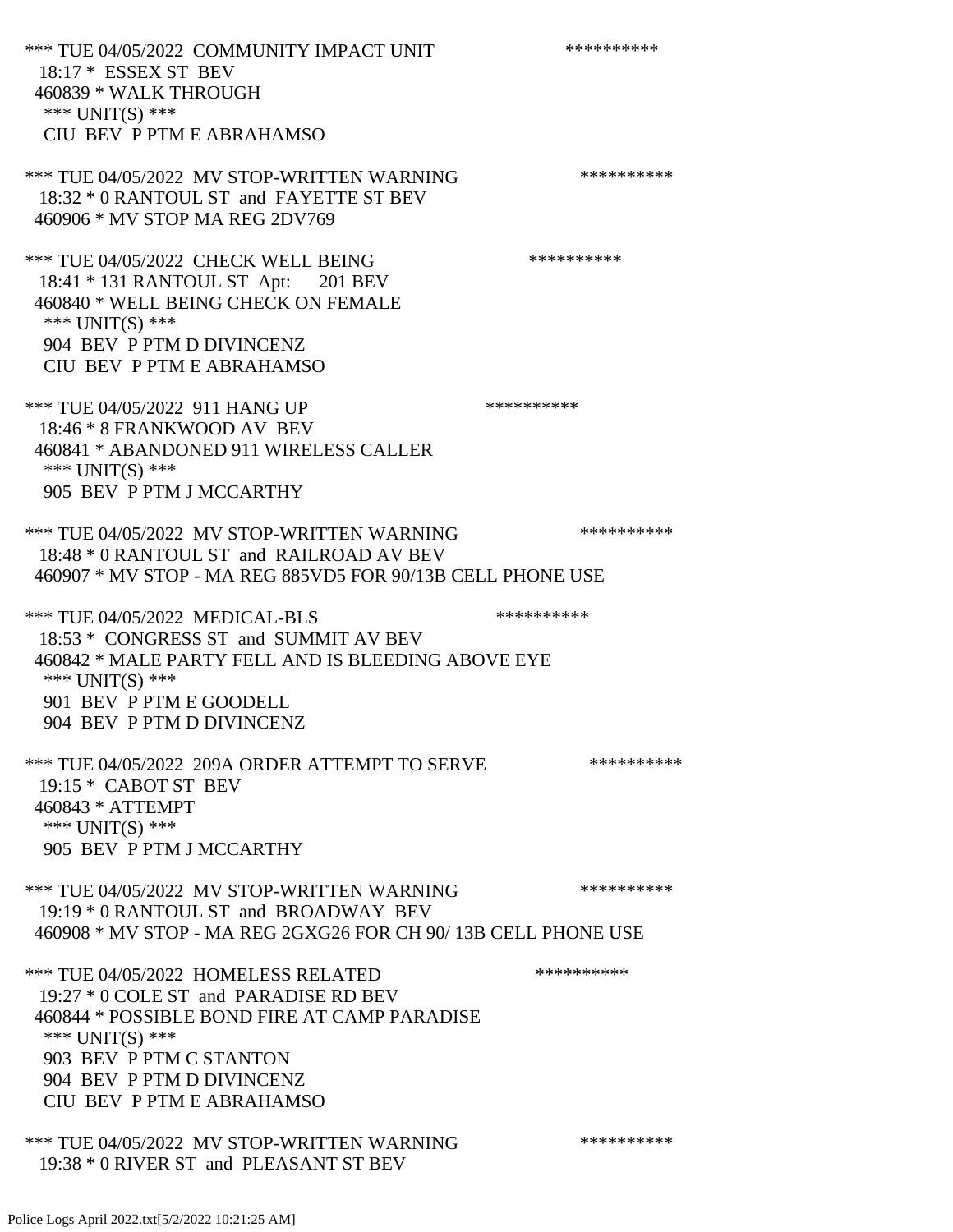## 460910 \* MV STOP OF MA REG 4FL174 FOR CH 90/13B CELL PHONE USE

| *** TUE 04/05/2022 MV STOP-WRITTEN WARNING<br>20:00 * 0 ELLIOTT ST and BECKFORD ST BEV<br>460911 * MV STOP - MA REG 6AAL40 CH90/13B CELL PHONE USE                         | ********** |
|----------------------------------------------------------------------------------------------------------------------------------------------------------------------------|------------|
| *** TUE 04/05/2022 DISTURBANCE-GENERAL<br>20:50 * 7 SOUTH HARDY ST BEV<br>460845 * LOUD PARTY<br>*** $UNIT(S)$ ***<br>901 BEV P PTM E GOODELL<br>902 BEV P PTM ARCHAMBAULT | ********** |
| *** TUE 04/05/2022 ASSIST CITIZEN<br>20:55 * 16 SWAN ST BEV<br>460846 * ASSIT CITIZEN<br>*** UNIT(S) ***<br>903 BEV P PTM C STANTON                                        | ********** |
| *** TUE 04/05/2022 ROSTER-ON/OFF DUTY<br>23:19 * ELLIOTT ST BEV<br>460847 * START OF DIVISION A (MIDNIGHT SHIFT)<br>*** UNIT(S) ***<br>OIC BEV P SGT J ZWICKER             | ********** |
| *** WED 04/06/2022 PARK/PLAYGROUND CHECK<br>00:33 * 0 GAGE ST BEV<br>460848 * GAGE STREET PARK CHECK<br>*** $UNIT(S)$ ***<br>903 BEV P PTM M MARINO                        | ********** |
| *** WED 04/06/2022 DIRECTED PATROL<br>00:43 * 10 PARK ST BEV<br>460849 * CHECK OF MBTA<br>*** UNIT(S) ***<br>902 BEV P PTM M THERIAULT                                     | ********** |
| *** WED 04/06/2022 SCHOOL BUILDING CHECK<br>$00:45 * 40$ WOODLAND AV BEV<br>460850 * AYERS SCHOOL CHECK<br>*** UNIT(S) ***<br>901 BEV P PTM C GANEY                        | ********** |
| *** WED 04/06/2022 PARK/PLAYGROUND CHECK<br>$00:50 * 0$ LOTHROP ST BEV<br>460851 * CHECK OF INDEPENDENCE PARK<br>*** UNIT(S) ***<br>902 BEV P PTM M THERIAULT              | ********** |
| *** WED 04/06/2022 SCHOOL BUILDING CHECK<br>00:53 * 100 SOHIER RD BEV<br>460852 * MV IN BHS LOT/SCHOOL CHECK<br>*** $UNIT(S)$ ***<br>903 BEV P PTM M MARINO                | ********** |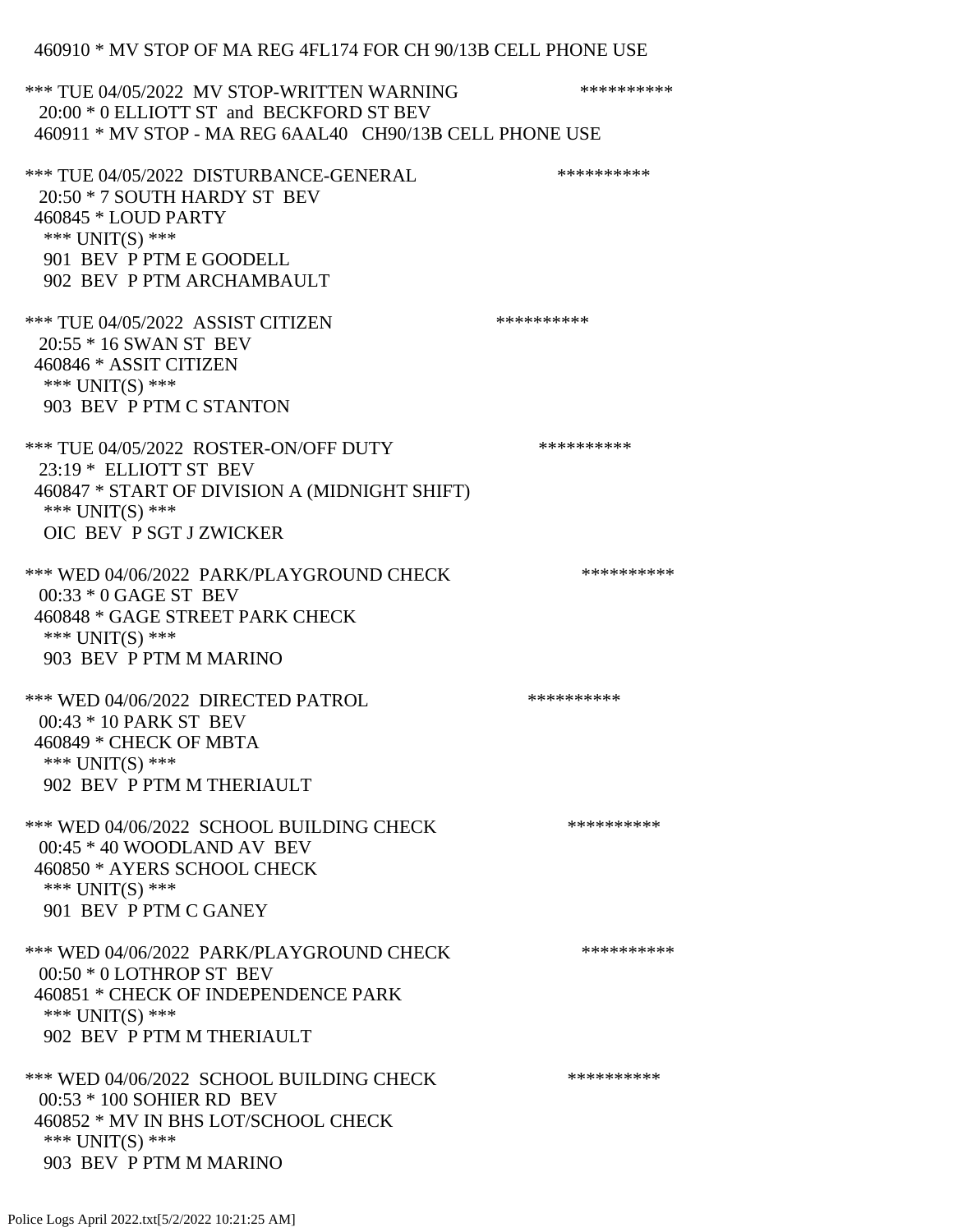\*\*\* WED 04/06/2022 PARK/PLAYGROUND CHECK \*\*\*\*\*\*\*\*\*\*\*\* 00:57 \* 145 LIVINGSTONE AV BEV 460853 \* OBEAR PARK CHECK \*\*\* UNIT(S) \*\*\* 901 BEV P PTM C GANEY \*\*\* WED 04/06/2022 DIRECTED PATROL \*\*\*\*\*\*\*\*\*\* 01:19 \* 126 WATER ST BEV 460854 \* CHECK OF JUBILEE \*\*\* UNIT(S) \*\*\* 902 BEV P PTM M THERIAULT \*\*\* WED 04/06/2022 BUILDING CHECK \*\*\*\*\*\*\*\*\*\*\*\* 01:27 \* BRIMBAL AV BEV 460855 \* NORTH SHORE CROSSING PLAZA CHECK \*\*\* UNIT(S) \*\*\* 903 BEV P PTM M MARINO \*\*\* WED 04/06/2022 PARK/PLAYGROUND CHECK \*\*\*\*\*\*\*\*\*\* 01:32 \* 4 MCPHERSON DR BEV 460856 \* YOUTH CENTER CHECK \*\*\* UNIT(S) \*\*\* 901 BEV P PTM C GANEY \*\*\* WED 04/06/2022 DIRECTED PATROL \*\*\*\*\*\*\*\*\*\* 01:37 \* 11 CABOT ST BEV 460857 \* CHECK OF COMMCERCIAL FISHING PIER \*\*\* UNIT(S) \*\*\* 902 BEV P PTM M THERIAULT \*\*\* WED 04/06/2022 BUILDING CHECK \*\*\*\*\*\*\*\*\*\*\*\* 02:20 \* RANTOUL ST BEV 460858 \* 24 HOUR STORE CHECK \*\*\* UNIT(S) \*\*\* 903 BEV P PTM M MARINO \*\*\* WED 04/06/2022 ALARMS-COMMERCIAL \*\*\*\*\*\*\*\*\*\* 06:00 \* 199 ESSEX ST BEV 460859 \* BEVERLY SHOP AND GO ALARM \*\*\* UNIT(S) \*\*\* 903 BEV P PTM M MARINO 904 BEV P PTM S CECCHINI \*\*\* WED 04/06/2022 DISTURBANCE-NEIGHBORS \*\*\*\*\*\*\*\*\*\*\*\* 06:19 \* 15 TRASK CT Apt: 22 BEV 460860 \* NOISE COMPLAINT CALLED IN BY NEIGHBORS \*\*\* UNIT(S) \*\*\* 901 BEV P PTM C GANEY 905 BEV P PTM G LITTLE \*\*\* WED 04/06/2022 MV STOP-VERBAL WARNING \*\*\*\*\*\*\*\*\*\*\*\* 06:23 \* 0 PARK ST and WEST DANE ST BEV 460861 \* MA REG (7880MD)

Police Logs April 2022.txt[5/2/2022 10:21:25 AM]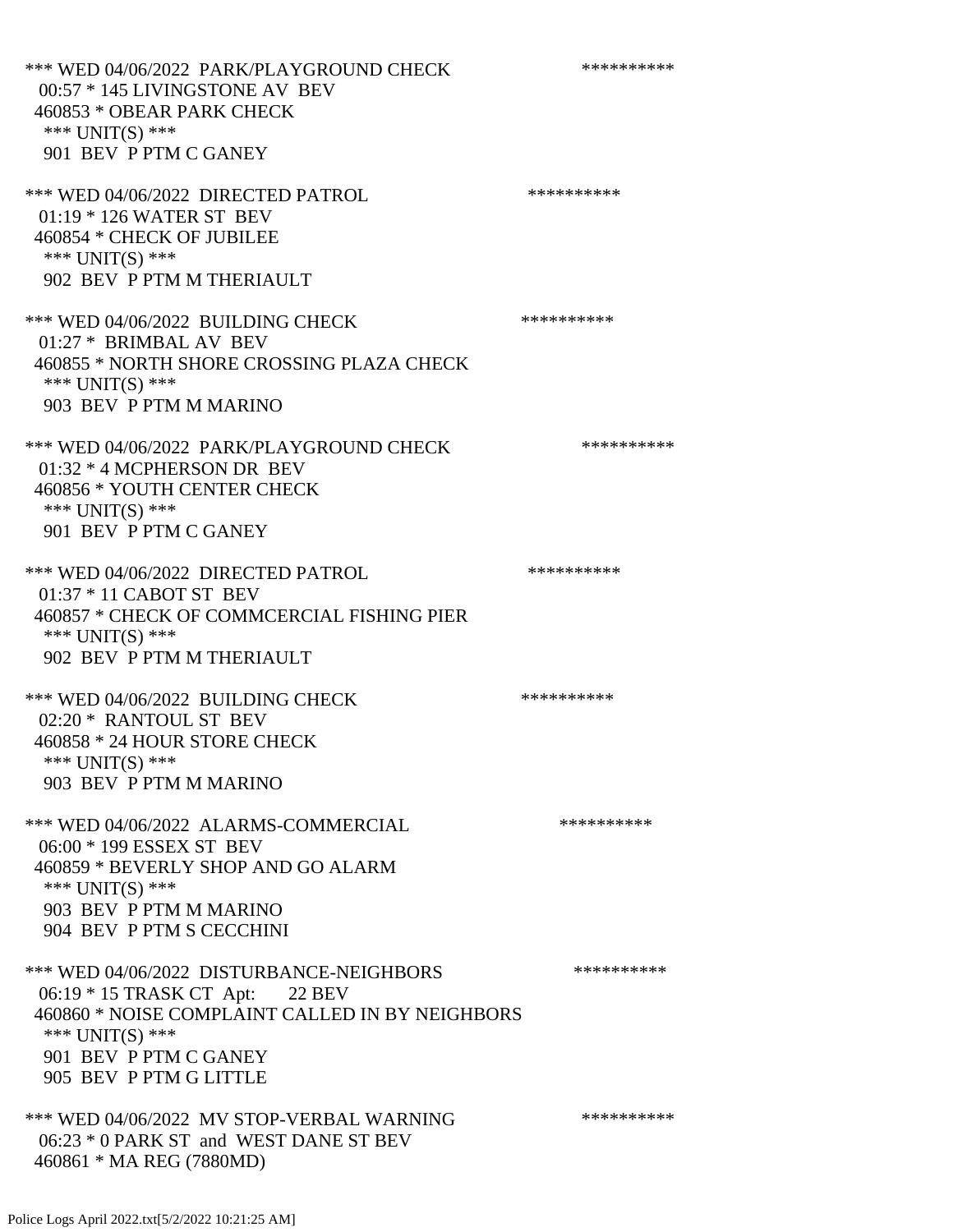\*\*\* UNIT(S) \*\*\* 902 BEV P PTM M THERIAULT \*\*\* WED 04/06/2022 MV STOP-VERBAL WARNING \*\*\*\*\*\*\*\*\*\*\*\* 07:13 \* 0 HERRICK ST and HEATHER ST BEV 460862 \* MA REG (3AY393) \*\*\* UNIT(S) \*\*\* 903 BEV P PTM M MARINO \*\*\* WED 04/06/2022 ROSTER-ON/OFF DUTY \*\*\*\*\*\*\*\*\*\* 07:20 \* ELLIOTT ST BEV 460863 \* START OF SHIFT B \*\*\* UNIT(S) \*\*\* OIC BEV P SGT J ZWICKER \*\*\* WED 04/06/2022 TRAFFIC ENFORCEMENT (GRANT) \*\*\*\*\*\*\*\*\*\* 07:56 \* 175 ELLIOTT ST BEV 460864 \* DISTRACTED DRIVING GRANT \*\*\* UNIT(S) \*\*\* CIU BEV P PTM E ABRAHAMSO \*\*\* WED 04/06/2022 911 HANG UP \*\*\*\*\*\*\*\*\*\*\*\* 08:01 \* 71 DODGE ST BEV 460865 \* 911 HANGUP \*\*\* UNIT(S) \*\*\* 903 BEV P PTM S LANE 904 BEV P PTM W CARGILE \*\*\* WED 04/06/2022 TRAFFIC ENFORCEMENT (GRANT) \*\*\*\*\*\*\*\*\*\* 08:12 \* 0 HERRICK ST and SOHIER RD BEV 460866 \* MV STOP 9BF644 \*\*\* UNIT(S) \*\*\* CIU BEV P PTM E ABRAHAMSO \*\*\* WED 04/06/2022 TRAFFIC ENFORCEMENT (GRANT) \*\*\*\*\*\*\*\*\*\* 08:22 \* 0 SOHIER RD and CHARLES ST BEV 460867 \* MV STOP 4NAS11 \*\*\* UNIT(S) \*\*\* CIU BEV P PTM E ABRAHAMSO \*\*\* WED 04/06/2022 TRAFFIC ENFORCEMENT (GRANT) \*\*\*\*\*\*\*\*\*\* 08:22 \* 0 SOHIER RD and CHARLES ST BEV 460868 \* MV STOP VT12232 \*\*\* UNIT(S) \*\*\* CIU BEV P PTM E ABRAHAMSO \*\*\* WED 04/06/2022 SUSP ACTIVITY \*\*\*\*\*\*\*\*\*\*\*\* 08:31 \* 1 EDGEWOOD RD BEV 460869 \* PERSON ENTERED SHED. NOTHING TAKEN OR DAMGED \*\*\* UNIT(S) \*\*\* 905 BEV P PTM G LITTLE \*\*\* WED 04/06/2022 MEDICAL-MENTAL HEALTH \*\*\*\*\*\*\*\*\*\* 08:33 \* ELLIOTT ST BEV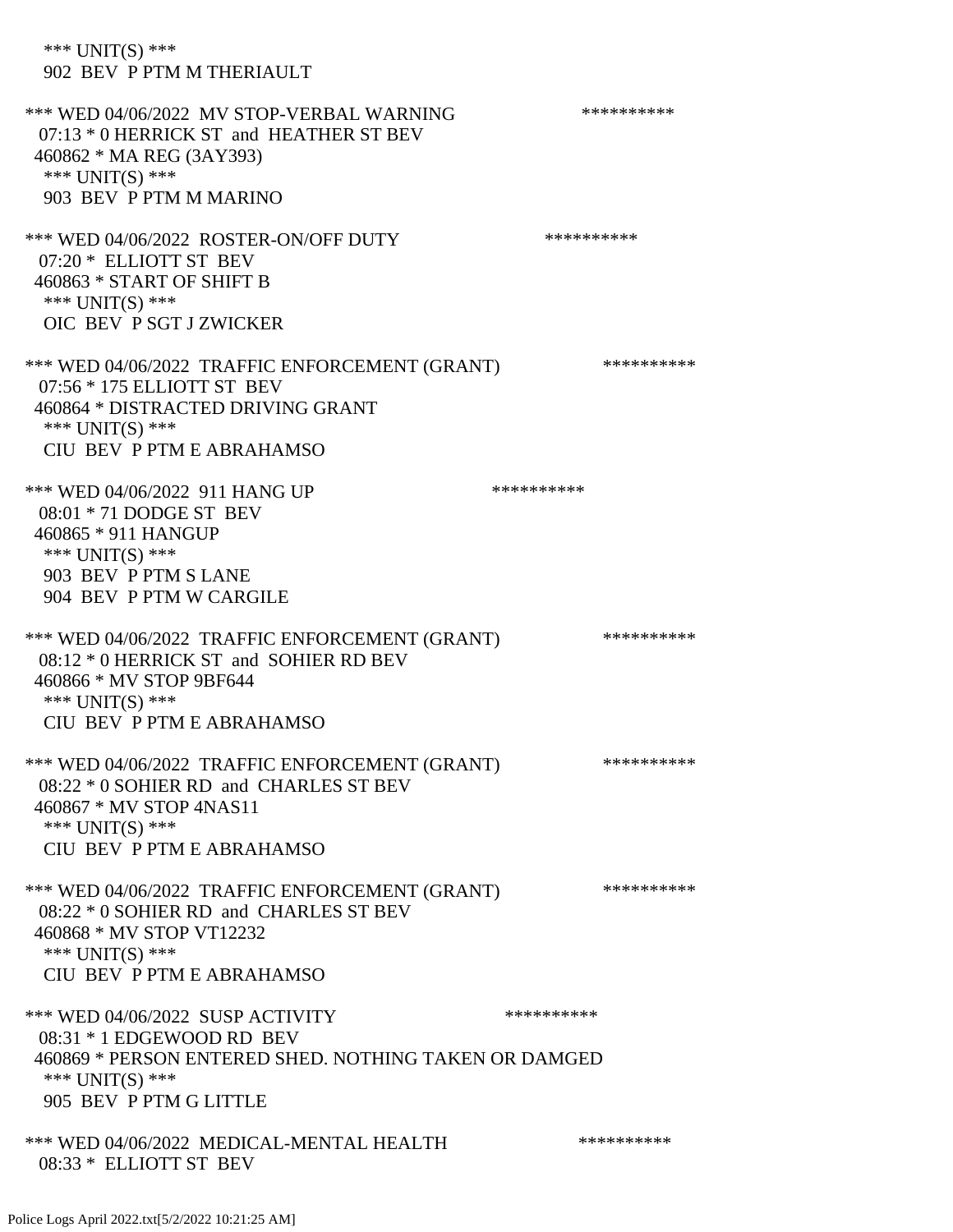460870 \* PARTY IN THE LOBBY HAVING MENTAL ISSUE \*\*\* UNIT(S) \*\*\* 901 BEV P PTM C GANEY H2 BEV P PTM B NICKERSON \*\*\* WED 04/06/2022 TRAFFIC ENFORCEMENT (GRANT) \*\*\*\*\*\*\*\*\*\* 08:38 \* 0 SOHIER RD and BEAVER ST BEV 460871 \* MV STOP MA REG 4EHN71 \*\*\* UNIT(S) \*\*\* CIU BEV P PTM E ABRAHAMSO \*\*\* WED 04/06/2022 TRAFFIC ENFORCEMENT (GRANT) \*\*\*\*\*\*\*\*\*\* 08:42 \* 100 SOHIER RD BEV 460872 \* MV STOP MA REG 1KNV90 \*\*\* UNIT(S) \*\*\* CIU BEV P PTM E ABRAHAMSO \*\*\* WED 04/06/2022 TRAFFIC ENFORCEMENT (GRANT) \*\*\*\*\*\*\*\*\*\* 08:49 \* 0 SOHIER RD and TOZER RD BEV 460873 \* MV STOP MA REG 2YFG57 \*\*\* UNIT(S) \*\*\* CIU BEV P PTM E ABRAHAMSO \*\*\* WED 04/06/2022 TRANSPORT TO COURT \*\*\*\*\*\*\*\*\*\*\*\*\* 08:50 \* 56 FEDERAL ST BEV 460874 \* TRANSPORT PRISONER TO COURT \*\*\* UNIT(S) \*\*\* 903 BEV P PTM S LANE \*\*\* WED 04/06/2022 MV-ACCIDENT PROPERTY DAMAGE \*\*\*\*\*\*\*\*\*\*\* 08:57 \* 501 CABOT ST Apt: 1R BEV 460875 \* MVA WITH DAMAGE \*\*\* UNIT(S) \*\*\* 905 BEV P PTM T SLAVIN \*\*\* WED 04/06/2022 TRANSPORT TO COURT \*\*\*\*\*\*\*\*\*\*\*\*\* 09:00 \* 56 FEDERAL ST BEV 460876 \* PRIOSNER TRANSPORT TO COURT \*\*\* UNIT(S) \*\*\* 901 BEV P PTM J SPITALERI \*\*\* WED 04/06/2022 TRAFFIC ENFORCEMENT (GRANT) \*\*\*\*\*\*\*\*\*\* 09:08 \* 0 SOHIER RD and TOZER RD BEV 460877 \* MV STO MA REG 1PSW28 \*\*\* UNIT(S) \*\*\* CIU BEV P PTM E ABRAHAMSO \*\*\* WED 04/06/2022 TRAFFIC ENFORCEMENT (GRANT) \*\*\*\*\*\*\*\*\*\* 09:17 \* 100 SOHIER RD BEV 460878 \* MV STOP MA REG 1VHR92 \*\*\* UNIT(S) \*\*\* CIU BEV P PTM E ABRAHAMSO \*\*\* WED 04/06/2022 TRAFFIC ENFORCEMENT (GRANT) \*\*\*\*\*\*\*\*\*\*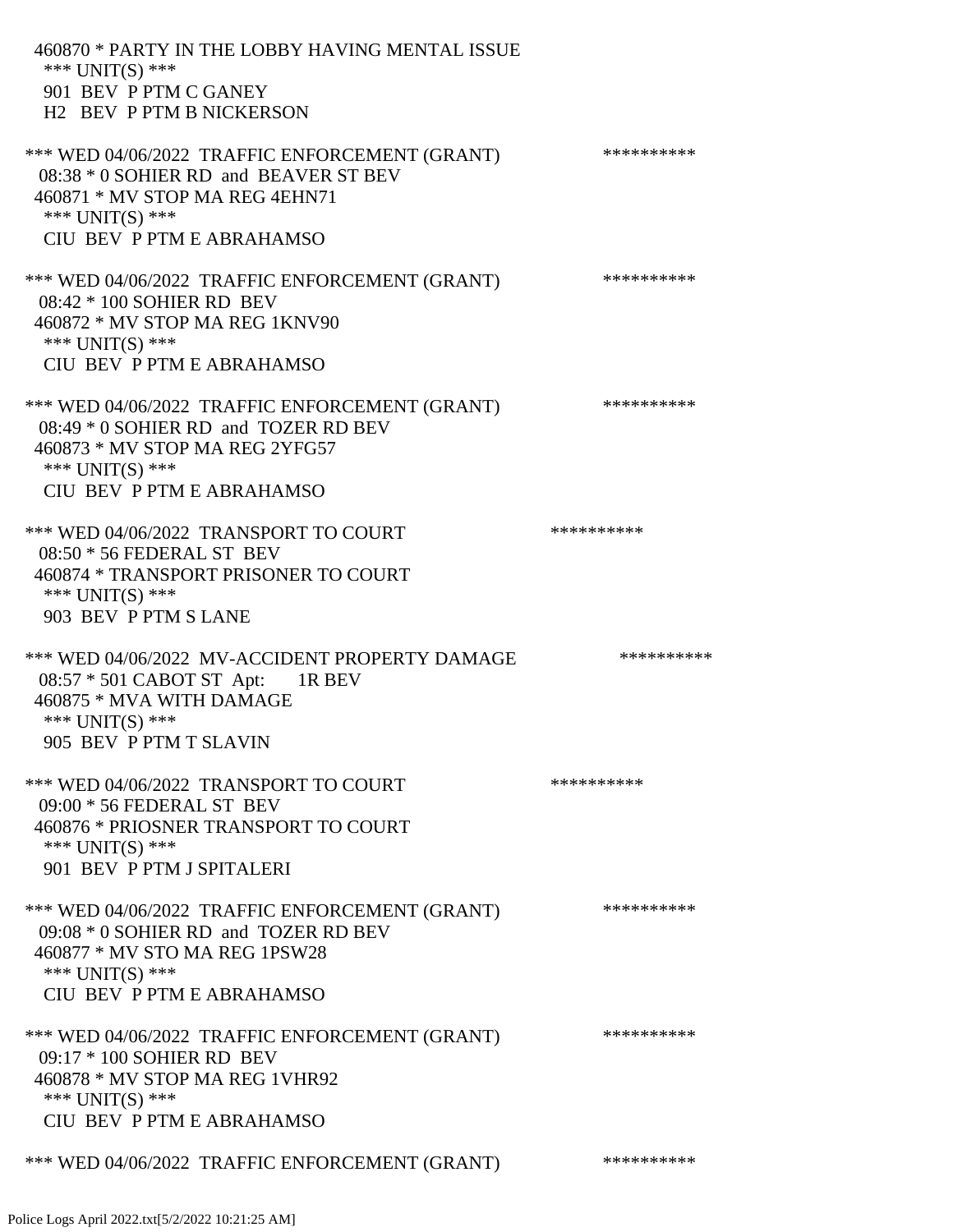| 09:28 * 0 SOHIER RD and HILLTOP DR BEV<br>460879 * MV STOP MA REG 4SRP49<br>*** $UNIT(S)$ ***<br>CIU BEV P PTM E ABRAHAMSO                                                                            |            |
|-------------------------------------------------------------------------------------------------------------------------------------------------------------------------------------------------------|------------|
| *** WED 04/06/2022 TRAFFIC ENFORCEMENT (GRANT)<br>09:43 * 0 SOHIER RD and BEAVER ST BEV<br>460880 * MV STOP MA REG 4RD590<br>*** UNIT(S) ***<br>CIU BEV P PTM E ABRAHAMSO                             | ********** |
| *** WED 04/06/2022 TRAFFIC ENFORCEMENT (GRANT)<br>09:48 * 0 SOHIER RD and BEAVER ST BEV<br>460881 * MV STOP MA REG 5NX798<br>*** $UNIT(S)$ ***<br>CIU BEV P PTM E ABRAHAMSO                           | ********** |
| *** WED 04/06/2022 TRAFFIC ENFORCEMENT (GRANT)<br>09:56 * 100 SOHIER RD BEV<br>460882 * MV STOP MA REG 2HZK45<br>*** $UNIT(S)$ ***<br>CIU BEV P PTM E ABRAHAMSO                                       | ********** |
| *** WED 04/06/2022 TRAFFIC ENFORCEMENT (GRANT)<br>10:01 * 0 HERRICK ST and HEATHER ST BEV<br>460883 * MV STOP MA REG CI34DS<br>*** $UNIT(S)$ ***<br>CIU BEV P PTM E ABRAHAMSO                         | ********** |
| *** WED 04/06/2022 FOLLOW-UP<br>10:23 * 449 CABOT ST BEV<br>460884 * FOLLOW UP<br>*** $UNIT(S)$ ***<br>CIU BEV P PTM E ABRAHAMSO                                                                      | ********** |
| *** WED 04/06/2022 ASSIST CITIZEN<br>10:24 * 11 ODELL AV BEV<br>460885 * RETURN CARD TO PARTY<br>*** UNIT(S) ***<br>901 BEV P PTM J SPITALERI                                                         | ********** |
| *** WED 04/06/2022 CHECK WELL BEING<br>10:41 * 131 RANTOUL ST BEV<br>460886 * CHECK ON PARTY WHO HAS NOT BEEN SEEN IN DAYS<br>*** UNIT(S) ***<br>901 BEV P PTM J SPITALERI<br>904 BEV P PTM W CARGILE | ********** |
| *** WED 04/06/2022 MV STOP-VERBAL WARNING<br>10:45 * 0 CABOT ST and HERRICK ST BEV<br>460887 * MV STOP MA REG. 4RY264<br>*** UNIT(S) ***<br>905 BEV P PTM T SLAVIN                                    | ********** |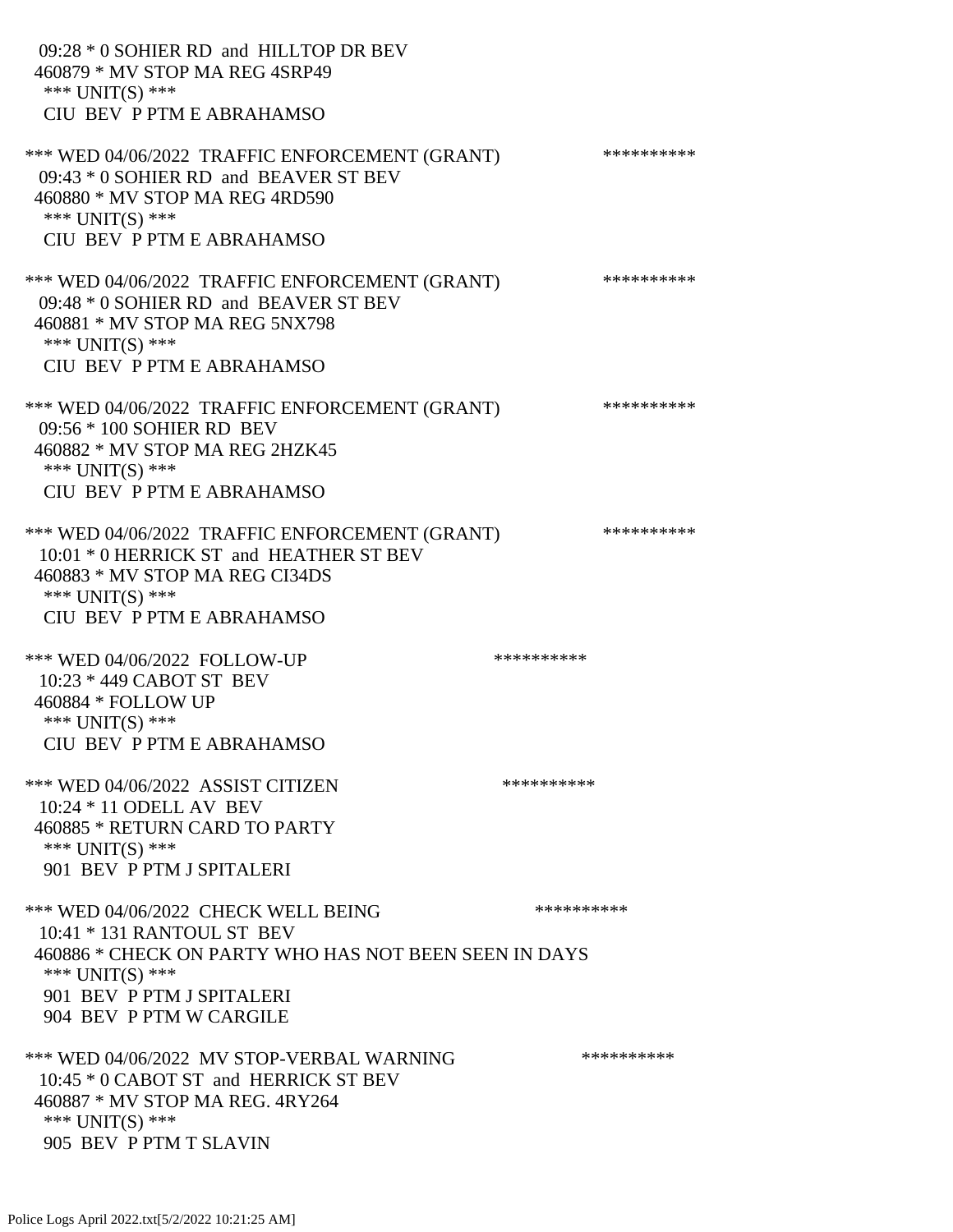\*\*\* WED 04/06/2022 VIN CONFIRMATION \*\*\*\*\*\*\*\*\*\* 11:14 \* 77 BOYLES ST BEV 460888 \* VIN CONFIRMATION \*\*\* UNIT(S) \*\*\* 904 BEV P PTM W CARGILE \*\*\* WED 04/06/2022 VANDALISM-DESTRUC/DAMAG\*290 \*\*\*\*\*\*\*\*\*\* 11:15 \* 117 ELLIOTT ST Apt: K BEV 460889 \* PAST VANDALISMS TO MV \*\*\* UNIT(S) \*\*\* 903 BEV P PTM S LANE \*\*\* WED 04/06/2022 MV STOP-WRITTEN WARNING \*\*\*\*\*\*\*\*\*\*\*\* 11:33 \* 0 RIVER ST and PLEASANT ST BEV 460890 \* MV-STOP MA REG# 4KC972 CH 90/13B CELL PHONE USE \*\*\* UNIT(S) \*\*\* CHA2 BEV P CPT M DEVLIN \*\*\* WED 04/06/2022 MV STOP-WRITTEN WARNING \*\*\*\*\*\*\*\*\*\*\*\* 11:44 \* 0 RIVER ST and PLEASANT ST BEV 460891 \* MV-STOP MA REG#2CR546 \*\*\* UNIT(S) \*\*\* CHA2 BEV P CPT M DEVLIN \*\*\* WED 04/06/2022 MEDICAL-ALS \*\*\*\*\*\*\*\*\*\* 11:54 \* TOZER RD BEV 460893 \* CPR IN PROGRESS AFTER CHOKING \*\*\* UNIT(S) \*\*\* 901 BEV P PTM J SPITALERI 903 BEV P PTM S LANE 905 BEV P PTM T SLAVIN 910 BEV P PTM S FIORE \*\*\* WED 04/06/2022 ROSTER-OFFICER ORDERED TO WORK \*\*\*\*\*\*\*\*\*\*\* 12:34 \* ELLIOTT ST BEV 460898 \* OFC BRODERICK ORDERED TO WORK DIV 3 \*\*\* UNIT(S) \*\*\* OIC BEV P LT M SUNGY \*\*\* WED 04/06/2022 SUSP ACTIVITY \*\*\*\*\*\*\*\*\*\*\*\*\* 13:13 \* 75 BRIMBAL AV BEV 460899 \* ALLEGATIONS OF PAST ASSAULT \*\*\* UNIT(S) \*\*\* 904 BEV P PTM W CARGILE \*\*\* WED 04/06/2022 MENTAL HEALTH - SECTION 12 \*\*\*\*\*\*\*\*\*\*\* 13:39 \* RANTOUL ST BEV 460900 \* MENTAL HEALTH00 SECTION 12 \*\*\* UNIT(S) \*\*\* 901 BEV P PTM J SPITALERI 903 BEV P PTM S LANE \*\*\* WED 04/06/2022 ROSTER-OFFICER ORDERED TO WORK \*\*\*\*\*\*\*\*\*\*\*\* 13:47 \* ELLIOTT ST BEV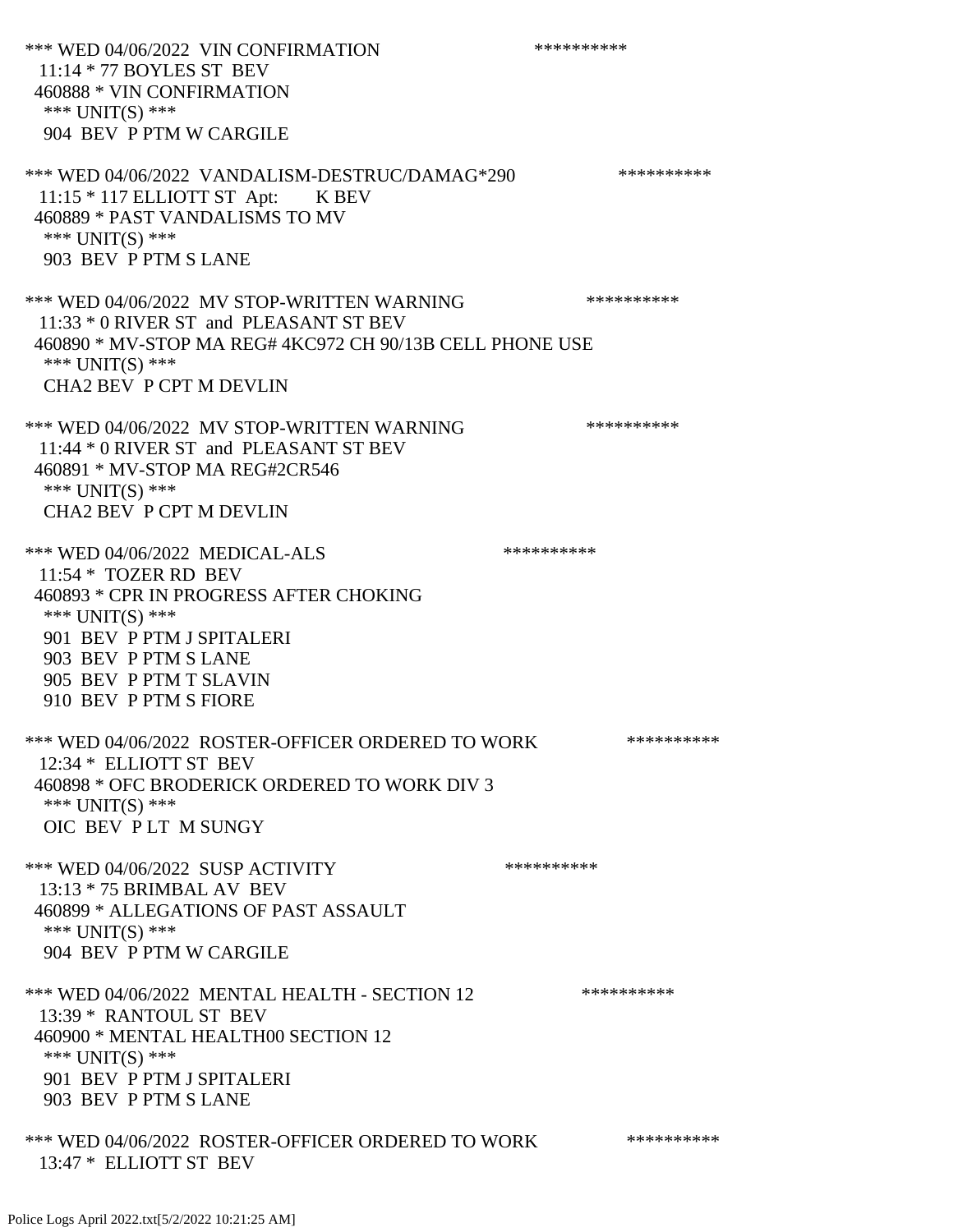| 460901 * OFC LANE ORDERED TO WORK DIV 3<br>*** UNIT(S) ***<br>OIC BEV PLT M SUNGY                                                                                         |            |
|---------------------------------------------------------------------------------------------------------------------------------------------------------------------------|------------|
| *** WED 04/06/2022 MV STOP-VERBAL WARNING<br>14:28 * 327 RANTOUL ST BEV<br>460902 * MV STOP MA REG 73FX47<br>*** UNIT(S) ***<br>901 BEV P PTM J SPITALERI                 | ********** |
| *** WED 04/06/2022 MEDICAL-BLS<br>15:02 * HALE ST and EAST CORNING ST BEV<br>460903 * UNKNOWN MEDICAL--FALL, WITH BLEEDING<br>*** UNIT(S) ***<br>906 BEV P PTL A CLARIZIA | ********** |
| *** WED 04/06/2022 TRAFFIC ENFORCEMENT (GRANT)<br>15:45 * 175 ELLIOTT ST BEV<br>460909 * DISTRACTED DRIVING GRANT<br>*** UNIT(S) ***<br><b>CHA1 BEV P CPT T HEGARTY</b>   | ********** |
| *** WED 04/06/2022 TRAFFIC ENFORCEMENT (GRANT)<br>15:50 * 0 ELLIOTT ST and BECKFORD ST BEV<br>460915 * MV STOP<br>*** $UNIT(S)$ ***<br><b>CHA1 BEV P CPT T HEGARTY</b>    | ********** |
| *** WED 04/06/2022 TRAFFIC ENFORCEMENT (GRANT)<br>15:55 * 0 ELLIOTT ST and BECKFORD ST BEV<br>460916 * MV STOP<br>*** UNIT(S) ***<br><b>CHA1 BEV P CPT T HEGARTY</b>      | ********** |
| *** WED 04/06/2022 TRAFFIC ENFORCEMENT (GRANT)<br>16:10 * 0 ELLIOTT ST and BECKFORD ST BEV<br>460917 * MV STOP<br>*** UNIT(S) ***<br><b>CHA1 BEV P CPT T HEGARTY</b>      | ********** |
| *** WED 04/06/2022 ROSTER-ON/OFF DUTY<br>16:13 * ELLIOTT ST BEV<br>460912 * START OF SHIFT C (4-12 SHIFT)<br>*** UNIT(S) ***<br>OIC BEV PLT J SHAIRS                      | ********** |
| *** WED 04/06/2022 TRAFFIC ENFORCEMENT (GRANT)<br>16:20 * 0 ELLIOTT ST and BECKFORD ST BEV<br>460918 * MV STOP<br>*** UNIT(S) ***<br><b>CHA1 BEV P CPT T HEGARTY</b>      | ********** |
| *** WED 04/06/2022 TRAFFIC ENFORCEMENT (GRANT)<br>16:25 * 0 ELLIOTT ST and BECKFORD ST BEV                                                                                | ********** |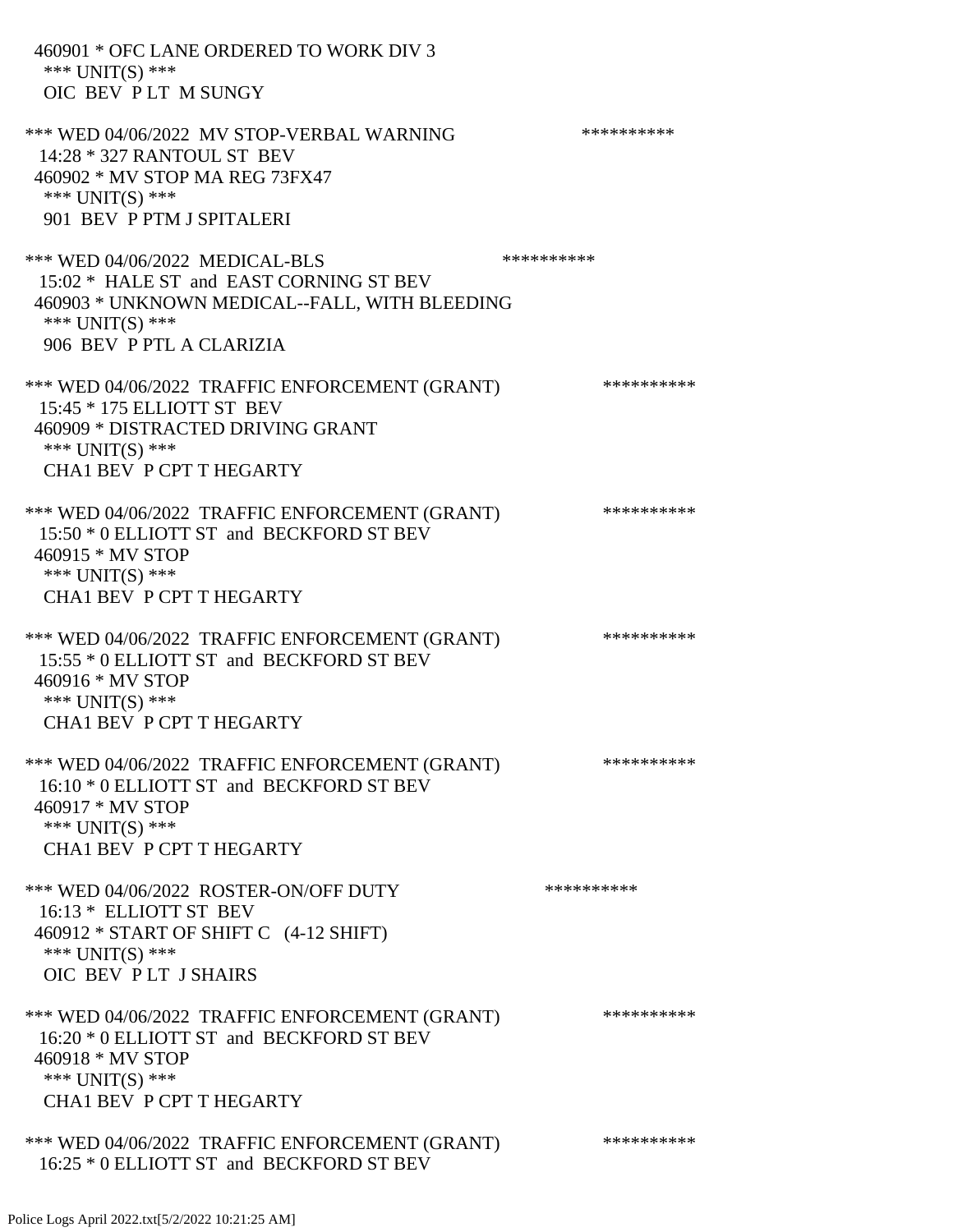460919 \* MV STOP \*\*\* UNIT(S) \*\*\* CHA1 BEV P CPT T HEGARTY \*\*\* WED 04/06/2022 SUMMONS, ATTEMPT TO SERVE \*\*\*\*\*\*\*\*\*\*\*\* 16:32 \* 208 RANTOUL ST BEV 460913 \* SALEM DISTRICT COURT SUMMONS \*\*\* UNIT(S) \*\*\* 902 BEV P PTM M BRODERICK \*\*\* WED 04/06/2022 TRAFFIC ENFORCEMENT (GRANT) \*\*\*\*\*\*\*\*\*\* 16:35 \* 0 ELLIOTT ST and BECKFORD ST BEV 460920 \* MV STOP \*\*\* UNIT(S) \*\*\* CHA1 BEV P CPT T HEGARTY \*\*\* WED 04/06/2022 TRAFFIC ENFORCEMENT (GRANT) \*\*\*\*\*\*\*\*\*\* 16:45 \* 0 ELLIOTT ST and BECKFORD ST BEV 460921 \* MV STOP \*\*\* UNIT(S) \*\*\* CHA1 BEV P CPT T HEGARTY \*\*\* WED 04/06/2022 TRAFFIC ENFORCEMENT (GRANT) \*\*\*\*\*\*\*\*\*\* 16:55 \* 0 ELLIOTT ST and BECKFORD ST BEV 460922 \* MV STOP \*\*\* UNIT(S) \*\*\* CHA1 BEV P CPT T HEGARTY \*\*\* WED 04/06/2022 DEATH 17:19 \* CABOT ST BEV 460914 \* UNRESPONSIVE FEMALE, POSSIBLE OD \*\*\* UNIT(S) \*\*\* 903 BEV P PTM S FIORE 905 BEV P PTM J MCCARTHY 912 BEV P SGT J SHAIRS SIE5 BEV P SGT E HATHON \*\*\* WED 04/06/2022 TRAFFIC ENFORCEMENT (GRANT) \*\*\*\*\*\*\*\*\*\* 17:30 \* 0 ELLIOTT ST and BECKFORD ST BEV 460923 \* MV STOP \*\*\* UNIT(S) \*\*\* CHA1 BEV P CPT T HEGARTY \*\*\* WED 04/06/2022 TRAFFIC ENFORCEMENT (GRANT) \*\*\*\*\*\*\*\*\*\* 17:40 \* 0 ELLIOTT ST and BECKFORD ST BEV 460924 \* MV STOP \*\*\* UNIT(S) \*\*\* CHA1 BEV P CPT T HEGARTY \*\*\* WED 04/06/2022 TRAFFIC ENFORCEMENT (GRANT) \*\*\*\*\*\*\*\*\*\* 17:45 \* 0 ELLIOTT ST and BECKFORD ST BEV 460925 \* MV STOP \*\*\* UNIT(S) \*\*\* CHA1 BEV P CPT T HEGARTY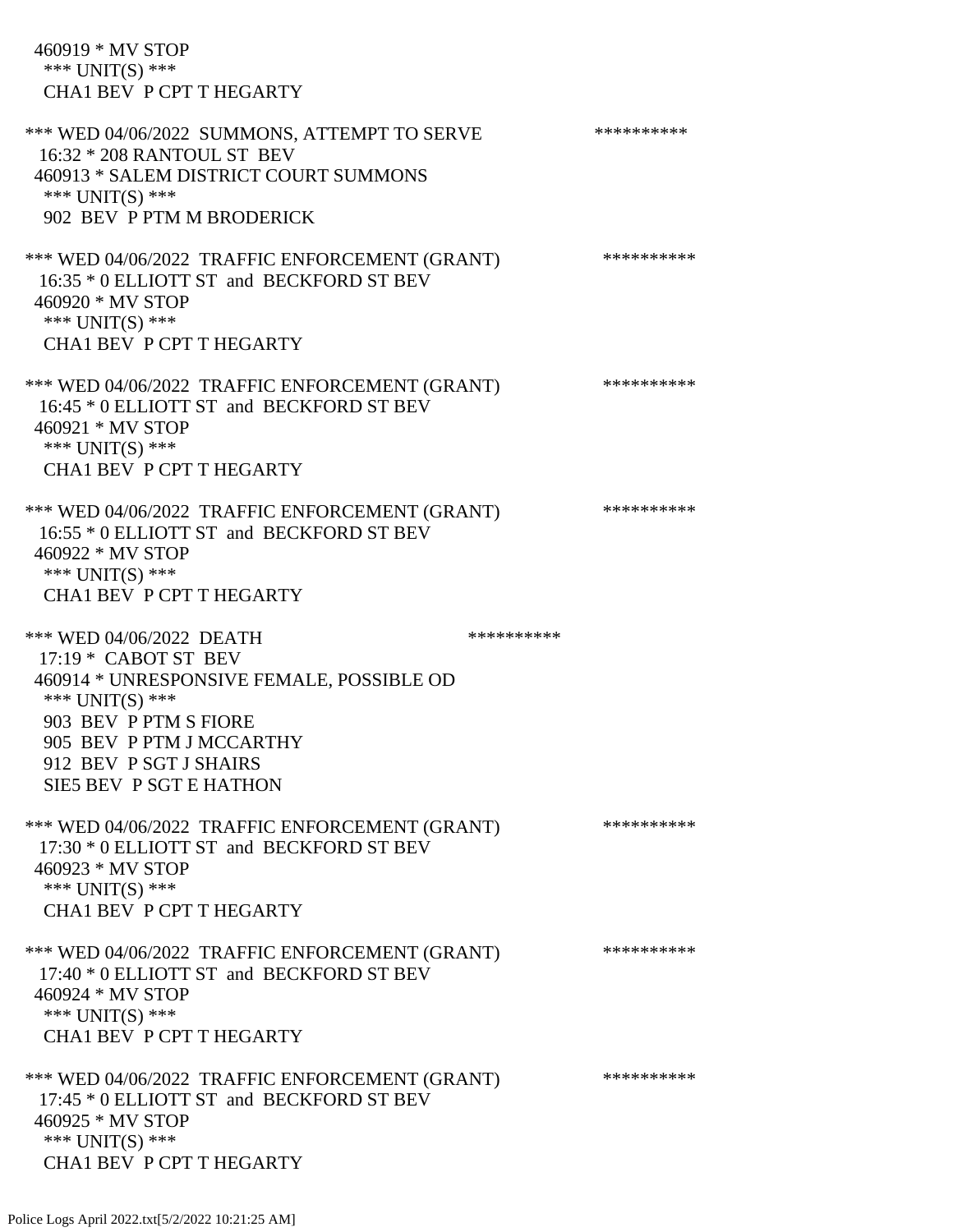\*\*\* WED 04/06/2022 TRAFFIC ENFORCEMENT (GRANT) \*\*\*\*\*\*\*\*\*\* 18:00 \* 0 ELLIOTT ST and BECKFORD ST BEV 460926 \* MV STOP \*\*\* UNIT(S) \*\*\* CHA1 BEV P CPT T HEGARTY \*\*\* WED 04/06/2022 MEDICAL-ALS \*\*\*\*\*\*\*\*\*\* 20:25 \* RAILROAD AV BEV 460927 \* DIFFICULTY BREATHING \*\*\* UNIT(S) \*\*\* 901 BEV P PTM E GOODELL 902 BEV P PTM M BRODERICK A1 BEV A AMBULANCE \*\*\* WED 04/06/2022 DISTURBANCE-GENERAL \*\*\*\*\*\*\*\*\*\* 20:43 \* 123 NORTHRIDGE RD BEV 460928 \* POSSIBLE DOMESTIC IN THE HOME \*\*\* UNIT(S) \*\*\* 903 BEV P PTM S FIORE 904 BEV P PTM S LANE 912 BEV P SGT J SHAIRS \*\*\* WED 04/06/2022 DISPERSE GROUP \*\*\*\*\*\*\*\*\*\*\*\* 21:04 \* 8 DANE ST BEV 460929 \* MOVE ALONG THE HOMELESS \*\*\* UNIT(S) \*\*\* 902 BEV P PTM M BRODERICK \*\*\* WED 04/06/2022 DEATH 22:57 \* RANTOUL ST BEV 460930 \* UNRESPONSIVE FEMALE \*\*\* UNIT(S) \*\*\* 901 BEV P PTM E GOODELL 903 BEV P PTM S FIORE 912 BEV P SGT J SHAIRS DEL4 BEV P DET S DESMOND \*\*\* WED 04/06/2022 HAZARD-DMV \*\*\*\*\*\*\*\*\*\*\*\* 22:57 \* 29 RIVER ST BEV 460931 \* DMV IN ROADWAY \*\*\* UNIT(S) \*\*\* 902 BEV P PTM M BRODERICK \*\*\* WED 04/06/2022 ROSTER-ON/OFF DUTY \*\*\*\*\*\*\*\*\*\* 23:15 \* ELLIOTT ST BEV 460932 \* START OF DIVISION A (MIDNIGHT SHIFT) \*\*\* UNIT(S) \*\*\* OIC BEV P SGT J ZWICKER

\*\*\* THU 04/07/2022 SCHOOL BUILDING CHECK \*\*\*\*\*\*\*\*\*\*\*\* 00:16 \* 100 SOHIER RD BEV 460933 \* HIGH SCHOOL CHECK \*\*\* UNIT(S) \*\*\*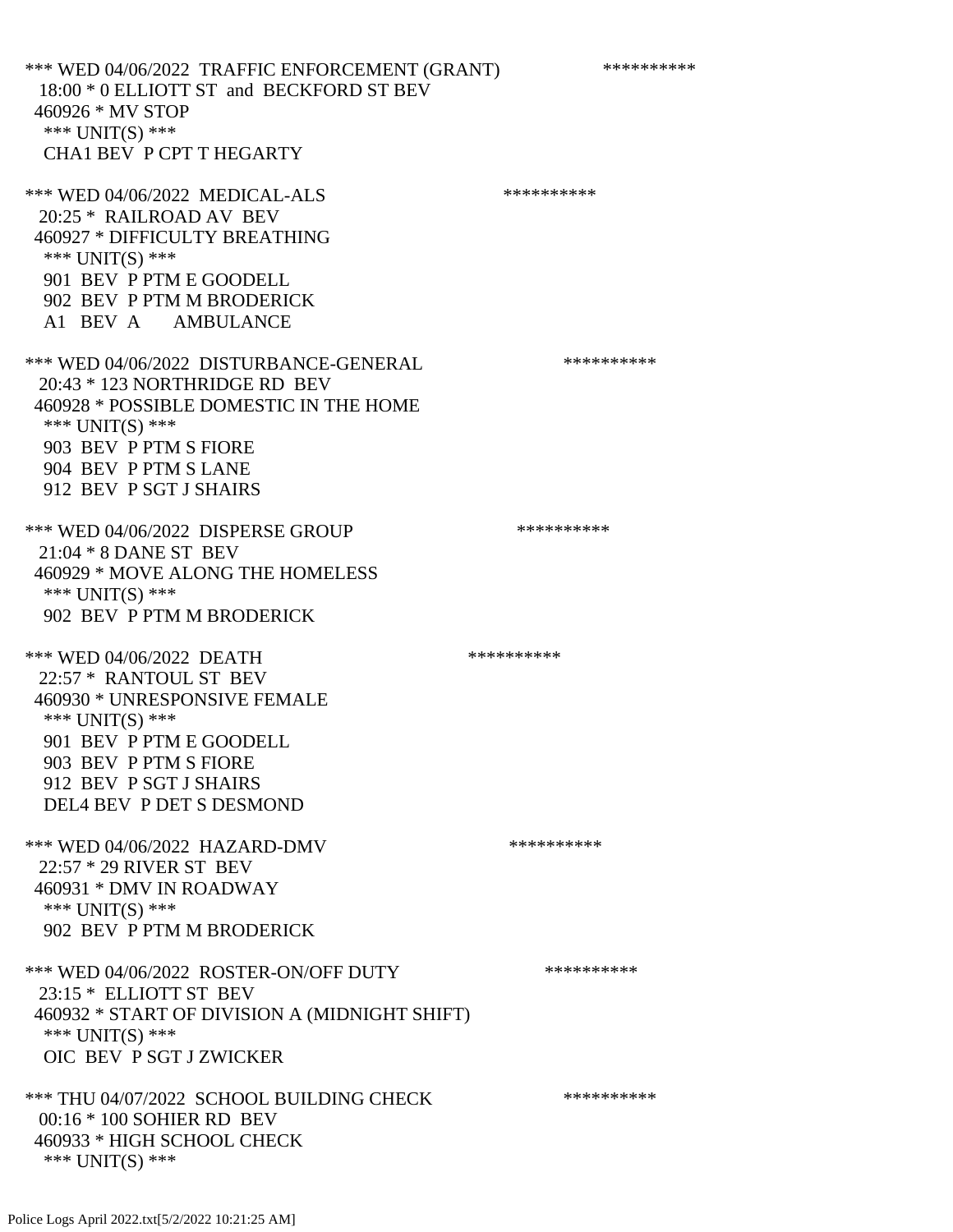## 903 BEV P PTM F WOJICK

| *** THU 04/07/2022 PARK/PLAYGROUND CHECK<br>00:23 * 0 LOTHROP ST and DANE ST BEV<br>460934 * DANE ST PARK CHECK<br>*** $UNIT(S)$ ***<br>902 BEV P PTM P FIDRYCH          | ********** |
|--------------------------------------------------------------------------------------------------------------------------------------------------------------------------|------------|
| *** THU 04/07/2022 PARK/PLAYGROUND CHECK<br>$00:25 * 0$ LOTHROP ST BEV<br>460935 * INDEPENDENCE PARK CHECK<br>*** UNIT(S) ***<br>902 BEV P PTM P FIDRYCH                 | ********** |
| *** THU 04/07/2022 BAR CHECK<br>00:53 * 20 CABOT ST BEV<br>460936 * ANCHOR BAR CHECK<br>*** UNIT(S) ***<br>902 BEV P PTM P FIDRYCH                                       | ********** |
| *** THU 04/07/2022 BUILDING CHECK<br>$01:12 * CABOTST BEV$<br>460937 * BUSINESS / PLAZA CHECK<br>*** $UNIT(S)$ ***<br>903 BEV P PTM F WOJICK                             | ********** |
| *** THU 04/07/2022 BUILDING CHECK<br>03:41 * RANTOUL ST BEV<br>460938 * 24 HOUR BUSINESS CHECK<br>*** UNIT(S) ***<br>903 BEV P PTM F WOJICK                              | ********** |
| *** THU 04/07/2022 ALARMS-SCHOOL<br>$06:16 * 41$ BRIMBAL AV BEV<br>460939 * HANNAH SCHOOL ALARM<br>*** UNIT(S) ***<br>903 BEV P PTM F WOJICK<br>904 BEV P PTM S CECCHINI | ********** |
| *** THU 04/07/2022 MV STOP-VERBAL WARNING<br>06:46 * 0 FEDERAL ST and MCPHERSON DR BEV<br>460940 * MV STOP MA REG 2JL611<br>*** $UNIT(S)$ ***<br>902 BEV P PTM P FIDRYCH | ********** |
| *** THU 04/07/2022 ROSTER-ON/OFF DUTY<br>08:00 * ELLIOTT ST BEV<br>460941 * START OF SHIFT B (DAY SHIFT)<br>*** UNIT(S) ***<br>OIC BEV PLT J SHAIRS                      | ********** |
| *** THU 04/07/2022 TRAFFIC ENFORCEMENT (GRANT)<br>08:05 * 175 ELLIOTT ST BEV<br>460942 * DISTRACTED DRIVING GRANT INITIAL Q SHEED                                        | ********** |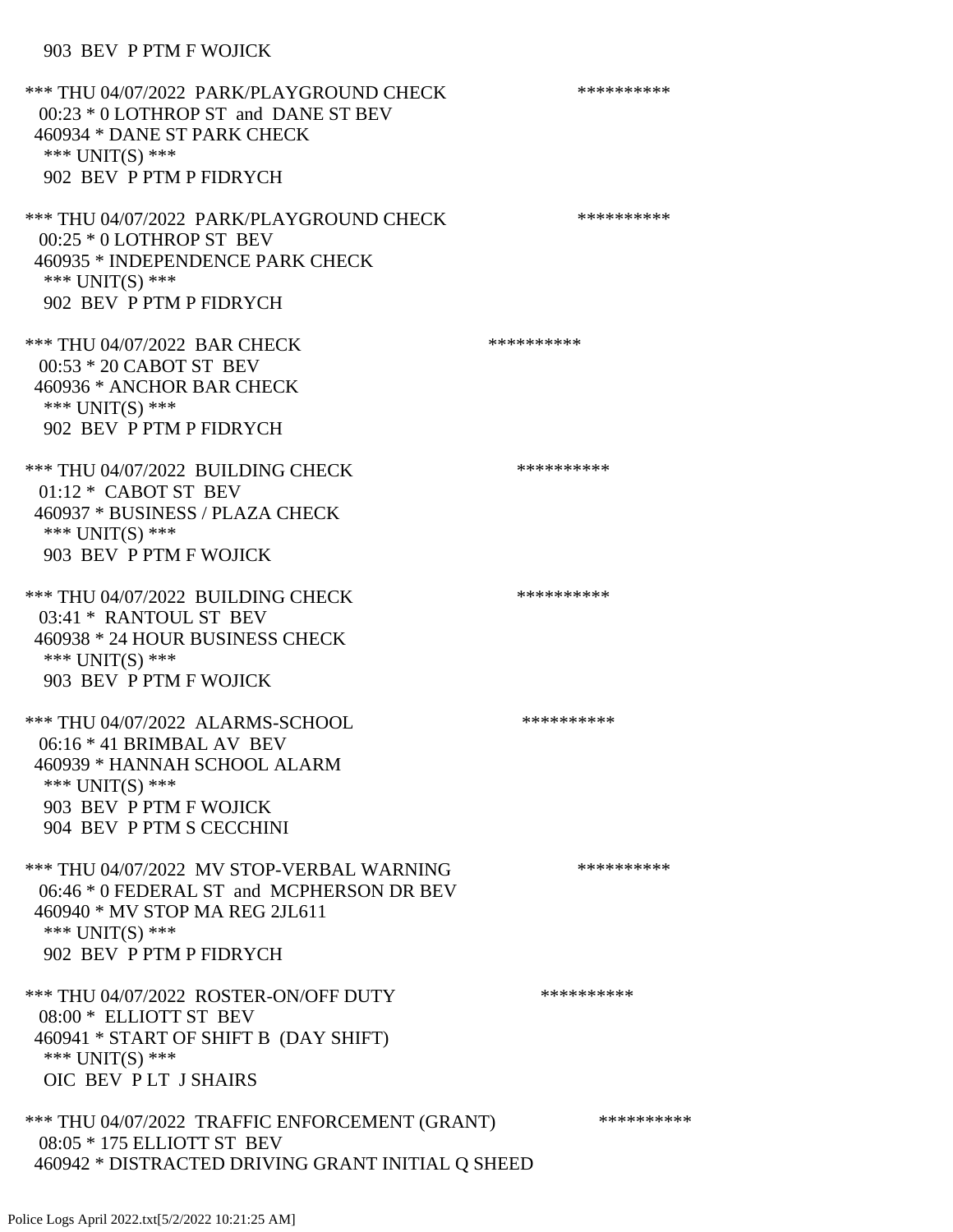| *** $UNIT(S)$ ***<br>909 BEV P PTM J VITALE                                                                                                                           |            |
|-----------------------------------------------------------------------------------------------------------------------------------------------------------------------|------------|
| *** THU 04/07/2022 TRAFFIC ENFORCEMENT (GRANT)<br>08:11 * 0 MCKAY ST and BLAKE ST BEV<br>460943 * VERBAL FOR SPEEDIING<br>*** $UNIT(S)$ ***<br>909 BEV P PTM J VITALE | ********** |
| *** THU 04/07/2022 TRAFFIC ENFORCEMENT (GRANT)<br>08:21 * 0 MCKAY ST and BLAKE ST BEV<br>460944 * VERBAL FOR SPEEDING<br>*** UNIT(S) ***<br>909 BEV P PTM J VITALE    | ********** |
| *** THU 04/07/2022 TRAFFIC ENFORCEMENT (GRANT)<br>08:31 * 0 MCKAY ST and BLAKE ST BEV<br>460945 * VERBAL FOR SPEEDING<br>*** UNIT(S) ***<br>909 BEV P PTM J VITALE    | ********** |
| *** THU 04/07/2022 TRAFFIC ENFORCEMENT (GRANT)<br>08:41 * 0 MCKAY ST and BLAKE ST BEV<br>460946 * VERBAL FOR SPEEDING<br>*** UNIT(S) ***<br>909 BEV P PTM J VITALE    | ********** |
| *** THU 04/07/2022 TRAFFIC ENFORCEMENT (GRANT)<br>08:48 * 0 MCKAY ST and BLAKE ST BEV<br>460947 * VERBAL FOR SPEEDING<br>*** $UNIT(S)$ ***<br>909 BEV P PTM J VITALE  | ********** |
| *** THU 04/07/2022 TRAFFIC ENFORCEMENT (GRANT)<br>09:05 * 564 CABOT ST BEV<br>460948 * VERBAL FOR CELL PHONE USE<br>*** UNIT(S) ***<br>909 BEV P PTM J VITALE         | ********** |
| *** THU 04/07/2022 SUSP ACTIVITY<br>09:12 * 35 EVERETT ST Apt: 2 BEV<br>460949 * STOLEN IPAD PINGING TO ADDRESS<br>*** $UNIT(S)$ ***<br>906 BEV P PTM G LITTLE        | ********** |
| *** THU 04/07/2022 911 HANG UP<br>09:17 * 136 DODGE ST BEV<br>460950 * OPEN LINE. FEMALE CRYING.<br>*** $UNIT(S)$ ***<br>905 BEV P PTM D GAGNON                       | ********** |
| *** THU 04/07/2022 LARCENY-ALL OTHERS *23H<br>09:17 * 278 CABOT ST BEV<br>460951 * STOLEN ITEMS FROM BUSINESS                                                         | ********** |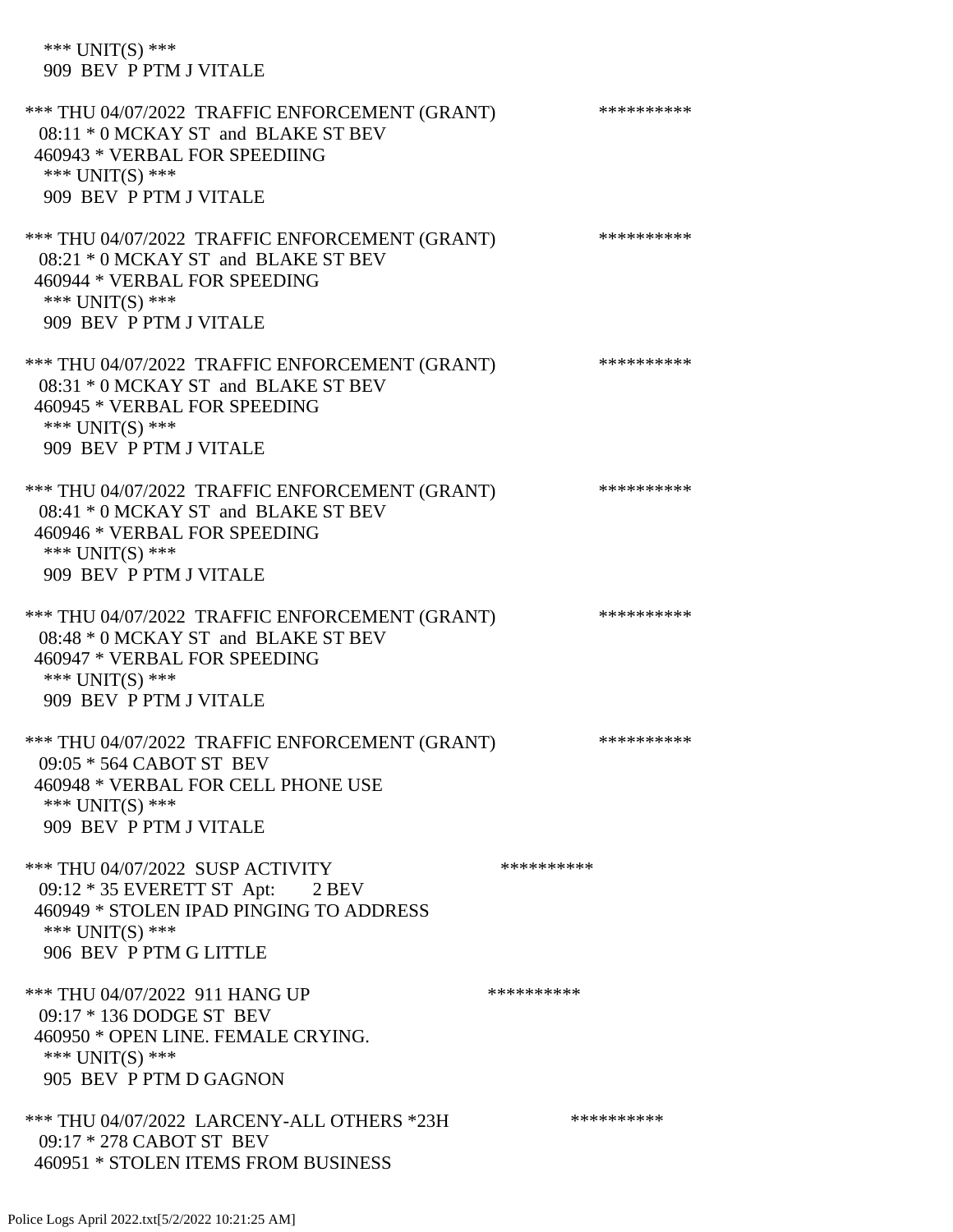\*\*\* UNIT(S) \*\*\* H2 BEV P PTM B NICKERSON \*\*\* THU 04/07/2022 MV STOP-CITATION ISSUED \*\*\*\*\*\*\*\*\*\* 09:21 \* 0 MCKAY ST and MATTHIES ST BEV 460952 \* MA 7455JE \*\*\* UNIT(S) \*\*\* 912 BEV P SGT J SHAIRS \*\*\* THU 04/07/2022 TRAFFIC ENFORCEMENT (GRANT) \*\*\*\*\*\*\*\*\*\*\*\* 09:21 \* RT 128N HW BEV 460953 \* MA 866LS2 ADDTIONAL UNIT REQUESTED \*\*\* UNIT(S) \*\*\* 903 BEV P PTM S LANE 909 BEV P PTM J VITALE \*\*\* THU 04/07/2022 ALARMS-RESIDENTIAL \*\*\*\*\*\*\*\*\*\* 09:46 \* 7 BASS RIVER RD BEV 460954 \* PANIC BUTTON KEY FOB \*\*\* UNIT(S) \*\*\* 901 BEV P PTM J SPITALERI 905 BEV P PTM D GAGNON \*\*\* THU 04/07/2022 COMMUNITY IMPACT UNIT \*\*\*\*\*\*\*\*\*\*\*\*\* 09:55 \* RIVER ST BEV 460955 \* RUN GUESTS FOR WARRANTS SO STATUS \*\*\* UNIT(S) \*\*\* CIU BEV P PTM E ABRAHAMSO \*\*\* THU 04/07/2022 HAZARD-ROADWAY \*\*\*\*\*\*\*\*\*\* 10:02 \* 0 GLIDDEN ST and BLAKE ST BEV 460956 \* DPW POT HOLE CREW WORKING WITHOUT A DETAIL \*\*\* UNIT(S) \*\*\* 901 BEV P PTM J SPITALERI \*\*\* THU 04/07/2022 TRAFFIC ENFORCEMENT (GRANT) \*\*\*\*\*\*\*\*\*\* 10:07 \* 25 CABOT ST BEV 460957 \* VERBAL FOR CELL PHONE USE \*\*\* UNIT(S) \*\*\* 909 BEV P PTM J VITALE \*\*\* THU 04/07/2022 COMMUNITY IMPACT UNIT \*\*\*\*\*\*\*\*\*\*\*\*\* 10:29 \* ELLIOTT ST BEV 460958 \* HOUSING APPLICATION PACKET \*\*\* UNIT(S) \*\*\* CIU BEV P PTM E ABRAHAMSO \*\*\* THU 04/07/2022 NOTIFICATION \*\*\*\*\*\*\*\*\*\* 10:30 \* 191 CABOT ST BEV 460959 \* CITY CLERK NOTIFICATION CASE 460844 \*\*\* UNIT(S) \*\*\* CIU BEV P PTM E ABRAHAMSO \*\*\* THU 04/07/2022 TRAFFIC ENFORCEMENT (GRANT) \*\*\*\*\*\*\*\*\*\*\*\*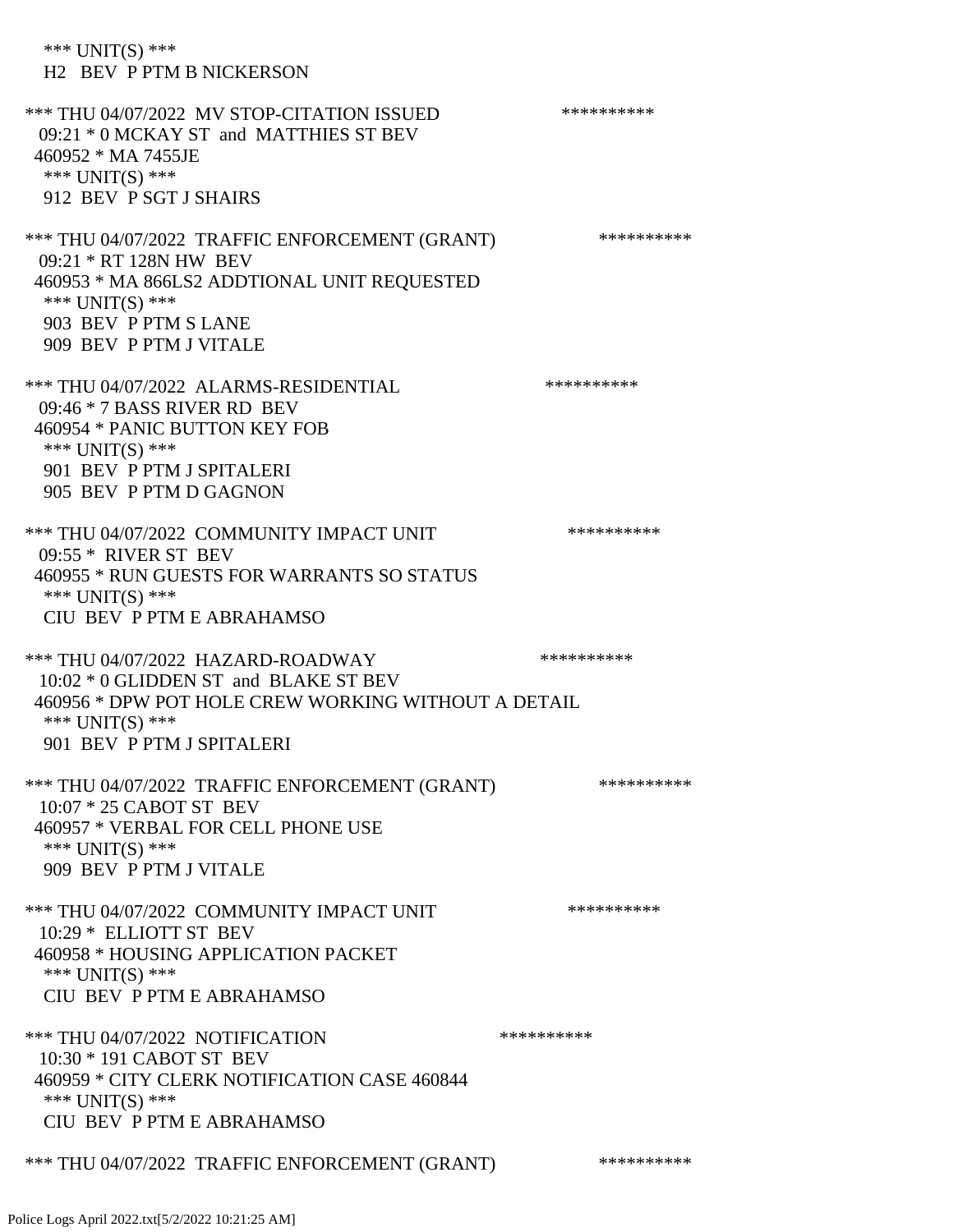10:38 \* 57 DODGE ST BEV 460960 \* \*\*\* UNIT(S) \*\*\* 909 BEV P PTM J VITALE \*\*\* THU 04/07/2022 CRUISER MAINTENANCE \*\*\*\*\*\*\*\*\*\*\*\*\* 10:47 \* 175 ELLIOTT ST BEV 460962 \* 904 DURANGO UPDATE\* \*\*\* UNIT(S) \*\*\* 905 BEV P PTM D GAGNON \*\*\* THU 04/07/2022 TRAFFIC ENFORCEMENT (GRANT) \*\*\*\*\*\*\*\*\*\*\*\* 10:52 \* 295 DODGE ST BEV 460963 \* VERBAL FOR SPEEDING \*\*\* UNIT(S) \*\*\* 909 BEV P PTM J VITALE \*\*\* THU 04/07/2022 DIRECTED PATROL \*\*\*\*\*\*\*\*\*\* 10:53 \* 32 ESSEX ST BEV 460964 \* WALK THROUGH \*\*\* UNIT(S) \*\*\* CIU BEV P PTM E ABRAHAMSO \*\*\* THU 04/07/2022 TRAFFIC ENFORCEMENT (GRANT) \*\*\*\*\*\*\*\*\*\* 11:01 \* 295 DODGE ST BEV 460965 \* VERBAL WARNING FOR SPEEDING \*\*\* UNIT(S) \*\*\* 909 BEV P PTM J VITALE \*\*\* THU 04/07/2022 TRAFFIC ENFORCEMENT (GRANT) \*\*\*\*\*\*\*\*\*\*\*\* 11:10 \* 295 DODGE ST BEV 460966 \* VERBAL FOR SPEEDING \*\*\* UNIT(S) \*\*\* 909 BEV P PTM J VITALE \*\*\* THU 04/07/2022 MEDICAL-UNKNOWN \*\*\*\*\*\*\*\*\*\* 11:26 \* ELLIOTT ST BEV 460967 \* MAN DOWN. BREATHING. \*\*\* UNIT(S) \*\*\* 901 BEV P PTM J SPITALERI 903 BEV P PTM S LANE A1 BEV A AMBULANCE BF1 BEV F BEV FIRE \*\*\* THU 04/07/2022 SUSP ACTIVITY-MOTOR VEHICLE \*\*\*\*\*\*\*\*\*\* 11:41 \* 17 CREEK ST BEV 460968 \* PERSON TOOK BELONGINGS OUT OF A CAR \*\*\* UNIT(S) \*\*\* 902 BEV P PTM W CARGILE \*\*\* THU 04/07/2022 SUSP ACTIVITY \*\*\*\*\*\*\*\*\*\* 12:02 \* 265 ESSEX ST BEV 460969 \* POSSIBLE LARCENY \*\*\* UNIT(S) \*\*\*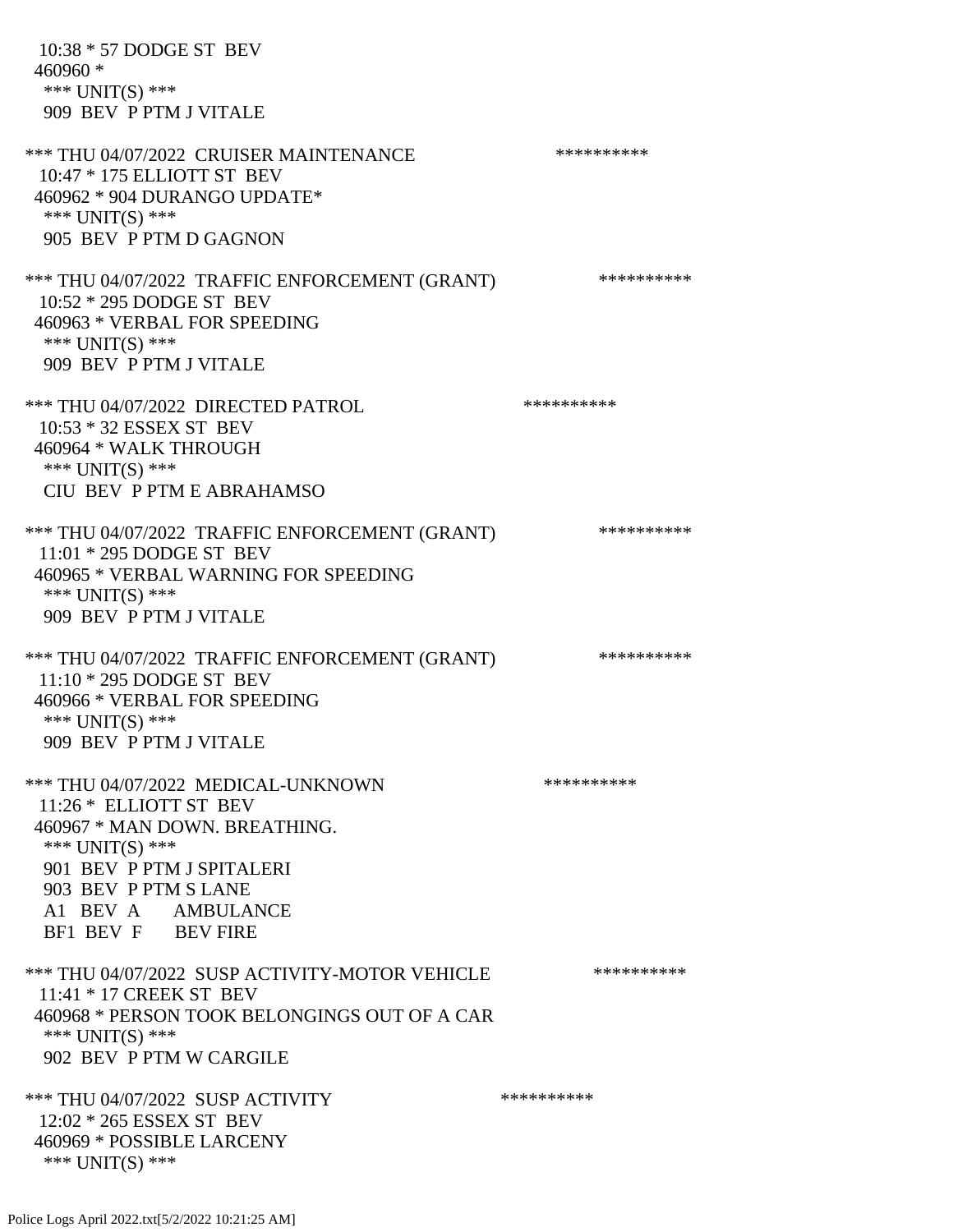## 906 BEV P PTM G LITTLE

\*\*\* THU 04/07/2022 MEDICAL-MENTAL HEALTH \*\*\*\*\*\*\*\*\*\* 12:04 \* BRIDGE ST and MARGIN ST BEV 461032 \* GUM PAK DOWN AGAIN \*\*\* UNIT(S) \*\*\* 901 BEV P PTM M BRODERICK A1 BEV A AMBULANCE \*\*\* THU 04/07/2022 CITY ORDINANCE-ABANDONED MV \*\*\*\*\*\*\*\*\*\* 12:06 \* 6 BODEN ST BEV 461033 \* POSSIBLE ABANDONED MV \*\*\* UNIT(S) \*\*\* 906 BEV P PTM K THOMASSON \*\*\* THU 04/07/2022 LOST & FOUND \*\*\*\*\*\*\*\*\*\* 13:12 \* 80 CONANT ST BEV 460970 \* LOST RING IN BEVERLY FARMS SQUARE \*\*\* UNIT(S) \*\*\* 905 BEV P PTM D GAGNON \*\*\* THU 04/07/2022 ALARMS-RESIDENTIAL \*\*\*\*\*\*\*\*\*\* 14:00 \* 34 BAKER AV BEV 460971 \* 2ND FLOOR ALARM \*\*\* UNIT(S) \*\*\* 903 BEV P PTM S LANE \*\*\* THU 04/07/2022 MV STOP-VERBAL WARNING \*\*\*\*\*\*\*\*\*\*\*\*\* 14:11 \* 0 BRIDGE ST and KERNWOOD AV BEV 460972 \* MA REG 8XAX70 \*\*\* UNIT(S) \*\*\* 901 BEV P PTM J SPITALERI \*\*\* THU 04/07/2022 MV STOP-VERBAL WARNING \*\*\*\*\*\*\*\*\*\*\*\*\*\* 14:34 \* 55 DODGE ST BEV 460973 \* MA REG 1ZCH39 \*\*\* UNIT(S) \*\*\* CIU BEV P PTM E ABRAHAMSO \*\*\* THU 04/07/2022 MV-ACCIDENT PERSONAL INJURY \*\*\*\*\*\*\*\*\*\* 15:20 \* 107 DODGE ST BEV 460974 \* MVA -CAR INTO A POLE \*\*\* UNIT(S) \*\*\* 901 BEV P PTM J SPITALERI 905 BEV P PTM D GAGNON A1 BEV A AMBULANCE BF1 BEV F BEV FIRE \*\*\* THU 04/07/2022 SEX OFFENDER REGISTRY \*\*\*\*\*\*\*\*\*\*\*\* 15:58 \* ELLIOTT ST BEV 460976 \* LEVEL 2 MOVED BACK TO CITY \*\*\* UNIT(S) \*\*\* DEL2 BEV P DET D PRINZ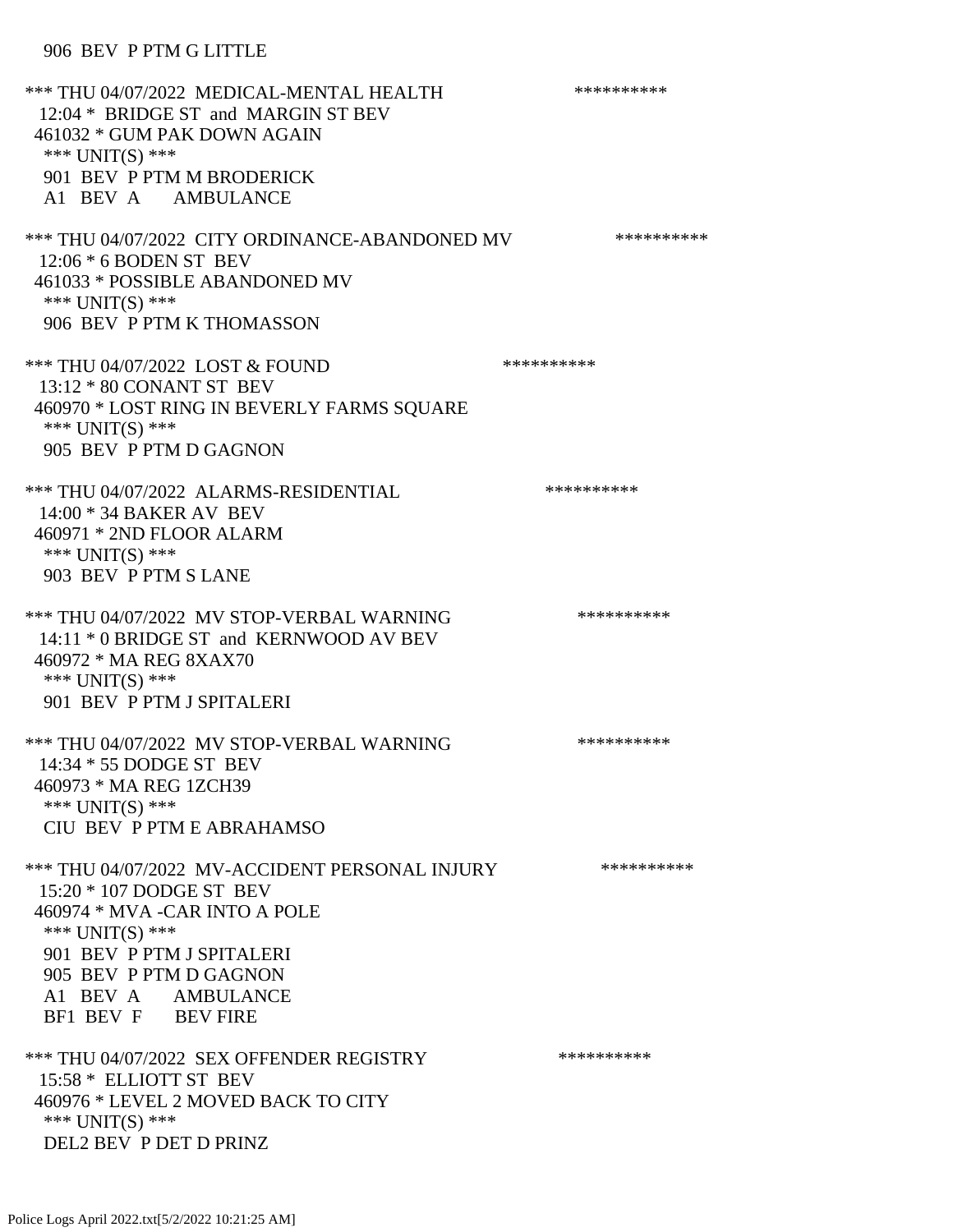\*\*\* THU 04/07/2022 ROSTER-ON/OFF DUTY \*\*\*\*\*\*\*\*\*\* 16:00 \* ELLIOTT ST BEV 460975 \* START OF SHIFT C (4-12 SHIFT) \*\*\* UNIT(S) \*\*\* OIC BEV P LT J SHAIRS \*\*\* THU 04/07/2022 SEX OFFENDER REGISTRY \*\*\*\*\*\*\*\*\*\*\*\* 16:21 \* ELLIOTT ST BEV 460977 \* LEVEL 2 ANNUAL REGISTRATION \*\*\* UNIT(S) \*\*\* DEL2 BEV P DET D PRINZ \*\*\* THU 04/07/2022 TRAFFIC ENFORCEMENT (GRANT) \*\*\*\*\*\*\*\*\*\* 16:23 \* 175 ELLIOTT ST BEV 460978 \* DISTRACTED DRIVING \*\*\* UNIT(S) \*\*\* DEL2 BEV P DET D PRINZ \*\*\* THU 04/07/2022 HIGHWAY SAFETY GRANT \*\*\*\*\*\*\*\*\*\* 16:30 \* 0 RIVER ST and FEDERAL ST BEV 460983 \* MA 3VTY89 \*\*\* UNIT(S) \*\*\* DEL2 BEV P DET D PRINZ \*\*\* THU 04/07/2022 HIGHWAY SAFETY GRANT \*\*\*\*\*\*\*\*\*\*\*\*\* 17:02 \* 0 CABOT ST and ROUNDY ST BEV 460984 \* MA 4KSV39 \*\*\* UNIT(S) \*\*\* DEL2 BEV P DET D PRINZ \*\*\* THU 04/07/2022 SUMMONS, ATTEMPT TO SERVE \*\*\*\*\*\*\*\*\*\*\*\* 17:04 \* 44 CABOT ST BEV 460979 \* ATTEMPT TO SERVE SUMMONS \*\*\* UNIT(S) \*\*\* 902 BEV P PTM N BENCAL \*\*\* THU 04/07/2022 HIGHWAY SAFETY GRANT \*\*\*\*\*\*\*\*\*\*\*\*\* 17:16 \* 0 RANTOUL ST and SCHOOL ST BEV 460986 \* MA COMM H37872 \*\*\* UNIT(S) \*\*\* DEL2 BEV P DET D PRINZ \*\*\* THU 04/07/2022 HIGHWAY SAFETY GRANT \*\*\*\*\*\*\*\*\*\*\*\*\* 17:29 \* 0 BRIDGE ST and FOLGER AV BEV 460987 \* MA 923PR3 \*\*\* UNIT(S) \*\*\* DEL2 BEV P DET D PRINZ \*\*\* THU 04/07/2022 HIGHWAY SAFETY GRANT \*\*\*\*\*\*\*\*\*\*\*\*\* 17:38 \* 0 PARK ST and RAILROAD AV BEV 460988 \* MA COM PLMINC \*\*\* UNIT(S) \*\*\* DEL2 BEV P DET D PRINZ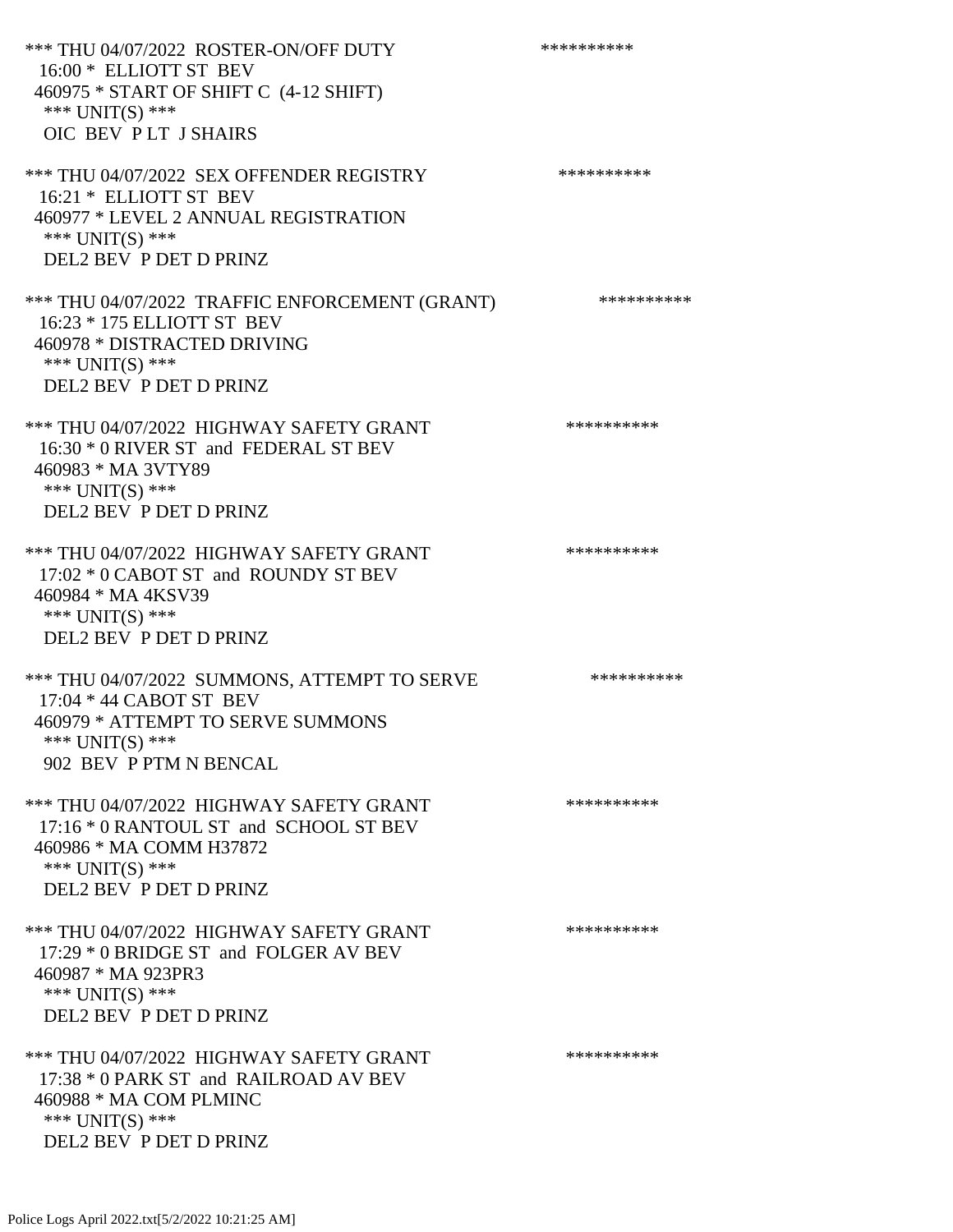\*\*\* THU 04/07/2022 HIGHWAY SAFETY GRANT \*\*\*\*\*\*\*\*\*\*\*\*\* 17:46 \* 0 SCHOOL ST and RIVER ST BEV 460989 \* MA 60BR30 \*\*\* UNIT(S) \*\*\* DEL2 BEV P DET D PRINZ \*\*\* THU 04/07/2022 HIGHWAY SAFETY GRANT \*\*\*\*\*\*\*\*\*\*\*\*\* 17:56 \* 0 RANTOUL ST and FEDERAL ST BEV 460990 \* MA 2CKY38 \*\*\* UNIT(S) \*\*\* DEL2 BEV P DET D PRINZ \*\*\* THU 04/07/2022 HIGHWAY SAFETY GRANT \*\*\*\*\*\*\*\*\*\* 18:07 \* 0 ELLIOTT ST and COUNTY WY BEV 460992 \* OH HTT8778 \*\*\* UNIT(S) \*\*\* DEL2 BEV P DET D PRINZ \*\*\* THU 04/07/2022 HIGHWAY SAFETY GRANT \*\*\*\*\*\*\*\*\*\*\*\*\* 18:12 \* 0 BRIDGE ST and RODERICK AV BEV 460993 \* MA 1CA582 \*\*\* UNIT(S) \*\*\* DEL2 BEV P DET D PRINZ \*\*\* THU 04/07/2022 HIGHWAY SAFETY GRANT \*\*\*\*\*\*\*\*\*\*\*\*\* 18:17 \* 0 BRIDGE ST and LIVINGSTONE AV BEV 460994 \* MA 94KA55 \*\*\* UNIT(S) \*\*\* DEL2 BEV P DET D PRINZ \*\*\* THU 04/07/2022 HATE/BIAS RELATED INCIDENT \*\*\*\*\*\*\*\*\*\* 18:21 \* 11 COURTNEY DR BEV 460981 \* HATE SPEECH HEARD OVERNIGHT \*\*\* UNIT(S) \*\*\* H2 BEV P PTM R HEGARTY \*\*\* THU 04/07/2022 HIGHWAY SAFETY GRANT \*\*\*\*\*\*\*\*\*\*\*\*\* 18:25 \* COUNTY WY and UPTON AV BEV 460995 \* MA 292RM2 \*\*\* UNIT(S) \*\*\* DEL2 BEV P DET D PRINZ \*\*\* THU 04/07/2022 DISTURBANCE-GENERAL \*\*\*\*\*\*\*\*\*\* 18:49 \* 245 ELLIOTT ST Apt: 409 BEV 460982 \* BAMFORD YELLING AND SLAMMING DOORS \*\*\* UNIT(S) \*\*\* 902 BEV P PTM N BENCAL 903 BEV P PTM M MALONE \*\*\* THU 04/07/2022 DISTURBANCE-GENERAL \*\*\*\*\*\*\*\*\*\* 19:33 \* 434 RANTOUL ST BEV 460985 \* MALE PAN HANDLING AGGRESSIVELY \*\*\* UNIT(S) \*\*\* 902 BEV P PTM N BENCAL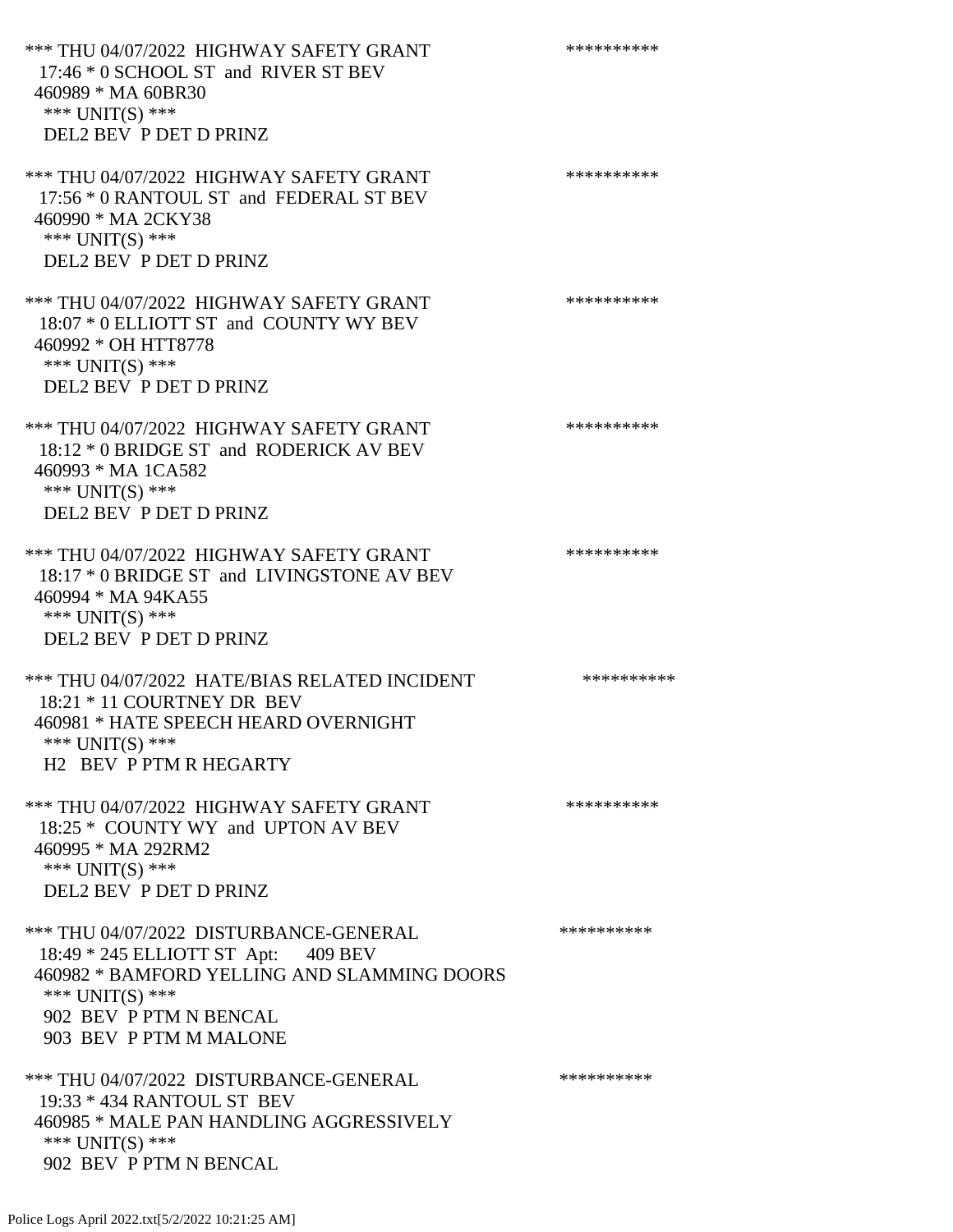## 903 BEV P PTM M MALONE

\*\*\* THU 04/07/2022 HIGHWAY SAFETY GRANT \*\*\*\*\*\*\*\*\*\*\*\*\* 19:48 \* 175 ELLIOTT ST BEV 460991 \* MA 2EM265 \*\*\* UNIT(S) \*\*\* DEL2 BEV P DET D PRINZ \*\*\* THU 04/07/2022 MEDICAL-ALS \*\*\*\*\*\*\*\*\*\*\*\*\*\* 20:11 \* TRASK CT BEV 460996 \* FEMALE CHOKING \*\*\* UNIT(S) \*\*\* 901 BEV P PTM E GOODELL 903 BEV P PTM M MALONE \*\*\* THU 04/07/2022 MV-ACCIDENT PROPERTY DAMAGE \*\*\*\*\*\*\*\*\*\*\*\* 21:01 \* 105 ESSEX ST BEV 460997 \* CAR INTO PORCH \*\*\* UNIT(S) \*\*\* 902 BEV P PTM N BENCAL 906 BEV P PTM K COLETTI BF1 BEV F BEV FIRE \*\*\* THU 04/07/2022 MEDICAL-BLS \*\*\*\*\*\*\*\*\*\*\*\*\* 21:36 \* LAKEVIEW AV BEV 460998 \* MAN APPEARS TO NEED AN EVALUATION \*\*\* UNIT(S) \*\*\* 903 BEV P PTM M MALONE 905 BEV P PTM J MCCARTHY A1 BEV A AMBULANCE \*\*\* THU 04/07/2022 MEDICAL-BLS \*\*\*\*\*\*\*\*\*\* 22:42 \* SOHIER RD BEV 460999 \* DIFFICULTY BREATHING \*\*\* UNIT(S) \*\*\* 903 BEV P PTM M MALONE A1 BEV A AMBULANCE BF1 BEV F BEV FIRE \*\*\* THU 04/07/2022 SUSP ACTIVITY-MOTOR VEHICLE \*\*\*\*\*\*\*\*\*\*\*\* 22:55 \* 0 HALE ST and HASKELL ST BEV 461000 \* WHITE CAR POSSIBLE ROLLING DOMESTIC \*\*\* UNIT(S) \*\*\* 906 BEV P PTM K COLETTI \*\*\* THU 04/07/2022 ROSTER-ON/OFF DUTY \*\*\*\*\*\*\*\*\*\* 23:37 \* ELLIOTT ST BEV 461001 \* START OF SHIFT A \*\*\* UNIT(S) \*\*\* OIC BEV P LT D COSTA \*\*\* FRI 04/08/2022 ALARMS-COMMERCIAL \*\*\*\*\*\*\*\*\*\* \* 75 SAM FONZO DR BEV 461004 \* ZONE 18

```
Police Logs April 2022.txt[5/2/2022 10:21:25 AM]
```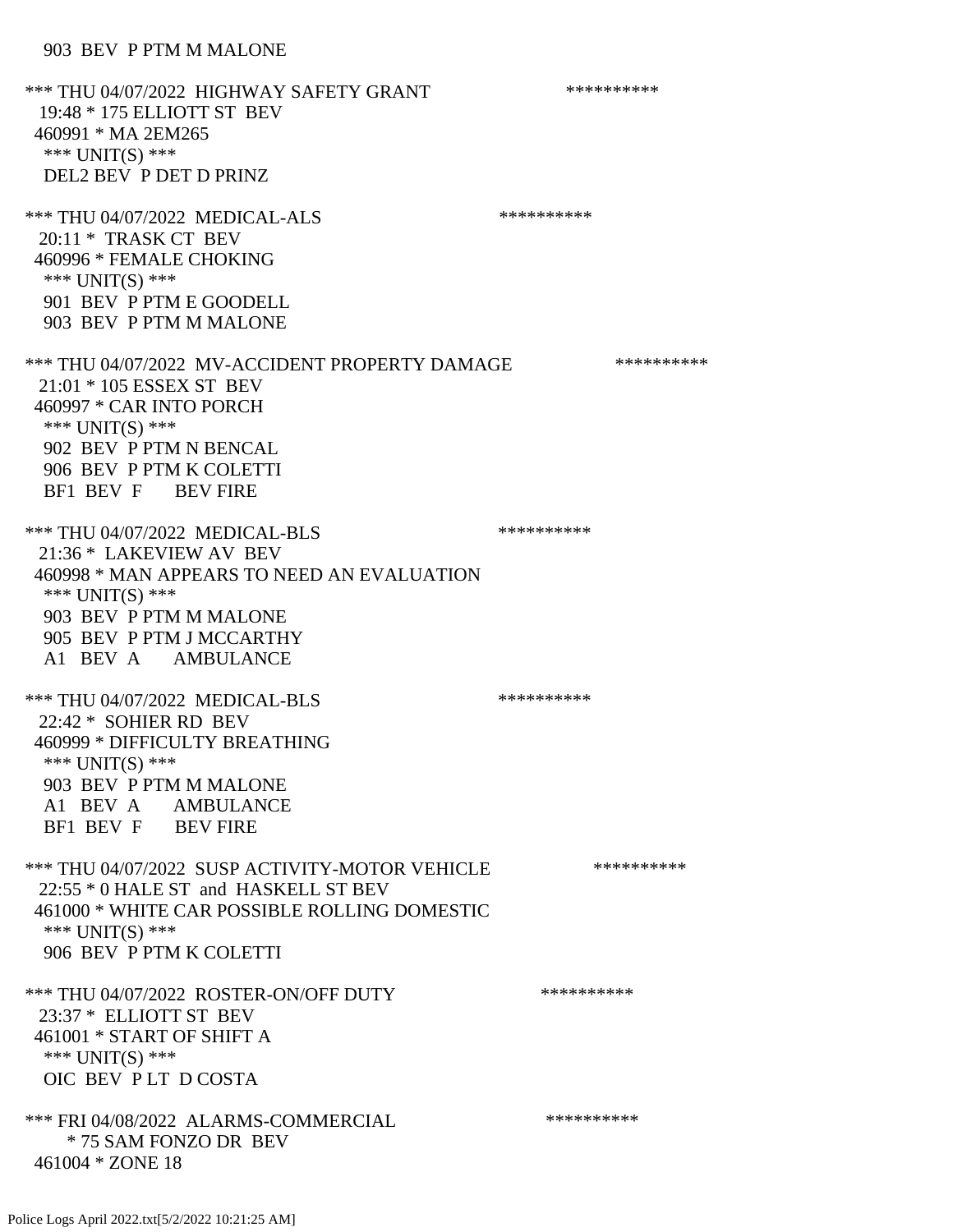\*\*\* UNIT(S) \*\*\* 905 BEV P PTM G LITTLE

\*\*\* FRI 04/08/2022 PARK/PLAYGROUND CHECK \*\*\*\*\*\*\*\*\*\*\*\* 01:09 \* 410 ESSEX ST BEV 461002 \* HARRY BALL CHECK \*\*\* UNIT(S) \*\*\* 906 BEV P PTM E SCHULTZ \*\*\* FRI 04/08/2022 ALARMS-RESIDENTIAL \*\*\*\*\*\*\*\*\*\*\*\* 04:08 \* 251 LOTHROP ST BEV 461003 \* BASEMENT DOOR \*\*\* UNIT(S) \*\*\* 904 BEV P PTM S CECCHINI 906 BEV P PTM E SCHULTZ \*\*\* FRI 04/08/2022 MV-ACCIDENT NO REPORT \*\*\*\*\*\*\*\*\*\*\*\* 07:56 \* 112 ELLIOTT ST BEV 461006 \* MINOR MVA. MIRROR BROKEN \*\*\* UNIT(S) \*\*\* 901 BEV P PTM J VITALE \*\*\* FRI 04/08/2022 DISTURBANCE-NEIGHBORS \*\*\*\*\*\*\*\*\*\*\*\* 07:59 \* 35 MILL ST BEV 461007 \* ON GOING NEIGHBOR DISPUTE \*\*\* UNIT(S) \*\*\* 903 BEV P PTM S LANE \*\*\* FRI 04/08/2022 ROSTER-ON/OFF DUTY \*\*\*\*\*\*\*\*\*\* 08:00 \* ELLIOTT ST BEV 461005 \* START OF SHIFT B (DAY SHIFT) \*\*\* UNIT(S) \*\*\* OIC BEV P LT J SHAIRS \*\*\* FRI 04/08/2022 MV-ACCIDENT HIT-RUN/PROP DAM \*\*\*\*\*\*\*\*\*\* 08:13 \* 48 POND ST Apt: 5 BEV 461008 \* PARKED CAR STRUCK OVERNIGHT \*\*\* UNIT(S) \*\*\* 902 BEV P PTM K COLETTI \*\*\* FRI 04/08/2022 TRAFFIC ENFORCEMENT (GRANT) \*\*\*\*\*\*\*\*\*\* 08:20 \* 175 ELLIOTT ST BEV 461009 \* START OF DISTRACTED DRIVING TRAFFIC GRANT \*\*\* UNIT(S) \*\*\* 909 BEV P PTM C STANTON \*\*\* FRI 04/08/2022 CHECK WELL BEING \*\*\*\*\*\*\*\*\*\* 08:21 \* 55 DODGE ST BEV 461010 \* CHECK WELL BEING OF OPERATOR (MA REG 725DS9) \*\*\* UNIT(S) \*\*\* 903 BEV P PTM S LANE \*\*\* FRI 04/08/2022 TRAFFIC ENFORCEMENT (GRANT) \*\*\*\*\*\*\*\*\*\* 08:41 \* 64 SOHIER RD BEV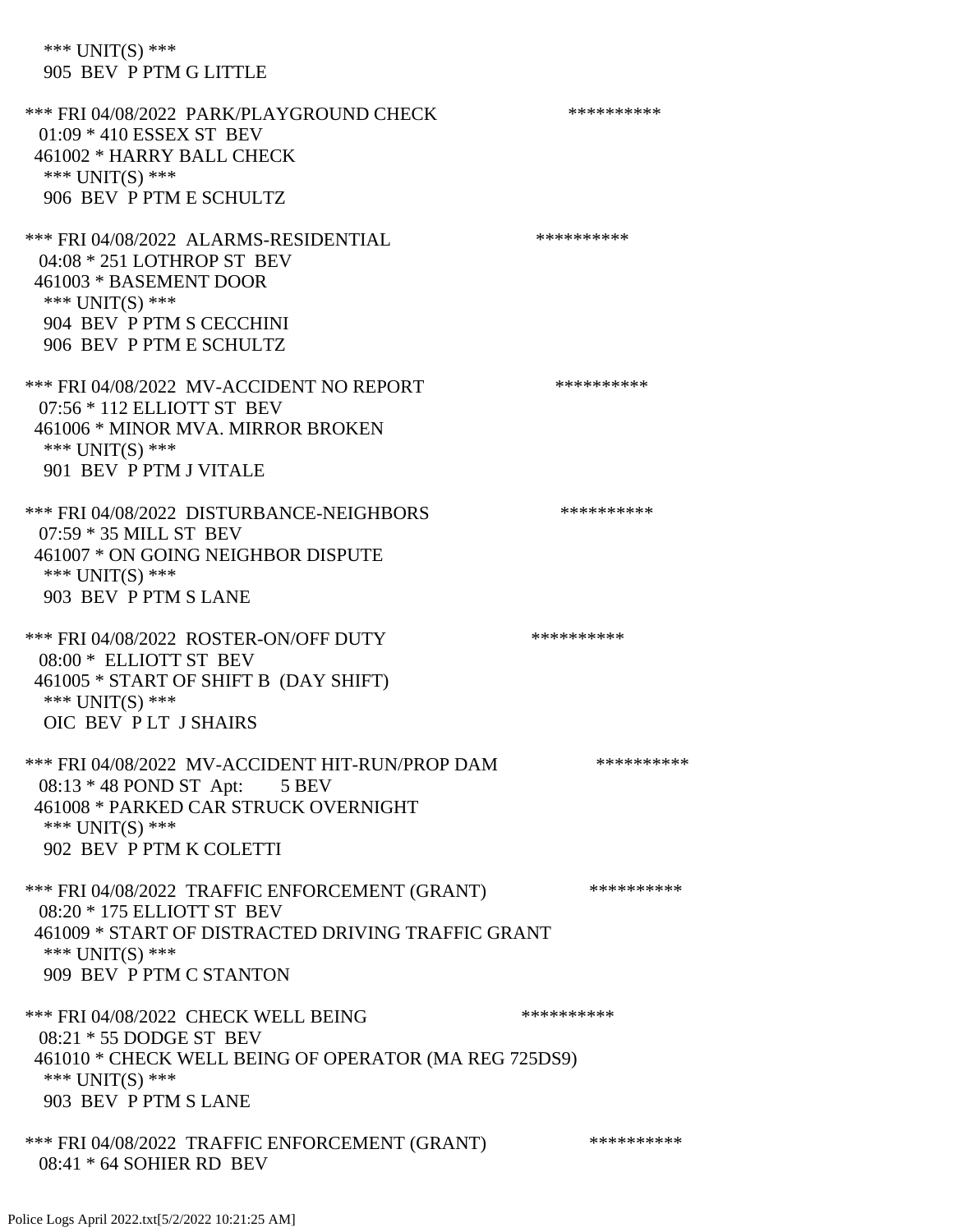461011 \* MV STOP MA 2HBL67 \*\*\* UNIT(S) \*\*\* 909 BEV P PTM C STANTON \*\*\* FRI 04/08/2022 TRAFFIC ENFORCEMENT (GRANT) \*\*\*\*\*\*\*\*\*\* 08:46 \* 56 SOHIER RD BEV 461013 \* MV STOP MA 8GH463 \*\*\* UNIT(S) \*\*\* 909 BEV P PTM C STANTON \*\*\* FRI 04/08/2022 VANDALISM-DESTRUC/DAMAG\*290 \*\*\*\*\*\*\*\*\*\* 08:48 \* 91 HERRICK ST BEV 461014 \* OUT OF CONTROL PATIENT JOHNSON FLOOR \*\*\* UNIT(S) \*\*\* 903 BEV P PTM S LANE 905 BEV P PTM D GAGNON \*\*\* FRI 04/08/2022 TRAFFIC ENFORCEMENT (GRANT) \*\*\*\*\*\*\*\*\*\* 08:58 \* 37 HERRICK ST BEV 461015 \* MV STOP MA 1JYS35 \*\*\* UNIT(S) \*\*\* 909 BEV P PTM C STANTON \*\*\* FRI 04/08/2022 COMMUNITY IMPACT UNIT \*\*\*\*\*\*\*\*\*\*\*\* 09:02 \* ELLIOTT ST BEV 461016 \* FOLLOW UP W HOUSING 460981 \*\*\* UNIT(S) \*\*\* CIU BEV P PTM E ABRAHAMSO \*\*\* FRI 04/08/2022 TRAFFIC ENFORCEMENT (GRANT) \*\*\*\*\*\*\*\*\*\*\*\* 09:18 \* 0 CABOT ST and HERRICK ST BEV 461017 \* MV STOP MA 1KEC86 \*\*\* UNIT(S) \*\*\* 909 BEV P PTM C STANTON \*\*\* FRI 04/08/2022 MV STOP-VERBAL WARNING \*\*\*\*\*\*\*\*\*\*\*\*\* 09:30 \* 488 ELLIOTT ST BEV 461018 \* MV STOP: MA REG. 3DNK54 \*\*\* UNIT(S) \*\*\* DTL BEV P PTM M MARINO \*\*\* FRI 04/08/2022 MV STOP-VERBAL WARNING \*\*\*\*\*\*\*\*\*\*\*\* 09:34 \* 488 ELLIOTT ST BEV 461019 \* MV STOP: MA REG. 1EJ898 \*\*\* UNIT(S) \*\*\* DTL BEV P PTM M MARINO \*\*\* FRI 04/08/2022 FRAUD/CHECK \*26A \*\*\*\*\*\*\*\*\*\*\*\*\*\*\*\*\*\* 09:39 \* 56 THISSEL ST BEV 461020 \* VICTIM REPORTING CHECK FRAUD \*\*\* UNIT(S) \*\*\* 906 BEV P PTM K THOMASSON \*\*\* FRI 04/08/2022 ASSIST CITIZEN \*\*\*\*\*\*\*\*\*\*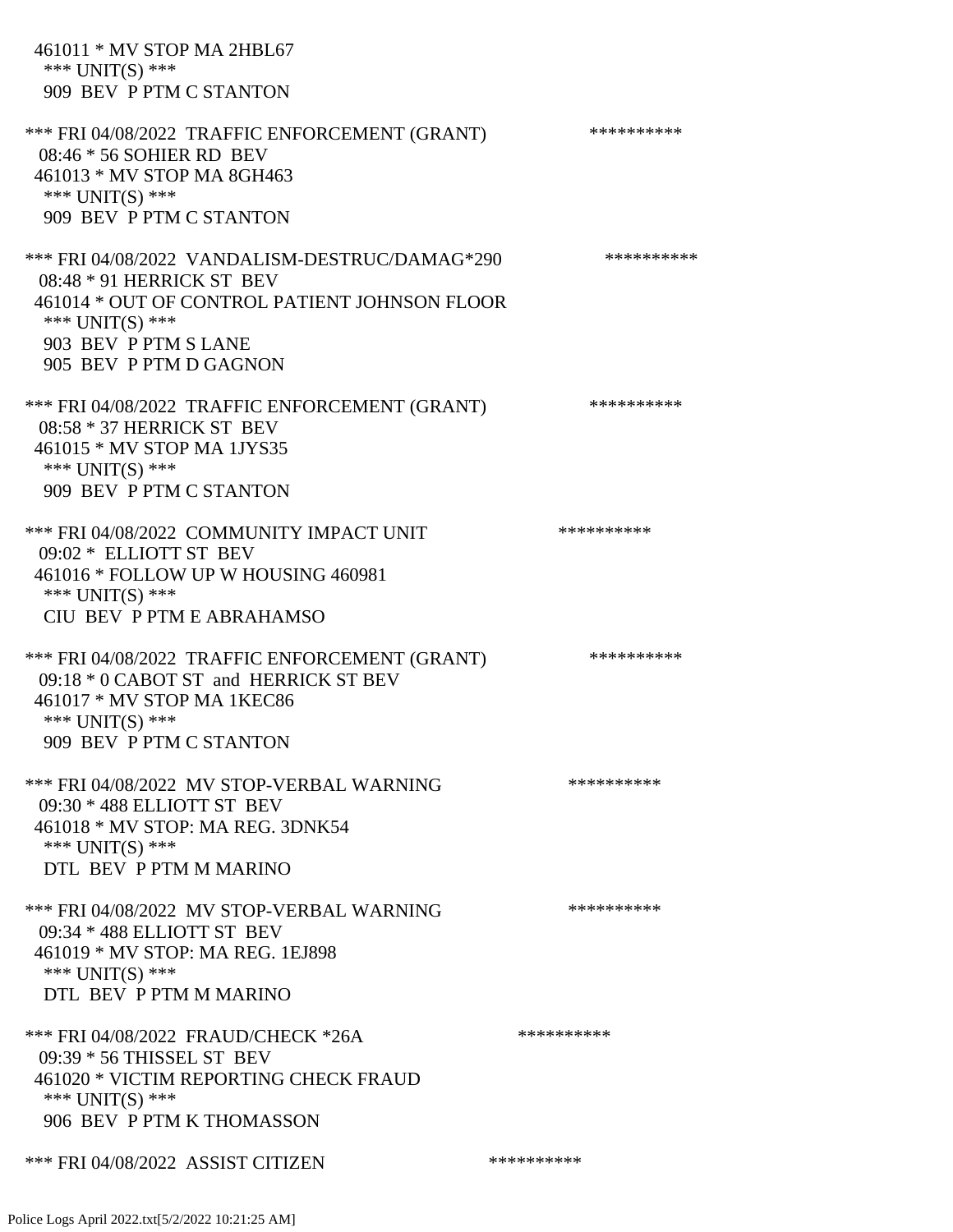09:47 \* 175 ELLIOTT ST BEV 461021 \* PROPERTY RETURNED TO FAMILY \*\*\* UNIT(S) \*\*\* H2 BEV P PTM B NICKERSON \*\*\* FRI 04/08/2022 TRAFFIC ENFORCEMENT (GRANT) \*\*\*\*\*\*\*\*\*\* 10:01 \* 0 HERRICK ST and SOHIER RD BEV 461022 \* MV STOP MA 8CT611 \*\*\* UNIT(S) \*\*\* 909 BEV P PTM C STANTON \*\*\* FRI 04/08/2022 MV-ACCIDENT PROPERTY DAMAGE \*\*\*\*\*\*\*\*\*\* 10:18 \* 0 CABOT ST and COUNTY WAY EX BEV 461023 \* MINOR MVA - 3RD PARTY CALLED \*\*\* UNIT(S) \*\*\* 905 BEV P PTM D GAGNON \*\*\* FRI 04/08/2022 CHECK WELL BEING \*\*\*\*\*\*\*\*\*\* 10:27 \* 7 PARSONS DR BEV 461024 \* CHECK ON RESIDENT FOR THE MAYORS OFFICE \*\*\* UNIT(S) \*\*\* BF1 BEV F BEV FIRE CIU BEV P PTM E ABRAHAMSO \*\*\* FRI 04/08/2022 TRAFFIC ENFORCEMENT (GRANT) \*\*\*\*\*\*\*\*\*\* 10:56 \* 100 SOHIER RD BEV 461025 \* MV STOP A885 \*\*\* UNIT(S) \*\*\* 909 BEV P PTM C STANTON \*\*\* FRI 04/08/2022 TRAFFIC ENFORCEMENT (GRANT) \*\*\*\*\*\*\*\*\*\* 10:59 \* 0 SOHIER RD and TOZER RD BEV 461026 \* MV STOP 7KL979 \*\*\* UNIT(S) \*\*\* 909 BEV P PTM C STANTON \*\*\* FRI 04/08/2022 TRAFFIC ENFORCEMENT (GRANT) \*\*\*\*\*\*\*\*\*\* 11:07 \* 100 SOHIER RD BEV 461027 \* MV STOP NH 4905265 \*\*\* UNIT(S) \*\*\* 909 BEV P PTM C STANTON \*\*\* FRI 04/08/2022 TRAFFIC ENFORCEMENT (GRANT) \*\*\*\*\*\*\*\*\*\* 11:13 \* 100 SOHIER RD BEV 461028 \* MV STOP MA REG 417N \*\*\* UNIT(S) \*\*\* 909 BEV P PTM C STANTON \*\*\* FRI 04/08/2022 TRAFFIC ENFORCEMENT (GRANT) \*\*\*\*\*\*\*\*\*\* 11:26 \* 100 SOHIER RD BEV 461029 \* MA REG CON W21922 \*\*\* UNIT(S) \*\*\* 909 BEV P PTM C STANTON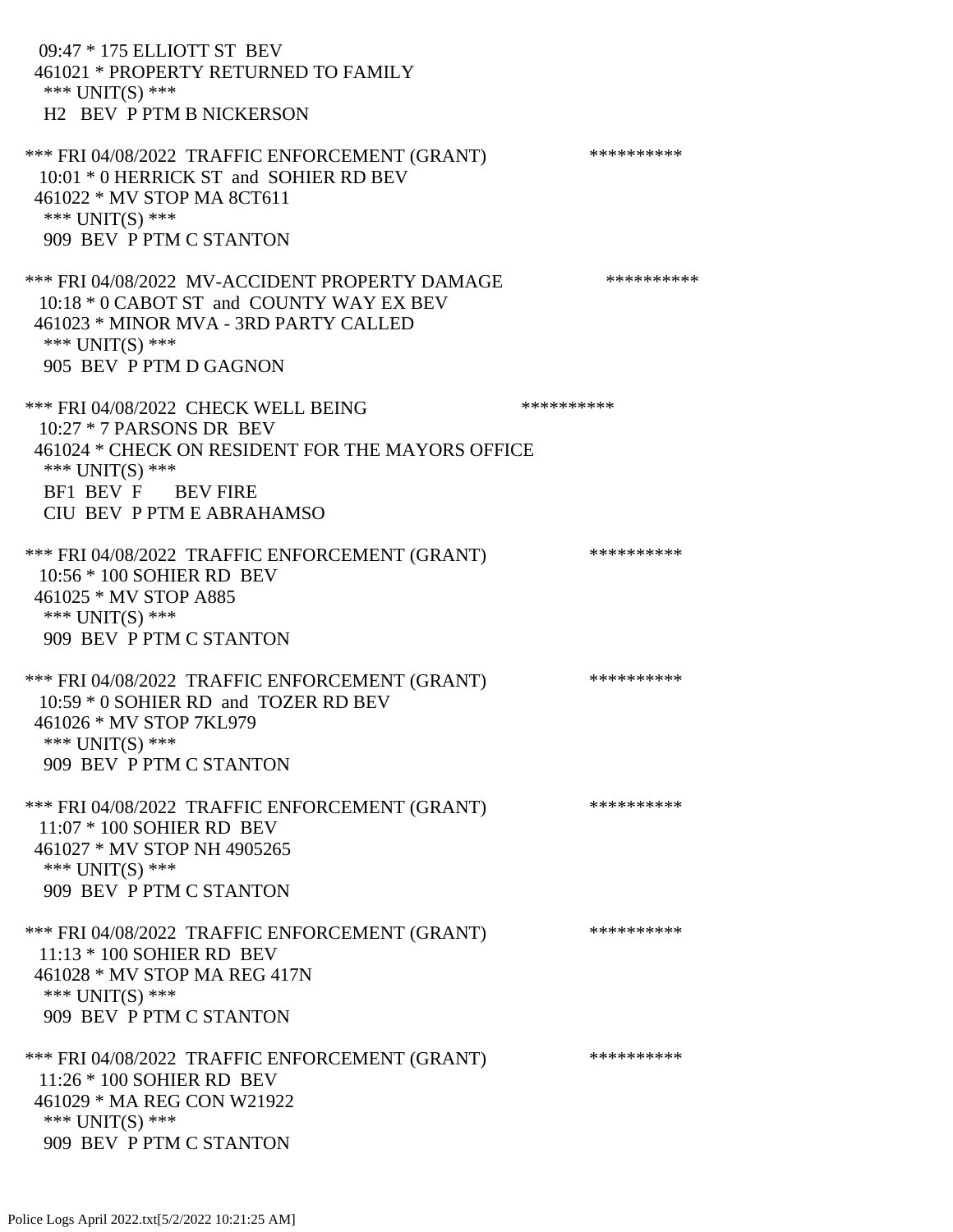\*\*\* FRI 04/08/2022 TRAFFIC ENFORCEMENT (GRANT) \*\*\*\*\*\*\*\*\*\* 11:34 \* 64 SOHIER RD BEV 461030 \* MA REG 3GKL59 \*\*\* UNIT(S) \*\*\* 909 BEV P PTM C STANTON \*\*\* FRI 04/08/2022 TRAFFIC ENFORCEMENT (GRANT) \*\*\*\*\*\*\*\*\*\* 11:41 \* 0 SOHIER RD and BEAVER ST BEV 461031 \* MA REG 1GDY47 \*\*\* UNIT(S) \*\*\* 909 BEV P PTM C STANTON \*\*\* FRI 04/08/2022 MV-ACCIDENT PROPERTY DAMAGE \*\*\*\*\*\*\*\*\*\* 12:36 \* 0 CABOT ST and FEDERAL ST BEV 461034 \* MINOR MVA \*\*\* UNIT(S) \*\*\* 902 BEV P PTM K COLETTI \*\*\* FRI 04/08/2022 MEDICAL-ALS \*\*\*\*\*\*\*\*\*\*\*\*\*\* 13:14 \* NORTHRIDGE RD BEV 461035 \* DIFFICULTY BREATHING \*\*\* UNIT(S) \*\*\* 903 BEV P PTM S LANE A1 BEV A AMBULANCE \*\*\* FRI 04/08/2022 SCHOOL TRAFFIC \*\*\*\*\*\*\*\*\*\*\*\*\*\* 13:40 \* 0 BRIDGE ST and WINTHROP AV BEV 461036 \* MONITOR SCHOOL DISMISSAL \*\*\* UNIT(S) \*\*\* 901 BEV P PTM M BRODERICK \*\*\* FRI 04/08/2022 ALARMS-RESIDENTIAL \*\*\*\*\*\*\*\*\*\* 13:45 \* 14 EXETER RD BEV 461037 \* FRONT DOOR MOTION ALARM \*\*\* UNIT(S) \*\*\* 903 BEV P PTM S LANE \*\*\* FRI 04/08/2022 MEDICAL-ALS \*\*\*\*\*\*\*\*\*\*\*\*\*\* 14:41 \* RADCLIFF RD BEV 461038 \* CHEST PAINS, DIFF BREATHING \*\*\* UNIT(S) \*\*\* 901 BEV P PTM M BRODERICK 905 BEV P PTM D GAGNON 912 BEV P SGT J SHAIRS \*\*\* FRI 04/08/2022 MEDICAL-UNKNOWN \*\*\*\*\*\*\*\*\*\* 14:47 \* CABOT ST BEV 461039 \* 3RD PARTY CALLING FOR POSSIBLE STROKE \*\*\* UNIT(S) \*\*\* 902 BEV P PTM K COLETTI A1 BEV A AMBULANCE \*\*\* FRI 04/08/2022 MEDICAL-MENTAL HEALTH \*\*\*\*\*\*\*\*\*\* 14:47 \* CABOT ST BEV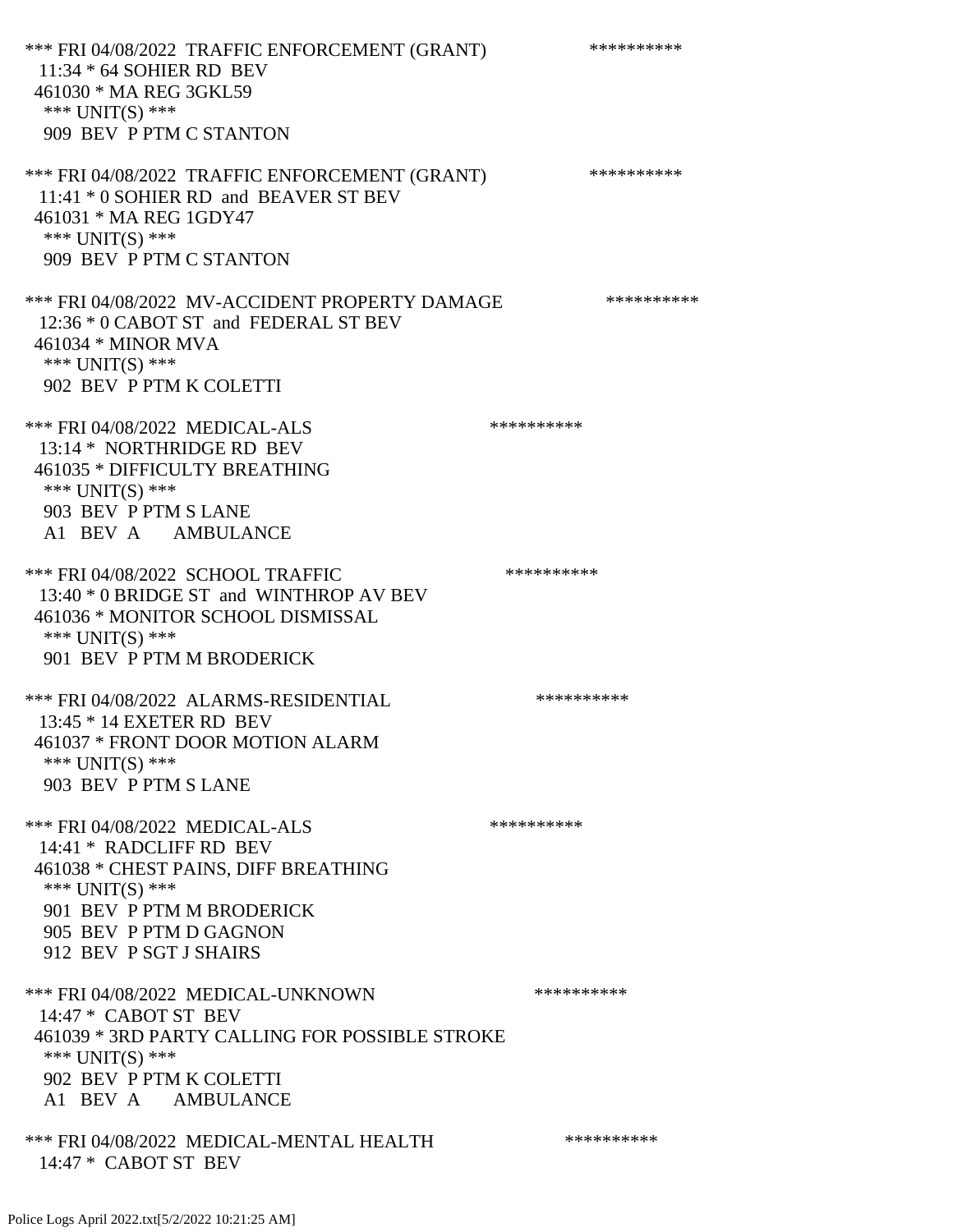461040 \* 17YO ON THE SPECTRUM OUT OF CONTROL \*\*\* UNIT(S) \*\*\* 903 BEV P PTM S LANE 906 BEV P PTM K THOMASSON A2 BEV A AMBULANCE BF1 BEV F BEV FIRE \*\*\* FRI 04/08/2022 ROSTER-ON/OFF DUTY \*\*\*\*\*\*\*\*\*\* 15:22 \* ELLIOTT ST BEV 461041 \* START OF SHIFT C \*\*\* UNIT(S) \*\*\* OIC BEV P LT M PANJWANI \*\*\* FRI 04/08/2022 TRAFFIC ENFORCEMENT (GRANT) \*\*\*\*\*\*\*\*\*\* 15:45 \* 175 ELLIOTT ST BEV 461042 \* DISTRACTED DRIVING GRANT \*\*\* UNIT(S) \*\*\* CHA1 BEV P CPT T HEGARTY \*\*\* FRI 04/08/2022 TRAFFIC ENFORCEMENT (GRANT) \*\*\*\*\*\*\*\*\*\*\*\* 15:50 \* 0 ELLIOTT ST and BECKFORD ST BEV 461054 \* MV STOP \*\*\* UNIT(S) \*\*\* CHA1 BEV P CPT T HEGARTY \*\*\* FRI 04/08/2022 TRAFFIC ENFORCEMENT (GRANT) \*\*\*\*\*\*\*\*\*\* 16:00 \* 0 ELLIOTT ST and BECKFORD ST BEV 461055 \* MV STOP \*\*\* UNIT(S) \*\*\* CHA1 BEV P CPT T HEGARTY \*\*\* FRI 04/08/2022 TRAFFIC ENFORCEMENT (GRANT) \*\*\*\*\*\*\*\*\*\* 16:15 \* 0 ELLIOTT ST and BECKFORD ST BEV 461056 \* MV STOP \*\*\* UNIT(S) \*\*\* CHA1 BEV P CPT T HEGARTY \*\*\* FRI 04/08/2022 TRAFFIC ENFORCEMENT (GRANT) \*\*\*\*\*\*\*\*\*\* 16:20 \* 0 ELLIOTT ST and BECKFORD ST BEV 461057 \* MV STOP \*\*\* UNIT(S) \*\*\* CHA1 BEV P CPT T HEGARTY \*\*\* FRI 04/08/2022 HARASSMENT ORDER ATT. SERVE \*\*\*\*\*\*\*\*\*\* 16:20 \* 72 CABOT ST BEV 461044 \* ATTEMPT TO SERVE HPO \*\*\* UNIT(S) \*\*\* 902 BEV P PTM J MARRS \*\*\* FRI 04/08/2022 TRAFFIC ENFORCEMENT (GRANT) \*\*\*\*\*\*\*\*\*\* 16:25 \* 0 ELLIOTT ST and BECKFORD ST BEV 461058 \* MV STOP \*\*\* UNIT(S) \*\*\* CHA1 BEV P CPT T HEGARTY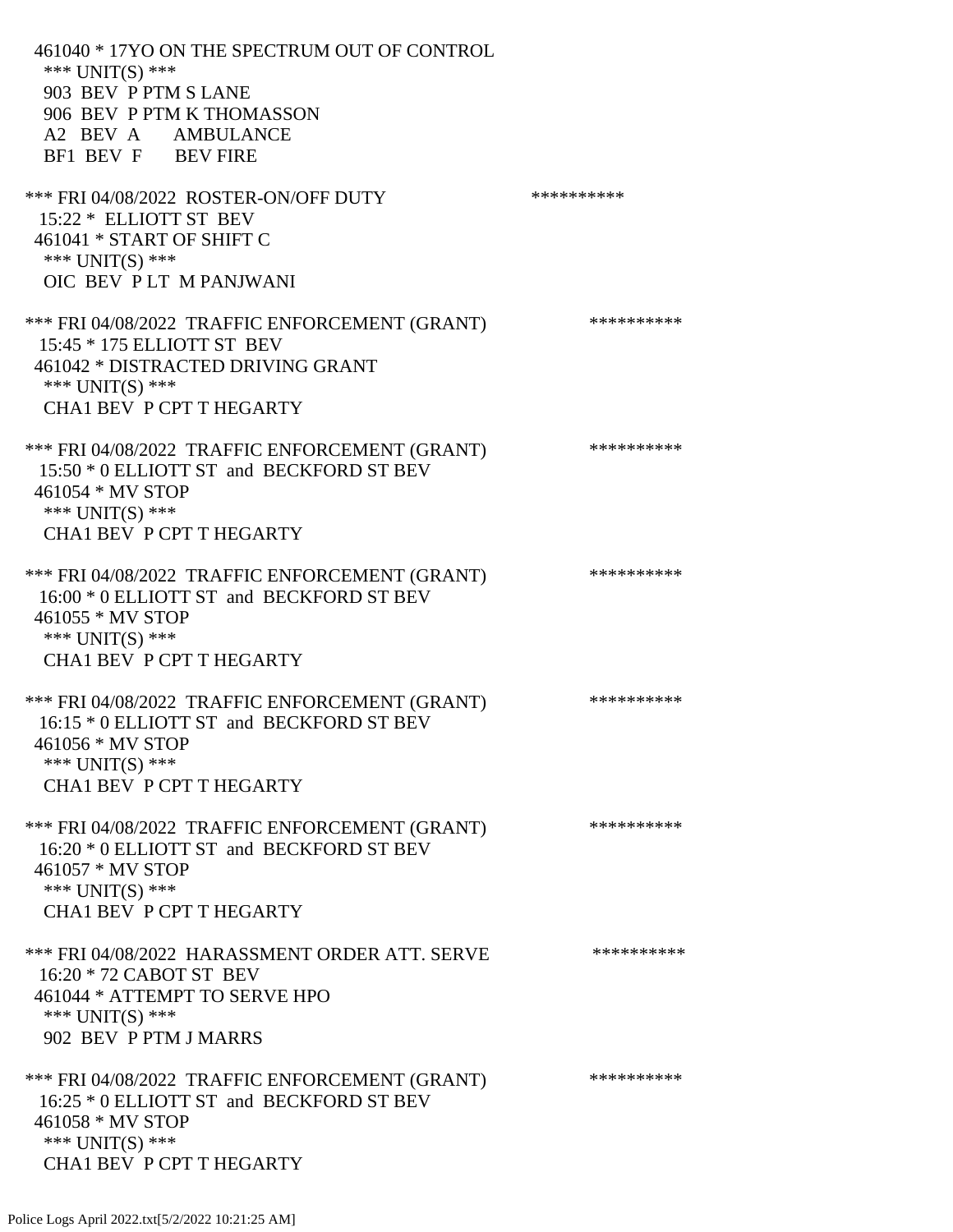\*\*\* FRI 04/08/2022 SUMMONS SERVED \*\*\*\*\*\*\*\*\*\* 16:30 \* 44 CABOT ST Apt: 7 BEV 461045 \* VIC/WIT SUMMONS SERVED \*\*\* UNIT(S) \*\*\* 902 BEV P PTM J MARRS \*\*\* FRI 04/08/2022 TRAFFIC ENFORCEMENT (GRANT) \*\*\*\*\*\*\*\*\*\*\*\* 16:35 \* 175 ELLIOTT ST BEV 461059 \* MV STOP \*\*\* UNIT(S) \*\*\* CHA1 BEV P CPT T HEGARTY \*\*\* FRI 04/08/2022 MV-ACCIDENT PROPERTY DAMAGE \*\*\*\*\*\*\*\*\*\* 16:39 \* 0 CABOT ST and CONANT ST BEV 461046 \* TRACTOR TRAILER TOOK OUT LIGHT POLE \*\*\* UNIT(S) \*\*\* 903 BEV P PTM C STANTON 905 BEV P PTM N BENCAL \*\*\* FRI 04/08/2022 TRAFFIC ENFORCEMENT (GRANT) \*\*\*\*\*\*\*\*\*\* 16:40 \* 0 ELLIOTT ST and BECKFORD ST BEV 461060 \* MV STOP \*\*\* UNIT(S) \*\*\* CHA1 BEV P CPT T HEGARTY \*\*\* FRI 04/08/2022 SEXUAL NON FORCE-OTHER \*\*\*\*\*\*\*\*\*\*\*\*\* 16:40 \* ELLINGWOOD CT BEV 461047 \* PAST SEXUAL ASSAULT \*\*\* UNIT(S) \*\*\* DEL2 BEV P DET D PRINZ \*\*\* FRI 04/08/2022 MV STOP-VERBAL WARNING \*\*\*\*\*\*\*\*\*\*\*\* 16:44 \* 112 ELLIOTT ST BEV 461048 \* MA REG 778RZ2 \*\*\* UNIT(S) \*\*\* 902 BEV P PTM J MARRS \*\*\* FRI 04/08/2022 TRAFFIC ENFORCEMENT (GRANT) \*\*\*\*\*\*\*\*\*\*\*\* 16:50 \* 0 ELLIOTT ST and BECKFORD ST BEV 461061 \* MV STOP \*\*\* UNIT(S) \*\*\* CHA1 BEV P CPT T HEGARTY \*\*\* FRI 04/08/2022 TRAFFIC ENFORCEMENT (GRANT) \*\*\*\*\*\*\*\*\*\* 17:00 \* 0 ELLIOTT ST BEV 461063 \* MV STOP \*\*\* UNIT(S) \*\*\* CHA1 BEV P CPT T HEGARTY \*\*\* FRI 04/08/2022 TRAFFIC ENFORCEMENT (GRANT) \*\*\*\*\*\*\*\*\*\* 17:05 \* 0 ELLIOTT ST and BECKFORD ST BEV 461064 \* MV STOP

\*\*\* UNIT(S) \*\*\*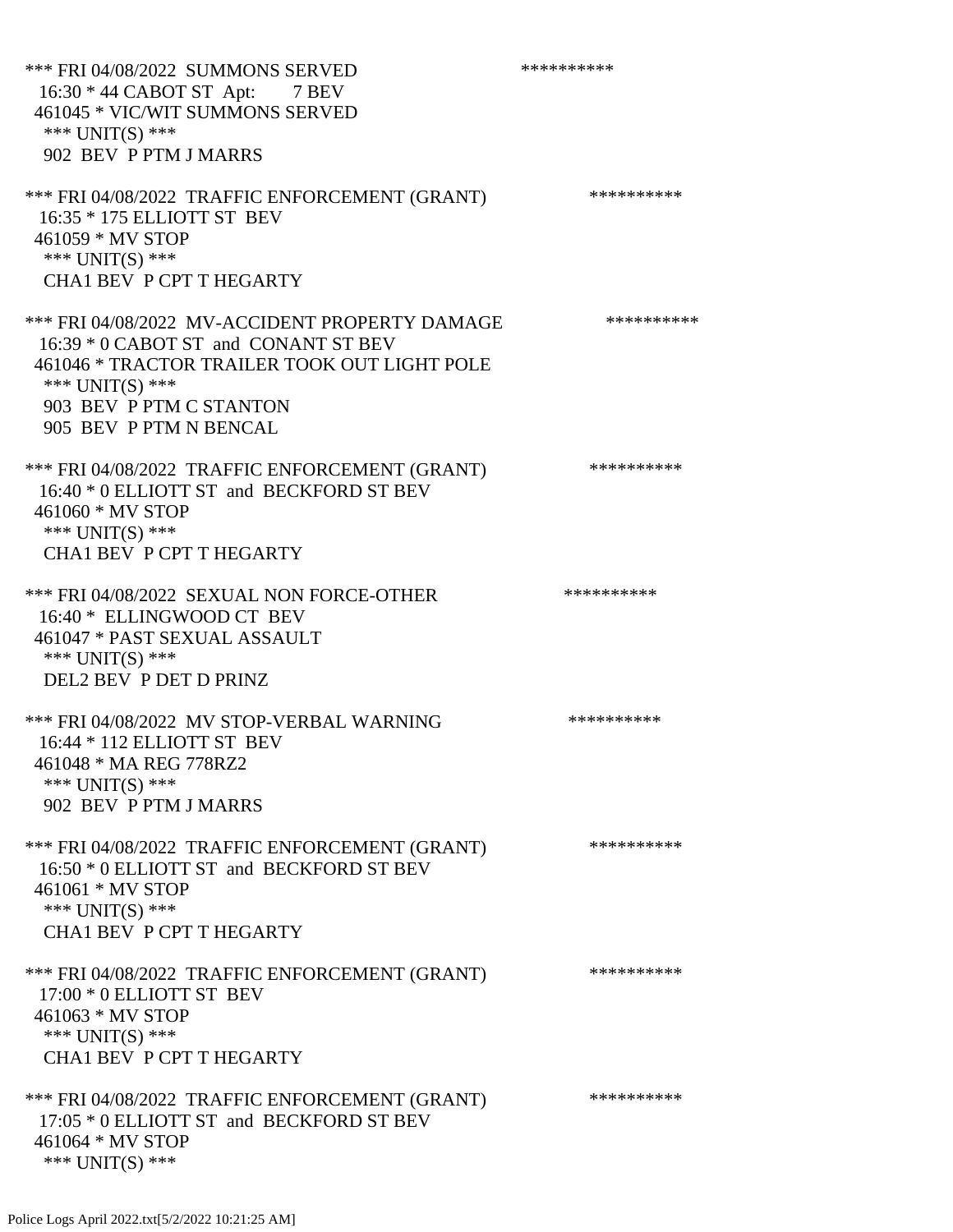CHA1 BEV P CPT T HEGARTY

\*\*\* FRI 04/08/2022 SUSP ACTIVITY \*\*\*\*\*\*\*\*\*\*\*\* 17:08 \* 25 ESSEX ST BEV 461049 \* MALE YELLING AT GAZEBO \*\*\* UNIT(S) \*\*\* 902 BEV P PTM J MARRS 906 BEV P PTM K COLETTI A1 BEV A AMBULANCE \*\*\* FRI 04/08/2022 ASSIST OTHER DEPARTMENT \*\*\*\*\*\*\*\*\*\*\*\*\* 17:09 \* LOTHROP ST BEV 461050 \* ASSIST PEABODY PD W/ WELLNESS CHECK \*\*\* UNIT(S) \*\*\* 904 BEV P PTM H GEARY \*\*\* FRI 04/08/2022 SUMMONS SERVED \*\*\*\*\*\*\*\*\*\* 17:47 \* 62 COUNTY WY BEV 461051 \* WITNESS SUMMONS SERVED \*\*\* UNIT(S) \*\*\* 901 BEV P PTM E GOODELL \*\*\* FRI 04/08/2022 SUMMONS, ATTEMPT TO SERVE \*\*\*\*\*\*\*\*\*\* 18:00 \* 491 ELLIOTT ST BEV 461052 \* SUMMONS SERVICE ATTEMPT \*\*\* UNIT(S) \*\*\* 901 BEV P PTM E GOODELL \*\*\* FRI 04/08/2022 TRAFFIC ENFORCEMENT (GRANT) \*\*\*\*\*\*\*\*\*\* 18:20 \* 0 RANTOUL ST and SUMMER ST BEV 461065 \* MV STOP \*\*\* UNIT(S) \*\*\* CHA1 BEV P CPT T HEGARTY \*\*\* FRI 04/08/2022 TRAFFIC ENFORCEMENT (GRANT) \*\*\*\*\*\*\*\*\*\* 18:30 \* 0 RANTOUL ST and SUMMER ST BEV 461066 \* MV STOP \*\*\* UNIT(S) \*\*\* CHA1 BEV P CPT T HEGARTY \*\*\* FRI 04/08/2022 CHECK WELL BEING \*\*\*\*\*\*\*\*\*\*\*\* 18:37 \* 5 LINDEN AV Apt: 1 BEV 461053 \* MOM THINKS 15 Y.O. SON MIGHT BE LIVING ALONE \*\*\* UNIT(S) \*\*\* 901 BEV P PTM E GOODELL 902 BEV P PTM J MARRS \*\*\* FRI 04/08/2022 MV-ACCIDENT NO REPORT \*\*\*\*\*\*\*\*\*\*\*\* 18:57 \* 65 DODGE ST BEV 461062 \* WITNESSED HIT AND RUN MVA \*\*\* UNIT(S) \*\*\* 905 BEV P PTM N BENCAL \*\*\* FRI 04/08/2022 ASSIST DCF \*\*\*\*\*\*\*\*\*\*\*\*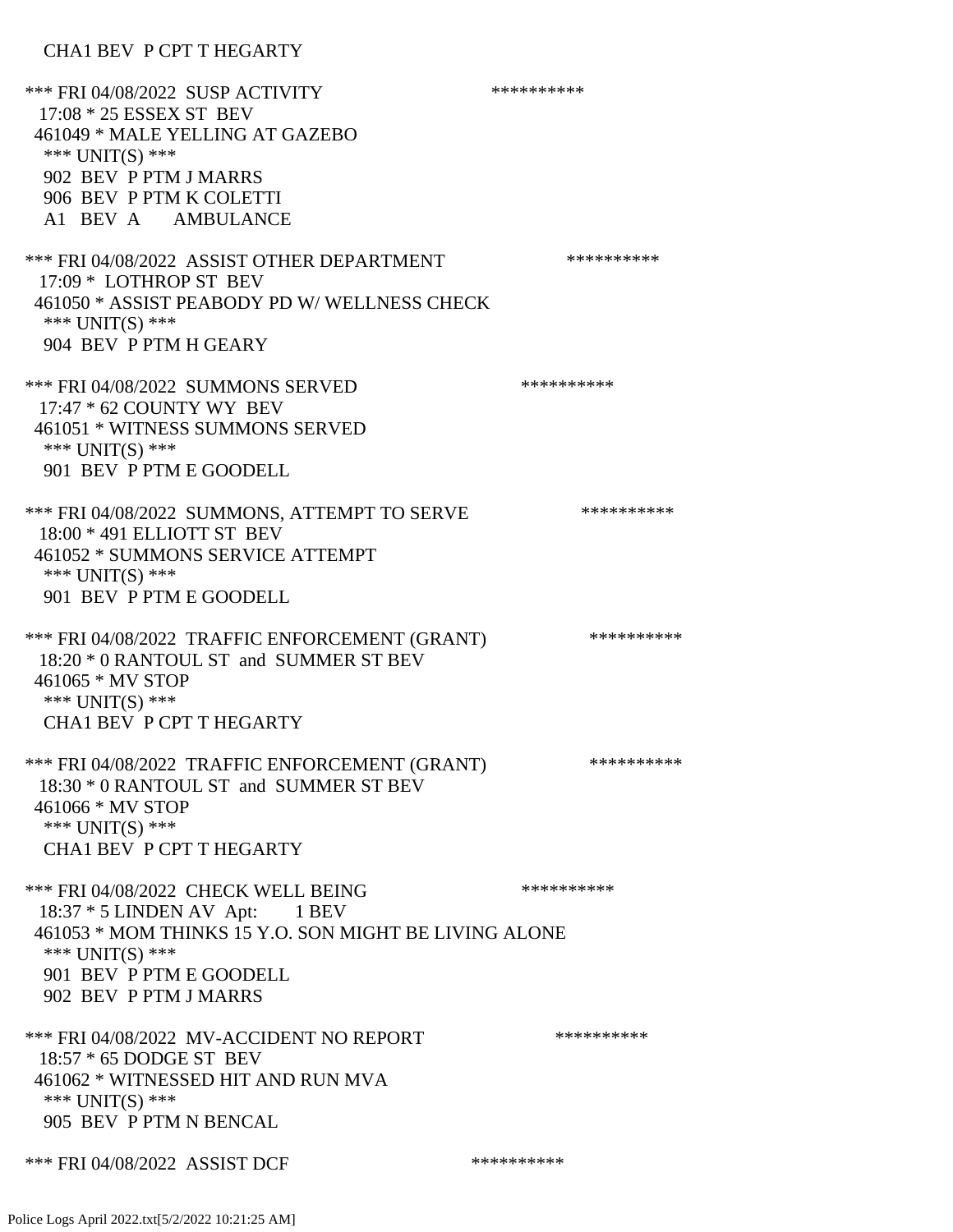19:07 \* TOZER RD BEV 461067 \* ASSIST WITH WELLNESS CHECK \*\*\* UNIT(S) \*\*\* 902 BEV P PTM J MARRS 903 BEV P PTM C STANTON \*\*\* FRI 04/08/2022 ROSTER-ON/OFF DUTY \*\*\*\*\*\*\*\*\*\* 23:45 \* ELLIOTT ST BEV 461068 \* START OF SHIFT A \*\*\* UNIT(S) \*\*\* OIC BEV P LT D COSTA \*\*\* SAT 04/09/2022 DIRECTED PATROL \*\*\*\*\*\*\*\*\*\* 00:51 \* 20 CABOT ST BEV 461069 \* CHECK BAR \*\*\* UNIT(S) \*\*\* 902 BEV P PTM S CECCHINI 912 BEV P CPT R RUSSO \*\*\* SAT 04/09/2022 BUILDING CHECK \*\*\*\*\*\*\*\*\*\*\*\*\*\* 01:03 \* MARGIN ST BEV 461070 \* NOTHING OUT OF THE ORDINARY \*\*\* UNIT(S) \*\*\* 901 BEV P PTM J VITALE \*\*\* SAT 04/09/2022 PARK/PLAYGROUND CHECK \*\*\*\*\*\*\*\*\*\*\*\* 01:11 \* 410 ESSEX ST BEV 461071 \* HARRY BALL FIELD \*\*\* UNIT(S) \*\*\* 906 BEV P PTM E SCHULTZ \*\*\* SAT 04/09/2022 SCHOOL BUILDING CHECK \*\*\*\*\*\*\*\*\*\*\*\* 01:16 \* 100 SOHIER RD BEV 461072 \* HIGH SCHOOL CHECK \*\*\* UNIT(S) \*\*\* 903 BEV P PTM F WOJICK \*\*\* SAT 04/09/2022 BUILDING CHECK \*\*\*\*\*\*\*\*\*\*\*\*\*\* 01:23 \* DODGE ST and N.BEVERLY PLAZA BEV 461073 \* PLAZA CHECK \*\*\* SAT 04/09/2022 BUILDING CHECK \*\*\*\*\*\*\*\*\*\*\*\*\* 01:31 \* EAST LOTHROP ST BEV 461074 \* BUILDING CHECK \*\*\* UNIT(S) \*\*\* 912 BEV P CPT R RUSSO \*\*\* SAT 04/09/2022 PARK/PLAYGROUND CHECK \*\*\*\*\*\*\*\*\*\*\*\* 01:46 \* 110 WEST ST BEV 461075 \* WEST BEACH CHECK \*\*\* UNIT(S) \*\*\* 906 BEV P PTM E SCHULTZ \*\*\* SAT 04/09/2022 DISTURBANCE-GENERAL \*\*\*\*\*\*\*\*\*\*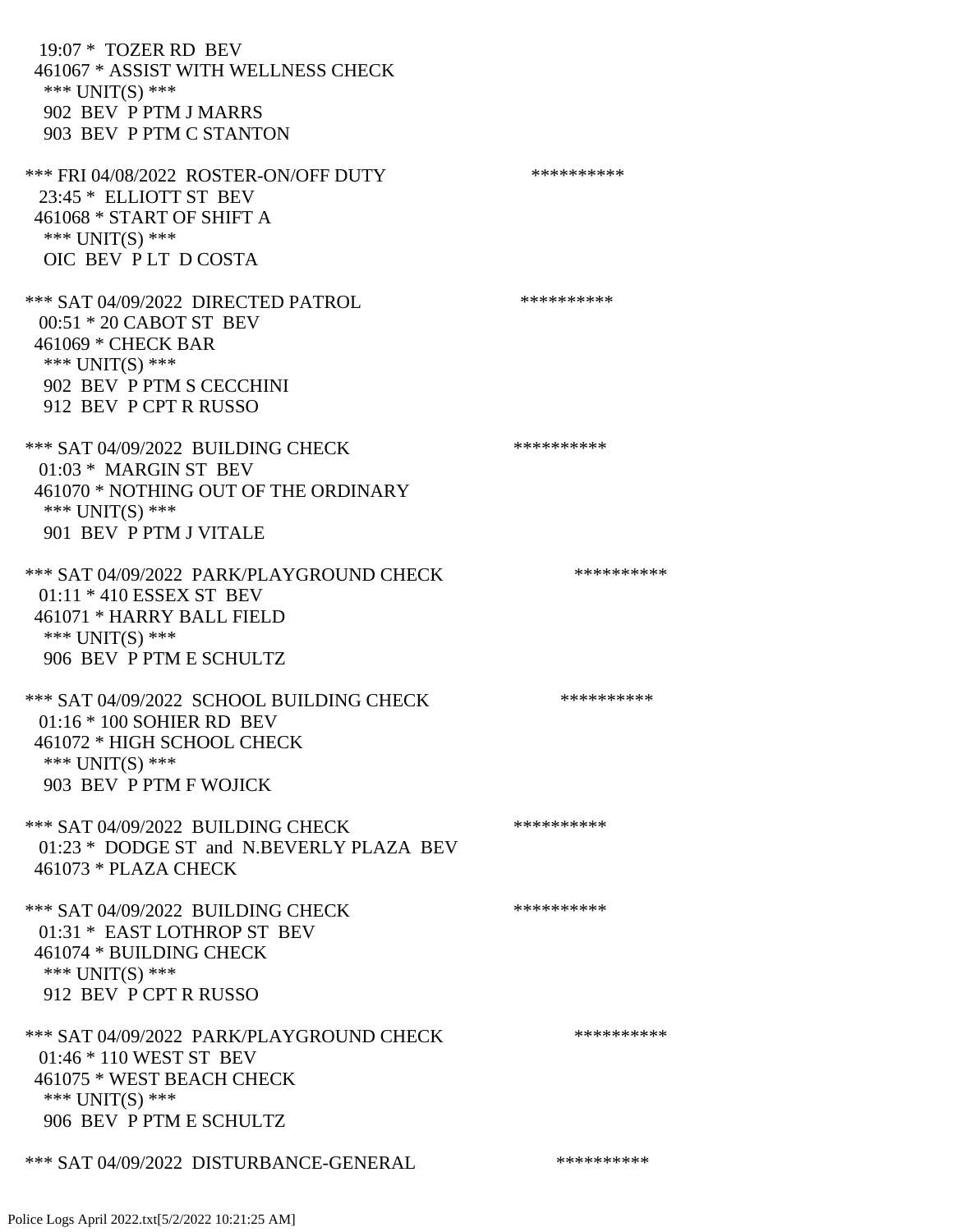02:21 \* 276 RANTOUL ST Apt: 9 BEV 461076 \* PARTY STATES NEIGHBOR IS YELLING \*\*\* UNIT(S) \*\*\* 902 BEV P PTM S CECCHINI 903 BEV P PTM F WOJICK 912 BEV P CPT R RUSSO \*\*\* SAT 04/09/2022 BUILDING CHECK \*\*\*\*\*\*\*\*\*\*\*\* 02:41 \* RANTOUL ST BEV 461077 \* 24 HOUR BUSINESS CHECK \*\*\* UNIT(S) \*\*\* 903 BEV P PTM F WOJICK \*\*\* SAT 04/09/2022 DIRECTED PATROL \*\*\*\*\*\*\*\*\*\* 02:52 \* 0 LOTHROP ST and DANE ST BEV 461078 \* BEACH CHK \*\*\* UNIT(S) \*\*\* 902 BEV P PTM S CECCHINI \*\*\* SAT 04/09/2022 MEDICAL-ALS \*\*\*\*\*\*\*\*\*\*\*\*\* 05:28 \* LOTHROP ST BEV 461079 \* MALE PARTY NOT BREATHING \*\*\* UNIT(S) \*\*\* 902 BEV P PTM S CECCHINI 903 BEV P PTM F WOJICK A1 BEV A AMBULANCE \*\*\* SAT 04/09/2022 BUILDING CHECK \*\*\*\*\*\*\*\*\*\*\*\* 06:01 \* MCKAY ST BEV 461080 \* NOTHING OUT OF THE ORDINARY \*\*\* UNIT(S) \*\*\* 901 BEV P PTM J VITALE \*\*\* SAT 04/09/2022 ROSTER-ON/OFF DUTY \*\*\*\*\*\*\*\*\*\* 07:21 \* ELLIOTT ST BEV 461081 \* START OF SHIFT B \*\*\* UNIT(S) \*\*\* OIC BEV P LT D COSTA \*\*\* SAT 04/09/2022 INCORRECT ENTRY/MUST CHANGE \*\*\*\*\*\*\*\*\*\* 09:19 **\*** BEV 461082 \* \*\*\* UNIT(S) \*\*\* 904 BEV P PTM J MARRS 906 BEV P PTM E SCHULTZ A1 BEV A AMBULANCE \*\*\* SAT 04/09/2022 CHECK WELL BEING \*\*\*\*\*\*\*\*\*\*\*\* 09:23 \* 55 OBER ST BEV 461083 \* CHECK ON MALE IN THE ROSE GARDEN \*\*\*  $UNIT(S)$  \*\*\* 904 BEV P PTM J MARRS 906 BEV P PTM E SCHULTZ A1 BEV A AMBULANCE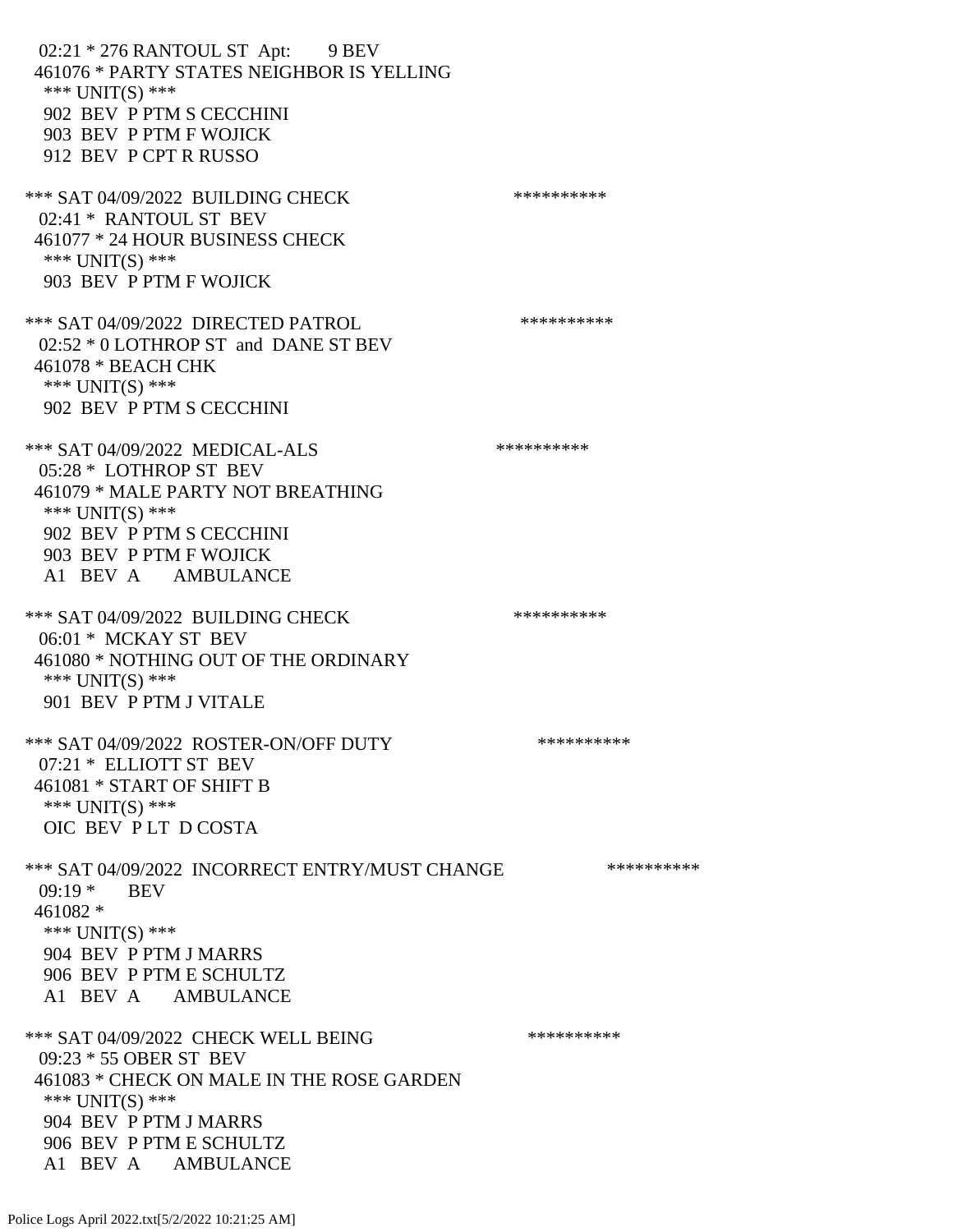| *** SAT 04/09/2022 CHECK WELL BEING<br>10:13 * 186 BRIDGE ST BEV<br>461084 * CHECK WELL BEING<br>*** UNIT(S) ***<br>901 BEV P PTM M BRODERICK<br>A1 BEV A AMBULANCE<br>BF1 BEV F BEV FIRE | ********** |
|-------------------------------------------------------------------------------------------------------------------------------------------------------------------------------------------|------------|
| *** SAT 04/09/2022 PARKING COMP-BLK DRIVEWAY<br>10:13 * 36 FEDERAL ST BEV<br>461085 * SUV PARTIALLY BLOCKING DRIVEWAY<br>*** UNIT(S) ***<br>902 BEV P PTM D DIVINCENZ                     | ********** |
| *** SAT 04/09/2022 DISTURBANCE-GENERAL<br>11:41 * 407 CABOT ST BEV<br>461086 * FLIP THE BIRD DISTURBANCE<br>*** UNIT(S) ***<br>902 BEV P PTM D DIVINCENZ<br>903 BEV P PTM S LANE          | ********** |
| *** SAT 04/09/2022 TRAFFIC ENFORCEMENT (GRANT)<br>11:46 * 175 ELLIOTT ST BEV<br>461087 * START OF DISTRACTED DRIVING GRANT<br>*** $UNIT(S)$ ***<br>909 BEV P PTM J VITALE                 | ********** |
| *** SAT 04/09/2022 TRAFFIC ENFORCEMENT (GRANT)<br>11:56 * 0 MCKAY ST and BLAKE ST BEV<br>461088 *<br>*** $UNIT(S)$ ***<br>909 BEV P PTM J VITALE                                          | ********** |
| *** SAT 04/09/2022 TRAFFIC ENFORCEMENT (GRANT)<br>12:04 * 0 MCKAY ST and BLAKE ST BEV<br>461089 * VERBAL FOR SPEEDING<br>*** $UNIT(S)$ ***<br>909 BEV P PTM J VITALE                      | ********** |
| *** SAT 04/09/2022 TRAFFIC ENFORCEMENT (GRANT)<br>12:09 * 0 MCKAY ST and BLAKE ST BEV<br>461090 * VERBAL FOR SPEEDING<br>*** UNIT(S) ***<br>909 BEV P PTM J VITALE                        | ********** |
| *** SAT 04/09/2022 CHECK WELL BEING<br>12:09 * 5 PHILLIPS ST BEV<br>461091 * CHECK ON FEMALE FOR EMPLOYER<br>*** $UNIT(S)$ ***<br>902 BEV P PTM D DIVINCENZ<br>903 BEV P PTM S LANE       | ********** |
| *** SAT 04/09/2022 TRAFFIC ENFORCEMENT (GRANT)                                                                                                                                            | ********** |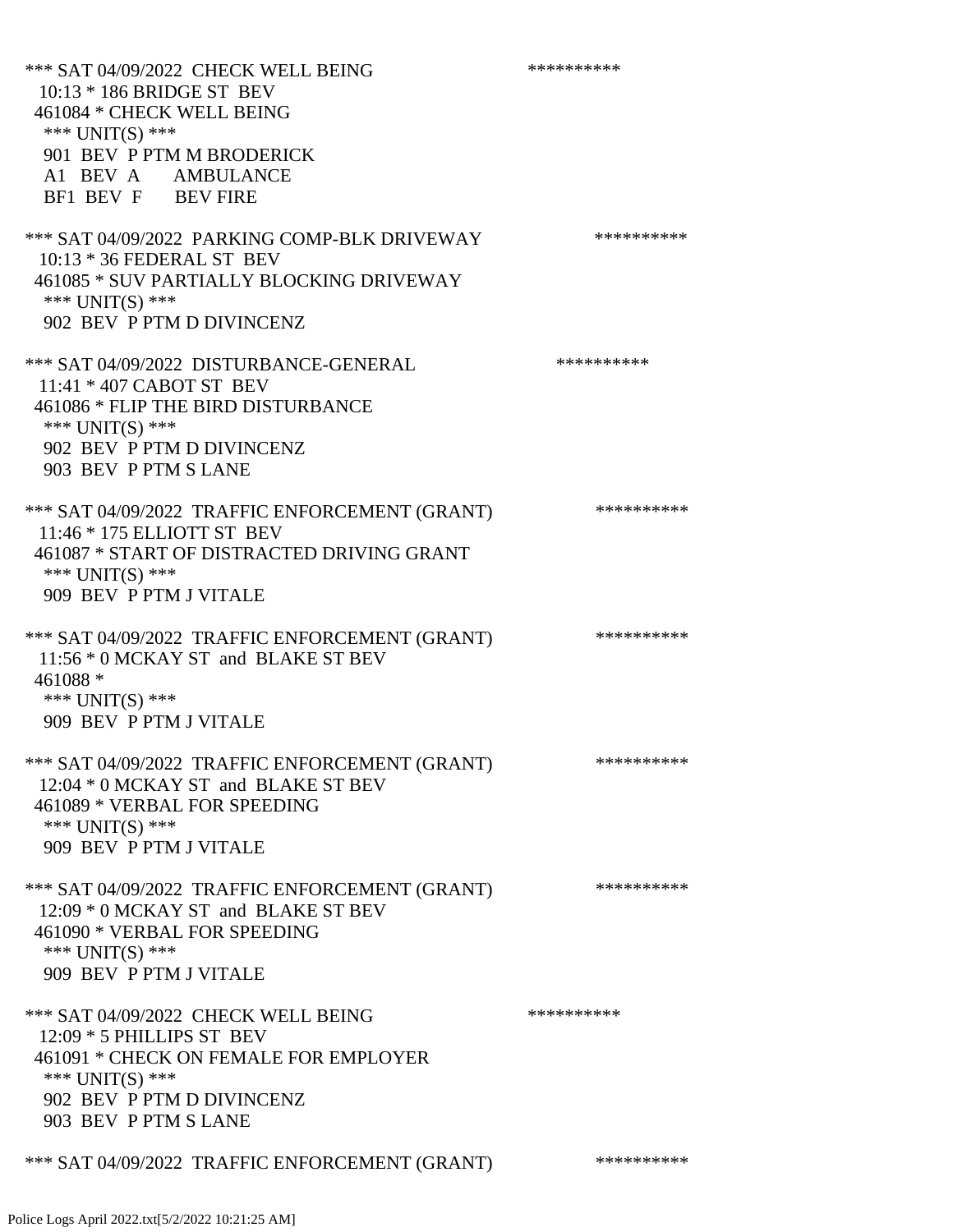| 12:16 * 0 MCKAY ST and BLAKE ST BEV<br>461092 * VERBAL FOR SPEEDING<br>*** $UNIT(S)$ ***<br>909 BEV P PTM J VITALE                                                                     |            |            |
|----------------------------------------------------------------------------------------------------------------------------------------------------------------------------------------|------------|------------|
| *** SAT 04/09/2022 TRAFFIC ENFORCEMENT (GRANT)<br>12:24 * 0 MCKAY ST and ELLIOTT ST BEV<br>461093 * VERBAL FOR CELL PHONE USE<br>*** $UNIT(S)$ ***<br>909 BEV P PTM J VITALE           |            | ********** |
| *** SAT 04/09/2022 TRAFFIC ENFORCEMENT (GRANT)<br>12:46 * 0 ELLIOTT ST and MCPHERSON DR BEV<br>461094 * VERBAL FOR CELL PHONE USE<br>*** $UNIT(S)$ ***<br>909 BEV P PTM J VITALE       |            | ********** |
| *** SAT 04/09/2022 TRAFFIC ENFORCEMENT (GRANT)<br>12:52 * 0 MCKAY ST and BLAKE ST BEV<br>461095 * VERBAL FOR CELL PHONE USE<br>*** UNIT(S) ***<br>909 BEV P PTM J VITALE               |            | ********** |
| *** SAT 04/09/2022 TRAFFIC ENFORCEMENT (GRANT)<br>13:14 * 0 CABOT ST and SWAN ST BEV<br>461096 * VERBAL FOR SPEEDING<br>*** UNIT(S) ***<br>909 BEV P PTM J VITALE                      |            | ********** |
| *** SAT 04/09/2022 TRAFFIC ENFORCEMENT (GRANT)<br>13:40 * 0 CABOT ST and CONANT ST BEV<br>461097 * VERBAL FOR RED LIGHT VIOLATION<br>*** UNIT(S) ***<br>909 BEV P PTM J VITALE         |            | ********** |
| *** SAT 04/09/2022 MEDICAL-ALS<br>13:41 * BECKFORD ST BEV<br>461098 * ELDERLY MALE HAS FALLEN<br>*** $UNIT(S)$ ***<br>903 BEV P PTM S LANE<br>A1 BEV A AMBULANCE<br>BF1 BEV F BEV FIRE | ********** |            |
| *** SAT 04/09/2022 TRAFFIC ENFORCEMENT (GRANT)<br>14:10 * 0 CABOT ST and CONANT ST BEV<br>461099 * VERBAL FOR CELL PHONE USE<br>*** $UNIT(S)$ ***<br>909 BEV P PTM J VITALE            |            | ********** |
| *** SAT 04/09/2022 TRAFFIC ENFORCEMENT (GRANT)<br>14:42 * 0 CABOT ST and SWAN ST BEV<br>461100 * VERBAL FOR SPEEDING<br>*** UNIT(S) ***<br>909 BEV P PTM J VITALE                      |            | ********** |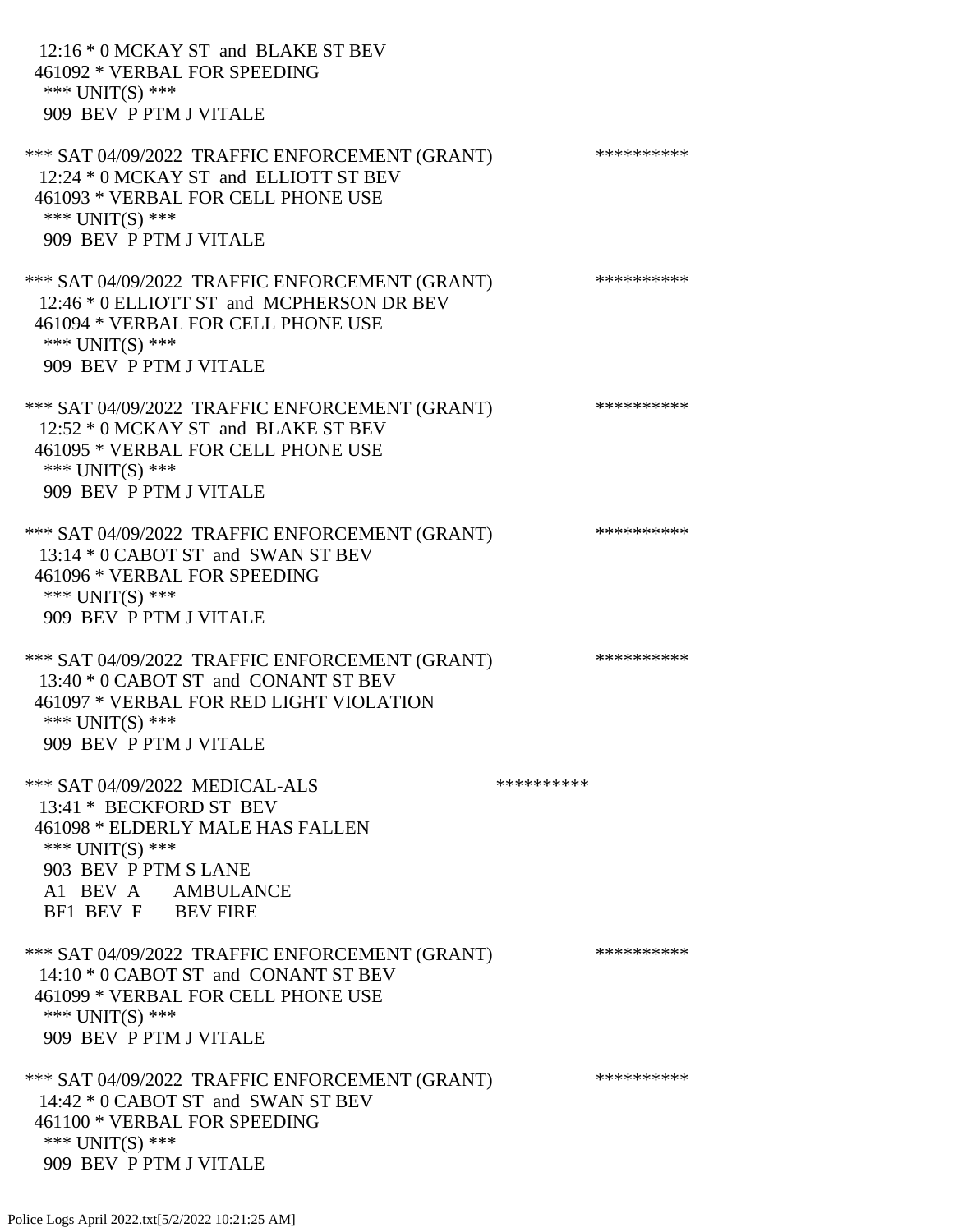| *** SAT 04/09/2022 SUSP ACTIVITY                                | ********** |
|-----------------------------------------------------------------|------------|
| 14:57 * 17 WEBBER AV BEV                                        |            |
| 461101 * SUSPICIOUS PARTY HANGING OUT INFRONT OF HOME           |            |
| *** UNIT(S) ***                                                 |            |
| 901 BEV P PTM M BRODERICK                                       |            |
| 902 BEV P PTM D DIVINCENZ                                       |            |
| *** SAT 04/09/2022 ALARMS-COMMERCIAL                            | ********** |
| $15:07 * 63$ DODGE ST BEV                                       |            |
| 461102 * ALARM                                                  |            |
| *** UNIT(S) ***                                                 |            |
| 905 BEV P PTM D GAGNON                                          |            |
| 906 BEV P PTL A CLARIZIA                                        |            |
| *** SAT 04/09/2022 TRAFFIC ENFORCEMENT (GRANT)                  | ********** |
| 15:07 * 25 BUDLEIGH AV BEV                                      |            |
| 461103 * VERBAL FOR SPEEDING                                    |            |
| *** UNIT(S) ***                                                 |            |
| 909 BEV P PTM J VITALE                                          |            |
|                                                                 | ********** |
| *** SAT 04/09/2022 ROSTER-ON/OFF DUTY<br>15:31 * ELLIOTT ST BEV |            |
| 461104 * START OF SHIFT C                                       |            |
| *** UNIT(S) ***                                                 |            |
| OIC BEV PLT M PANJWANI                                          |            |
|                                                                 |            |
| *** SAT 04/09/2022 TRAFFIC ENFORCEMENT (GRANT)                  | ********** |
| 16:19 * 175 ELLIOTT ST BEV                                      |            |
| 461105 * START OF DISTRACTED DRIVING ENFORC.                    |            |
| *** UNIT(S) ***<br>911 BEV P PTL A CLARIZIA                     |            |
|                                                                 |            |
| *** SAT 04/09/2022 TRAFFIC ENFORCEMENT (GRANT)                  | ********** |
| 16:36 * 0 ESSEX ST and BRIMBAL AV BEV                           |            |
| 461106 * VERBAL FOR SPEED                                       |            |
| *** $UNIT(S)$ ***                                               |            |
| 911 BEV P PTL A CLARIZIA                                        |            |
| *** SAT 04/09/2022 TRAFFIC ENFORCEMENT (GRANT)                  | ********** |
| 16:42 * 0 DODGE ST and TOZER RD BEV                             |            |
| 461107 * VERBAL FOR 89/9                                        |            |
| *** UNIT(S) ***                                                 |            |
| 911 BEV P PTL A CLARIZIA                                        |            |
| *** SAT 04/09/2022 TRAFFIC ENFORCEMENT (GRANT)                  | ********** |
| 17:08 * 0 DODGE ST and TOZER RD BEV                             |            |
| 461108 * VERBAL FOR 89/9                                        |            |
| *** $UNIT(S)$ ***                                               |            |
| 911 BEV P PTL A CLARIZIA                                        |            |
| *** SAT 04/09/2022 TRAFFIC ENFORCEMENT (GRANT)                  | ********** |
| 17:25 * 0 DODGE ST and TOZER RD BEV                             |            |
| 461109 * VERBAL FOR 89/9                                        |            |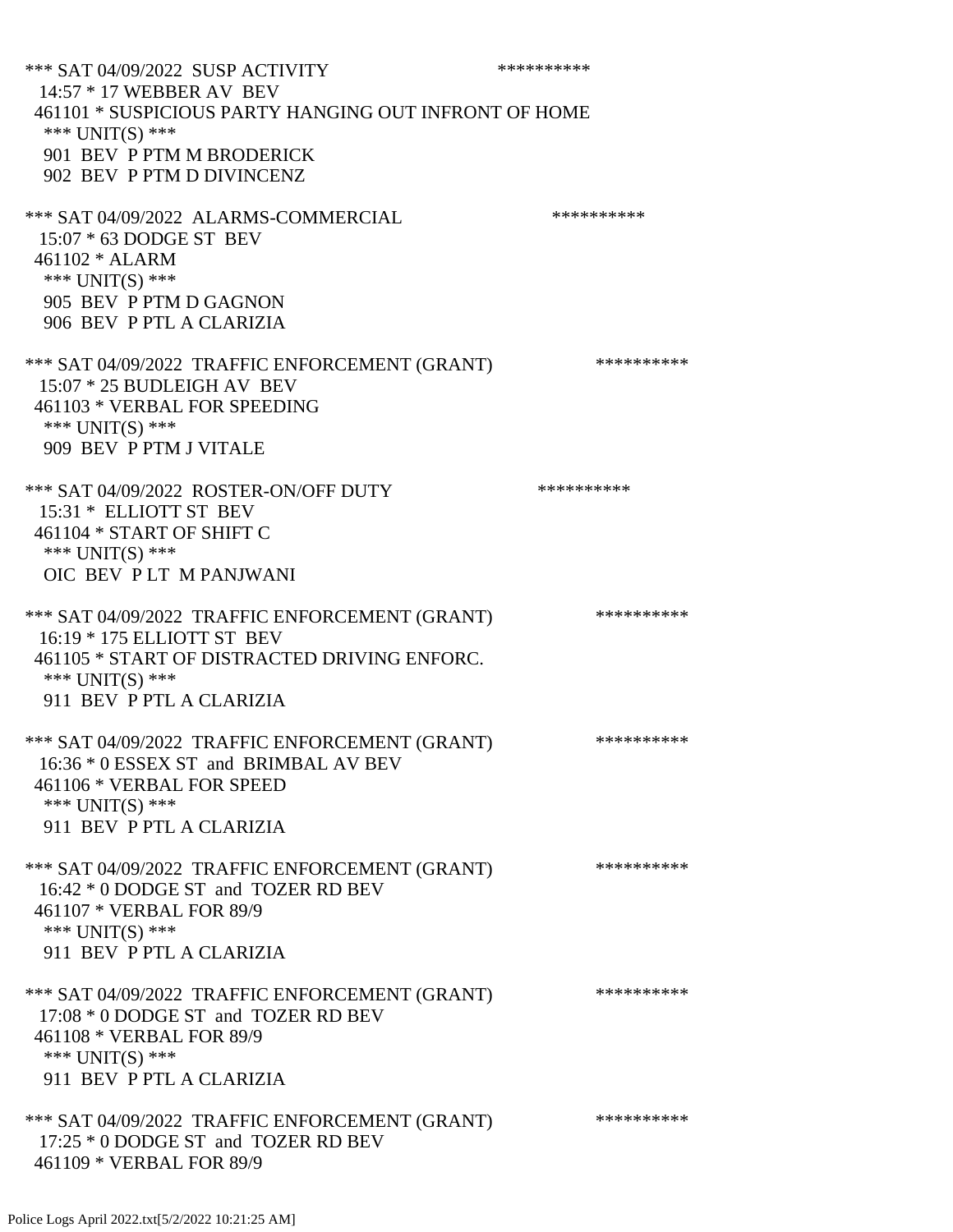\*\*\* UNIT(S) \*\*\* 911 BEV P PTL A CLARIZIA \*\*\* SAT 04/09/2022 PRISONER PROPERTY RETURNED \*\*\*\*\*\*\*\*\*\* 17:55 \* 175 ELLIOTT ST BEV 461110 \* PRISONER PROPERTY RETURNED \*\*\* UNIT(S) \*\*\* H2 BEV P DET D PRINZ \*\*\* SAT 04/09/2022 PRISONER PROPERTY RETURNED \*\*\*\*\*\*\*\*\*\* 17:57 \* 175 ELLIOTT ST BEV 461111 \* PRISONER PROPERTY RETURNED \*\*\* UNIT(S) \*\*\* H2 BEV P DET D PRINZ \*\*\* SAT 04/09/2022 SUSP ACTIVITY \*\*\*\*\*\*\*\*\*\*\*\*\*\*\* 18:30 \* 7 SOHIER RD BEV 461112 \* GROUP OF 7 KIDS CLIMBING BUILDING/ON ROOF \*\*\* UNIT(S) \*\*\* 903 BEV P PTM S LANE 904 BEV P PTM J VITALE 912 BEV P CPT R RUSSO \*\*\* SAT 04/09/2022 TRAFFIC ENFORCEMENT (GRANT) \*\*\*\*\*\*\*\*\*\*\*\* 18:49 \* 0 SOHIER RD and TOZER RD BEV 461113 \* VERBAL FOR 89/9 \*\*\* UNIT(S) \*\*\* 911 BEV P PTL A CLARIZIA \*\*\* SAT 04/09/2022 TRAFFIC ENFORCEMENT (GRANT) \*\*\*\*\*\*\*\*\*\* 18:51 \* 0 SOHIER RD and TOZER RD BEV 461114 \* VERBAL FOR 89/9 \*\*\* UNIT(S) \*\*\* 911 BEV P PTL A CLARIZIA \*\*\* SAT 04/09/2022 TRAFFIC ENFORCEMENT (GRANT) \*\*\*\*\*\*\*\*\*\* 19:02 \* 0 SOHIER RD and TOZER RD BEV 461115 \* VERBAL FOR 89/9 \*\*\* UNIT(S) \*\*\* 911 BEV P PTL A CLARIZIA \*\*\* SAT 04/09/2022 TRAFFIC ENFORCEMENT (GRANT) \*\*\*\*\*\*\*\*\*\*\*\* 19:04 \* 0 SOHIER RD and STORY AV BEV 461116 \* 90/14 \*\*\* UNIT(S) \*\*\* 911 BEV P PTL A CLARIZIA \*\*\* SAT 04/09/2022 MEDICAL-ALS \*\*\*\*\*\*\*\*\*\* 19:18 \* GARY AV BEV 461117 \* UNRESPONSIVE FEMALE \*\*\*  $UNIT(S)$  \*\*\* 903 BEV P PTM S LANE 905 BEV P PTM N BENCAL A1 BEV A AMBULANCE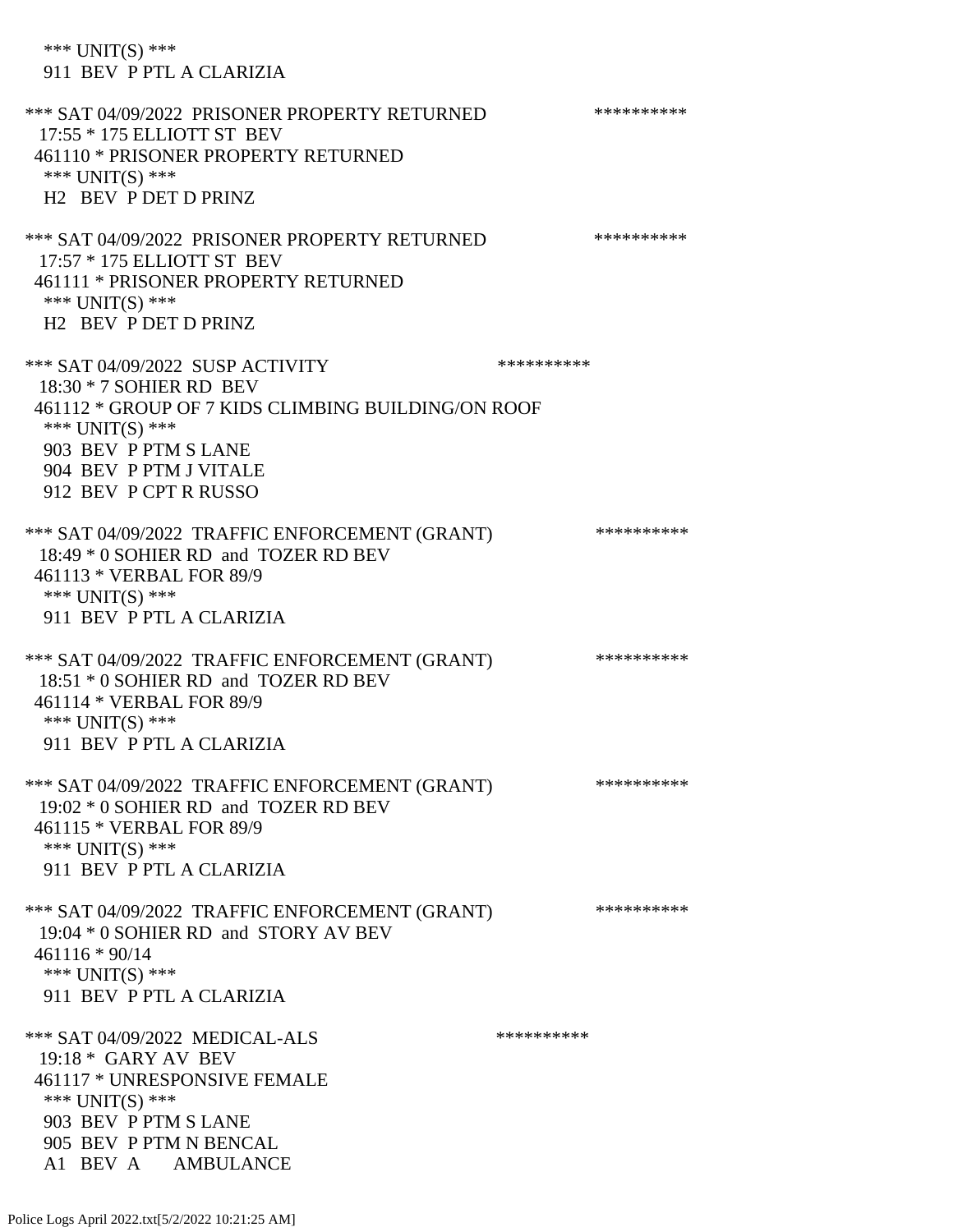BF1 BEV F BEV FIRE

\*\*\* SAT 04/09/2022 DISTURBANCE-DRUNK \*\*\*\*\*\*\*\*\*\* 19:27 \* 24 CABOT ST BEV 461118 \* ASSIST STATE POLICE \*\*\* UNIT(S) \*\*\* 902 BEV P PTM C STANTON 912 BEV P CPT R RUSSO \*\*\* SAT 04/09/2022 TRAFFIC ENFORCEMENT (GRANT) \*\*\*\*\*\*\*\*\*\* 19:28 \* 0 BALCH ST and NEW BALCH ST BEV 461119 \* VERBAL FOR 90/7 \*\*\* UNIT(S) \*\*\* 911 BEV P PTL A CLARIZIA \*\*\* SAT 04/09/2022 DISTURBANCE-GENERAL \*\*\*\*\*\*\*\*\*\* 19:29 \* 6 FOLGER AV Apt: 1/2 BEV 461120 \* UNKNOWN MALE BANGING ON FRONT DOOR \*\*\* UNIT(S) \*\*\* 901 BEV P PTM J MARRS 906 BEV P PTM K COLETTI \*\*\* SAT 04/09/2022 TRAFFIC ENFORCEMENT (GRANT) \*\*\*\*\*\*\*\*\*\*\*\* 19:32 \* 0 SOHIER RD and BEVERLY HIGH SCHOOL BEV 461121 \* VERBAL FOR 89/9 \*\*\* UNIT(S) \*\*\* 911 BEV P PTL A CLARIZIA \*\*\* SAT 04/09/2022 TRAFFIC ENFORCEMENT (GRANT) \*\*\*\*\*\*\*\*\*\* 19:40 \* 0 SOHIER RD and BEVERLY HIGH SCHOOL BEV 461122 \* VERBAL FOR 89/9 \*\*\* UNIT(S) \*\*\* 911 BEV P PTL A CLARIZIA \*\*\* SAT 04/09/2022 TRAFFIC ENFORCEMENT (GRANT) \*\*\*\*\*\*\*\*\*\* 19:48 \* 0 CABOT ST and BECKFORD ST BEV 461123 \* VERBAL FOR 90/14 \*\*\* UNIT(S) \*\*\* 911 BEV P PTL A CLARIZIA \*\*\* SAT 04/09/2022 CHECK WELL BEING \*\*\*\*\*\*\*\*\*\*\*\* 20:28 \* 215 RANTOUL ST Apt: 410 BEV 461124 \* YELLING FROM INSIDE APARTMENT \*\*\* UNIT(S) \*\*\* 902 BEV P PTM C STANTON 903 BEV P PTM S LANE \*\*\* SAT 04/09/2022 CHECK WELL BEING \*\*\*\*\*\*\*\*\*\*\*\*\* 20:54 \* 0 SOUTH HARDY ST and FAYETTE ST BEV 461125 \* MALE PARTY FELL--POSSIBLY INTOXICATED \*\*\* UNIT(S) \*\*\* 902 BEV P PTM C STANTON 903 BEV P PTM S LANE 912 BEV P CPT R RUSSO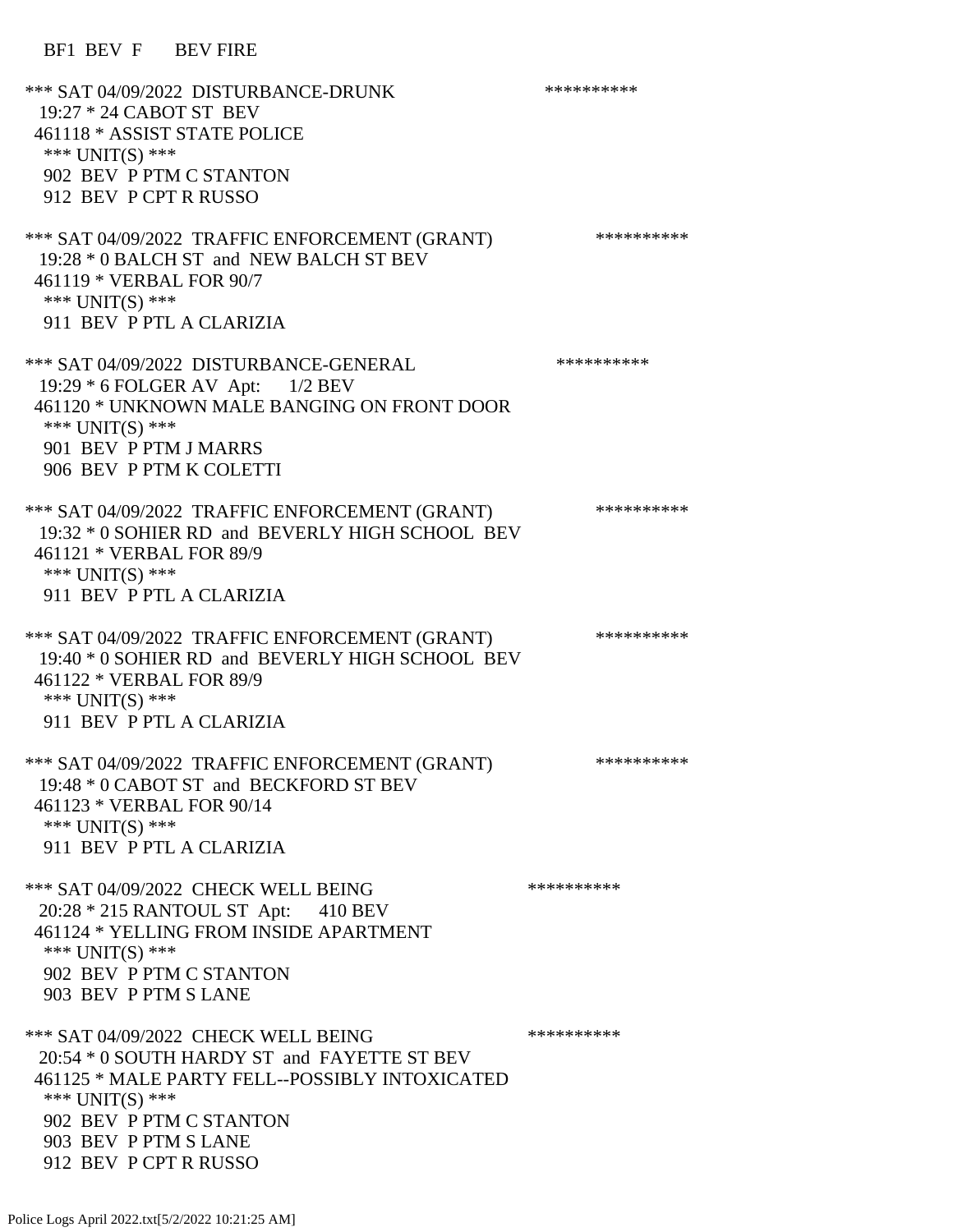\*\*\* SAT 04/09/2022 MV-ACCIDENT NO REPORT \*\*\*\*\*\*\*\*\*\*\*\* 20:55 \* 0 RANTOUL ST and BOW ST BEV 461126 \* MVA--NO INJURIES \*\*\* UNIT(S) \*\*\* 901 BEV P PTM J MARRS 904 BEV P DET D PRINZ 912 BEV P CPT R RUSSO \*\*\* SAT 04/09/2022 MV STOP-VERBAL WARNING \*\*\*\*\*\*\*\*\*\*\*\*\* 21:00 \* 525 CABOT ST BEV 461127 \* MV STOP--MA REG 433L40 \*\*\* UNIT(S) \*\*\* 905 BEV P PTM N BENCAL \*\*\* SAT 04/09/2022 PARKING COMPLAINT - GENERAL \*\*\*\*\*\*\*\*\*\* 21:15 \* 20 CABOT ST BEV 461128 \* PARKING COMPLAINT AROUND THE ANCHOR \*\*\* UNIT(S) \*\*\* 902 BEV P PTM C STANTON \*\*\* SAT 04/09/2022 MV STOP-VERBAL WARNING \*\*\*\*\*\*\*\*\*\* 21:24 \* 5 STONE ST BEV 461129 \* MV STOP--MA REG 8801LZ \*\*\* UNIT(S) \*\*\* 912 BEV P CPT R RUSSO \*\*\* SAT 04/09/2022 MV STOP-VERBAL WARNING \*\*\*\*\*\*\*\*\*\*\*\*\* 21:55 \* 35 CONANT ST BEV 461130 \* MV STOP--MA REG 2538TO \*\*\* UNIT(S) \*\*\* 903 BEV P PTM S LANE 905 BEV P PTM N BENCAL \*\*\* SAT 04/09/2022 MV STOP-VERBAL WARNING \*\*\*\*\*\*\*\*\*\*\*\*\* 22:43 \* 0 HALE ST and CORNING ST BEV 461131 \* MV STOP--MA REG 1NHY96 \*\*\* UNIT(S) \*\*\* 902 BEV P PTM C STANTON 904 BEV P DET D PRINZ \*\*\* SAT 04/09/2022 ROSTER-ON/OFF DUTY \*\*\*\*\*\*\*\*\*\*\*\* 23:45 \* ELLIOTT ST BEV 461132 \* START OF SHIFT A \*\*\* UNIT(S) \*\*\* OIC BEV P LT D COSTA \*\*\* SUN 04/10/2022 DIRECTED PATROL \*\*\*\*\*\*\*\*\*\* 00:16 \* 10 PARK ST BEV 461133 \* CHECK OF MBTA \*\*\* UNIT(S) \*\*\* 902 BEV P PTM M THERIAULT \*\*\* SUN 04/10/2022 PARK/PLAYGROUND CHECK \*\*\*\*\*\*\*\*\*\*\*\*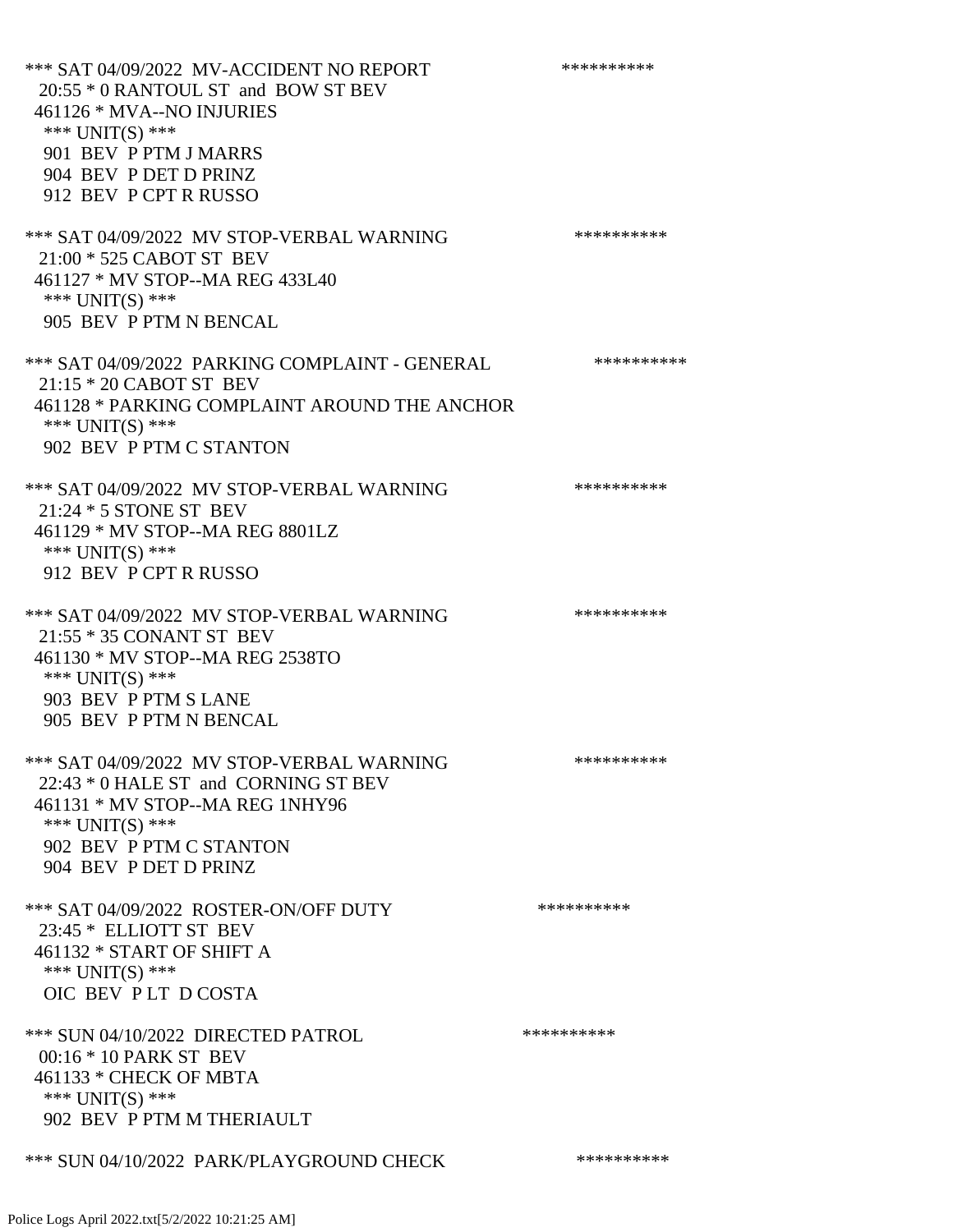00:24 \* 0 LOTHROP ST BEV 461134 \* CHECK OF INDEPENDENCE PARK \*\*\* UNIT(S) \*\*\* 902 BEV P PTM M THERIAULT \*\*\* SUN 04/10/2022 SCHOOL BUILDING CHECK \*\*\*\*\*\*\*\*\*\*\* 00:37 \* 40 WOODLAND AV BEV 461135 \* AYERS SCHOOL CHECK \*\*\* UNIT(S) \*\*\* 901 BEV P PTM C GANEY \*\*\* SUN 04/10/2022 BUILDING CHECK \*\*\*\*\*\*\*\*\*\*\* 00:42 \* RANTOUL ST BEV 461136 \* 24 HOUR BUSINESS CHECK \*\*\* UNIT(S) \*\*\* 903 BEV P PTM F WOJICK \*\*\* SUN 04/10/2022 BUILDING CHECK \*\*\*\*\*\*\*\*\*\*\*\* 00:45 \* DODGE ST BEV 461137 \* NOTHING OUT OF THE ORDINARY \*\*\* UNIT(S) \*\*\* 905 BEV P PTM J VITALE \*\*\* SUN 04/10/2022 DIRECTED PATROL \*\*\*\*\*\*\*\*\*\* 00:47 \* 55 OBER ST BEV 461138 \* PARK CHK \*\*\* UNIT(S) \*\*\* 904 BEV P PTM S CECCHINI \*\*\* SUN 04/10/2022 DIRECTED PATROL \*\*\*\*\*\*\*\*\*\* 00:49 \* 0 BAYVIEW AV and HOSPITAL PT BEV 461139 \* AREA CHK \*\*\* UNIT(S) \*\*\* 904 BEV P PTM S CECCHINI \*\*\* SUN 04/10/2022 DIRECTED PATROL \*\*\*\*\*\*\*\*\*\* 00:50 \* 126-127 WATER ST BEV 461140 \* CHECK OF JUBILEE YACHT CLUB \*\*\* UNIT(S) \*\*\* 902 BEV P PTM M THERIAULT \*\*\* SUN 04/10/2022 PARK/PLAYGROUND CHECK \*\*\*\*\*\*\*\*\*\*\*\* 00:55 \* 145 LIVINGSTONE AV BEV 461141 \* OBEAR PARK CHECK \*\*\* UNIT(S) \*\*\* 901 BEV P PTM C GANEY \*\*\* SUN 04/10/2022 BUILDING CHECK \*\*\*\*\*\*\*\*\*\*\* 01:17 \* ENON ST BEV 461142 \* NOTHING OUT OF THE ORDINARY \*\*\* UNIT(S) \*\*\* 905 BEV P PTM J VITALE \*\*\* SUN 04/10/2022 DIRECTED PATROL \*\*\*\*\*\*\*\*\*\*\*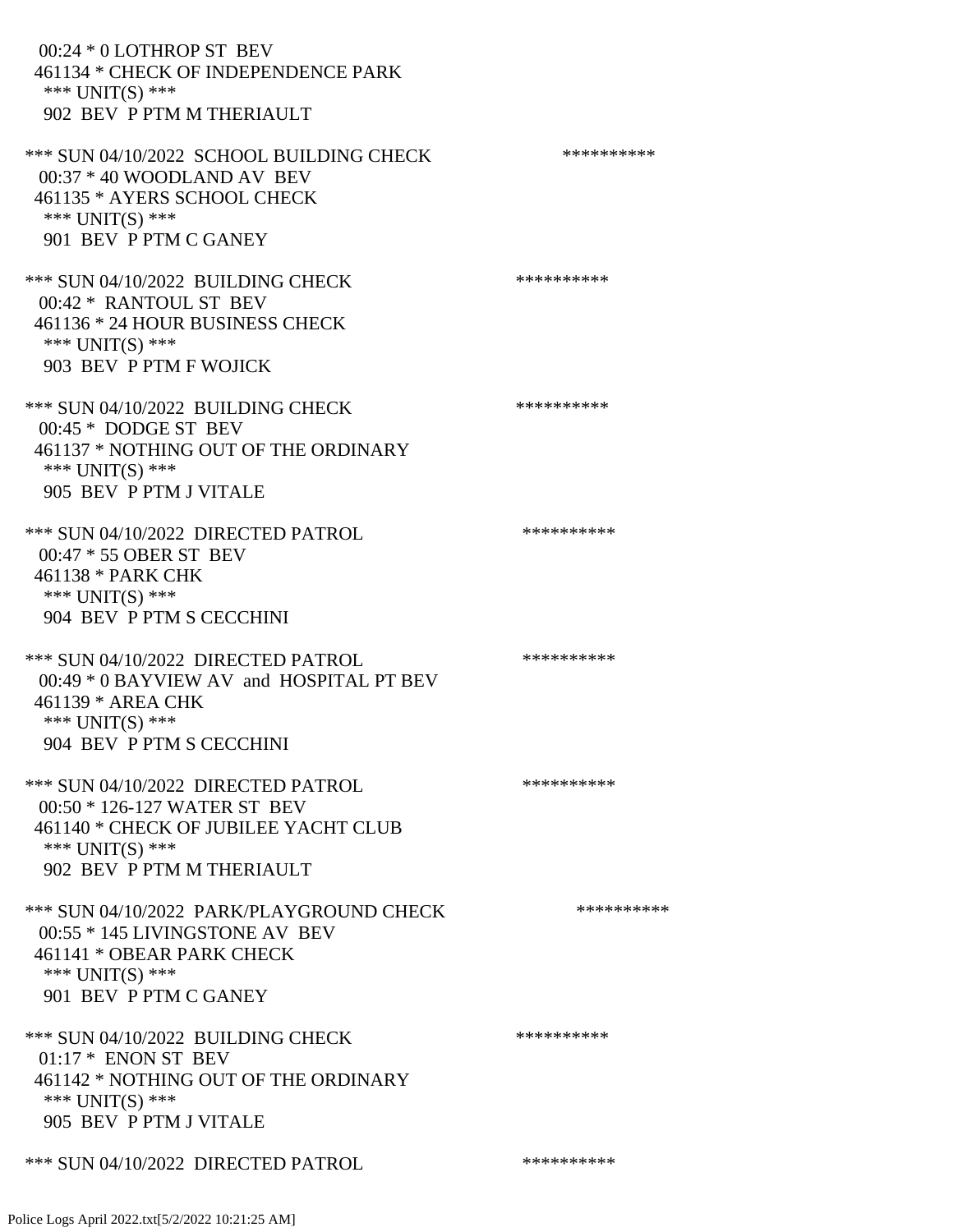01:20 \* 79 BRIDGE ST BEV 461143 \* RYAL SIDE CENTER CHECK \*\*\* UNIT(S) \*\*\* 901 BEV P PTM C GANEY \*\*\* SUN 04/10/2022 DIRECTED PATROL \*\*\*\*\*\*\*\*\*\* 01:23 \* 25 ESSEX ST BEV 461144 \* CHECK OF BEVERLY COMMON \*\*\* UNIT(S) \*\*\* 902 BEV P PTM M THERIAULT \*\*\* SUN 04/10/2022 DIRECTED PATROL \*\*\*\*\*\*\*\*\*\* 01:27 \* 0 ELLIS SQ BEV 461145 \* CHECK OF ELLIS SQUARE \*\*\* UNIT(S) \*\*\* 902 BEV P PTM M THERIAULT \*\*\* SUN 04/10/2022 DIRECTED PATROL \*\*\*\*\*\*\*\*\*\* 01:35 \* 54 ELLIOTT ST BEV 461146 \* CHECK OF 24 HOUR WALGREENS \*\*\* UNIT(S) \*\*\* 902 BEV P PTM M THERIAULT \*\*\* SUN 04/10/2022 PARK/PLAYGROUND CHECK \*\*\*\*\*\*\*\*\*\*\*\* 01:41 \* 4 MCPHERSON DR BEV 461147 \* YOUTH CENTER CHECK \*\*\* UNIT(S) \*\*\* 901 BEV P PTM C GANEY \*\*\* SUN 04/10/2022 SCHOOL BUILDING CHECK \*\*\*\*\*\*\*\*\*\*\* 01:59 \* 100 SOHIER RD BEV 461148 \* HIGH SCHOOL CHECK \*\*\* UNIT(S) \*\*\* 903 BEV P PTM F WOJICK \*\*\* SUN 04/10/2022 MEDICAL-ALS \*\*\*\*\*\*\*\*\*\*\*\*\*\*\* 05:35 \* OXFORD TR BEV 461149 \* POSSIBLE HEART ATTACK \*\*\* UNIT(S) \*\*\* 901 BEV P PTM C GANEY 902 BEV P PTM M THERIAULT A1 BEV A AMBULANCE \*\*\* SUN 04/10/2022 MV STOP-VERBAL WARNING \*\*\*\*\*\*\*\*\*\* 06:31 \* 0 RIVER ST and MARGIN ST BEV 461150 \* MV STOP \*\*\* UNIT(S) \*\*\* 901 BEV P PTM C GANEY 902 BEV P PTM M THERIAULT \*\*\* SUN 04/10/2022 MV STOP-VERBAL WARNING \*\*\*\*\*\*\*\*\*\*\*\*\* 06:46 \* 0 BRIDGE ST and MARGIN ST BEV 461151 \* MV STOP 623WN3 \*\*\* UNIT(S) \*\*\*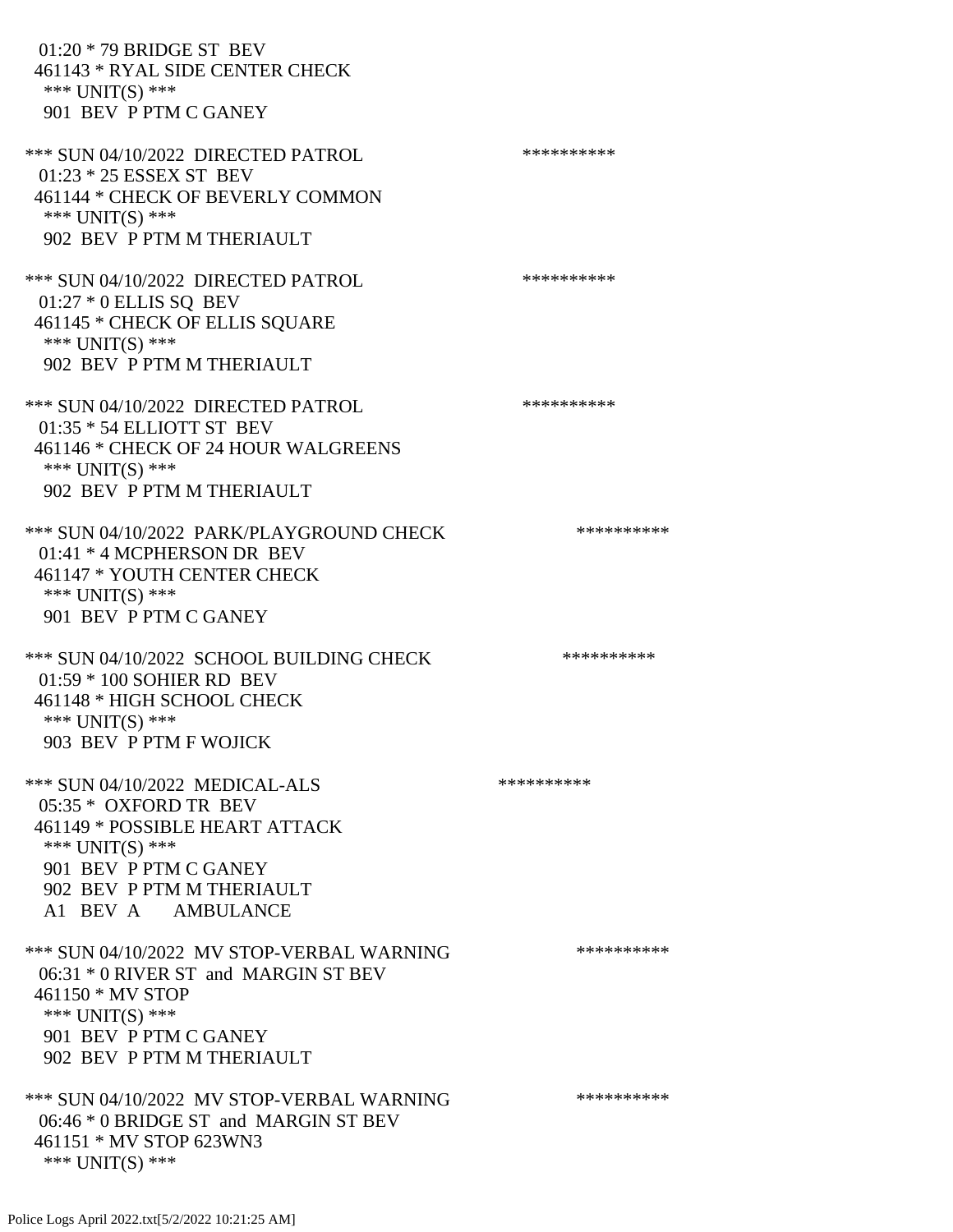901 BEV P PTM C GANEY 902 BEV P PTM M THERIAULT \*\*\* SUN 04/10/2022 MV STOP-VERBAL WARNING \*\*\*\*\*\*\*\*\*\*\*\*\* 06:49 \* 212 BRIMBAL AV BEV 461152 \* MV STOP- VERBAL \*\*\* UNIT(S) \*\*\* 905 BEV P PTM J VITALE \*\*\* SUN 04/10/2022 ROSTER-ON/OFF DUTY \*\*\*\*\*\*\*\*\*\* 07:27 \* ELLIOTT ST BEV 461153 \* START OF SHIFT B \*\*\* UNIT(S) \*\*\* OIC BEV P LT D COSTA \*\*\* SUN 04/10/2022 MEDICAL-BLS \*\*\*\*\*\*\*\*\*\*\*\*\*\* 08:20 \* CABOT ST BEV 461154 \* 17YO HAVING A SEIZURE \*\*\* UNIT(S) \*\*\* 901 BEV P PTM R HEGARTY 902 BEV P PTM D DIVINCENZ A1 BEV A AMBULANCE BF1 BEV F BEV FIRE \*\*\* SUN 04/10/2022 MV STOP-VERBAL WARNING \*\*\*\*\*\*\*\*\*\*\*\*\* 08:57 \* 0 CABOT ST and BARTLETT ST BEV 461155 \* MA REG 462DM2 \*\*\* UNIT(S) \*\*\* 902 BEV P PTM D DIVINCENZ \*\*\* SUN 04/10/2022 HAZARD-DMV \*\*\*\*\*\*\*\*\*\*\*\* 10:04 \* 60 RIVER ST BEV 461156 \* DMV BROKEN DOWN IN RD \*\*\* UNIT(S) \*\*\* 901 BEV P PTM R HEGARTY \*\*\* SUN 04/10/2022 PREVENT BREACH OF PEACE \*\*\*\*\*\*\*\*\*\*\*\* 10:41 \* 156 PARK ST Apt: 1 BEV 461157 \* LANDLORD TO CHECK FIRE ALARM SYSTEM \*\*\* UNIT(S) \*\*\* 902 BEV P PTM D DIVINCENZ \*\*\* SUN 04/10/2022 CHECK WELL BEING \*\*\*\*\*\*\*\*\*\* 11:14 \* 0 BRIDGE ST and FOLGER AV BEV 461158 \* CHECK ON GUM PAK \*\*\* UNIT(S) \*\*\* 903 BEV P PTM D GAGNON \*\*\* SUN 04/10/2022 MEDICAL-BLS \*\*\*\*\*\*\*\*\*\* 11:38 \* WORTHINGTON GREEN GR BEV 461159 \* POSSIBLE STROKE \*\*\* UNIT(S) \*\*\* 906 BEV P PTL A CLARIZIA A1 BEV A AMBULANCE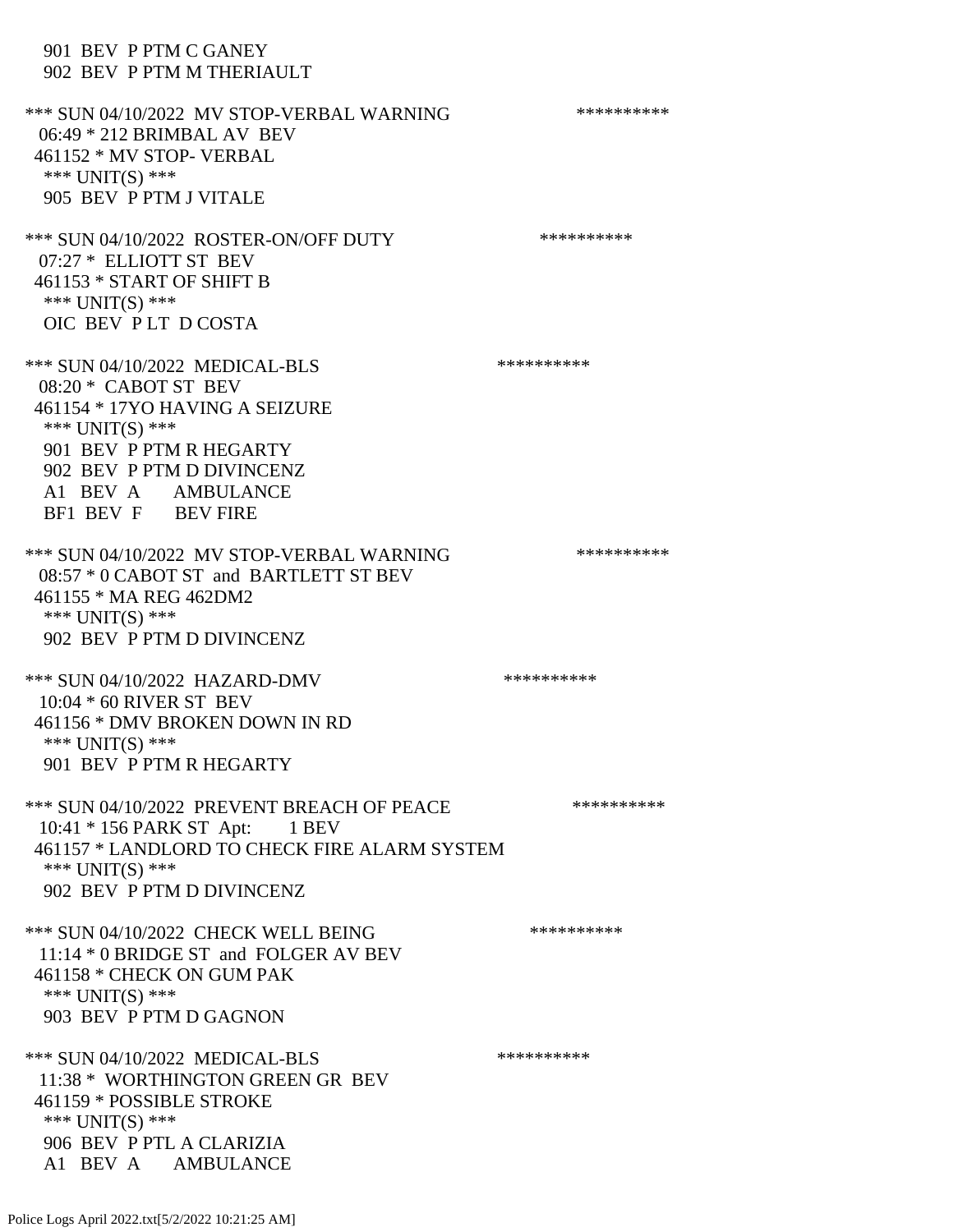\*\*\* SUN 04/10/2022 ASSIST CITIZEN \*\*\*\*\*\*\*\*\*\* 12:26 \* 230 ELLIOTT ST BEV 461160 \* SPEAK TO PARTY ABOUT PAST INCIDENT \*\*\* UNIT(S) \*\*\* 901 BEV P PTM R HEGARTY 905 BEV P PTM K THOMASSON A2 BEV A AMBULANCE \*\*\* SUN 04/10/2022 MV-ACCIDENT NO REPORT \*\*\*\*\*\*\*\*\*\*\*\* 12:38 \* 0 CABOT ST and MASON ST BEV 461161 \* 2 CAR MVA \*\*\* UNIT(S) \*\*\* 902 BEV P PTM D DIVINCENZ 903 BEV P PTM D GAGNON A1 BEV A AMBULANCE \*\*\* SUN 04/10/2022 CHECK WELL BEING \*\*\*\*\*\*\*\*\*\*\*\*\* 13:41 \* 245 ESSEX ST Apt: 13 BEV 461162 \* FAMILY CANNOT GET IN TOUCH WITH ELDERLY MOM \*\*\* UNIT(S) \*\*\* 906 BEV P PTL A CLARIZIA A1 BEV A AMBULANCE \*\*\* SUN 04/10/2022 SUSP ACTIVITY \*\*\*\*\*\*\*\*\*\*\*\* 14:54 \* 0 MCKAY ST BEV 461163 \* PEOPLE STANDING IN WATER \*\*\* UNIT(S) \*\*\* 901 BEV P PTM R HEGARTY \*\*\* SUN 04/10/2022 HAZARD-HYPODERMIC NEEDLE \*\*\*\*\*\*\*\*\*\* 15:00 \* 9 MILL ST BEV 461164 \* NEEDLE OUT BACK \*\*\* UNIT(S) \*\*\* 903 BEV P PTM D GAGNON \*\*\* SUN 04/10/2022 ROSTER-ON/OFF DUTY \*\*\*\*\*\*\*\*\*\*\*\* 15:25 \* ELLIOTT ST BEV 461165 \* START OF SHIFT C \*\*\* UNIT(S) \*\*\* OIC BEV P LT M PANJWANI \*\*\* SUN 04/10/2022 ALARMS-COMMERCIAL \*\*\*\*\*\*\*\*\*\* 16:48 \* 128 N RT.128 ST BEV 461167 \* ZONE 1 SIDE DOOR ALARM\ \*\*\* UNIT(S) \*\*\* 904 BEV P PTM H GEARY 905 BEV P PTM ARCHAMBAULT \*\*\* SUN 04/10/2022 PREVENT BREACH OF PEACE \*\*\*\*\*\*\*\*\*\*\*\* 16:59 \* 13 LENOX ST BEV 461168 \* LANDLORD WILL BE SPEAKING W/PROBLEM TENANT \*\*\* UNIT(S) \*\*\*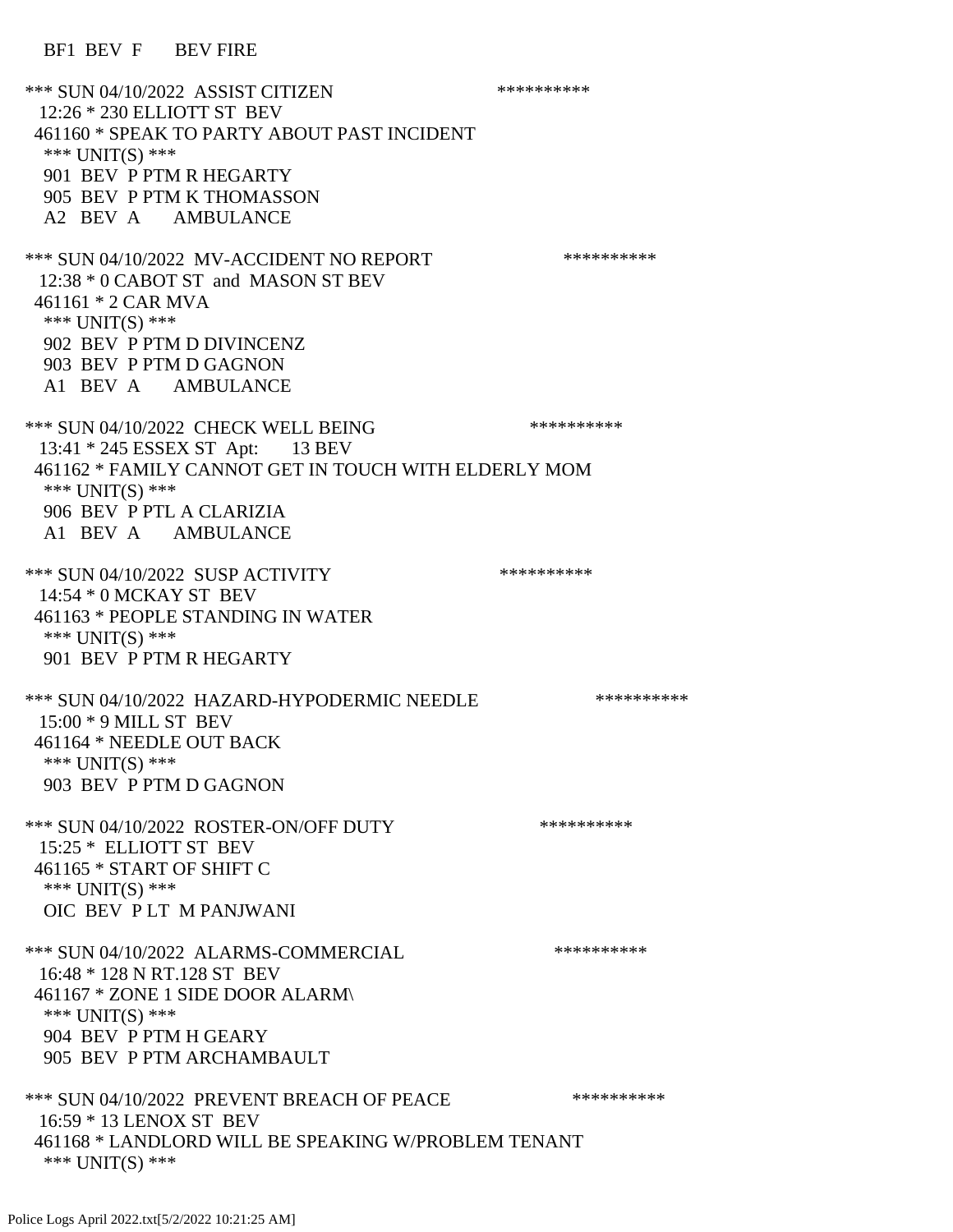902 BEV P PTM C STANTON 903 BEV P PTM M GELINEAU \*\*\* SUN 04/10/2022 MV-ACCIDENT PROPERTY DAMAGE \*\*\*\*\*\*\*\*\*\*\*\* 18:35 \* 230 ELLIOTT ST BEV 461169 \* HIT AND RUN IN DRIVE THRU \*\*\* UNIT(S) \*\*\* 901 BEV P PTM R HEGARTY \*\*\* SUN 04/10/2022 CHECK WELL BEING \*\*\*\*\*\*\*\*\*\*\*\*\* 19:42 \* 350 CHERRY HILL DR BEV 461170 \* MALE PARTY ACTING STRANGE \*\*\* UNIT(S) \*\*\* 903 BEV P PTM M GELINEAU 905 BEV P PTM ARCHAMBAULT \*\*\* SUN 04/10/2022 MISSING PERSON-JUVENILE \*\*\*\*\*\*\*\*\*\* 19:43 \* GRANT ST BEV 461171 \* MISSING JUVENILE \*\*\* UNIT(S) \*\*\* H2 BEV P DET D PRINZ \*\*\* SUN 04/10/2022 ANIMAL COMPLAINT - DOGS \*\*\*\*\*\*\*\*\*\*\*\* 20:10 \* 109 GROVER ST BEV 461172 \* AGGRESSIVE DOG TRESPASSED IN NEIGHBORS YARD \*\*\* UNIT(S) \*\*\* 905 BEV P PTM ARCHAMBAULT \*\*\* SUN 04/10/2022 MV-ACCIDENT PROPERTY DAMAGE \*\*\*\*\*\*\*\*\*\*\*\* 20:29 \* 0 RIVER ST and PLEASANT ST BEV 461173 \* TWO CAR MVA \*\*\* UNIT(S) \*\*\* 902 BEV P PTM C STANTON \*\*\* SUN 04/10/2022 SUSP ACTIVITY \*\*\*\*\*\*\*\*\*\*\*\* 21:01 \* 123 BRIDGE ST Apt: 1/2-3RD BEV 461174 \* TEENS IN A CAR THROWING ITEMS \*\*\* UNIT(S) \*\*\* 902 BEV P PTM C STANTON 903 BEV P PTM M GELINEAU \*\*\* SUN 04/10/2022 ASSAULT-SIMPLE \*13B \*\*\*\*\*\*\*\*\*\*\*\* 21:48 \* 17 EAST CORNING ST BEV 461175 \* PAST ASSAULT \*\*\* UNIT(S) \*\*\* 904 BEV P PTM H GEARY OIC BEV P LT M PANJWANI \*\*\* SUN 04/10/2022 ROSTER-ON/OFF DUTY \*\*\*\*\*\*\*\*\*\* 23:14 \* ELLIOTT ST BEV 461176 \* START OF DIVISION A (MIDNIGHT SHIFT) \*\*\* UNIT(S) \*\*\* OIC BEV P SGT J ZWICKER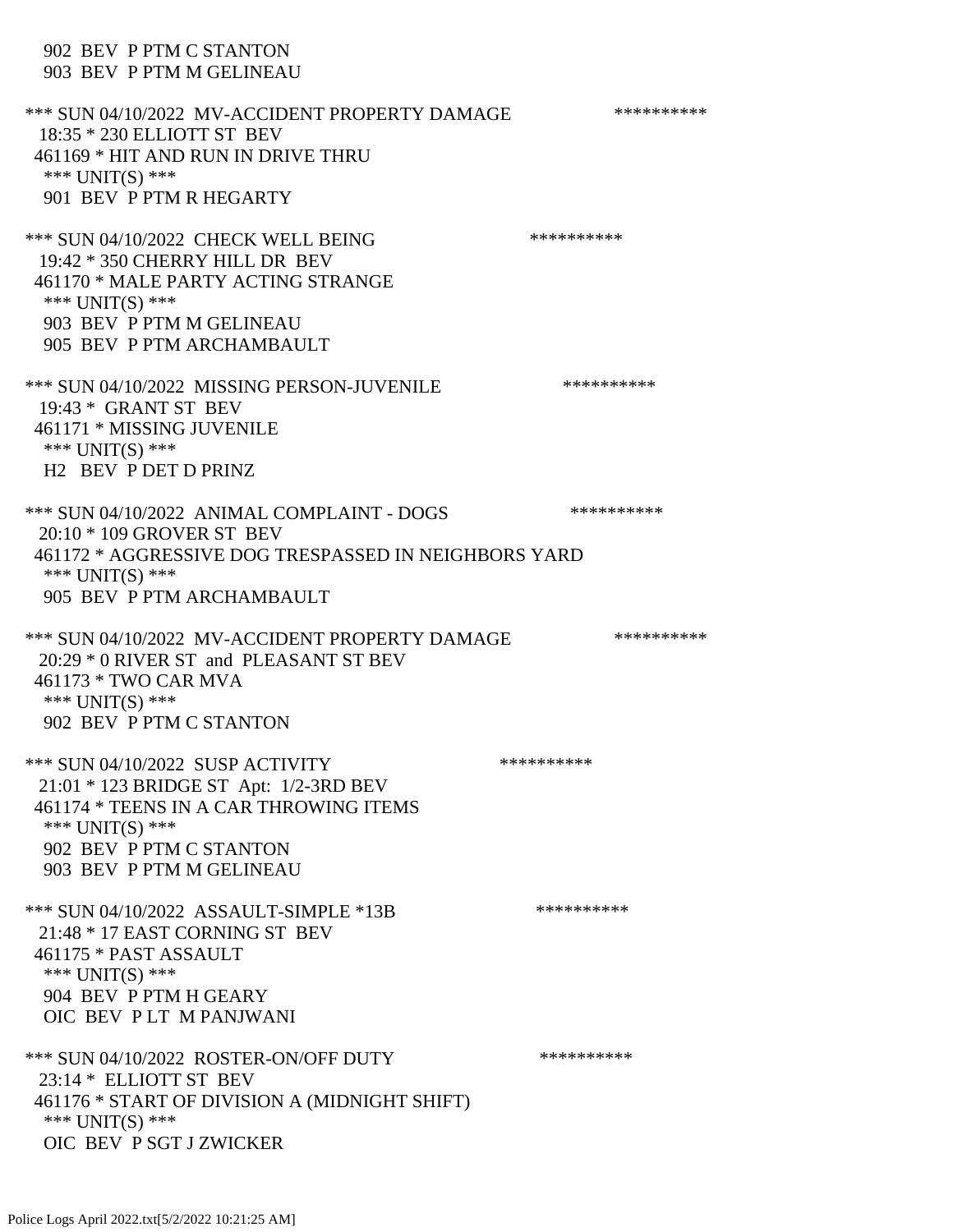\*\*\* MON 04/11/2022 DIRECTED PATROL \*\*\*\*\*\*\*\*\*\* 00:13 \* 11 CABOT ST BEV 461178 \* CHECK OF FISHING PEIR \*\*\* UNIT(S) \*\*\* 902 BEV P PTM C STANTON \*\*\* MON 04/11/2022 SCHOOL BUILDING CHECK \*\*\*\*\*\*\*\*\*\*\* 00:17 \* 100 SOHIER RD BEV 461179 \* BHS CHECK \*\*\* UNIT(S) \*\*\* 903 BEV P PTM M GELINEAU \*\*\* MON 04/11/2022 DIRECTED PATROL \*\*\*\*\*\*\*\*\*\* 00:22 \* 10 PARK ST BEV 461180 \* CHECK OF MBTA DEPOT \*\*\* UNIT(S) \*\*\* 902 BEV P PTM C STANTON \*\*\* MON 04/11/2022 DIRECTED PATROL \*\*\*\*\*\*\*\*\*\* 00:31 \* 420 CABOT ST BEV 461181 \* KELLY FORD CHECK \*\*\* UNIT(S) \*\*\* 903 BEV P PTM C GANEY \*\*\* MON 04/11/2022 PARK/PLAYGROUND CHECK \*\*\*\*\*\*\*\*\*\*\* 00:32 \* 55 OBER ST BEV 461182 \* LYNCH PARK/HOSPITAL POINT CHECK \*\*\* UNIT(S) \*\*\* 904 BEV P PTM M MARINO \*\*\* MON 04/11/2022 DIRECTED PATROL \*\*\*\*\*\*\*\*\*\* 00:40 \* 126-127 WATER ST BEV 461183 \* CHECK OF JUBILEE YACHT CLUB \*\*\* UNIT(S) \*\*\* 902 BEV P PTM M THERIAULT \*\*\* MON 04/11/2022 DIRECTED PATROL \*\*\*\*\*\*\*\*\*\* 00:43 \* 0 ELLIOTT ST and CUMMINGS CENTER BEV 461184 \* CUMMINGS CENTER CHECK \*\*\* UNIT(S) \*\*\* 901 BEV P PTM P FIDRYCH \*\*\* MON 04/11/2022 PARK/PLAYGROUND CHECK \*\*\*\*\*\*\*\*\*\*\*\* 00:53 \* 410 ESSEX ST BEV 461185 \* HARRY BALL CHECK \*\*\* UNIT(S) \*\*\* 906 BEV P PTM E SCHULTZ \*\*\* MON 04/11/2022 DIRECTED PATROL \*\*\*\*\*\*\*\*\*\* 00:57 \* 201 BROUGHTON DR BEV 461186 \* BROUGHTON DRIVE CHECK \*\*\* UNIT(S) \*\*\* 904 BEV P PTM M MARINO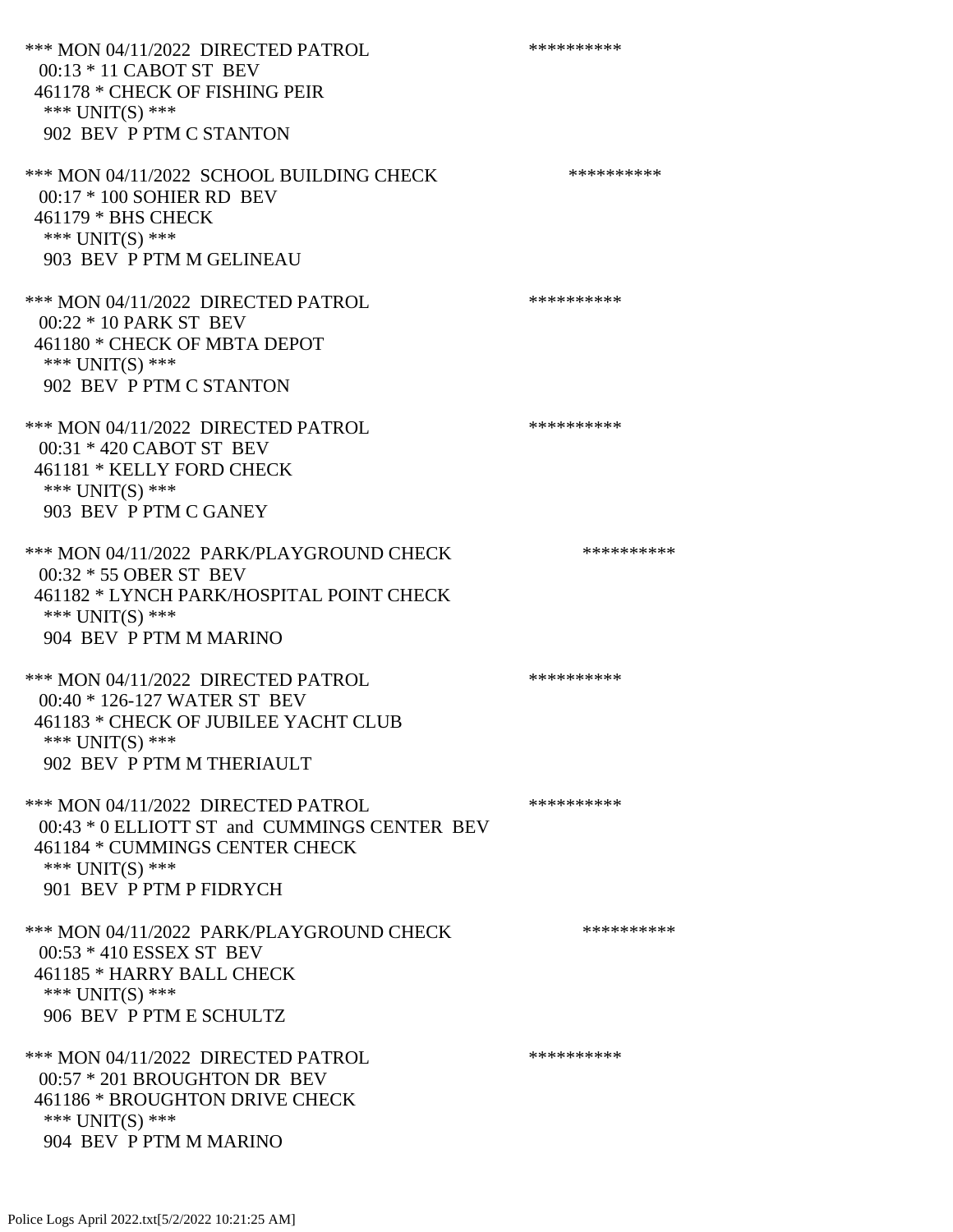\*\*\* MON 04/11/2022 DIRECTED PATROL \*\*\*\*\*\*\*\*\*\* 01:00 \* 90 COLON ST BEV 461187 \* SENIOR CENTER CHECK \*\*\* UNIT(S) \*\*\* 903 BEV P PTM C GANEY \*\*\* MON 04/11/2022 PARK/PLAYGROUND CHECK \*\*\*\*\*\*\*\*\*\* 01:00 \* 52 MIDDLEBURY LN and ARICIA LN BEV 461188 \* PETE'S PARK CHECK \*\*\* UNIT(S) \*\*\* 906 BEV P PTM E SCHULTZ \*\*\* MON 04/11/2022 PARK/PLAYGROUND CHECK \*\*\*\*\*\*\*\*\*\*\*\* 01:02 \* 1 MCPHERSON DR BEV 461189 \* MCPHERSON PLAYGROUND CHECK \*\*\* UNIT(S) \*\*\* 901 BEV P PTM P FIDRYCH \*\*\* MON 04/11/2022 DIRECTED PATROL \*\*\*\*\*\*\*\*\*\*\* 01:17 \* 44 COLE ST BEV 461190 \* CAMP PARADISE CHECK \*\*\* UNIT(S) \*\*\* 904 BEV P PTM M MARINO \*\*\* MON 04/11/2022 PARK/PLAYGROUND CHECK \*\*\*\*\*\*\*\*\*\*\* 01:17 \* 0 GAGE ST BEV 461191 \* GAGE ST PLAYGROUND CHECK \*\*\* UNIT(S) \*\*\* 903 BEV P PTM C GANEY \*\*\* MON 04/11/2022 PARK/PLAYGROUND CHECK \*\*\*\*\*\*\*\*\*\*\*\* 01:18 \* 0 LOTHROP ST BEV 461192 \* PARK CHECK INDEPENDENCE \*\*\* UNIT(S) \*\*\* 902 BEV P PTM M THERIAULT \*\*\* MON 04/11/2022 PARK/PLAYGROUND CHECK \*\*\*\*\*\*\*\*\*\*\*\* 01:27 \* 145 LIVINGSTONE AV BEV 461193 \* OBEAR PARK CHECK \*\*\* UNIT(S) \*\*\* 901 BEV P PTM P FIDRYCH \*\*\* MON 04/11/2022 PARK/PLAYGROUND CHECK \*\*\*\*\*\*\*\*\*\*\*\* 01:31 \* 25 ESSEX ST BEV 461194 \* CHECK OF GAZEBO \*\*\* UNIT(S) \*\*\* 902 BEV P PTM M THERIAULT \*\*\* MON 04/11/2022 SCHOOL BUILDING CHECK \*\*\*\*\*\*\*\*\*\*\*\* 01:38 \* 40 WOODLAND AV BEV 461195 \* RYAL SIDE SCHOOL CHECK \*\*\* UNIT(S) \*\*\* 901 BEV P PTM P FIDRYCH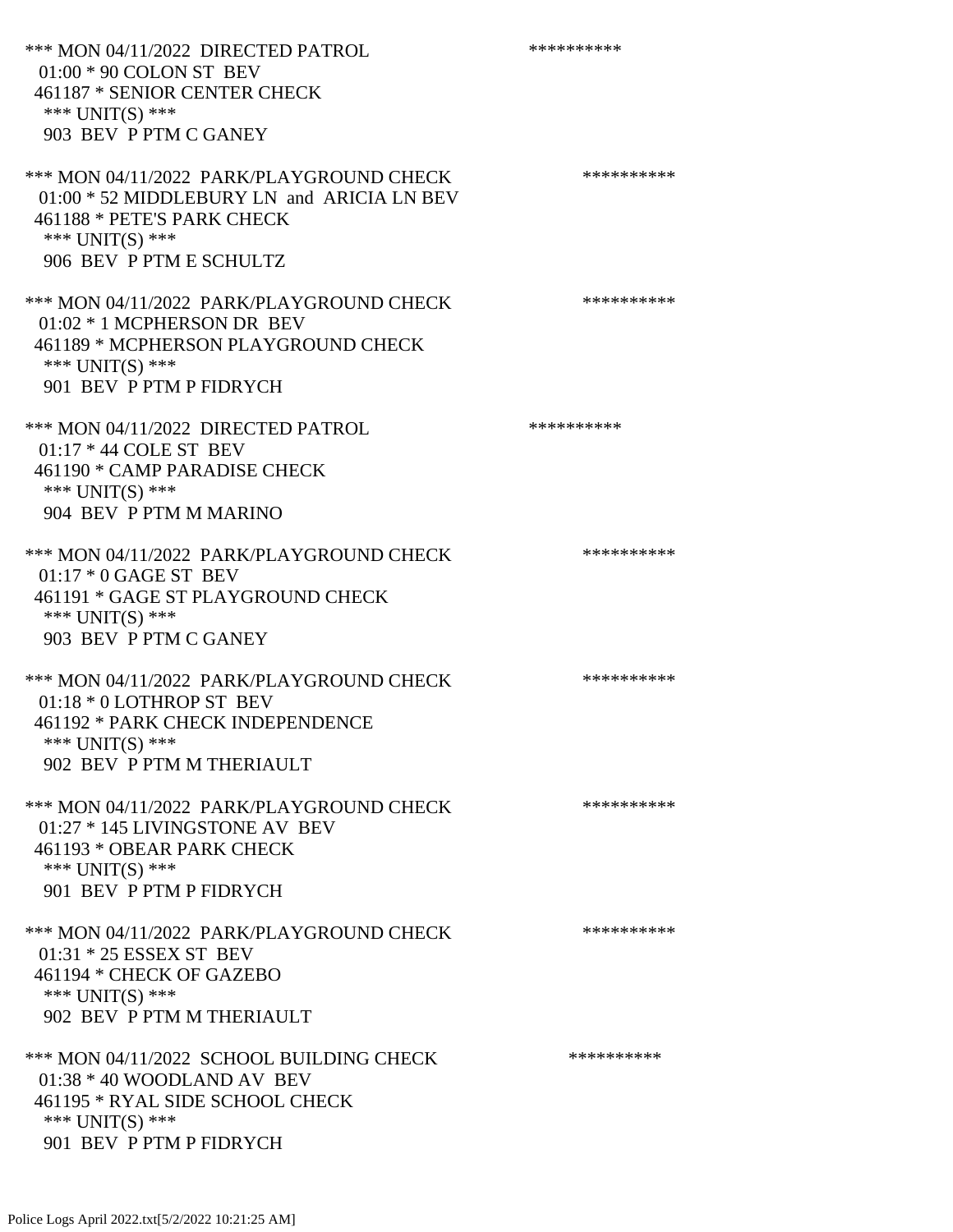\*\*\* MON 04/11/2022 SCHOOL BUILDING CHECK \*\*\*\*\*\*\*\*\*\*\*\* 01:47 \* 20 EISENHOWER AV BEV 461196 \* COVE SCHOOL CHECK \*\*\* UNIT(S) \*\*\* 904 BEV P PTM M MARINO \*\*\* MON 04/11/2022 DIRECTED PATROL \*\*\*\*\*\*\*\*\*\* 01:52 \* 0 ELLIS SQ BEV 461197 \* CHECK OF ELLIS SQUARE \*\*\* UNIT(S) \*\*\* 902 BEV P PTM M THERIAULT \*\*\* MON 04/11/2022 SCHOOL BUILDING CHECK \*\*\*\*\*\*\*\*\*\*\* 02:27 \* 41 BRIMBAL AV BEV 461198 \* HANNAH SCHOOL CHECK \*\*\* UNIT(S) \*\*\* 904 BEV P PTM M MARINO \*\*\* MON 04/11/2022 PARK/PLAYGROUND CHECK \*\*\*\*\*\*\*\*\*\*\*\* 02:58 \* 0 PARK ST BEV 461199 \* CHECK OF CARRATU PARK \*\*\* UNIT(S) \*\*\* 902 BEV P PTM M THERIAULT \*\*\* MON 04/11/2022 PARK/PLAYGROUND CHECK \*\*\*\*\*\*\*\*\*\*\* 03:02 \* 110 WEST ST BEV 461200 \* WEST BEACH CHECK \*\*\* UNIT(S) \*\*\* 906 BEV P PTM E SCHULTZ \*\*\* MON 04/11/2022 BUILDING CHECK \*\*\*\*\*\*\*\*\*\*\*\* 03:27 \* BRIMBAL AV BEV 461201 \* CYCLES 128 CHECK \*\*\* UNIT(S) \*\*\* 904 BEV P PTM M MARINO \*\*\* MON 04/11/2022 PARK/PLAYGROUND CHECK \*\*\*\*\*\*\*\*\*\*\* 04:13 \* 134 MCKAY ST BEV 461202 \* BG&T CHECK \*\*\* UNIT(S) \*\*\* 901 BEV P PTM P FIDRYCH \*\*\* MON 04/11/2022 PARK/PLAYGROUND CHECK \*\*\*\*\*\*\*\*\*\*\*\* 04:27 \* 426 CABOT ST BEV 461203 \* BALCH ST PLAYGROUND CHECK \*\*\* UNIT(S) \*\*\* 903 BEV P PTM C GANEY \*\*\* MON 04/11/2022 PARK/PLAYGROUND CHECK \*\*\*\*\*\*\*\*\*\*\*\* 04:52 \* 150 RANTOUL ST BEV 461204 \* CHECK OF VETERANS PARK \*\*\* UNIT(S) \*\*\* 902 BEV P PTM M THERIAULT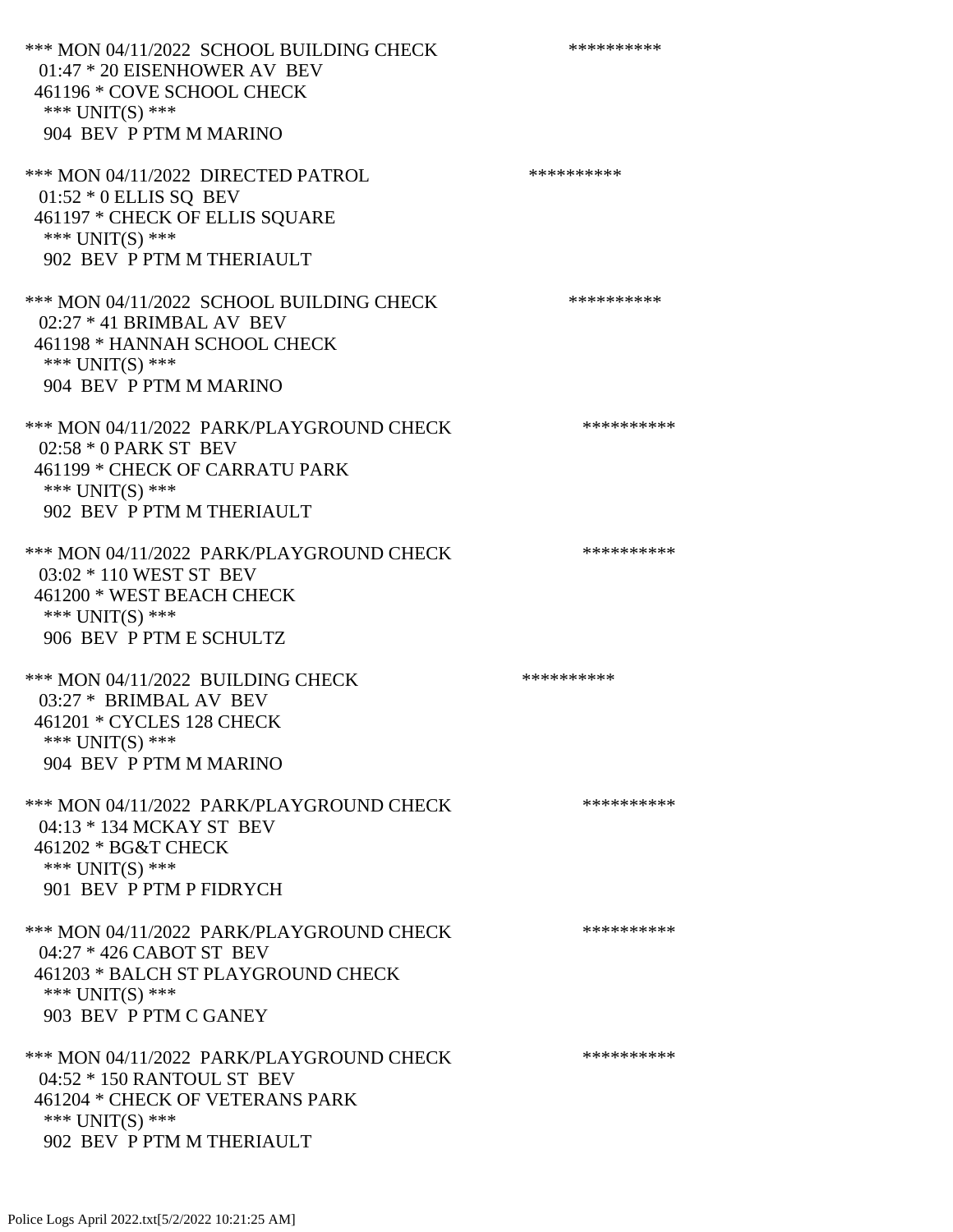\*\*\* MON 04/11/2022 SELECTIVE ENFORCEMENT \*\*\*\*\*\*\*\*\*\*\*\* 05:45 \* 0 HALE ST and EAST LOTHROP ST BEV 461205 \* TRAFFIC ENFORCEMENT \*\*\* UNIT(S) \*\*\* 904 BEV P PTM M MARINO \*\*\* MON 04/11/2022 ALARMS-COMMERCIAL \*\*\*\*\*\*\*\*\*\* 06:19 \* 256 CABOT ST BEV 461206 \* COMMERCIAL ALARM- GENERAL MOTION \*\*\* UNIT(S) \*\*\* 901 BEV P PTM P FIDRYCH 902 BEV P PTM M THERIAULT \*\*\* MON 04/11/2022 MV STOP-VERBAL WARNING \*\*\*\*\*\*\*\*\*\*\*\* 06:22 \* 0 EAST LOTHROP ST and BISSON ST BEV 461207 \* MV STOP \*\*\* UNIT(S) \*\*\* 904 BEV P PTM M MARINO \*\*\* MON 04/11/2022 MV STOP-VERBAL WARNING \*\*\*\*\*\*\*\*\*\*\*\*\* 06:24 \* 100 SOHIER RD BEV 461208 \* MV STOP \*\*\* UNIT(S) \*\*\* 903 BEV P PTM C GANEY \*\*\* MON 04/11/2022 MV STOP-VERBAL WARNING \*\*\*\*\*\*\*\*\*\*\*\* 06:27 \* 21 BRIDGE ST BEV 461209 \* MV STOP \*\*\* UNIT(S) \*\*\* 902 BEV P PTM M THERIAULT \*\*\* MON 04/11/2022 DISTURBANCE-GENERAL \*\*\*\*\*\*\*\*\*\* 06:33 \* 20 CABOT ST BEV 461210 \* DELIVERY TRUCK THERE BEFORE 7AM. \*\*\* UNIT(S) \*\*\* 902 BEV P PTM M THERIAULT \*\*\* MON 04/11/2022 MV STOP-VERBAL WARNING \*\*\*\*\*\*\*\*\*\*\*\*\* 06:39 \* 0 BRIDGE ST and WINTHROP AV BEV 461211 \* MV STOP MA REG 7PF294 \*\*\* UNIT(S) \*\*\* 901 BEV P PTM P FIDRYCH \*\*\* MON 04/11/2022 MV STOP-VERBAL WARNING \*\*\*\*\*\*\*\*\*\*\*\* 07:00 \* 175 ELLIOTT ST BEV 461212 \* MV STOP \*\*\* UNIT(S) \*\*\* 902 BEV P PTM M THERIAULT \*\*\* MON 04/11/2022 ROSTER-ON/OFF DUTY \*\*\*\*\*\*\*\*\*\* 07:22 \* ELLIOTT ST BEV 461213 \* START OF SHIFT B \*\*\* UNIT(S) \*\*\* OIC BEV P SGT J ZWICKER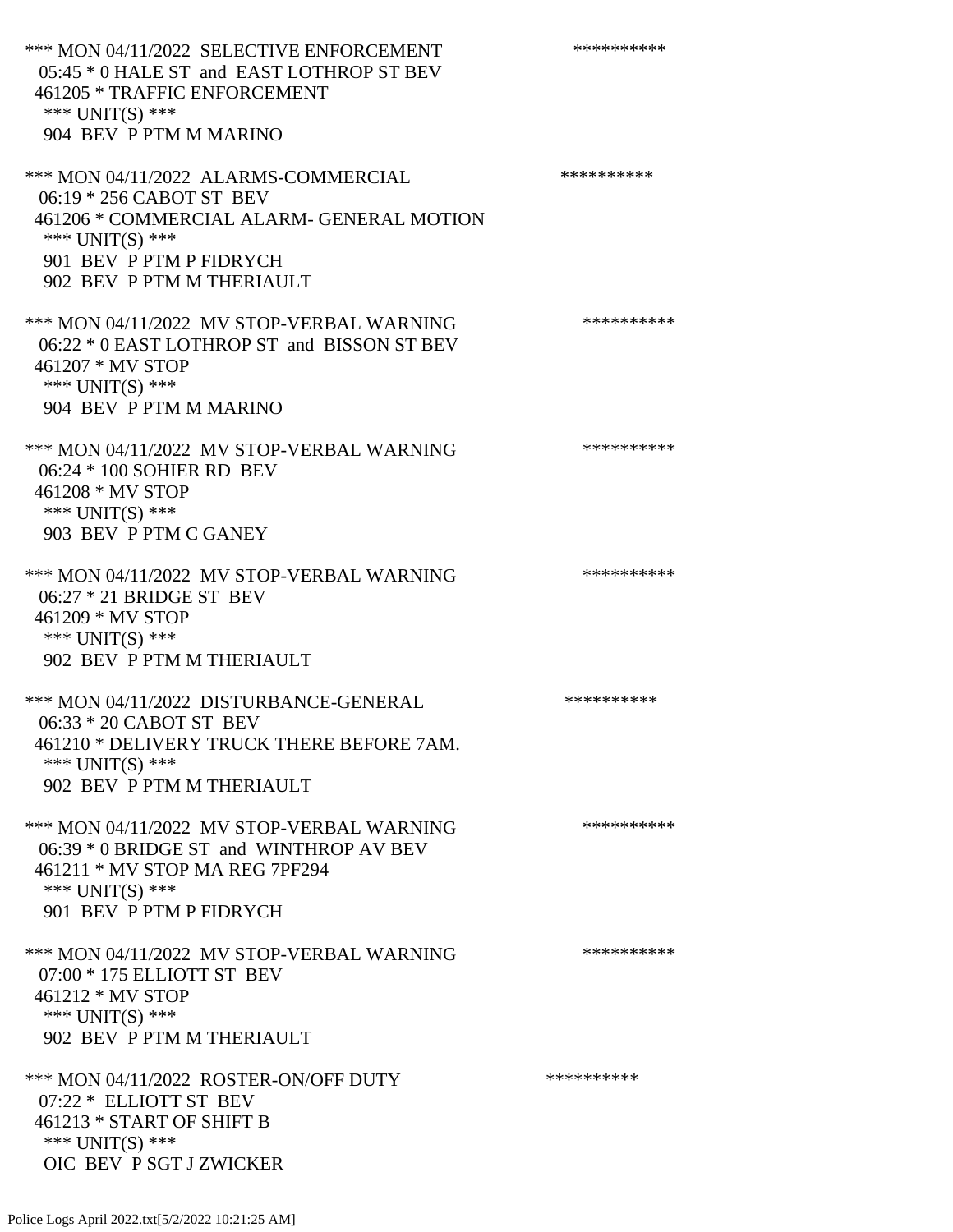\*\*\* MON 04/11/2022 MV STOP-WRITTEN WARNING \*\*\*\*\*\*\*\*\*\*\*\* 08:14 \* 0 BRIDGE ST and VIRGINIA AV BEV 461214 \* MV STOP 1WDM66 \*\*\* UNIT(S) \*\*\* 907 BEV P PTM J LANTYCH \*\*\* MON 04/11/2022 MV STOP-WRITTEN WARNING \*\*\*\*\*\*\*\*\*\*\*\* 08:24 \* 0 BRIDGE ST and VIRGINIA AV BEV 461215 \* MV STOP 4DD768 \*\*\* UNIT(S) \*\*\* 907 BEV P PTM J LANTYCH \*\*\* MON 04/11/2022 MV STOP-VERBAL WARNING \*\*\*\*\*\*\*\*\*\*\*\* 08:37 \* 0 BRIDGE ST and VIRGINIA AV BEV 461216 \* MV STOP 8EJ445 \*\*\* UNIT(S) \*\*\* 907 BEV P PTM J LANTYCH \*\*\* MON 04/11/2022 MV STOP-VERBAL WARNING \*\*\*\*\*\*\*\*\*\*\*\* 08:46 \* 0 DODGE ST and CABOT ST BEV 461217 \* MV STOP 8LM866 \*\*\* UNIT(S) \*\*\* DEL1 BEV P DET T NOLAN \*\*\* MON 04/11/2022 MV STOP-CITATION ISSUED \*\*\*\*\*\*\*\*\*\* 08:49 \* 0 BRIDGE ST and FOLGER AV BEV 461218 \* MV STOP 1WXZ79 \*\*\* UNIT(S) \*\*\* 907 BEV P PTM J LANTYCH \*\*\* MON 04/11/2022 COMMUNITY IMPACT UNIT \*\*\*\*\*\*\*\*\*\*\*\* 08:57 \* RIVER ST BEV 461219 \* RUN GUESTS FOR WARRANTS SO STATUS \*\*\* UNIT(S) \*\*\* CIU BEV P PTM E ABRAHAMSO \*\*\* MON 04/11/2022 MV STOP-VERBAL WARNING \*\*\*\*\*\*\*\*\*\*\*\* 09:02 \* 14 BRIDGE ST BEV 461220 \* MV STOP 1101PE \*\*\* UNIT(S) \*\*\* 907 BEV P PTM J LANTYCH \*\*\* MON 04/11/2022 MV STOP-VERBAL WARNING \*\*\*\*\*\*\*\*\*\*\*\* 09:08 \* 0 BRIDGE ST and FOLGER AV BEV 461221 \* MV STOP 1101PE \*\*\* UNIT(S) \*\*\* 907 BEV P PTM J LANTYCH \*\*\* MON 04/11/2022 MV STOP-VERBAL WARNING \*\*\*\*\*\*\*\*\*\*\*\* 09:11 \* 0 BRIDGE ST and FOLGER AV BEV 461222 \* MV STOP \*\*\* UNIT(S) \*\*\* 907 BEV P PTM J LANTYCH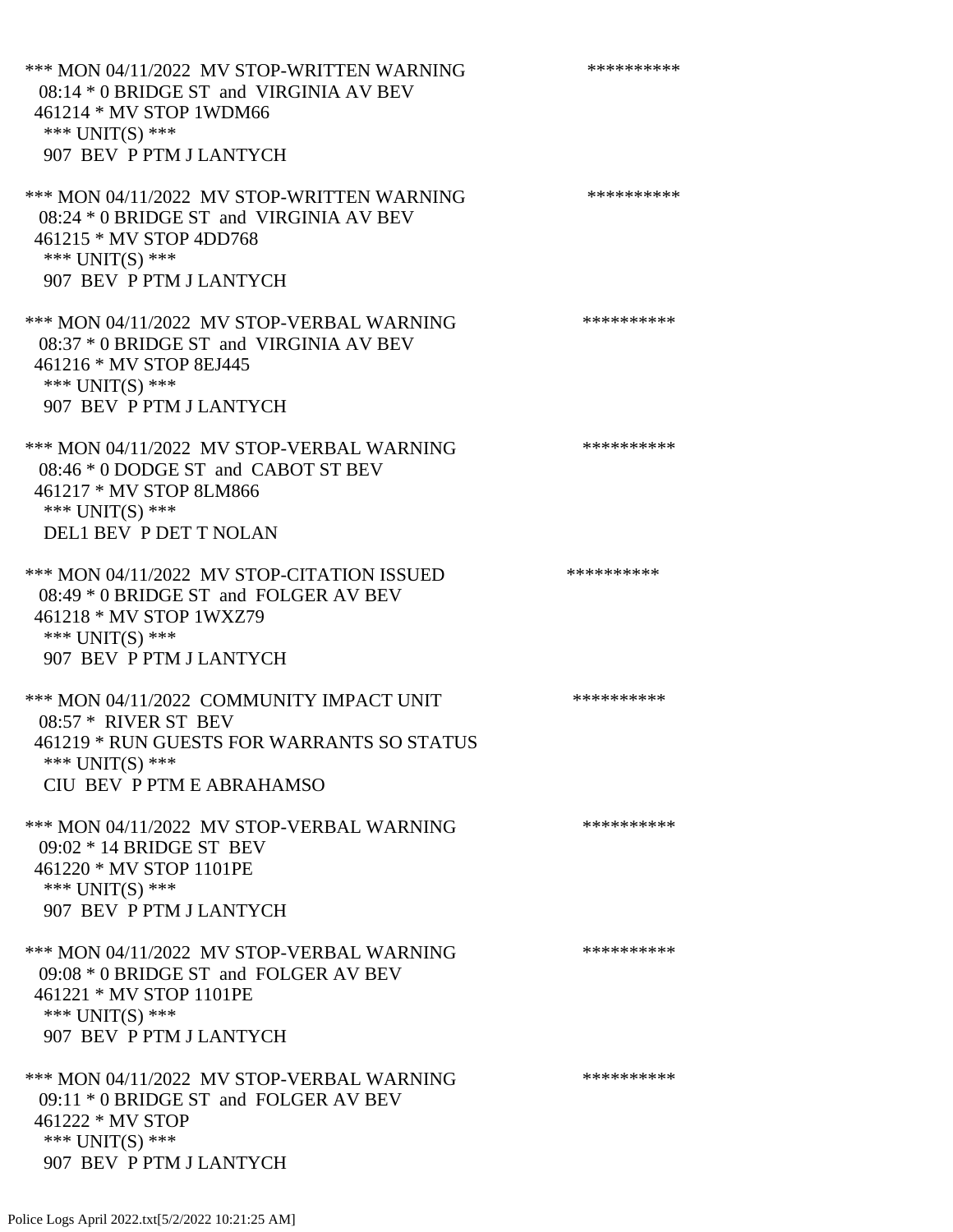\*\*\* MON 04/11/2022 MV-ACCIDENT HIT-RUN/PROP DAM \*\*\*\*\*\*\*\*\*\* 09:25 \* 15 THORNDIKE ST Apt: 1 BEV 461223 \* REPORT OF MVA INVOLVING AMBULANCE \*\*\* UNIT(S) \*\*\* 902 BEV P PTM G LITTLE \*\*\* MON 04/11/2022 DOMESTIC-VERBAL ARGUMENT \*\*\*\*\*\*\*\*\*\*\*\*\* 09:29 \* WINTER ST BEV 461224 \* ROOMMATE STATED SHE FEELS UNSAFE \*\*\* UNIT(S) \*\*\* 903 BEV P PTM D DIVINCENZ 904 BEV P PTM W CARGILE \*\*\* MON 04/11/2022 COMMUNITY IMPACT UNIT \*\*\*\*\*\*\*\*\*\*\*\* 09:48 \* HALE ST and DANE ST BEV 461225 \* GAZEBO CONDITION IS POOR \*\*\* UNIT(S) \*\*\* CIU BEV P PTM E ABRAHAMSO \*\*\* MON 04/11/2022 COMMUNITY IMPACT UNIT \*\*\*\*\*\*\*\*\*\*\*\* 09:56 \* ESSEX ST BEV 461226 \* WALK THROUGH \*\*\* UNIT(S) \*\*\* CIU BEV P PTM E ABRAHAMSO \*\*\* MON 04/11/2022 MV STOP-VERBAL WARNING \*\*\*\*\*\*\*\*\*\*\*\* 09:56 \* 0 BUDLEIGH AV and WALNUT AV BEV 461227 \* MV STOP T52168 \*\*\* UNIT(S) \*\*\* 907 BEV P PTM J LANTYCH \*\*\* MON 04/11/2022 COMMUNITY IMPACT UNIT \*\*\*\*\*\*\*\*\*\*\*\* 09:57 \* DANE ST and BUTMAN ST BEV 461228 \* CHECK ON HOMELESS \*\*\* UNIT(S) \*\*\* CIU BEV P PTM E ABRAHAMSO \*\*\* MON 04/11/2022 MV STOP-VERBAL WARNING \*\*\*\*\*\*\*\*\*\*\*\* 10:15 \* 0 CABOT ST and COLON ST BEV 461232 \* MV STOP 4VVE79 \*\*\* UNIT(S) \*\*\* 907 BEV P PTM J LANTYCH \*\*\* MON 04/11/2022 MV STOP-VERBAL WARNING \*\*\*\*\*\*\*\*\*\*\*\* 10:15 \* 300 DODGE ST BEV 461229 \* MV STOP NI2830 \*\*\* UNIT(S) \*\*\* 907 BEV P PTM J LANTYCH \*\*\* MON 04/11/2022 SUSP ACTIVITY-MOTOR VEHICLE \*\*\*\*\*\*\*\*\*\*\*\* 10:38 \* 23 MILL ST BEV 461230 \* CANCELLED PLATE ATTACHED 8JT619 \*\*\* UNIT(S) \*\*\*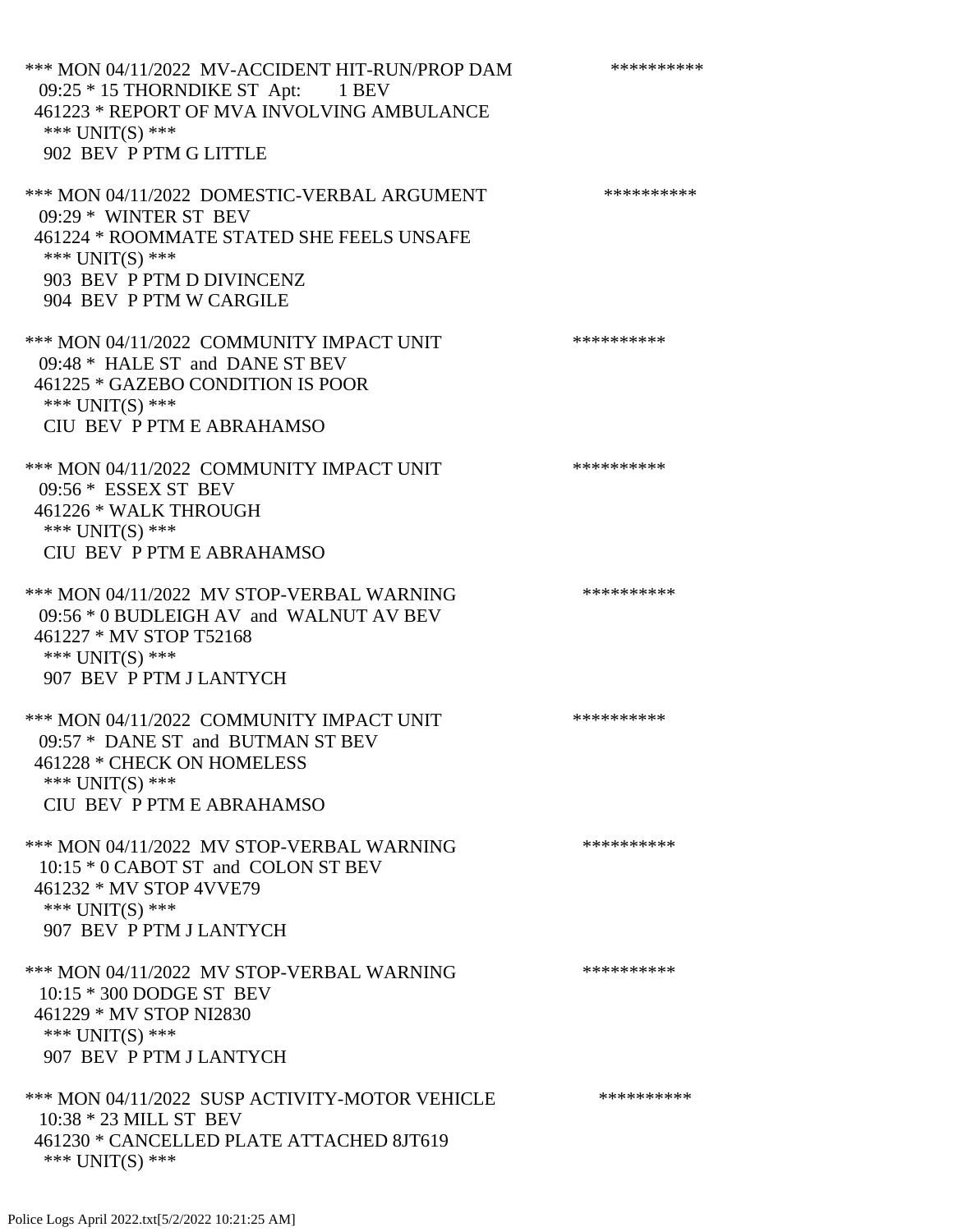# CIU BEV P PTM E ABRAHAMSO

| *** MON 04/11/2022 SUSP ACTIVITY-MOTOR VEHICLE<br>10:57 * 0 CABOT ST and COLON ST BEV<br>461231 * CAMPER ON PRIVATE PROPERTY IDAHO REG<br>*** UNIT(S) ***<br>CIU BEV P PTM E ABRAHAMSO | ********** |
|----------------------------------------------------------------------------------------------------------------------------------------------------------------------------------------|------------|
| *** MON 04/11/2022 CITY ORDINANCE-ABANDONED MV<br>11:20 * 9 EAST ST BEV<br>461233 * NH REG 4683066-OWNER DECEASED<br>*** UNIT(S) ***<br>CIU BEV P PTM E ABRAHAMSO                      | ********** |
| *** MON 04/11/2022 FRAUD-CREDIT CARD/AUTO *26B<br>11:37 * 55 DODGE ST BEV<br>461234 * REPORT OF ONLINE SCAM<br>*** UNIT(S) ***<br>905 BEV P PTM K THOMASSON                            | ********** |
| *** MON 04/11/2022 CHECK WELL BEING<br>12:20 * 54 OBER ST BEV<br>461235 * WELL BEING CHECK<br>*** UNIT(S) ***<br>906 BEV P PTL A CLARIZIA                                              | ********** |
| *** MON 04/11/2022 DIRECTED PATROL<br>12:23 * 13 CHAPMAN ST BEV<br>461236 * DIRECTED PATROL<br>*** UNIT(S) ***<br>CIU BEV P PTM E ABRAHAMSO                                            | ********** |
| *** MON 04/11/2022 ANIMAL CONTROL CITATION<br>12:34 * 109 GROVER ST BEV<br>461237 * CITATION ISSUED RE: CASE# 461172<br>*** $UNIT(S)$ ***<br>931 BEV P ACO M LIPINSKI                  | ********** |
| *** MON 04/11/2022 MV-ACCIDENT HIT-RUN/PROP DAM<br>12:44 * 411 CABOT ST BEV<br>461238 * HIT AND RUN WITH PROPERTY DAMAGE<br>*** $UNIT(S)$ ***<br>903 BEV P PTM D DIVINCENZ             | ********** |
| *** MON 04/11/2022 MV STOP-CITATION ISSUED<br>12:46 * 0 CABOT ST and RAILROAD AV BEV<br>461239 * MV STOP 3DGL69<br>*** $UNIT(S)$ ***<br>SIE2 BEV P SGT J TACHE                         | ********** |
| *** MON 04/11/2022 SUSP ACTIVITY-MOTOR VEHICLE<br>12:48 * 0 CABOT ST and BALCH ST BEV<br>461240 * CABOT FUEL INVESTIGATION<br>*** $UNIT(S)$ ***                                        | ********** |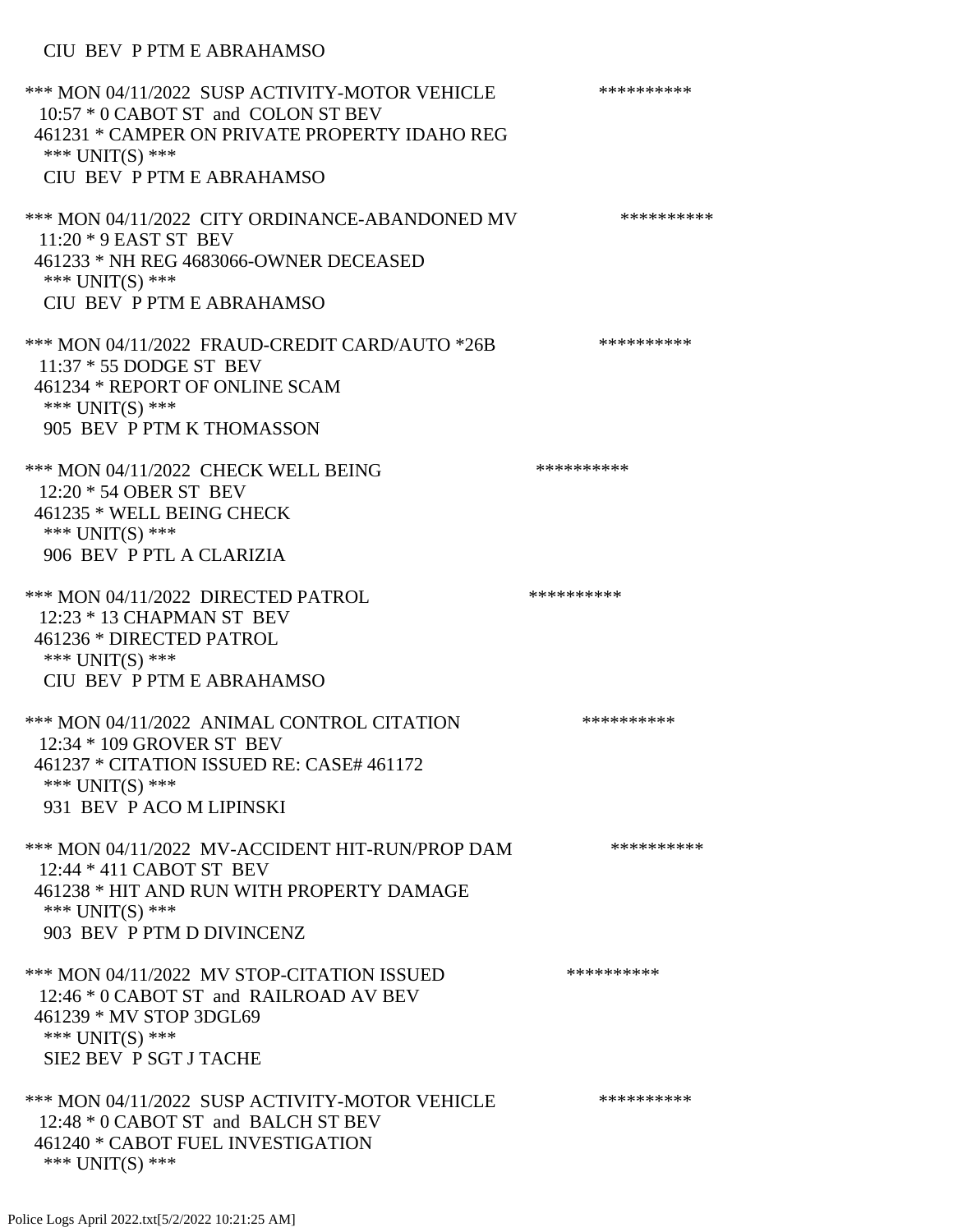\*\*\* MON 04/11/2022 FRAUD-CONF GAME/SWND/FL\*26A \*\*\*\*\*\*\*\*\*\* 12:49 \* 56 THISSEL ST BEV 461241 \* FRAUDULENT CHECK AND BANK USE \*\*\* UNIT(S) \*\*\* 905 BEV P PTM K THOMASSON \*\*\* MON 04/11/2022 NOTIFICATION \*\*\*\*\*\*\*\*\*\*\*\*\* 14:12 \* 191 CABOT ST BEV 461242 \* CITY CLERK NOTIFICATION \*\*\* UNIT(S) \*\*\* CIU BEV P PTM E ABRAHAMSO \*\*\* MON 04/11/2022 MV STOP-WRITTEN WARNING \*\*\*\*\*\*\*\*\*\*\*\* 14:47 \* 29 ENON ST BEV 461243 \* MV STOP 631LN3 \*\*\* UNIT(S) \*\*\* 907 BEV P PTM J LANTYCH \*\*\* MON 04/11/2022 MEDICAL-BLS \*\*\*\*\*\*\*\*\*\*\*\* 14:58 \* TOZER RD BEV 461244 \* FEMALE PATIENT UNRESPONSIVE \*\*\* UNIT(S) \*\*\* 903 BEV P PTM D DIVINCENZ 905 BEV P PTM K THOMASSON \*\*\* MON 04/11/2022 FRAUD-WIRE \*26E \*\*\*\*\*\*\*\*\*\*\*\*\*\*\* 15:04 \* 8 FAYETTE ST Apt: 1 BEV 461245 \* PARTY HAD MONEY TAKEN OUT OF CHECKING ACCT \*\*\* UNIT(S) \*\*\* H2 BEV P PTM T SLAVIN \*\*\* MON 04/11/2022 CID FOLLOW UP \*\*\*\*\*\*\*\*\*\* 15:13 \* 0 SCHOOL ST and ELLINGWOOD CT BEV 461246 \* FOLLOW UP \*\*\* UNIT(S) \*\*\* DEL2 BEV P DET D PRINZ \*\*\* MON 04/11/2022 TRAFFIC ENFORCEMENT (GRANT) \*\*\*\*\*\*\*\*\*\* 15:27 \* 175 ELLIOTT ST BEV 461247 \* DISTRACTED DRIVING \*\*\* UNIT(S) \*\*\* CIU BEV P PTM E ABRAHAMSO \*\*\* MON 04/11/2022 TRAFFIC ENFORCEMENT (GRANT) \*\*\*\*\*\*\*\*\*\* 15:37 \* 0 HERRICK ST and SOHIER RD BEV 461248 \* MV STOP MA REG 316PV9 \*\*\* UNIT(S) \*\*\* CIU BEV P PTM E ABRAHAMSO \*\*\* MON 04/11/2022 TRAFFIC ENFORCEMENT (GRANT) \*\*\*\*\*\*\*\*\*\* 15:41 \* 0 HERRICK ST and SOHIER RD BEV 461249 \* MV STOP 9PJ245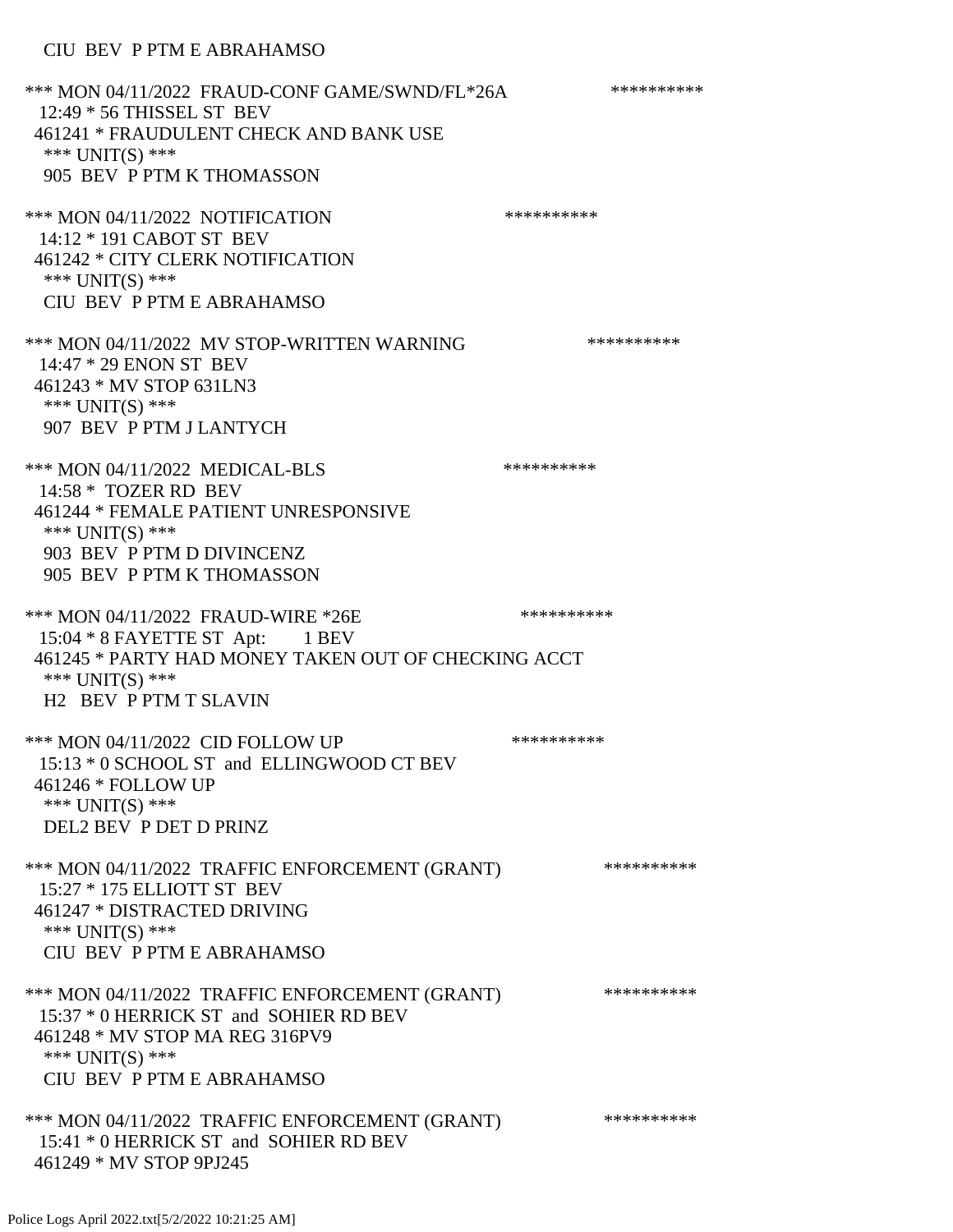| *** $UNIT(S)$ ***<br>CIU BEV P PTM E ABRAHAMSO                                                                                                                               |            |
|------------------------------------------------------------------------------------------------------------------------------------------------------------------------------|------------|
| *** MON 04/11/2022 TRAFFIC ENFORCEMENT (GRANT)<br>15:43 * 0 HERRICK ST and SOHIER RD BEV<br>461250 * MV STOP MA REG 3KMY14<br>*** $UNIT(S)$ ***<br>CIU BEV P PTM E ABRAHAMSO | ********** |
| *** MON 04/11/2022 TRAFFIC ENFORCEMENT (GRANT)<br>15:49 * 0 HERRICK ST and SOHIER RD BEV<br>461251 * MV STOP MA REG 177E17<br>*** $UNIT(S)$ ***<br>CIU BEV P PTM E ABRAHAMSO | ********** |
| *** MON 04/11/2022 ANIMAL COMPLAINT - DOGS<br>15:52 * 71 DODGE ST BEV<br>461252 * DOG LOCKED IN CAR BARKING<br>*** UNIT(S) ***<br>905 BEV P PTM K THOMASSON                  | ********** |
| *** MON 04/11/2022 ROSTER-ON/OFF DUTY<br>16:00 * ELLIOTT ST BEV<br>461253 * START OF SHIFT C (4-12 SHIFT)<br>*** UNIT(S) ***<br>OIC BEV PLT J SHAIRS                         | ********** |
| *** MON 04/11/2022 TRAFFIC ENFORCEMENT (GRANT)<br>16:00 * 0 HERRICK ST and SOHIER RD BEV<br>461254 * MV STOP MA REG X965<br>*** $UNIT(S)$ ***<br>CIU BEV P PTM E ABRAHAMSO   | ********** |
| *** MON 04/11/2022 TRAFFIC ENFORCEMENT (GRANT)<br>16:09 * 0 HERRICK ST and SOHIER RD BEV<br>461255 * MV STOP MA COM REG JAS1<br>*** UNIT(S) ***<br>CIU BEV P PTM E ABRAHAMSO | ********** |
| *** MON 04/11/2022 TRAFFIC ENFORCEMENT (GRANT)<br>16:15 * 0 HERRICK ST and SOHIER RD BEV<br>461256 * MV STOP MA REG 2LSL76<br>*** UNIT(S) ***<br>CIU BEV P PTM E ABRAHAMSO   | ********** |
| *** MON 04/11/2022 TRAFFIC ENFORCEMENT (GRANT)<br>16:21 * 0 HERRICK ST and SOHIER RD BEV<br>461258 * MV STOP MA REG 1RPE46<br>*** $UNIT(S)$ ***<br>CIU BEV P PTM E ABRAHAMSO | ********** |
| *** MON 04/11/2022 MEDICAL-OVERDOSE<br>16:27 * DOLLOFF AV BEV<br>461260 * VIOLENT DAUGHTER TOOK HANDFUL OF PILLS                                                             | ********** |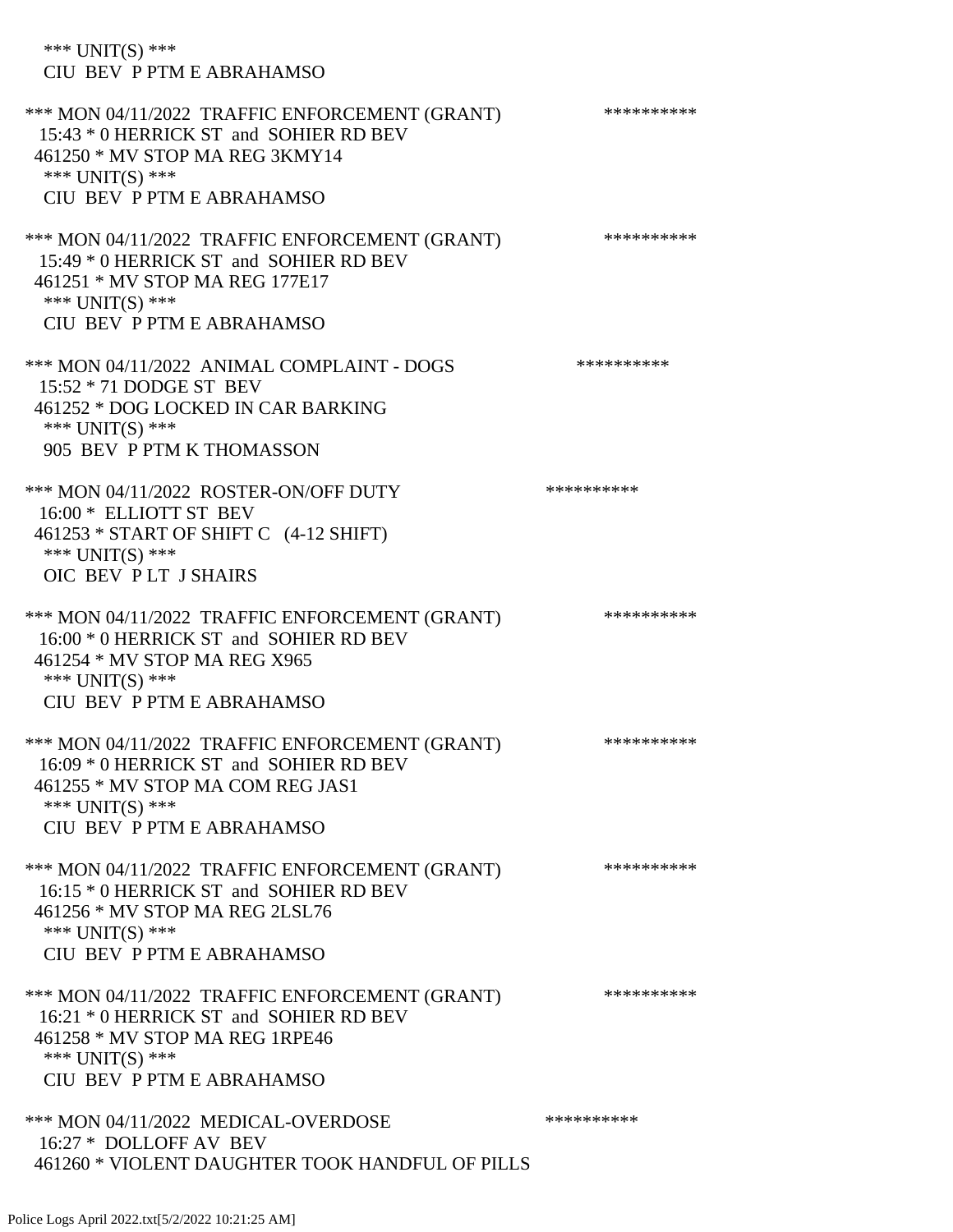\*\*\* UNIT(S) \*\*\* 901 BEV P PTM E GOODELL 903 BEV P PTM M GELINEAU 912 BEV P SGT J SHAIRS A1 BEV A AMBULANCE \*\*\* MON 04/11/2022 TRAFFIC ENFORCEMENT (GRANT) \*\*\*\*\*\*\*\*\*\* 16:45 \* 0 CABOT ST and HIGHLAND AV BEV 461261 \* MV STOP MA REG 4488EL \*\*\* UNIT(S) \*\*\* CIU BEV P PTM E ABRAHAMSO \*\*\* MON 04/11/2022 DISTURBANCE-GENERAL \*\*\*\*\*\*\*\*\*\*\*\* 16:49 \* 32 COURTNEY DR BEV 461262 \* OUT OF CONTROL 15 YO \*\*\* UNIT(S) \*\*\* 903 BEV P PTM M GELINEAU 905 BEV P PTM K THOMASSON A1 BEV A AMBULANCE \*\*\* MON 04/11/2022 TRAFFIC ENFORCEMENT (GRANT) \*\*\*\*\*\*\*\*\*\* 16:53 \* 0 CABOT ST and HIGHLAND AV BEV 461263 \* MV STOP MA COM REG P35064 \*\*\* UNIT(S) \*\*\* CIU BEV P PTM E ABRAHAMSO \*\*\* MON 04/11/2022 TRAFFIC ENFORCEMENT (GRANT) \*\*\*\*\*\*\*\*\*\* 17:02 \* 0 BARTLETT ST and COTTAGE LN BEV 461264 \* MV STOP[ MA REG 151VK5 \*\*\* UNIT(S) \*\*\* CIU BEV P PTM E ABRAHAMSO \*\*\* MON 04/11/2022 TRAFFIC ENFORCEMENT (GRANT) \*\*\*\*\*\*\*\*\*\* 17:29 \* 0 ELLIOTT ST and BECKFORD ST BEV 461265 \* MV STOP MA REG 89F660 \*\*\* UNIT(S) \*\*\* CIU BEV P PTM E ABRAHAMSO \*\*\* MON 04/11/2022 MV STOP-VERBAL WARNING \*\*\*\*\*\*\*\*\*\*\*\* 17:40 \* 0 BRIDGE ST and MARGIN ST BEV 461266 \* MC STOP MA 3ENG11 \*\*\* UNIT(S) \*\*\* 912 BEV P SGT J SHAIRS \*\*\* MON 04/11/2022 FRAUD-IDENTITY THEFT\*26F \*\*\*\*\*\*\*\*\*\*\*\* 17:43 \* 15 UPLAND RD BEV 461267 \* ID THEFT \*\*\* UNIT(S) \*\*\* 901 BEV P PTM E GOODELL \*\*\* MON 04/11/2022 MV STOP-VERBAL WARNING \*\*\*\*\*\*\*\*\*\*\*\* 17:47 \* 0 CABOT ST and WALLIS ST BEV 461268 \* MV STOP MA REG 2PXS84 \*\*\* UNIT(S) \*\*\*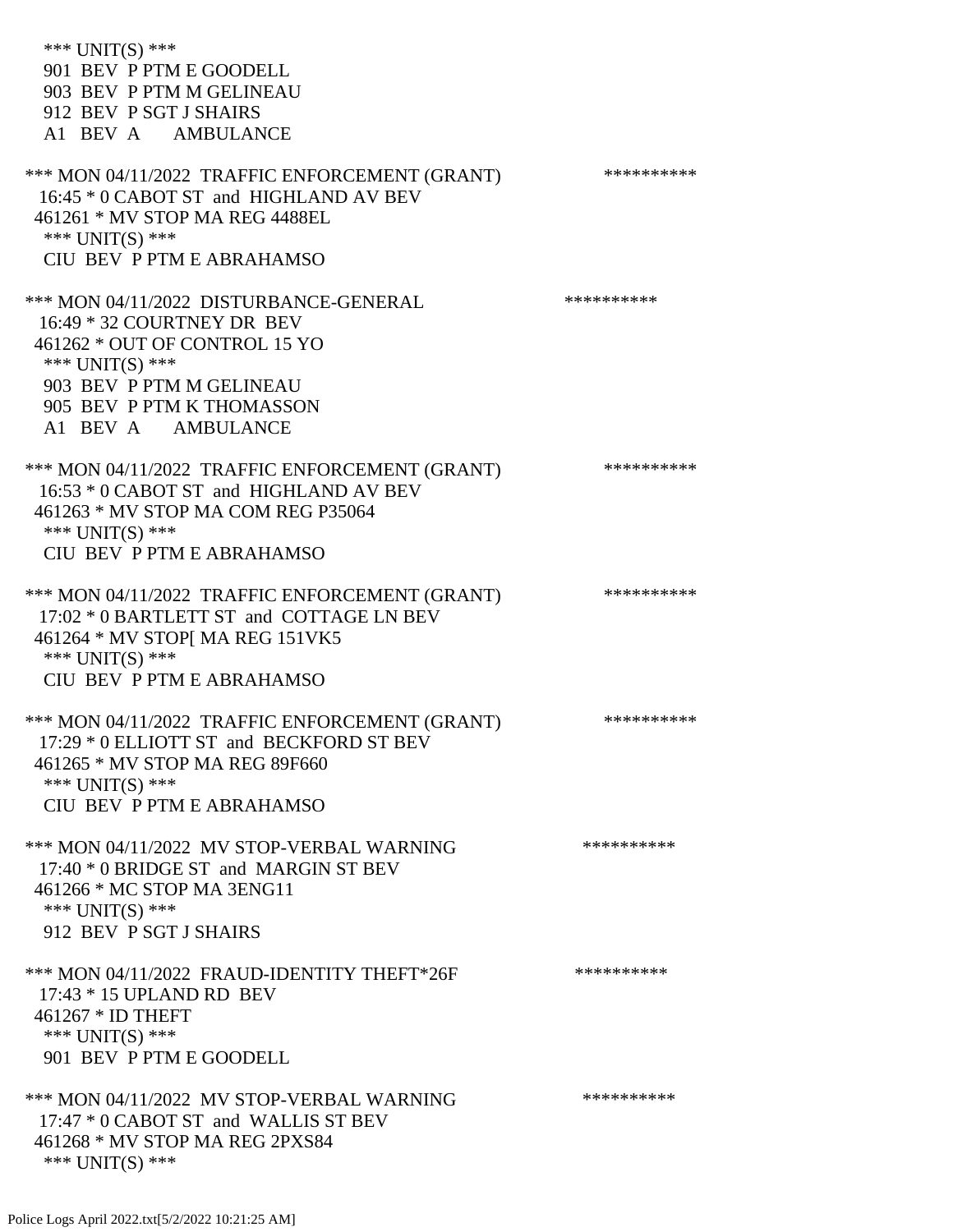### 912 BEV P SGT J SHAIRS

\*\*\* MON 04/11/2022 TRAFFIC ENFORCEMENT (GRANT) \*\*\*\*\*\*\*\*\*\* 17:51 \* 0 CABOT ST and COLUMBUS AV BEV 461269 \* MV STOP MA REG 1LHV37 \*\*\* UNIT(S) \*\*\* CIU BEV P PTM E ABRAHAMSO \*\*\* MON 04/11/2022 TRAFFIC ENFORCEMENT (GRANT) \*\*\*\*\*\*\*\*\*\* 18:12 \* 72 CABOT ST BEV 461270 \* MV STOP MA REG 148ZA7 \*\*\* UNIT(S) \*\*\* CIU BEV P PTM E ABRAHAMSO \*\*\* MON 04/11/2022 DISTURBANCE-GENERAL \*\*\*\*\*\*\*\*\*\* 18:38 \* 4 MCPHERSON DR BEV 461271 \* GROUP STARTING TROUBLE AT YOUTH CENTER \*\*\* UNIT(S) \*\*\* 902 BEV P PTM ARCHAMBAULT 903 BEV P PTM M GELINEAU 912 BEV P SGT J SHAIRS \*\*\* MON 04/11/2022 ASSIST OTHER DEPARTMENT \*\*\*\*\*\*\*\*\*\*\*\*\* 20:32 \* HERRICK ST BEV 461272 \* ASSIST DANVERS WITH ELOPING SUICIDAL MALE \*\*\* UNIT(S) \*\*\* 905 BEV P PTM J MCCARTHY 906 BEV P PTM C STANTON \*\*\* MON 04/11/2022 ASSIST OTHER DEPARTMENT \*\*\*\*\*\*\*\*\*\*\*\* 21:24 \* DODGE ST BEV 461273 \* ASSIST SALEM W/ WARRANT SERVICE \*\*\* UNIT(S) \*\*\* 905 BEV P PTM J MCCARTHY 906 BEV P PTM C STANTON 912 BEV P SGT J SHAIRS \*\*\* MON 04/11/2022 MV-ACCIDENT PROPERTY DAMAGE \*\*\*\*\*\*\*\*\*\*\*\* 21:54 \* 190 MCKAY ST BEV 461274 \* POSSIBLE TRUCK INTO TREE \*\*\* UNIT(S) \*\*\* 905 BEV P PTM J MCCARTHY 906 BEV P PTM C STANTON 912 BEV P SGT J SHAIRS \*\*\* MON 04/11/2022 MEDICAL-BLS \*\*\*\*\*\*\*\*\*\*\*\* 22:31 \* KELLEHER RD BEV 461275 \* FALL WITH HEAD LACERATION \*\*\* UNIT(S) \*\*\* 904 BEV P PTM H GEARY A1 BEV A AMBULANCE BF1 BEV F BEV FIRE

\*\*\* MON 04/11/2022 SUSP ACTIVITY-MOTOR VEHICLE \*\*\*\*\*\*\*\*\*\*\*\*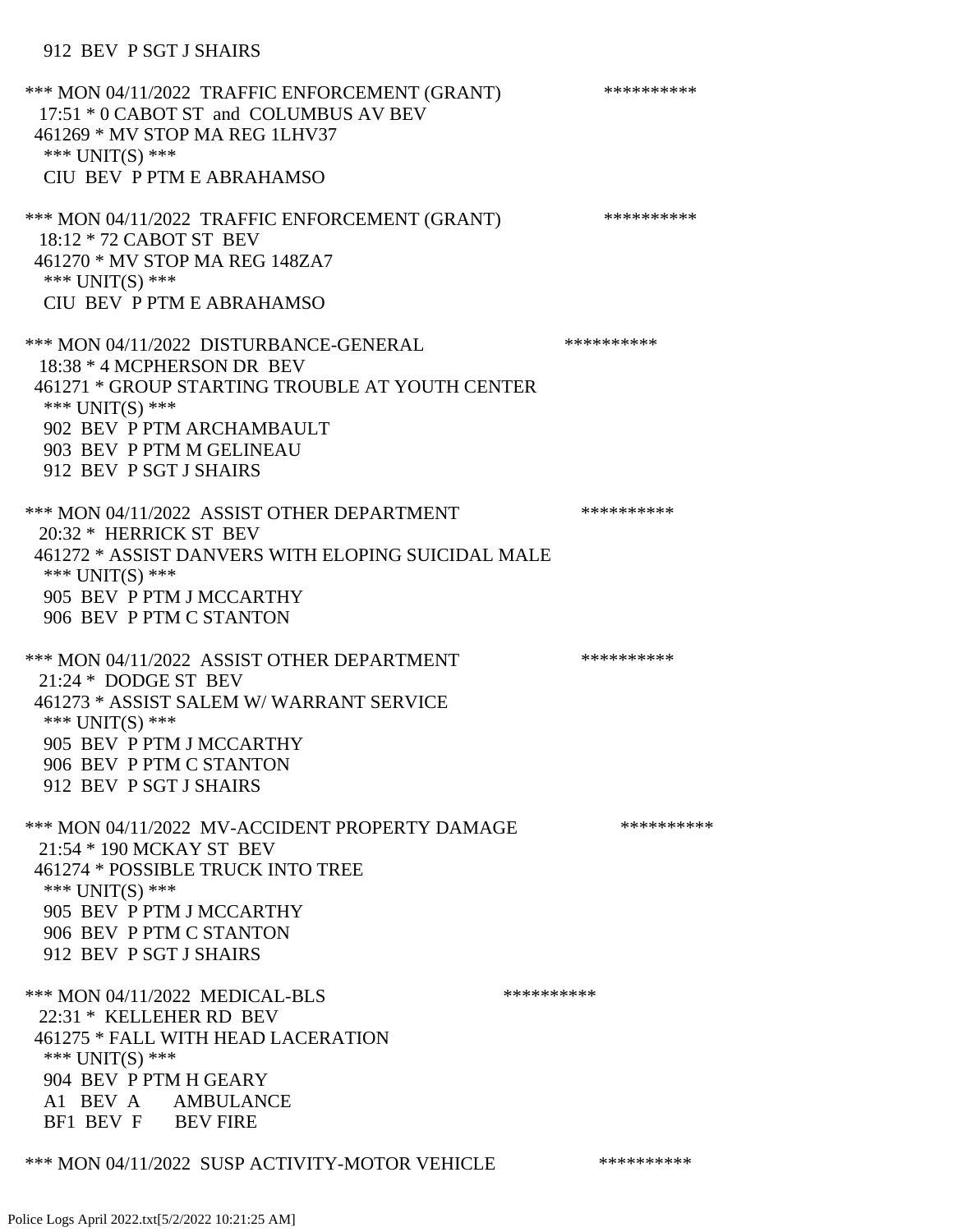22:51 \* 327 RANTOUL ST BEV 461276 \* CHECKING ON MA REG 1KXK46 \*\*\* UNIT(S) \*\*\* 901 BEV P PTM E GOODELL 902 BEV P PTM ARCHAMBAULT \*\*\* MON 04/11/2022 JUVENILE MATTER-OTHER \*\*\*\*\*\*\*\*\*\*\*\* 23:01 \* PARK ST BEV 461277 \* OVERDUE JUVENILE \*\*\* UNIT(S) \*\*\* 901 BEV P PTM E GOODELL 902 BEV P PTM ARCHAMBAULT 912 BEV P SGT J SHAIRS \*\*\* MON 04/11/2022 ROSTER-ON/OFF DUTY \*\*\*\*\*\*\*\*\*\* 23:17 \* ELLIOTT ST BEV 461278 \* START OF DIVISION A (MIDNIGHT SHIFT) \*\*\* UNIT(S) \*\*\* OIC BEV P SGT J ZWICKER \*\*\* TUE 04/12/2022 DIRECTED PATROL \*\*\*\*\*\*\*\*\*\* 00:36 \* 10 PARK ST BEV 461280 \* CHECK OF MBTA STATION \*\*\* UNIT(S) \*\*\* 902 BEV P PTM M THERIAULT \*\*\* TUE 04/12/2022 PARK/PLAYGROUND CHECK \*\*\*\*\*\*\*\*\*\*\*\* 00:37 \* 0 LOTHROP ST BEV 461281 \* CHECK OF INDPENDENCE PARK \*\*\* UNIT(S) \*\*\* 902 BEV P PTM M THERIAULT \*\*\* TUE 04/12/2022 DIRECTED PATROL \*\*\*\*\*\*\*\*\*\* 00:43 \* 0 ELLIS SQ BEV 461282 \* CHECK OF ELLIS SQUARE \*\*\* UNIT(S) \*\*\* 902 BEV P PTM M THERIAULT \*\*\* TUE 04/12/2022 PARK/PLAYGROUND CHECK \*\*\*\*\*\*\*\*\*\*\*\* 01:05 \* 0 GAGE ST BEV 461283 \* GAGE STREET PARK CHECK \*\*\* UNIT(S) \*\*\* 903 BEV P PTM M MARINO \*\*\* TUE 04/12/2022 MENTAL HEALTH - SECTION 12 \*\*\*\*\*\*\*\*\*\*\* 01:16 \* SIMON ST BEV 461284 \* SUICIDAL MALE/VERBAL DOMESTIC \*\*\* UNIT(S) \*\*\* 901 BEV P PTM E GOODELL 903 BEV P PTM M MARINO 905 BEV P PTM G LITTLE A1 BEV A AMBULANCE \*\*\* TUE 04/12/2022 DIRECTED PATROL \*\*\*\*\*\*\*\*\*\*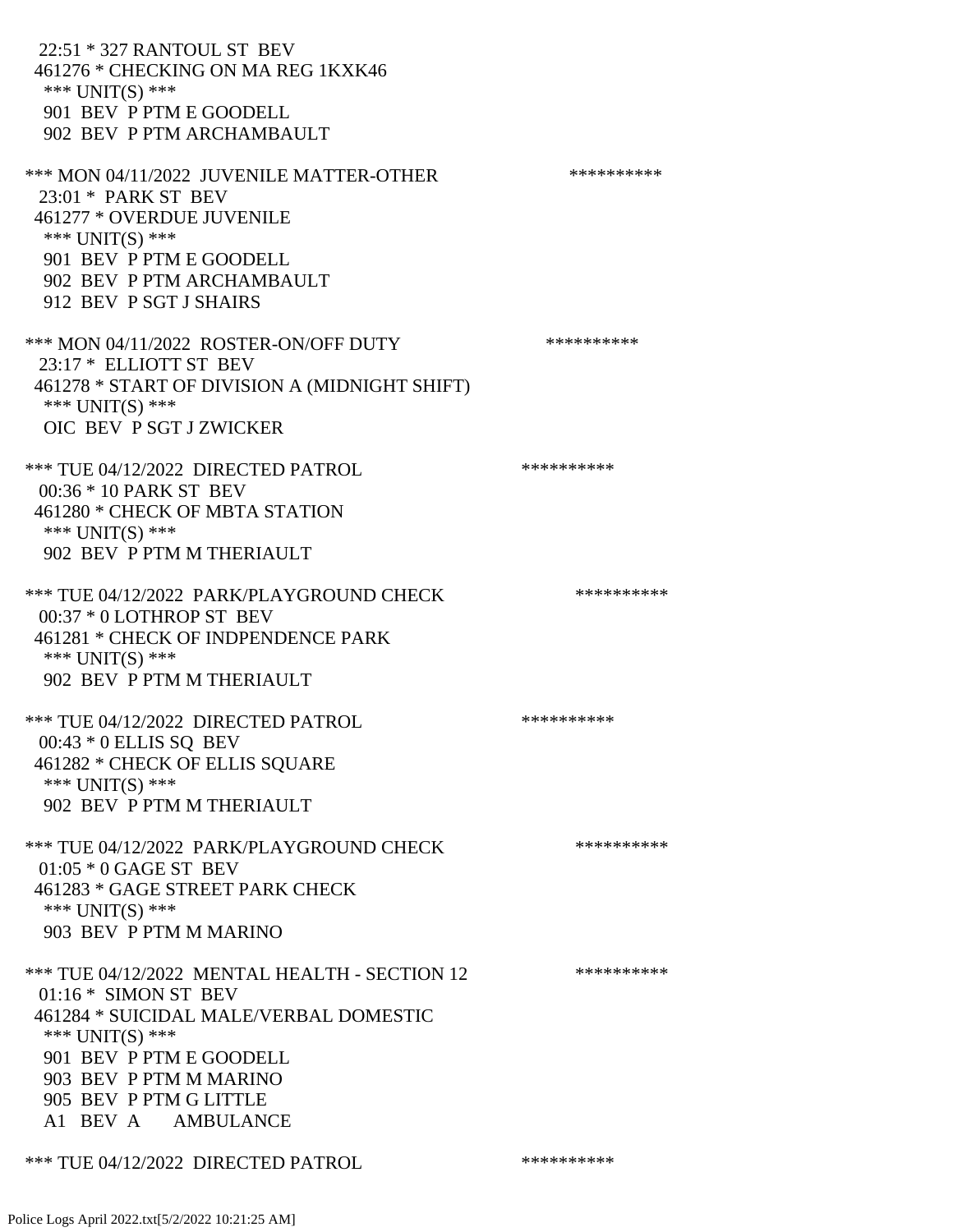02:04 \* 54 ELLIOTT ST BEV 461285 \* CHECK OF 24 HOUR WALGREENS \*\*\* UNIT(S) \*\*\* 902 BEV P PTM M THERIAULT \*\*\* TUE 04/12/2022 SCHOOL BUILDING CHECK \*\*\*\*\*\*\*\*\*\*\*\* 02:10 \* 100 SOHIER RD BEV 461286 \* CHECK OF BEVERLY HIGH SCHOOL \*\*\* UNIT(S) \*\*\* 903 BEV P PTM M MARINO \*\*\* TUE 04/12/2022 BUILDING CHECK \*\*\*\*\*\*\*\*\*\*\*\* 02:26 \* CABOT ST BEV 461287 \* BUILDING CHECK \*\*\* TUE 04/12/2022 PARK/PLAYGROUND CHECK \*\*\*\*\*\*\*\*\*\* 02:27 \* 0 PARK ST BEV 461288 \* PARK CHECK \*\*\* UNIT(S) \*\*\* 902 BEV P PTM M THERIAULT \*\*\* TUE 04/12/2022 DIRECTED PATROL \*\*\*\*\*\*\*\*\*\* 03:14 \* 126 WATER ST BEV 461289 \* CHECK OF YACHT CLUB \*\*\* UNIT(S) \*\*\* 902 BEV P PTM M THERIAULT \*\*\* TUE 04/12/2022 BUILDING CHECK \*\*\*\*\*\*\*\*\*\*\*\* 03:32 \* RANTOUL ST BEV 461290 \* 24 HOUR STORE CHECK \*\*\* UNIT(S) \*\*\* 903 BEV P PTM M MARINO \*\*\* TUE 04/12/2022 MEDICAL-ALS \*\*\*\*\*\*\*\*\*\* 03:38 \* ELLIOTT ST BEV 461291 \* CHEST PAINS \*\*\* UNIT(S) \*\*\* 902 BEV P PTM M THERIAULT 903 BEV P PTM M MARINO A1 BEV A AMBULANCE \*\*\* TUE 04/12/2022 MEDICAL-ALS \*\*\*\*\*\*\*\*\*\* 04:26 \* CABOT ST and SALEM LINE BEV 461292 \* PERSON IN NEED OF ASSISTANCE \*\*\* UNIT(S) \*\*\* 902 BEV P PTM M THERIAULT 904 BEV P PTM S CECCHINI A1 BEV A AMBULANCE \*\*\* TUE 04/12/2022 DIRECTED PATROL \*\*\*\*\*\*\*\*\*\* 04:46 \* 11 CABOT ST BEV 461293 \* CHECK OF HARBORMASTER/PIER \*\*\* UNIT(S) \*\*\* 902 BEV P PTM M THERIAULT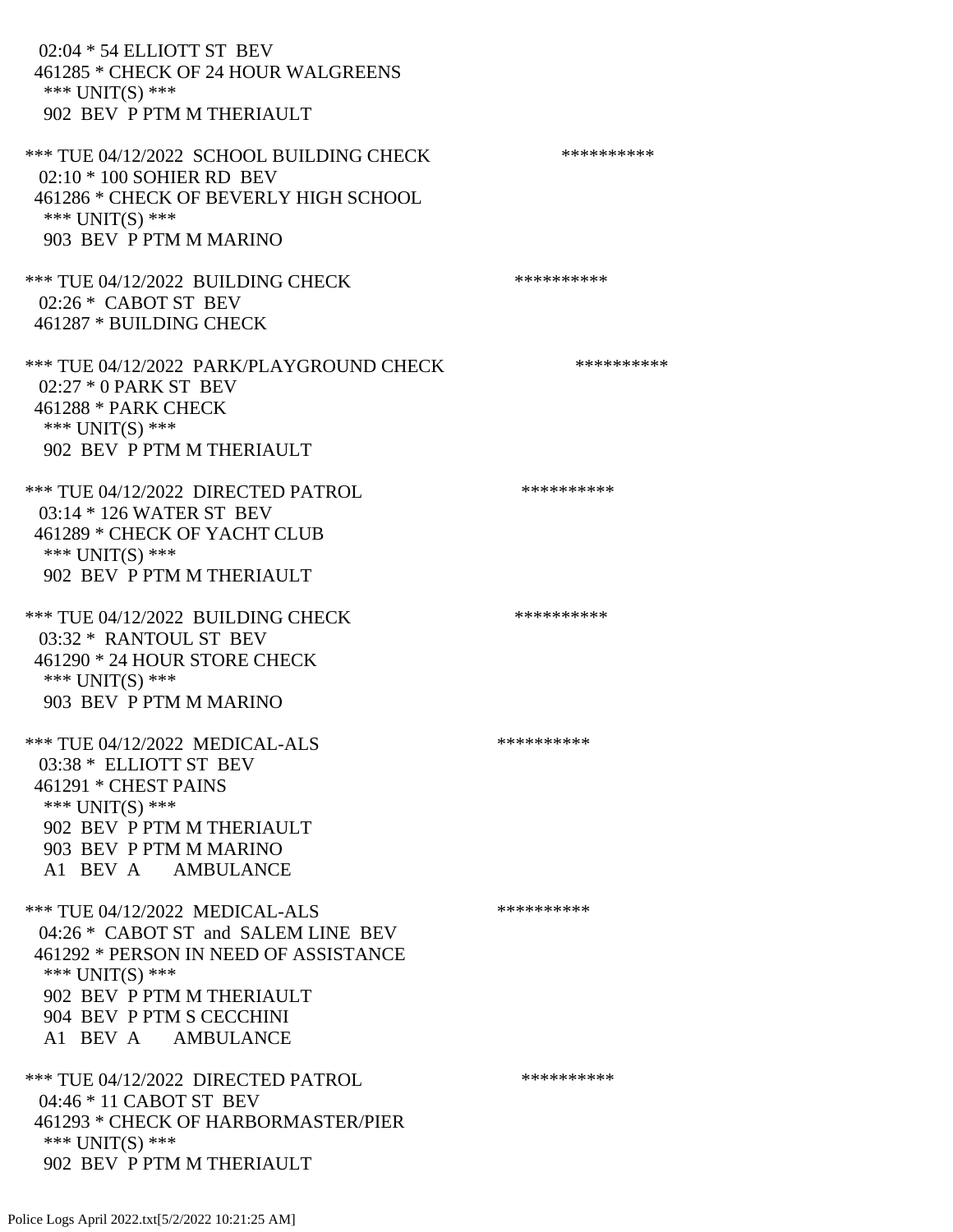\*\*\* TUE 04/12/2022 MEDICAL-ALS \*\*\*\*\*\*\*\*\*\*\*\*\* 05:11 \* HILLTOP DR BEV 461294 \* LIFE ALERT \*\*\* UNIT(S) \*\*\* 903 BEV P PTM M MARINO A1 BEV A AMBULANCE \*\*\* TUE 04/12/2022 SUSP ACTIVITY-MOTOR VEHICLE \*\*\*\*\*\*\*\*\*\* 06:04 \* 6 LEFAVOUR AV BEV 461295 \* MV FOUND WITH TRUNK WIDE OPEN \*\*\* UNIT(S) \*\*\* 903 BEV P PTM M MARINO \*\*\* TUE 04/12/2022 DISTURBANCE-NEIGHBORS \*\*\*\*\*\*\*\*\*\*\*\*\* 06:16 \* 10 TRASK CT Apt: 32 BEV 461296 \* NEIGHBOR COMPLAINT ABOUT TRUCK NOISE \*\*\* UNIT(S) \*\*\* 906 BEV P PTM D GRIMES \*\*\* TUE 04/12/2022 CHECK WELL BEING \*\*\*\*\*\*\*\*\*\* 07:12 \* 0 ROPES ST and GRANT ST BEV 461297 \* PARTY SLUMPED IN CAR \*\*\* UNIT(S) \*\*\* 902 BEV P PTM M THERIAULT 903 BEV P PTM M MARINO \*\*\* TUE 04/12/2022 DIRECTED PATROL \*\*\*\*\*\*\*\*\*\* 07:18 \* 55 OBER ST BEV 461298 \* PARK CHK \*\*\* UNIT(S) \*\*\* 904 BEV P PTM S CECCHINI \*\*\* TUE 04/12/2022 TRAFFIC ENFORCEMENT (GRANT) \*\*\*\*\*\*\*\*\*\* 07:24 \* 175 ELLIOTT ST BEV 461299 \* DISTRACTED DRIVING \*\*\* UNIT(S) \*\*\* CIU BEV P PTM E ABRAHAMSO \*\*\* TUE 04/12/2022 TRAFFIC ENFORCEMENT (GRANT) \*\*\*\*\*\*\*\*\*\* 07:32 \* 0 HERRICK ST and SOHIER RD BEV 461300 \* MV STOP CO REG OAK464 \*\*\* UNIT(S) \*\*\* CIU BEV P PTM E ABRAHAMSO \*\*\* TUE 04/12/2022 MV STOP-VERBAL WARNING \*\*\*\*\*\*\*\*\*\*\*\*\* 07:34 \* 0 ESSEX ST and HARWOOD ST BEV 461301 \* MV STOP 6TA623 \*\*\* UNIT(S) \*\*\* 907 BEV P PTM J LANTYCH \*\*\* TUE 04/12/2022 ROSTER-ON/OFF DUTY \*\*\*\*\*\*\*\*\*\* 07:36 \* ELLIOTT ST BEV 461302 \* DIV B ASSIGNMENTS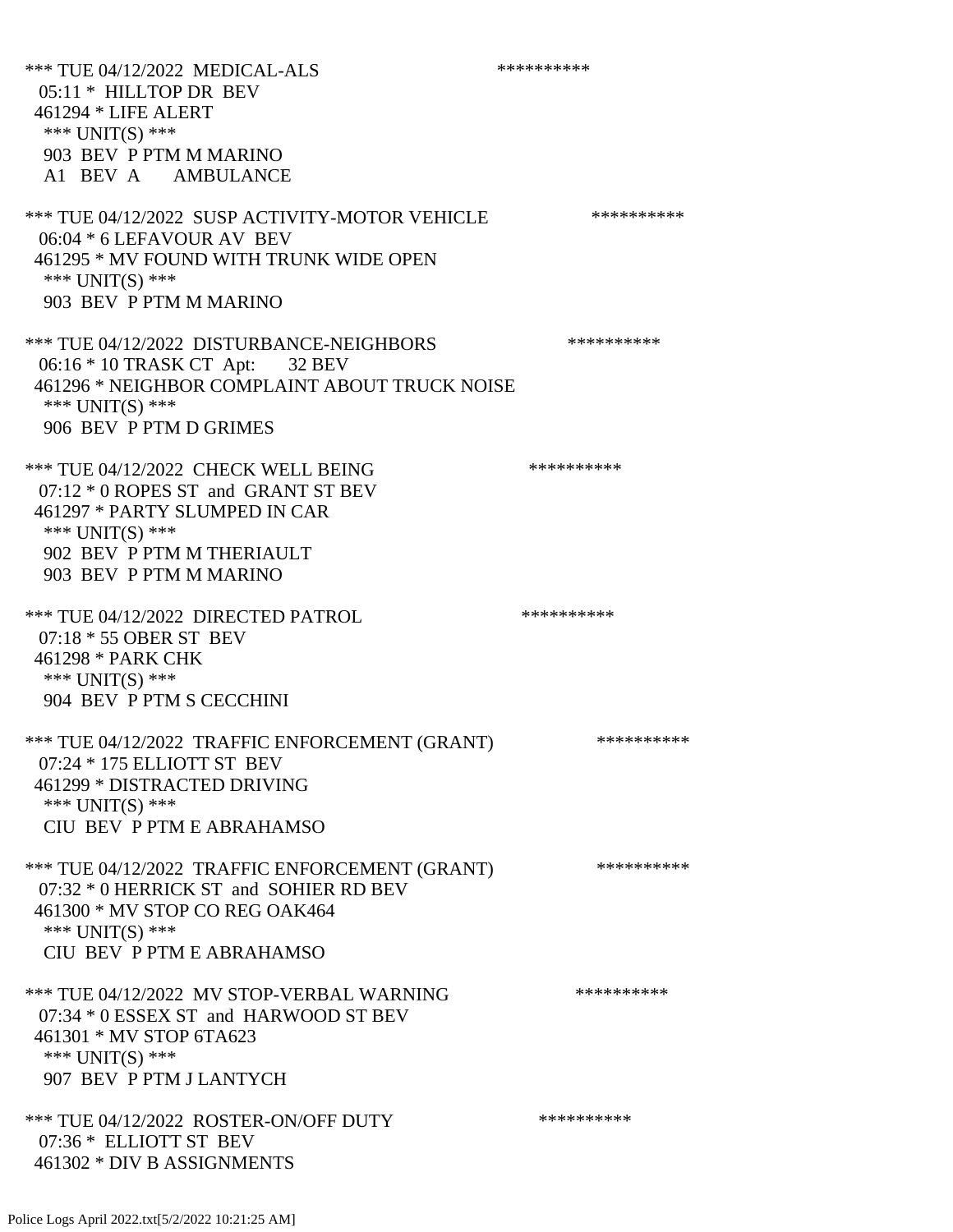| *** TUE 04/12/2022 TRAFFIC ENFORCEMENT (GRANT)<br>07:36 * 0 HERRICK ST and SOHIER RD BEV<br>461303 * MV STOP MA REG 593WC6<br>*** $UNIT(S)$ ***<br>CIU BEV P PTM E ABRAHAMSO | ********** |
|------------------------------------------------------------------------------------------------------------------------------------------------------------------------------|------------|
| *** TUE 04/12/2022 TRAFFIC ENFORCEMENT (GRANT)<br>07:39 * 0 HERRICK ST and SOHIER RD BEV<br>461304 * MV STOP MA REG 878WC5<br>*** $UNIT(S)$ ***<br>CIU BEV P PTM E ABRAHAMSO | ********** |
| *** TUE 04/12/2022 TRAFFIC ENFORCEMENT (GRANT)<br>07:49 * 0 HERRICK ST and SOHIER RD BEV<br>461305 * MV STOP NJ REG P30CFP<br>*** UNIT(S) ***<br>CIU BEV P PTM E ABRAHAMSO   | ********** |
| *** TUE 04/12/2022 TRAFFIC ENFORCEMENT (GRANT)<br>07:58 * 0 HERRICK ST and SOHIER RD BEV<br>461306 * MV STOP MA REG 1ZCG70<br>*** $UNIT(S)$ ***<br>CIU BEV P PTM E ABRAHAMSO | ********** |
| *** TUE 04/12/2022 TRAFFIC ENFORCEMENT (GRANT)<br>08:09 * 0 HERRICK ST and SOHIER RD BEV<br>461307 * MV STOP MA REG 4ANT99<br>*** UNIT(S) ***<br>CIU BEV P PTM E ABRAHAMSO   | ********** |
| *** TUE 04/12/2022 ALARMS-COMMERCIAL<br>08:09 * 130 CABOT ST Apt: 205 BEV<br>461308 * COMMERCIAL BURG ALARM<br>*** UNIT(S) ***<br>902 BEV P PTM D DIVINCENZ                  | ********** |
| *** TUE 04/12/2022 TRAFFIC ENFORCEMENT (GRANT)<br>08:12 * 0 HERRICK ST and SOHIER RD BEV<br>461309 * MV STOP MA REG 2APG23<br>*** $UNIT(S)$ ***<br>CIU BEV P PTM E ABRAHAMSO | ********** |
| *** TUE 04/12/2022 MV STOP-VERBAL WARNING<br>08:16 * 411 CABOT ST BEV<br>461310 * MV STOP 4CSX41<br>*** $UNIT(S)$ ***<br>907 BEV P PTM J LANTYCH                             | ********** |
| *** TUE 04/12/2022 TRAFFIC ENFORCEMENT (GRANT)<br>08:22 * 0 HERRICK ST and SOHIER RD BEV<br>461311 * MV STOP 4SK197<br>*** $UNIT(S)$ ***<br>CIU BEV P PTM E ABRAHAMSO        | ********** |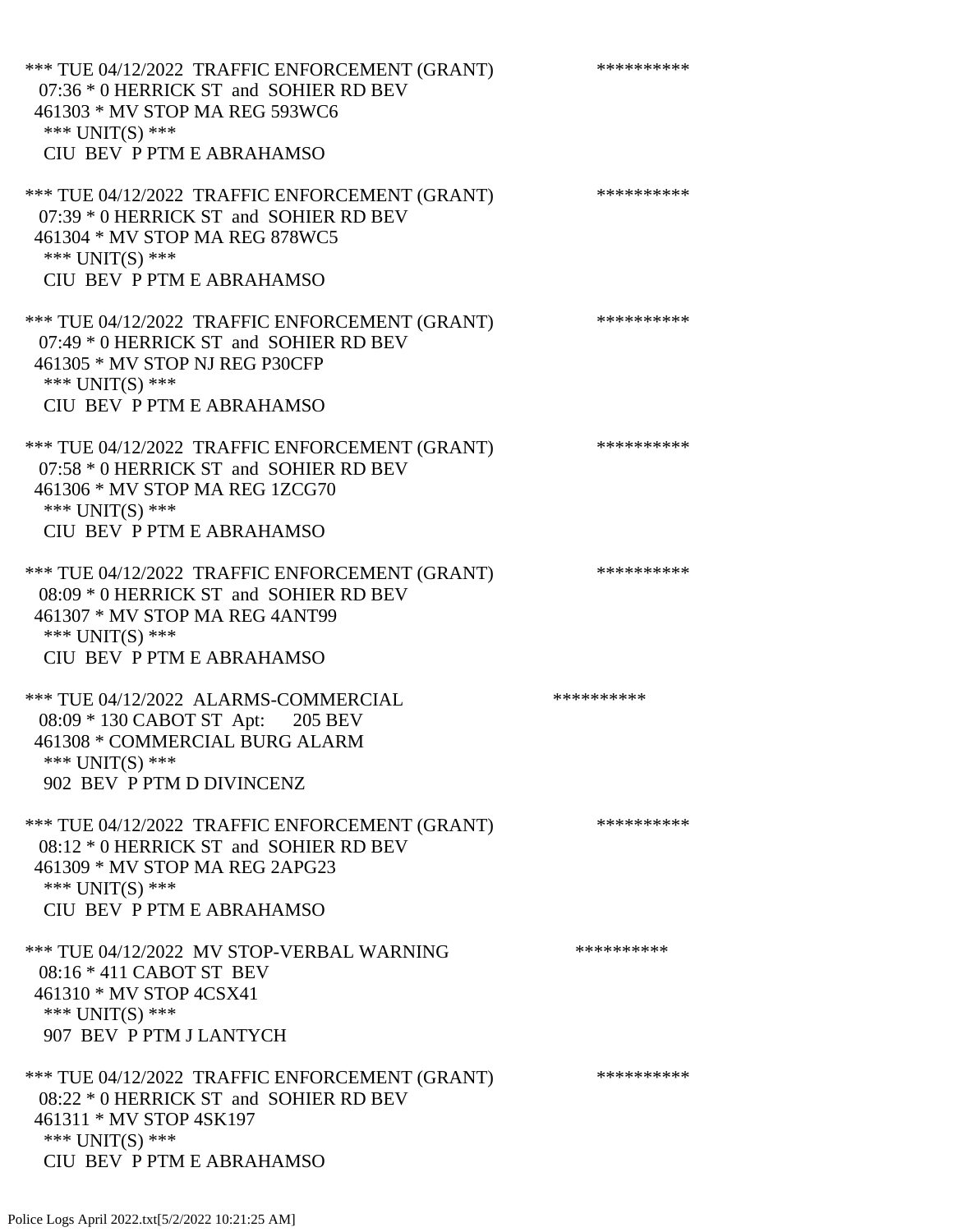\*\*\* TUE 04/12/2022 MV STOP-VERBAL WARNING \*\*\*\*\*\*\*\*\*\*\*\*\* 08:34 \* 55 TOZER RD BEV 461312 \* MV STOP 539NX1 \*\*\* UNIT(S) \*\*\* 907 BEV P PTM J LANTYCH \*\*\* TUE 04/12/2022 TRAFFIC ENFORCEMENT (GRANT) \*\*\*\*\*\*\*\*\*\* 08:38 \* 0 HERRICK ST and SOHIER RD BEV 461313 \* MV STOP MA REG 1XFT81 \*\*\* UNIT(S) \*\*\* CIU BEV P PTM E ABRAHAMSO \*\*\* TUE 04/12/2022 MV STOP-WRITTEN WARNING \*\*\*\*\*\*\*\*\*\*\*\*\* 08:43 \* 0 HERRICK ST and SOHIER RD BEV 461314 \* MV STOP 7SH469 \*\*\* UNIT(S) \*\*\* 907 BEV P PTM J LANTYCH \*\*\* TUE 04/12/2022 TRAFFIC ENFORCEMENT (GRANT) \*\*\*\*\*\*\*\*\*\* 08:46 \* 0 HERRICK ST and SOHIER RD BEV 461315 \* MV STOP MA PUPIL 108724 \*\*\* UNIT(S) \*\*\* CIU BEV P PTM E ABRAHAMSO \*\*\* TUE 04/12/2022 TRAFFIC ENFORCEMENT (GRANT) \*\*\*\*\*\*\*\*\*\* 08:58 \* 0 HERRICK ST and SOHIER RD BEV 461316 \* MV STOP MA REG 8SK129 \*\*\* UNIT(S) \*\*\* CIU BEV P PTM E ABRAHAMSO \*\*\* TUE 04/12/2022 MV STOP-WRITTEN WARNING \*\*\*\*\*\*\*\*\*\*\*\*\* 09:00 \* 150 BRIMBAL AV BEV 461317 \* MV STOP EV150Z \*\*\* UNIT(S) \*\*\* 907 BEV P PTM J LANTYCH \*\*\* TUE 04/12/2022 TRAFFIC ENFORCEMENT (GRANT) \*\*\*\*\*\*\*\*\*\* 09:10 \* 0 HERRICK ST and SOHIER RD BEV 461318 \* MV STOP MA REG 8GP517 \*\*\* UNIT(S) \*\*\* CIU BEV P PTM E ABRAHAMSO \*\*\* TUE 04/12/2022 MV STOP-CITATION ISSUED \*\*\*\*\*\*\*\*\*\*\* 09:13 \* 126 SOHIER RD BEV 461319 \* MV STOP 105810 (SPN/PUPIL BUS) \*\*\* UNIT(S) \*\*\* 907 BEV P PTM J LANTYCH \*\*\* TUE 04/12/2022 CHECK WELL BEING \*\*\*\*\*\*\*\*\*\* 09:43 \* 22 FEDERAL ST Apt: 302 BEV 461320 \* CHECK WELL BEING \*\*\* UNIT(S) \*\*\* 902 BEV P PTM D DIVINCENZ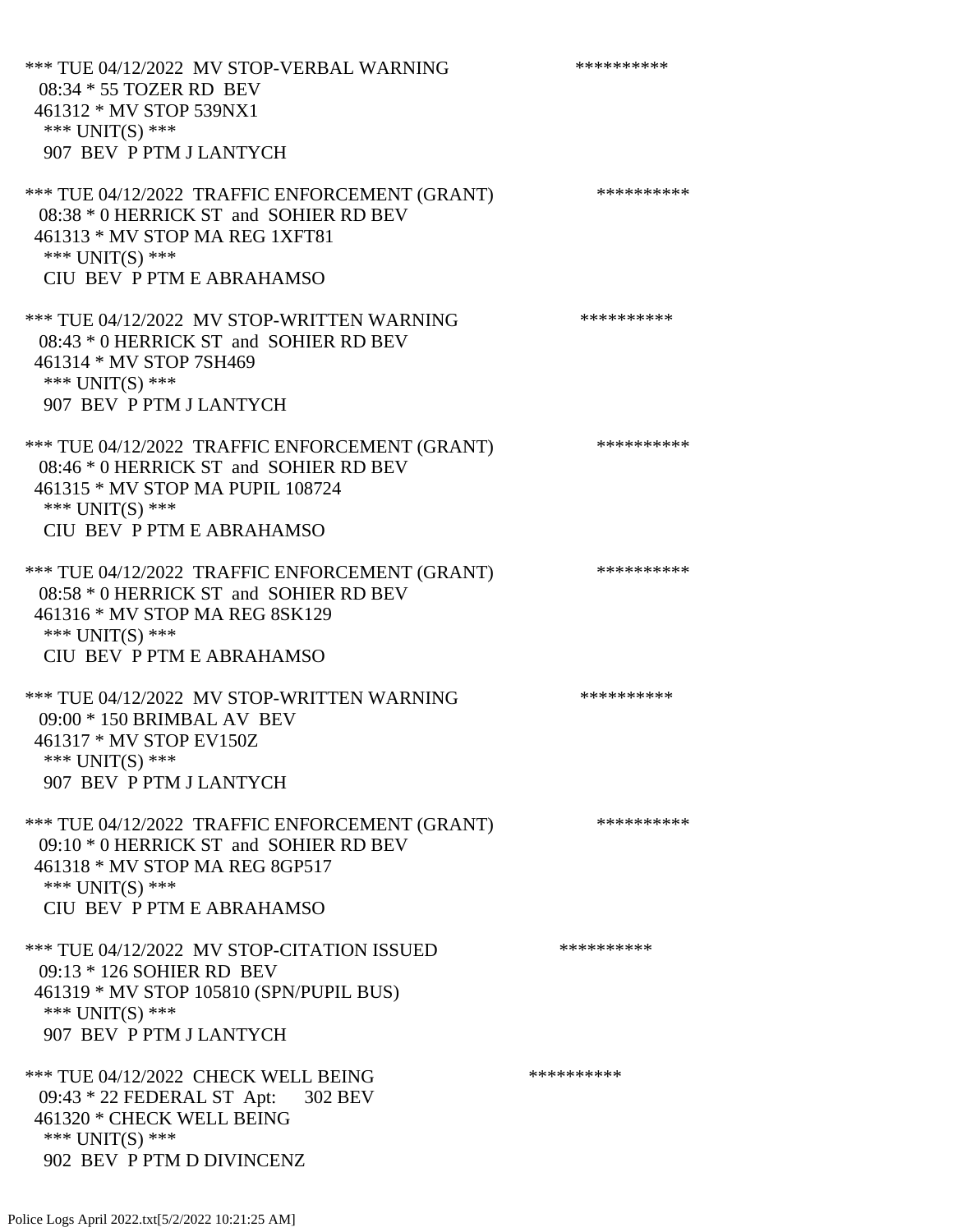BF1 BEV F BEV FIRE

| *** TUE 04/12/2022 TRAIN STATION CHECK<br>10:05 * 10 PARK ST BEV<br>461321 * BEVERLY DEPOT TRAIN DEPOT CHECK<br>*** $UNIT(S)$ ***<br>902 BEV P PTM D DIVINCENZ                                       | ********** |
|------------------------------------------------------------------------------------------------------------------------------------------------------------------------------------------------------|------------|
| *** TUE 04/12/2022 TRAIN STATION CHECK<br>$10:08 * 0$ ENON ST BEV<br>461322 * CHECK OF THE NORTH BEVERLY DEPOT<br>*** UNIT(S) ***                                                                    | ********** |
| 905 BEV P PTM T SLAVIN<br>*** TUE 04/12/2022 TRAIN STATION CHECK<br>10:14 * 179 ESSEX ST BEV<br>461323 * CHECK ON MONSERRAT TRAIN STATION                                                            | ********** |
| *** UNIT(S) ***<br>903 BEV P PTM S LANE<br>*** TUE 04/12/2022 TRAIN STATION CHECK                                                                                                                    | ********** |
| 10:26 * 0 HALE ST and WEST ST BEV<br>461324 * CHECK OF FARMS TRAINS STATION<br>*** UNIT(S) ***<br>906 BEV P PTL A CLARIZIA                                                                           |            |
| *** TUE 04/12/2022 MEDICAL-MENTAL HEALTH<br>$10:51$ * RIVER ST BEV<br>461325 * SHELTER REQUESTING HELP WITH Q5 18 Y/O<br>*** $UNIT(S)$ ***<br>901 BEV P PTM J SPITALERI<br>902 BEV P PTM D DIVINCENZ | ********** |
| *** TUE 04/12/2022 HAZARD-WIRE DOWN<br>11:15 * 29 LIVINGSTONE AV BEV<br>461326 * WIRE RIPPED OFF HOUSE- CABLE & PHONE<br>*** UNIT(S) ***<br>901 BEV P PTM J SPITALERI                                | ********** |
| *** TUE 04/12/2022 MV-ACCIDENT PROPERTY DAMAGE<br>11:54 * 0 ELLIOTT ST and RANTOUL ST BEV<br>461327 * MVA<br>*** UNIT(S) ***<br>901 BEV P PTM E ABRAHAMSO<br>902 BEV P PTM D DIVINCENZ               | ********** |
| *** TUE 04/12/2022 MV STOP-VERBAL WARNING<br>12:30 * 0 COLON ST and HEATHER ST BEV<br>461328 * MV STOP:MA REG.4CAZ59<br>*** UNIT(S) ***<br>DTL BEV P PTM M MARINO                                    | ********** |
| *** TUE 04/12/2022 MV STOP-VERBAL WARNING<br>12:40 * 0 ESSEX ST and CEDAR ST BEV                                                                                                                     | ********** |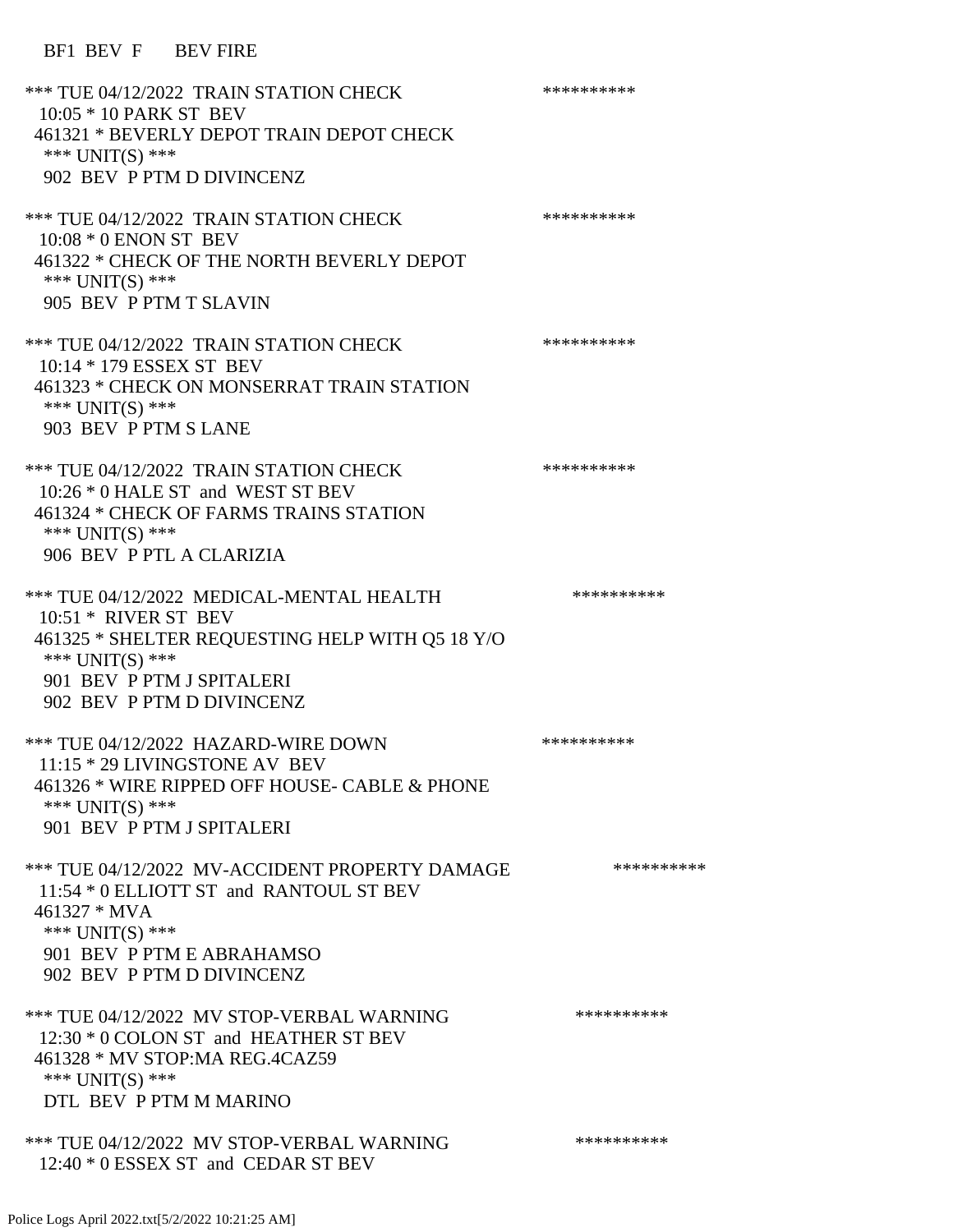461329 \* MV STOP 8LTR30 \*\*\* UNIT(S) \*\*\* 907 BEV P PTM J LANTYCH \*\*\* TUE 04/12/2022 MEDICAL-BLS \*\*\*\*\*\*\*\*\*\* 12:40 \* ESSEX ST BEV 461330 \* DIFFICULTY BREATHING \*\*\* UNIT(S) \*\*\* 906 BEV P PTL A CLARIZIA \*\*\* TUE 04/12/2022 MV STOP-VERBAL WARNING \*\*\*\*\*\*\*\*\*\*\*\*\* 13:11 \* 0 EAST LOTHROP ST and CORNING ST BEV 461331 \* MV STOP 1CER66 \*\*\* UNIT(S) \*\*\* 907 BEV P PTM J LANTYCH \*\*\* TUE 04/12/2022 SUSP ACTIVITY \*\*\*\*\*\*\*\*\*\*\*\* 13:25 \* 16 BRIDGE ST BEV 461332 \* POSSIBLE MISSING 13 AND 14 CHILDREN \*\*\* UNIT(S) \*\*\* 901 BEV P PTM E ABRAHAMSO 903 BEV P PTM S LANE 905 BEV P PTM T SLAVIN \*\*\* TUE 04/12/2022 DISTURBANCE-GENERAL \*\*\*\*\*\*\*\*\*\* 13:44 \* 91 HERRICK ST BEV 461333 \* SECTION PERSON LEFT HOSPITAL \*\*\* UNIT(S) \*\*\* 903 BEV P PTM S LANE 905 BEV P PTM T SLAVIN 907 BEV P PTM J LANTYCH \*\*\* TUE 04/12/2022 MV STOP-VERBAL WARNING \*\*\*\*\*\*\*\*\*\*\*\*\* 14:05 \* 41 BRIMBAL AV BEV 461334 \* MV STOP 6GW190 \*\*\* UNIT(S) \*\*\* 907 BEV P PTM J LANTYCH \*\*\* TUE 04/12/2022 MV STOP-VERBAL WARNING \*\*\*\*\*\*\*\*\*\*\*\* 14:13 \* 41 BRIMBAL AV BEV 461335 \* MV STOP 21CY40 \*\*\* UNIT(S) \*\*\* 907 BEV P PTM J LANTYCH \*\*\* TUE 04/12/2022 MV STOP-VERBAL WARNING \*\*\*\*\*\*\*\*\*\*\*\*\* 14:26 \* 0 BUDLEIGH AV and WALNUT AV BEV 461336 \* MV STOP 4481201 (NH) \*\*\* UNIT(S) \*\*\* 907 BEV P PTM J LANTYCH \*\*\* TUE 04/12/2022 SUMMONS, ATTEMPT TO SERVE \*\*\*\*\*\*\*\*\*\* 14:32 \* 3 LOTHROP ST Apt: 2 BEV 461337 \* ATTEMPT TO SERVE SUMMONS \*\*\* UNIT(S) \*\*\*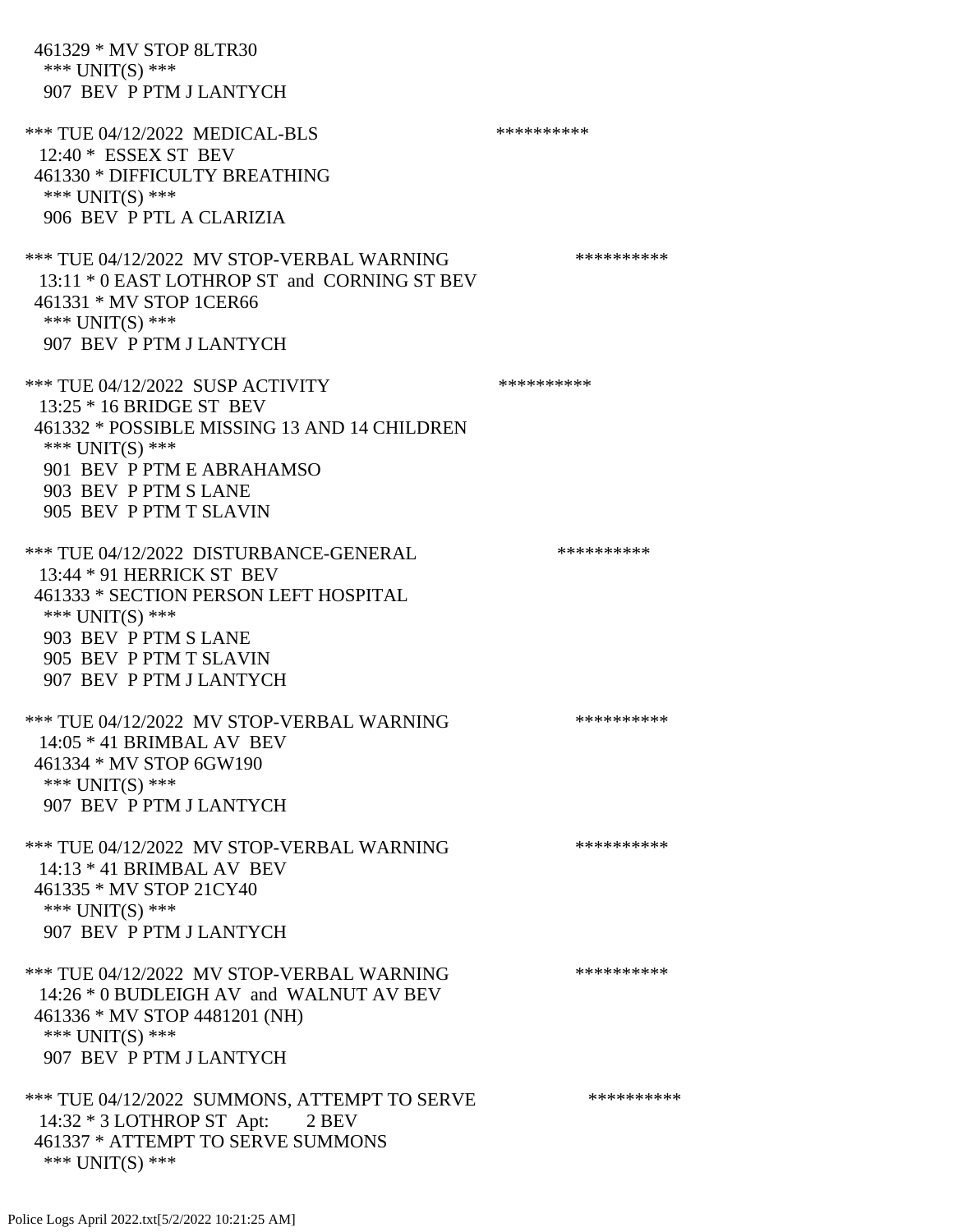## 902 BEV P PTM D DIVINCENZ

\*\*\* TUE 04/12/2022 MV STOP-ARREST/SUMMONS \*\*\*\*\*\*\*\*\*\*\*\*\*\* 14:50 \* 13 ELLIOTT ST BEV 461338 \* MV STOP MA REG. 4PKG61 \*\*\* UNIT(S) \*\*\* 902 BEV P PTM D DIVINCENZ 903 BEV P PTM S LANE \*\*\* TUE 04/12/2022 MEDICAL-BLS \*\*\*\*\*\*\*\*\*\*\*\* 15:13 \* SUNSET DR BEV 461339 \* MALE FELL AND HIT HEAD-- BLEEDING \*\*\* UNIT(S) \*\*\* 901 BEV P PTM E ABRAHAMSO 905 BEV P PTM T SLAVIN \*\*\* TUE 04/12/2022 MV STOP-WRITTEN WARNING \*\*\*\*\*\*\*\*\*\*\*\*\* 15:33 \* 0 DODGE ST and NELSON AV BEV 461340 \* MVSTOP - 1DDM53 \*\*\* UNIT(S) \*\*\* 913 BEV P SGT M HENEBURY \*\*\* TUE 04/12/2022 ALARMS-RESIDENTIAL \*\*\*\*\*\*\*\*\*\* 15:43 \* 90 BOYLES ST BEV 461341 \* MULTIPLE INTERIOR MOTION ALARMS \*\*\* UNIT(S) \*\*\* 906 BEV P PTL A CLARIZIA 913 BEV P SGT M HENEBURY \*\*\* TUE 04/12/2022 TRAFFIC ENFORCEMENT (GRANT) \*\*\*\*\*\*\*\*\*\* 15:56 \* 175 ELLIOTT ST BEV 461343 \* TRAFFIC GRANT - DISTRACTED DRIVING \*\*\* UNIT(S) \*\*\* CHA2 BEV P CPT M DEVLIN \*\*\* TUE 04/12/2022 INCORRECT ENTRY/MUST CHANGE \*\*\*\*\*\*\*\*\*\* 15:58 \* 175 ELLIOTT ST BEV 461344 \* \*\*\* UNIT(S) \*\*\* CHA2 BEV P CPT M DEVLIN \*\*\* TUE 04/12/2022 ROSTER-ON/OFF DUTY \*\*\*\*\*\*\*\*\*\*\*\* 16:00 \* ELLIOTT ST BEV 461342 \* START OF SHIFT C (4-12 SHIFT) \*\*\* UNIT(S) \*\*\* OIC BEV P LT J SHAIRS \*\*\* TUE 04/12/2022 SELECTIVE ENFORCEMENT \*\*\*\*\*\*\*\*\*\*\*\* 16:14 \* 0 CROSS LN and BIRCHWOOD DR BEV 461345 \* SELECTIVE ENFORCEMENT \*\*\* UNIT(S) \*\*\* 913 BEV P SGT M HENEBURY \*\*\* TUE 04/12/2022 MV STOP-VERBAL WARNING \*\*\*\*\*\*\*\*\*\*\*\*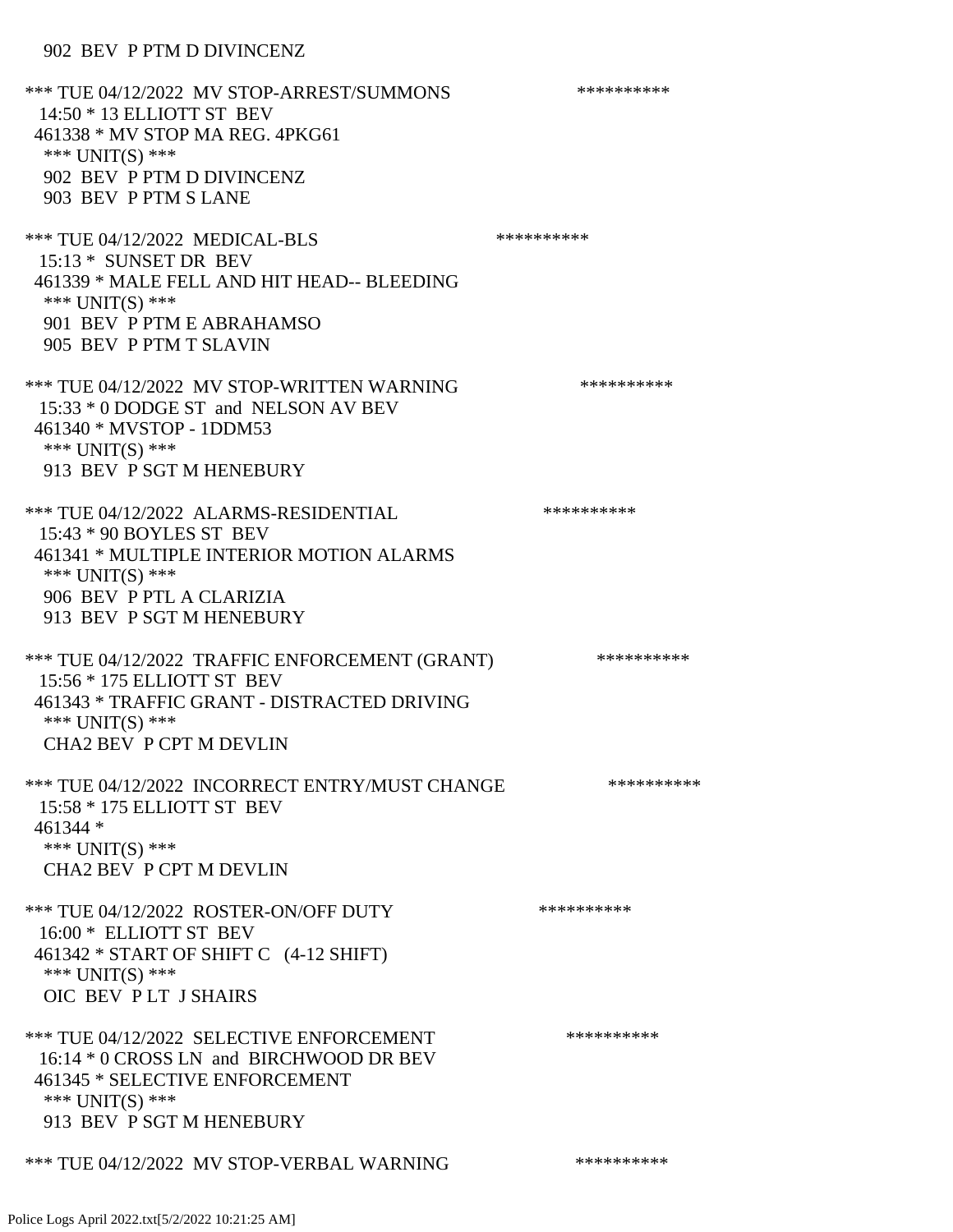16:42 \* 0 MCKAY ST and ELLIOTT ST BEV 461346 \* MV STOP \*\*\* UNIT(S) \*\*\* CHA2 BEV P CPT M DEVLIN \*\*\* TUE 04/12/2022 MV STOP-VERBAL WARNING \*\*\*\*\*\*\*\*\*\*\*\*\* 16:56 \* 377 CABOT ST BEV 461347 \* MV STOP MA 891YD3 \*\*\* UNIT(S) \*\*\* 903 BEV P PTM M GELINEAU \*\*\* TUE 04/12/2022 MV STOP-WRITTEN WARNING \*\*\*\*\*\*\*\*\*\*\*\* 17:08 \* 16 BRIDGE ST BEV 461348 \* MV STOP--MA REG 541TW9 \*\*\* UNIT(S) \*\*\* CHA2 BEV P CPT M DEVLIN \*\*\* TUE 04/12/2022 MV STOP-WRITTEN WARNING \*\*\*\*\*\*\*\*\*\*\*\*\* 17:24 \* 0 RIVER ST and BRIDGE BEV 461349 \* MV STOP--MA REG 74S970 \*\*\* UNIT(S) \*\*\* CHA2 BEV P CPT M DEVLIN \*\*\* TUE 04/12/2022 MV STOP-WRITTEN WARNING \*\*\*\*\*\*\*\*\*\*\*\*\* 17:34 \* 56 RIVER ST BEV 461350 \* MV STOP - MA 3KWH80 \*\*\* UNIT(S) \*\*\* 902 BEV P PTM ARCHAMBAULT CHA2 BEV P CPT M DEVLIN \*\*\* TUE 04/12/2022 MEDICAL-UNKNOWN \*\*\*\*\*\*\*\*\*\* 17:47 \* ESSEX ST BEV 461351 \* LIFELINE ALERT--FEMALE YELLING FOR HELP \*\*\* UNIT(S) \*\*\* 904 BEV P PTM M MALONE A1 BEV A AMBULANCE BF1 BEV F BEV FIRE \*\*\* TUE 04/12/2022 MV STOP-WRITTEN WARNING \*\*\*\*\*\*\*\*\*\*\*\*\* 17:52 \* 0 BRIDGE ST and LIVINGSTONE AV BEV 461352 \* MV STOP--MA REG 937BR7 \*\*\* UNIT(S) \*\*\* CHA2 BEV P CPT M DEVLIN \*\*\* TUE 04/12/2022 MV STOP-WRITTEN WARNING \*\*\*\*\*\*\*\*\*\*\*\*\* 17:52 \* 0 DODGE ST and ARLINGTON AV BEV 461353 \* MVSTOP - 4NDS89 \*\*\* UNIT(S) \*\*\* 913 BEV P SGT M HENEBURY \*\*\* TUE 04/12/2022 MV STOP-VERBAL WARNING \*\*\*\*\*\*\*\*\*\*\*\*\* 18:02 \* 0 BRIDGE ST and MARGIN ST BEV 461354 \* MV STOP--FF73GM

\*\*\* UNIT(S) \*\*\*

Police Logs April 2022.txt[5/2/2022 10:21:25 AM]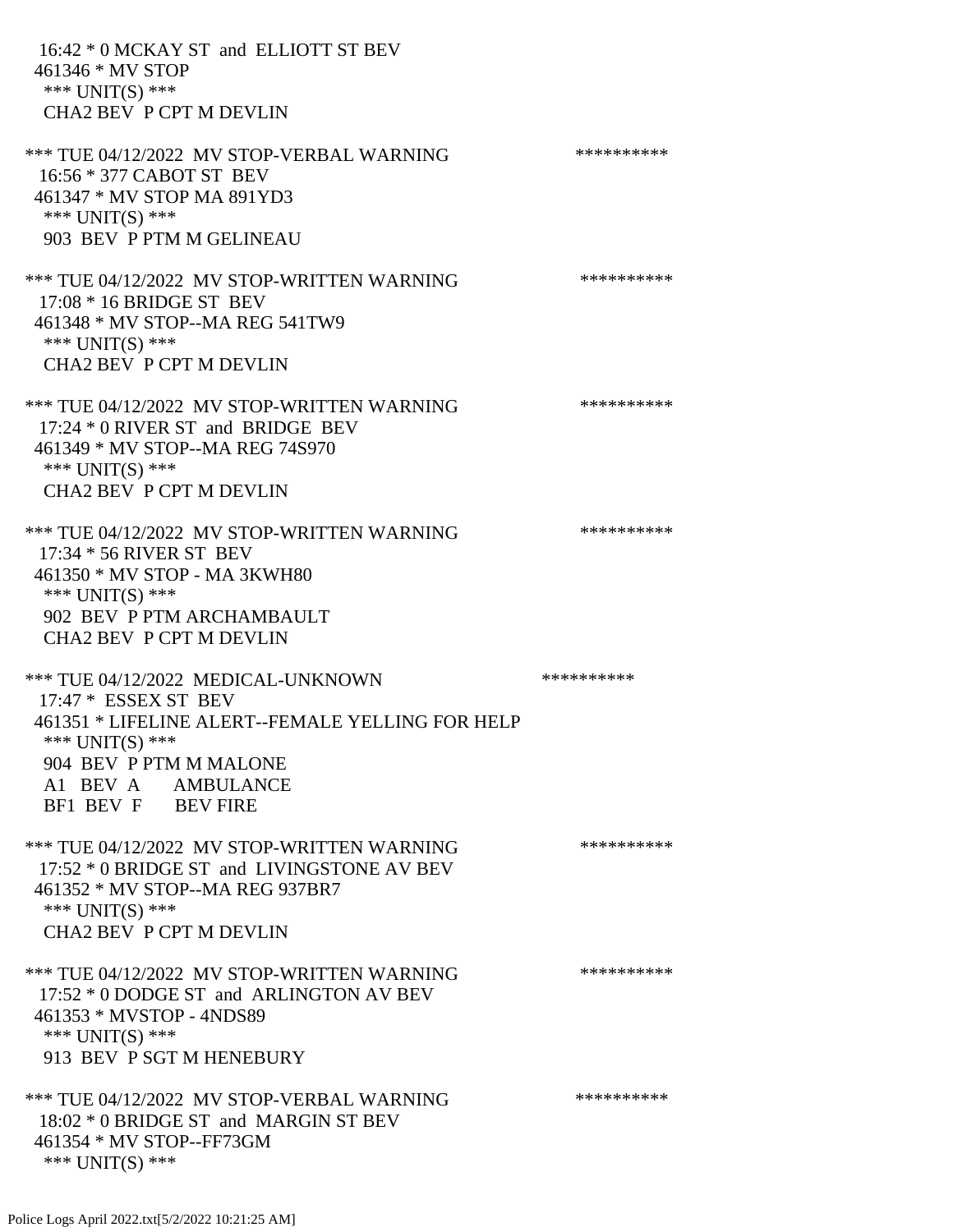# CHA2 BEV P CPT M DEVLIN

| *** TUE 04/12/2022 MV STOP-VERBAL WARNING<br>18:05 * 0 RANTOUL ST and HOME ST BEV<br>461355 * MV STOP--MA REG UM271<br>*** $UNIT(S)$ ***<br><b>CHA2 BEV P CPT M DEVLIN</b>                                    | ********** |
|---------------------------------------------------------------------------------------------------------------------------------------------------------------------------------------------------------------|------------|
| *** TUE 04/12/2022 MV STOP-WRITTEN WARNING<br>18:09 * 0 DODGE ST and TOZER RD BEV<br>461356 * MVSTOP - 1SJZ36<br>*** UNIT(S) ***<br>913 BEV P SGT M HENEBURY                                                  | ********** |
| *** TUE 04/12/2022 PREVENT BREACH OF PEACE<br>18:10 * 248 RANTOUL ST Apt: 3 BEV<br>461357 * PARTY TO PICK UP HIS CAR<br>*** UNIT(S) ***<br>902 BEV P PTM ARCHAMBAULT                                          | ********** |
| *** TUE 04/12/2022 MV STOP-WRITTEN WARNING<br>18:12 * 0 RANTOUL ST and WEST DANE ST BEV<br>461358 * MV STOP--MA REG 6FJ221<br>*** $UNIT(S)$ ***<br>903 BEV P PTM M GELINEAU<br><b>CHA2 BEV P CPT M DEVLIN</b> | ********** |
| *** TUE 04/12/2022 MV STOP-VERBAL WARNING<br>18:24 * 0 DODGE ST and ENON ST BEV<br>461359 * MV STOP- PA KPT1829<br>*** $UNIT(S)$ ***<br>905 BEV P PTM J MCCARTHY                                              | ********** |
| *** TUE 04/12/2022 MV STOP-WRITTEN WARNING<br>19:25 * 175 ELLIOTT ST BEV<br>461360 * MV STOP MA 828NV5<br>*** $UNIT(S)$ ***<br>CHA2 BEV P CPT M DEVLIN                                                        | ********** |
| *** TUE 04/12/2022 ANIMAL COMPLAINT - DOGS<br>19:40 * 0 GREENWOOD AV and WEBSTER AV BEV<br>461361 * 2 DOGS ATTACKED ANOTHER<br>*** $UNIT(S)$ ***<br>904 BEV P PTM M MALONE                                    | ********** |
| *** TUE 04/12/2022 MV STOP-VERBAL WARNING<br>19:45 * 0 CABOT ST and BROADWAY BEV<br>461362 * MV STOP MA 2ECC85<br>*** UNIT(S) ***<br>CHA2 BEV P CPT M DEVLIN                                                  | ********** |
| *** TUE 04/12/2022 PREVENT BREACH OF PEACE<br>20:19 * 248 RANTOUL ST Apt: 3 BEV<br>461363 * PROPERTY RETRIEVAL                                                                                                | ********** |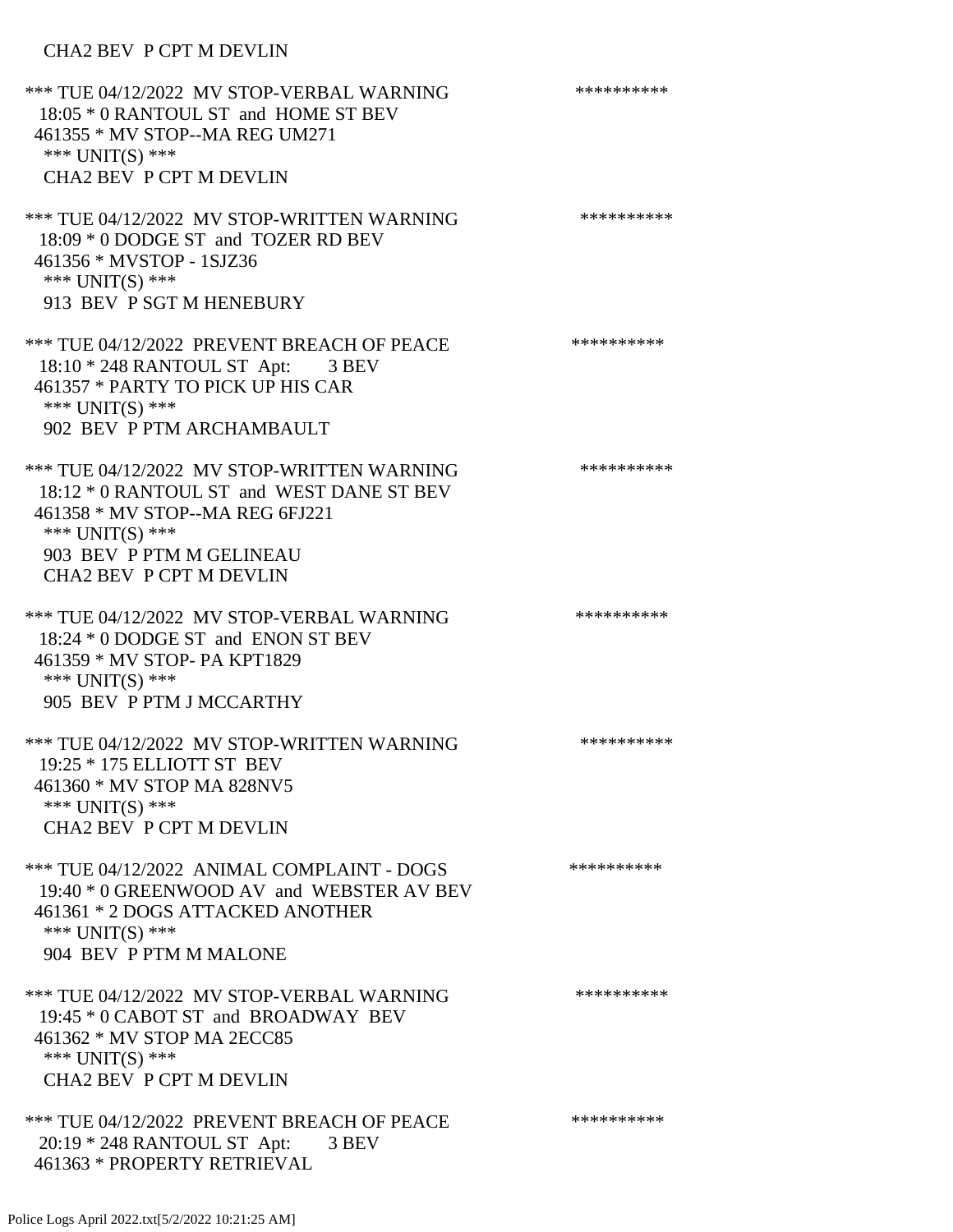| *** $UNIT(S)$ ***<br>901 BEV P PTM E GOODELL<br>905 BEV P PTM J MCCARTHY                                                                                                                        |            |
|-------------------------------------------------------------------------------------------------------------------------------------------------------------------------------------------------|------------|
| *** TUE 04/12/2022 MV STOP-VERBAL WARNING<br>20:35 * 0 RANTOUL ST and CREEK ST BEV<br>461364 * MV STOP--MA COMM REG S93514<br>*** UNIT(S) ***<br>905 BEV P PTM J MCCARTHY                       | ********** |
| <b>CHA2 BEV P CPT M DEVLIN</b>                                                                                                                                                                  |            |
| *** TUE 04/12/2022 CHECK WELL BEING<br>20:39 * 25 ESSEX ST BEV<br>461365 * MALE PARTY APPEARS PASSED OUT<br>*** $UNIT(S)$ ***<br>902 BEV P PTM ARCHAMBAULT<br>903 BEV P PTM M GELINEAU          | ********** |
| *** TUE 04/12/2022 ALARMS-COMMERCIAL<br>21:05 * 65 DODGE ST BEV<br>461366 * GENERAL BURGLAR ALARM<br>*** $UNIT(S)$ ***<br>901 BEV P PTM E GOODELL<br>905 BEV P PTM J MCCARTHY                   | ********** |
| *** TUE 04/12/2022 CHECK WELL BEING<br>$21:13 * 98$ BISSON ST BEV<br>461367 * CHECK ON ELDERLY FEMALE<br>*** UNIT(S) ***<br>902 BEV P PTM ARCHAMBAULT<br>904 BEV P PTM M MALONE                 | ********** |
| *** TUE 04/12/2022 MV-ACCIDENT PROPERTY DAMAGE<br>21:34 * 19 DODGE ST BEV<br>461368 * CAR INTO BUILDING EARLIER TODAY<br>*** UNIT(S) ***<br>905 BEV P PTM J MCCARTHY                            | ********** |
| *** TUE 04/12/2022 MV STOP-VERBAL WARNING<br>21:38 * 0 HALE ST and EISENHOWER AV BEV<br>461369 * MV STOP MA 42B360<br>*** UNIT(S) ***<br>902 BEV P PTM ARCHAMBAULT<br>904 BEV P PTM M MALONE    | ********** |
| *** TUE 04/12/2022 OPEN DOOR-BUSINESS/RESIDENCE<br>22:05 * 6 KERNWOOD AV BEV<br>461370 * GARAGE DOOR OPEN- UNUSUAL<br>*** $UNIT(S)$ ***<br>901 BEV P PTM E GOODELL<br>902 BEV P PTM ARCHAMBAULT | ********** |
| *** TUE 04/12/2022 MEDICAL-BLS<br>22:30 * ATLANTIC AV BEV                                                                                                                                       | ********** |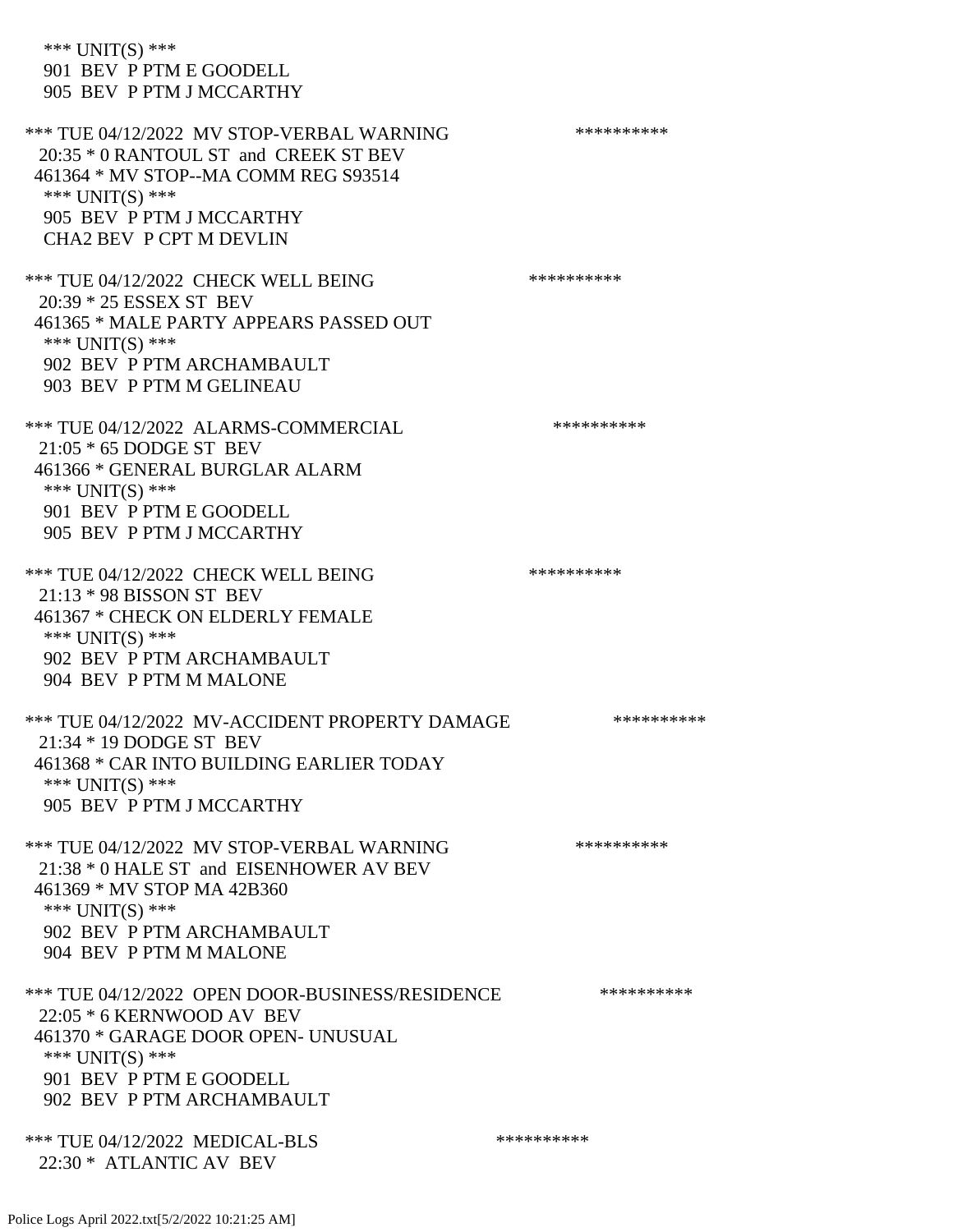461371 \* ALLERGIC REATION TO MEDICATION \*\*\* UNIT(S) \*\*\* 902 BEV P PTM ARCHAMBAULT 904 BEV P PTM M MALONE A1 BEV A AMBULANCE BF1 BEV F BEV FIRE \*\*\* TUE 04/12/2022 ROSTER-ON/OFF DUTY \*\*\*\*\*\*\*\*\*\* 23:14 \* ELLIOTT ST BEV 461372 \* START OF DIVISION A (MIDNIGHT SHIFT) \*\*\* UNIT(S) \*\*\* OIC BEV P SGT J ZWICKER \*\*\* TUE 04/12/2022 DOMESTIC ABUSE/NO 209A \*90F \*\*\*\*\*\*\*\*\*\*\*\* 23:38 \* 461 RANTOUL ST Apt: 3 BEV 461373 \* SOME TYPE OF ALTERCATION \*\*\* UNIT(S) \*\*\* 901 BEV P PTM E GOODELL 903 BEV P PTM F WOJICK 905 BEV P PTM J MCCARTHY A1 BEV A AMBULANCE \*\*\* TUE 04/12/2022 INCORRECT ENTRY/MUST CHANGE \*\*\*\*\*\*\*\*\*\* 23:48 \* 461374 \* \*\*\* WED 04/13/2022 SCHOOL BUILDING CHECK \*\*\*\*\*\*\*\*\*\*\* 00:22 \* 100 SOHIER RD BEV 461375 \* HIGH SCHOOL CHECK \*\*\* UNIT(S) \*\*\* 903 BEV P PTM F WOJICK \*\*\* WED 04/13/2022 DIRECTED PATROL \*\*\*\*\*\*\*\*\*\* 01:08 \* 55 OBER ST BEV 461376 \* PARK CHK \*\*\* UNIT(S) \*\*\* 904 BEV P PTM S CECCHINI \*\*\* WED 04/13/2022 SUSP ACTIVITY \*\*\*\*\*\*\*\*\*\*\*\* 01:25 \* 75 BRIMBAL AV BEV 461377 \* PATIENT CALLED OF POSSIBLE MISTREATMENT \*\*\* UNIT(S) \*\*\* 904 BEV P PTM S CECCHINI \*\*\* WED 04/13/2022 911 HANG UP \*\*\*\*\*\*\*\*\*\*\*\* 01:44 \* 44 CORNELL RD BEV 461378 \* 911 HANG UP IN AREA OF 44 CORNELL RD \*\*\* UNIT(S) \*\*\* 901 BEV P PTM J VITALE 905 BEV P PTM G LITTLE \*\*\* WED 04/13/2022 DIRECTED PATROL \*\*\*\*\*\*\*\*\*\* 01:45 \* 107 BRIMBAL AV BEV 461379 \* BUILDING CHK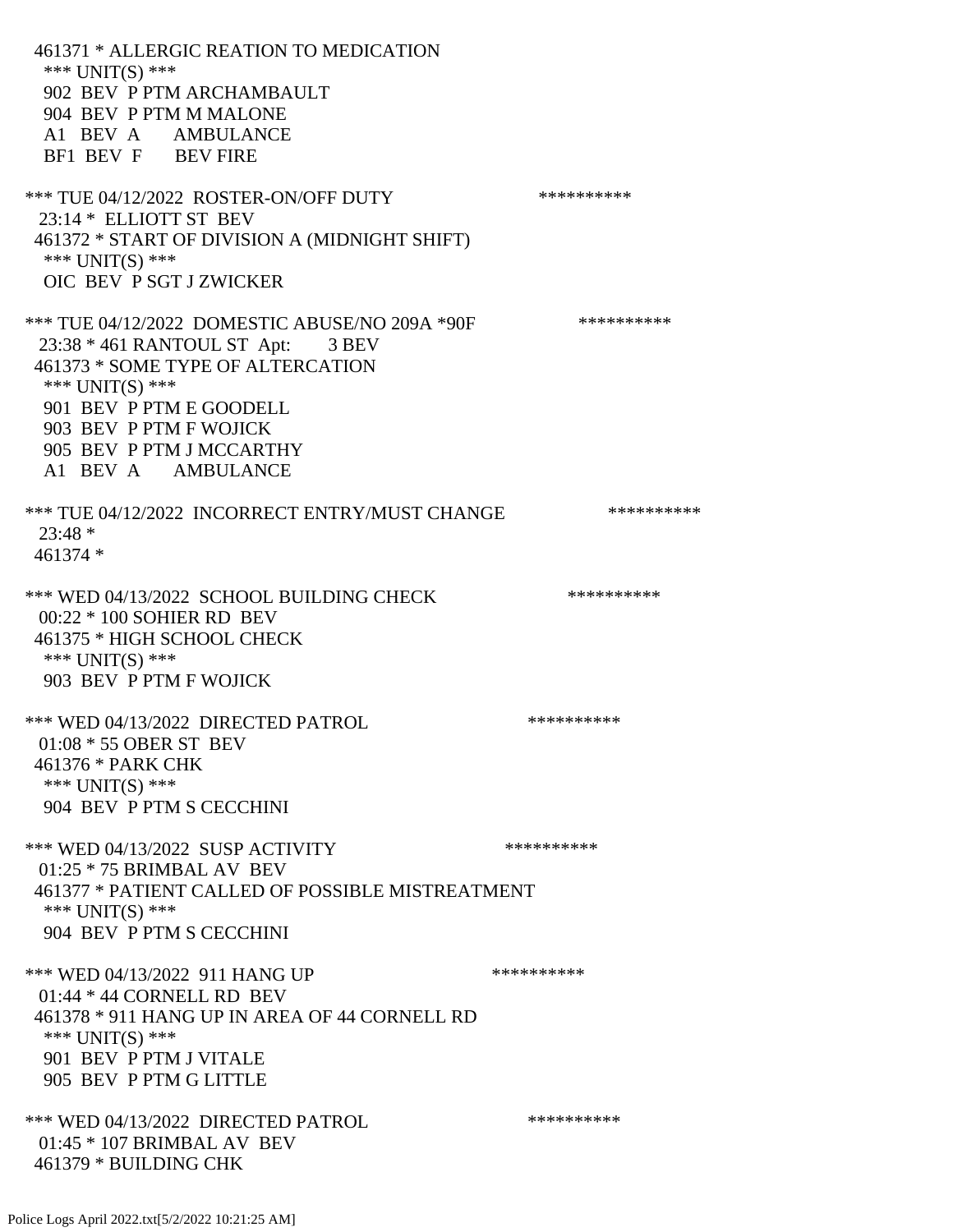\*\*\* UNIT(S) \*\*\* 904 BEV P PTM S CECCHINI \*\*\* WED 04/13/2022 BUILDING CHECK \*\*\*\*\*\*\*\*\*\*\* 02:23 \* RANTOUL ST BEV 461380 \* 24 HOUR BUSINESS CHECK \*\*\* UNIT(S) \*\*\* 903 BEV P PTM F WOJICK \*\*\* WED 04/13/2022 PARK/PLAYGROUND CHECK \*\*\*\*\*\*\*\*\*\*\*\* 02:26 \* 55 OBER ST BEV 461381 \* CHECK OF LYNCH PARK \*\*\* UNIT(S) \*\*\* 904 BEV P PTM S CECCHINI \*\*\* WED 04/13/2022 ROSTER-OFFICER ORDERED TO WORK \*\*\*\*\*\*\*\*\*\*\* 02:26 \* ELLIOTT ST BEV 461382 \* OFFICER MCCARTHY ORDERED FOR PRISONER WATCH \*\*\* UNIT(S) \*\*\* OIC BEV P SGT J ZWICKER \*\*\* WED 04/13/2022 PARK/PLAYGROUND CHECK \*\*\*\*\*\*\*\*\*\*\*\* 03:23 \* 0 GAGE ST BEV 461383 \* PARK CHECK \*\*\* UNIT(S) \*\*\* 903 BEV P PTM F WOJICK \*\*\* WED 04/13/2022 TRANSPORT-OTHER \*\*\*\*\*\*\*\*\*\*\*\* 03:45 \* 91 HERRICK ST BEV 461384 \* TRANSPORT OFFICER FROM E.R. TO STATION \*\*\* UNIT(S) \*\*\* 903 BEV P PTM F WOJICK \*\*\* WED 04/13/2022 SUMMONS SERVED \*\*\*\*\*\*\*\*\*\* 06:09 \* 1104 BROUGHTON DR BEV 461385 \* SUMMONS SERVED IN HAND \*\*\* UNIT(S) \*\*\* 904 BEV P PTM S CECCHINI \*\*\* WED 04/13/2022 MEDICAL-ALS \*\*\*\*\*\*\*\*\*\*\*\*\* 07:22 \* CHERRY HILL DR BEV 461386 \* EMPLOYEE HAS CHEST PAINS \*\*\* UNIT(S) \*\*\* 905 BEV P PTM G LITTLE A1 BEV A AMBULANCE \*\*\* WED 04/13/2022 ROSTER-ON/OFF DUTY \*\*\*\*\*\*\*\*\*\* 08:00 \* ELLIOTT ST BEV 461387 \* START OF SHIFT B (DAY SHIFT) \*\*\* UNIT(S) \*\*\* OIC BEV P LT J SHAIRS \*\*\* WED 04/13/2022 TRANSPORT TO COURT \*\*\*\*\*\*\*\*\*\*\*\*\*\* 08:32 \* 0 OUT OF TOWN ST BEV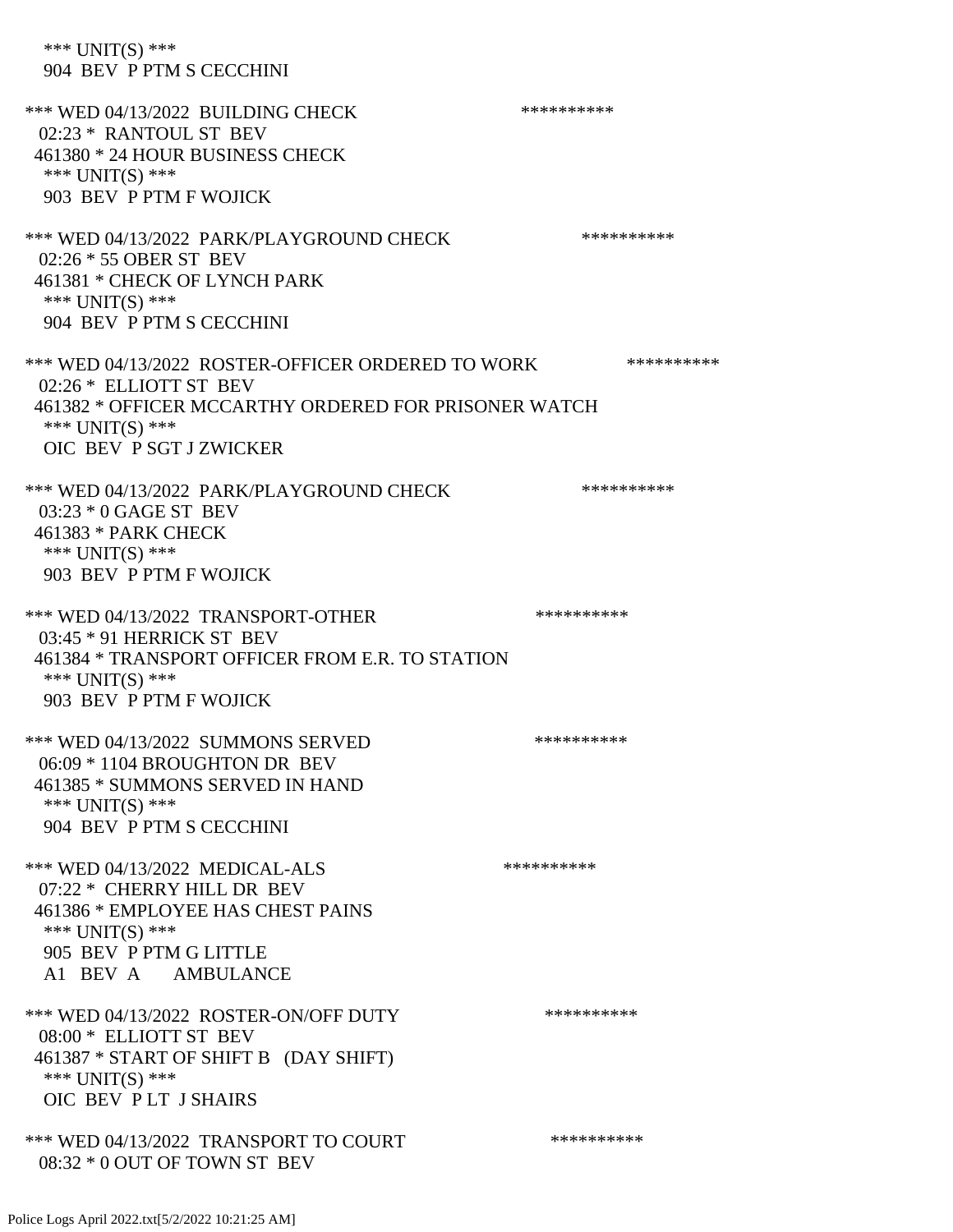461388 \* FEMALE PRISONER HOSPITAL-STATION-COURT \*\*\* UNIT(S) \*\*\* 904 BEV P PTM S CECCHINI \*\*\* WED 04/13/2022 TRANSPORT TO COURT \*\*\*\*\*\*\*\*\*\*\*\* 08:33 \* 56 FEDERAL ST BEV 461389 \* TRANSPORT MALE TO COURT \*\*\* UNIT(S) \*\*\* 906 BEV P PTM T SLAVIN \*\*\* WED 04/13/2022 HAZARD-ROADWAY \*\*\*\*\*\*\*\*\*\* 08:40 \* 55 TOZER RD BEV 461392 \* ROAD HAZARD-NARDONE CORP \*\*\* UNIT(S) \*\*\* 912 BEV P SGT J SHAIRS \*\*\* WED 04/13/2022 ALARMS-RESIDENTIAL \*\*\*\*\*\*\*\*\*\* 09:05 \* 27 SCHOOL ST BEV 461391 \* REAR DOOR ALARM \*\*\* UNIT(S) \*\*\* 901 BEV P PTM J SPITALERI 912 BEV P SGT J SHAIRS \*\*\* WED 04/13/2022 MEDICAL-BLS \*\*\*\*\*\*\*\*\*\* 09:32 \* CUMNOCK ST BEV 461393 \* BABY CHOKING \*\*\* UNIT(S) \*\*\* 903 BEV P PTM S LANE 905 BEV P PTM D GAGNON A1 BEV A AMBULANCE \*\*\* WED 04/13/2022 MV STOP-VERBAL WARNING \*\*\*\*\*\*\*\*\*\*\*\* 09:33 \* 0 CONANT ST and ELLSWORTH AV BEV 461394 \* MV STOP 1TBX87 \*\*\* UNIT(S) \*\*\* DTL BEV P \*\*\* WED 04/13/2022 MV STOP-VERBAL WARNING \*\*\*\*\*\*\*\*\*\*\*\*\* 11:05 \* 0 ELLIOTT ST and GILES AV BEV 461395 \* MV STOP:MA REG.1YX56 \*\*\* UNIT(S) \*\*\* DTL BEV P PTM M THERIAULT PTM M MARINO \*\*\* WED 04/13/2022 MV STOP-VERBAL WARNING \*\*\*\*\*\*\*\*\*\*\*\* 11:09 \* 0 ELLIOTT ST and WINSLOW RD BEV 461396 \* MV STOP:MA REG.8WM213 \*\*\* UNIT(S) \*\*\* DTL BEV P PTM M MARINO PTM M THERIAULT \*\*\* WED 04/13/2022 MV STOP-CITATION ISSUED \*\*\*\*\*\*\*\*\*\* 11:14 \* 0 POND ST and RANTOUL ST BEV 461397 \* MA REG 4MJK99 \*\*\* UNIT(S) \*\*\* 901 BEV P PTM J SPITALERI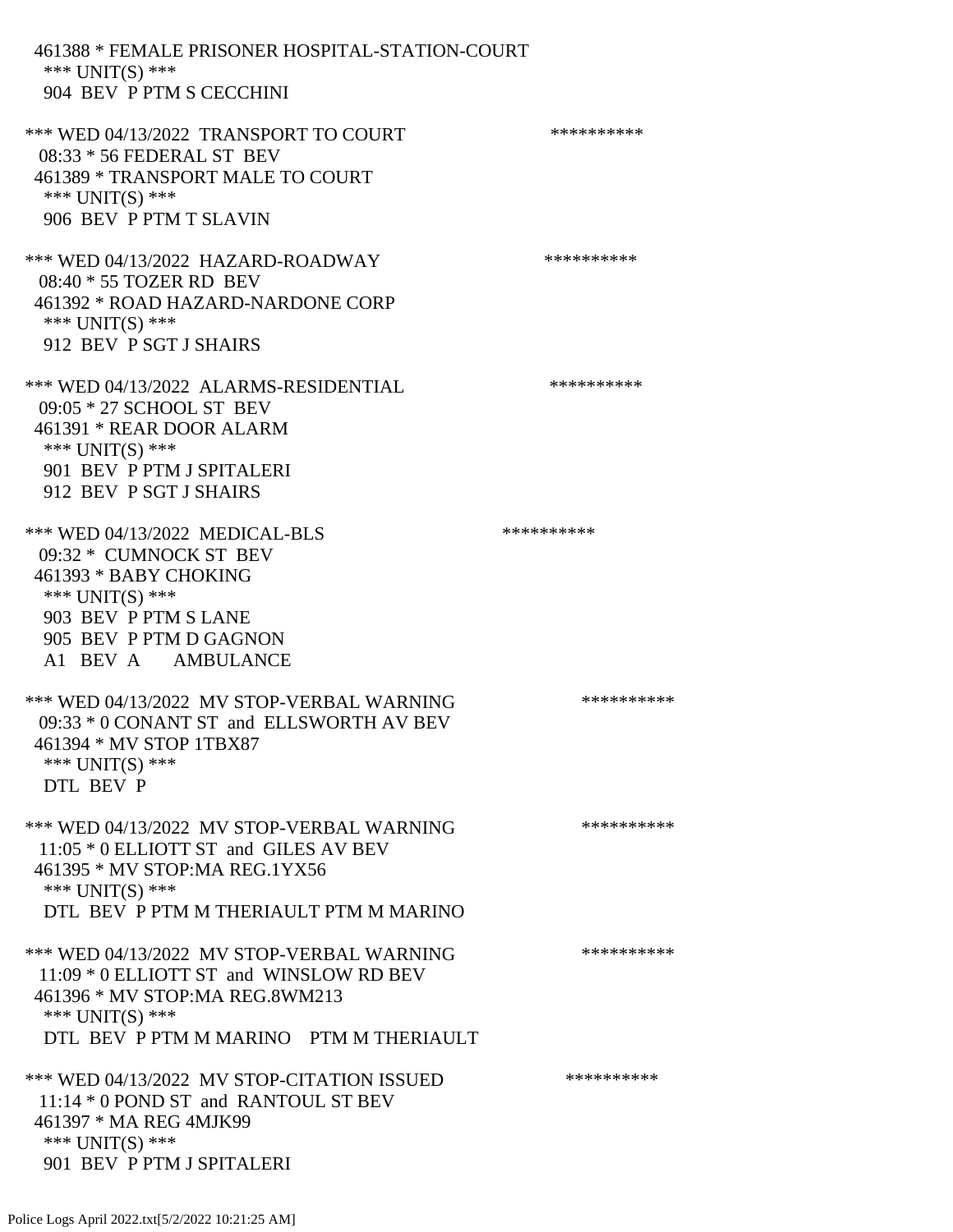# 902 BEV P PTM R HEGARTY 912 BEV P SGT J SHAIRS \*\*\* WED 04/13/2022 SUMMONS, ATTEMPT TO SERVE \*\*\*\*\*\*\*\*\*\*\*\* 12:23 \* 2 DODGE ST BEV 461398 \* ATTEMPT TO SERVE SUMMONS \*\*\* UNIT(S) \*\*\* 905 BEV P PTM D GAGNON \*\*\* WED 04/13/2022 FRAUD-WIRE \*26E \*\*\*\*\*\*\*\*\*\* 12:37 \* 203 EAST LOTHROP ST BEV 461399 \* FRAUD \*\*\* UNIT(S) \*\*\* H2 BEV P PTM E ABRAHAMSO \*\*\* WED 04/13/2022 911 HANG UP \*\*\*\*\*\*\*\*\*\*\*\* 13:32 \* 29 NORTHERN AV BEV 461400 \* OPEN 911 LINE NO ANSWER \*\*\* UNIT(S) \*\*\* 901 BEV P PTM J SPITALERI 903 BEV P PTM S LANE ALP1 BEV P CHF J LELACHEUR \*\*\* WED 04/13/2022 MV STOP-VERBAL WARNING \*\*\*\*\*\*\*\*\*\*\*\* 13:47 \* 0 ELLIOTT ST and GILES AV BEV 461401 \* MV STOP:MA REG. 2SYX66 \*\*\* UNIT(S) \*\*\* DTL BEV P PTM M MARINO \*\*\* WED 04/13/2022 PREVENT BREACH OF PEACE \*\*\*\*\*\*\*\*\*\*\*\* 14:12 \* 15 MEMORIAL DR BEV 461402 \* PREVENT BREACH OF PEACE - CUSTODY ISSUE \*\*\* UNIT(S) \*\*\* 901 BEV P PTM J SPITALERI 905 BEV P PTM D GAGNON \*\*\* WED 04/13/2022 ASSIST OTHER DEPARTMENT \*\*\*\*\*\*\*\*\*\*\*\*\* 14:29 \* FRANKLIN PL BEV 461403 \* CHECK ADDRESS FOR MALDEN PD \*\*\* UNIT(S) \*\*\* 902 BEV P PTM R HEGARTY \*\*\* WED 04/13/2022 ASSIST CITIZEN \*\*\*\*\*\*\*\*\*\* 14:49 \* 56 THISSEL ST BEV 461405 \* 55 THISSEL RETURN FOUND CHECK \*\*\* UNIT(S) \*\*\* 906 BEV P PTM T SLAVIN

\*\*\* WED 04/13/2022 MEDICAL-MENTAL HEALTH \*\*\*\*\*\*\*\*\*\* 14:55 \* BEVERLY COMMONS DR BEV 461406 \* INTOXICATED FEMALE REQUESTING HELP \*\*\* UNIT(S) \*\*\* 905 BEV P PTM D GAGNON A1 BEV A AMBULANCE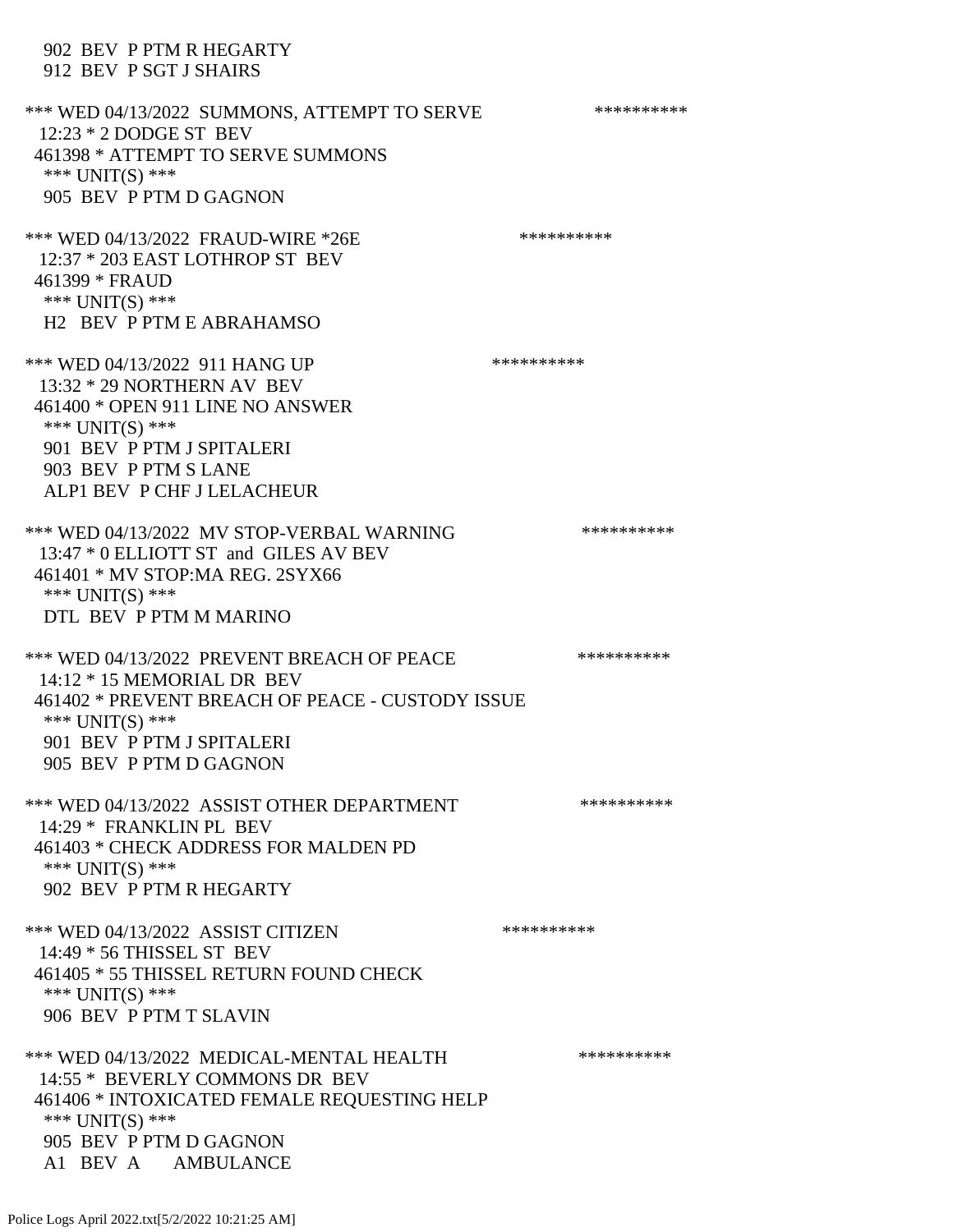\*\*\* WED 04/13/2022 MV-ACCIDENT HIT-RUN/PROP DAM \*\*\*\*\*\*\*\*\*\* 14:57 \* 100 SOHIER RD BEV 461407 \* PAST HIT AND RUN \*\*\* UNIT(S) \*\*\* 903 BEV P PTM S LANE \*\*\* WED 04/13/2022 MV STOP-VERBAL WARNING \*\*\*\*\*\*\*\*\*\*\*\* 15:01 \* 23 BRIDGE ST Apt: H BEV 461408 \* MV STOP 1RWM54 \*\*\* UNIT(S) \*\*\* 901 BEV P PTM J SPITALERI \*\*\* WED 04/13/2022 DISTURBANCE-NEIGHBORS \*\*\*\*\*\*\*\*\*\*\*\* 15:12 \* 22 RAILROAD AV Apt: 3 BEV 461409 \* MAN AND WOMAN FIGHTING \*\*\* UNIT(S) \*\*\* 901 BEV P PTM J SPITALERI 902 BEV P PTM R HEGARTY 912 BEV P SGT J SHAIRS \*\*\* WED 04/13/2022 SELECTIVE ENFORCEMENT \*\*\*\*\*\*\*\*\*\*\*\* 15:31 \* 0 DODGE ST and RED ROCK LN BEV 461410 \* SELECTIVE ENFORCEMENT \*\*\* UNIT(S) \*\*\* 913 BEV P SGT M HENEBURY \*\*\* WED 04/13/2022 ROSTER-ON/OFF DUTY \*\*\*\*\*\*\*\*\*\* 15:37 \* ELLIOTT ST BEV 461411 \* START OF SHIFT C \*\*\* UNIT(S) \*\*\* OIC BEV P SGT J TACHE \*\*\* WED 04/13/2022 SUSP ACTIVITY \*\*\*\*\*\*\*\*\*\*\*\* 15:52 \* 0 DODGE ST and ELNEW AV BEV 461412 \* POSSIBLE PROBATION VIOLATION \*\*\* UNIT(S) \*\*\* CIU BEV P PTM E ABRAHAMSO \*\*\* WED 04/13/2022 MV STOP-VERBAL WARNING \*\*\*\*\*\*\*\*\*\*\*\*\* 15:55 \* 0 DODGE ST and CONIFER WY BEV 461413 \* MVSTOP - 3CS300 \*\*\* UNIT(S) \*\*\* 913 BEV P SGT M HENEBURY \*\*\* WED 04/13/2022 TRAFFIC ENFORCEMENT (GRANT) \*\*\*\*\*\*\*\*\*\* 16:15 \* 175 ELLIOTT ST BEV 461414 \* DISTRACTED DRIVING GRANT \*\*\* UNIT(S) \*\*\* 909 BEV P PTM J SPITALERI \*\*\* WED 04/13/2022 TRAFFIC ENFORCEMENT (GRANT) \*\*\*\*\*\*\*\*\*\*

Police Logs April 2022.txt[5/2/2022 10:21:25 AM]

 16:17 \* 70 BRIDGE ST BEV 461415 \* MV STOP 6NM817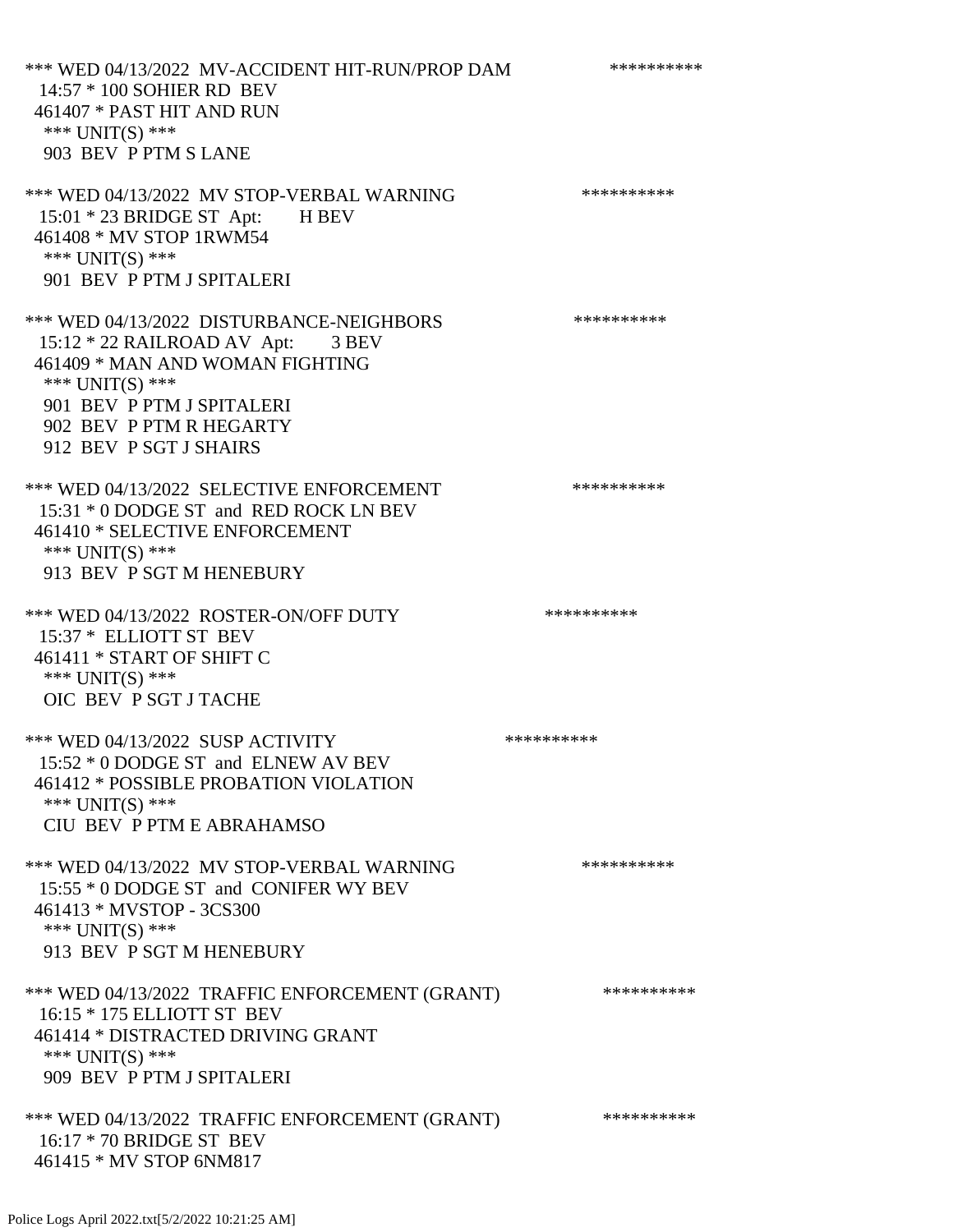\*\*\* UNIT(S) \*\*\* 909 BEV P PTM J SPITALERI \*\*\* WED 04/13/2022 TRAFFIC ENFORCEMENT (GRANT) \*\*\*\*\*\*\*\*\*\* 16:36 \* 0 RANTOUL ST and FEDERAL ST BEV 461416 \* MV STOP MA REG 4KD212 \*\*\* UNIT(S) \*\*\* 909 BEV P PTM J SPITALERI \*\*\* WED 04/13/2022 TRAFFIC ENFORCEMENT (GRANT) \*\*\*\*\*\*\*\*\*\*\*\* 16:39 \* 0 FEDERAL ST and MCPHERSON DR BEV 461417 \* MV STOP MA REG 3DFA39 \*\*\* UNIT(S) \*\*\* 909 BEV P PTM J SPITALERI \*\*\* WED 04/13/2022 MV STOP-CITATION ISSUED \*\*\*\*\*\*\*\*\*\* 17:01 \* 0 HALE ST and OBER ST BEV 461418 \* MVSTOP - HBL1888 \*\*\* UNIT(S) \*\*\* 913 BEV P SGT M HENEBURY \*\*\* WED 04/13/2022 LARCENY-ALL OTHERS \*23H \*\*\*\*\*\*\*\*\*\*\*\* 17:02 \* 131 MCKAY ST BEV 461419 \* PACKAGE STOLEN \*\*\* UNIT(S) \*\*\* 901 BEV P PTM E GOODELL \*\*\* WED 04/13/2022 TRAFFIC ENFORCEMENT (GRANT) \*\*\*\*\*\*\*\*\*\* 17:03 \* 0 KERNWOOD AV and HARRIS ST BEV 461420 \* MV STOP MA REG 3VWX79 \*\*\* UNIT(S) \*\*\* 909 BEV P PTM J SPITALERI \*\*\* WED 04/13/2022 MV-ACCIDENT NO REPORT \*\*\*\*\*\*\*\*\*\*\*\* 17:19 \* 10 ENON ST BEV 461421 \* MVA \*\*\* UNIT(S) \*\*\* 903 BEV P PTM M GELINEAU 905 BEV P PTM J MCCARTHY \*\*\* WED 04/13/2022 TRAFFIC ENFORCEMENT (GRANT) \*\*\*\*\*\*\*\*\*\* 17:20 \* 0 KERNWOOD AV and HARRIS ST BEV 461422 \* MV STOP MA REG 1TT196 \*\*\* UNIT(S) \*\*\* 909 BEV P PTM J SPITALERI \*\*\* WED 04/13/2022 MV STOP-CITATION ISSUED \*\*\*\*\*\*\*\*\*\* 17:21 \* 0 LOTHROP ST and OCEAN ST BEV 461423 \* MVSTOP - RT62GV \*\*\* UNIT(S) \*\*\* 913 BEV P SGT M HENEBURY \*\*\* WED 04/13/2022 MV STOP-WRITTEN WARNING \*\*\*\*\*\*\*\*\*\*\*\* 17:34 \* 0 HALE ST and OBER ST BEV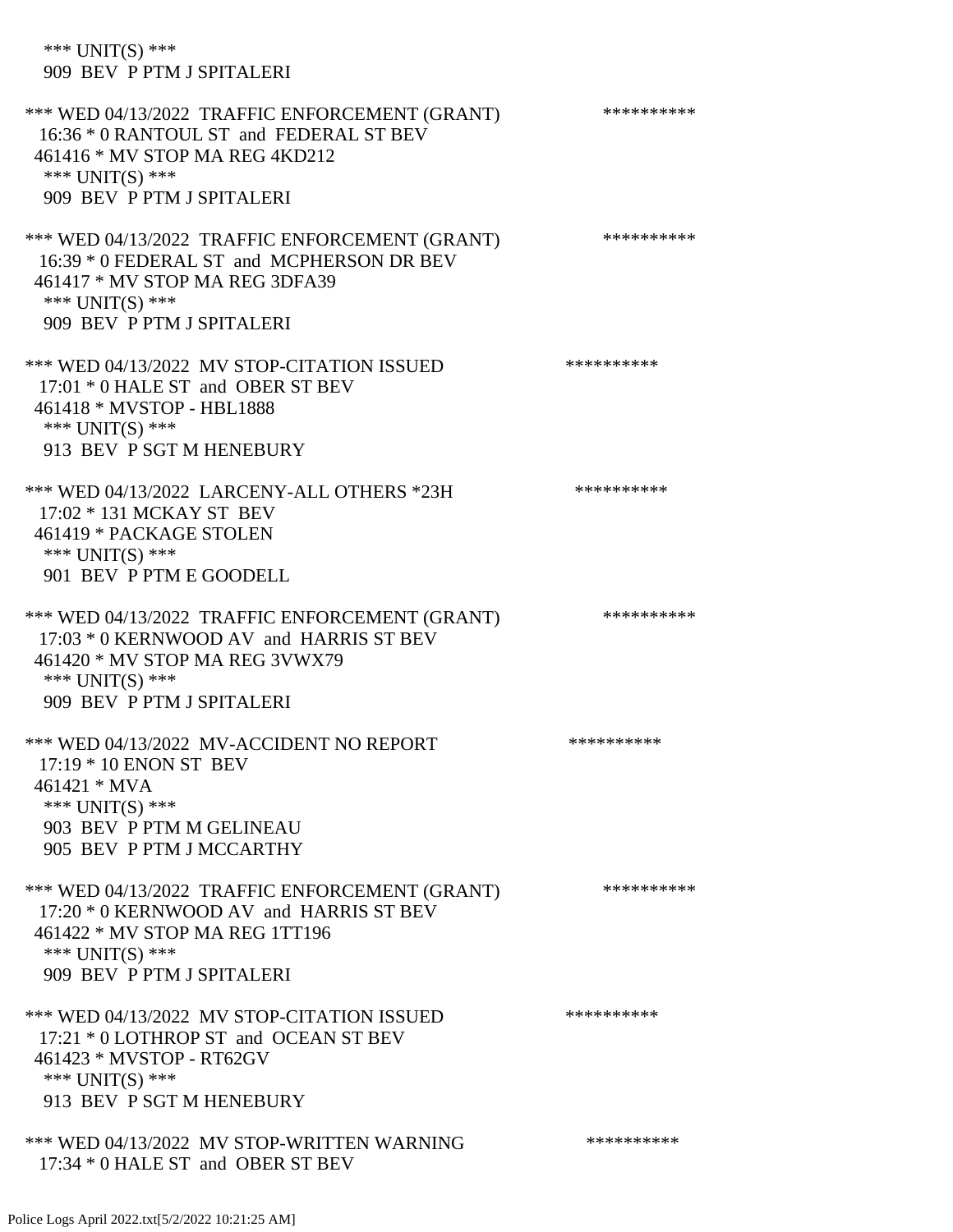| 461424 * MV STOP--CT REG AR92643<br>*** $UNIT(S)$ ***<br>913 BEV P SGT M HENEBURY                                                                                                |            |
|----------------------------------------------------------------------------------------------------------------------------------------------------------------------------------|------------|
| *** WED 04/13/2022 TRAFFIC ENFORCEMENT (GRANT)<br>17:35 * 0 BRIDGE ST and KERNWOOD AV BEV<br>461425 * MV STOP MA REG 5GZ111<br>*** UNIT(S) ***<br>909 BEV P PTM J SPITALERI      | ********** |
| *** WED 04/13/2022 TRAFFIC ENFORCEMENT (GRANT)<br>17:53 * 0 ELLIOTT ST and FAIRVIEW AV BEV<br>461426 * MV STOP MA REG 71XH11<br>*** UNIT(S) ***<br>909 BEV P PTM J SPITALERI     | ********** |
| *** WED 04/13/2022 MV-ACCIDENT PROPERTY DAMAGE<br>18:00 * 100 SOHIER RD BEV<br>461427 * MVA<br>*** UNIT(S) ***<br>903 BEV P PTM M GELINEAU                                       | ********** |
| *** WED 04/13/2022 TRAFFIC ENFORCEMENT (GRANT)<br>18:12 * 0 BRIDGE ST and KERNWOOD AV BEV<br>461428 * MV STOP MA REG 55WE1<br>*** $UNIT(S)$ ***<br>909 BEV P PTM J SPITALERI     | ********** |
| *** WED 04/13/2022 PARKING COMPLAINT - HANDICAP<br>18:12 * 39 BOW ST BEV<br>461429 * HANDICAP PARKING SPACE ISSUE<br>*** UNIT(S) ***<br>902 BEV P PTM N BENCAL                   | ********** |
| *** WED 04/13/2022 TRAFFIC ENFORCEMENT (GRANT)<br>18:15 * 0 CARVER ST and LIVINGSTONE AV BEV<br>461430 * MV STOP MA REG 887ZB8<br>*** $UNIT(S)$ ***<br>909 BEV P PTM J SPITALERI | ********** |
| *** WED 04/13/2022 TRAFFIC ENFORCEMENT (GRANT)<br>19:09 * 70 BRIDGE ST BEV<br>461431 * MV STOP MA REG 1TXR88<br>*** UNIT(S) ***<br>909 BEV P PTM J SPITALERI                     | ********** |
| *** WED 04/13/2022 TRAFFIC ENFORCEMENT (GRANT)<br>19:13 * 191 BRIDGE ST BEV<br>461432 * MV STOP MA REG 4CPP31<br>*** UNIT(S) ***<br>909 BEV P PTM J SPITALERI                    | ********** |
| *** WED 04/13/2022 DISTURBANCE-GENERAL<br>19:22 * 142 BRIMBAL AV and SOHIER RD BEV                                                                                               | ********** |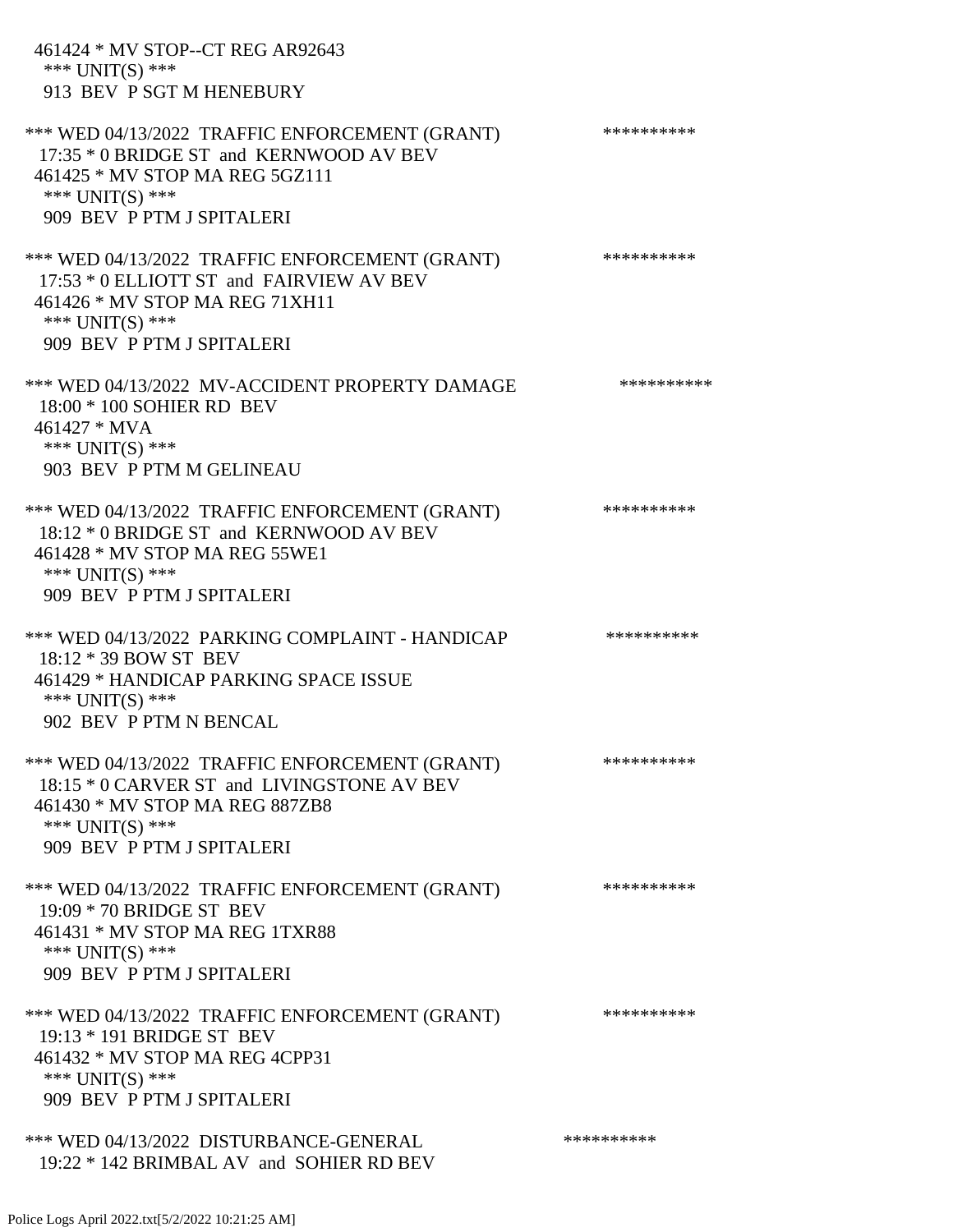461433 \* FEMALE "PLAYING" VIOLIN FOR MONEY \*\*\* UNIT(S) \*\*\* 903 BEV P PTM M GELINEAU \*\*\* WED 04/13/2022 TRAFFIC ENFORCEMENT (GRANT) \*\*\*\*\*\*\*\*\*\* 19:25 \* 0 BRIDGE ST and SUNNYCREST AV BEV 461434 \* MV STOP (DEALER PLATE)3155C \*\*\* UNIT(S) \*\*\* 909 BEV P PTM J SPITALERI \*\*\* WED 04/13/2022 MV STOP-VERBAL WARNING \*\*\*\*\*\*\*\*\*\*\*\* 19:28 \* 0 EAST LOTHROP ST and BISSON ST BEV 461435 \* MV STOP--MA REG 9XS642 \*\*\* UNIT(S) \*\*\* 904 BEV P PTM M MALONE SIE3 BEV P SGT D BROWN \*\*\* WED 04/13/2022 MV-THEFT/PLATE ONLY \*23G \*\*\*\*\*\*\*\*\*\*\*\* 19:43 \* 27 TAFT AV BEV 461436 \* MV PLATE STOLEN OFF CAR \*\*\* UNIT(S) \*\*\* H2 BEV P PTM R HEGARTY \*\*\* WED 04/13/2022 ALARMS-RESIDENTIAL \*\*\*\*\*\*\*\*\*\* 20:32 \* 36 OLD PLANTERS RD BEV 461437 \* RESIDENTIAL PANIC ALARM \*\*\* UNIT(S) \*\*\* 902 BEV P PTM N BENCAL 905 BEV P PTM J MCCARTHY \*\*\* WED 04/13/2022 MV-ACCIDENT PROPERTY DAMAGE \*\*\*\*\*\*\*\*\*\*\*\* 20:35 \* 0 GOAT HILL LN and CABOT ST BEV 461438 \* MVA \*\*\* UNIT(S) \*\*\* 901 BEV P PTM E GOODELL A1 BEV A AMBULANCE BF1 BEV F BEV FIRE \*\*\* WED 04/13/2022 HAZARD-DMV \*\*\*\*\*\*\*\*\*\*\*\* 20:57 \* 0 CABOT ST and SALEM LINE BEV 461439 \* DMV IN THE ROADWAY \*\*\* UNIT(S) \*\*\* 902 BEV P PTM N BENCAL \*\*\* WED 04/13/2022 MV STOP-VERBAL WARNING \*\*\*\*\*\*\*\*\*\*\*\* 21:26 \* 0 RANTOUL ST and SCHOOL ST BEV 461440 \* MV STOP MA REG. 1ZMM85 \*\*\* UNIT(S) \*\*\* 901 BEV P PTM E GOODELL \*\*\* WED 04/13/2022 CHECK WELL BEING \*\*\*\*\*\*\*\*\*\* 22:49 \* 0 ELLIOTT ST and RANTOUL ST BEV 461441 \* POSSIBLE DK FEMALE IN AREA \*\*\* UNIT(S) \*\*\*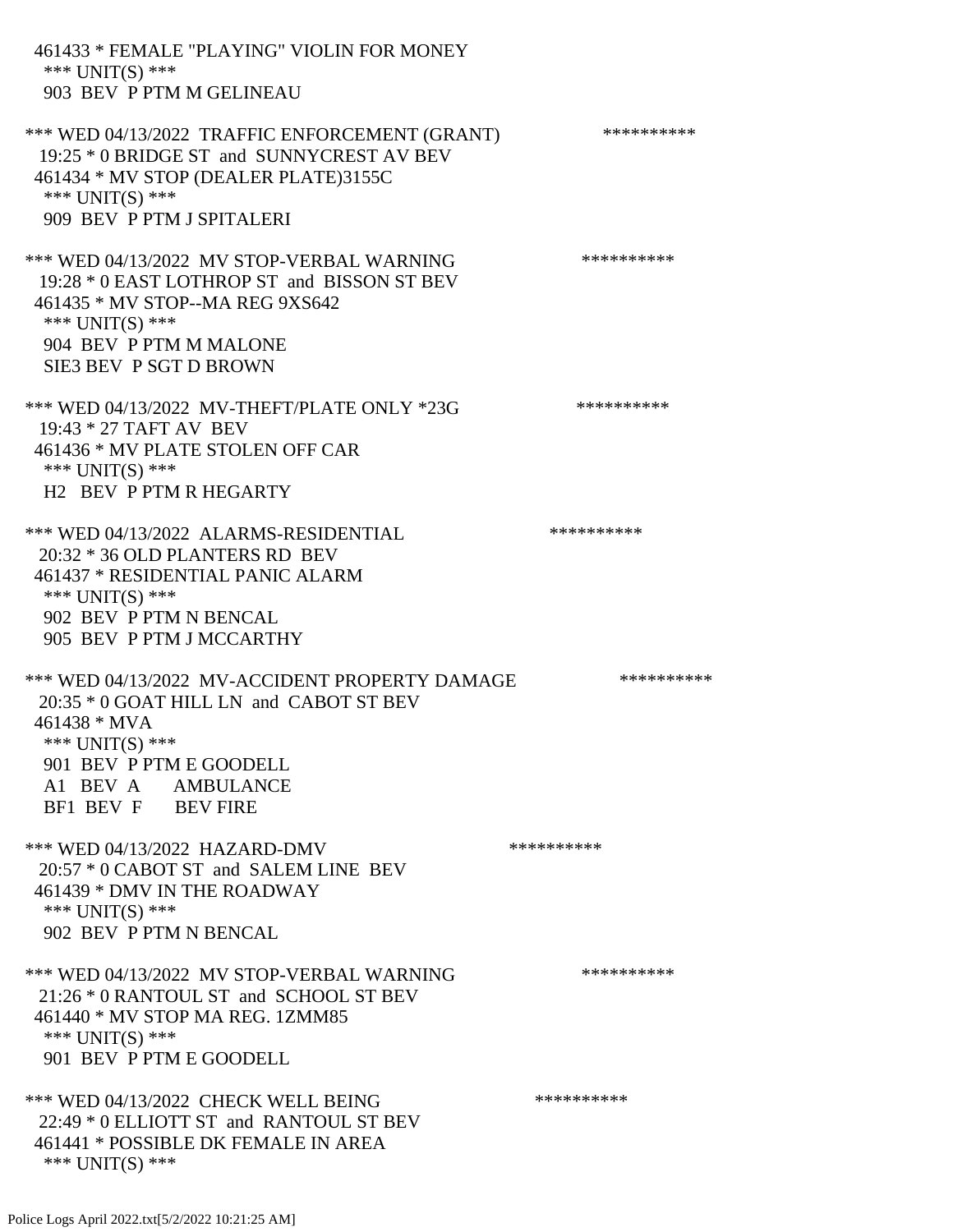#### 902 BEV P PTM N BENCAL 903 BEV P PTM M GELINEAU

\*\*\* WED 04/13/2022 ALARMS-COMMERCIAL \*\*\*\*\*\*\*\*\*\* 22:55 \* 65 DODGE ST BEV 461442 \* ZONE 15 GENERAL BURGLAR ALARM \*\*\* UNIT(S) \*\*\* 905 BEV P PTM J MCCARTHY \*\*\* THU 04/14/2022 ROSTER-ON/OFF DUTY \*\*\*\*\*\*\*\*\*\*\*\* 00:02 \* ELLIOTT ST BEV 461443 \* START OF SHIFT A (MIDNIGHT SHIFT) \*\*\* UNIT(S) \*\*\* OIC BEV P LT J SHAIRS \*\*\* THU 04/14/2022 BAR CHECK \*\*\*\*\*\*\*\*\*\*\*\* 00:47 \* 20 CABOT ST BEV 461444 \* BAR CHECK \*\*\* UNIT(S) \*\*\* 902 BEV P PTM S CECCHINI \*\*\* THU 04/14/2022 PARK/PLAYGROUND CHECK \*\*\*\*\*\*\*\*\*\*\*\* 00:53 \* 410 ESSEX ST BEV 461445 \* HARRY BALL FIELD \*\*\* UNIT(S) \*\*\* 906 BEV P PTM E SCHULTZ \*\*\* THU 04/14/2022 PARK/PLAYGROUND CHECK \*\*\*\*\*\*\*\*\*\*\*\* 01:01 \* 52 MIDDLEBURY LN and ARICIA LN BEV 461446 \* PETE'S PARK CHECK \*\*\* UNIT(S) \*\*\* 906 BEV P PTM E SCHULTZ \*\*\* THU 04/14/2022 DIRECTED PATROL \*\*\*\*\*\*\*\*\*\* 01:20 \* 0 LOTHROP ST and DANE ST BEV 461447 \* BEACH CHK \*\*\* UNIT(S) \*\*\* 902 BEV P PTM S CECCHINI \*\*\* THU 04/14/2022 DIRECTED PATROL \*\*\*\*\*\*\*\*\*\* 01:22 \* 0 LOTHROP ST BEV 461448 \* PARK CHK \*\*\* UNIT(S) \*\*\* 902 BEV P PTM S CECCHINI \*\*\* THU 04/14/2022 PARK/PLAYGROUND CHECK \*\*\*\*\*\*\*\*\*\*\*\* 02:50 \* 0 WEST ST BEV 461449 \* WEST BEACH CHECK \*\*\* UNIT(S) \*\*\* 906 BEV P PTM E SCHULTZ \*\*\* THU 04/14/2022 MV STOP-CITATION ISSUED \*\*\*\*\*\*\*\*\*\* 06:50 \* 0 MCKAY ST and BLAKE ST BEV 461450 \* MV STOP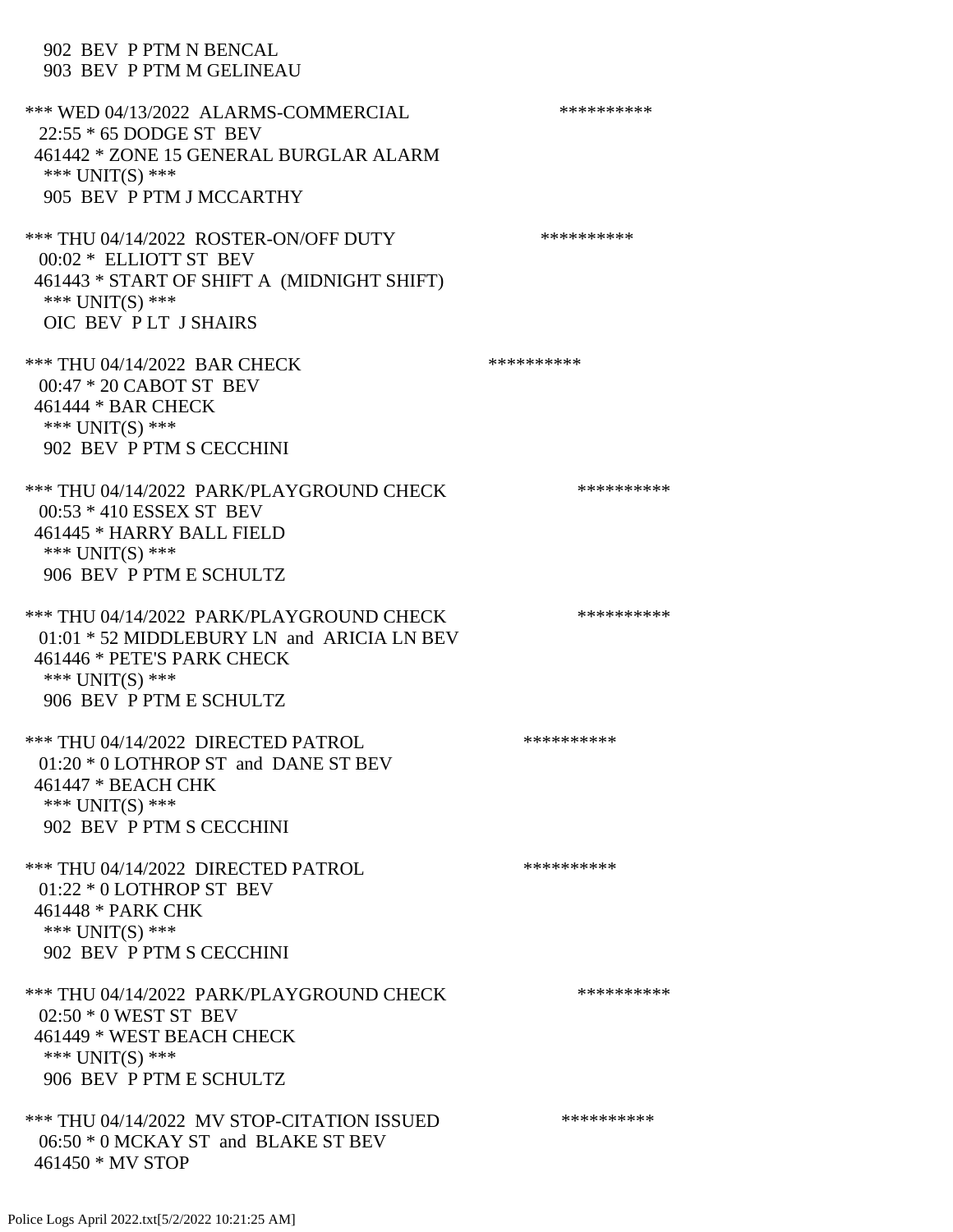\*\*\* UNIT(S) \*\*\* 901 BEV P PTM J VITALE

\*\*\* THU 04/14/2022 ROSTER-OFFICER ORDERED TO WORK \*\*\*\*\*\*\*\*\*\*\* 06:53 \* ELLIOTT ST BEV 461451 \* OFF'S SCHULTZ AND BUCCI ORDERED DIV B \*\*\* UNIT(S) \*\*\* OIC BEV P LT J SHAIRS \*\*\* THU 04/14/2022 SELECTIVE ENFORCEMENT \*\*\*\*\*\*\*\*\*\*\*\*\* 07:36 \* 0 DODGE ST and LONGHAM RD BEV 461452 \* SELECTIVE ENFORCEMENT \*\*\* UNIT(S) \*\*\* 913 BEV P SGT M HENEBURY \*\*\* THU 04/14/2022 MV-THEFT/PLATE ONLY \*23G \*\*\*\*\*\*\*\*\*\*\*\* 07:40 \* 23 BANCROFT AV BEV 461453 \* STOLEN LIC PLATE MA REG 86FD67 \*\*\* UNIT(S) \*\*\* CIU BEV P PTM E ABRAHAMSO \*\*\* THU 04/14/2022 MV STOP-VERBAL WARNING \*\*\*\*\*\*\*\*\*\*\*\*\* 07:47 \* 0 DODGE ST and ENON ST BEV 461454 \* MV STOP 253TL8 \*\*\* UNIT(S) \*\*\* 907 BEV P PTM J LANTYCH \*\*\* THU 04/14/2022 MV STOP-WRITTEN WARNING \*\*\*\*\*\*\*\*\*\*\*\*\* 07:53 \* 94 ELLIOTT ST BEV 461455 \* MA REG 439MG6 \*\*\* UNIT(S) \*\*\* CHA3 BEV P CPT R RUSSO \*\*\* THU 04/14/2022 MV STOP-VERBAL WARNING \*\*\*\*\*\*\*\*\*\*\*\*\*\* 08:03 \* 0 GOAT HILL LN and CABOT ST BEV 461456 \* MV STOP \*\*\* UNIT(S) \*\*\* DEL1 BEV P DET T NOLAN \*\*\* THU 04/14/2022 ROSTER-ON/OFF DUTY \*\*\*\*\*\*\*\*\*\* 08:08 \* ELLIOTT ST BEV 461457 \* START OF SHIFT B (DAY SHIFT) \*\*\* UNIT(S) \*\*\* OIC BEV P LT J SHAIRS \*\*\* THU 04/14/2022 MV STOP-VERBAL WARNING \*\*\*\*\*\*\*\*\*\*\*\*\* 08:22 \* 0 HERRICK ST and SOHIER RD BEV 461458 \* MV STOP \*\*\* UNIT(S) \*\*\* 907 BEV P PTM J LANTYCH \*\*\* THU 04/14/2022 MV STOP-CITATION ISSUED \*\*\*\*\*\*\*\*\*\* 08:27 \* 0 DODGE ST and LONGHAM RD BEV 461459 \* MVSTOP - 639RB6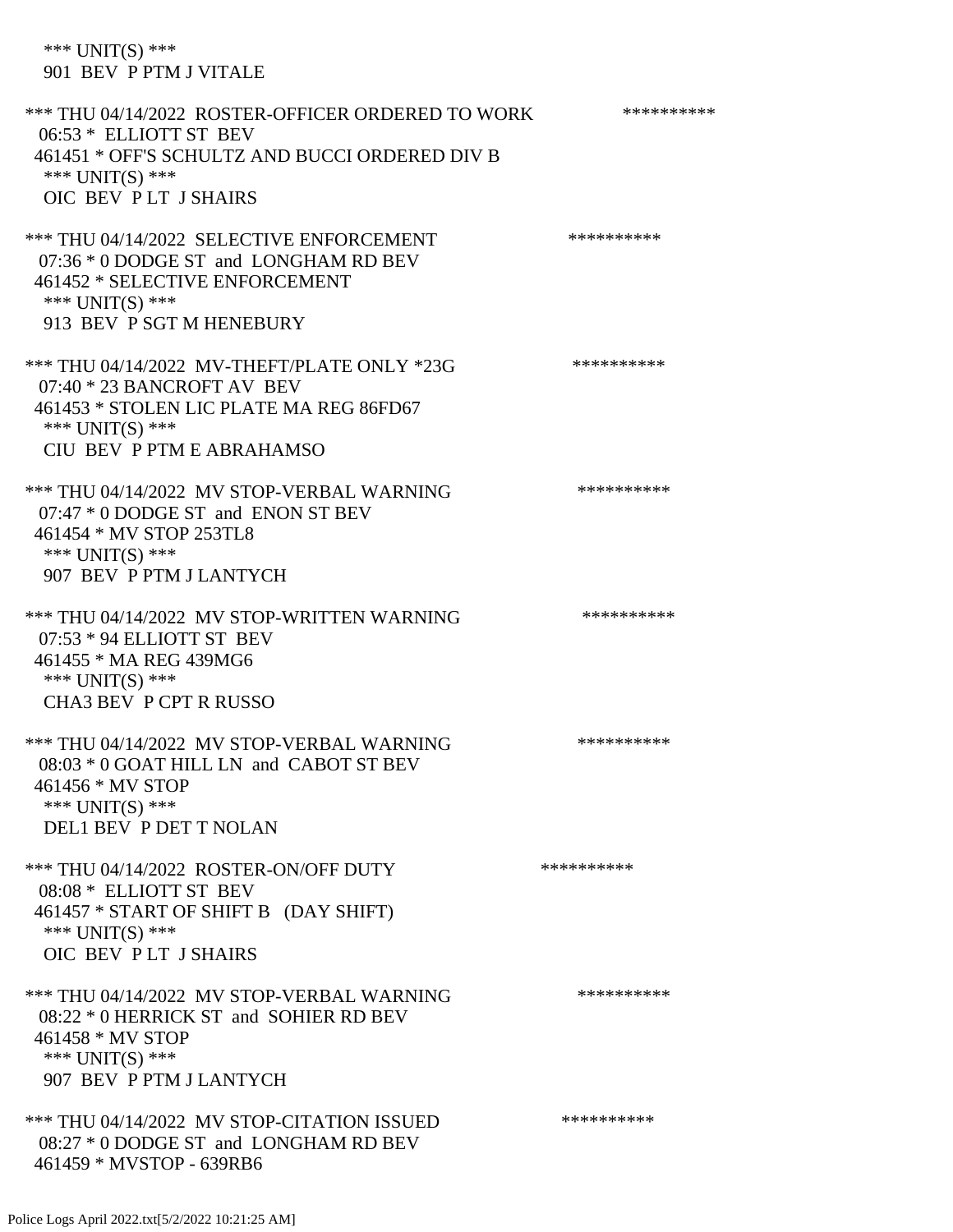\*\*\* UNIT(S) \*\*\* 913 BEV P SGT M HENEBURY \*\*\* THU 04/14/2022 MV STOP-WRITTEN WARNING \*\*\*\*\*\*\*\*\*\*\*\*\* 08:28 \* 0 DODGE ST and RED ROCK LN BEV 461460 \* MVSTOP - 317TY3 \*\*\* UNIT(S) \*\*\* 913 BEV P SGT M HENEBURY \*\*\* THU 04/14/2022 SUSP ACTIVITY-MOTOR VEHICLE \*\*\*\*\*\*\*\*\*\* 08:33 \* 13 CHARLES ST BEV 461461 \* CHECK ON CAR PARKING IN ABANDONED LOT \*\*\* UNIT(S) \*\*\* 907 BEV P PTM J LANTYCH \*\*\* THU 04/14/2022 COMMUNITY IMPACT UNIT \*\*\*\*\*\*\*\*\*\*\*\*\* 08:48 \* RIVER ST BEV 461462 \* RUN SHELTER GUESTS FOR WARRANTS SOS STATUS \*\*\* UNIT(S) \*\*\* CIU BEV P PTM E ABRAHAMSO \*\*\* THU 04/14/2022 MEDICAL-BLS \*\*\*\*\*\*\*\*\*\* 09:27 \* CABOT ST BEV 461463 \* FEMALE HAVING A SEIZURE \*\*\* UNIT(S) \*\*\* 905 BEV P PTM D GAGNON \*\*\* THU 04/14/2022 MV STOP-VERBAL WARNING \*\*\*\*\*\*\*\*\*\*\*\* 09:39 \* 295 HALE ST BEV 461464 \* MV STOP \*\*\* UNIT(S) \*\*\* 907 BEV P PTM J LANTYCH \*\*\* THU 04/14/2022 DRUG/NARCOTIC OFFENSES \*35A \*\*\*\*\*\*\*\*\*\* 09:41 \* 101 RANTOUL ST BEV 461465 \* UNKNOWN MEDICAL IN THE STAIRWELL \*\*\* UNIT(S) \*\*\* 902 BEV P PTM R HEGARTY 903 BEV P PTM S LANE A1 BEV A AMBULANCE BF1 BEV F BEV FIRE \*\*\* THU 04/14/2022 SRO-GENERAL REQ FOR \*\*\*\*\*\*\*\*\*\* 09:41 \* SOHIER RD BEV 461466 \* ASSIST SCHOOL WITH STUDENTS/PARENTS \*\*\* UNIT(S) \*\*\* 910 BEV P PTM S FIORE \*\*\* THU 04/14/2022 MV STOP-WRITTEN WARNING \*\*\*\*\*\*\*\*\*\*\*\*\*\* 09:52 \* 47 BOYLES ST BEV 461467 \* MV STOP 3GBY24 \*\*\* UNIT(S) \*\*\* 907 BEV P PTM J LANTYCH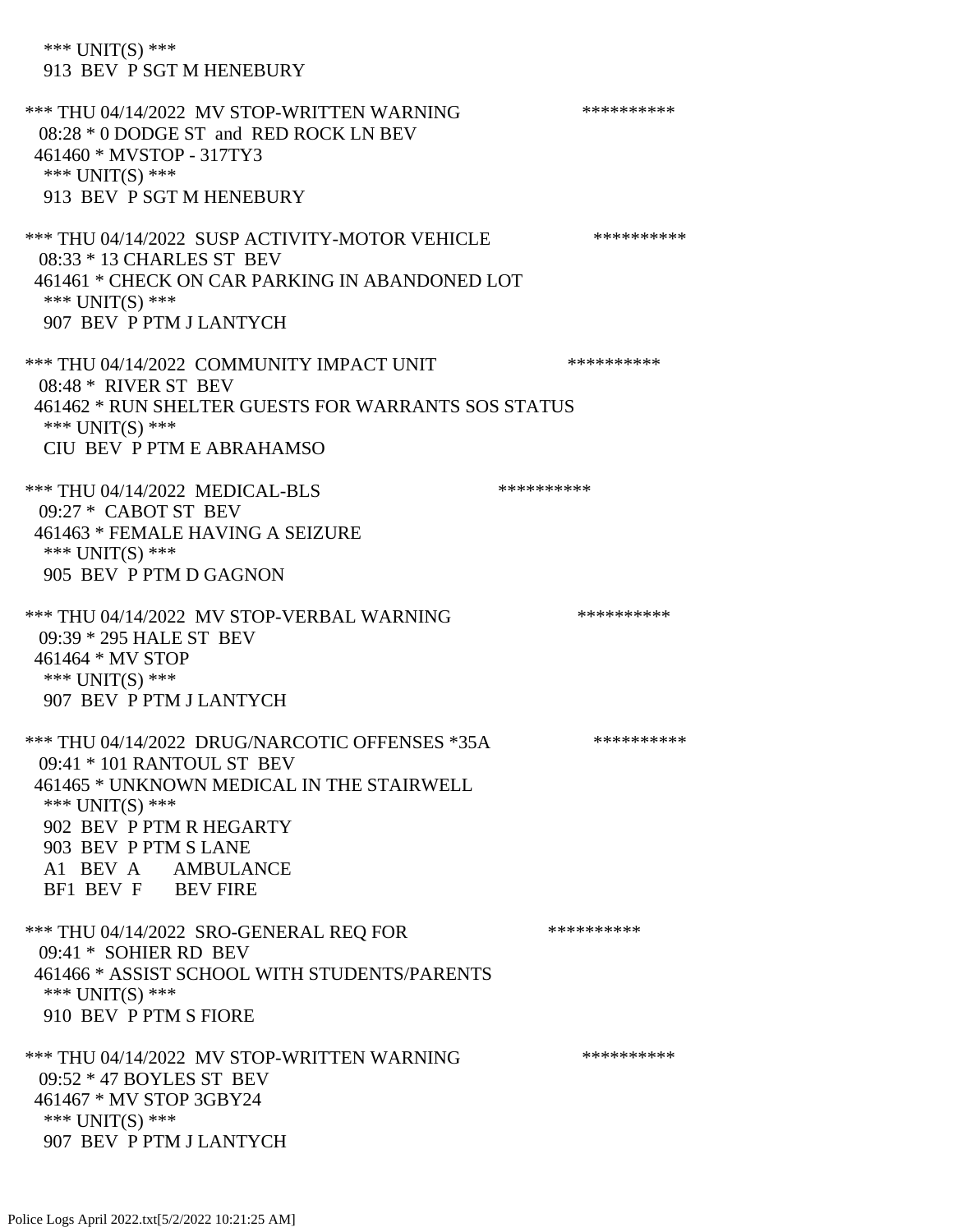\*\*\* THU 04/14/2022 MV STOP-WRITTEN WARNING \*\*\*\*\*\*\*\*\*\*\*\* 10:04 \* 44 BOYLES ST BEV 461469 \* MV STOP 6KM955 \*\*\* UNIT(S) \*\*\* 907 BEV P PTM J LANTYCH \*\*\* THU 04/14/2022 MV STOP-WRITTEN WARNING \*\*\*\*\*\*\*\*\*\*\*\*\* 10:18 \* 295 HALE ST BEV 461470 \* MV STOP 1FNR19 \*\*\* UNIT(S) \*\*\* 907 BEV P PTM J LANTYCH \*\*\* THU 04/14/2022 CHECK WELL BEING \*\*\*\*\*\*\*\*\*\*\*\*\* 10:46 \* 401 MANOR RD BEV 461471 \* CHECK ON FEMALE YELLING AT A CHILD \*\*\* UNIT(S) \*\*\* 901 BEV P PTM G LITTLE \*\*\* THU 04/14/2022 MV STOP-VERBAL WARNING \*\*\*\*\*\*\*\*\*\*\*\*\* 10:53 \* 0 CORNING ST and SYLVAN RD BEV 461472 \* MV STOP 1TWA55 \*\*\* UNIT(S) \*\*\* 907 BEV P PTM J LANTYCH \*\*\* THU 04/14/2022 ANIMAL CONTROL CITATION \*\*\*\*\*\*\*\*\*\* 11:05 \* 127 HART ST BEV 461473 \* CITATION #B02503 ISSUED RE: CASE#461361 AND ACO REPORT #641 \*\*\* UNIT(S) \*\*\* 931 BEV P ACO M LIPINSKI \*\*\* THU 04/14/2022 MV STOP-VERBAL WARNING \*\*\*\*\*\*\*\*\*\*\*\*\* 11:06 \* 0 BRIMBAL AV and HERRICK ST BEV 461474 \* MV STOP 6PC794 \*\*\* UNIT(S) \*\*\* 907 BEV P PTM J LANTYCH \*\*\* THU 04/14/2022 MV-ACCIDENT PROPERTY DAMAGE \*\*\*\*\*\*\*\*\*\*\*\* 11:29 \* 7 COX CT BEV 461475 \* ASSIST WITH PAPERWORK EXCHANGE \*\*\* UNIT(S) \*\*\* 903 BEV P PTM S LANE \*\*\* THU 04/14/2022 MV STOP-WRITTEN WARNING \*\*\*\*\*\*\*\*\*\*\*\*\* 11:53 \* 0 BRIDGE ST and VIRGINIA AV BEV 461476 \* MV STOP 2DRP45 \*\*\* UNIT(S) \*\*\* 907 BEV P PTM J LANTYCH \*\*\* THU 04/14/2022 MV STOP-VERBAL WARNING \*\*\*\*\*\*\*\*\*\*\*\*\* 11:58 \* 0 BRIDGE ST and VIRGINIA AV BEV 461477 \* MV STOP 98ZK04 \*\*\* UNIT(S) \*\*\* 907 BEV P PTM J LANTYCH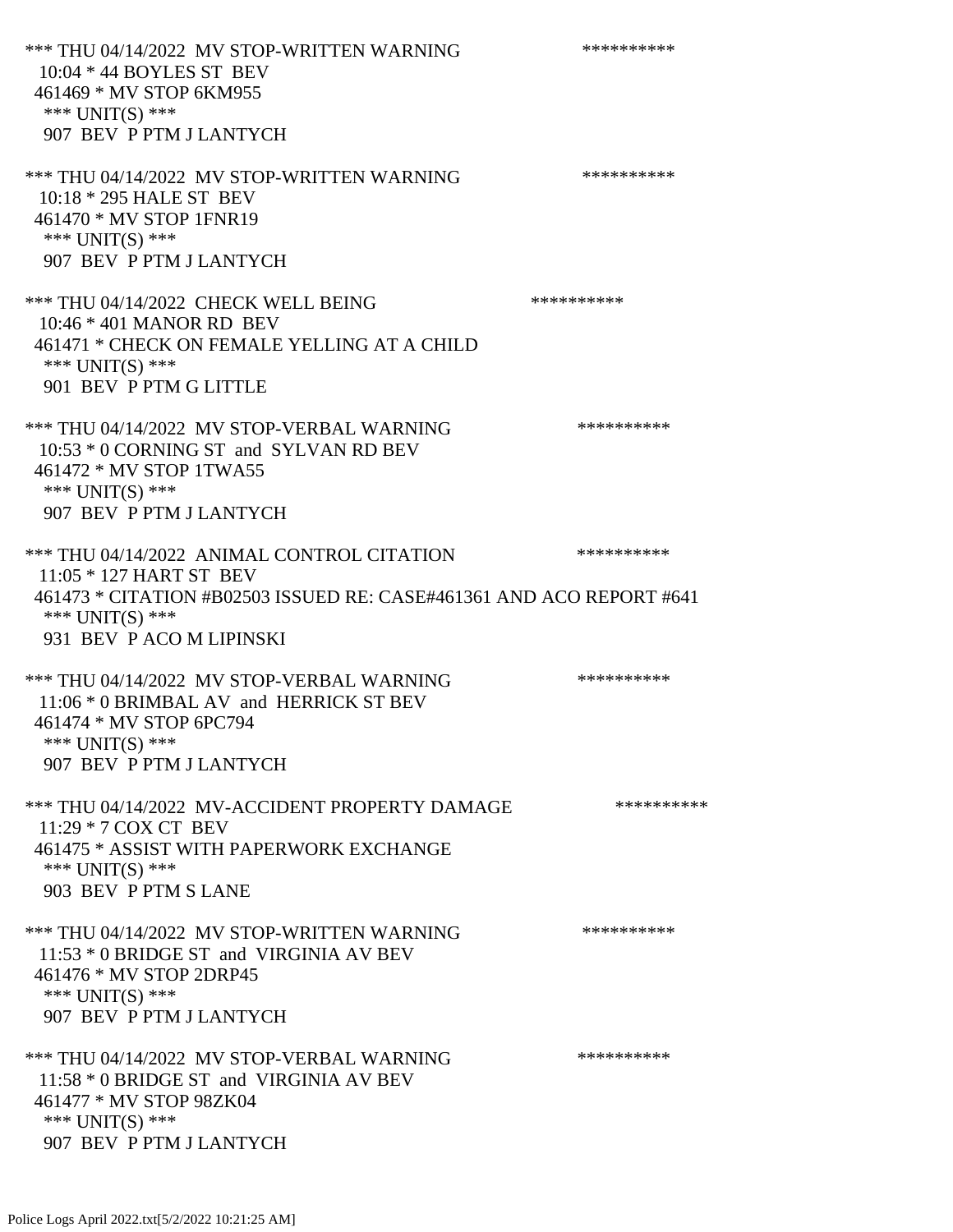\*\*\* THU 04/14/2022 MV STOP-VERBAL WARNING \*\*\*\*\*\*\*\*\*\*\*\* 12:09 \* 0 MCKAY ST and ELLIOTT ST BEV 461478 \* MV STOP 2BJZ14 \*\*\* UNIT(S) \*\*\* 907 BEV P PTM J LANTYCH \*\*\* THU 04/14/2022 MV-ACCIDENT PROPERTY DAMAGE \*\*\*\*\*\*\*\*\*\*\*\* 12:39 \* 0 CABOT ST and BOW ST BEV 461479 \* MVA \*\*\* UNIT(S) \*\*\* 901 BEV P PTM G LITTLE A1 BEV A AMBULANCE \*\*\* THU 04/14/2022 MV STOP-VERBAL WARNING \*\*\*\*\*\*\*\*\*\*\*\*\* 13:12 \* 0 HERRICK ST and SOHIER RD BEV 461480 \* MV STOP 531JA5 \*\*\* UNIT(S) \*\*\* 907 BEV P PTM J LANTYCH \*\*\* THU 04/14/2022 SUSP ACTIVITY-MOTOR VEHICLE \*\*\*\*\*\*\*\*\*\* 13:20 \* 556 CABOT ST BEV 461481 \* DAMAGED MV IN PARKING AREA \*\*\* UNIT(S) \*\*\* 905 BEV P PTM D GAGNON \*\*\* THU 04/14/2022 COMMUNITY IMPACT UNIT \*\*\*\*\*\*\*\*\*\*\*\*\* 14:34 \* WINDSOR RD and RUSSELL ST BEV 461482 \* MIDDLE SCHOOL PARKING ISSUE \*\*\* UNIT(S) \*\*\* CIU BEV P PTM E ABRAHAMSO \*\*\* THU 04/14/2022 ERRATIC OPERATION OF MV \*\*\*\*\*\*\*\*\*\* 14:59 \* 0 LOTHROP ST and STONE ST BEV 461483 \* BMW PASSING CARS AND TAILGATING \*\*\* UNIT(S) \*\*\* H1 BEV P PTM C TWOMBLY \*\*\* THU 04/14/2022 ROSTER-ON/OFF DUTY \*\*\*\*\*\*\*\*\*\*\*\* 15:00 \* ELLIOTT ST BEV 461484 \* START SHIFT C \*\*\* UNIT(S) \*\*\* OIC BEV P LT W PAGE \*\*\* THU 04/14/2022 MV-ACCIDENT NO REPORT \*\*\*\*\*\*\*\*\*\*\*\* 15:10 \* 47 DODGE ST Apt: A-230 and N.BEVERLY PLAZA BEV 461485 \* MVA \*\*\* UNIT(S) \*\*\* 905 BEV P PTM D GAGNON \*\*\* THU 04/14/2022 MV-ACCIDENT NO REPORT \*\*\*\*\*\*\*\*\*\*\*\* 15:11 \* 150 BRIMBAL AV BEV 461486 \* MVA \*\*\* UNIT(S) \*\*\* 903 BEV P PTM S LANE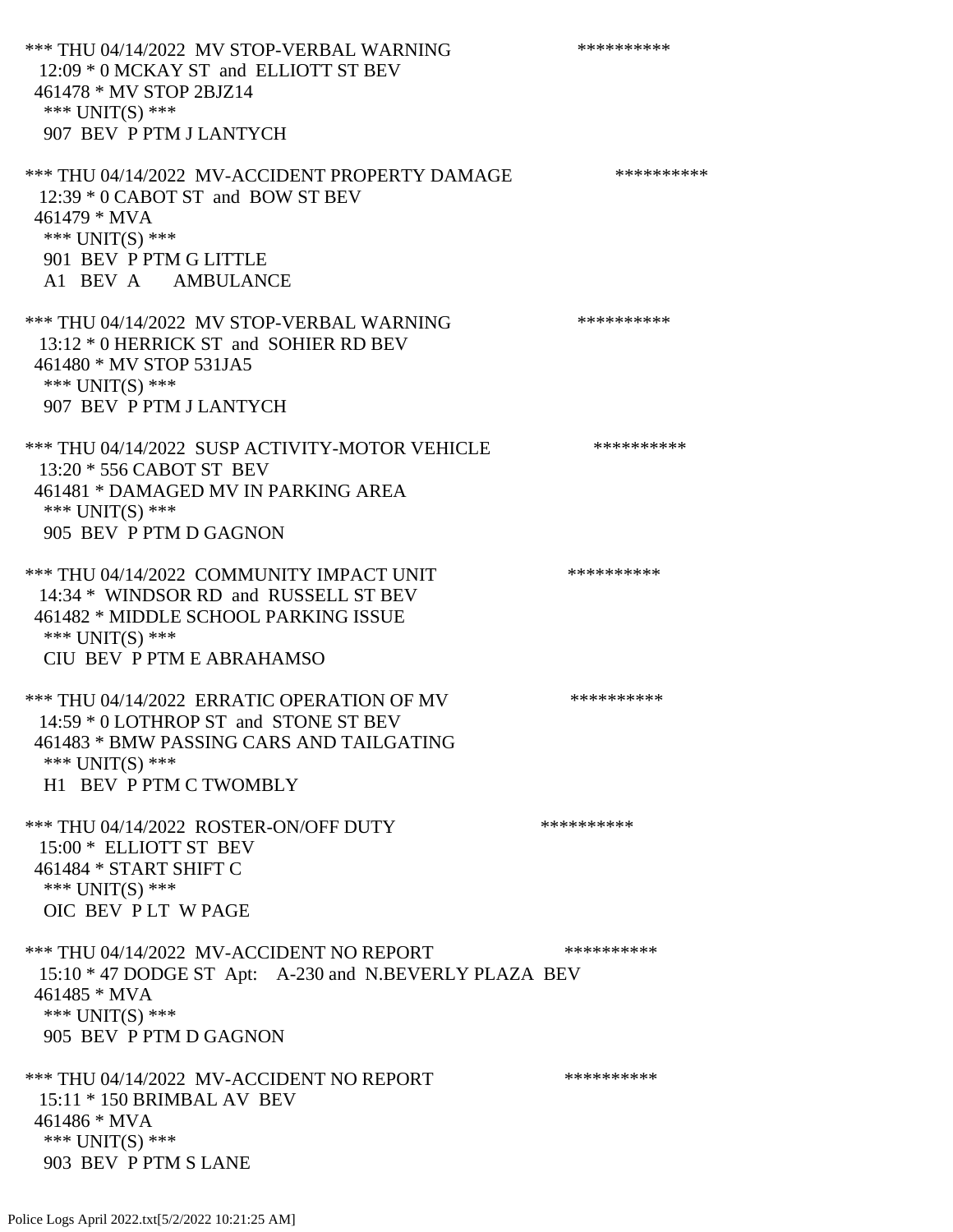\*\*\* THU 04/14/2022 ROSTER-OFFICER INJURED \*\*\*\*\*\*\*\*\*\* 15:14 \* ELLIOTT ST BEV 461487 \* COVID RELATED \*\*\* UNIT(S) \*\*\* CHA2 BEV P CPT M DEVLIN \*\*\* THU 04/14/2022 ROSTER-OFFICER INJURED \*\*\*\*\*\*\*\*\*\* 15:15 \* ELLIOTT ST BEV 461488 \* COVID RELATED \*\*\* UNIT(S) \*\*\* CHA2 BEV P CPT M DEVLIN \*\*\* THU 04/14/2022 CHECK WELL BEING \*\*\*\*\*\*\*\*\*\* 15:29 \* 9 GUILD RD BEV 461489 \* 11YO AFRAID TO GO HOME \*\*\* UNIT(S) \*\*\* 901 BEV P PTM G LITTLE \*\*\* THU 04/14/2022 SRO-GENERAL REO FOR \*\*\*\*\*\*\*\*\*\*\*\* 15:48 \* NORTHRIDGE RD BEV 461490 \* CHECK ON STUDENT AND FAMILY \*\*\* UNIT(S) \*\*\* 911 BEV P PTL A CLARIZIA \*\*\* THU 04/14/2022 MV STOP-CITATION ISSUED \*\*\*\*\*\*\*\*\*\* 16:15 \* 1 DODGE ST BEV 461491 \* MV STOP--MA REG 9PX538 \*\*\* UNIT(S) \*\*\* 904 BEV P PTM H GEARY 905 BEV P DET D PRINZ \*\*\* THU 04/14/2022 ASSIST DCF \*\*\*\*\*\*\*\*\*\*\*\*\*\* 16:18 \* CABOT ST BEV 461492 \* ASSIST DCF \*\*\* UNIT(S) \*\*\* 903 BEV P PTM C STANTON \*\*\* THU 04/14/2022 SUSP ACTIVITY \*\*\*\*\*\*\*\*\*\*\*\* 17:17 \* 72 CHERRY HILL DR BEV 461493 \* CARS DRIVING THROUGH LOT FAST, POSS 94C \*\*\* UNIT(S) \*\*\* 904 BEV P PTM H GEARY 905 BEV P DET D PRINZ \*\*\* THU 04/14/2022 BURGLARY/B&E MV.TRUK\*US\*23F \*\*\*\*\*\*\*\*\*\*\*\* 17:36 \* 69 FEDERAL ST and MCPHERSON DR BEV 461494 \* BELIEVES TRAILER WAS BROKEN INTO \*\*\* UNIT(S) \*\*\* 902 BEV P PTM N BENCAL \*\*\* THU 04/14/2022 911 HANG UP \*\*\*\*\*\*\*\*\*\*\*\*\* 18:14 \* 22 FEDERAL ST Apt: 100 BEV 461495 \* 911 OPEN LINE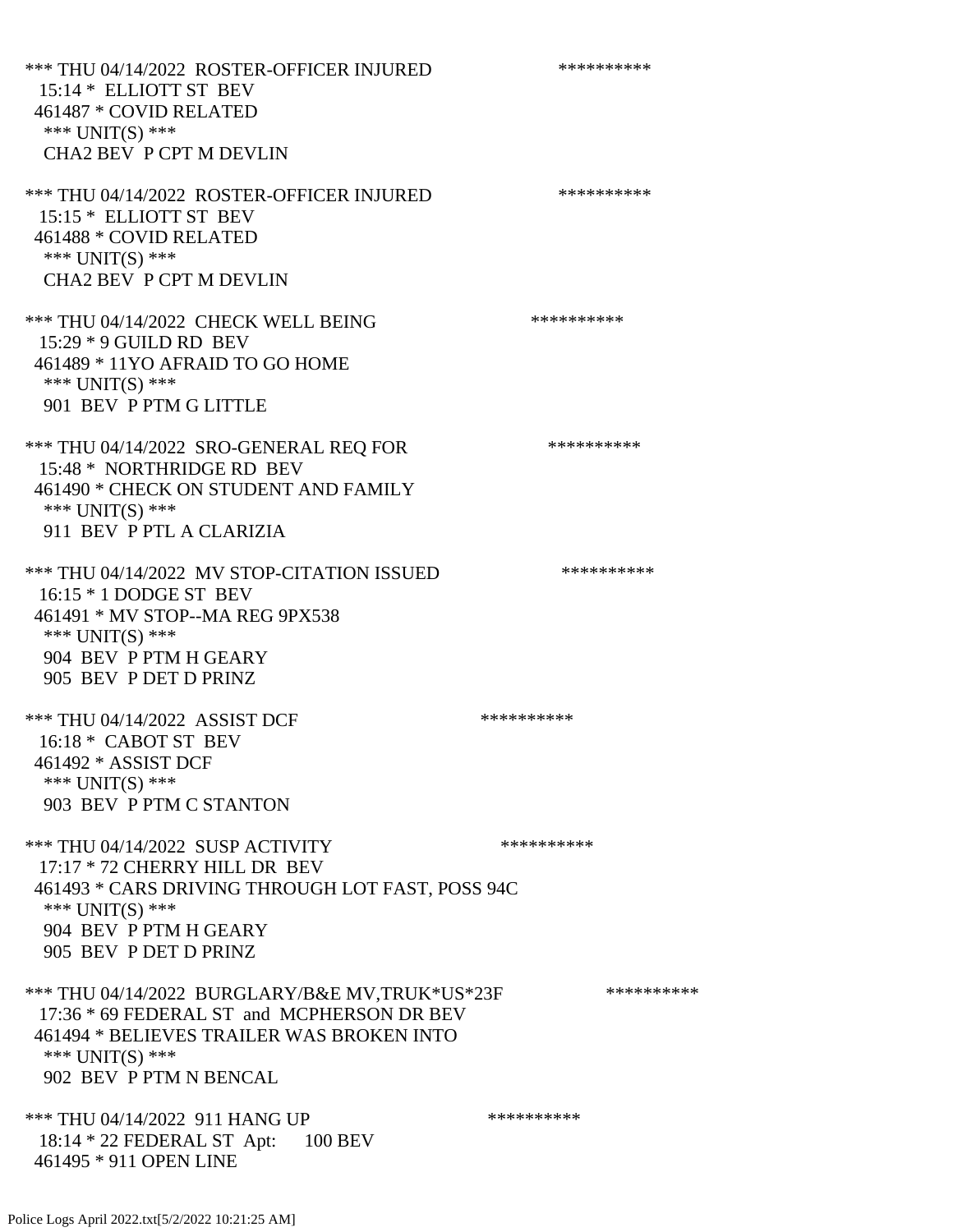\*\*\* UNIT(S) \*\*\* 902 BEV P PTM N BENCAL

\*\*\* THU 04/14/2022 ALARMS-COMMERCIAL \*\*\*\*\*\*\*\*\*\* 19:10 \* 112 SOHIER RD BEV 461496 \* SILENT RED STAIRWELL, AND RED DOOR ALARMS \*\*\* UNIT(S) \*\*\* 903 BEV P PTM C STANTON 905 BEV P DET D PRINZ \*\*\* THU 04/14/2022 DIRECTED PATROL \*\*\*\*\*\*\*\*\*\* 20:20 \* 72 CHERRY HILL DR BEV 461497 \* CHECK PARKING LOT \*\*\* UNIT(S) \*\*\* 905 BEV P DET D PRINZ \*\*\* THU 04/14/2022 CHECK WELL BEING \*\*\*\*\*\*\*\*\*\* 20:45 \* 0 ESSEX ST and MADISON AV BEV 461498 \* WOMAN DOWN IN STREET \*\*\* UNIT(S) \*\*\* 903 BEV P PTM C STANTON 904 BEV P PTM H GEARY A1 BEV A AMBULANCE BF1 BEV F BEV FIRE \*\*\* THU 04/14/2022 MEDICAL-BLS \*\*\*\*\*\*\*\*\*\* 20:56 \* HALE ST BEV 461499 \* SEMICONSCIOUS PER ETOH \*\*\* UNIT(S) \*\*\* 905 BEV P DET D PRINZ 906 BEV P PTM K COLETTI A2 BEV A AMBULANCE BF2 BEV F BEV FIRE \*\*\* THU 04/14/2022 MV STOP-VERBAL WARNING \*\*\*\*\*\*\*\*\*\*\*\*\*\*\* 21:27 \* 0 CABOT ST and VESTRY ST BEV 461500 \* MV STOP--CO REG 077ZZV \*\*\* UNIT(S) \*\*\* 902 BEV P PTM N BENCAL 903 BEV P PTM C STANTON \*\*\* FRI 04/15/2022 DISTURBANCE-GENERAL \*\*\*\*\*\*\*\*\*\* 00:03 \* 5 LAKEVIEW AV BEV 461501 \* PARTY COMPLAINING ABOUT NOISE \*\*\* UNIT(S) \*\*\* 902 BEV P PTM M MARINO 903 BEV P PTM F WOJICK \*\*\* FRI 04/15/2022 ROSTER-ON/OFF DUTY \*\*\*\*\*\*\*\*\*\* 00:05 \* ELLIOTT ST BEV 461502 \* ROLL CALL DIV I \*\*\* UNIT(S) \*\*\* OIC BEV P CPT R RUSSO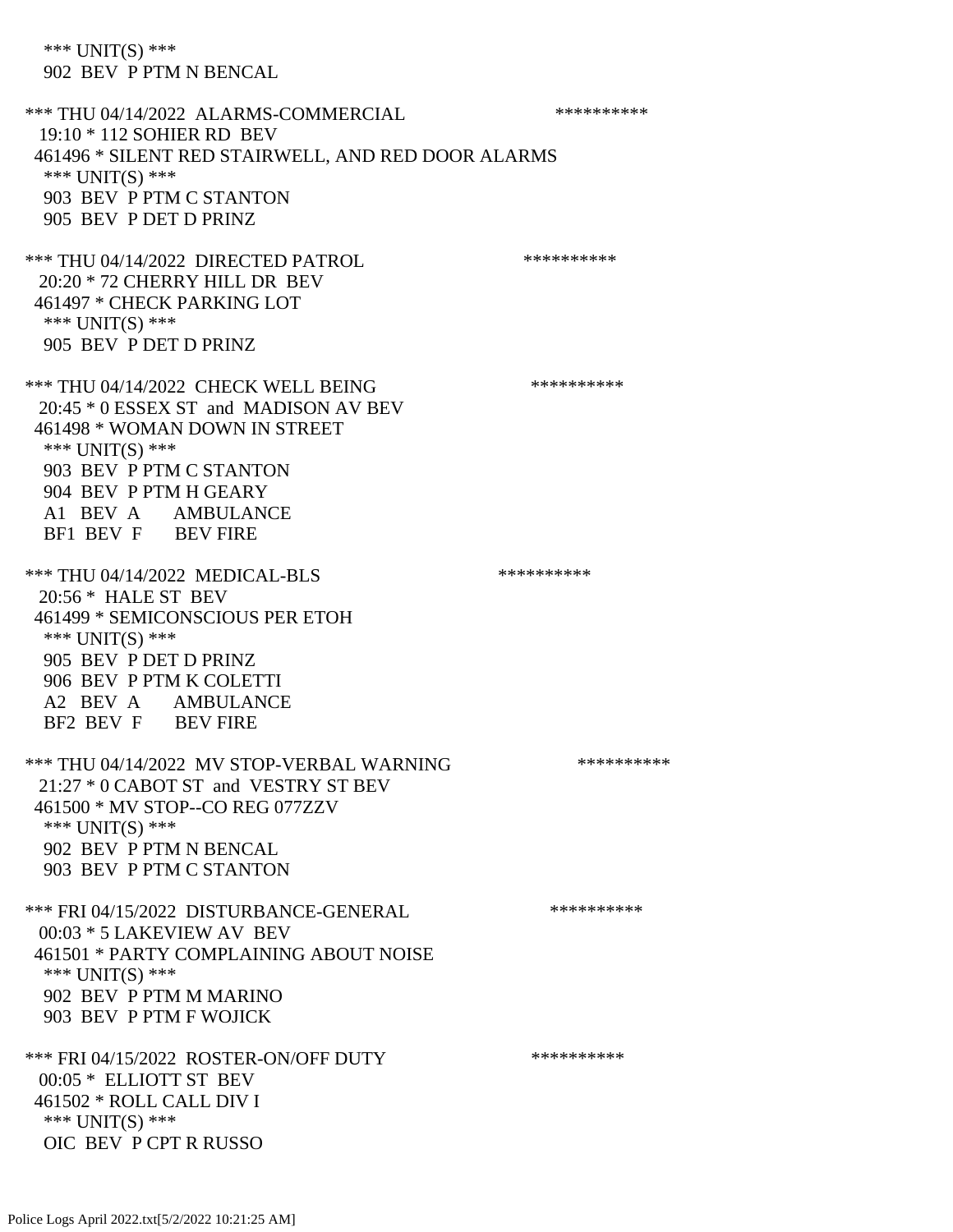\*\*\* FRI 04/15/2022 BUILDING CHECK \*\*\*\*\*\*\*\*\*\* 00:32 \* DODGE ST BEV 461503 \* CVS PLAZA CHECK \*\*\* UNIT(S) \*\*\* 905 BEV P PTM E SCHULTZ \*\*\* FRI 04/15/2022 BAR CHECK \*\*\*\*\*\*\*\*\*\*\*\* 00:50 \* 20 CABOT ST BEV 461504 \* ANCHOR BAR CHECK \*\*\* UNIT(S) \*\*\* 902 BEV P PTM M MARINO \*\*\* FRI 04/15/2022 SCHOOL BUILDING CHECK \*\*\*\*\*\*\*\*\*\*\*\* 00:55 \* 100 SOHIER RD BEV 461505 \* HIGH SCHOOL CHECK \*\*\* UNIT(S) \*\*\* 903 BEV P PTM F WOJICK \*\*\* FRI 04/15/2022 BUILDING CHECK \*\*\*\*\*\*\*\*\*\*\*\* 00:56 \* ENON ST BEV 461506 \* COMMODORE PLAZA CHECK \*\*\* UNIT(S) \*\*\* 905 BEV P PTM E SCHULTZ \*\*\* FRI 04/15/2022 TRAIN STATION CHECK \*\*\*\*\*\*\*\*\*\* 01:30 \* 10 PARK ST BEV 461507 \* BEVERLY DEPOT/VETERANS PARK CHECK \*\*\* UNIT(S) \*\*\* 902 BEV P PTM M MARINO \*\*\* FRI 04/15/2022 PARK/PLAYGROUND CHECK \*\*\*\*\*\*\*\*\*\*\*\* 02:05 \* 0 LOTHROP ST BEV 461508 \* DANE STREET BEACH CHECK \*\*\* UNIT(S) \*\*\* 902 BEV P PTM M MARINO \*\*\* FRI 04/15/2022 BUILDING CHECK \*\*\*\*\*\*\*\*\*\* 02:11 \* CABOT ST BEV 461509 \* BUSINESS CHECK \*\*\* UNIT(S) \*\*\* 903 BEV P PTM F WOJICK \*\*\* FRI 04/15/2022 BUILDING CHECK \*\*\*\*\*\*\*\*\*\* 02:36 \* ELLIOTT ST BEV 461510 \* 24 HOUR STORE CHECK \*\*\* UNIT(S) \*\*\* 902 BEV P PTM M MARINO \*\*\* FRI 04/15/2022 BUILDING CHECK \*\*\*\*\*\*\*\*\*\* 03:00 \* RANTOUL ST BEV 461511 \* ERLAND CONSTRUCTION AREA CHECK \*\*\* UNIT(S) \*\*\* 902 BEV P PTM M MARINO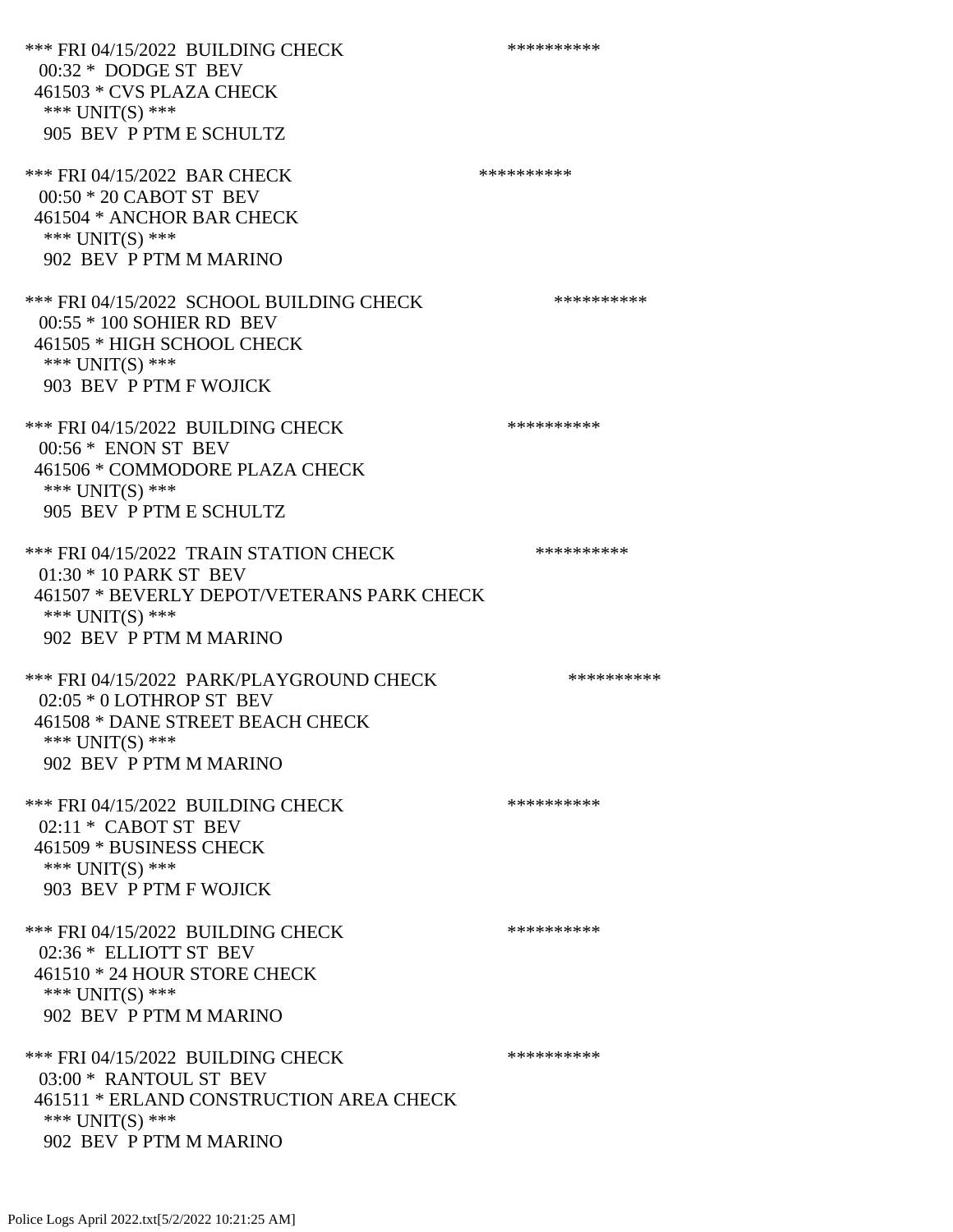\*\*\* FRI 04/15/2022 BUILDING CHECK \*\*\*\*\*\*\*\*\*\*\*\* 03:30 \* RANTOUL ST BEV 461512 \* 24 HOUR BUSINESS CHECK \*\*\* UNIT(S) \*\*\* 903 BEV P PTM F WOJICK \*\*\* FRI 04/15/2022 PARK/PLAYGROUND CHECK \*\*\*\*\*\*\*\*\*\* 05:35 \* 0 GAGE ST BEV 461513 \* PARK CHECK \*\*\* UNIT(S) \*\*\* 903 BEV P PTM F WOJICK \*\*\* FRI 04/15/2022 MEDICAL-ALS \*\*\*\*\*\*\*\*\*\*\*\*\* 05:58 \* CABOT ST BEV 461514 \* DIFFICULTY BREATHING \*\*\* UNIT(S) \*\*\* 905 BEV P PTM E SCHULTZ A1 BEV A AMBULANCE \*\*\* FRI 04/15/2022 SELECTIVE ENFORCEMENT \*\*\*\*\*\*\*\*\*\*\*\*\* 06:20 \* 0 CABOT ST and DANE ST BEV 461515 \* TRAFFIC ENFORCEMENT \*\*\* UNIT(S) \*\*\* 902 BEV P PTM M MARINO \*\*\* FRI 04/15/2022 MV STOP-VERBAL WARNING \*\*\*\*\*\*\*\*\*\*\*\*\* 06:29 \* 64 LIVINGSTONE AV BEV 461516 \* MV STOP 1BNH16 \*\*\* UNIT(S) \*\*\* 901 BEV P PTM J VITALE 903 BEV P PTM F WOJICK \*\*\* FRI 04/15/2022 DCF NOTIFICATION \*\*\*\*\*\*\*\*\*\* 07:01 \* PARK ST BEV 461517 \* CHILD IN STREET \*\*\* UNIT(S) \*\*\* 902 BEV P PTM M MARINO 903 BEV P PTM F WOJICK \*\*\* FRI 04/15/2022 ROSTER-OFFICER ORDERED TO WORK \*\*\*\*\*\*\*\*\*\*\* 07:24 \* ELLIOTT ST BEV 461518 \* OFFICER ORDERED TO WORK DIV II OT \*\*\* UNIT(S) \*\*\* OIC BEV P CPT R RUSSO \*\*\* FRI 04/15/2022 MV STOP-VERBAL WARNING \*\*\*\*\*\*\*\*\*\*\*\* 07:37 \* 0 DODGE ST and LONGHAM RD BEV 461520 \* MVSTOP - 2THL47 \*\*\* UNIT(S) \*\*\* 913 BEV P SGT M HENEBURY \*\*\* FRI 04/15/2022 ROSTER-ON/OFF DUTY \*\*\*\*\*\*\*\*\*\*\*\* 07:37 \* ELLIOTT ST BEV 461519 \* START OF SHIFT B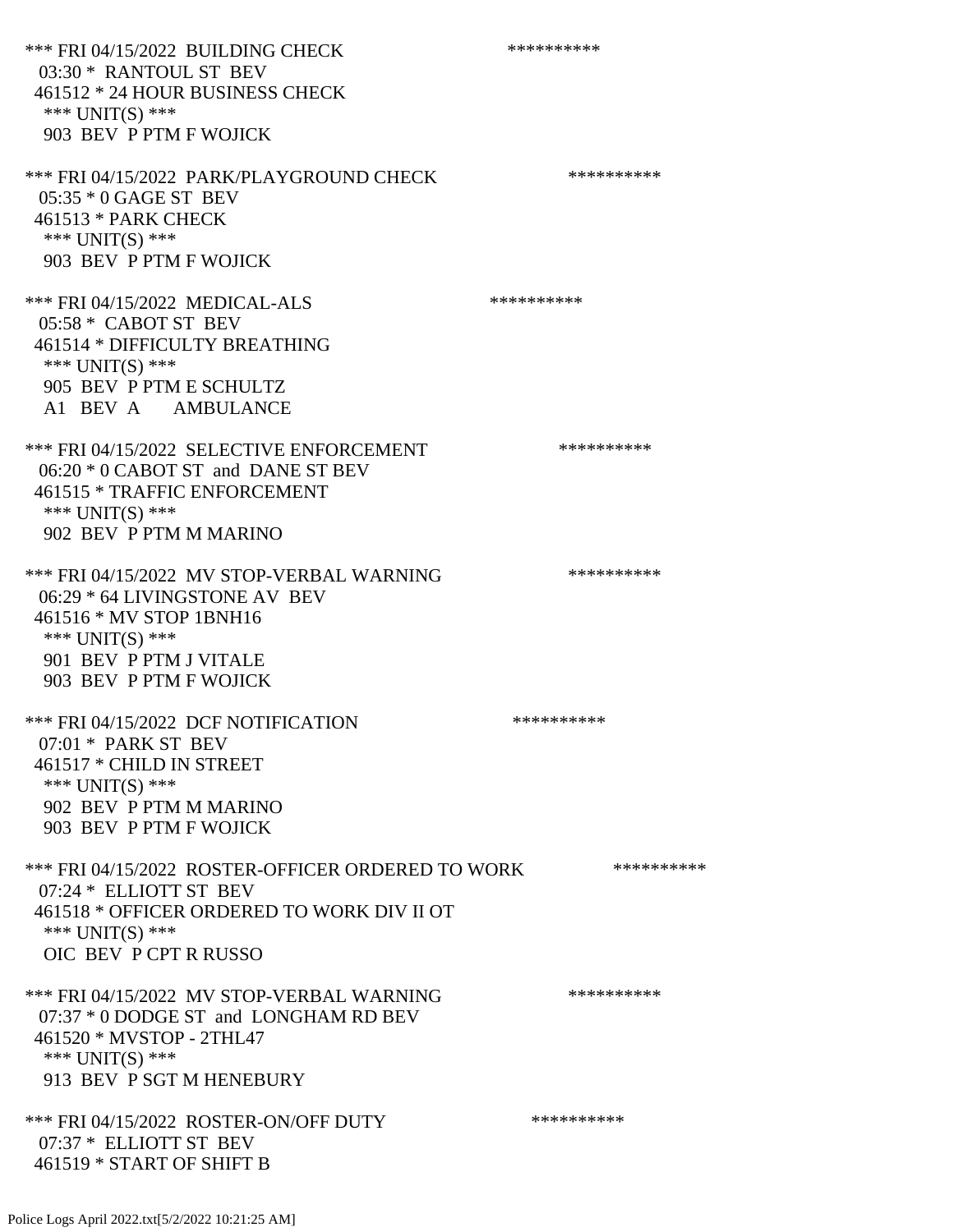\*\*\* UNIT(S) \*\*\* OIC BEV P SGT J TACHE \*\*\* FRI 04/15/2022 MV STOP-VERBAL WARNING \*\*\*\*\*\*\*\*\*\*\*\* 08:01 \* 0 CABOT ST and WASHINGTON ST BEV 461521 \* MA REG 8168LO \*\*\* UNIT(S) \*\*\* DTL BEV P PTM R HEGARTY \*\*\* FRI 04/15/2022 ALARMS-COMMERCIAL \*\*\*\*\*\*\*\*\*\* 08:18 \* 400 ESSEX ST BEV 461522 \* LOBBY MOTION ALARM \*\*\* UNIT(S) \*\*\* 902 BEV P PTM D DIVINCENZ 903 BEV P PTM S LANE \*\*\* FRI 04/15/2022 MEDICAL-ALS \*\*\*\*\*\*\*\*\*\*\*\*\* 11:31 \* CABOT ST BEV 461523 \* FEMALE LOCKED IN CAR POSS UNDER INFLUENCE \*\*\* UNIT(S) \*\*\* 901 BEV P PTM M MARINO 905 BEV P PTM D GAGNON \*\*\* FRI 04/15/2022 209A ORDER SERVED \*\*\*\*\*\*\*\*\*\* 11:50 \* ROPES ST BEV 461524 \* 209A SERVED VIA PHONE AT COURT REQUEST \*\*\* UNIT(S) \*\*\* OIC BEV P SGT J TACHE \*\*\* FRI 04/15/2022 CHECK WELL BEING \*\*\*\*\*\*\*\*\*\* 12:04 \* 18 FAYETTE ST BEV 461525 \* FEMALE MISSED WORK FOR A COUPLE DAYS \*\*\* UNIT(S) \*\*\* 902 BEV P PTM D DIVINCENZ \*\*\* FRI 04/15/2022 MEDICAL-BLS \*\*\*\*\*\*\*\*\*\*\*\*\* 13:13 \* CABOT ST BEV 461526 \* WOMAN DOWN ON THE SIDEWALK \*\*\* UNIT(S) \*\*\* 903 BEV P PTM S LANE A1 BEV A AMBULANCE BF1 BEV F BEV FIRE \*\*\* FRI 04/15/2022 SUSP ACTIVITY \*\*\*\*\*\*\*\*\*\*\*\*\*\* 13:35 \* 0 RIVER ST and MARGIN ST BEV 461527 \* PEOPLE POSSIBLY FIGHTING \*\*\* UNIT(S) \*\*\* 901 BEV P PTM M MARINO 905 BEV P PTM D GAGNON \*\*\* FRI 04/15/2022 ASSIST OTHER DEPARTMENT \*\*\*\*\*\*\*\*\*\*\*\*\* 13:39 \* HERRICK ST BEV 461528 \* ASSIST HOSPITAL WITH ELOPED SECTION 12 \*\*\* UNIT(S) \*\*\*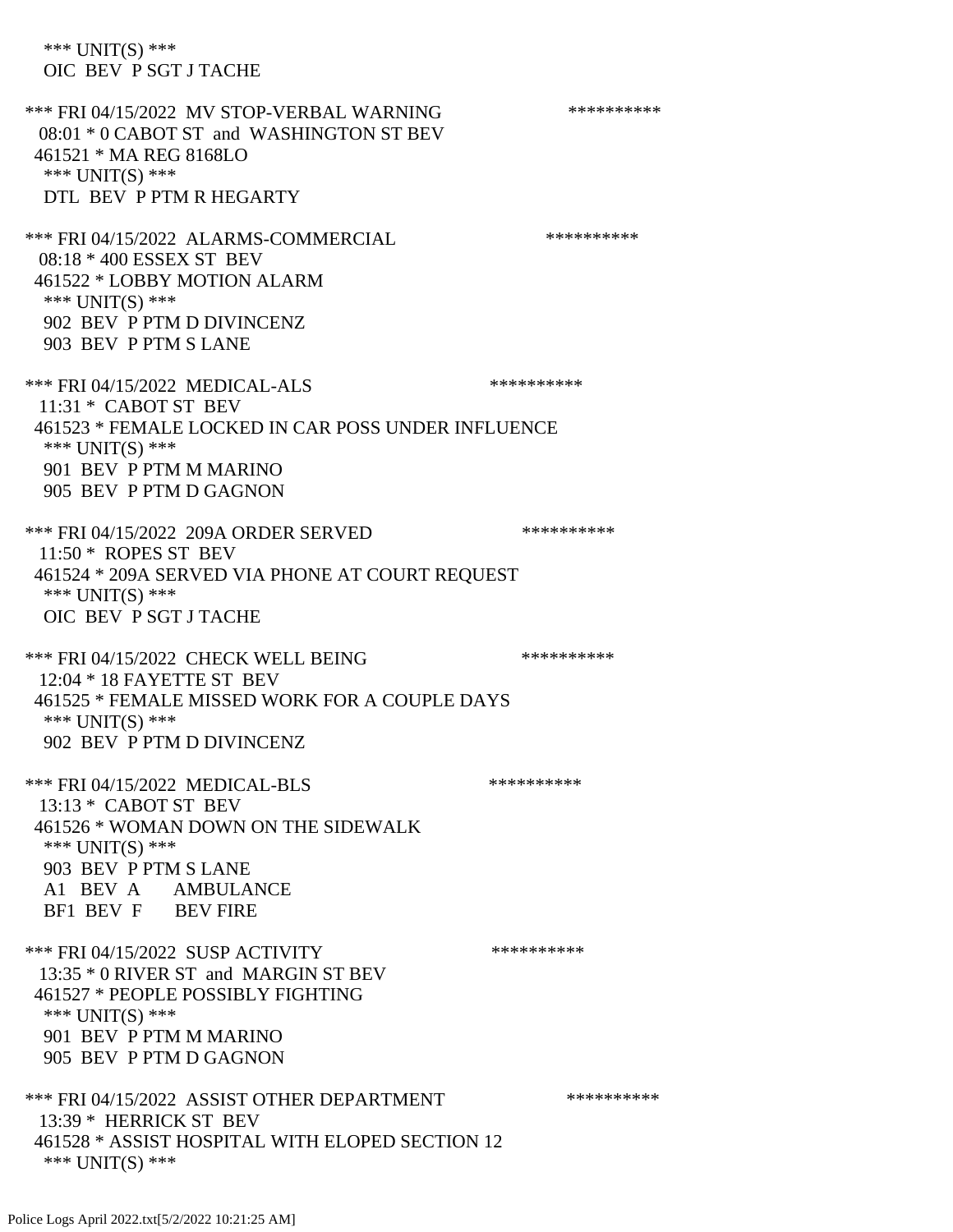901 BEV P PTM M MARINO 903 BEV P PTM S LANE 905 BEV P PTM D GAGNON 906 BEV P PTL A CLARIZIA \*\*\* FRI 04/15/2022 PRISONER PROPERTY RETURNED \*\*\*\*\*\*\*\*\*\* 14:12 \* 175 ELLIOTT ST BEV 461529 \* SEAN BLUTE PICKED UP PROPERTY @ 1410 HOURS \*\*\* UNIT(S) \*\*\* H2 BEV P PTM C STANTON \*\*\* FRI 04/15/2022 MEDICAL-MENTAL HEALTH \*\*\*\*\*\*\*\*\*\* 14:37 \* CABOT ST BEV 461530 \* OUT OF CONTROL 14 YEAR OLD \*\*\* UNIT(S) \*\*\* 902 BEV P PTM D DIVINCENZ 903 BEV P PTM S LANE \*\*\* FRI 04/15/2022 MEDICAL-BLS \*\*\*\*\*\*\*\*\*\*\*\* 14:45 \* ESSEX ST BEV 461531 \* MALE PARTY FELL OUTSIDE \*\*\* UNIT(S) \*\*\* 906 BEV P PTL A CLARIZIA \*\*\* FRI 04/15/2022 MV-ACCIDENT NO REPORT \*\*\*\*\*\*\*\*\*\*\*\*\* 14:55 \* 54 ELLIOTT ST BEV 461532 \* PARKED CAR WAS STRUCK IN THE DOOR IN LOT \*\*\* UNIT(S) \*\*\* 901 BEV P PTM M MARINO \*\*\* FRI 04/15/2022 SUMMONS SERVED \*\*\*\*\*\*\*\*\*\* 14:57 \* 3 BEVERLY COMMONS DR Apt: H26 BEV 461533 \* ATTEMPT TO SERVE SUMMONS-SERVED \*\*\* UNIT(S) \*\*\* 905 BEV P PTM D GAGNON \*\*\* FRI 04/15/2022 MEDICAL-ALS \*\*\*\*\*\*\*\*\*\*\*\*\*\*\* 15:12 \* RANTOUL ST BEV 461534 \* SEIZURE, UNCONCIOUS MALE \*\*\* UNIT(S) \*\*\* 902 BEV P PTM D DIVINCENZ 903 BEV P PTM S LANE A1 BEV A AMBULANCE BF1 BEV F BEV FIRE \*\*\* FRI 04/15/2022 ROSTER-ON/OFF DUTY \*\*\*\*\*\*\*\*\*\*\*\* 16:00 \* ELLIOTT ST BEV 461535 \* EVENING SHIFT ASSIGNMENTS \*\*\* UNIT(S) \*\*\* OIC BEV P CPT T HEGARTY \*\*\* FRI 04/15/2022 DISTURBANCE-FIGHT \*\*\*\*\*\*\*\*\*\*\*\*\*\* 18:06 \* 0 ROPES ST and GRANT ST BEV

461537 \* POSSIBLE FIGHT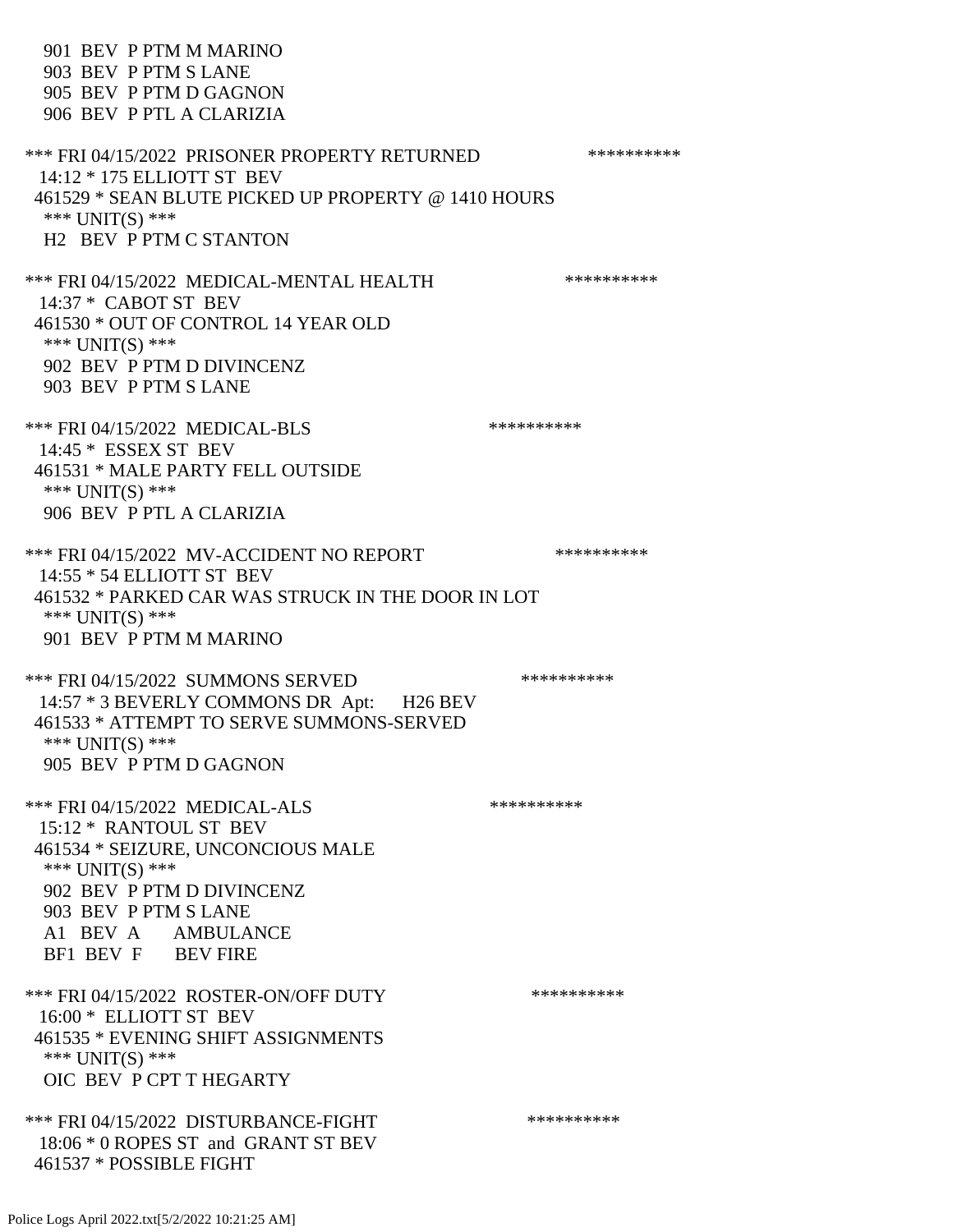\*\*\* UNIT(S) \*\*\* 901 BEV P PTM S LANE 902 BEV P PTM C STANTON 903 BEV P PTM ARCHAMBAULT \*\*\* FRI 04/15/2022 MEDICAL-ALS \*\*\*\*\*\*\*\*\*\*\*\*\* 18:06 \* CHERRY HILL DR BEV 461538 \* FEMALE IN AND OUT OF CONSCIOUS \*\*\* UNIT(S) \*\*\* 905 BEV P PTM N BENCAL \*\*\* FRI 04/15/2022 DISTURBANCE-NEIGHBORS \*\*\*\*\*\*\*\*\*\* 18:15 \* 24 CONANT ST BEV 461539 \* ON GOING NEIGHBOR ISSUE \*\*\* UNIT(S) \*\*\* 905 BEV P PTM N BENCAL \*\*\* FRI 04/15/2022 911 HANG UP \*\*\*\*\*\*\*\*\*\*\*\*\* 18:45 \* 137 BRIDGE ST BEV 461540 \* 911 HANGUP PINGING FROM AREA OF 137 BRIDGE \*\*\* UNIT(S) \*\*\* 901 BEV P PTM S LANE \*\*\* FRI 04/15/2022 MEDICAL-MENTAL HEALTH \*\*\*\*\*\*\*\*\*\* 19:01 \* RANTOUL ST BEV 461541 \* MENTAL HEALTH ISSUE \*\*\* UNIT(S) \*\*\* 902 BEV P PTM C STANTON 903 BEV P PTM ARCHAMBAULT 912 BEV P SGT J SANTAMARI \*\*\* FRI 04/15/2022 MV-ACCIDENT NO REPORT \*\*\*\*\*\*\*\*\*\*\*\*\* 19:44 \* 0 CABOT ST and PLEASANT ST BEV 461542 \* MVA \*\*\* UNIT(S) \*\*\* 902 BEV P PTM C STANTON 903 BEV P PTM ARCHAMBAULT \*\*\* FRI 04/15/2022 SUMMONS, ATTEMPT TO SERVE \*\*\*\*\*\*\*\*\*\*\*\* 19:52 \* 73 ENON ST BEV 461543 \* ATTEMPT TO SERVE \*\*\* UNIT(S) \*\*\* 905 BEV P PTM N BENCAL \*\*\* FRI 04/15/2022 MEDICAL-BLS \*\*\*\*\*\*\*\*\*\*\*\*\* 21:07 \* CHARLES ST BEV 461544 \* SON OFF MEDS AND INTOXICATED \*\*\* UNIT(S) \*\*\* 902 BEV P PTM C STANTON 903 BEV P PTM ARCHAMBAULT 912 BEV P SGT J SANTAMARI \*\*\* FRI 04/15/2022 SUMMONS, ATTEMPT TO SERVE \*\*\*\*\*\*\*\*\*\* 21:49 \* 48 BOW ST BEV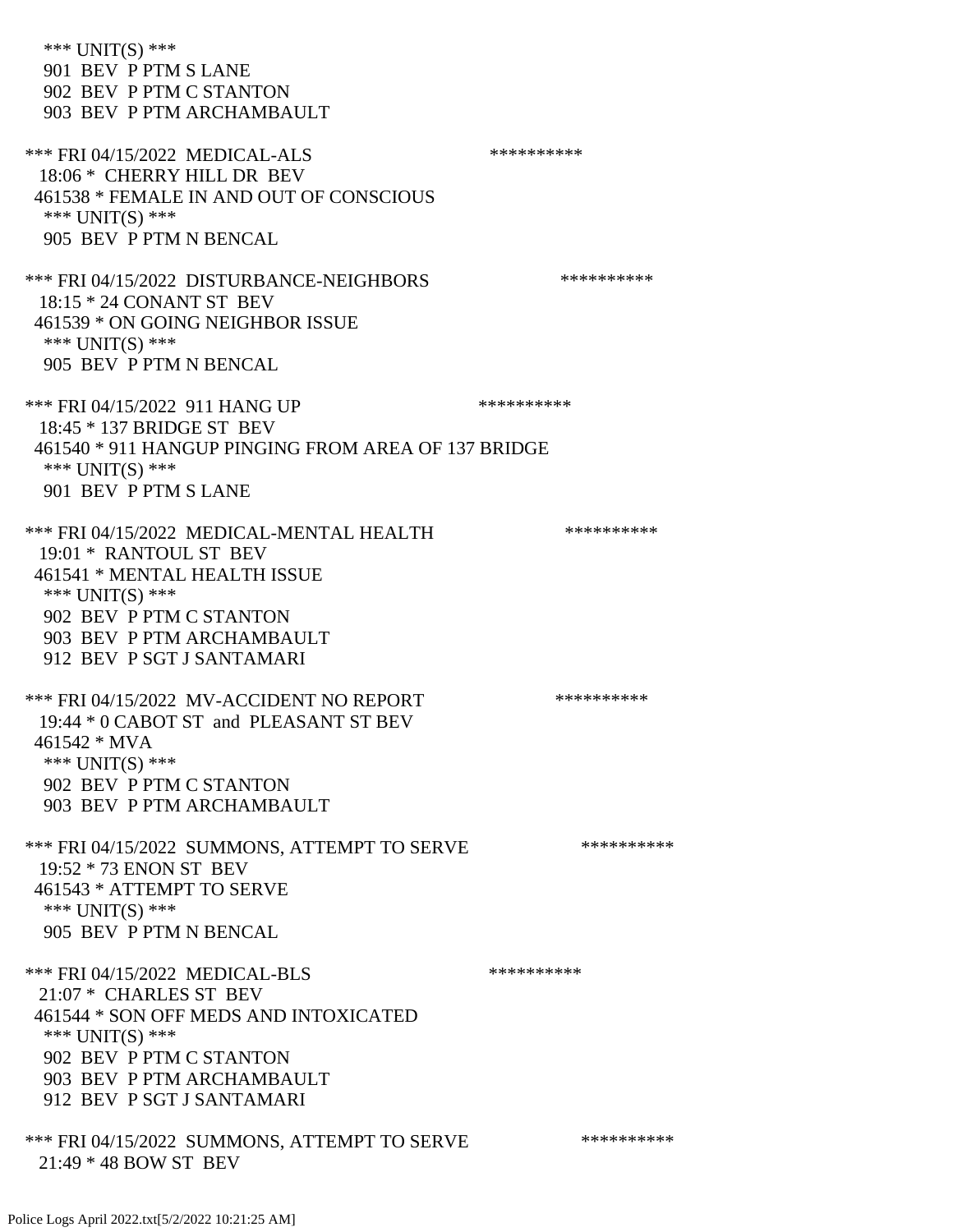| 461545 * ATTEMPT TO SERVE SUMMONS<br>*** UNIT(S) ***<br>902 BEV P PTM C STANTON                                                                                  |            |
|------------------------------------------------------------------------------------------------------------------------------------------------------------------|------------|
| *** FRI 04/15/2022 ROSTER-ON/OFF DUTY<br>23:17 * ELLIOTT ST BEV<br>461546 * START OF DIVISION A (MIDNIGHT SHIFT)<br>*** $UNIT(S)$ ***<br>OIC BEV P SGT J ZWICKER | ********** |
| *** SAT 04/16/2022 DIRECTED PATROL<br>00:10 * 10 PARK ST BEV<br>461547 * CHECK OF MBTA STATION<br>*** UNIT(S) ***<br>902 BEV P PTM C STANTON                     | ********** |
| *** SAT 04/16/2022 BUILDING CHECK<br>$00:14*$ CABOT ST BEV<br>461548 * CHECK CITY PROPERTY<br>*** UNIT(S) ***<br>905 BEV P PTM N BENCAL                          | ********** |
| *** SAT 04/16/2022 DIRECTED PATROL<br>00:28 * 126-127 WATER ST BEV<br>461549 * CHECK OF JUBILEE YACHT CLUB<br>*** UNIT(S) ***<br>902 BEV P PTM M THERIAULT       | ********** |
| *** SAT 04/16/2022 PARK/PLAYGROUND CHECK<br>00:28 * 55 OBER ST BEV<br>461550 * LYNCH PARK CHECK<br>*** UNIT(S) ***<br>904 BEV P PTM M MARINO                     | ********** |
| *** SAT 04/16/2022 BUILDING CHECK<br>$00:29 * DODGE$ ST BEV<br>461551 * PROPERTY CHECK OF PLAZA<br>*** $UNIT(S)$ ***<br>905 BEV PRES B MARCIANO                  | ********** |
| *** SAT 04/16/2022 SCHOOL BUILDING CHECK<br>$00:30 * 100$ SOHIER RD BEV<br>461552 * HIGH SCHOOL CHECK<br>*** UNIT(S) ***<br>903 BEV P PTM F WOJICK               | ********** |
| *** SAT 04/16/2022 DISPERSE GROUP<br>00:43 * 0 BAYVIEW AV and HOSPITAL PT BEV<br>461553 * DISPERSE GROUP<br>*** UNIT(S) ***<br>904 BEV P PTM M MARINO            | ********** |
| *** SAT 04/16/2022 BUILDING CHECK<br>00:43 * PUTNAM ST BEV                                                                                                       | ********** |

Police Logs April 2022.txt[5/2/2022 10:21:25 AM]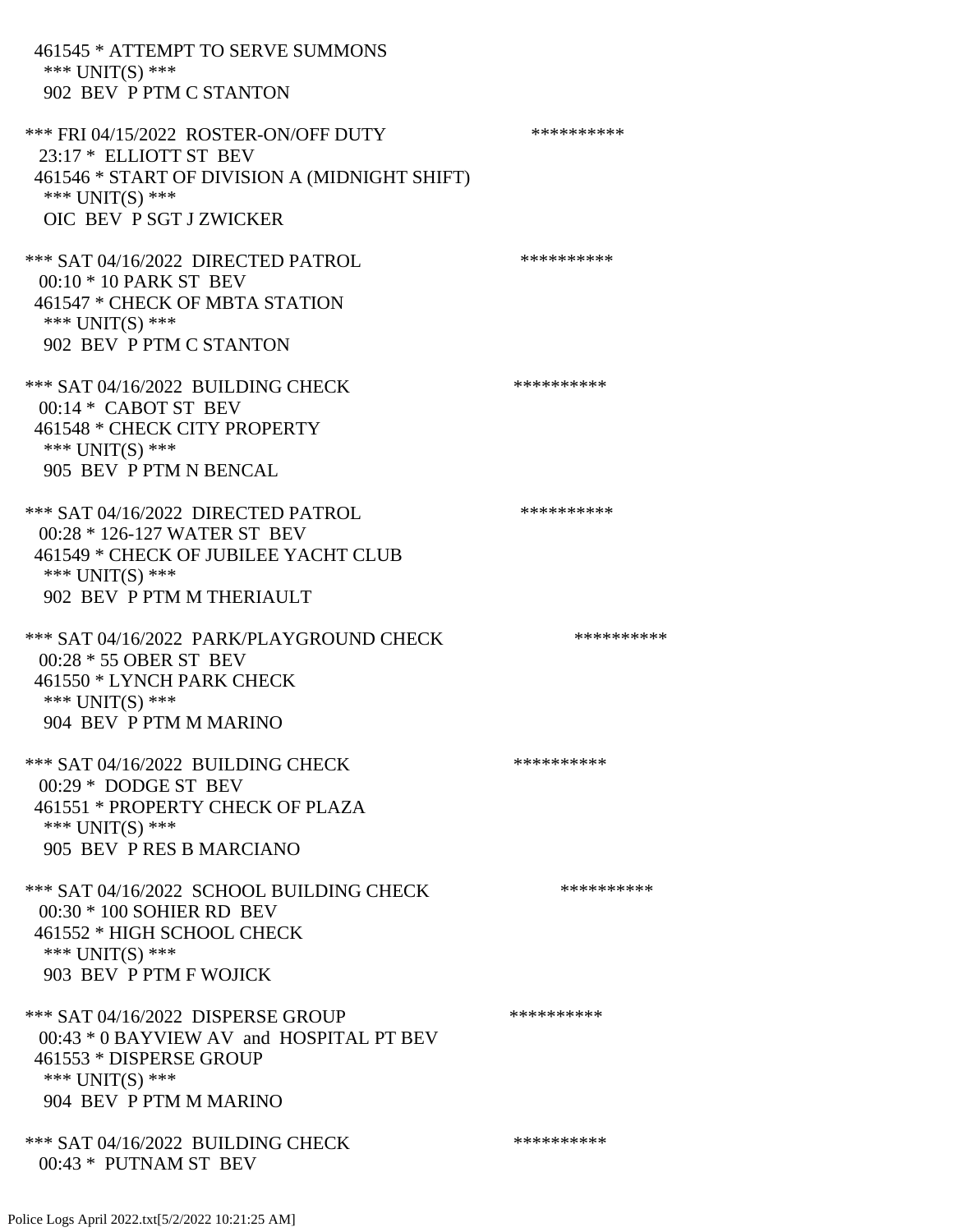| 461554 * CHECK CITY PROPERTY<br>*** $UNIT(S)$ ***<br>905 BEV PRES B MARCIANO                                                                                         |            |
|----------------------------------------------------------------------------------------------------------------------------------------------------------------------|------------|
| *** SAT 04/16/2022 PARK/PLAYGROUND CHECK<br>00:45 * 410 ESSEX ST BEV<br>461555 * HARRY BALL FIELD CHECK<br>*** $UNIT(S)$ ***<br>906 BEV P PTM E SCHULTZ              | ********** |
| *** SAT 04/16/2022 PARK/PLAYGROUND CHECK<br>01:06 * 0 LOTHROP ST BEV<br>461556 * PARK CHECK<br>*** $UNIT(S)$ ***<br>902 BEV P PTM M THERIAULT                        | ********** |
| *** SAT 04/16/2022 PARK/PLAYGROUND CHECK<br>01:18 * 52 MIDDLEBURY LN and ARICIA LN BEV<br>461557 * PETE'S PARK CHECK<br>*** $UNIT(S)$ ***<br>906 BEV P PTM E SCHULTZ | ********** |
| *** SAT 04/16/2022 SCHOOL BUILDING CHECK<br>$01:27 * 20$ EISENHOWER AV BEV<br>461558 * COVE SCHOOL CHECK<br>*** UNIT(S) ***<br>904 BEV P PTM M MARINO                | ********** |
| *** SAT 04/16/2022 BUILDING CHECK<br>01:44 * RANTOUL ST BEV<br>461559 * 24 HOUR BUSINESS CHECK<br>*** $UNIT(S)$ ***<br>903 BEV P PTM F WOJICK                        | ********** |
| *** SAT 04/16/2022 DIRECTED PATROL<br>01:48 * 11 CABOT ST BEV<br>461560 * CHECK OF HARBOR MASTER/ PIER<br>*** UNIT(S) ***<br>902 BEV P PTM M THERIAULT               | ********** |
| *** SAT 04/16/2022 SCHOOL BUILDING CHECK<br>$02:10 * 41$ BRIMBAL AV BEV<br>461561 * HANNAH SCHOOL CHECK<br>*** $UNIT(S)$ ***<br>904 BEV P PTM M MARINO               | ********** |
| *** SAT 04/16/2022 DIRECTED PATROL<br>$02:46 * 0$ ELLIS SQ BEV<br>461562 * CHECK OF ELLIS SQUARE<br>*** $UNIT(S)$ ***<br>902 BEV P PTM M THERIAULT                   | ********** |
| *** SAT 04/16/2022 BUILDING CHECK<br>03:15 * BRIMBAL AV BEV                                                                                                          | ********** |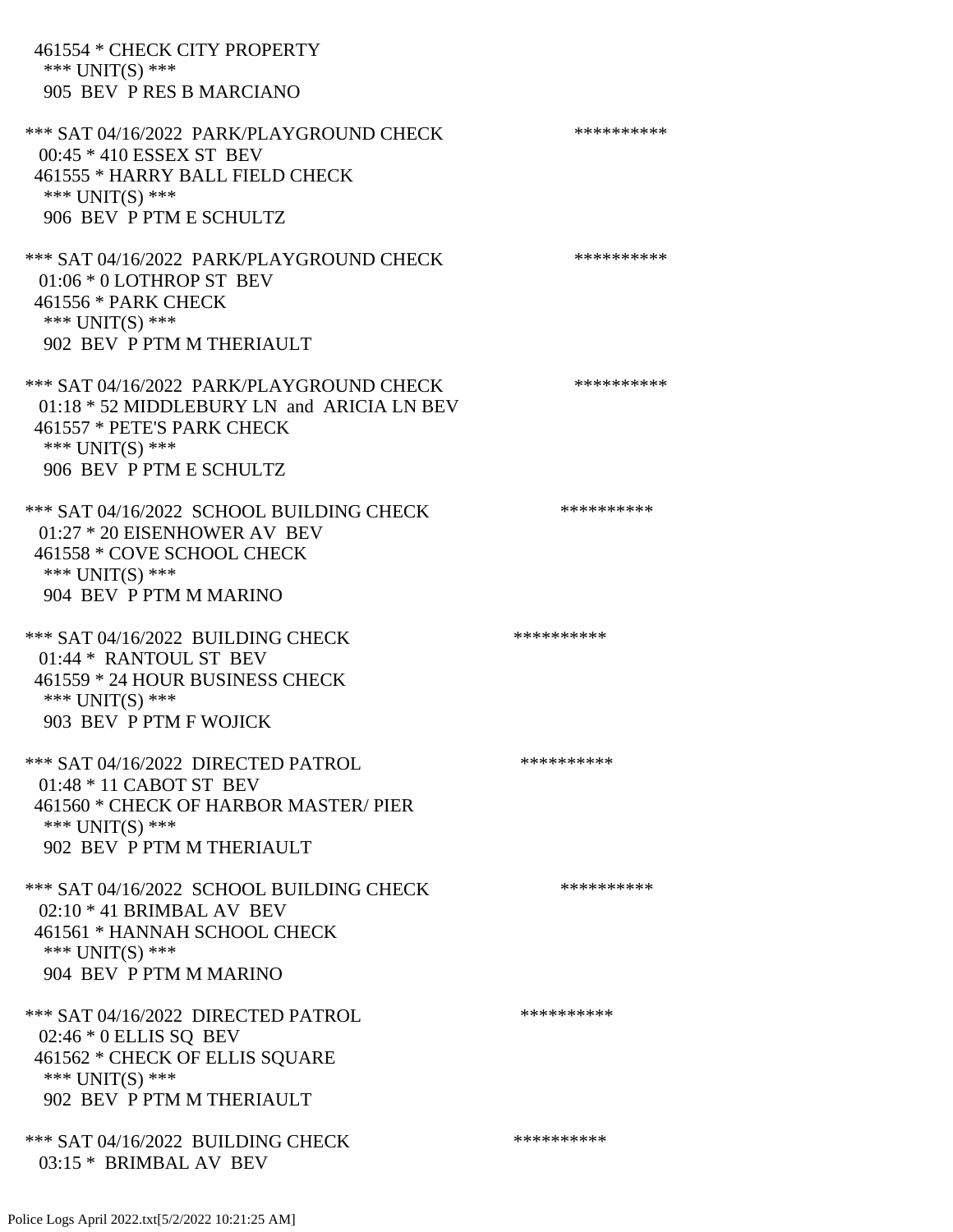461563 \* CYCLES 128 CHECK \*\*\* UNIT(S) \*\*\* 904 BEV P PTM M MARINO \*\*\* SAT 04/16/2022 BUILDING CHECK \*\*\*\*\*\*\*\*\*\*\*\* 03:45 \* CABOT ST BEV 461564 \* BUSINESS CHECK \*\*\* UNIT(S) \*\*\* 904 BEV P PTM M MARINO \*\*\* SAT 04/16/2022 DIRECTED PATROL \*\*\*\*\*\*\*\*\*\* 03:56 \* 25 ESSEX ST BEV 461565 \* CHECK OF BEVERLY COMMON \*\*\* UNIT(S) \*\*\* 902 BEV P PTM M THERIAULT \*\*\* SAT 04/16/2022 CHECK WELL BEING \*\*\*\*\*\*\*\*\*\* 04:03 \* 0 PORTER ST and WEBBER AV BEV 461566 \* PARTY LAYING ON STAIRS \*\*\* UNIT(S) \*\*\* 902 BEV P PTM M THERIAULT 903 BEV P PTM F WOJICK \*\*\* SAT 04/16/2022 PARK/PLAYGROUND CHECK \*\*\*\*\*\*\*\*\*\*\*\* 04:18 \* 0 GAGE ST BEV 461567 \* PARK CHECK \*\*\* UNIT(S) \*\*\* 903 BEV P PTM F WOJICK \*\*\* SAT 04/16/2022 MEDICAL-ALS \*\*\*\*\*\*\*\*\*\* 04:54 \* BRIDGE ST BEV 461568 \* PARTY FEELS LIKE HE IS HAVING A STROKE \*\*\* UNIT(S) \*\*\* 901 BEV P PTM J VITALE A1 BEV A AMBULANCE \*\*\* SAT 04/16/2022 PARK/PLAYGROUND CHECK \*\*\*\*\*\*\*\*\*\*\*\* 04:55 \* 0 PARK ST BEV 461569 \* CHECK OF CARRATU PARK \*\*\* UNIT(S) \*\*\* 902 BEV P PTM M THERIAULT \*\*\* SAT 04/16/2022 MEDICAL-BLS \*\*\*\*\*\*\*\*\*\* 05:04 \* MANOR RD BEV 461570 \* MENTAL HEALTH \*\*\* UNIT(S) \*\*\* 903 BEV P PTM F WOJICK 905 BEV P RES B MARCIANO A1 BEV A AMBULANCE \*\*\* SAT 04/16/2022 BUILDING CHECK \*\*\*\*\*\*\*\*\*\*\*\*\* 05:46 \* WOODLAND AV BEV 461571 \* BUILDING CHECK CITY PROPERTY \*\*\* UNIT(S) \*\*\*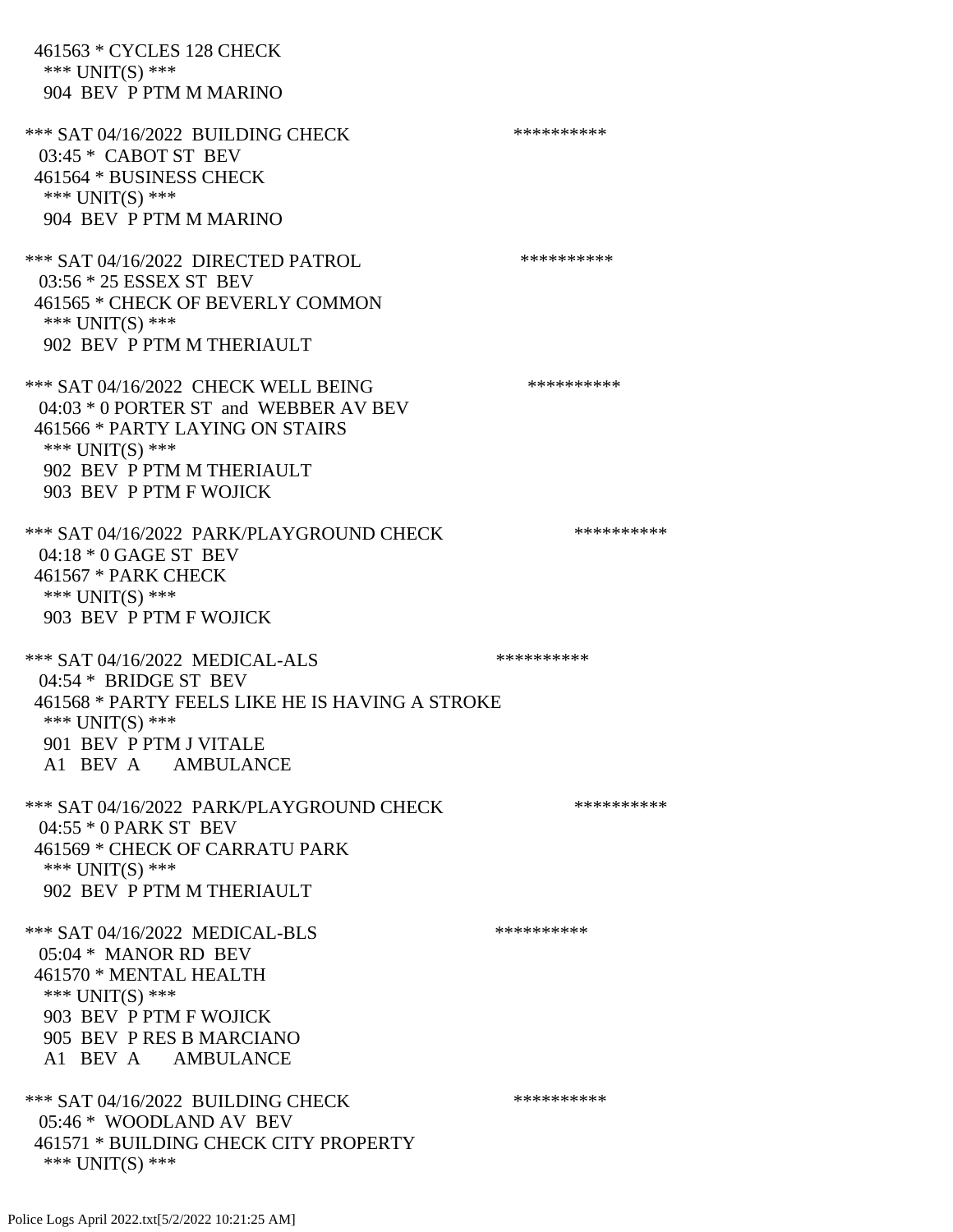| 901 BEV PRES B MARCIANO<br>905 BEV P PTM J VITALE                                                                                                                               |            |
|---------------------------------------------------------------------------------------------------------------------------------------------------------------------------------|------------|
| *** SAT 04/16/2022 BUILDING CHECK<br>05:55 * LIVINGSTONE AV BEV<br>461572 * CHECK CITY PROPERTY<br>*** $UNIT(S)$ ***<br>901 BEV PRES B MARCIANO                                 | ********** |
| *** SAT 04/16/2022 MV STOP-VERBAL WARNING<br>06:54 * 107 BRIMBAL AV BEV<br>461573 * MV STOP<br>*** $UNIT(S)$ ***<br>904 BEV P PTM M MARINO                                      | ********** |
| *** SAT 04/16/2022 MV STOP-VERBAL WARNING<br>07:06 * 0 BRIDGE ST and MARGIN ST BEV<br>461574 * MV STOP<br>*** UNIT(S) ***<br>901 BEV P RES B MARCIANO                           | ********** |
| *** SAT 04/16/2022 MEDICAL-UNKNOWN<br>$07:13 *$ CABOT ST BEV<br>461575 * PARTY ASKING FOR HELP<br>*** $UNIT(S)$ ***<br>902 BEV P PTM M THERIAULT<br>A1 BEV A AMBULANCE          | ********** |
| *** SAT 04/16/2022 ROSTER-OFFICER ORDERED TO WORK                                                                                                                               | ********** |
| 07:17 * ELLIOTT ST BEV<br>461576 * OFFICERS BUCCI AND WOJICK ORDERED<br>*** UNIT(S) ***<br>OIC BEV P SGT J ZWICKER                                                              |            |
| *** SAT 04/16/2022 ROSTER-ON/OFF DUTY<br>07:31 * ELLIOTT ST BEV<br>461577 * START OF SHIFT B<br>*** $UNIT(S)$ ***<br>OIC BEV P SGT J TACHE                                      | ********** |
| *** SAT 04/16/2022 MEDICAL-MENTAL HEALTH<br>07:42 * CONANT ST BEV<br>461578 * MALE YELLING ABOUT SATAN<br>*** $UNIT(S)$ ***<br>903 BEV P PTM F WOJICK<br>905 BEV P PTM J VITALE | ********** |
| *** SAT 04/16/2022 SUSP ACTIVITY<br>08:23 * 3 GAGE ST BEV<br>461580 * ATTEMPT TO STEAL ITEMS BOAT ON TRAILER<br>*** $UNIT(S)$ ***<br>903 BEV P PTM F WOJICK                     | ********** |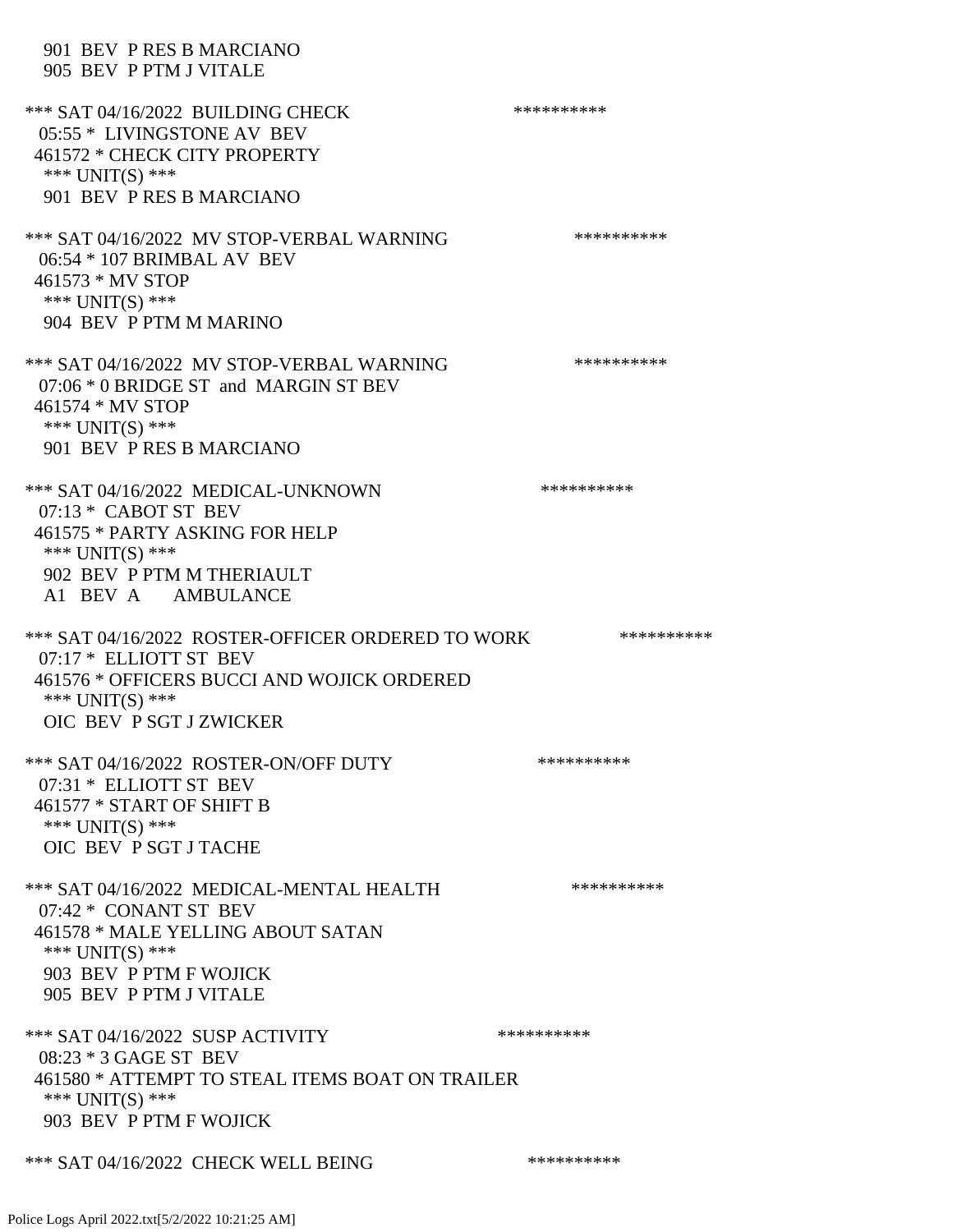09:08 \* 30 CONANT ST BEV 461581 \* CHECK ON A MALE IN A CAR \*\*\* UNIT(S) \*\*\* 903 BEV P PTM F WOJICK 905 BEV P PTM K THOMASSON \*\*\* SAT 04/16/2022 MEDICAL-ALS \*\*\*\*\*\*\*\*\*\* 09:12 \* ESSEX ST BEV 461582 \* PARTY FEELS LIKE SHE IS HAVING HEART ISSUES \*\*\* UNIT(S) \*\*\* 904 BEV P PTM K COLETTI A1 BEV A AMBULANCE \*\*\* SAT 04/16/2022 ROSTER-OFFICER ORDERED TO WORK \*\*\*\*\*\*\*\*\*\*\* 09:33 \* ELLIOTT ST BEV 461583 \* COLETTI ORDERED \*\*\* UNIT(S) \*\*\* OIC BEV P SGT J TACHE \*\*\* SAT 04/16/2022 ROSTER-OFFICER ORDERED TO WORK \*\*\*\*\*\*\*\*\*\*\*\* 09:34 \* ELLIOTT ST BEV 461584 \* HEGARTY ORDERED \*\*\* UNIT(S) \*\*\* OIC BEV P SGT J TACHE \*\*\* SAT 04/16/2022 ROSTER-OFFICER ORDERED TO WORK \*\*\*\*\*\*\*\*\*\*\*\* 09:35 \* ELLIOTT ST BEV 461585 \* LANE ORDERED \*\*\* UNIT(S) \*\*\* OIC BEV P SGT J TACHE \*\*\* SAT 04/16/2022 ROSTER-OFFICER ORDERED TO WORK \*\*\*\*\*\*\*\*\*\*\* 10:29 \* ELLIOTT ST BEV 461586 \* DIVINCENZO ORDERED \*\*\* UNIT(S) \*\*\* OIC BEV P SGT J TACHE \*\*\* SAT 04/16/2022 ROSTER-OFFICER ORDERED TO WORK \*\*\*\*\*\*\*\*\*\*\* 10:42 \* ELLIOTT ST BEV 461587 \* BOCCUZZI ORDERED \*\*\* UNIT(S) \*\*\* OIC BEV P SGT J TACHE \*\*\* SAT 04/16/2022 ALARMS-COMMERCIAL \*\*\*\*\*\*\*\*\*\* 11:04 \* 138 CONANT ST BEV 461588 \* FRONT DOOR MOTION \*\*\* UNIT(S) \*\*\* 903 BEV P PTM F WOJICK 905 BEV P PTM K THOMASSON \*\*\* SAT 04/16/2022 ROSTER-OFFICER ORDERED TO WORK \*\*\*\*\*\*\*\*\*\*\*\* 13:08 \* ELLIOTT ST BEV 461589 \* DESMOND ORDERED \*\*\* UNIT(S) \*\*\*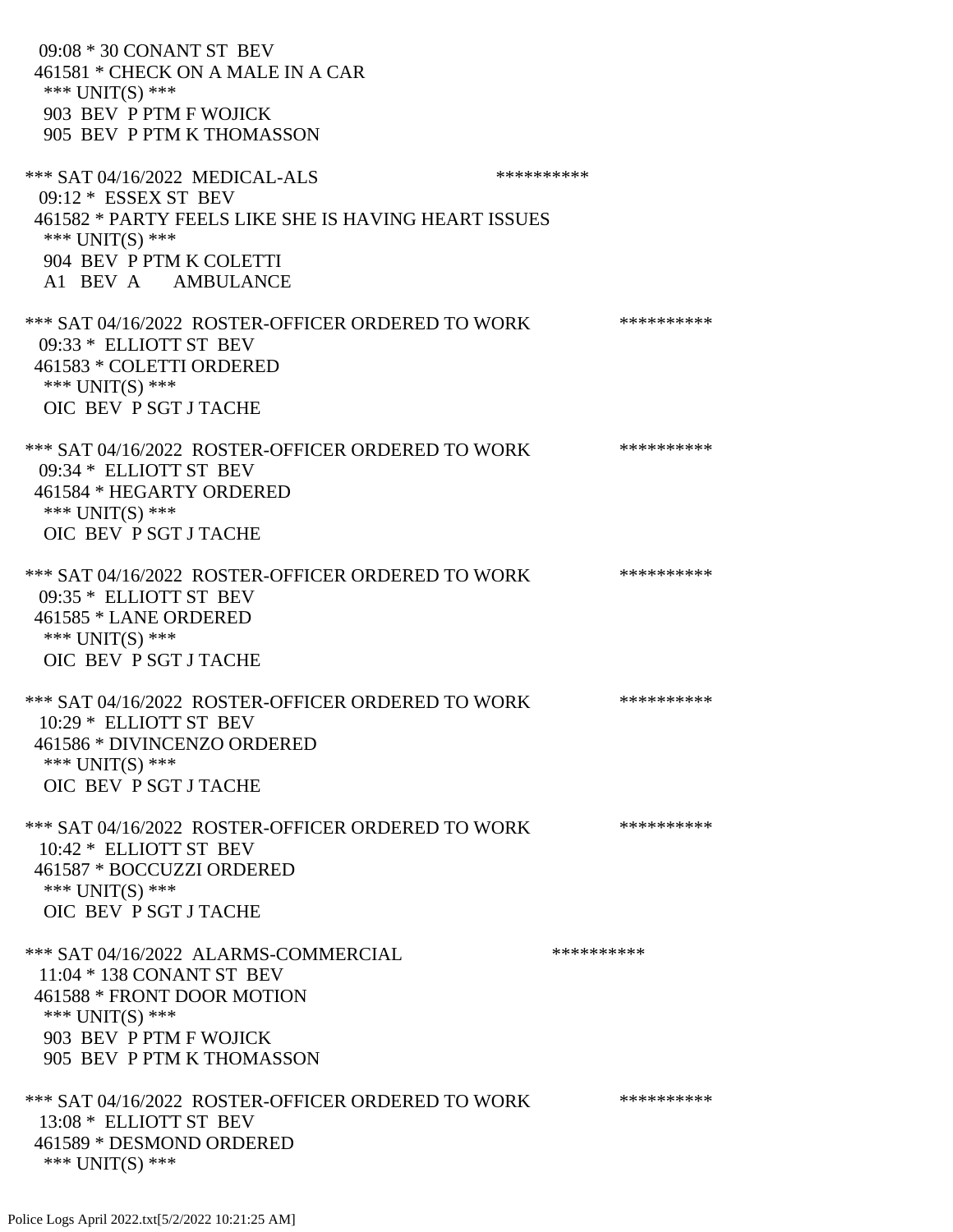## OIC BEV P SGT J TACHE

| *** SAT 04/16/2022 ALARMS-RESIDENTIAL<br>13:42 * 43 LOVETT ST BEV<br>461590 * REAR DOOR ALARM<br>*** $UNIT(S)$ ***<br>902 BEV P PTM D DIVINCENZ<br>904 BEV P PTM K COLETTI                | ********** |
|-------------------------------------------------------------------------------------------------------------------------------------------------------------------------------------------|------------|
| *** SAT 04/16/2022 MV STOP-VERBAL WARNING<br>13:47 * 102 CABOT ST BEV<br>461591 * MV STOP<br>*** UNIT(S) ***<br>902 BEV P PTM D DIVINCENZ                                                 | ********** |
| *** SAT 04/16/2022 ALARMS-RESIDENTIAL<br>14:41 * 566 HALE ST BEV<br>461592 * RESI PANIC ALARM<br>*** UNIT(S) ***<br>904 BEV P PTM K COLETTI<br>905 BEV P PTM K THOMASSON                  | ********** |
| *** SAT 04/16/2022 LANDLORD TENANT DISPUTE<br>14:52 * 10 CHARLES ST BEV<br>461593 * LANDLORD / TENANT DISPUTE<br>*** $UNIT(S)$ ***<br>902 BEV P PTM D DIVINCENZ<br>903 BEV P PTM F WOJICK | ********** |
| *** SAT 04/16/2022 MV-ACCIDENT PERSONAL INJURY<br>14:57 * 126 COLON ST BEV<br>461594 * MVA<br>*** UNIT(S) ***<br>904 BEV P PTM K COLETTI<br>905 BEV P PTM K THOMASSON                     | ********** |
| *** SAT 04/16/2022 MEDICAL-UNKNOWN<br>15:42 * PARK ST BEV<br>461595 * FEMALE PARTY INTOXICATED ON TRACKS<br>*** UNIT(S) ***<br>902 BEV P PTM C STANTON<br>905 BEV P PTM K THOMASSON       | ********** |
| *** SAT 04/16/2022 ROSTER-ON/OFF DUTY<br>16:00 * ELLIOTT ST BEV<br>461596 * EVENING SHIFT ASSIGNMENTS<br>*** UNIT(S) ***<br>OIC BEV P CPT T HEGARTY                                       | ********** |
| *** SAT 04/16/2022 DISTURBANCE-GENERAL<br>16:21 * 0 LOTHROP ST and DANE ST BEV<br>461597 * LANGUAGE BARRIER UNKNOWN ISSUE<br>*** $UNIT(S)$ ***<br>903 BEV P PTM K THOMASSON               | ********** |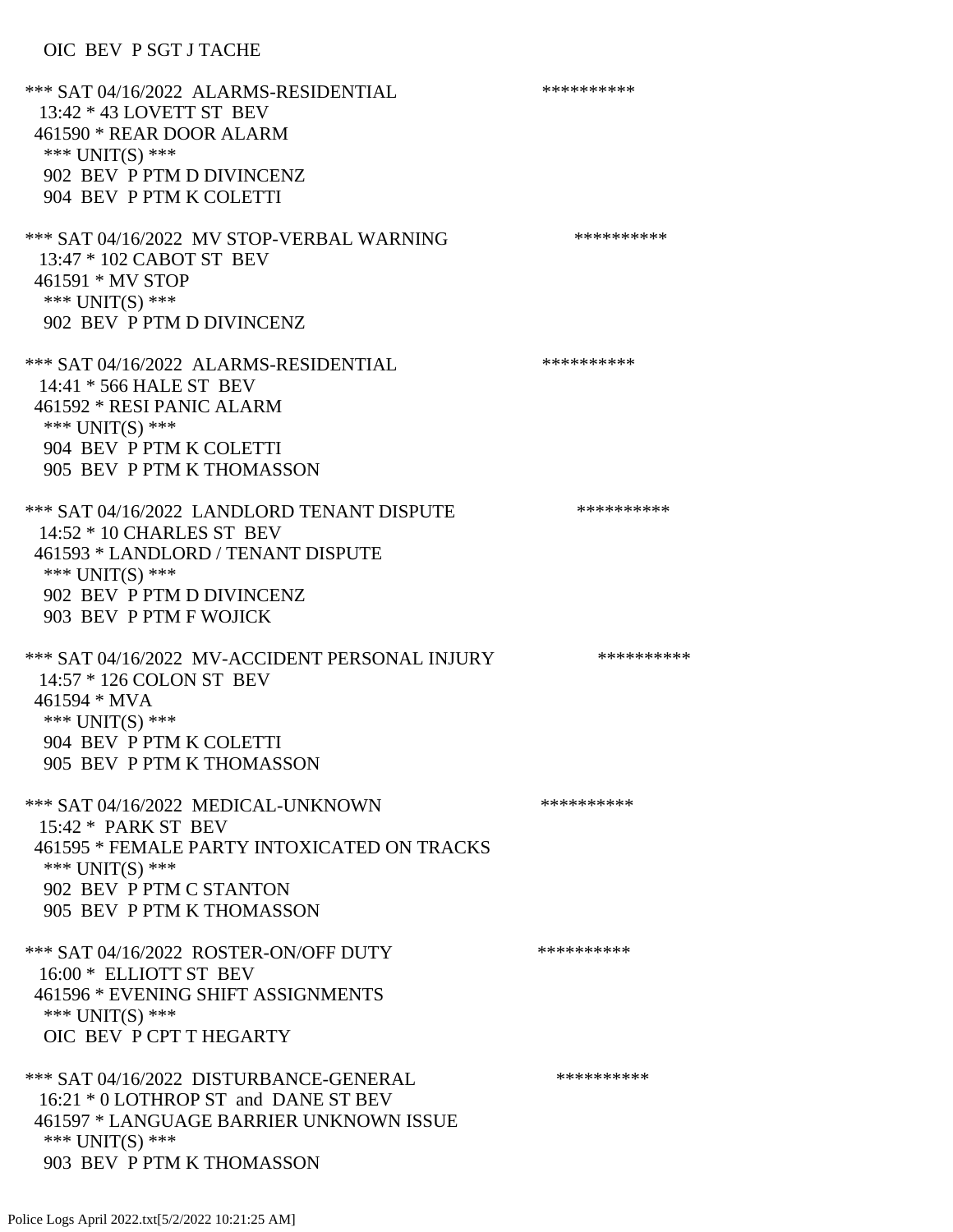\*\*\* SAT 04/16/2022 SUSP ACTIVITY-MOTOR VEHICLE \*\*\*\*\*\*\*\*\*\*\*\* 16:30 \* 57 DODGE ST BEV 461598 \* PAPER STORE REQUESTING DETAIL OFFICERS HELP \*\*\* UNIT(S) \*\*\* 905 BEV P PTM R HEGARTY \*\*\* SAT 04/16/2022 LOCKOUT-RESIDENCE \*\*\*\*\*\*\*\*\*\* 16:57 \* 114 HULL ST BEV 461599 \* LOCK OUT FIRE ENROUTE ALSO \*\*\* UNIT(S) \*\*\* 904 BEV P PTM D DIVINCENZ BF1 BEV F BEV FIRE \*\*\* SAT 04/16/2022 ASSIST OTHER DEPARTMENT \*\*\*\*\*\*\*\*\*\*\*\*\*\* 17:50 \* BOW ST BEV 461600 \* ASSIST LYNN PD PAST DOMESTIC \*\*\* UNIT(S) \*\*\* 902 BEV P PTM C STANTON 903 BEV P PTM K THOMASSON 905 BEV P PTM R HEGARTY 912 BEV P SGT J SANTAMARI \*\*\* SAT 04/16/2022 HOMELESS RELATED \*\*\*\*\*\*\*\*\*\* 17:56 \* 0 CONGRESS ST and WELLMAN ST BEV 461601 \* CAMP ON BEACH \*\*\* UNIT(S) \*\*\* 901 BEV P PTM S LANE 904 BEV P PTM D DIVINCENZ 905 BEV P PTM R HEGARTY \*\*\* SAT 04/16/2022 LANDLORD TENANT DISPUTE \*\*\*\*\*\*\*\*\*\* 18:34 \* 16 ROPES ST BEV 461602 \* LANDLORD ON SCENE \*\*\* UNIT(S) \*\*\* 903 BEV P PTM K THOMASSON 905 BEV P PTM R HEGARTY \*\*\* SAT 04/16/2022 ROSTER-OFFICER ORDERED TO WORK \*\*\*\*\*\*\*\*\*\*\*\* 18:41 \* ELLIOTT ST BEV 461603 \* DET DESMOND ORDERED FOR DIVISION A \*\*\* UNIT(S) \*\*\* OIC BEV P CPT T HEGARTY \*\*\* SAT 04/16/2022 SUMMONS, ATTEMPT TO SERVE \*\*\*\*\*\*\*\*\*\*\*\*\* 18:43 \* 208 RANTOUL ST BEV 461604 \* ATTEMPT TO SERVE SUMMONS \*\*\* UNIT(S) \*\*\* 902 BEV P PTM C STANTON \*\*\* SAT 04/16/2022 SUMMONS, ATTEMPT TO SERVE \*\*\*\*\*\*\*\*\*\* 18:45 \* 33 WHITNEY AV Apt: 1L BEV 461605 \* ATTEMPT TO SERVE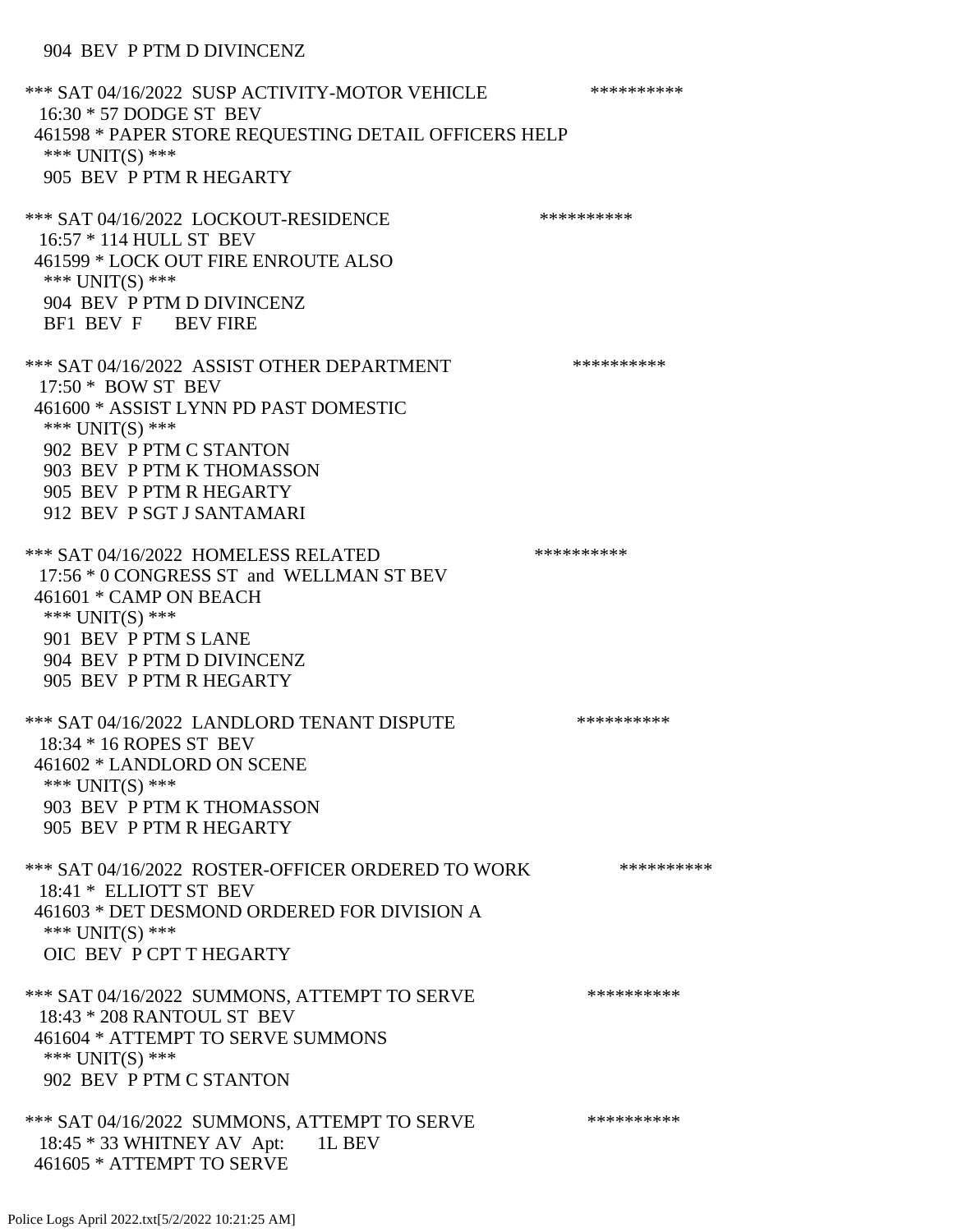\*\*\* UNIT(S) \*\*\* 904 BEV P PTM D DIVINCENZ \*\*\* SAT 04/16/2022 209A ORDER ATTEMPT TO SERVE \*\*\*\*\*\*\*\*\*\* 18:47 \* CEDAR ST BEV 461606 \* ATTEMPT TO SERVE \*\*\* UNIT(S) \*\*\* 904 BEV P PTM D DIVINCENZ \*\*\* SAT 04/16/2022 209A ORDER ATTEMPT TO SERVE \*\*\*\*\*\*\*\*\*\* 18:53 \* CABOT ST BEV 461607 \* ATTEMPT TO SERVE 209A \*\*\* UNIT(S) \*\*\* 902 BEV P PTM C STANTON \*\*\* SAT 04/16/2022 ASSIST CITIZEN \*\*\*\*\*\*\*\*\*\* 18:58 \* 0 DODGE ST and RT 128 HW BEV 461608 \* OVER HEIGHT RV TRYING TO CLEAR OVERPASS \*\*\* UNIT(S) \*\*\* 901 BEV P PTM S LANE \*\*\* SAT 04/16/2022 ASSIST OTHER DEPARTMENT \*\*\*\*\*\*\*\*\*\*\*\*\* 19:01 \* BOW ST BEV 461609 \* ATTEMPT TO LOCATE PARTY FOR LYNN PD \*\*\* UNIT(S) \*\*\* 902 BEV P PTM C STANTON 903 BEV P PTM K THOMASSON 905 BEV P PTM R HEGARTY 912 BEV P SGT J SANTAMARI \*\*\* SAT 04/16/2022 MEDICAL-MENTAL HEALTH \*\*\*\*\*\*\*\*\*\*\*\* 19:09 \* STONE RIDGE RD BEV 461610 \* MENTAL HEALTH ISSUE \*\*\* UNIT(S) \*\*\* 903 BEV P PTM K THOMASSON 906 BEV P PTM K COLETTI A2 BEV A AMBULANCE \*\*\* SAT 04/16/2022 PARKING COMPLAINT - GENERAL \*\*\*\*\*\*\*\*\*\*\*\* 19:17 \* 0 CABOT ST and WALLIS ST BEV 461611 \* SHOW CAUSING PARKING ISSUES \*\*\* UNIT(S) \*\*\* 902 BEV P PTM C STANTON \*\*\* SAT 04/16/2022 SUMMONS SERVED \*\*\*\*\*\*\*\*\*\*\*\*\*\*\*\* 19:37 \* 24 GOODWIN RD BEV 461612 \* ATTEMPT TO SERVE SUMMONS \*\*\* UNIT(S) \*\*\* 906 BEV P PTM K COLETTI \*\*\* SAT 04/16/2022 209A ORDER ATTEMPT TO SERVE \*\*\*\*\*\*\*\*\*\* 19:51 \* STORY AV BEV 461613 \* ATTEMPT TO SERVE 209/A \*\*\* UNIT(S) \*\*\*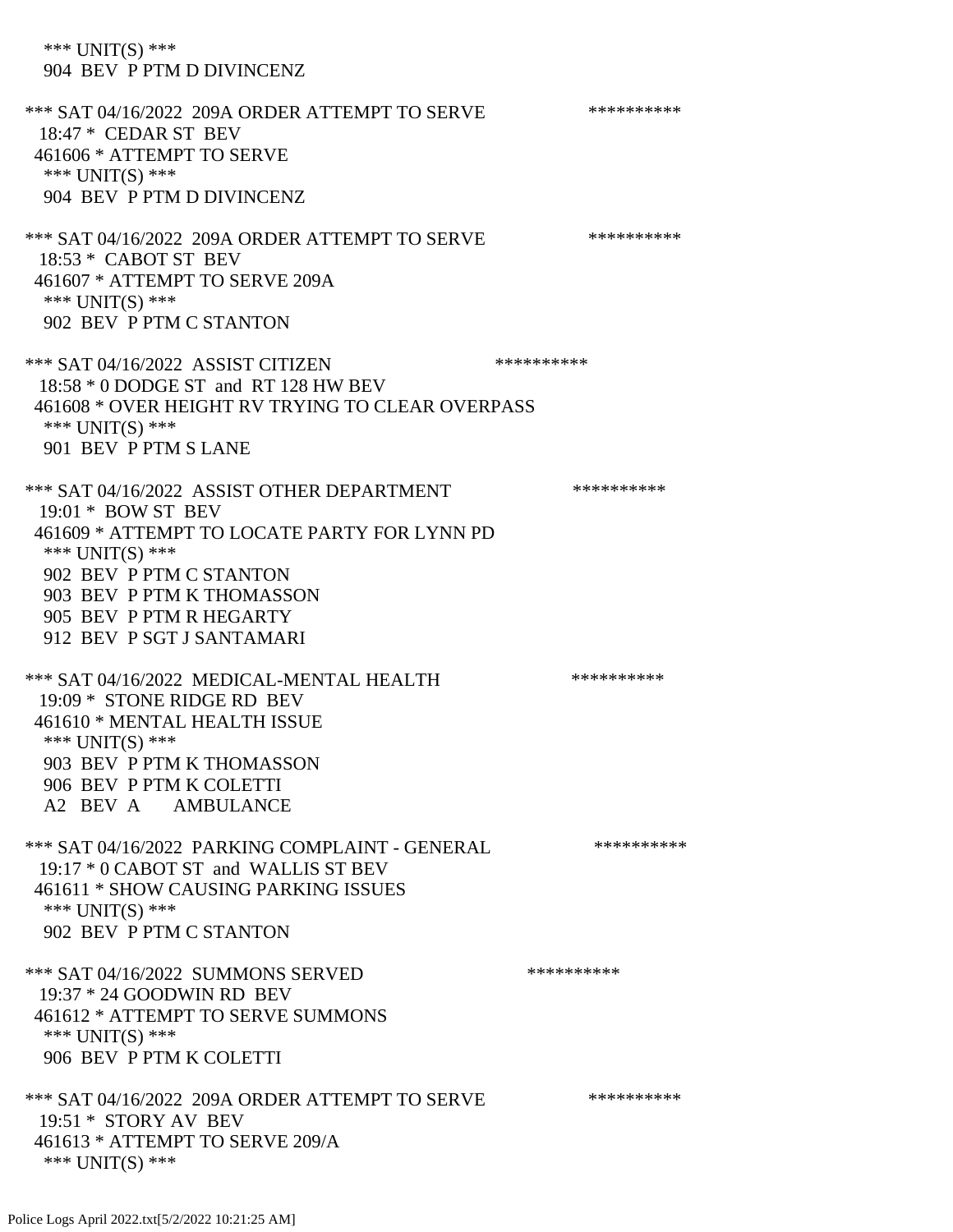903 BEV P PTM K THOMASSON

\*\*\* SAT 04/16/2022 SUSP ACTIVITY \*\*\*\*\*\*\*\*\*\*\*\*\* 20:04 \* 1 WINTER ST BEV 461614 \* PARTY THINKS SOMEONE IS TRYING TO BREAK IN \*\*\* UNIT(S) \*\*\* 902 BEV P PTM C STANTON 903 BEV P PTM K THOMASSON 904 BEV P PTM D DIVINCENZ \*\*\* SAT 04/16/2022 SUMMONS, ATTEMPT TO SERVE \*\*\*\*\*\*\*\*\*\* 20:05 \* 8 GORDON RD BEV 461615 \* ATTEMPT TO SERVE SUMMONS \*\*\* UNIT(S) \*\*\* 905 BEV P PTM R HEGARTY \*\*\* SAT 04/16/2022 SUMMONS SERVED \*\*\*\*\*\*\*\*\*\* 20:14 \* 464 CABOT ST BEV 461616 \* ATTEMPT TO SERVE SUMMONS \*\*\* UNIT(S) \*\*\* 903 BEV P PTM K THOMASSON \*\*\* SAT 04/16/2022 SUMMONS, ATTEMPT TO SERVE \*\*\*\*\*\*\*\*\*\* 20:14 \* 3 BEVERLY COMMONS DR Apt: H26 BEV 461617 \* ATTEMPT TO SERVE 2 SUMMONS \*\*\* UNIT(S) \*\*\* 905 BEV P PTM R HEGARTY \*\*\* SAT 04/16/2022 209A ORDER SERVED \*\*\*\*\*\*\*\*\*\* 20:57 \* BEVERLY COMMONS DR BEV 461618 \* ATTEMPT TO SERVE 209/A \*\*\* UNIT(S) \*\*\* 903 BEV P PTM K THOMASSON \*\*\* SAT 04/16/2022 MEDICAL-MENTAL HEALTH \*\*\*\*\*\*\*\*\*\* 21:45 \* WINTER ST BEV 461619 \* MENTAL HEALTH \*\*\* UNIT(S) \*\*\* 902 BEV P PTM C STANTON 903 BEV P PTM K THOMASSON 912 BEV P SGT J SANTAMARI A2 BEV A AMBULANCE \*\*\* SAT 04/16/2022 MEDICAL-ALS \*\*\*\*\*\*\*\*\*\*\*\*\* 22:09 \* GAGE ST BEV 461620 \* MEDICAL HEART ISSUE \*\*\* UNIT(S) \*\*\* 901 BEV P PTM S LANE 903 BEV P PTM K THOMASSON A2 BEV A AMBULANCE \*\*\* SAT 04/16/2022 ROSTER-ON/OFF DUTY \*\*\*\*\*\*\*\*\*\* 23:35 \* ELLIOTT ST BEV 461621 \* START OF DIVISION A (MIDNIGHT SHIFT)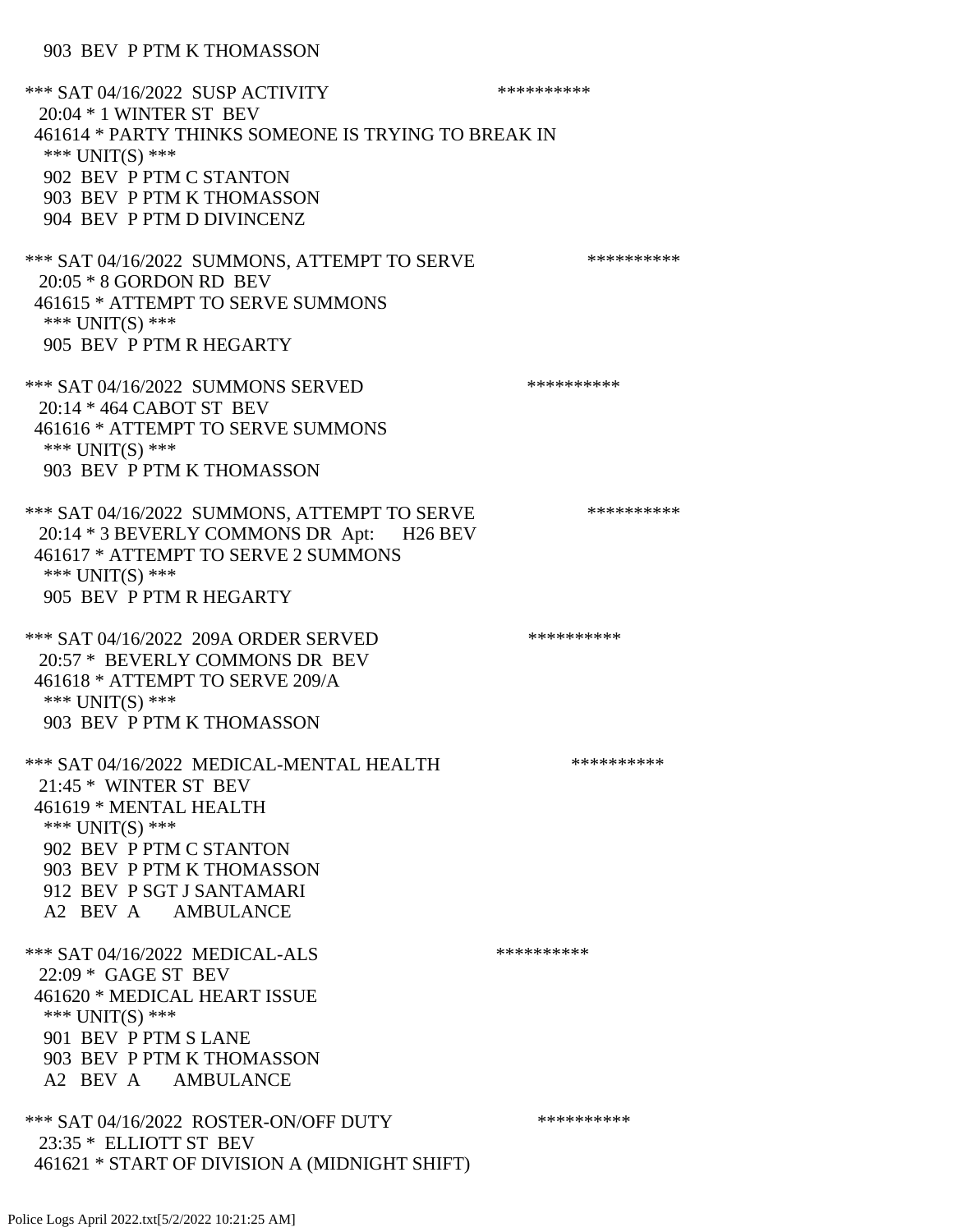\*\*\* UNIT(S) \*\*\* OIC BEV P SGT J ZWICKER

\*\*\* SUN 04/17/2022 DIRECTED PATROL \*\*\*\*\*\*\*\*\*\* 00:25 \* 0 ELLIOTT ST and MCKAY ST BEV 461622 \* CUMMINGS CENTER PATROL \*\*\* UNIT(S) \*\*\* 901 BEV P PTM P FIDRYCH \*\*\* SUN 04/17/2022 PARK/PLAYGROUND CHECK \*\*\*\*\*\*\*\*\*\*\*\* 00:28 \* 55 OBER ST BEV 461623 \* LYNCH PARK CHECK \*\*\* UNIT(S) \*\*\* 904 BEV P PTM M MARINO \*\*\* SUN 04/17/2022 SCHOOL BUILDING CHECK \*\*\*\*\*\*\*\*\*\*\* 00:34 \* 40 WOODLAND AV BEV 461624 \* AYERS RYAL SIDE CHECK \*\*\* UNIT(S) \*\*\* 901 BEV P PTM P FIDRYCH \*\*\* SUN 04/17/2022 PARK/PLAYGROUND CHECK \*\*\*\*\*\*\*\*\*\*\*\* 00:44 \* 145 LIVINGSTONE AV BEV 461625 \* OBEAR PARK CHECK \*\*\* UNIT(S) \*\*\* 901 BEV P PTM P FIDRYCH \*\*\* SUN 04/17/2022 BUILDING CHECK \*\*\*\*\*\*\*\*\*\*\* 00:44 \* BAYVIEW AV and HOSPITAL PT BEV 461626 \* HOSPITAL POINT CHECK \*\*\* UNIT(S) \*\*\* 904 BEV P PTM M MARINO \*\*\* SUN 04/17/2022 MV-ACCIDENT PROPERTY DAMAGE \*\*\*\*\*\*\*\*\*\*\*\* 00:45 \* 412 HALE ST BEV 461627 \* MINOR MV \*\*\* UNIT(S) \*\*\* 904 BEV P PTM M MARINO 905 BEV P DET S DESMOND \*\*\* SUN 04/17/2022 PARK/PLAYGROUND CHECK \*\*\*\*\*\*\*\*\*\*\*\* 00:52 \* 0 LOTHROP ST and DANE ST BEV 461628 \* PARK CHECK \*\*\* UNIT(S) \*\*\* 902 BEV P RES A DELEON \*\*\* SUN 04/17/2022 DIRECTED PATROL \*\*\*\*\*\*\*\*\*\* 01:05 \* 411 CABOT ST BEV 461630 \* PLAZA CHECK \*\*\* UNIT(S) \*\*\* 903 BEV P PTM J VITALE \*\*\* SUN 04/17/2022 PARK/PLAYGROUND CHECK \*\*\*\*\*\*\*\*\*\* 01:05 \* 0 LOTHROP ST BEV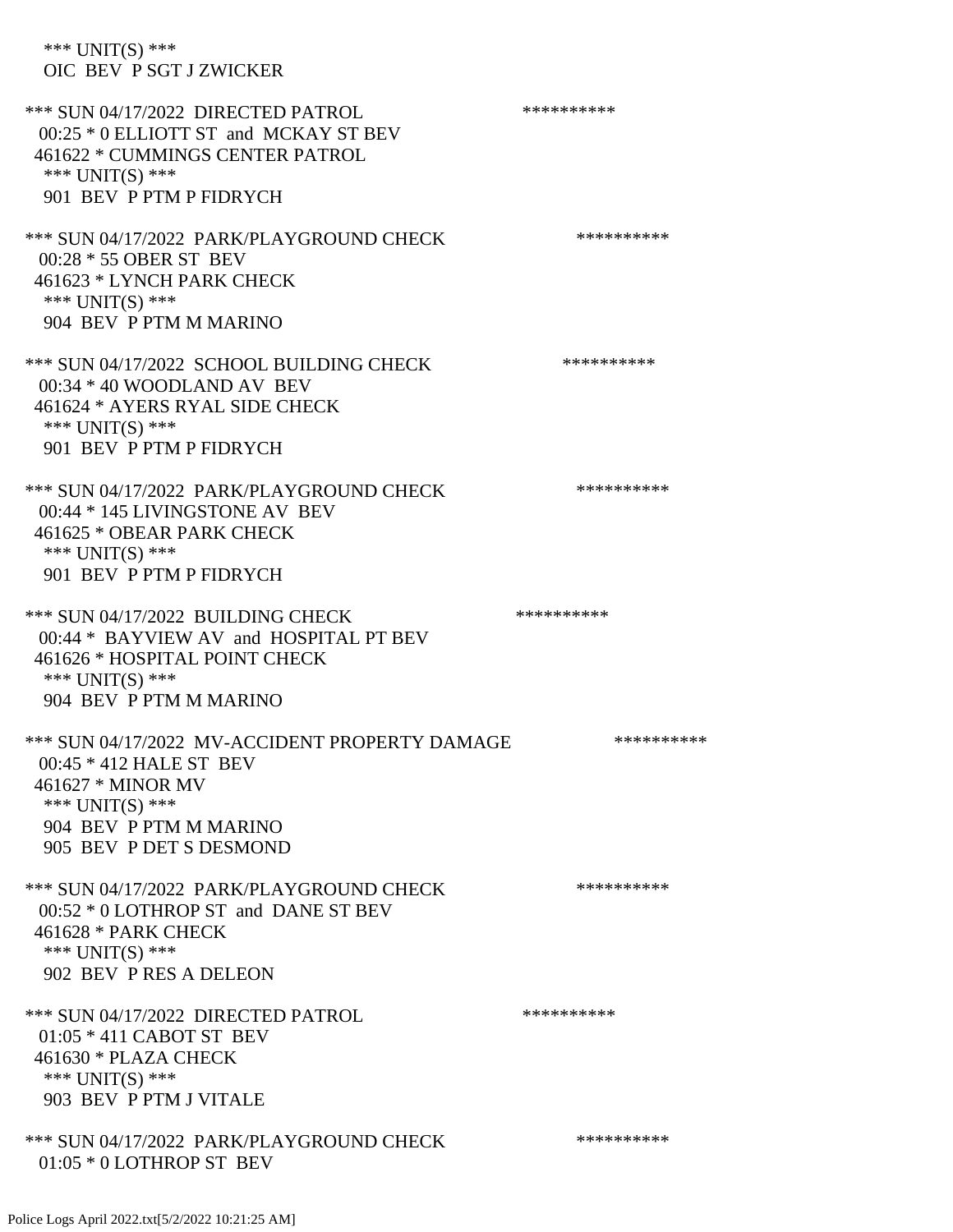461629 \* CHECK OF PARK \*\*\* UNIT(S) \*\*\* 902 BEV P RES A DELEON \*\*\* SUN 04/17/2022 SCHOOL BUILDING CHECK \*\*\*\*\*\*\*\*\*\*\* 01:54 \* 20 EISENHOWER AV BEV 461631 \* COVE SCHOOL CHECK \*\*\* UNIT(S) \*\*\* 904 BEV P PTM M MARINO \*\*\* SUN 04/17/2022 ASSIST BEVERLY FIRE DEPT \*\*\*\*\*\*\*\*\*\*\*\* 02:03 \* 13 THORNDIKE ST BEV 461632 \* FIRE ALARM SOUNDING \*\*\* UNIT(S) \*\*\* 902 BEV P RES A DELEON \*\*\* SUN 04/17/2022 PARK/PLAYGROUND CHECK \*\*\*\*\*\*\*\*\*\*\*\* 02:11 \* 4 MCPHERSON DR BEV 461633 \* MCPHERSON PLAYGROUND CHECK \*\*\* UNIT(S) \*\*\* 901 BEV P PTM P FIDRYCH \*\*\* SUN 04/17/2022 MEDICAL-BLS \*\*\*\*\*\*\*\*\*\*\*\*\* 03:40 \* LEECH ST BEV 461634 \* POSSIBLE STROKE \*\*\* UNIT(S) \*\*\* 901 BEV P PTM P FIDRYCH \*\*\* SUN 04/17/2022 SCHOOL BUILDING CHECK \*\*\*\*\*\*\*\*\*\*\* 05:30 \* 41 BRIMBAL AV BEV 461635 \* HANNAH SCHOOL CHECK \*\*\* UNIT(S) \*\*\* 904 BEV P PTM M MARINO \*\*\* SUN 04/17/2022 ROSTER-OFFICER ORDERED TO WORK \*\*\*\*\*\*\*\*\*\*\*\* 07:06 \* ELLIOTT ST BEV 461636 \* OFFICER BOCCUZZI ORDERED FOR DIVISION B \*\*\* UNIT(S) \*\*\* OIC BEV P SGT J ZWICKER \*\*\* SUN 04/17/2022 ROSTER-ON/OFF DUTY \*\*\*\*\*\*\*\*\*\* 07:32 \* ELLIOTT ST BEV 461637 \* DIV B ASSIGNMENTS \*\*\* SUN 04/17/2022 UNWANTED GUEST \*\*\*\*\*\*\*\*\*\*\*\* 11:27 \* 23 MILL ST Apt: 303 BEV 461638 \* UNWANTED GUEST \*\*\* UNIT(S) \*\*\* 903 BEV P PTM D DIVINCENZ 905 BEV P PTM K THOMASSON \*\*\* SUN 04/17/2022 ROSTER-OFFICER ORDERED TO WORK \*\*\*\*\*\*\*\*\*\*\* 12:12 \* ELLIOTT ST BEV 461639 \* CARGILE,DESMOND,COLETTI ORDERED SHIFT C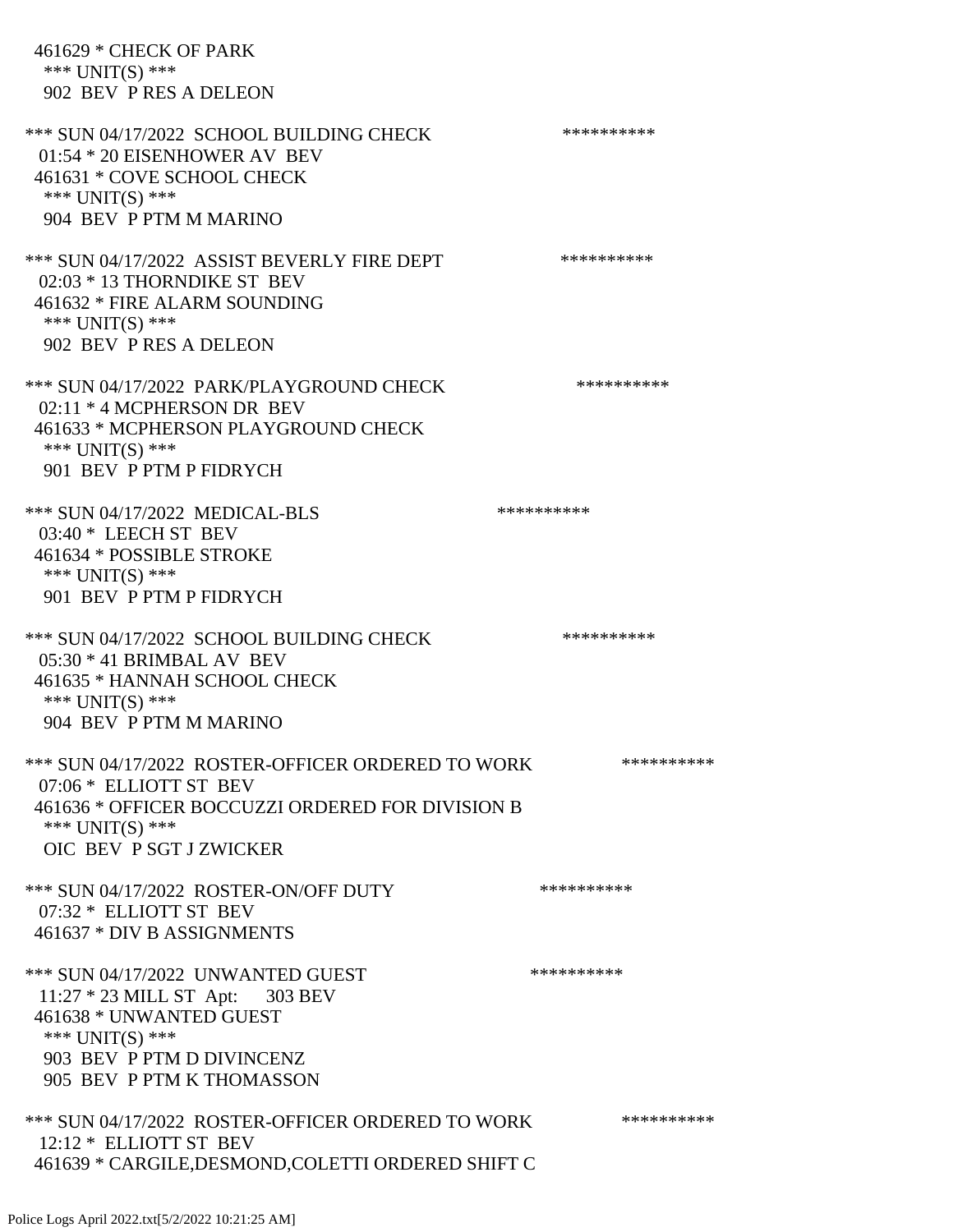\*\*\* UNIT(S) \*\*\* OIC BEV P SGT J SANTAMARI \*\*\* SUN 04/17/2022 DISTURBANCE-GENERAL \*\*\*\*\*\*\*\*\*\* 12:21 \* 35 BROADWAY BEV 461640 \* PARTY ASSAULTED BY TENANT \*\*\* UNIT(S) \*\*\* 902 BEV P PTM G LITTLE 903 BEV P PTM D DIVINCENZ \*\*\* SUN 04/17/2022 ROSTER-OFFICER ORDERED TO WORK \*\*\*\*\*\*\*\*\*\*\* 12:36 \* ELLIOTT ST BEV 461641 \* SGT. SANTAMARIA ORDERED AS OIC \*\*\* UNIT(S) \*\*\* OIC BEV P SGT J SANTAMARI \*\*\* SUN 04/17/2022 MEDICAL-BLS \*\*\*\*\*\*\*\*\*\*\*\*\* 14:18 \* CHERRY HILL DR BEV 461642 \* 82 YO MALE / CHEST PAINS \*\*\* UNIT(S) \*\*\* 905 BEV P PTM K THOMASSON A1 BEV A AMBULANCE BF1 BEV F BEV FIRE \*\*\* SUN 04/17/2022 SUSP ACTIVITY \*\*\*\*\*\*\*\*\*\*\*\* 14:36 \* 5 DODGE ST BEV 461643 \* FRONT DOOR UNLOCKED \*\*\* UNIT(S) \*\*\* 903 BEV P PTM D DIVINCENZ 905 BEV P PTM K THOMASSON \*\*\* SUN 04/17/2022 DISTURBANCE-NEIGHBORS \*\*\*\*\*\*\*\*\*\*\*\*\* 15:00 \* 10 CHARLES ST BEV 461644 \* NEIGHBOR DISPUTE \*\*\* UNIT(S) \*\*\* 903 BEV P PTM D DIVINCENZ 905 BEV P PTM K THOMASSON \*\*\* SUN 04/17/2022 ROSTER-ON/OFF DUTY \*\*\*\*\*\*\*\*\*\* 15:14 \* ELLIOTT ST BEV 461645 \* DIV C ASSIGNMENTS \*\*\* SUN 04/17/2022 MEDICAL-ALS \*\*\*\*\*\*\*\*\*\* 15:17 \* STANDLEY ST and EAGLE LN BEV 461646 \* DIFFICULTY BREATHING IN AN MV \*\*\* UNIT(S) \*\*\* 906 BEV P PTM K COLETTI A1 BEV A AMBULANCE \*\*\* SUN 04/17/2022 DISTURBANCE-GENERAL \*\*\*\*\*\*\*\*\*\* 16:55 \* 407 CABOT ST BEV 461647 \* PAST SHOPLIFTING INCIDENT \*\*\* UNIT(S) \*\*\* 903 BEV P PTM W CARGILE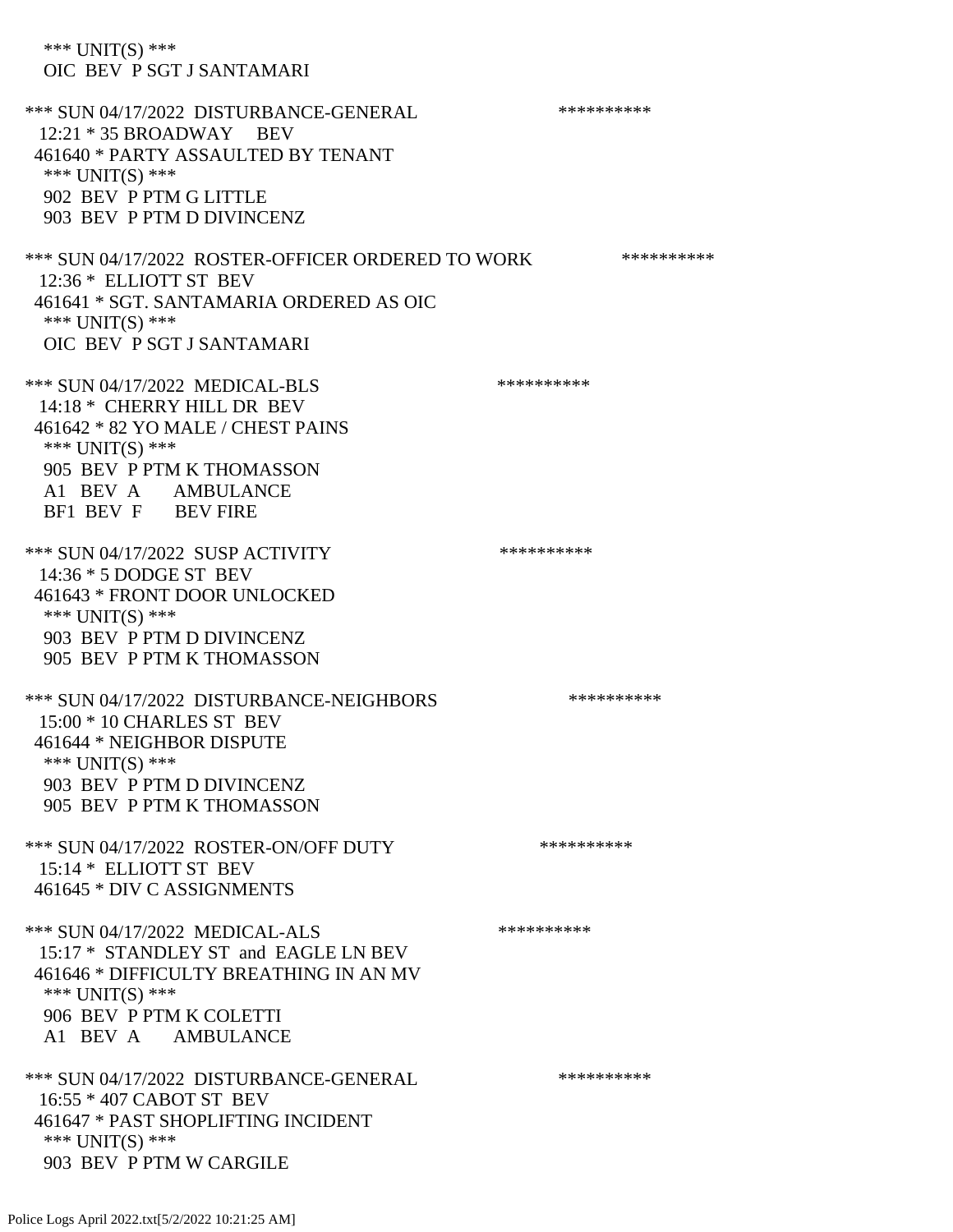\*\*\* SUN 04/17/2022 LARCENY-THEFT M/V PARTS\*23G \*\*\*\*\*\*\*\*\*\*\*\* 18:45 \* 0 OTIS RD and BRIMBAL AV BEV 461648 \* CATALYTIC CONVERTER THEFT \*\*\* UNIT(S) \*\*\* 904 BEV P PTM H GEARY \*\*\* SUN 04/17/2022 DOMESTIC-VERBAL ARGUMENT \*\*\*\*\*\*\*\*\*\*\*\*\* 21:37 \* ASHTON ST BEV 461649 \* ISSUE BETWEEN ROOMMATES \*\*\* UNIT(S) \*\*\* 901 BEV P PTM C STANTON 902 BEV P PTM ARCHAMBAULT \*\*\* SUN 04/17/2022 SUSP ACTIVITY \*\*\*\*\*\*\*\*\*\*\*\* 21:41 \* 0 CABOT ST and CHARLES ST BEV 461650 \* CAR ALARM \*\*\* UNIT(S) \*\*\* 903 BEV P PTM W CARGILE \*\*\* SUN 04/17/2022 HAZARD-DMV \*\*\*\*\*\*\*\*\*\* 22:48 \* 0 DODGE ST and 128N EXIT 20A OFFRMP BEV 461651 \* DMV \*\*\* UNIT(S) \*\*\* 905 BEV P PTM K COLETTI \*\*\* SUN 04/17/2022 ROSTER-ON/OFF DUTY \*\*\*\*\*\*\*\*\*\* 23:14 \* ELLIOTT ST BEV 461652 \* START OF DIVISION A (MIDNIGHT SHIFT) \*\*\* UNIT(S) \*\*\* OIC BEV P SGT J ZWICKER \*\*\* MON 04/18/2022 SCHOOL BUILDING CHECK \*\*\*\*\*\*\*\*\*\*\* 01:10 \* 41 BRIMBAL AV BEV 461653 \* CHECK OF HANNAH ELEMENTARY \*\*\* UNIT(S) \*\*\* 904 BEV P PTM S CECCHINI \*\*\* MON 04/18/2022 PARK/PLAYGROUND CHECK \*\*\*\*\*\*\*\*\*\*\* 01:12 \* 55 OBER ST BEV 461654 \* CHECK OF LYNCH PARK \*\*\* UNIT(S) \*\*\* 905 BEV P \*\*\* MON 04/18/2022 ROSTER-ON/OFF DUTY \*\*\*\*\*\*\*\*\*\* 07:22 \* ELLIOTT ST BEV 461655 \* DIV B ASSIGNMENTS \*\*\* MON 04/18/2022 ALARMS-COMMERCIAL \*\*\*\*\*\*\*\*\*\* 08:50 \* 112 SOHIER RD BEV 461656 \* FRONT DOOR MOTION \*\*\* UNIT(S) \*\*\* 903 BEV P PTM S LANE

904 BEV P PTM W CARGILE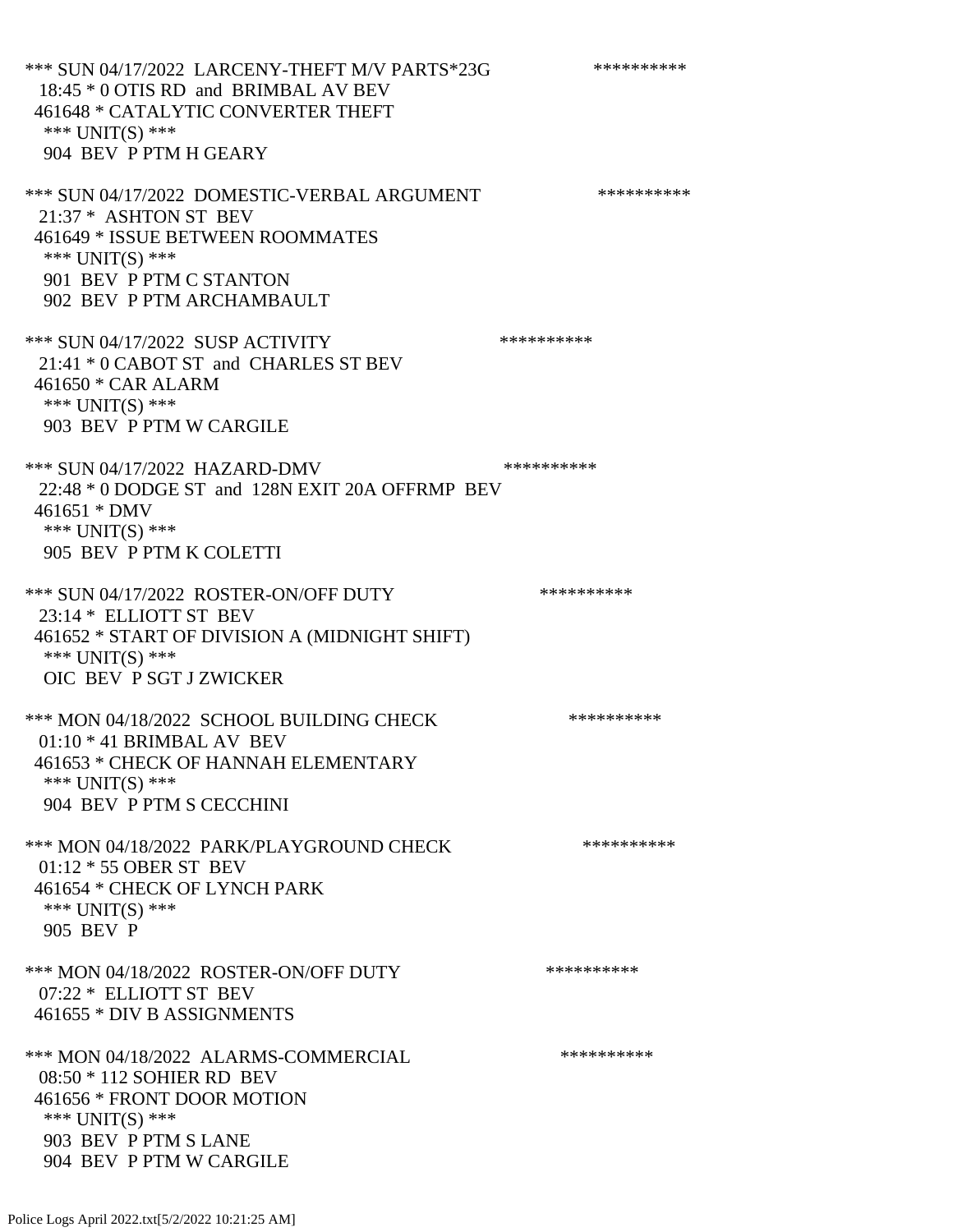\*\*\* MON 04/18/2022 COUNTERFEITING / FORGER\*250 \*\*\*\*\*\*\*\*\*\*\*\* 10:21 \* 19 DODGE ST BEV 461657 \* COUNTERFEIT BILLS PASSED AT CVS \*\*\* UNIT(S) \*\*\* 903 BEV P PTM S LANE \*\*\* MON 04/18/2022 SUSP ACTIVITY \*\*\*\*\*\*\*\*\*\*\*\* 11:03 \* 0 ELLIOTT ST and BECKFORD ST BEV 461658 \* SUSP BOX NEAR TRACKS \*\*\* UNIT(S) \*\*\* 901 BEV P PTM J SPITALERI BF1 BEV F BEV FIRE \*\*\* MON 04/18/2022 ASSIST OTHER DEPARTMENT \*\*\*\*\*\*\*\*\*\*\*\*\* 11:55 \* CABOT ST and STONE ST BEV 461659 \* ASSIST DANVERS PD W/ TEMP WARRANT \*\*\* UNIT(S) \*\*\* 901 BEV P PTM J SPITALERI 902 BEV P PTM A CECCHINI 904 BEV P PTM W CARGILE \*\*\* MON 04/18/2022 MV-ACCIDENT PERSONAL INJURY \*\*\*\*\*\*\*\*\*\* 12:14 \* 0 POND ST and RANTOUL ST BEV 461660 \* MVA \*\*\* UNIT(S) \*\*\* 902 BEV P PTM A CECCHINI 903 BEV P PTM S LANE \*\*\* MON 04/18/2022 TRANSPORT-OTHER \*\*\*\*\*\*\*\*\*\* 12:15 \* 175 ELLIOTT ST BEV 461661 \* DANVERS PICKED UP THEIR PRISONER \*\*\* UNIT(S) \*\*\* H1 BEV P PTM R HEGARTY \*\*\* MON 04/18/2022 MISSING PERSON-JUVENILE \*\*\*\*\*\*\*\*\*\*\*\* 12:49 \* SCHOOL ST BEV 461666 \* MISSING 12 YEAR OLD FEMALE \*\*\* UNIT(S) \*\*\* H2 BEV P PTM M FLYNN \*\*\* MON 04/18/2022 MEDICAL-MENTAL HEALTH \*\*\*\*\*\*\*\*\*\* 13:26 \* GOVE AV BEV 461662 \* POSSIBLE Q5 MALE AFTER BREAKUP \*\*\* UNIT(S) \*\*\* 901 BEV P PTM J SPITALERI 903 BEV P PTM S LANE \*\*\* MON 04/18/2022 CHECK WELL BEING \*\*\*\*\*\*\*\*\*\* 13:58 \* 14 MEMORIAL DR BEV 461663 \* CHECK FOR MISSING FEMALE \*\*\* UNIT(S) \*\*\* 901 BEV P PTM J SPITALERI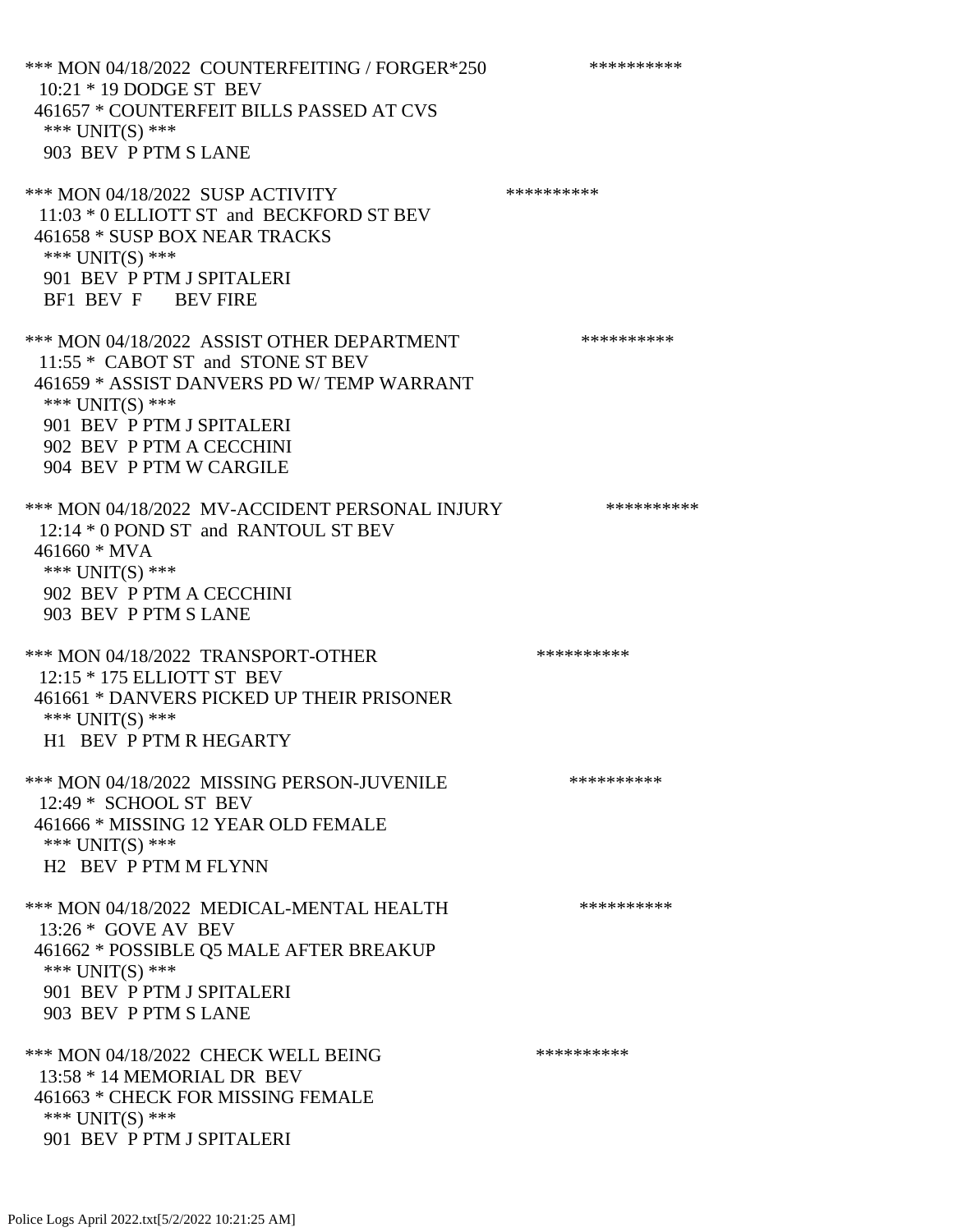\*\*\* MON 04/18/2022 CHECK WELL BEING \*\*\*\*\*\*\*\*\*\*\*\*\* 13:59 \* 8 CROSS ST BEV 461664 \* CHECK FOR MISSING FEMALE \*\*\* UNIT(S) \*\*\* 904 BEV P PTM W CARGILE \*\*\* MON 04/18/2022 CHECK WELL BEING \*\*\*\*\*\*\*\*\*\*\*\*\*\* 14:01 \* 460 ESSEX ST BEV 461665 \* CHECK FOR MISSING FEMALE \*\*\* UNIT(S) \*\*\* 903 BEV P PTM S LANE \*\*\* MON 04/18/2022 MEDICAL-BLS \*\*\*\*\*\*\*\*\*\*\*\* 15:35 \* ALCANN RD BEV 461667 \* MALE CHOKING \*\*\* UNIT(S) \*\*\* 904 BEV P PTM W CARGILE A1 BEV A AMBULANCE BF1 BEV F BEV FIRE \*\*\* MON 04/18/2022 LANDLORD TENANT DISPUTE \*\*\*\*\*\*\*\*\*\* 15:48 \* 10 CHARLES ST BEV 461668 \* ONGOING NEIGHBOR DISPUTE/HARASSMENT \*\*\* UNIT(S) \*\*\* 903 BEV P PTM S LANE \*\*\* MON 04/18/2022 ROSTER-ON/OFF DUTY \*\*\*\*\*\*\*\*\*\*\*\* 16:03 \* ELLIOTT ST BEV 461669 \* START OF SHIFT C (4-12 SHIFT) \*\*\* UNIT(S) \*\*\* OIC BEV P SGT J SANTAMARI \*\*\* MON 04/18/2022 SUSP ACTIVITY \*\*\*\*\*\*\*\*\*\*\*\*\*\* 17:30 \* 65 DODGE ST BEV 461670 \* MAN TAKING PHOTOS OF VEHICLES \*\*\* UNIT(S) \*\*\* H2 BEV P PTM W CARGILE \*\*\* MON 04/18/2022 CHECK WELL BEING \*\*\*\*\*\*\*\*\*\*\*\*\* 18:21 \* 40 WOODLAND AV BEV 461671 \* ERRATIC OPERATOR \*\*\* UNIT(S) \*\*\* 901 BEV P PTM J SPITALERI 905 BEV P PTM S LANE \*\*\* MON 04/18/2022 SUSP ACTIVITY \*\*\*\*\*\*\*\*\*\*\*\* 18:55 \* 196 BRIMBAL AV BEV 461672 \* SON'S FRIEND ENTERED UNOCCUPIED RESIDENCE \*\*\* UNIT(S) \*\*\* 903 BEV P PTM M GELINEAU 906 BEV P PTM K COLETTI \*\*\* MON 04/18/2022 911 HANG UP \*\*\*\*\*\*\*\*\*\*\*\*\* 19:29 \* 1 MACARTHUR RD BEV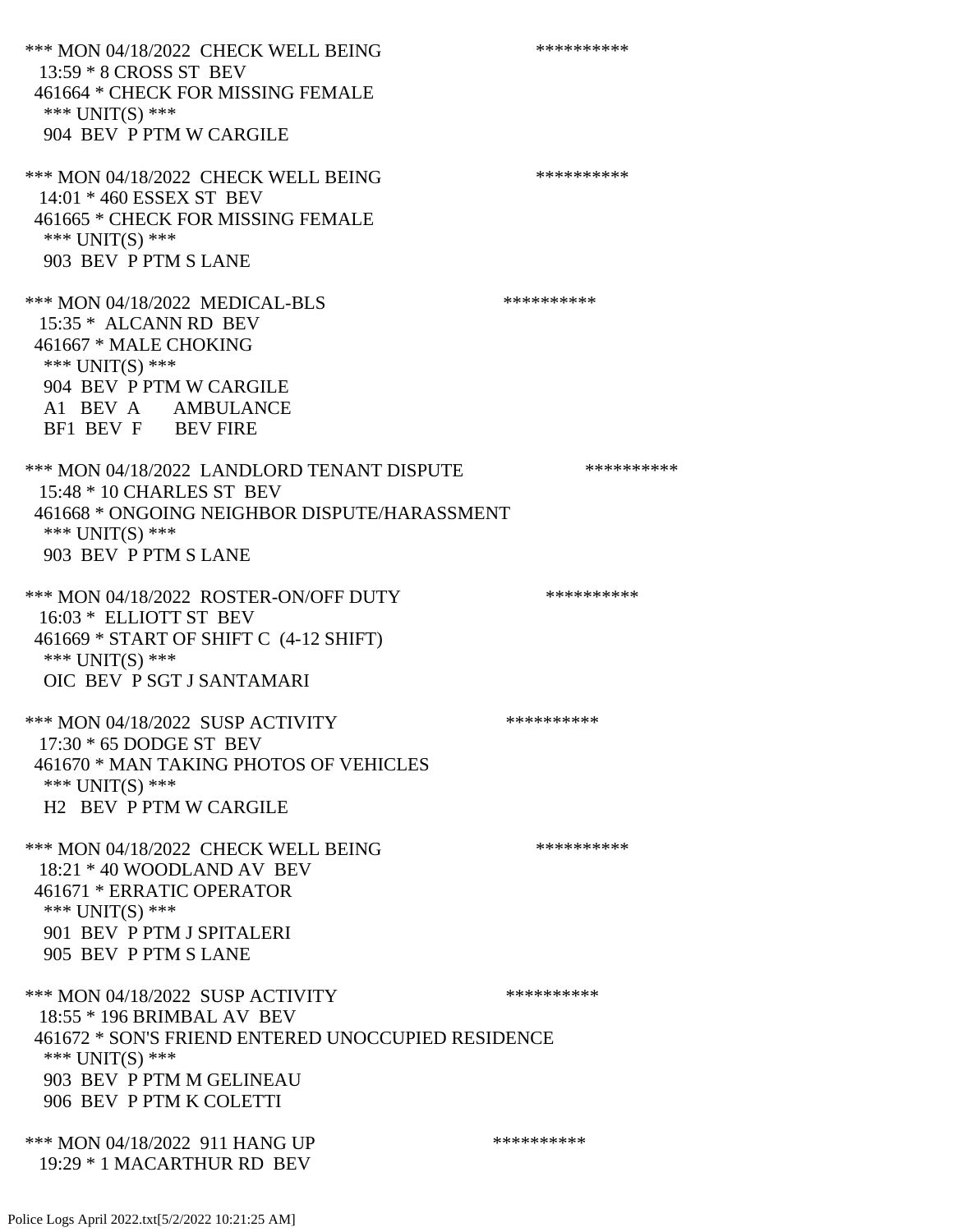461673 \* 911 HANG UP \*\*\* UNIT(S) \*\*\* 901 BEV P PTM J SPITALERI 906 BEV P PTM K COLETTI \*\*\* MON 04/18/2022 LOST & FOUND \*\*\*\*\*\*\*\*\*\* 19:49 \* 2 WEBBER AV BEV 461674 \* FOUND BIKE \*\*\* UNIT(S) \*\*\* H2 BEV P PTM W CARGILE \*\*\* MON 04/18/2022 MEDICAL-MENTAL HEALTH \*\*\*\*\*\*\*\*\*\* 20:51 \* SWAN ST BEV 461675 \* POSSIBLE SI MALE \*\*\* UNIT(S) \*\*\* 903 BEV P PTM M GELINEAU 905 BEV P PTM G LITTLE A1 BEV A AMBULANCE \*\*\* MON 04/18/2022 SUSP ACTIVITY \*\*\*\*\*\*\*\*\*\* 21:06 \* 0 CABOT ST and CHURCH ST BEV 461676 \* PEOPLE POSSIBLY SMOKING MARIJUANA \*\*\* UNIT(S) \*\*\* 902 BEV P PTM M MALONE \*\*\* MON 04/18/2022 SUSP ACTIVITY \*\*\*\*\*\*\*\*\*\*\*\* 21:38 \* 50 RANTOUL ST BEV 461677 \* UNWANTED GUEST \*\*\* UNIT(S) \*\*\* 901 BEV P PTM E GOODELL 902 BEV P PTM M MALONE \*\*\* MON 04/18/2022 CHECK WELL BEING \*\*\*\*\*\*\*\*\*\*\*\*\* 22:34 \* 11 WINTHROP AV Apt: 3 BEV 461678 \* 3RD PARTY CALL POSSIBLE DOMESTIC \*\*\* UNIT(S) \*\*\* 901 BEV P PTM E GOODELL 902 BEV P PTM M MALONE \*\*\* MON 04/18/2022 MEDICAL-ALS \*\*\*\*\*\*\*\*\*\* 22:41 \* QUINCY PK BEV 461679 \* BLEEDING \*\*\* UNIT(S) \*\*\* 903 BEV P PTM M GELINEAU A1 BEV A AMBULANCE \*\*\* MON 04/18/2022 ROSTER-ON/OFF DUTY \*\*\*\*\*\*\*\*\*\* 23:16 \* ELLIOTT ST BEV 461680 \* START OF DIVISION A (MIDNIGHT SHIFT) \*\*\* UNIT(S) \*\*\* OIC BEV P SGT J ZWICKER \*\*\* TUE 04/19/2022 CHECK WELL BEING \*\*\*\*\*\*\*\*\*\*\*\*\*\*\*\*\* 00:16 \* 6 THAXTON RD BEV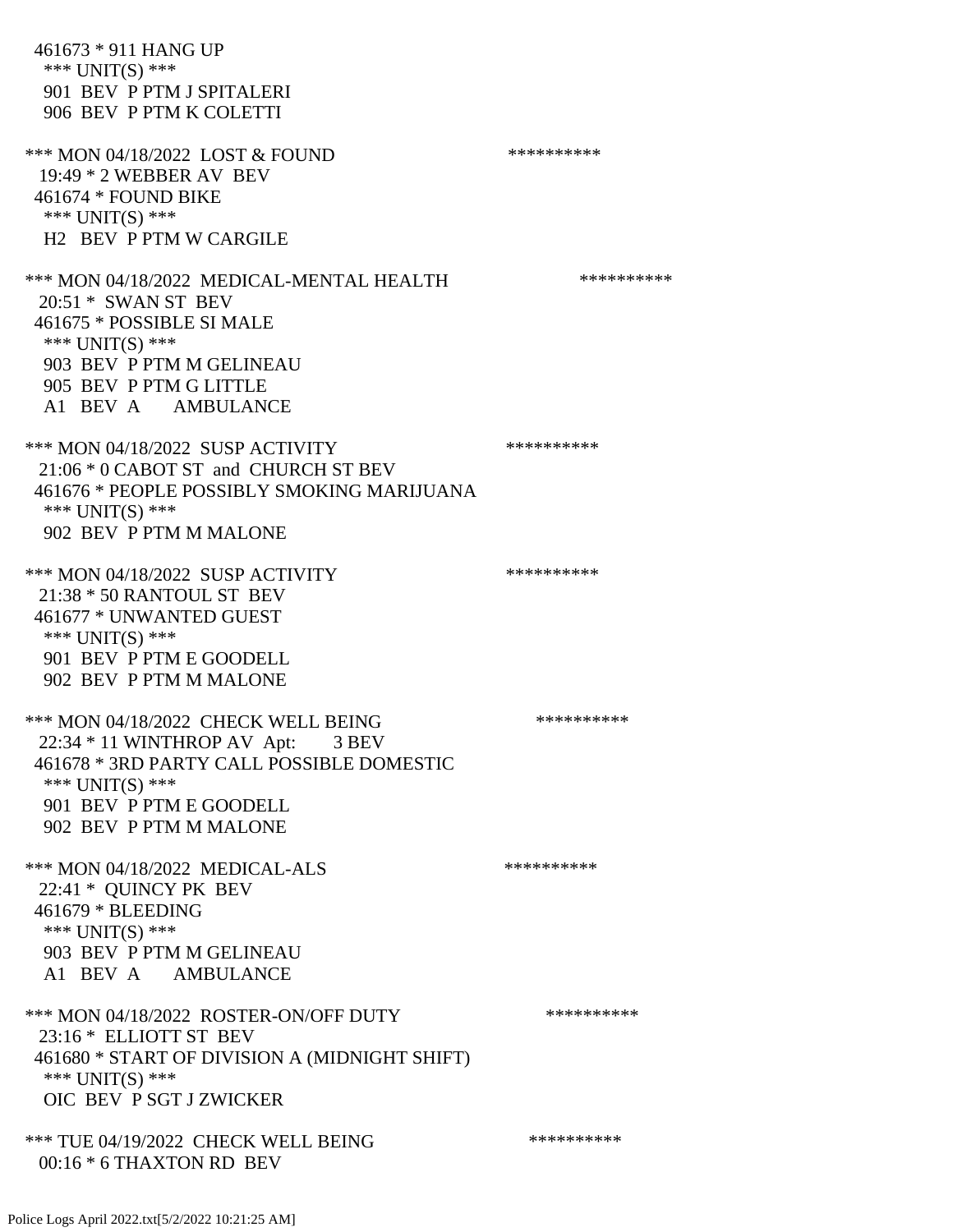| 461681 * CHECK ON PARTY FOR SALEM POLICE<br>*** $UNIT(S)$ ***<br>906 BEV P PTM K COLETTI                                                                                                            |            |
|-----------------------------------------------------------------------------------------------------------------------------------------------------------------------------------------------------|------------|
| *** TUE 04/19/2022 BUILDING CHECK<br>00:29 * ELLIOTT ST BEV<br>461682 * NOTHING OUT OF THE ORDINARY<br>*** $UNIT(S)$ ***<br>901 BEV P PTM J VITALE                                                  | ********** |
| *** TUE 04/19/2022 BUILDING CHECK<br>00:32 * MARGIN ST BEV<br>461683 * NOTHING OUT OF THE ORDINARY.<br>*** $UNIT(S)$ ***<br>901 BEV P PTM J VITALE                                                  | ********** |
| *** TUE 04/19/2022 DISTURBANCE-GENERAL<br>01:16 * 478 RANTOUL ST Apt: 1 BEV<br>461684 * LOUD MUSIC COMING FROM FIRST FLOOR<br>*** UNIT(S) ***<br>901 BEV P PTM J VITALE<br>904 BEV P PTM S CECCHINI | ********** |
| *** TUE 04/19/2022 SCHOOL BUILDING CHECK<br>01:38 * 17 HULL ST BEV<br>461685 * ALL OK<br>*** UNIT(S) ***<br>906 BEV P PTM D GRIMES                                                                  | ********** |
| *** TUE 04/19/2022 ALARMS-COMMERCIAL<br>01:59 * 355 RANTOUL ST BEV<br>461686 * PICKLED ONION ALARM<br>*** $UNIT(S)$ ***<br>901 BEV P PTM J VITALE<br>904 BEV P PTM S CECCHINI                       | ********** |
| *** TUE 04/19/2022 ALARMS-COMMERCIAL<br>04:14 * 31 TOZER RD BEV<br>461687 * LEFT SIDE EXIT MOTION ALARM<br>*** UNIT(S) ***<br>905 BEV P PTM G LITTLE                                                | ********** |
| *** TUE 04/19/2022 HAZARD-WIRE DOWN<br>06:35 * 266 HALE ST BEV<br>461688 * WIRE DOWN ON ROAD<br>*** UNIT(S) ***<br>906 BEV P PTM D GRIMES                                                           | ********** |
| *** TUE 04/19/2022 ASSIST MASS STATE POLICE<br>07:24 * RT 128S HW and EXIT 2OB BEV<br>461689 * MAN WALKING ON HIGHWAY<br>*** UNIT(S) ***<br>905 BEV P PTM G LITTLE                                  | ********** |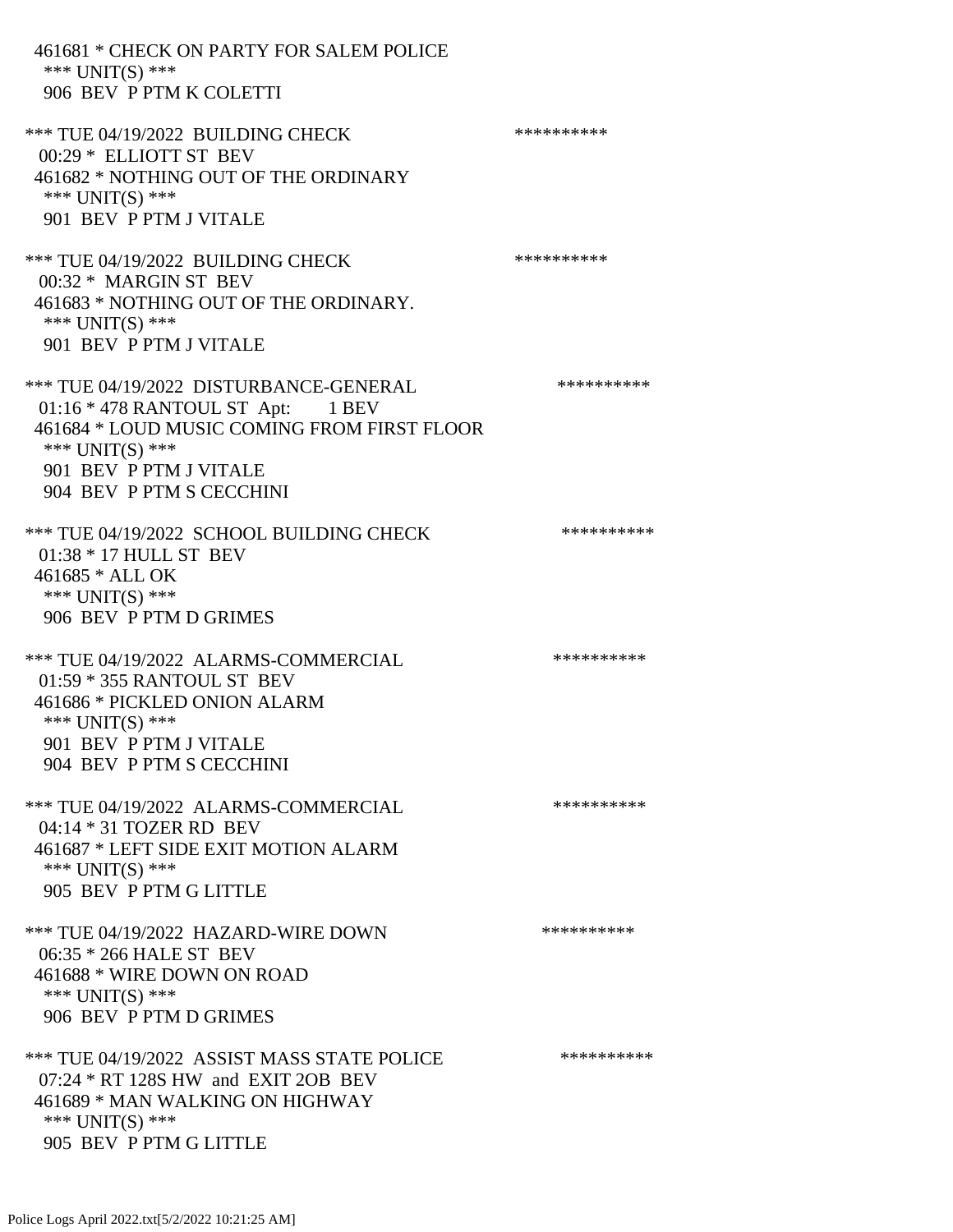\*\*\* TUE 04/19/2022 MEDICAL-ALS \*\*\*\*\*\*\*\*\*\*\*\* 07:43 \* GOODWIN RD BEV 461690 \* DIFFICULT BREATHING \*\*\* UNIT(S) \*\*\* 902 BEV P PTM D GRIMES A1 BEV A AMBULANCE BF1 BEV F BEV FIRE \*\*\* TUE 04/19/2022 ROSTER-ON/OFF DUTY \*\*\*\*\*\*\*\*\*\* 08:00 \* ELLIOTT ST BEV 461691 \* START OF SHIFT B (DAY SHIFT) \*\*\* UNIT(S) \*\*\* OIC BEV P LT J SHAIRS \*\*\* TUE 04/19/2022 ALARMS-COMMERCIAL \*\*\*\*\*\*\*\*\*\* 08:49 \* 27 ENON ST BEV 461694 \* FRONT & REAR DOOR \*\*\* UNIT(S) \*\*\* 901 BEV P PTM J SPITALERI 905 BEV P PTM D GAGNON \*\*\* TUE 04/19/2022 SUSP ACTIVITY \*\*\*\*\*\*\*\*\*\*\*\* 08:51 \* 131 BRIMBAL AV BEV 461695 \* CUSTOMER STARTS TROUBLE EVERY DAY \*\*\* UNIT(S) \*\*\* 906 BEV P PTM G LITTLE \*\*\* TUE 04/19/2022 MV STOP-VERBAL WARNING \*\*\*\*\*\*\*\*\*\*\*\* 09:10 \* 0 CABOT ST and WATER ST BEV 461696 \* MV STOP 8PN548 \*\*\* UNIT(S) \*\*\* 907 BEV P PTM J LANTYCH \*\*\* TUE 04/19/2022 MV STOP-VERBAL WARNING \*\*\*\*\*\*\*\*\*\*\*\*\* 09:20 \* 0 ESSEX ST and BERTRAM ST BEV 461697 \* MV STOP 2ZW18 \*\*\* UNIT(S) \*\*\* 907 BEV P PTM J LANTYCH \*\*\* TUE 04/19/2022 MV-GEN LOCKOUT \*\*\*\*\*\*\*\*\*\* 10:00 \* 37 ENON ST BEV 461698 \* LEXUS LOCK OUT \*\*\* UNIT(S) \*\*\* 905 BEV P PTM D GAGNON \*\*\* TUE 04/19/2022 MV STOP-VERBAL WARNING \*\*\*\*\*\*\*\*\*\*\*\*\* 10:08 \* 0 HERRICK ST and SOHIER RD BEV 461699 \* MV STOP 2JTH28 \*\*\* UNIT(S) \*\*\* 907 BEV P PTM J LANTYCH \*\*\* TUE 04/19/2022 DISTURBANCE-GENERAL \*\*\*\*\*\*\*\*\*\* 10:11 \* 32 COURTNEY DR BEV 461700 \* BROTHER SISTER ARGUING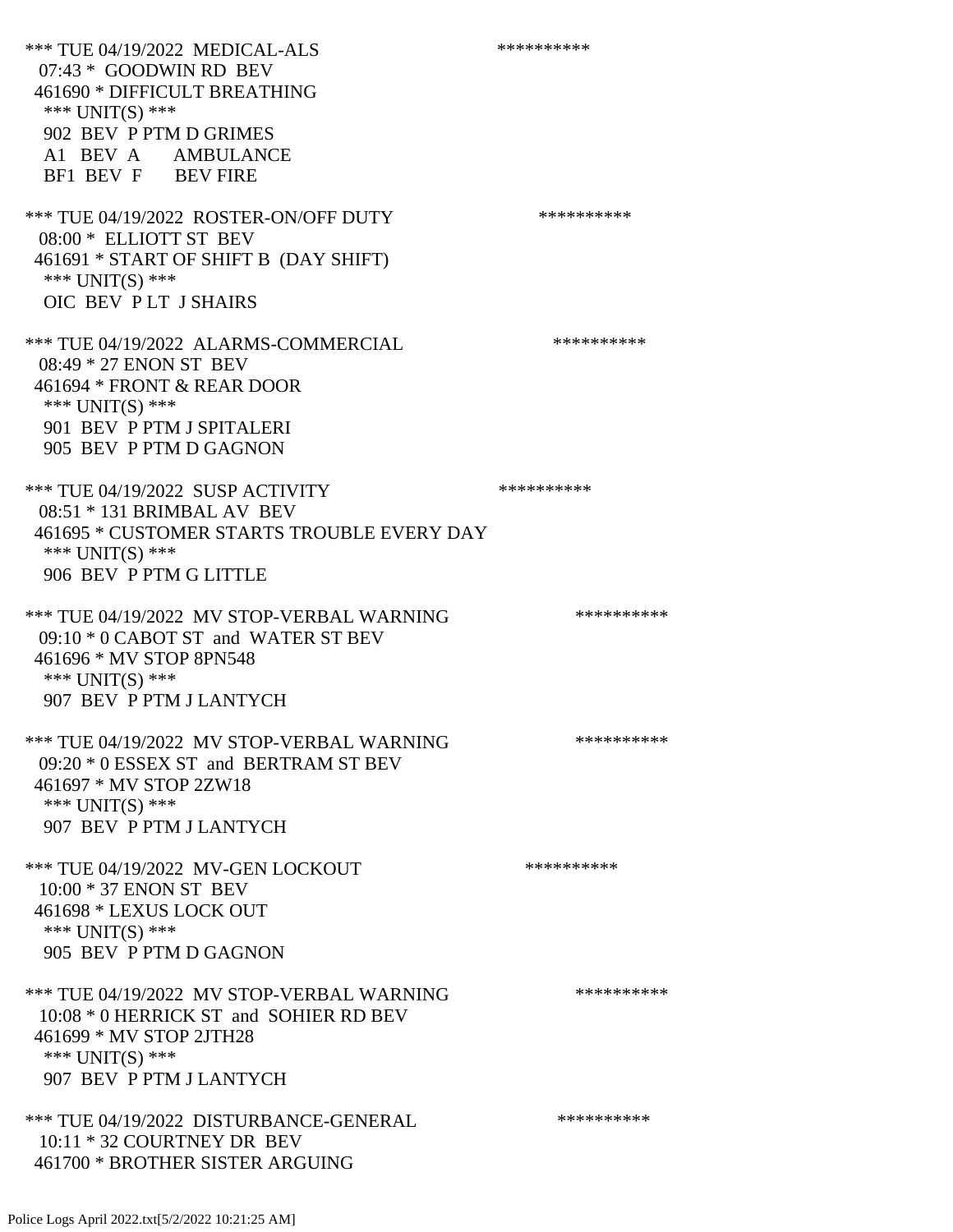\*\*\* UNIT(S) \*\*\* 903 BEV P PTM S LANE 905 BEV P PTM D GAGNON \*\*\* TUE 04/19/2022 MV STOP-VERBAL WARNING \*\*\*\*\*\*\*\*\*\*\*\*\* 10:17 \* 0 HERRICK ST and SOHIER RD BEV 461701 \* MV STOP 334S20 \*\*\* UNIT(S) \*\*\* 907 BEV P PTM J LANTYCH \*\*\* TUE 04/19/2022 DPW CALL OUT \*\*\*\*\*\*\*\*\*\*\*\* 10:28 \* 0 SOHIER RD and TOZER RD BEV 461702 \* WATER LEAK \*\*\* UNIT(S) \*\*\* 907 BEV P PTM J LANTYCH \*\*\* TUE 04/19/2022 MV STOP-VERBAL WARNING \*\*\*\*\*\*\*\*\*\*\*\*\* 10:37 \* 0 HERRICK ST and SOHIER RD BEV 461703 \* MV STOP \*\*\* UNIT(S) \*\*\* 907 BEV P PTM J LANTYCH \*\*\* TUE 04/19/2022 HAZARD-ROADWAY \*\*\*\*\*\*\*\*\*\* 10:52 \* 0 SOHIER RD and HILLTOP DR BEV 461704 \* 907 REPORTING POSSIBLE WATER BREAK \*\*\* UNIT(S) \*\*\* 903 BEV P PTM S LANE 907 BEV P PTM J LANTYCH \*\*\* TUE 04/19/2022 ASSIST CITIZEN \*\*\*\*\*\*\*\*\*\*\* 10:54 \* 900 CUMMINGS CT Apt: 107T BEV 461705 \* MAN DEMANDING MEDICAL RECORDS \*\*\* UNIT(S) \*\*\* 901 BEV P PTM J SPITALERI \*\*\* TUE 04/19/2022 LARCENY-ALL OTHERS \*23H \*\*\*\*\*\*\*\*\*\*\* 11:01 \* 449 CABOT ST BEV 461706 \* GAS RUN OFF \*\*\* UNIT(S) \*\*\* 902 BEV P PTM D GRIMES \*\*\* TUE 04/19/2022 MV-ACCIDENT HIT-RUN/PROP DAM \*\*\*\*\*\*\*\*\*\* 11:28 \* 125 BRIDGE ST BEV 461707 \* POSSIBLE HIT AND RUN \*\*\* UNIT(S) \*\*\* 901 BEV P PTM J SPITALERI \*\*\* TUE 04/19/2022 911 HANG UP \*\*\*\*\*\*\*\*\*\*\*\* 11:30 \* 23 MILL ST Apt: 303 BEV 461708 \* 911 HANGUP/LANGUAGE BARRIER \*\*\* UNIT(S) \*\*\* 902 BEV P PTM D GRIMES 906 BEV P PTM G LITTLE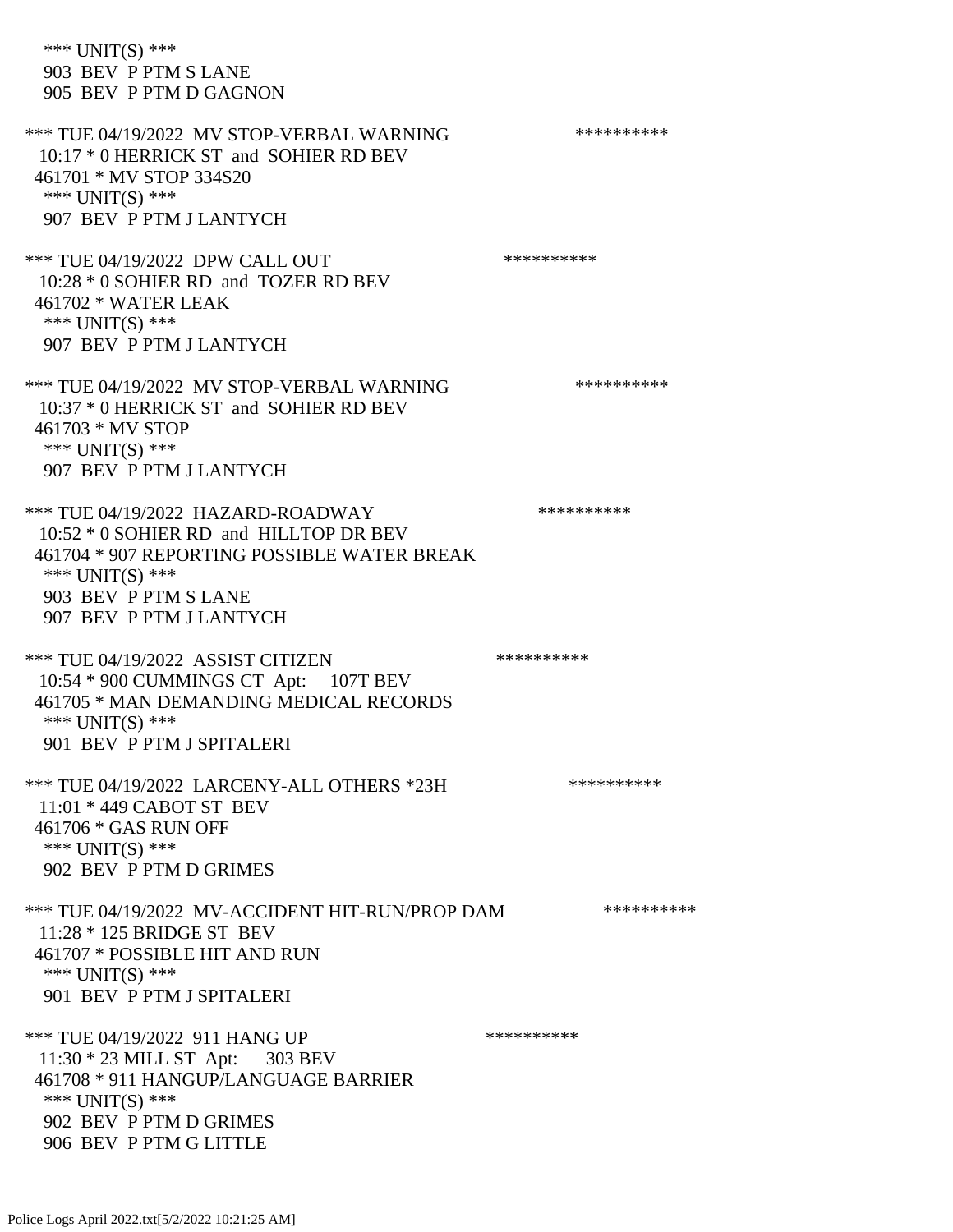\*\*\* TUE 04/19/2022 MV-ACCIDENT HIT-RUN/PROP DAM \*\*\*\*\*\*\*\*\*\* 12:07 \* 495 CABOT ST BEV 461709 \* CAR STRUCK IN PARKING LOT \*\*\* UNIT(S) \*\*\* 903 BEV P PTM S LANE \*\*\* TUE 04/19/2022 ROSTER-OFFICER INJURED \*\*\*\*\*\*\*\*\*\* 12:26 \* ELLIOTT ST BEV 461710 \* COVID RELATED \*\*\* UNIT(S) \*\*\* CHA2 BEV P CPT M DEVLIN \*\*\* TUE 04/19/2022 MV STOP-WRITTEN WARNING \*\*\*\*\*\*\*\*\*\*\*\*\* 12:30 \* 0 DODGE ST and LAUREL ST BEV 461711 \* MV STOP 6AL419 \*\*\* UNIT(S) \*\*\* 907 BEV P PTM J LANTYCH \*\*\* TUE 04/19/2022 MV-ACCIDENT HIT-RUN/PROP DAM \*\*\*\*\*\*\*\*\*\* 13:10 \* 0 ELLIOTT ST and RANTOUL ST BEV 461712 \* MICH REG D537482 \*\*\* UNIT(S) \*\*\* 905 BEV P PTM D GAGNON \*\*\* TUE 04/19/2022 MV STOP-VERBAL WARNING \*\*\*\*\*\*\*\*\*\*\*\*\* 13:20 \* 0 BRIDGE ST and VIRGINIA AV BEV 461713 \* MV STOP 3KB331 \*\*\* UNIT(S) \*\*\* 907 BEV P PTM J LANTYCH \*\*\* TUE 04/19/2022 MV STOP-VERBAL WARNING \*\*\*\*\*\*\*\*\*\*\*\*\*\* 13:24 \* 54 ELLIOTT ST BEV 461714 \* MV STOP MA REG. 9MD422 \*\*\* UNIT(S) \*\*\* 902 BEV P PTM D GRIMES \*\*\* TUE 04/19/2022 MV STOP-VERBAL WARNING \*\*\*\*\*\*\*\*\*\*\*\*\* 13:29 \* 0 BRIDGE ST and VIRGINIA AV BEV 461715 \* MV STOP \*\*\* UNIT(S) \*\*\* 907 BEV P PTM J LANTYCH \*\*\* TUE 04/19/2022 DISTURBANCE-GENERAL \*\*\*\*\*\*\*\*\*\* 13:41 \* 601 MANOR RD BEV 461716 \* 4 PEOPLE YELLING AT EACH OTHER \*\*\* UNIT(S) \*\*\* 901 BEV P PTM J SPITALERI 903 BEV P PTM S LANE \*\*\* TUE 04/19/2022 MEDICAL-BLS \*\*\*\*\*\*\*\*\*\*\*\*\* 14:35 \* PLEASANT ST BEV 461717 \* MEDICAL PENDANT ALARM \*\*\* UNIT(S) \*\*\* 902 BEV P PTM D GRIMES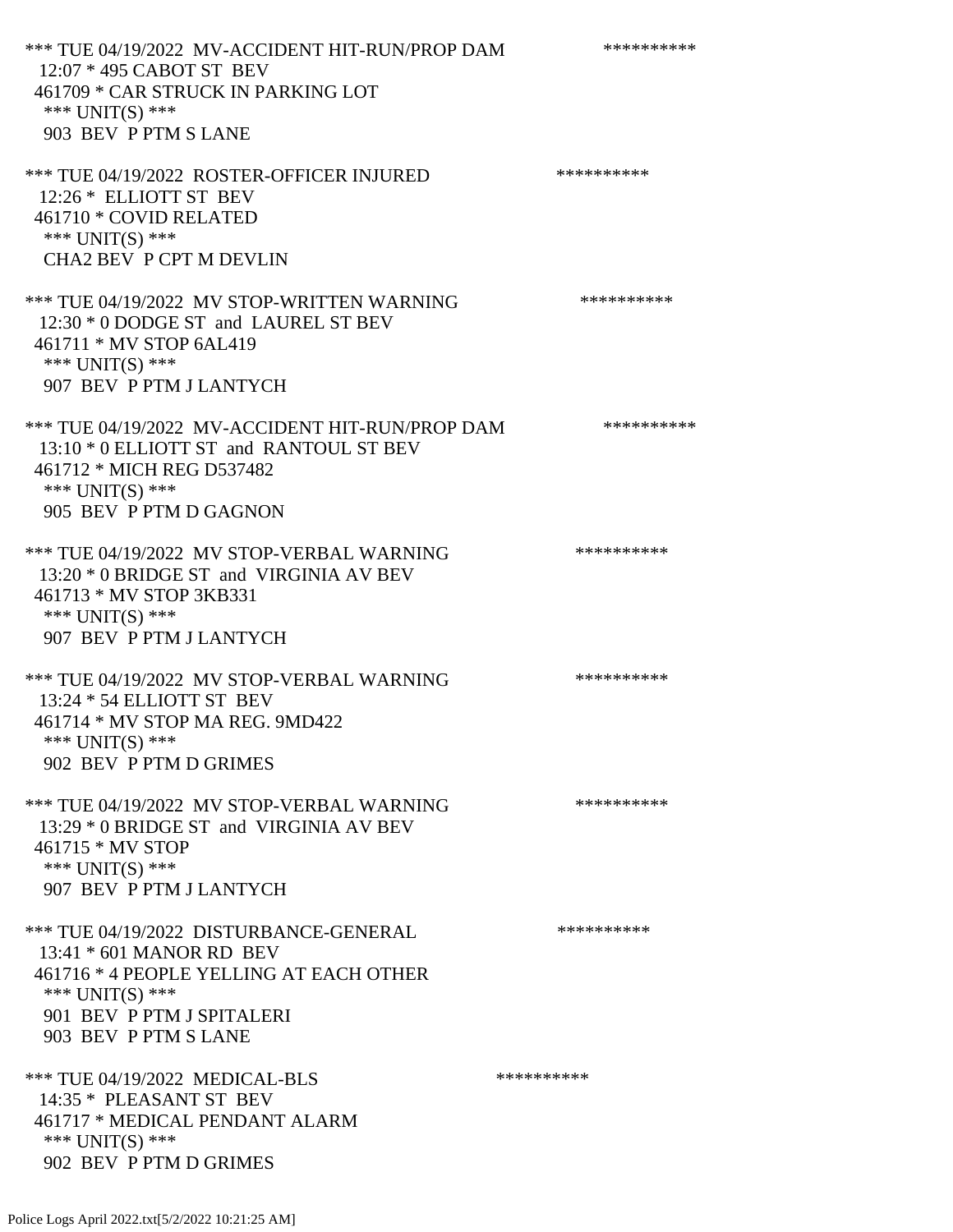\*\*\* TUE 04/19/2022 MV STOP-CITATION ISSUED \*\*\*\*\*\*\*\*\*\* 15:00 \* 0 DODGE ST and BEAVER POND RD BEV 461718 \* MV STOP 469PH8 \*\*\* UNIT(S) \*\*\* 907 BEV P PTM J LANTYCH \*\*\* TUE 04/19/2022 FRAUD-WIRE \*26E \*\*\*\*\*\*\*\*\*\*\*\*\*\*\*\*\*\*\*\*\*\* 15:14 \* 181 ELLIOTT ST BEV 461719 \* POSSIBLE FRAUD \*\*\* UNIT(S) \*\*\* H2 BEV P PTM R HEGARTY \*\*\* TUE 04/19/2022 ROSTER-ON/OFF DUTY \*\*\*\*\*\*\*\*\*\* 15:33 \* ELLIOTT ST BEV 461720 \* START OF SHIFT C \*\*\* UNIT(S) \*\*\* OIC BEV P SGT J TACHE \*\*\* TUE 04/19/2022 VANDALISM-DESTRUC/DAMAG\*290 \*\*\*\*\*\*\*\*\*\* 15:36 \* 6 BEVERLY COMMONS DR Apt: 2 BEV 461721 \* VEHICLE KEYED \*\*\* UNIT(S) \*\*\* 905 BEV P PTM D GAGNON \*\*\* TUE 04/19/2022 MV-ACCIDENT NO REPORT \*\*\*\*\*\*\*\*\*\*\*\* 15:58 \* 0 KERNWOOD AV and CRESCENT AV BEV 461722 \* MVA--NO INJURIES \*\*\* UNIT(S) \*\*\* 902 BEV P PTM N BENCAL \*\*\* TUE 04/19/2022 ROSTER-OFFICER ORDERED TO WORK \*\*\*\*\*\*\*\*\*\*\* 16:44 \* ELLIOTT ST BEV 461723 \* GEARY ORDERED \*\*\* UNIT(S) \*\*\* OIC BEV P SGT J TACHE \*\*\* TUE 04/19/2022 ALARMS-SCHOOL \*\*\*\*\*\*\*\*\*\*\*\*\*\*\*\*\* 17:32 \* 74 HART ST BEV 461724 \* GLEN URQ ALARM \*\*\* UNIT(S) \*\*\* 904 BEV P PTM M MALONE \*\*\* TUE 04/19/2022 SUMMONS, ATTEMPT TO SERVE \*\*\*\*\*\*\*\*\*\* 17:57 \* 4 HERRICK ST BEV 461726 \* ATTEMPT TO SERVE SUMMONS \*\*\* UNIT(S) \*\*\* 903 BEV P PTM M GELINEAU \*\*\* TUE 04/19/2022 FRAUD-CONF GAME/SWND/FL\*26A \*\*\*\*\*\*\*\*\*\*\* 17:59 \* 26 SOUTH TR BEV 461727 \* GRANDPARENT SCAM \*\*\* UNIT(S) \*\*\* DEL4 BEV P DET S DESMOND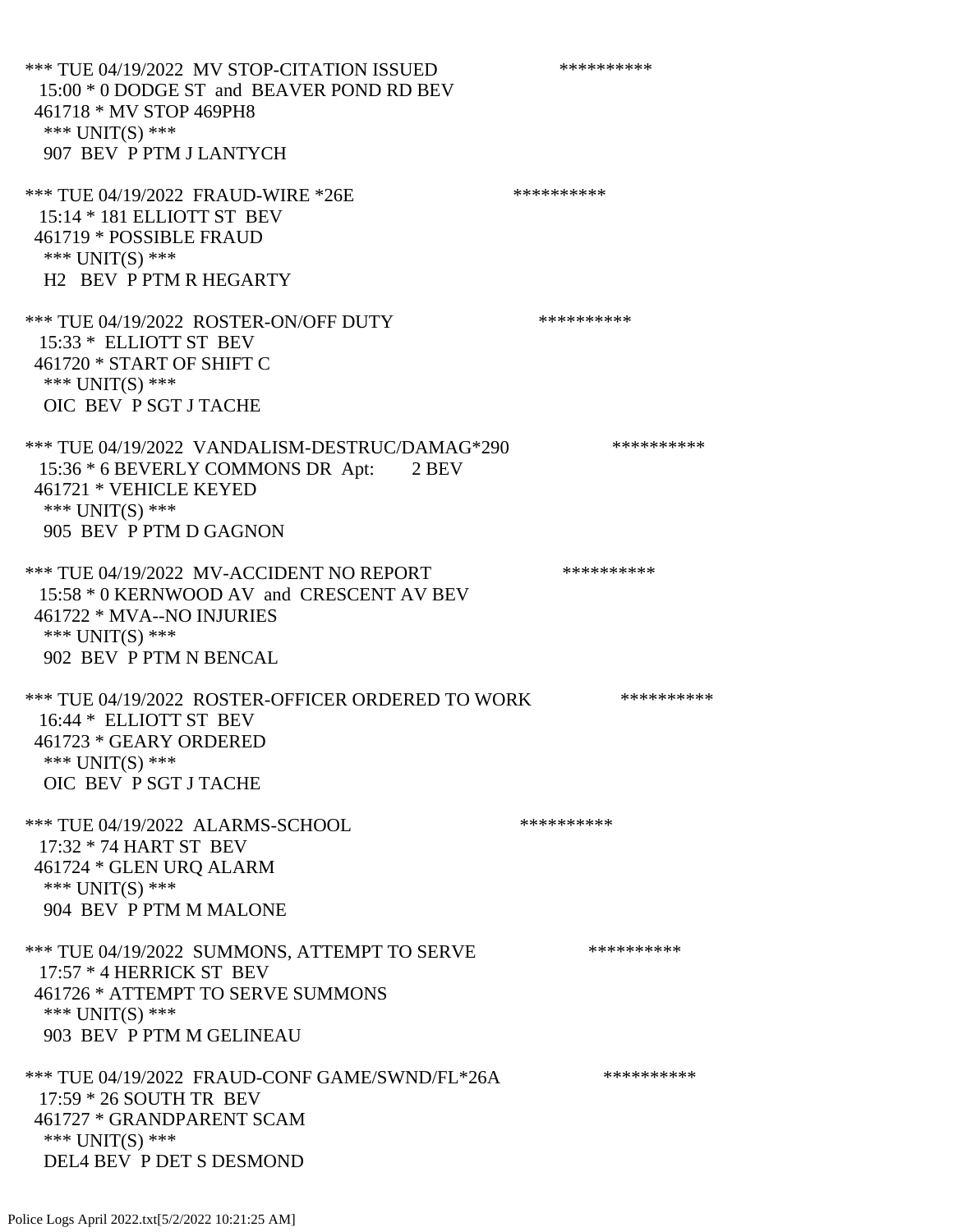\*\*\* TUE 04/19/2022 MV STOP-VERBAL WARNING \*\*\*\*\*\*\*\*\*\*\*\*\* 18:11 \* 0 RANTOUL ST and PLEASANT ST BEV 461728 \* MV STOP--MA REG 54GD15 \*\*\* UNIT(S) \*\*\* 901 BEV P PTM E GOODELL 902 BEV P PTM N BENCAL \*\*\* TUE 04/19/2022 LOST & FOUND \*\*\*\*\*\*\*\*\*\* 19:29 \* 131 MCKAY ST BEV 461729 \* LOST CELL PHONE \*\*\* UNIT(S) \*\*\* 905 BEV P PTM H GEARY \*\*\* TUE 04/19/2022 MEDICAL-BLS \*\*\*\*\*\*\*\*\*\*\*\* 19:48 \* HALE ST BEV 461730 \* ALLERGIC REACTION \*\*\* UNIT(S) \*\*\* 904 BEV P PTM M MALONE A1 BEV A AMBULANCE BF1 BEV F BEV FIRE \*\*\* TUE 04/19/2022 ASSIST OTHER DEPARTMENT \*\*\*\*\*\*\*\*\*\*\*\*\* 21:27 \* TALL TREE DR BEV 461731 \* CHECK FOR FEMALE AT RESIDENCE \*\*\* UNIT(S) \*\*\* 904 BEV P PTM M MALONE \*\*\* TUE 04/19/2022 ASSIST OTHER DEPARTMENT \*\*\*\*\*\*\*\*\*\*\*\*\* 21:37 \* ROPES ST BEV 461732 \* NOTIFICATION FOR TOPSFIELD PD \*\*\* UNIT(S) \*\*\* 903 BEV P PTM M GELINEAU \*\*\* TUE 04/19/2022 ROSTER-ON/OFF DUTY \*\*\*\*\*\*\*\*\*\* 23:30 \* ELLIOTT ST BEV 461733 \* START OF SHIFT A \*\*\* UNIT(S) \*\*\* OIC BEV P LT D COSTA \*\*\* WED 04/20/2022 SUSP ACTIVITY \*\*\*\*\*\*\*\*\*\*\*\* 00:04 \* 137 BRIDGE ST Apt: 306 BEV 461734 \* COMPLAINT OF SUSPICIOUS WOMEN IN HALLWAY \*\*\* UNIT(S) \*\*\* 902 BEV P PTM F WOJICK 903 BEV P PTM D GRIMES \*\*\* WED 04/20/2022 HOSPITAL REQUEST ASSISTANCE \*\*\*\*\*\*\*\*\*\* 00:08 \* 91 HERRICK ST BEV 461735 \* PATIENT WITH KNIFE \*\*\* UNIT(S) \*\*\* 903 BEV P PTM D GRIMES 904 BEV P PTM S CECCHINI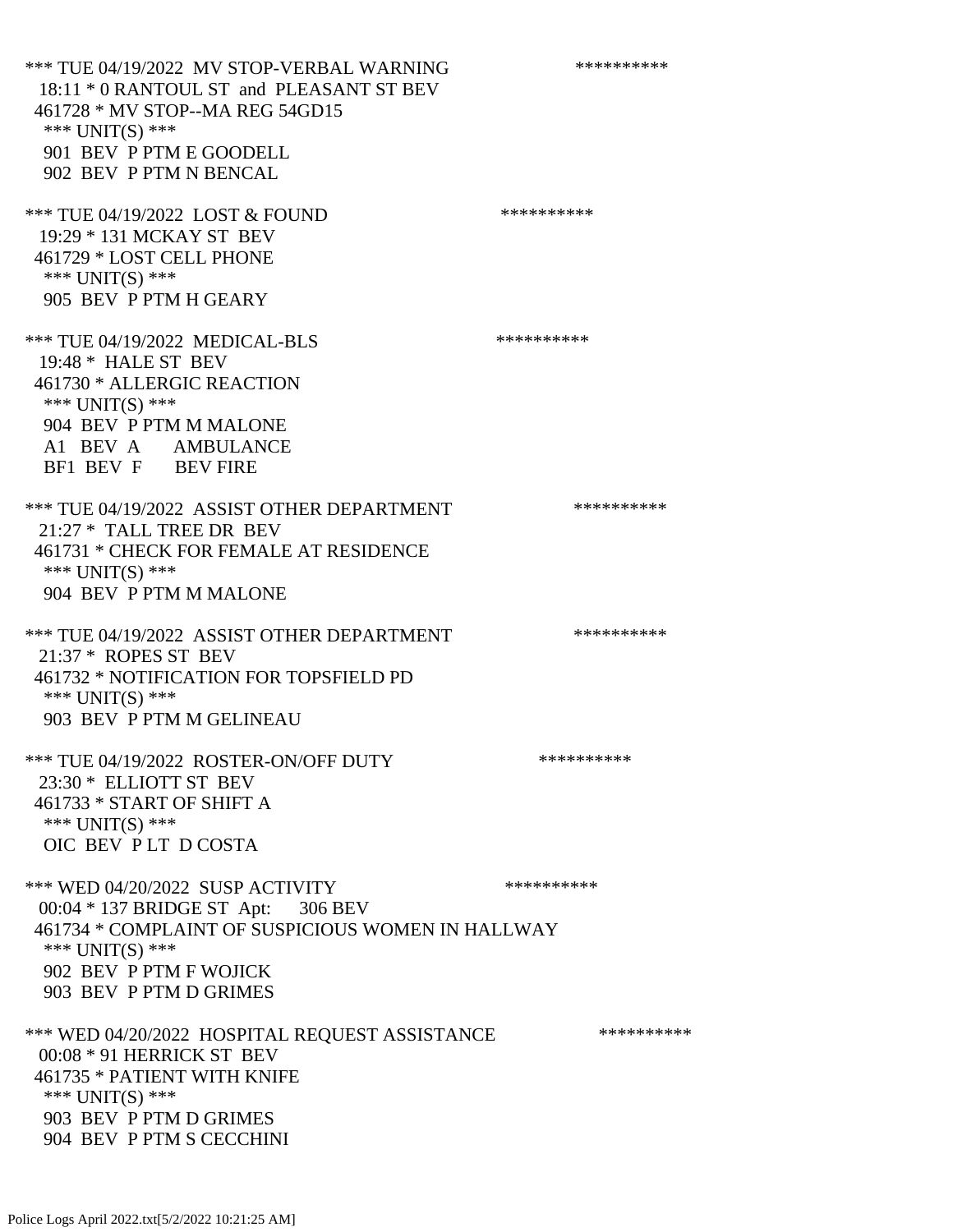\*\*\* WED 04/20/2022 PARK/PLAYGROUND CHECK \*\*\*\*\*\*\*\*\*\*\*\* 01:09 \* 410 ESSEX ST BEV 461736 \* HARRY BALL CHECK \*\*\* UNIT(S) \*\*\* 906 BEV P PTM E SCHULTZ \*\*\* WED 04/20/2022 PUBLIC PIER CHECK \*\*\*\*\*\*\*\*\*\*\*\* 01:13 \* 1 CABOT ST BEV 461737 \* PUBLIC PIER / HARBOR CENTER CHECK \*\*\* UNIT(S) \*\*\* 902 BEV P PTM F WOJICK \*\*\* WED 04/20/2022 PARK/PLAYGROUND CHECK \*\*\*\*\*\*\*\*\*\*\* 01:17 \* 52 MIDDLEBURY LN and ARICIA LN BEV 461738 \* PETE'S PARK CHECK \*\*\* UNIT(S) \*\*\* 906 BEV P PTM E SCHULTZ \*\*\* WED 04/20/2022 TRAIN STATION CHECK \*\*\*\*\*\*\*\*\*\*\*\* 01:41 \* 10 PARK ST BEV 461739 \* BEVERLY DEPOT CHECK \*\*\* UNIT(S) \*\*\* 902 BEV P PTM F WOJICK \*\*\* WED 04/20/2022 PARK/PLAYGROUND CHECK \*\*\*\*\*\*\*\*\*\*\* 02:07 \* 0 WEST ST BEV 461740 \* WEST BEACH CHECK \*\*\* UNIT(S) \*\*\* 906 BEV P PTM E SCHULTZ \*\*\* WED 04/20/2022 BUILDING CHECK \*\*\*\*\*\*\*\*\*\*\*\* 04:57 \* ELLIOTT ST BEV 461741 \* 24 HOUR BUSINESS CHECK \*\*\* UNIT(S) \*\*\* 902 BEV P PTM F WOJICK \*\*\* WED 04/20/2022 DOMESTIC-VERBAL ARGUMENT \*\*\*\*\*\*\*\*\*\*\*\* 06:35 \* ELLIOTT ST BEV 461742 \* ROOMATES ARGUING \*\*\* UNIT(S) \*\*\* 902 BEV P PTM F WOJICK 903 BEV P PTM D GRIMES \*\*\* WED 04/20/2022 ALARMS-COMMERCIAL \*\*\*\*\*\*\*\*\*\* 07:44 \* 221 CABOT ST BEV 461743 \* KITCHEN AND ENTRY/EXIT MOTION ALARMS \*\*\* UNIT(S) \*\*\* 901 BEV P PTM J VITALE \*\*\* WED 04/20/2022 ROSTER-ON/OFF DUTY \*\*\*\*\*\*\*\*\*\* 08:03 \* ELLIOTT ST BEV 461744 \* START OF SHIFT B (DAY SHIFT) \*\*\* UNIT(S) \*\*\*

OIC BEV P LT J SHAIRS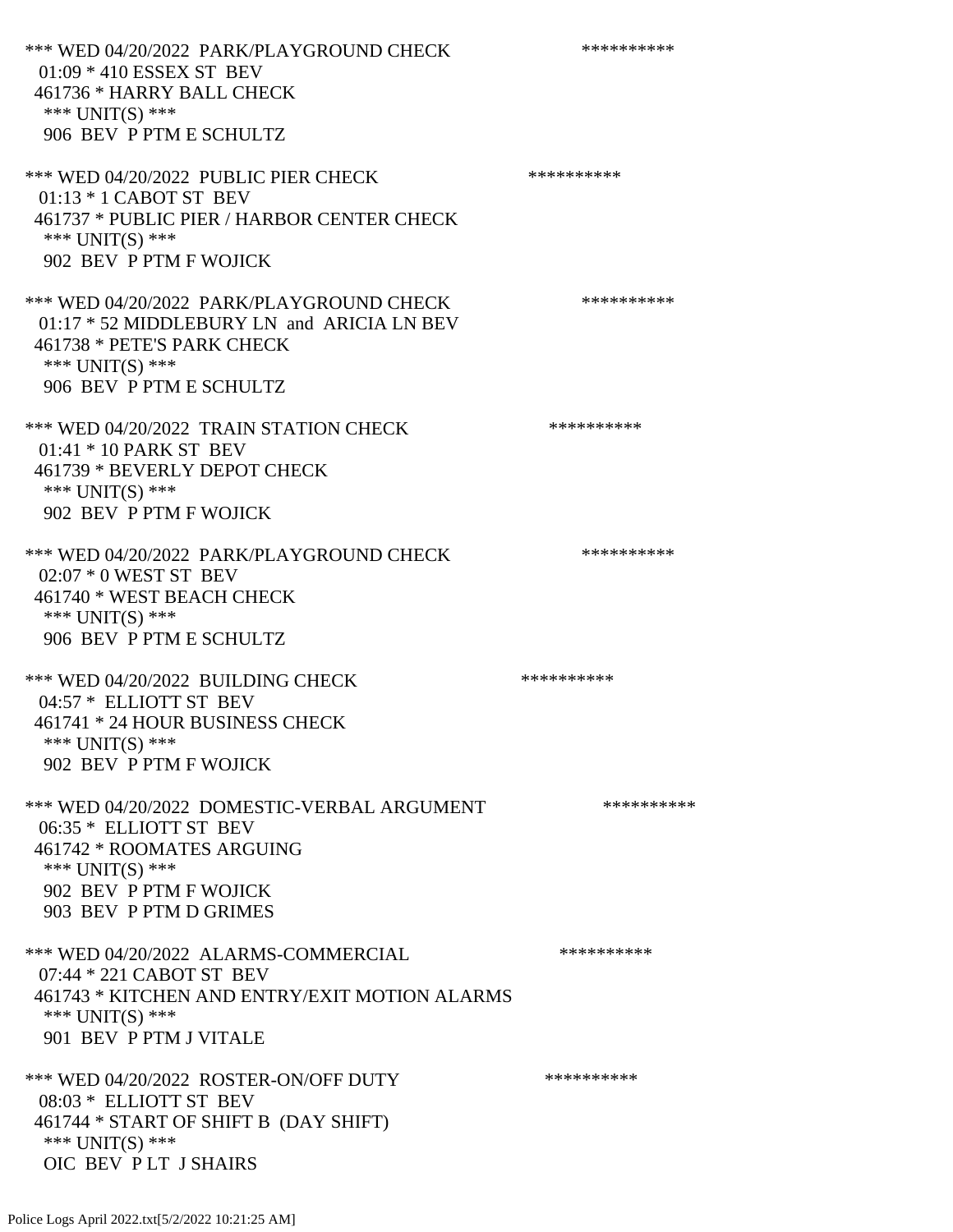\*\*\* WED 04/20/2022 ALARMS-COMMERCIAL \*\*\*\*\*\*\*\*\*\* 09:14 \* 10 ENON ST BEV 461746 \* FRONT MOTION ALARM \*\*\* UNIT(S) \*\*\* 905 BEV P PTM D GAGNON \*\*\* WED 04/20/2022 MV-ACCIDENT NO REPORT \*\*\*\*\*\*\*\*\*\*\*\* 09:21 \* 0 HALE ST and PENNY LN BEV 461747 \* MVA \*\*\* UNIT(S) \*\*\* 902 BEV P PTM W CARGILE 906 BEV P PTM K THOMASSON A1 BEV A AMBULANCE \*\*\* WED 04/20/2022 ROSTER-OFFICER INJURED \*\*\*\*\*\*\*\*\*\* 10:28 \* ELLIOTT ST BEV 461748 \* COVID RELATED \*\*\* UNIT(S) \*\*\* CHA2 BEV P CPT M DEVLIN \*\*\* WED 04/20/2022 LARCENY-THEFT BICYCLE \*23H \*\*\*\*\*\*\*\*\*\*\* 10:44 \* 16 KERNWOOD HGTS HT BEV 461749 \* STOLEN BIKE FROM DEPOT \*\*\* UNIT(S) \*\*\* 901 BEV P PTM J SPITALERI \*\*\* WED 04/20/2022 PRISONER PROPERTY RETURNED \*\*\*\*\*\*\*\*\*\* 11:07 \* 175 ELLIOTT ST BEV 461750 \* GERMAINS PROPERTY RETURNED \*\*\* UNIT(S) \*\*\* H1 BEV P PTM E ABRAHAMSO \*\*\* WED 04/20/2022 HAZARD-DMV \*\*\*\*\*\*\*\*\*\* 11:34 \* 0 ELLIOTT ST and RANTOUL ST BEV 461751 \* ASSIST CITIZEN \*\*\* UNIT(S) \*\*\* 902 BEV P PTM W CARGILE \*\*\* WED 04/20/2022 MV STOP-VERBAL WARNING \*\*\*\*\*\*\*\*\*\*\*\* 12:13 \* 0 DODGE ST and ENON ST BEV 461752 \* MV STOP \*\*\* UNIT(S) \*\*\* 907 BEV P PTM J LANTYCH \*\*\* WED 04/20/2022 NARCOTICS - DESTRUCTION \*\*\*\*\*\*\*\*\*\* 12:31 \* 245 CABOT ST BEV 461753 \* ITEMS FOR DESTRUCTION \*\*\* UNIT(S) \*\*\* 902 BEV P PTM W CARGILE \*\*\* WED 04/20/2022 MV-ACCIDENT PROPERTY DAMAGE \*\*\*\*\*\*\*\*\*\*\*\* 13:14 \* 25 BECKFORD ST Apt: 1 BEV 461754 \* MVA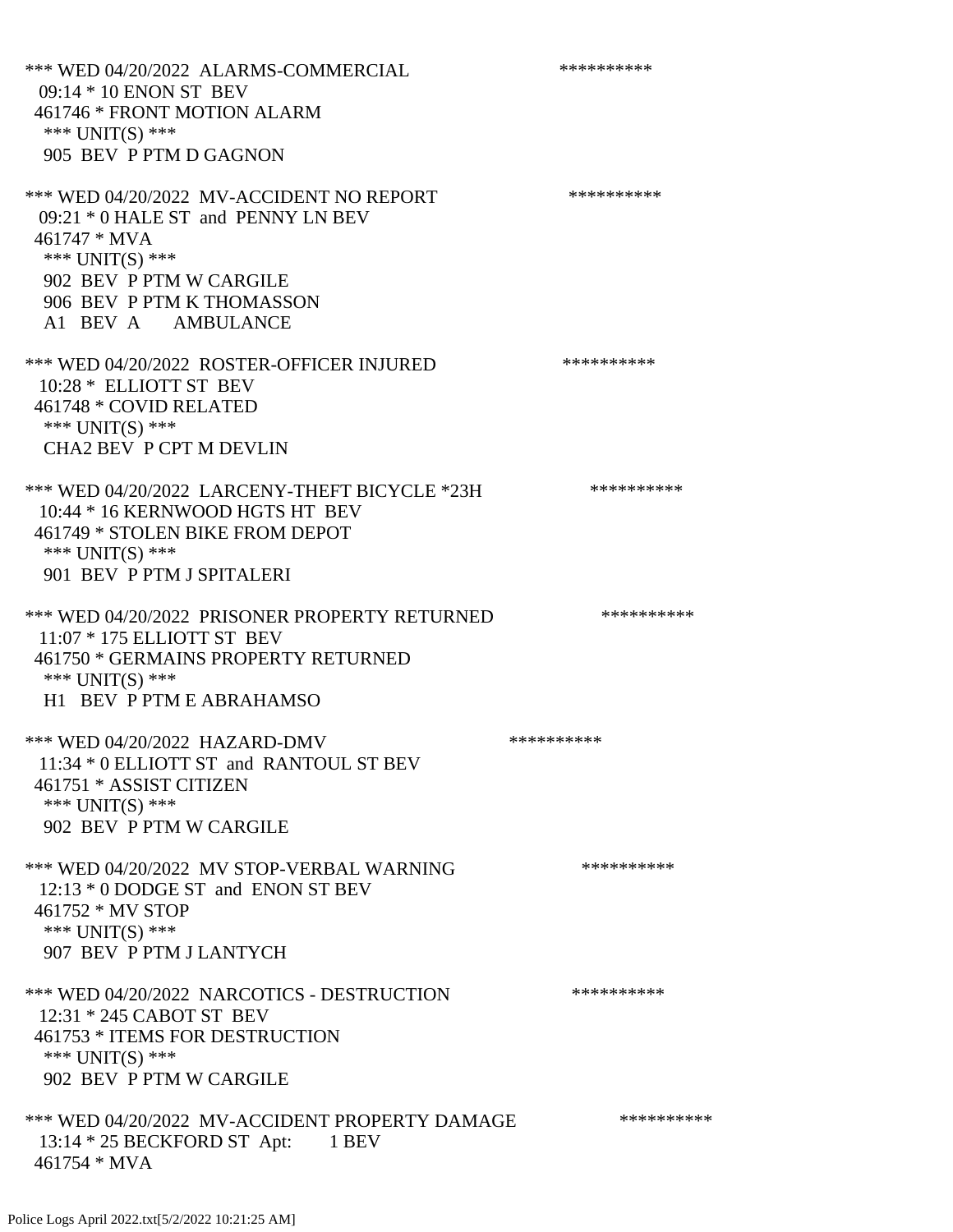\*\*\* UNIT(S) \*\*\* 903 BEV P PTM S LANE \*\*\* WED 04/20/2022 MEDICAL-BLS \*\*\*\*\*\*\*\*\*\*\*\* 13:36 \* LOTHROP ST BEV 461755 \* MEDICAL ALERT FALL \*\*\* UNIT(S) \*\*\* 906 BEV P PTM K THOMASSON A1 BEV A AMBULANCE \*\*\* WED 04/20/2022 PARKING COMPLAINT - GENERAL \*\*\*\*\*\*\*\*\*\* 14:23 \* 137 BRIDGE ST BEV 461756 \* CATA BUS BLOCKED IN \*\*\* UNIT(S) \*\*\* 901 BEV P PTM J SPITALERI A1 BEV A AMBULANCE \*\*\* WED 04/20/2022 MEDICAL-BLS \*\*\*\*\*\*\*\*\*\* 14:49 \* ELLIOTT ST BEV 461757 \* MEDICAL ALERT /FALL \*\*\* UNIT(S) \*\*\* 901 BEV P PTM J SPITALERI A1 BEV A AMBULANCE \*\*\* WED 04/20/2022 MV STOP-VERBAL WARNING \*\*\*\*\*\*\*\*\*\*\*\* 15:05 \* 64 BRIDGE ST BEV 461758 \* MV STOP MA COM REG NRA11 \*\*\* UNIT(S) \*\*\* 901 BEV P PTM J SPITALERI \*\*\* WED 04/20/2022 ROSTER-ON/OFF DUTY \*\*\*\*\*\*\*\*\*\* 15:28 \* ELLIOTT ST BEV 461759 \* START OF SHIFT C \*\*\* UNIT(S) \*\*\* OIC BEV P SGT J TACHE \*\*\* WED 04/20/2022 JUVENILE MATTER-OTHER \*\*\*\*\*\*\*\*\*\*\*\* 16:18 \* CABOT ST BEV 461760 \* BICYCLE STOLEN WHILE OWNER IN DQ \*\*\* UNIT(S) \*\*\* 903 BEV P PTM C STANTON \*\*\* WED 04/20/2022 ALARMS-COMMERCIAL \*\*\*\*\*\*\*\*\*\* 16:41 \* 7 SOHIER RD BEV 461761 \* 1ST FLOOR REAR HALL BY CAFETERIA MOTION ALRM \*\*\* UNIT(S) \*\*\* 903 BEV P PTM C STANTON \*\*\* WED 04/20/2022 MV-ACCIDENT PROPERTY DAMAGE \*\*\*\*\*\*\*\*\*\*\*\* 16:52 \* 44 DODGE ST BEV 461762 \* 2 CAR MVA \*\*\* UNIT(S) \*\*\* 901 BEV P PTM J SPITALERI 905 BEV P PTM D GAGNON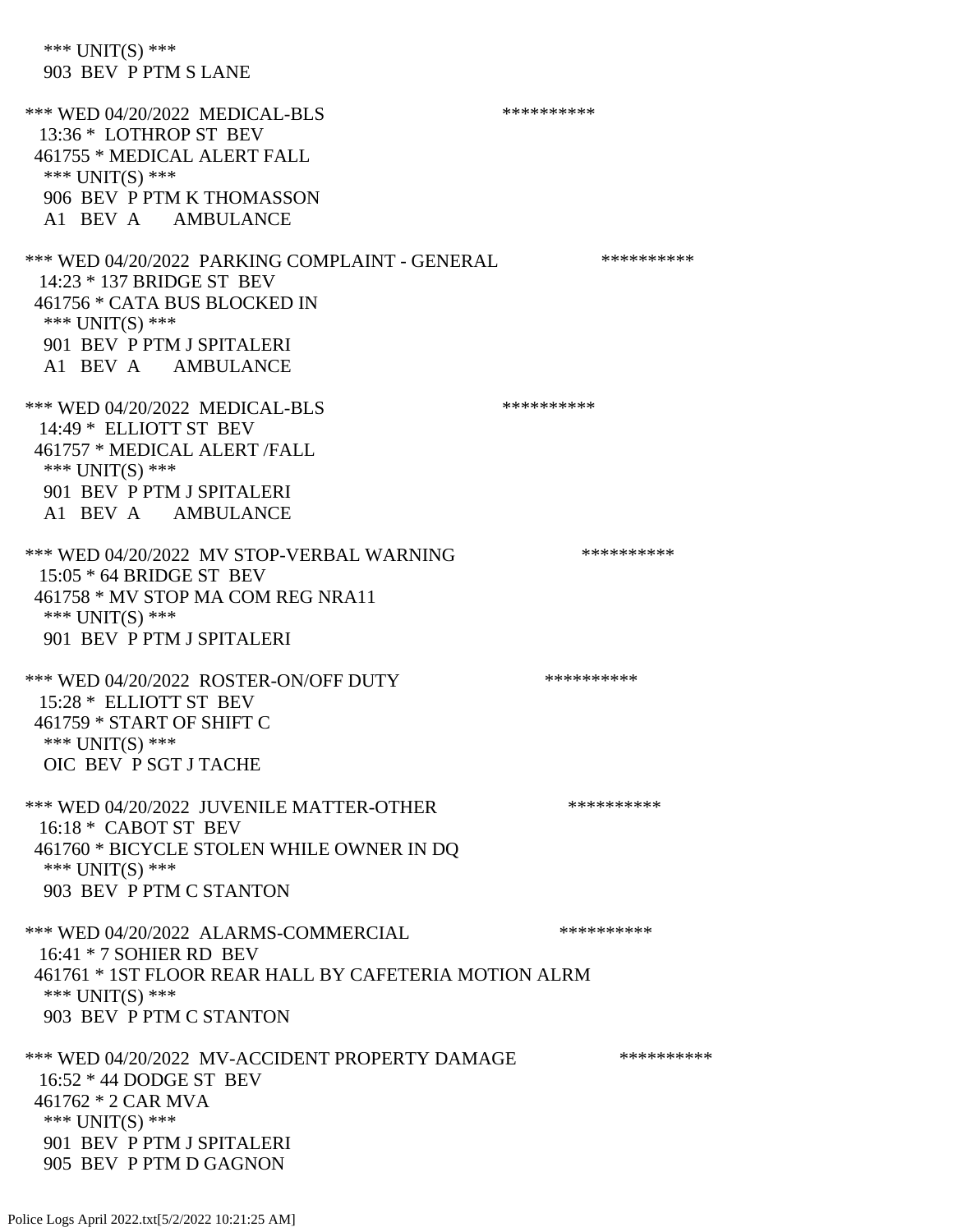A1 BEV A AMBULANCE BF1 BEV F BEV FIRE \*\*\* WED 04/20/2022 MV-ACCIDENT NO REPORT \*\*\*\*\*\*\*\*\*\*\*\* 16:52 \* 65 DODGE ST BEV 461763 \* MV DAMAGED IN THE PAST \*\*\* UNIT(S) \*\*\* 901 BEV P PTM E GOODELL \*\*\* WED 04/20/2022 MV-ACCIDENT PROPERTY DAMAGE \*\*\*\*\*\*\*\*\*\*\*\*\* 17:35 \* 0 FEDERAL ST and MARGIN ST BEV 461764 \* 3 CAR MVA \*\*\* UNIT(S) \*\*\* 902 BEV P PTM J MARRS 903 BEV P PTM C STANTON \*\*\* WED 04/20/2022 ALARMS-SCHOOL \*\*\*\*\*\*\*\*\*\*\*\*\* 20:04 \* 292 CABOT ST BEV 461765 \* FRONT DOOR ALARM \*\*\* UNIT(S) \*\*\* 901 BEV P PTM E GOODELL 903 BEV P PTM C STANTON \*\*\* WED 04/20/2022 HAZARD-DMV \*\*\*\*\*\*\*\*\*\*\*\* 21:22 \* 16 DODGE ST BEV 461766 \* DMV IN BAD SPOT \*\*\* UNIT(S) \*\*\* 905 BEV P PTM M BRODERICK \*\*\* WED 04/20/2022 MV-ACCIDENT PROPERTY DAMAGE \*\*\*\*\*\*\*\*\*\*\* 21:50 \* 34 TOZER RD BEV 461767 \* 2 CAR MVA \*\*\* UNIT(S) \*\*\* 903 BEV P PTM C STANTON 905 BEV P PTM M BRODERICK \*\*\* WED 04/20/2022 MV STOP-VERBAL WARNING \*\*\*\*\*\*\*\*\*\*\*\* 22:15 \* 69 HALE ST BEV 461768 \* MV STOP MA REG 1MKS96 \*\*\* UNIT(S) \*\*\* 902 BEV P PTM J MARRS 904 BEV P PTM N BENCAL \*\*\* WED 04/20/2022 ROSTER-ON/OFF DUTY \*\*\*\*\*\*\*\*\*\* 23:45 \* ELLIOTT ST BEV 461769 \* START OF SHIFT A \*\*\* UNIT(S) \*\*\* OIC BEV P LT D COSTA \*\*\* THU 04/21/2022 PARK/PLAYGROUND CHECK \*\*\*\*\*\*\*\*\*\*\*\* 01:09 \* 410 ESSEX ST BEV 461770 \* HARRY BALL CHECK \*\*\* UNIT(S) \*\*\* 906 BEV P PTM E SCHULTZ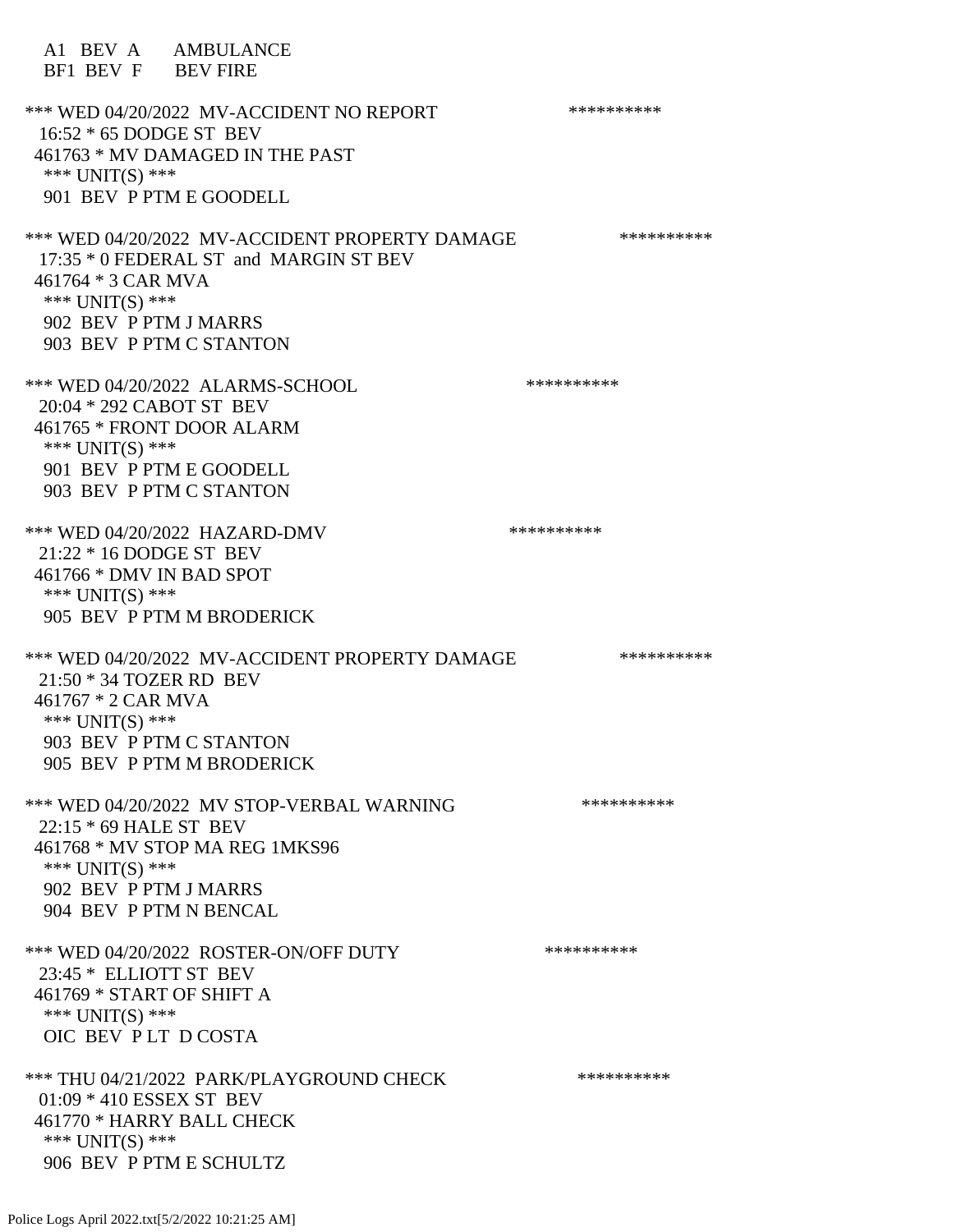\*\*\* THU 04/21/2022 DISTURBANCE-GENERAL \*\*\*\*\*\*\*\*\*\* 01:15 \* 20 CABOT ST BEV 461771 \* FEMALE PARTY CAUSING A DISTURBANCE \*\*\* UNIT(S) \*\*\* 901 BEV P PTM J VITALE 902 BEV P PTM S CECCHINI \*\*\* THU 04/21/2022 PARK/PLAYGROUND CHECK \*\*\*\*\*\*\*\*\*\*\*\* 01:30 \* 52 MIDDLEBURY LN and ARICIA LN BEV 461772 \* PETE'S PARK CHECK \*\*\* UNIT(S) \*\*\* 906 BEV P PTM E SCHULTZ \*\*\* THU 04/21/2022 PARK/PLAYGROUND CHECK \*\*\*\*\*\*\*\*\*\*\*\* 02:31 \* 0 WEST ST BEV 461773 \* WEST BEACH CHECK \*\*\* UNIT(S) \*\*\* 906 BEV P PTM E SCHULTZ \*\*\* THU 04/21/2022 ASSIST MED FLIGHT \*\*\*\*\*\*\*\*\*\*\*\*\*\*\* 06:18 \* 91 HERRICK ST BEV 461774 \* MEDFLIGHT \*\*\* UNIT(S) \*\*\* 905 BEV P PTM G LITTLE \*\*\* THU 04/21/2022 SUSP ACTIVITY \*\*\*\*\*\*\*\*\*\*\*\* 06:18 \* 583 CABOT ST BEV 461775 \* FOUND FAKE MONEY ON THE GROUND \*\*\* UNIT(S) \*\*\* H2 BEV P PTM F WOJICK \*\*\* THU 04/21/2022 MV STOP-VERBAL WARNING \*\*\*\*\*\*\*\*\*\*\*\*\* 06:49 \* 0 MCKAY ST and GLIDDEN ST BEV 461776 \* MV STOP \*\*\* UNIT(S) \*\*\* 901 BEV P PTM J VITALE \*\*\* THU 04/21/2022 ROSTER-OFFICER ORDERED TO WORK \*\*\*\*\*\*\*\*\*\*\* 07:12 \* ELLIOTT ST BEV 461777 \* OFFICERS ORDERED TO WORK \*\*\* UNIT(S) \*\*\* OIC BEV P LT D COSTA \*\*\* THU 04/21/2022 ROSTER-ON/OFF DUTY \*\*\*\*\*\*\*\*\*\* 07:25 \* ELLIOTT ST BEV 461778 \* START OF SHIFT B \*\*\* UNIT(S) \*\*\* OIC BEV P LT D COSTA \*\*\* THU 04/21/2022 DOMESTIC-ABUSE/209A VIO\*90F \*\*\*\*\*\*\*\*\*\* 07:48 \* ELLIOTT ST BEV 461779 \* MULTIPLE 209A VIOLATIONS- \*\*\* UNIT(S) \*\*\*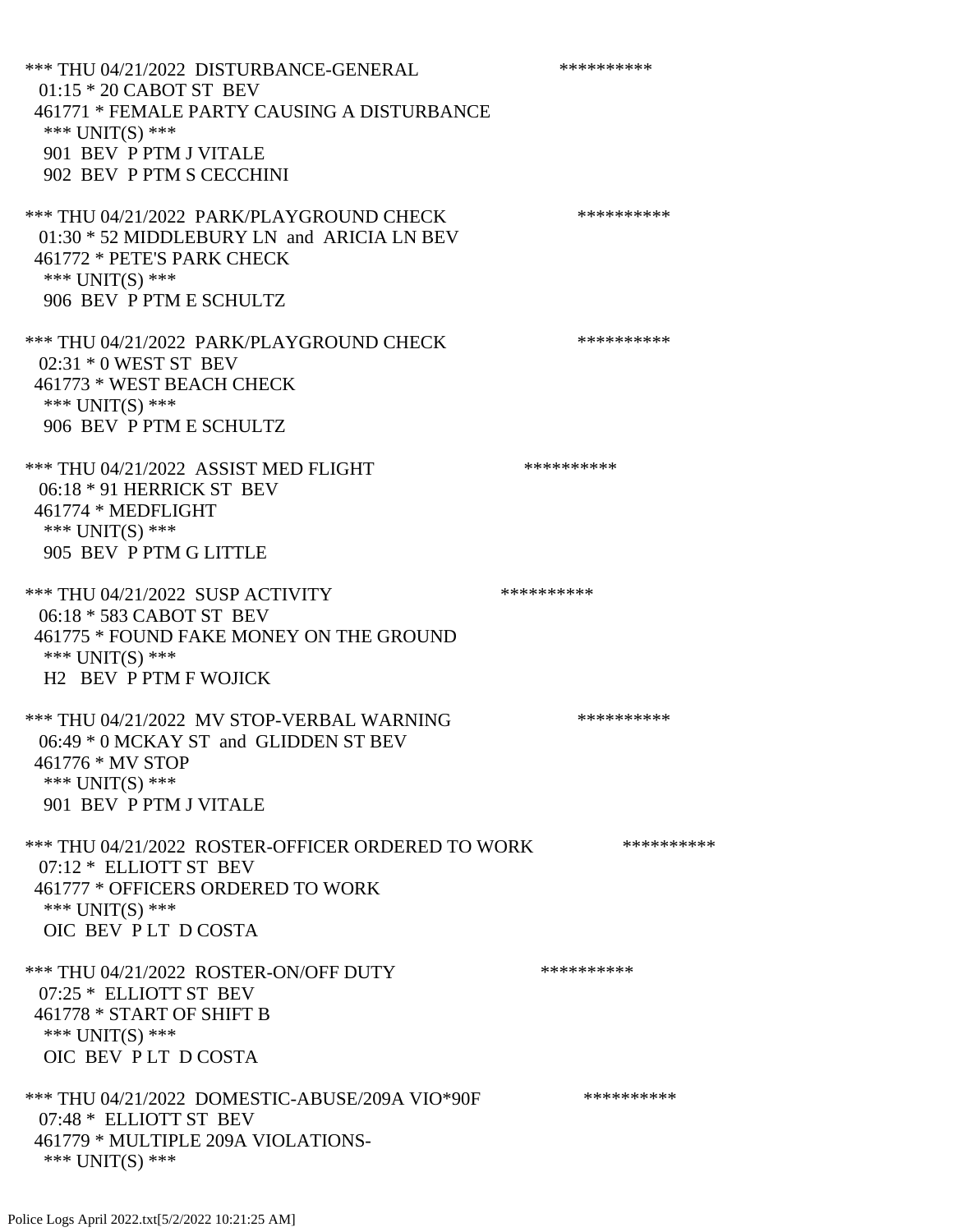## CIU BEV P PTM E ABRAHAMSO

\*\*\* THU 04/21/2022 HAZARD-DMV \*\*\*\*\*\*\*\*\*\* 08:56 \* 0 CABOT ST and SALEM LINE BEV 461780 \* DMV INBOUND ON THE BRIDGE \*\*\* UNIT(S) \*\*\* 902 BEV P PTM D DIVINCENZ \*\*\* THU 04/21/2022 MEDICAL-MENTAL HEALTH \*\*\*\*\*\*\*\*\*\* 09:00 \* MANOR RD BEV 461781 \* CONFUSED ELDERLY MALE \*\*\* UNIT(S) \*\*\* 901 BEV P PTM J VITALE A1 BEV A AMBULANCE BF1 BEV F BEV FIRE \*\*\* THU 04/21/2022 MEDICAL-BLS \*\*\*\*\*\*\*\*\*\* 09:35 \* CONWAY ST BEV 461782 \* DOG BITE TO THE FACE \*\*\* UNIT(S) \*\*\* 901 BEV P PTM J VITALE 931 BEV P ACO M LIPINSKI 931A BEV P ACO C CALLAHAN A1 BEV A AMBULANCE \*\*\* THU 04/21/2022 INCORRECT ENTRY/MUST CHANGE \*\*\*\*\*\*\*\*\*\*  $10:32$  \* 461783 \* \*\*\* THU 04/21/2022 CHECK WELL BEING \*\*\*\*\*\*\*\*\*\*\*\* 10:32 \* 15 REZZA RD BEV 461785 \* CHECK WELL BEING \*\*\* UNIT(S) \*\*\* 905 BEV P PTM D GAGNON 906 BEV P PTM G LITTLE \*\*\* THU 04/21/2022 ASSIST CITIZEN \*\*\*\*\*\*\*\*\*\*\* 10:33 \* 28 STORY AV BEV 461784 \* WOMAN WITH DOG REQUESTING ASSISTANCE \*\*\* UNIT(S) \*\*\* 903 BEV P PTM S LANE 905 BEV P PTM D GAGNON 931A BEV P ACO C CALLAHAN \*\*\* THU 04/21/2022 ROSTER-OFFICER INJURED \*\*\*\*\*\*\*\*\*\* 10:54 \* ELLIOTT ST BEV 461786 \* COVID RELATED \*\*\* UNIT(S) \*\*\* CHA2 BEV P CPT M DEVLIN \*\*\* THU 04/21/2022 ROSTER-OFFICER ORDERED TO WORK \*\*\*\*\*\*\*\*\*\*\*\* 12:51 \* ELLIOTT ST BEV 461787 \* OFC THERIAULT ORDERED TO WORK DIV 3 \*\*\* UNIT(S) \*\*\*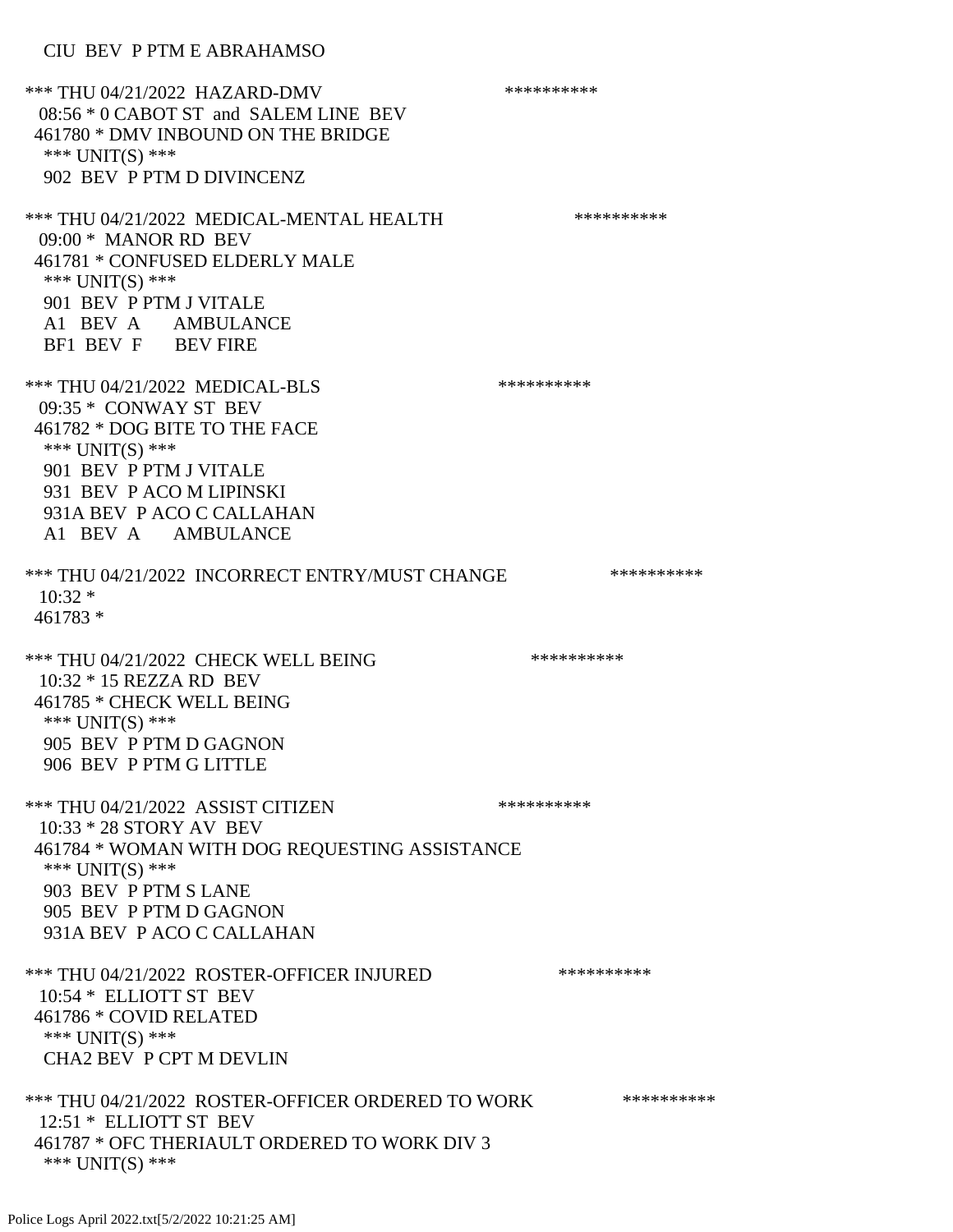## OIC BEV P LT M SUNGY

\*\*\* THU 04/21/2022 LARCENY-ALL OTHERS \*23H \*\*\*\*\*\*\*\*\*\* 13:58 \* 60 RIVER ST BEV 461788 \* PAST LARCENY \*\*\* UNIT(S) \*\*\* DEL2 BEV P DET D PRINZ \*\*\* THU 04/21/2022 MEDICAL-UNKNOWN \*\*\*\*\*\*\*\*\*\* 14:44 \* POND ST BEV 461789 \* LIFE ALERT - FALL IN BATHROOM \*\*\* UNIT(S) \*\*\* 902 BEV P PTM D DIVINCENZ A1 BEV A AMBULANCE BF1 BEV F BEV FIRE \*\*\* THU 04/21/2022 COMMUNITY IMPACT UNIT \*\*\*\*\*\*\*\*\*\*\*\*\* 14:47 \* RIVER ST BEV 461790 \* RUN GUESTS FOR WARRANTS SO STATUS \*\*\* UNIT(S) \*\*\* CIU BEV P PTM E ABRAHAMSO \*\*\* THU 04/21/2022 ROSTER-ON/OFF DUTY \*\*\*\*\*\*\*\*\*\* 15:00 \* ELLIOTT ST BEV 461791 \* START OF SHIFT C \*\*\* UNIT(S) \*\*\* OIC BEV P LT M SUNGY \*\*\* THU 04/21/2022 MV-ACCIDENT HIT-RUN/PROP DAM \*\*\*\*\*\*\*\*\*\* 15:23 \* 4 OAK ST BEV 461792 \* HIT & RUN, RED SUV LEFT THE AREA \*\*\* UNIT(S) \*\*\* 906 BEV P PTM G LITTLE \*\*\* THU 04/21/2022 SEX OFFENDER REGISTRY \*\*\*\*\*\*\*\*\*\*\*\*\* 15:49 \* ELLIOTT ST BEV 461793 \* LEVEL 3 MOVED TO CITY \*\*\* UNIT(S) \*\*\* DEL2 BEV P DET D PRINZ \*\*\* THU 04/21/2022 MV STOP-VERBAL WARNING \*\*\*\*\*\*\*\*\*\*\*\*\* 16:08 \* 175 ELLIOTT ST BEV 461795 \* MV STOP - MA REG: 1EJD11 \*\*\* UNIT(S) \*\*\* 902 BEV P PTM C STANTON 903 BEV P PTM ARCHAMBAULT \*\*\* THU 04/21/2022 HAZARD-ROADWAY \*\*\*\*\*\*\*\*\*\* 16:38 \* 0 LOTHROP ST and ATLANTIC AV BEV 461796 \* TREE COMPANY BLOCKING ENTIRE ROAD \*\*\* UNIT(S) \*\*\* 902 BEV P PTM C STANTON \*\*\* THU 04/21/2022 LOST & FOUND \*\*\*\*\*\*\*\*\*\*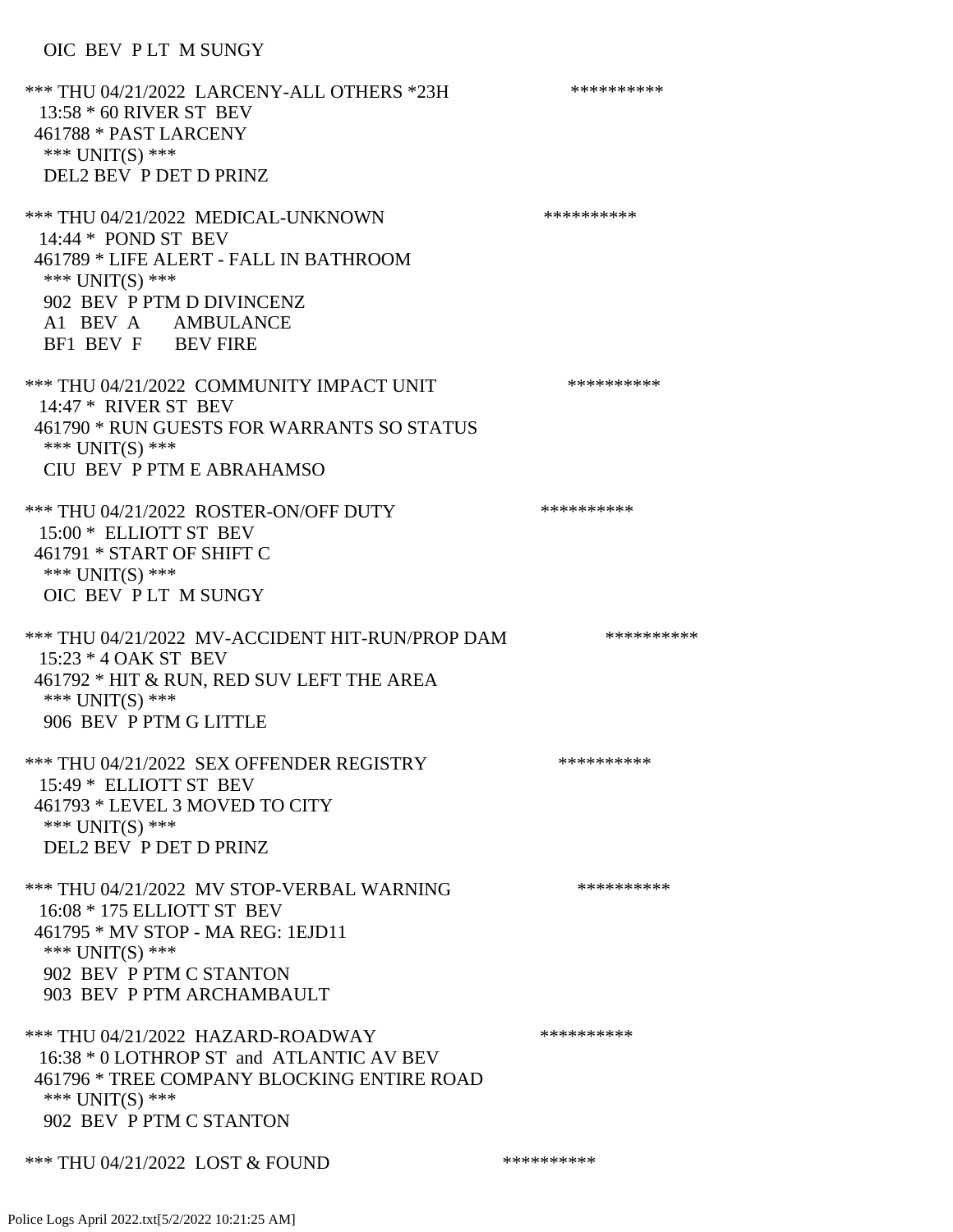17:43 \* 0 CABOT ST and DANE ST BEV 461798 \* FOUND WALLET/PHONE \*\*\* UNIT(S) \*\*\* 902 BEV P PTM C STANTON \*\*\* THU 04/21/2022 MEDICAL-BLS \*\*\*\*\*\*\*\*\*\* 17:58 \* SOHIER RD BEV 461799 \* MAN DOWN IN LOBBY BATHROOM \*\*\* UNIT(S) \*\*\* 903 BEV P PTM ARCHAMBAULT A1 BEV A AMBULANCE \*\*\* THU 04/21/2022 MEDICAL-BLS \*\*\*\*\*\*\*\*\*\*\*\*\* 18:31 \* RANTOUL ST BEV 461800 \* 3 YEAR OLD HAVING SEIZURE \*\*\* UNIT(S) \*\*\* 901 BEV P PTM J MARRS A1 BEV A AMBULANCE \*\*\* THU 04/21/2022 ASSIST OTHER DEPARTMENT \*\*\*\*\*\*\*\*\*\*\*\*\*\* 19:29 \* BROUGHTON DR BEV 461801 \* ATTEMPT TO LOCATE STOLEN MV \*\*\* UNIT(S) \*\*\* 904 BEV P PTM H GEARY \*\*\* THU 04/21/2022 CHECK WELL BEING \*\*\*\*\*\*\*\*\*\* 20:11 \* 245 RANTOUL ST BEV 461802 \* CHECK ON FEMALE PARTY \*\*\* UNIT(S) \*\*\* 901 BEV P PTM J MARRS 902 BEV P PTM C STANTON \*\*\* THU 04/21/2022 MENTAL HEALTH - SECTION 12 \*\*\*\*\*\*\*\*\*\* 20:55 \* LYMAN ST BEV 461803 \* ATTEMPT TO SERVE SECTION 12 \*\*\* UNIT(S) \*\*\* 903 BEV P PTM ARCHAMBAULT 905 BEV P PTM J VITALE 912 BEV P SGT J TACHE A1 BEV A AMBULANCE \*\*\* THU 04/21/2022 ALARMS-COMMERCIAL \*\*\*\*\*\*\*\*\*\* 21:07 \* 27 ENON ST BEV 461804 \* GENERAL BURG \*\*\* UNIT(S) \*\*\* 901 BEV P PTM J MARRS 904 BEV P PTM H GEARY \*\*\* THU 04/21/2022 MEDICAL-UNKNOWN \*\*\*\*\*\*\*\*\*\* 21:35 \* CRESSY ST BEV 461805 \* LIFELINE ALERT \*\*\* UNIT(S) \*\*\* 901 BEV P PTM J MARRS A1 BEV A AMBULANCE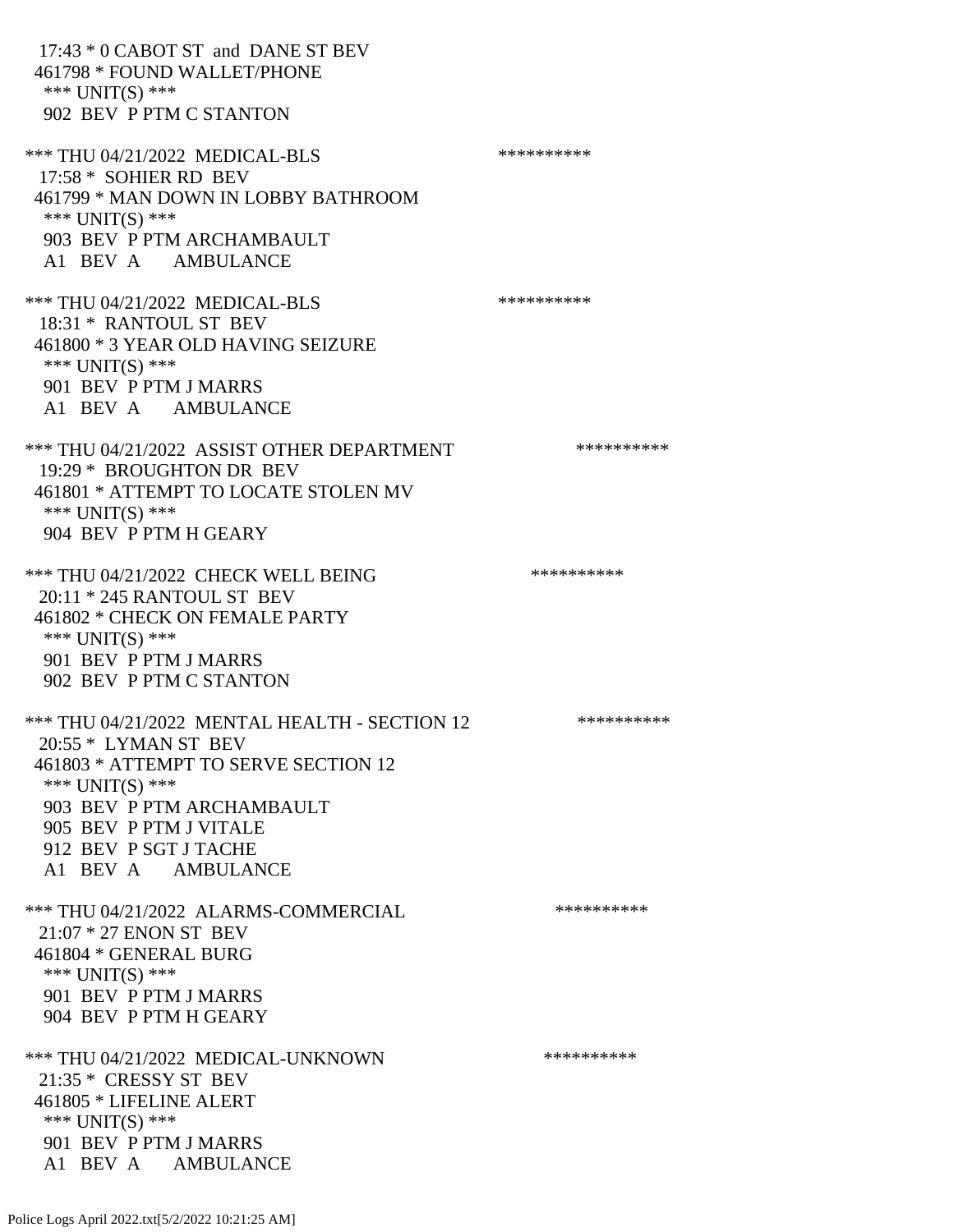\*\*\* THU 04/21/2022 ASSIST CITIZEN \*\*\*\*\*\*\*\*\*\* 22:49 \* 91 HERRICK ST BEV 461806 \* ASSISTANCE WITH SON NEEDED \*\*\* UNIT(S) \*\*\* 903 BEV P PTM ARCHAMBAULT 905 BEV P PTM J VITALE \*\*\* THU 04/21/2022 SUSP ACTIVITY-MOTOR VEHICLE \*\*\*\*\*\*\*\*\*\*\*\* 23:02 \* 60 RANTOUL ST BEV 461807 \* LOUD MUSIC/POSSIBLE 94C \*\*\* UNIT(S) \*\*\* 901 BEV P PTM J MARRS 902 BEV P PTM C STANTON \*\*\* THU 04/21/2022 ROSTER-ON/OFF DUTY \*\*\*\*\*\*\*\*\*\* 23:25 \* ELLIOTT ST BEV 461808 \* START OF SHIFT A \*\*\* UNIT(S) \*\*\* OIC BEV P LT D COSTA \*\*\* FRI 04/22/2022 MV-ACCIDENT PROPERTY DAMAGE \*\*\*\*\*\*\*\*\*\*\* 00:21 \* 51 SIMON ST BEV 461809 \* MVA HIT AND RUN \*\*\* UNIT(S) \*\*\* 902 BEV P PTM M THERIAULT \*\*\* FRI 04/22/2022 SCHOOL BUILDING CHECK \*\*\*\*\*\*\*\*\*\* 00:38 \* 40 WOODLAND AV BEV 461810 \* AYERS SCHOOL CHECK \*\*\* UNIT(S) \*\*\* 901 BEV P PTM C GANEY \*\*\* FRI 04/22/2022 PARK/PLAYGROUND CHECK \*\*\*\*\*\*\*\*\*\* 00:54 \* 410 ESSEX ST BEV 461811 \* HARRY BALL FIELD CHECK \*\*\* UNIT(S) \*\*\* 906 BEV P PTM E SCHULTZ \*\*\* FRI 04/22/2022 PARK/PLAYGROUND CHECK \*\*\*\*\*\*\*\*\*\* 01:05 \* 52 MIDDLEBURY LN and ARICIA LN BEV 461812 \* PETE'S PARK CHECK \*\*\* UNIT(S) \*\*\* 906 BEV P PTM E SCHULTZ \*\*\* FRI 04/22/2022 PARK/PLAYGROUND CHECK \*\*\*\*\*\*\*\*\*\*\*\* 01:05 \* 145 LIVINGSTONE AV BEV 461813 \* OBEAR PARK CHECK \*\*\* UNIT(S) \*\*\* 901 BEV P PTM C GANEY \*\*\* FRI 04/22/2022 SCHOOL BUILDING CHECK \*\*\*\*\*\*\*\*\*\* 01:09 \* 41 BRIMBAL AV BEV 461814 \* HANNAH SCHOOL SCHOOL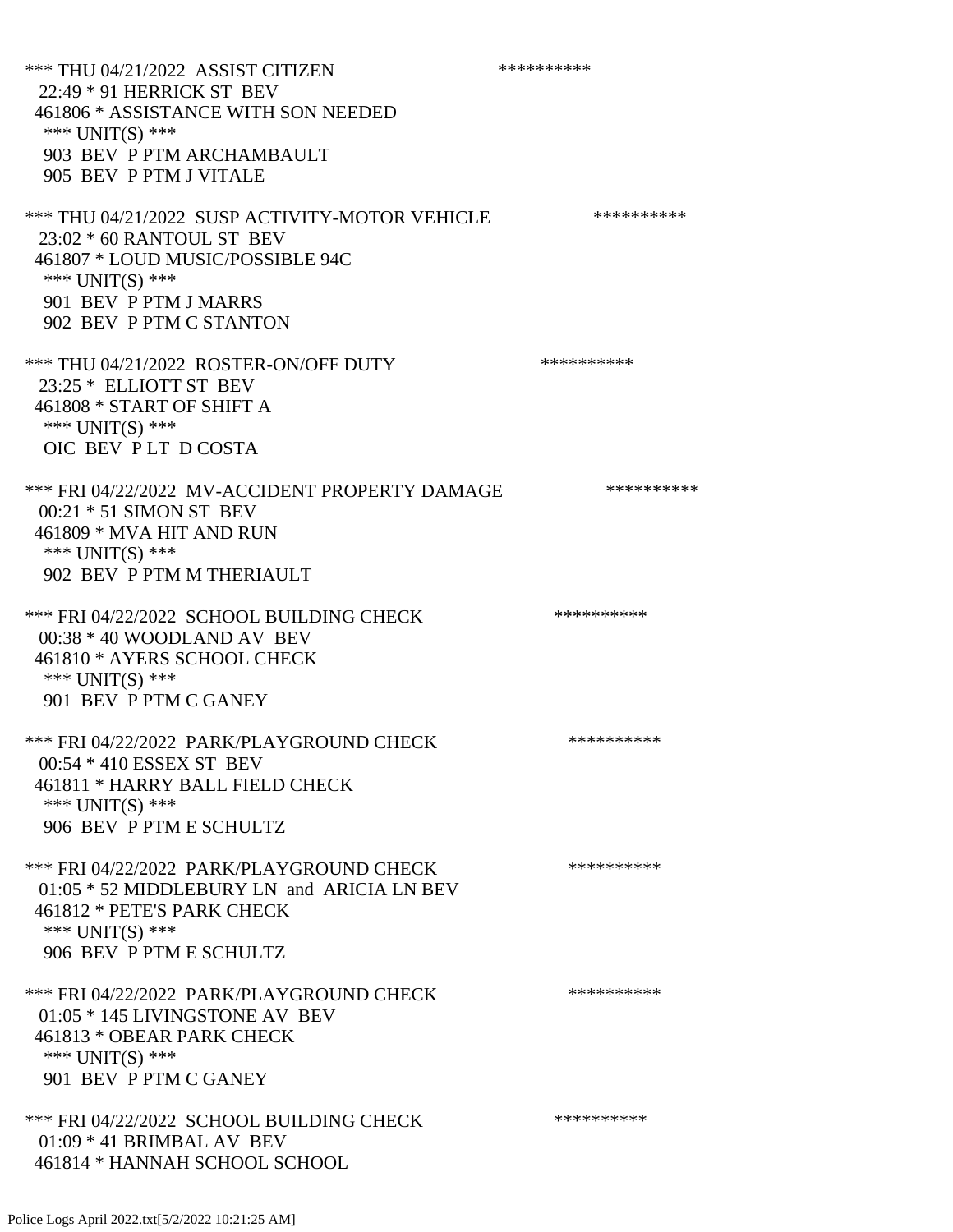\*\*\* UNIT(S) \*\*\* 904 BEV P PTM M MARINO \*\*\* FRI 04/22/2022 BUILDING CHECK \*\*\*\*\*\*\*\*\*\*\*\* 01:16 \* ENON ST BEV 461815 \* NOTHING OUT OF THE ORDINARY \*\*\* UNIT(S) \*\*\* 905 BEV P PTM J VITALE \*\*\* FRI 04/22/2022 ALARMS-COMMERCIAL \*\*\*\*\*\*\*\*\*\* 01:18 \* 39 TOZER RD BEV 461816 \* OFFICE GLASS BREAK ALARM \*\*\* UNIT(S) \*\*\* 905 BEV P PTM J VITALE 912 BEV P SGT J ZWICKER \*\*\* FRI 04/22/2022 PARK/PLAYGROUND CHECK \*\*\*\*\*\*\*\*\*\*\*\* 01:20 \* 55 OBER ST 158 461817 \* LYNCH PARK/HOSPITAL POINT CHECK \*\*\* UNIT(S) \*\*\* 904 BEV P PTM M MARINO \*\*\* FRI 04/22/2022 PARK/PLAYGROUND CHECK \*\*\*\*\*\*\*\*\*\*\*\* 01:20 \* 4 MCPHERSON DR BEV 461818 \* YOUTH CENTER CHECK \*\*\* UNIT(S) \*\*\* 901 BEV P PTM C GANEY \*\*\* FRI 04/22/2022 BUILDING CHECK \*\*\*\*\*\*\*\*\*\* 01:36 \* DODGE ST BEV 461819 \* NOTHING OUT OF THE ORDINARY \*\*\* UNIT(S) \*\*\* 905 BEV P PTM J VITALE \*\*\* FRI 04/22/2022 DIRECTED PATROL \*\*\*\*\*\*\*\*\*\* 01:38 \* 74 HART ST BEV 461820 \* CHECK OF GUS \*\*\* UNIT(S) \*\*\* 912 BEV P SGT J ZWICKER \*\*\* FRI 04/22/2022 SCHOOL BUILDING CHECK \*\*\*\*\*\*\*\*\*\*\* 01:45 \* 20 EISENHOWER AV BEV 461821 \* COVE SCHOOL CHECK \*\*\* UNIT(S) \*\*\* 904 BEV P PTM M MARINO \*\*\* FRI 04/22/2022 PARK/PLAYGROUND CHECK \*\*\*\*\*\*\*\*\*\* 01:55 \* 0 WEST ST BEV 461822 \* WEST BEACH CHECK \*\*\* UNIT(S) \*\*\*

\*\*\* FRI 04/22/2022 SCHOOL BUILDING CHECK \*\*\*\*\*\*\*\*\*\*

Police Logs April 2022.txt[5/2/2022 10:21:25 AM]

01:58 \* 100 SOHIER RD BEV

906 BEV P PTM E SCHULTZ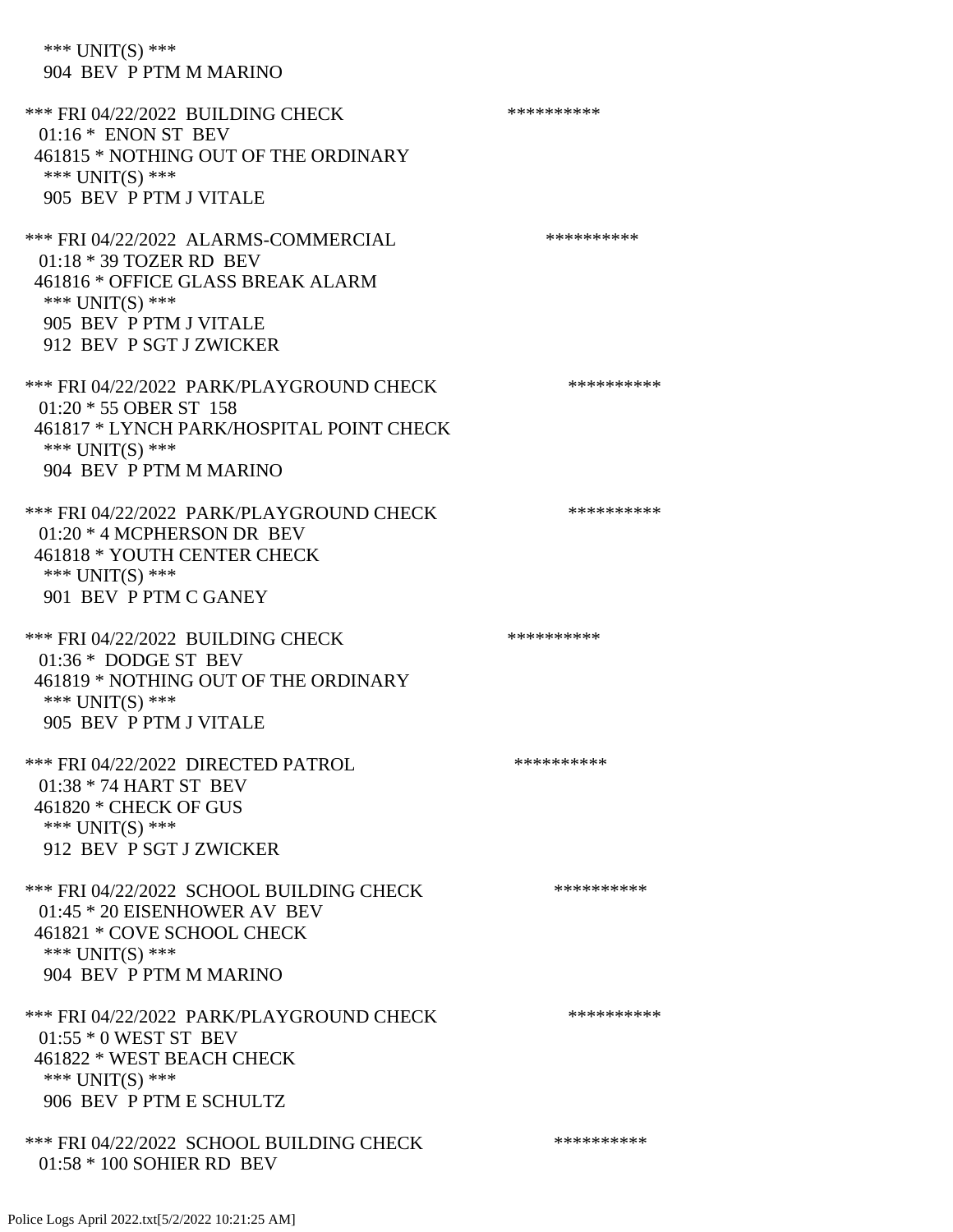461823 \* CHECK OF HIGH SCHOOL \*\*\* UNIT(S) \*\*\* 912 BEV P SGT J ZWICKER \*\*\* FRI 04/22/2022 PARK/PLAYGROUND CHECK \*\*\*\*\*\*\*\*\*\* 02:00 \* 0 LOTHROP ST BEV 461824 \* DANE STREET BEACH CHECK \*\*\* UNIT(S) \*\*\* 904 BEV P PTM M MARINO \*\*\* FRI 04/22/2022 DIRECTED PATROL \*\*\*\*\*\*\*\*\*\* 02:09 \* 420 CABOT ST BEV 461825 \* CHECK OF FORD DEALERSHIP \*\*\* UNIT(S) \*\*\* 912 BEV P SGT J ZWICKER \*\*\* FRI 04/22/2022 BUILDING CHECK \*\*\*\*\*\*\*\*\*\*\*\* 02:20 \* CABOT ST BEV 461826 \* ONE STOP MARKET CHECK \*\*\* UNIT(S) \*\*\* 904 BEV P PTM M MARINO \*\*\* FRI 04/22/2022 DIRECTED PATROL \*\*\*\*\*\*\*\*\*\* 02:20 \* 254 ESSEX ST BEV 461827 \* CHECK OF YMCA \*\*\* UNIT(S) \*\*\* 912 BEV P SGT J ZWICKER \*\*\* FRI 04/22/2022 SCHOOL BUILDING CHECK \*\*\*\*\*\*\*\*\*\* 02:26 \* 17 HULL ST BEV 461828 \* CHECK OF CENTERVILLE SCHOOL \*\*\* UNIT(S) \*\*\* 912 BEV P SGT J ZWICKER \*\*\* FRI 04/22/2022 PARK/PLAYGROUND CHECK \*\*\*\*\*\*\*\*\*\* 02:45 \* 0 LINDSEY AV BEV 461829 \* FEMINO PARK CHECK \*\*\* UNIT(S) \*\*\* 901 BEV P PTM C GANEY \*\*\* FRI 04/22/2022 DIRECTED PATROL \*\*\*\*\*\*\*\*\*\*\*\* 02:51 \* 10 PARK ST BEV 461830 \* CHECK OF MBTA STATION \*\*\* UNIT(S) \*\*\* 902 BEV P PTM M THERIAULT \*\*\* FRI 04/22/2022 PARK/PLAYGROUND CHECK \*\*\*\*\*\*\*\*\*\*\*\* 02:54 \* 150 RANTOUL ST BEV 461831 \* CHECK OF VETERANS PARK \*\*\* UNIT(S) \*\*\* 902 BEV P PTM M THERIAULT \*\*\* FRI 04/22/2022 DIRECTED PATROL \*\*\*\*\*\*\*\*\*\* 03:03 \* 11 CABOT ST BEV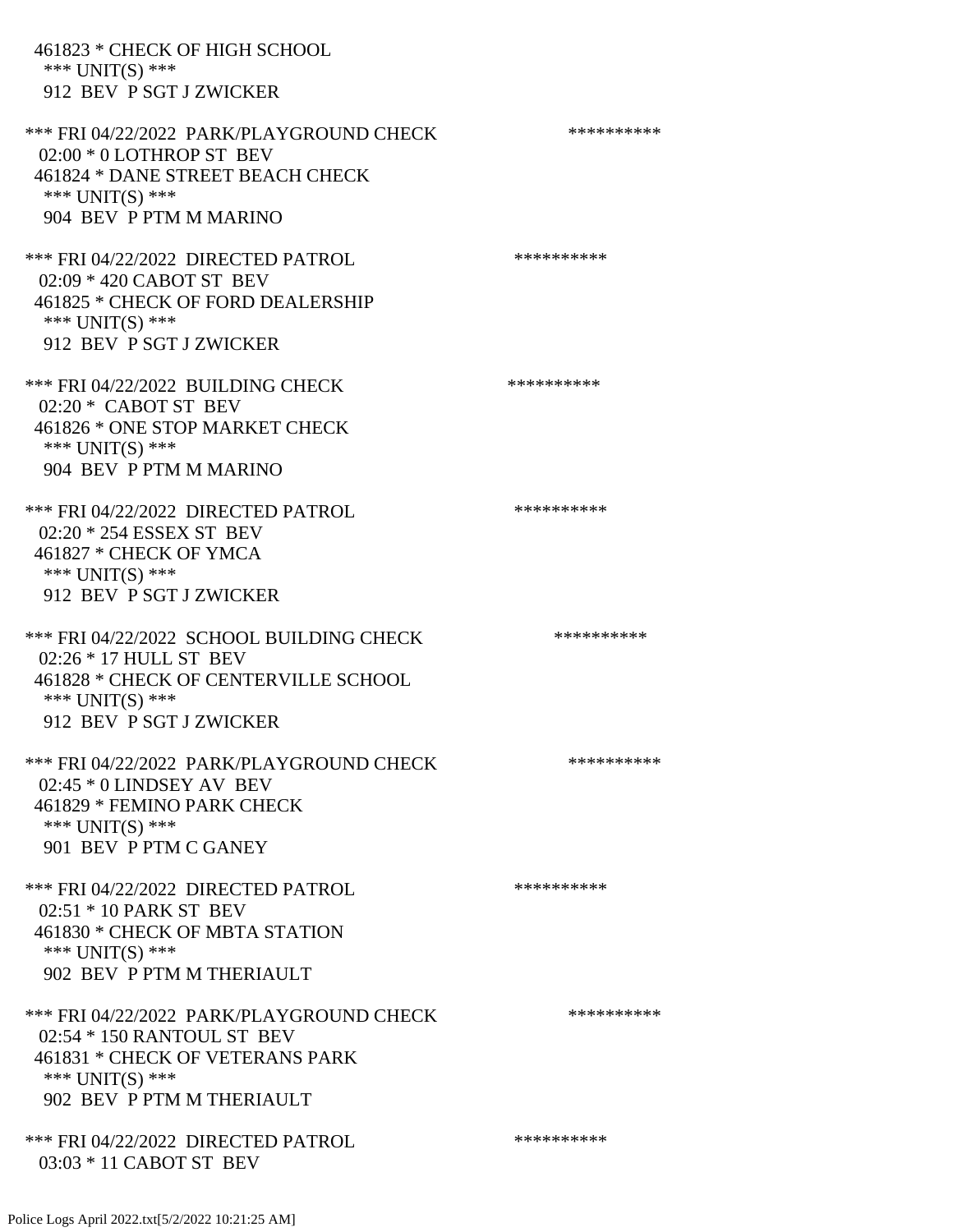| 461832 * CHECK OF HARBORMASTER/PIER<br>*** UNIT(S) ***<br>902 BEV P PTM M THERIAULT                                                                                                 |            |
|-------------------------------------------------------------------------------------------------------------------------------------------------------------------------------------|------------|
| *** FRI 04/22/2022 BUILDING CHECK<br>03:10 * BRIMBAL AV BEV<br>461833 * CYCLES 128 CHECK<br>*** $UNIT(S)$ ***<br>904 BEV P PTM M MARINO                                             | ********** |
| *** FRI 04/22/2022 DIRECTED PATROL<br>03:37 * 126-127 WATER ST BEV<br>461834 * CHECK JUBILEE YACHT CLUB<br>*** $UNIT(S)$ ***<br>902 BEV P PTM M THERIAULT                           | ********** |
| *** FRI 04/22/2022 PARK/PLAYGROUND CHECK<br>04:34 * 0 PARK ST BEV<br>461835 * CHECK OF CARRATU PARK<br>*** UNIT(S) ***<br>902 BEV P PTM M THERIAULT                                 | ********** |
| *** FRI 04/22/2022 SCHOOL BUILDING CHECK<br>05:07 * 70 BALCH ST BEV<br>461836 * MCKEOWN SCHOOL CHECK<br>*** UNIT(S) ***<br>901 BEV P PTM C GANEY                                    | ********** |
| *** FRI 04/22/2022 PARK/PLAYGROUND CHECK<br>05:45 * 0 LOTHROP ST BEV<br>461837 * CHECK OF INDEPENDENCE PARK<br>*** UNIT(S) ***<br>902 BEV P PTM M THERIAULT                         | ********** |
| *** FRI 04/22/2022 MV STOP-VERBAL WARNING<br>$06:23 * 0$ RIVER ST and BRIDGE BEV<br>461838 * MA REG 451BE6<br>*** UNIT(S) ***<br>901 BEV P PTM C GANEY<br>902 BEV P PTM M THERIAULT | ********** |
| *** FRI 04/22/2022 MV STOP-VERBAL WARNING<br>$06:30 * 31$ BUDLEIGH AV BEV<br>461839 * MA REG 1GMR11<br>*** UNIT(S) ***<br>904 BEV P PTM M MARINO<br>905 BEV P PTM J VITALE          | ********** |
| *** FRI 04/22/2022 MV STOP-WRITTEN WARNING<br>06:45 * 0 BRIDGE ST and MARGIN ST BEV<br>461840 * MV STOP<br>*** $UNIT(S)$ ***<br>901 BEV P PTM C GANEY<br>902 BEV P PTM M THERIAULT  | ********** |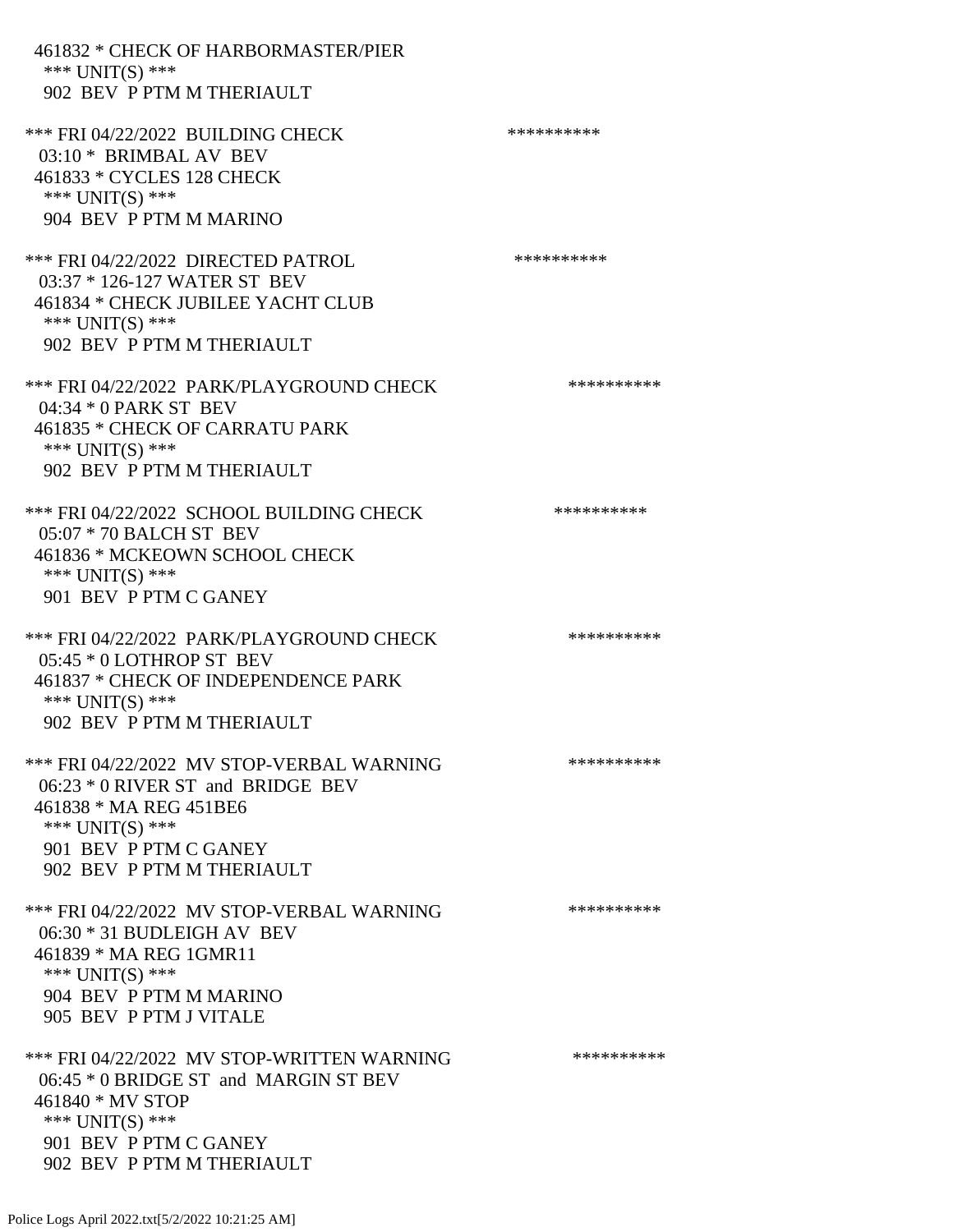\*\*\* FRI 04/22/2022 SELECTIVE ENFORCEMENT \*\*\*\*\*\*\*\*\*\*\*\* 06:49 \* 0 BRIDGE ST and LIVINGSTONE AV BEV 461841 \* SELECTIVE ENFORCEMENT BRIDGE/LIVINGSTONE \*\*\* UNIT(S) \*\*\* 912 BEV P SGT J ZWICKER \*\*\* FRI 04/22/2022 ROSTER-OFFICER ORDERED TO WORK \*\*\*\*\*\*\*\*\*\*\* 07:05 \* ELLIOTT ST BEV 461842 \* FOUR OFFICERS ORDERED TO WORK \*\*\* UNIT(S) \*\*\* OIC BEV P LT D COSTA \*\*\* FRI 04/22/2022 ROSTER-ON/OFF DUTY \*\*\*\*\*\*\*\*\*\* 07:20 \* ELLIOTT ST BEV 461843 \* START OF SHIFT B \*\*\* UNIT(S) \*\*\* OIC BEV P LT D COSTA \*\*\* FRI 04/22/2022 MV TOW - BEVERLY AUTO \*\*\*\*\*\*\*\*\*\*\*\* 08:08 \* 21 HERRICK ST BEV 461844 \* TRAILER TOW-ABANDONED UNREGISTERED \*\*\* UNIT(S) \*\*\* 907 BEV P PTM J LANTYCH \*\*\* FRI 04/22/2022 MV STOP-VERBAL WARNING \*\*\*\*\*\*\*\*\*\*\*\*\* 09:03 \* 56 RIVER ST BEV 461845 \* VERBAL 89-9 \*\*\* UNIT(S) \*\*\* 902 BEV P PTM D DIVINCENZ \*\*\* FRI 04/22/2022 MV STOP-VERBAL WARNING \*\*\*\*\*\*\*\*\*\*\*\* 09:10 \* 0 ESSEX ST and PRATT AV BEV 461846 \* MV STOP 3686 \*\*\* UNIT(S) \*\*\* 907 BEV P PTM J LANTYCH \*\*\* FRI 04/22/2022 MV STOP-VERBAL WARNING \*\*\*\*\*\*\*\*\*\*\*\*\* 09:21 \* 0 ESSEX ST and PRATT AV BEV 461847 \* MV STOP 2FND55 \*\*\* UNIT(S) \*\*\* 907 BEV P PTM J LANTYCH \*\*\* FRI 04/22/2022 MV TOW - BIG JIM'S \*\*\*\*\*\*\*\*\*\*\*\* 09:26 \* 18 BROWN ST Apt: 2 BEV 461848 \* 1FBH69 CANCELLED \*\*\* UNIT(S) \*\*\* 902 BEV P PTM D DIVINCENZ \*\*\* FRI 04/22/2022 MV STOP-WRITTEN WARNING \*\*\*\*\*\*\*\*\*\*\*\* 09:33 \* 0 ESSEX ST and PRATT AV BEV 461849 \* MV STOP 4DBC69 \*\*\* UNIT(S) \*\*\* 907 BEV P PTM J LANTYCH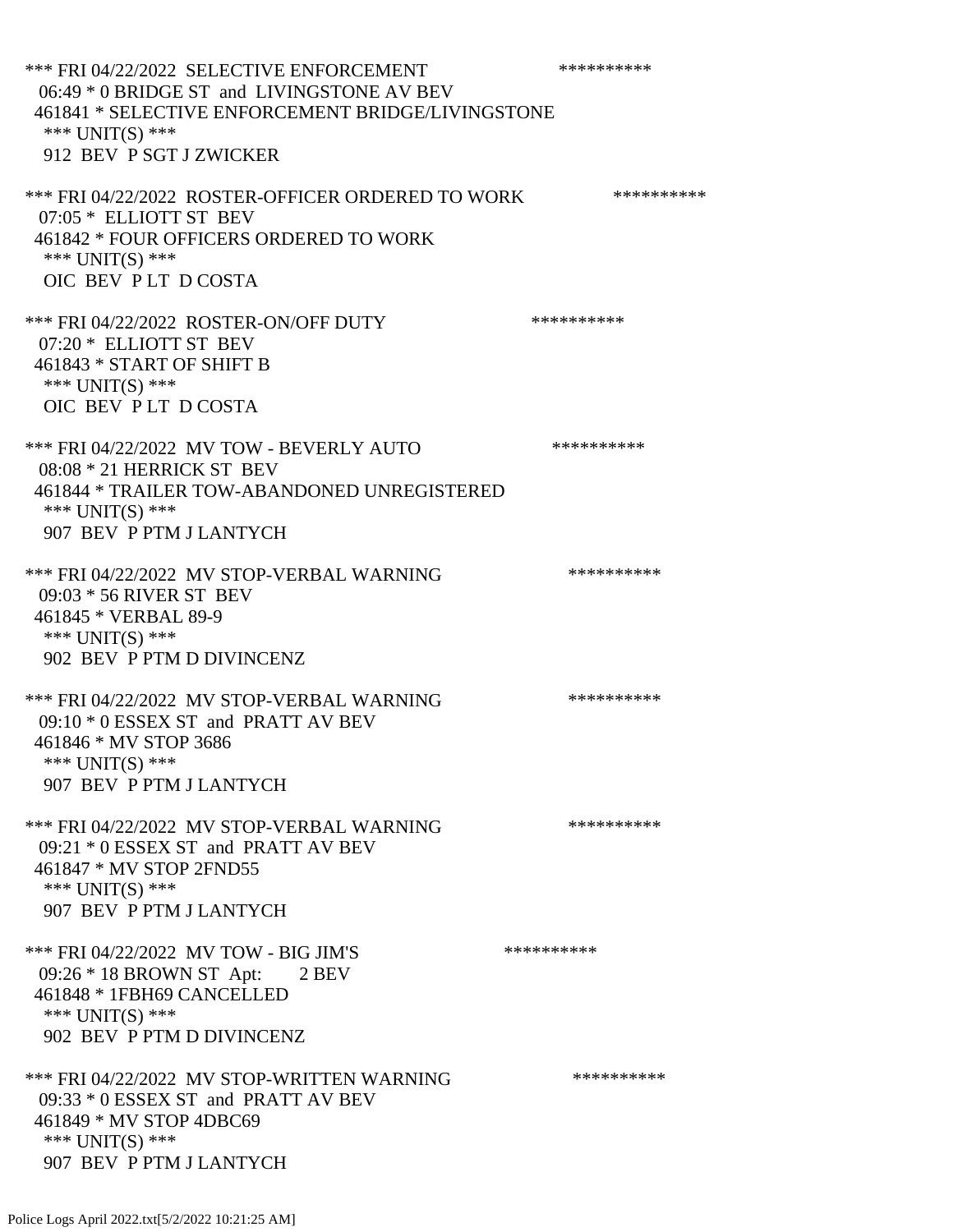\*\*\* FRI 04/22/2022 MV STOP-WRITTEN WARNING \*\*\*\*\*\*\*\*\*\*\*\* 09:39 \* 0 ESSEX ST and CEDAR ST BEV 461850 \* MV STOP 3JSK71 \*\*\* UNIT(S) \*\*\* 907 BEV P PTM J LANTYCH \*\*\* FRI 04/22/2022 MV STOP-VERBAL WARNING \*\*\*\*\*\*\*\*\*\*\*\* 10:18 \* 0 COLE ST BEV 461851 \* MV STOP 3YF296 \*\*\* UNIT(S) \*\*\* 907 BEV P PTM J LANTYCH \*\*\* FRI 04/22/2022 MV STOP-VERBAL WARNING \*\*\*\*\*\*\*\*\*\*\*\* 10:23 \* 0 COLE ST BEV 461852 \* MV STOP 344T80 \*\*\* UNIT(S) \*\*\* 907 BEV P PTM J LANTYCH \*\*\* FRI 04/22/2022 MV STOP-VERBAL WARNING \*\*\*\*\*\*\*\*\*\*\*\* 10:27 \* 0 COLE ST BEV 461853 \* MV STOP HNR9034 (NY) \*\*\* UNIT(S) \*\*\* 907 BEV P PTM J LANTYCH \*\*\* FRI 04/22/2022 MV STOP-VERBAL WARNING \*\*\*\*\*\*\*\*\*\*\*\* 10:41 \* 0 COLE ST and THOMAS RD BEV 461854 \* MV STOP 2BJK21 \*\*\* UNIT(S) \*\*\* 907 BEV P PTM J LANTYCH \*\*\* FRI 04/22/2022 MEDICAL-MENTAL HEALTH \*\*\*\*\*\*\*\*\*\* 10:56 \* CABOT ST BEV 461856 \* PARTY FEELING SUICIDAL \*\*\* UNIT(S) \*\*\* 903 BEV P PTM J SPITALERI 904 BEV P PTM D GAGNON A1 BEV A AMBULANCE \*\*\* FRI 04/22/2022 MV STOP-VERBAL WARNING \*\*\*\*\*\*\*\*\*\*\*\*\* 11:15 \* 0 DODGE ST and ENON ST BEV 461857 \* MV STOP NEDZ92 \*\*\* UNIT(S) \*\*\* 907 BEV P PTM J LANTYCH \*\*\* FRI 04/22/2022 LARCENY-ALL OTHERS \*23H \*\*\*\*\*\*\*\*\*\*\*\* 11:20 \* 181 ELLIOTT ST BEV 461858 \* POSSIBLE THEFT \*\*\* UNIT(S) \*\*\* 901 BEV P PTM C GANEY 905 BEV P PTM A CECCHINI \*\*\* FRI 04/22/2022 DISTURBANCE-GENERAL \*\*\*\*\*\*\*\*\*\* 11:37 \* 13 PLEASANT ST BEV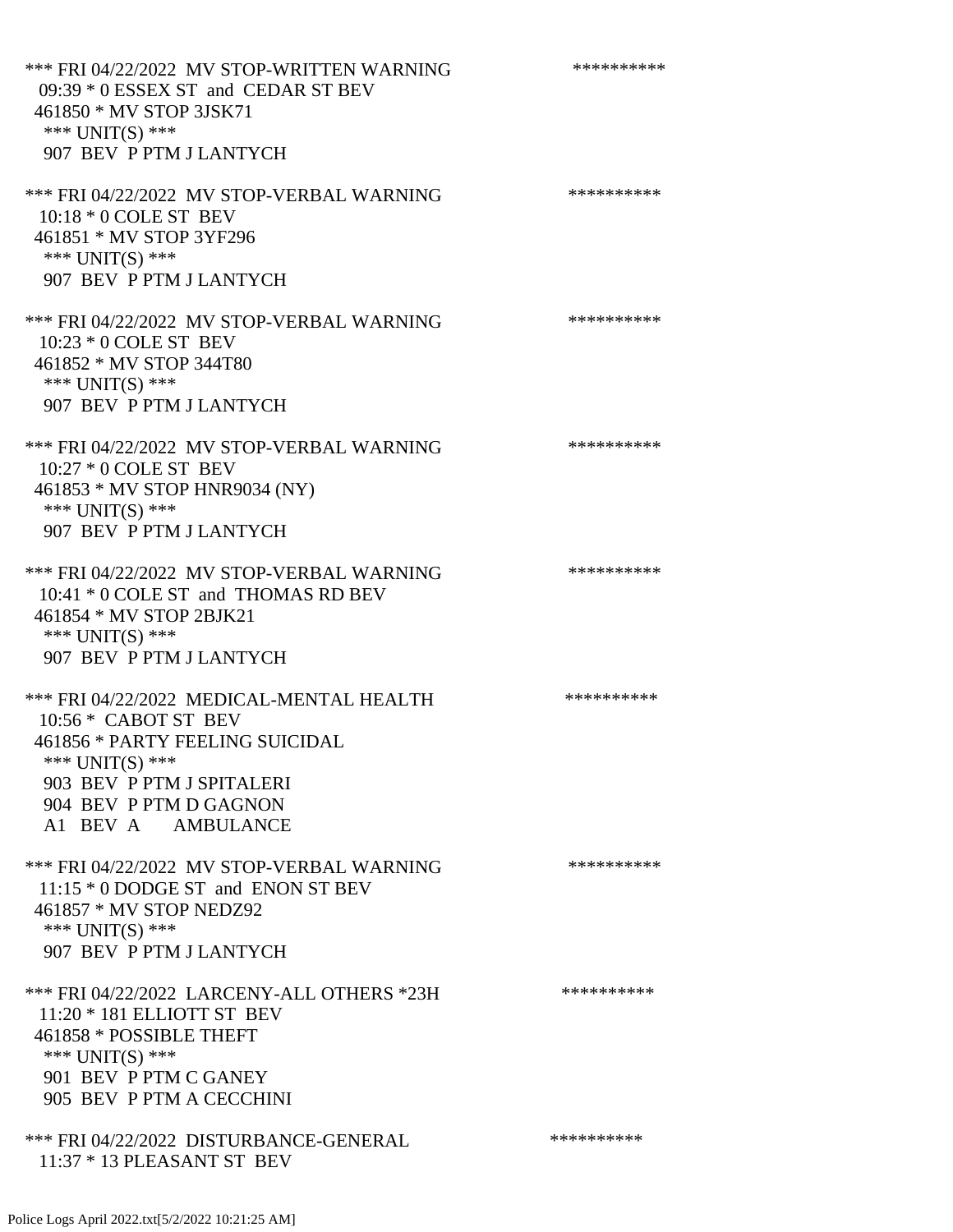461859 \* MALE AND FEMALE FIGHTING \*\*\* UNIT(S) \*\*\* 902 BEV P PTM D DIVINCENZ 903 BEV P PTM J SPITALERI \*\*\* FRI 04/22/2022 INCORRECT ENTRY/MUST CHANGE \*\*\*\*\*\*\*\*\*\*\*\*  $11:55$  \* 461860 \* \*\*\* UNIT(S) \*\*\* 902 BEV P PTM D DIVINCENZ 903 BEV P PTM J SPITALERI \*\*\* FRI 04/22/2022 MEDICAL-UNKNOWN \*\*\*\*\*\*\*\*\*\* 12:31 \* BOW ST BEV 461861 \* UNKNOWN MEDICAL \*\*\* UNIT(S) \*\*\* 902 BEV P PTM D DIVINCENZ A1 BEV A AMBULANCE \*\*\* FRI 04/22/2022 ROSTER-OFFICER ORDERED TO WORK \*\*\*\*\*\*\*\*\*\*\* 12:45 \* ELLIOTT ST BEV 461862 \* OFC PRINZ ORDERED TO WORK DIV 3 \*\*\* UNIT(S) \*\*\* OIC BEV P LT M SUNGY \*\*\* FRI 04/22/2022 ROSTER-OFFICER ORDERED TO WORK \*\*\*\*\*\*\*\*\*\*\* 12:46 \* ELLIOTT ST BEV 461863 \* OFC SPIALERI ORDERED TO WORK DIV 3 \*\*\* UNIT(S) \*\*\* OIC BEV P LT M SUNGY \*\*\* FRI 04/22/2022 ROSTER-OFFICER ORDERED TO WORK \*\*\*\*\*\*\*\*\*\*\* 12:47 \* ELLIOTT ST BEV 461864 \* OFC FIDYRICH ORDERED TO WORK DIV 3 \*\*\* UNIT(S) \*\*\* OIC BEV P LT M SUNGY \*\*\* FRI 04/22/2022 ROSTER-OFFICER ORDERED TO WORK \*\*\*\*\*\*\*\*\*\*\*\* 12:48 \* ELLIOTT ST BEV 461865 \* OFC GAGNON ORDERED TO WORK DIV 3 \*\*\* UNIT(S) \*\*\* OIC BEV P LT M SUNGY \*\*\* FRI 04/22/2022 MEDICAL-BLS \*\*\*\*\*\*\*\*\*\*\*\*\* 12:48 \* DODGE ST BEV 461866 \* WOMEN DOWN \*\*\* UNIT(S) \*\*\* 905 BEV P PTM A CECCHINI A1 BEV A AMBULANCE \*\*\* FRI 04/22/2022 SUSP ACTIVITY \*\*\*\*\*\*\*\*\*\*\*\*\* 13:15 \* 20 ESSEX ST BEV 461867 \* CAR LEFT PARKED SIEDWALK/STREET \*\*\* UNIT(S) \*\*\*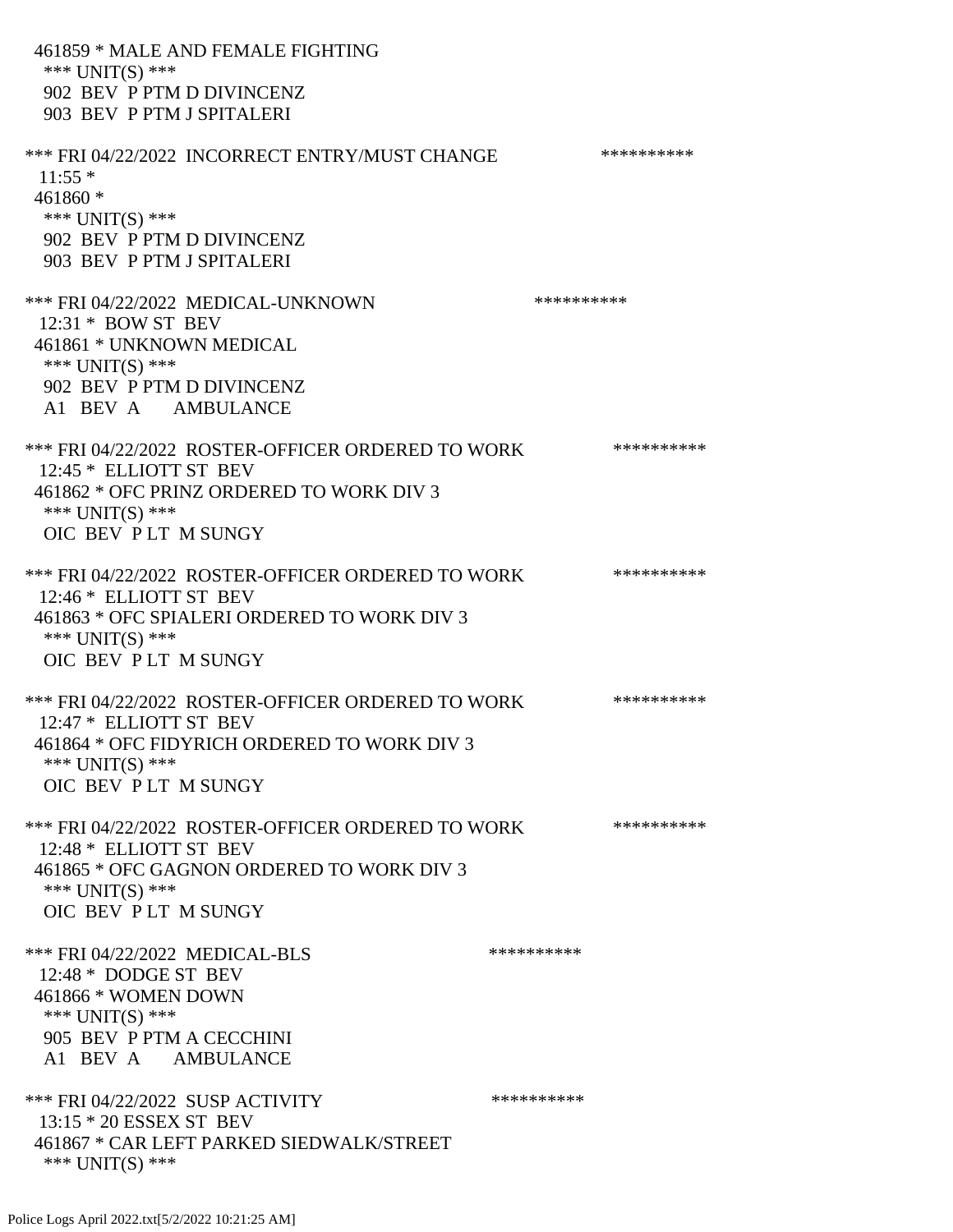### 902 BEV P PTM D DIVINCENZ

\*\*\* FRI 04/22/2022 MV STOP-WRITTEN WARNING \*\*\*\*\*\*\*\*\*\*\*\* 14:16 \* 0 ELLIOTT ST and MCPHERSON DR BEV 461868 \* MV STOP \*\*\* UNIT(S) \*\*\* ALP1 BEV P CHF J LELACHEUR \*\*\* FRI 04/22/2022 MEDICAL-BLS \*\*\*\*\*\*\*\*\*\* 14:18 \* CABOT ST BEV 461869 \* MALE PARTY IN VEHICLE \*\*\* UNIT(S) \*\*\* 903 BEV P PTM J SPITALERI A1 BEV A AMBULANCE \*\*\* FRI 04/22/2022 MV STOP-VERBAL WARNING \*\*\*\*\*\*\*\*\*\*\*\* 14:31 \* 181 ELLIOTT ST BEV 461870 \* MV STOP \*\*\* UNIT(S) \*\*\* 902 BEV P PTM D DIVINCENZ \*\*\* FRI 04/22/2022 ALARMS-RESIDENTIAL \*\*\*\*\*\*\*\*\*\* 14:38 \* 2 BONAD RD BEV 461871 \* KITCHEN MOTION \*\*\* UNIT(S) \*\*\* 903 BEV P PTM J SPITALERI 904 BEV P PTM D GAGNON \*\*\* FRI 04/22/2022 ROSTER-ON/OFF DUTY \*\*\*\*\*\*\*\*\*\*\*\*\* 14:54 \* ELLIOTT ST BEV 461872 \* START OF SHIFT C \*\*\* UNIT(S) \*\*\* OIC BEV P LT M SUNGY \*\*\* FRI 04/22/2022 MV-ACCIDENT PROPERTY DAMAGE \*\*\*\*\*\*\*\*\*\* 14:54 \* 0 BRIDGE ST and WESTERN AV BEV 461873 \* MVA \*\*\* UNIT(S) \*\*\* 901 BEV P PTM C GANEY \*\*\* FRI 04/22/2022 THREATS-SIMPLE \*13C \*\*\*\*\*\*\*\*\*\* 16:29 \* 325 CABOT ST BEV 461874 \* FIGHT BETWEEN PARTIES \*\*\* UNIT(S) \*\*\* 903 BEV P PTM M GELINEAU 904 BEV P PTM H GEARY \*\*\* FRI 04/22/2022 ANIMAL COMPLAINT - DOGS \*\*\*\*\*\*\*\*\*\*\*\* 16:30 \* 20 CABOT ST BEV 461875 \* DOG IN MA7399MR FOR 3 HOURS \*\*\* UNIT(S) \*\*\* 902 BEV P PTM P FIDRYCH \*\*\* FRI 04/22/2022 ANIMAL COMPLAINT - OTHERS \*\*\*\*\*\*\*\*\*\*\*\*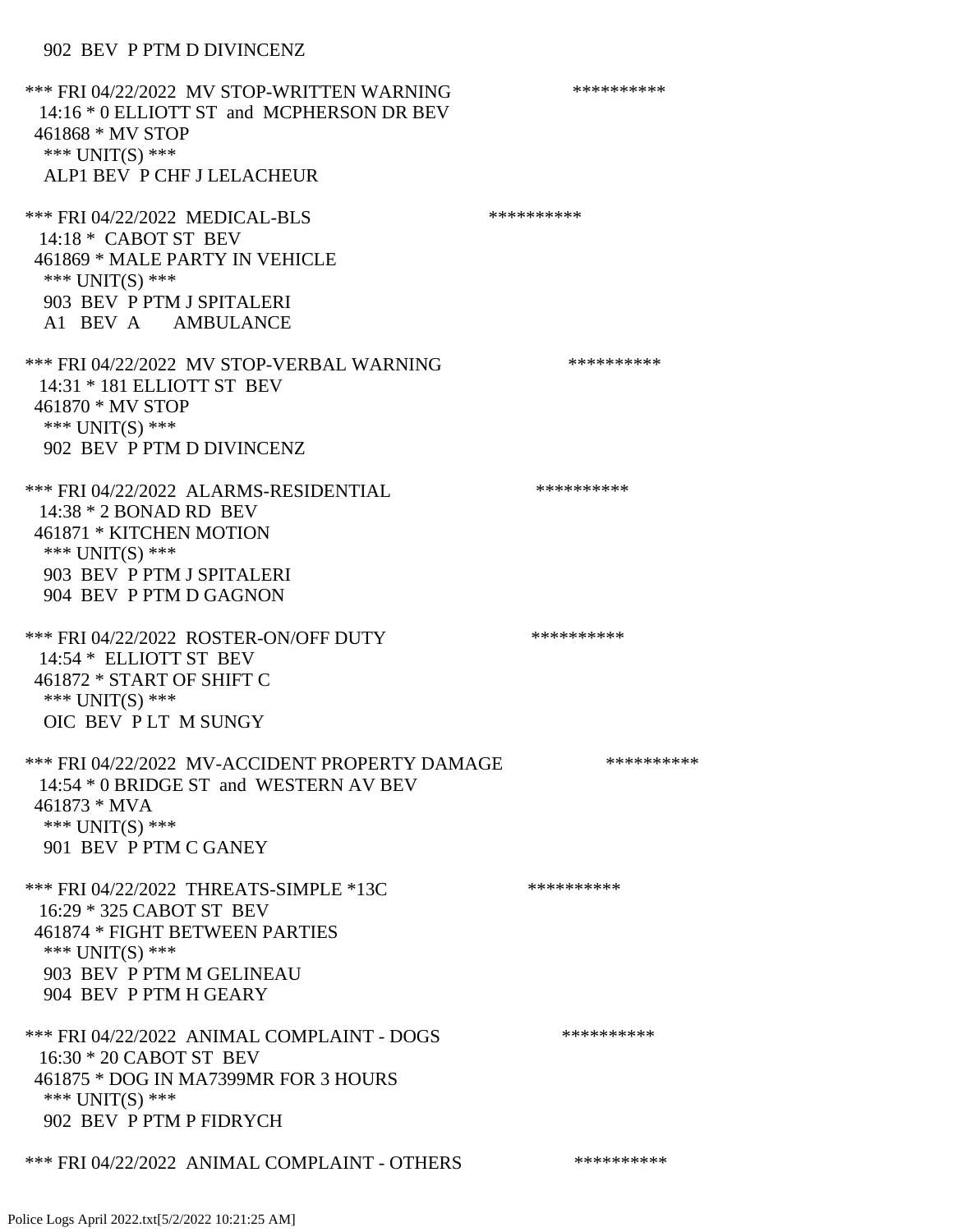17:58 \* 24 COLGATE RD BEV 461877 \* UNKNOWN ANIMAL IN GARAGE \*\*\* UNIT(S) \*\*\* 905 BEV P PTM J SPITALERI \*\*\* FRI 04/22/2022 PARKING COMPLAINT - GENERAL \*\*\*\*\*\*\*\*\*\* 18:40 \* 0 CONGRESS ST and SUMMIT AV BEV 461878 \* VEHICLES UNABLE TO PASS \*\*\* UNIT(S) \*\*\* 902 BEV P PTM P FIDRYCH \*\*\* FRI 04/22/2022 HAZARD-DMV \*\*\*\*\*\*\*\*\*\*\*\* 18:58 \* 0 BRIMBAL AV and RT 128 HW BEV 461879 \* ASSIST DMV-MA REG 8RC567 \*\*\* UNIT(S) \*\*\* 906 BEV P PTM ARCHAMBAULT \*\*\* FRI 04/22/2022 MV STOP-VERBAL WARNING \*\*\*\*\*\*\*\*\*\*\*\*\* 19:43 \* 376 HALE ST BEV 461880 \* MV STOP - MA REG:4RSC20 \*\*\* UNIT(S) \*\*\* 906 BEV P PTM ARCHAMBAULT \*\*\* FRI 04/22/2022 MEDICAL-OVERDOSE \*\*\*\*\*\*\*\*\*\* 19:44 \* MYRTLE ST BEV 461881 \* POSSIBLE OD \*\*\* UNIT(S) \*\*\* 903 BEV P PTM M GELINEAU 904 BEV P PTM H GEARY A1 BEV A AMBULANCE BF1 BEV F BEV FIRE \*\*\* FRI 04/22/2022 HAZARD-MV \*\*\*\*\*\*\*\*\*\* 19:53 \* 377 HALE ST BEV 461882 \* MA 956TL9 MISSING TIRE \*\*\* UNIT(S) \*\*\* 906 BEV P PTM ARCHAMBAULT \*\*\* FRI 04/22/2022 911 HANG UP \*\*\*\*\*\*\*\*\*\*\*\* 20:59 \* 376 HALE ST BEV 461883 \* 911 HANGUP ENDICOTT COLLEGE MANCHESTER HALL \*\*\* UNIT(S) \*\*\* H1 BEV P PTM D GAGNON \*\*\* FRI 04/22/2022 SUSP ACTIVITY \*\*\*\*\*\*\*\*\*\*\*\*\* 21:19 \* 5 LIBERTY ST BEV 461884 \* FRONT DOOR OPENED-FEMALE HOME ALONE \*\*\* UNIT(S) \*\*\* 905 BEV P PTM J SPITALERI 906 BEV P PTM ARCHAMBAULT \*\*\* FRI 04/22/2022 ROSTER-OFFICER ORDERED TO WORK \*\*\*\*\*\*\*\*\*\*\* 22:05 \* ELLIOTT ST BEV 461885 \* OFC ARCHAMBAULT ORDERED TO WORK DIV 1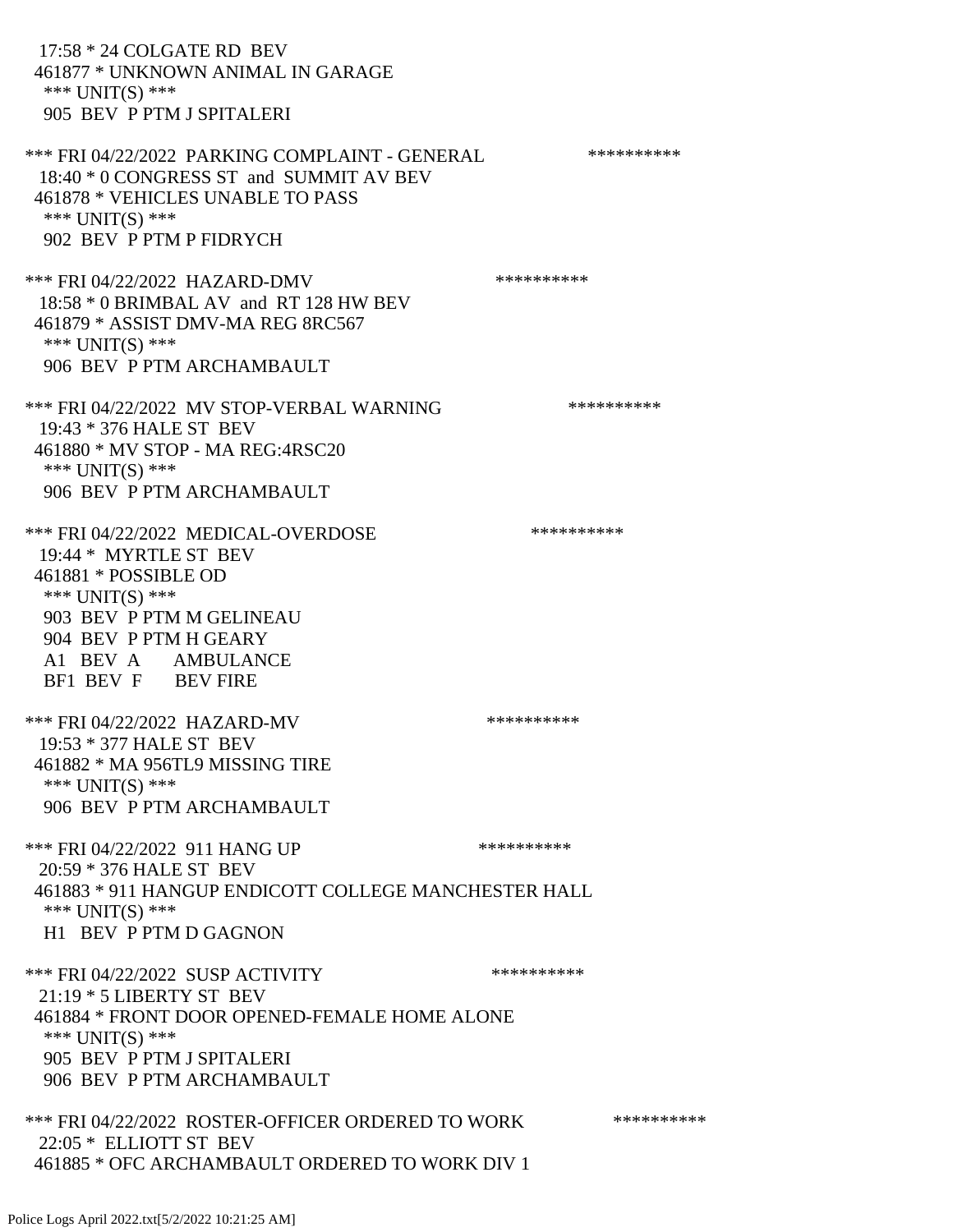\*\*\* UNIT(S) \*\*\* OIC BEV P LT M SUNGY \*\*\* FRI 04/22/2022 DISTURBANCE-HOUSE PARTY \*\*\*\*\*\*\*\*\*\*\*\* 22:50 \* 5 LAKEVIEW AV BEV 461886 \* LOUD MUSIC FROM ROOM #19 \*\*\* UNIT(S) \*\*\* 903 BEV P PTM M GELINEAU 905 BEV P PTM J SPITALERI \*\*\* FRI 04/22/2022 VANDALISM-DESTRUC/DAMAG\*290 \*\*\*\*\*\*\*\*\*\* 23:06 \* 109 CROSS LN BEV 461887 \* ROCK THROWN AT PARKED MV \*\*\* UNIT(S) \*\*\* 906 BEV P PTM ARCHAMBAULT \*\*\* FRI 04/22/2022 \*\*\*\*\*\*\*\*\*\*  $23:11*$  461888 \* \*\*\* UNIT(S) \*\*\* 906 BEV P PTM ARCHAMBAULT \*\*\* FRI 04/22/2022 ROSTER-ON/OFF DUTY \*\*\*\*\*\*\*\*\*\* 23:19 \* ELLIOTT ST BEV 461889 \* START OF DIVISION A (MIDNIGHT SHIFT) \*\*\* UNIT(S) \*\*\* 912 BEV P SGT J ZWICKER \*\*\* SAT 04/23/2022 MV-ACCIDENT PROPERTY DAMAGE \*\*\*\*\*\*\*\*\*\* 00:10 \* 33 HOME ST Apt: 2 BEV 461890 \* VEHICLE CRASH INTO DOOR AND MV - IMMEDIATE THREAT \*\*\* UNIT(S) \*\*\* 901 BEV P PTM P FIDRYCH 902 BEV P PTM ARCHAMBAULT \*\*\* SAT 04/23/2022 BUILDING CHECK \*\*\*\*\*\*\*\*\*\*\*\*\* 00:33 \* BRIMBAL AV and SOHIER RD BEV 461891 \* CHECK BUSINESSES FOR UNUSUAL ACTIVITY \*\*\* UNIT(S) \*\*\* 903 BEV P RES B MARCIANO \*\*\* SAT 04/23/2022 PARK/PLAYGROUND CHECK \*\*\*\*\*\*\*\*\*\*\*\* 00:43 \* 410 ESSEX ST BEV 461892 \* HARRY BALL FIELD CHECK \*\*\* UNIT(S) \*\*\* 906 BEV P PTM E SCHULTZ \*\*\* SAT 04/23/2022 SUSP ACTIVITY \*\*\*\*\*\*\*\*\*\*\*\*\* 00:51 \* 100 SOHIER RD BEV 461893 \* OPEN GARAGE DOOR AT HIGH SCHOOL \*\*\* UNIT(S) \*\*\* 903 BEV P RES B MARCIANO 906 BEV P PTM E SCHULTZ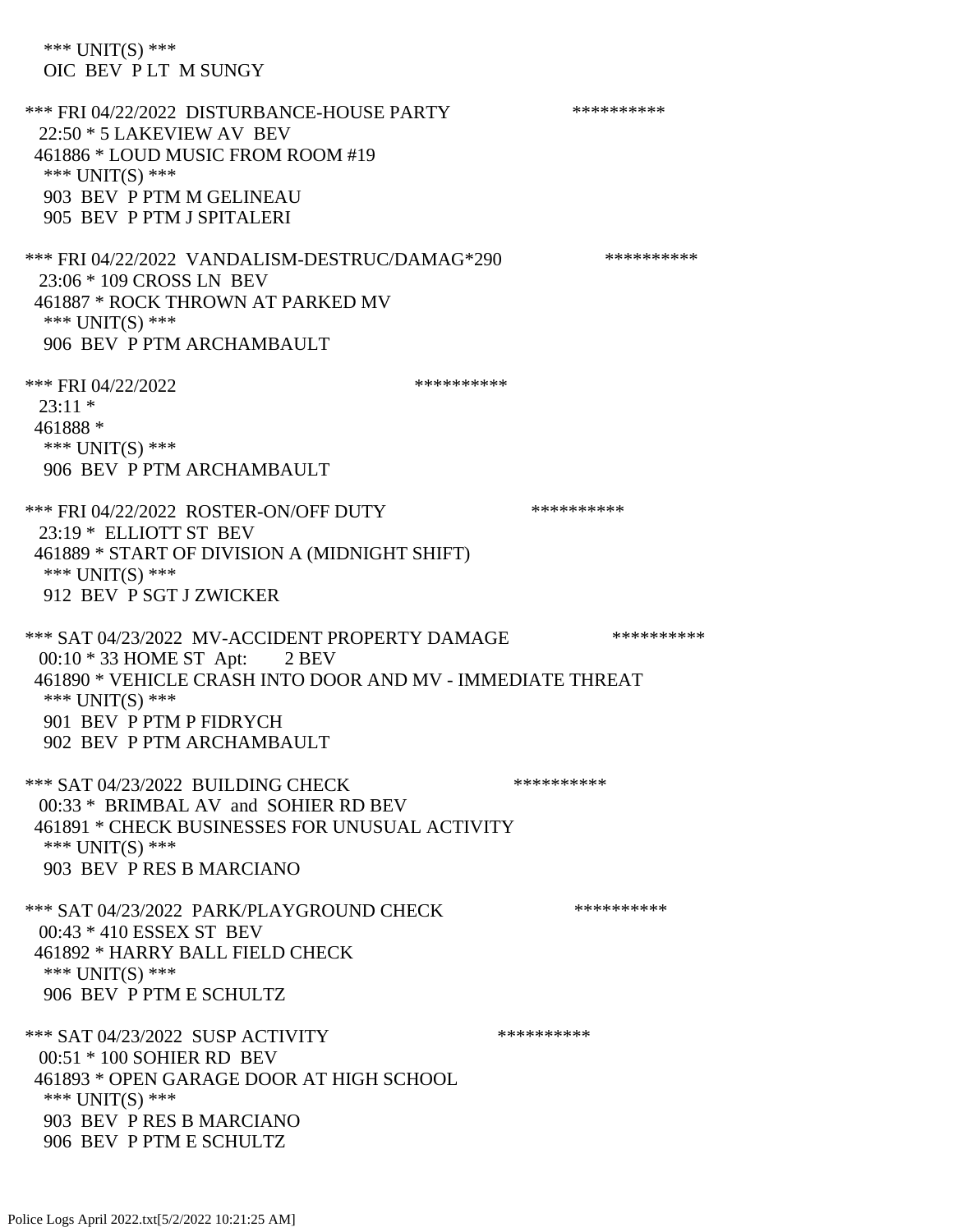\*\*\* SAT 04/23/2022 BUILDING CHECK \*\*\*\*\*\*\*\*\*\*\*\* 00:52 \* SOHIER RD BEV 461894 \* CHECK CITY PROPERTY \*\*\* UNIT(S) \*\*\* 903 BEV P RES B MARCIANO \*\*\* SAT 04/23/2022 DIRECTED PATROL \*\*\*\*\*\*\*\*\*\*\*\*\*\* 00:54 \* 112 ELLIOTT ST BEV 461895 \* CHECK OF BUILDING \*\*\* UNIT(S) \*\*\* 912 BEV P SGT J ZWICKER \*\*\* SAT 04/23/2022 MV STOP-CITATION ISSUED \*\*\*\*\*\*\*\*\*\* 01:01 \* 393 CABOT ST BEV 461896 \* MV STOP - MA REG:7NG353 \*\*\* UNIT(S) \*\*\* 902 BEV P PTM ARCHAMBAULT 903 BEV P RES B MARCIANO 912 BEV P SGT J ZWICKER \*\*\* SAT 04/23/2022 DIRECTED PATROL \*\*\*\*\*\*\*\*\*\* 01:04 \* 0 ELLIOTT ST and CUMMINGS CENTER BEV 461897 \* CUMMINGS CENTER PATROL \*\*\* UNIT(S) \*\*\* 901 BEV P PTM P FIDRYCH \*\*\* SAT 04/23/2022 CITY ORDINANCE NOISE CH. 15 \*\*\*\*\*\*\*\*\*\* 01:19 \* 17 VESTRY ST BEV 461898 \* NOISE COMPLAINT \*\*\* UNIT(S) \*\*\* 901 BEV P PTM P FIDRYCH 906 BEV P PTM E SCHULTZ \*\*\* SAT 04/23/2022 SCHOOL BUILDING CHECK \*\*\*\*\*\*\*\*\*\*\* 01:38 \* 40 WOODLAND AV BEV 461899 \* AYERS RYAL SIDE SCHOOL \*\*\* UNIT(S) \*\*\* 901 BEV P PTM P FIDRYCH \*\*\* SAT 04/23/2022 PARK/PLAYGROUND CHECK \*\*\*\*\*\*\*\*\*\*\*\* 01:45 \* 145 LIVINGSTONE AV BEV 461900 \* OBEAR PARK CHECK \*\*\* UNIT(S) \*\*\* 901 BEV P PTM P FIDRYCH \*\*\* SAT 04/23/2022 PARK/PLAYGROUND CHECK \*\*\*\*\*\*\*\*\*\*\*\* 01:52 \* 52 MIDDLEBURY LN and ARICIA LN BEV 461901 \* PETE'S PARK CHECK \*\*\* UNIT(S) \*\*\* 906 BEV P PTM E SCHULTZ \*\*\* SAT 04/23/2022 BUILDING CHECK \*\*\*\*\*\*\*\*\*\*\*\*\* 01:54 \* SOHIER RD BEV 461902 \* CHECK CITY PROPERTY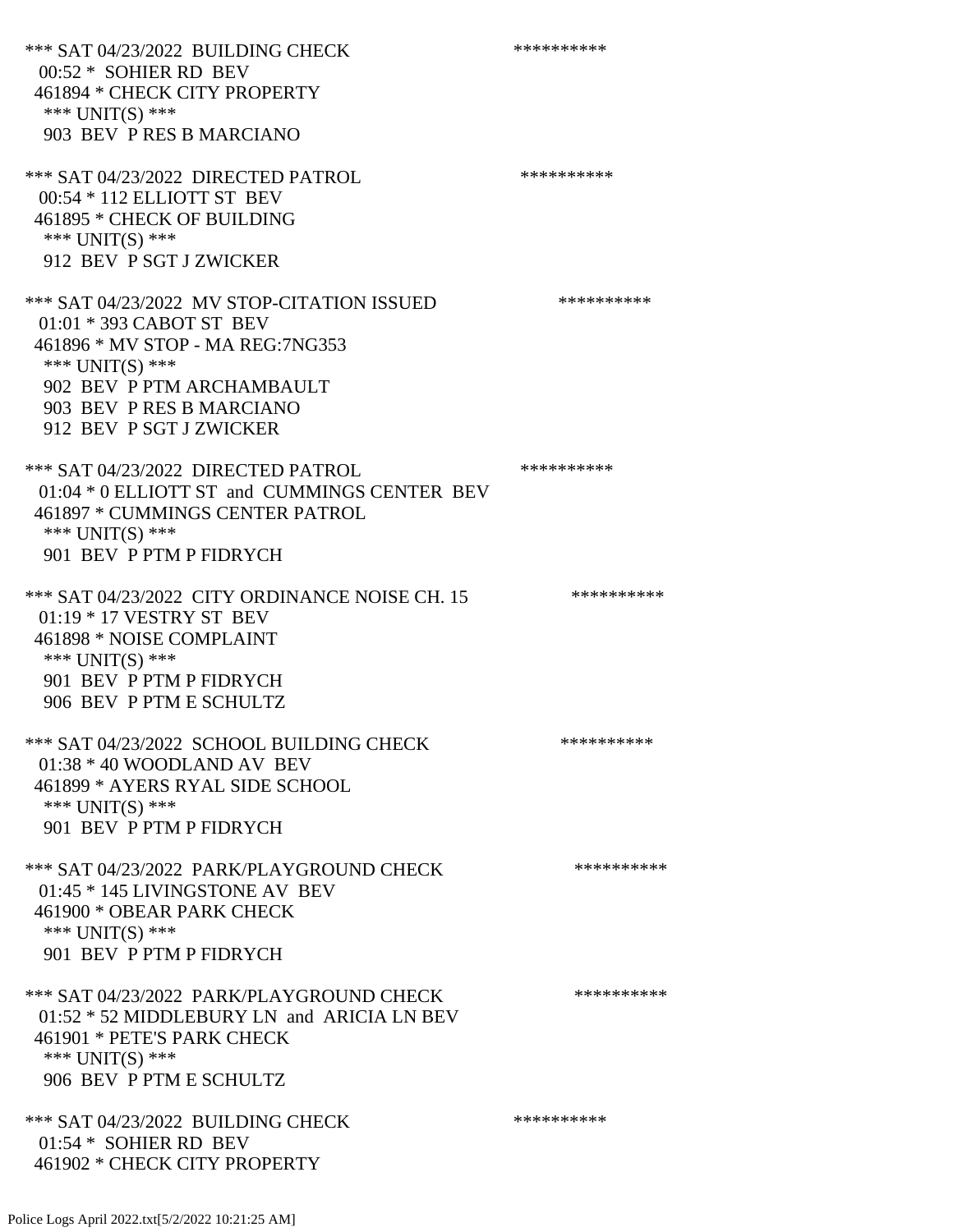\*\*\* UNIT(S) \*\*\* 903 BEV P RES B MARCIANO \*\*\* SAT 04/23/2022 DIRECTED PATROL \*\*\*\*\*\*\*\*\*\* 02:15 \* 0 SOHIER RD and HILLTOP DR BEV 461903 \* DIRECTED PATROL \*\*\* UNIT(S) \*\*\* 903 BEV P RES B MARCIANO \*\*\* SAT 04/23/2022 DIRECTED PATROL \*\*\*\*\*\*\*\*\*\*\*\*\*\*\* 02:21 \* 254 ESSEX ST BEV 461904 \* CHECK OF STERLING CENTER \*\*\* UNIT(S) \*\*\* 912 BEV P SGT J ZWICKER \*\*\* SAT 04/23/2022 DIRECTED PATROL \*\*\*\*\*\*\*\*\*\* 02:30 \* 17 HULL ST BEV 461905 \* CHECK OF CENTERVILLE SCHOOL \*\*\* UNIT(S) \*\*\* 912 BEV P SGT J ZWICKER \*\*\* SAT 04/23/2022 BUILDING CHECK \*\*\*\*\*\*\*\*\*\* 02:37 \* SOHIER RD BEV 461906 \* CHECK BUSINESSES FOR UNUSUAL ACTIVITY \*\*\* UNIT(S) \*\*\* 903 BEV P RES B MARCIANO \*\*\* SAT 04/23/2022 BUILDING CHECK \*\*\*\*\*\*\*\*\*\* 03:01 \* CABOT ST BEV 461907 \* CHECK BUSINESSES FOR UNUSUAL ACTIVITY \*\*\* UNIT(S) \*\*\* 903 BEV P RES B MARCIANO \*\*\* SAT 04/23/2022 CHECK WELL BEING \*\*\*\*\*\*\*\*\*\* 03:03 \* 0 LOTHROP ST and DANE ST BEV 461908 \* CHECK ON MANE OUTSIDE' \*\*\* UNIT(S) \*\*\* 902 BEV P PTM ARCHAMBAULT 903 BEV P RES B MARCIANO \*\*\* SAT 04/23/2022 BUILDING CHECK \*\*\*\*\*\*\*\*\*\*\*\* 03:41 \* RESERVOIR RD BEV 461909 \* CHECK BUSINESSES FOR UNUSUAL ACTIVITY \*\*\* UNIT(S) \*\*\* 903 BEV P RES B MARCIANO \*\*\* SAT 04/23/2022 PARK/PLAYGROUND CHECK \*\*\*\*\*\*\*\*\*\* 06:33 \* 1 MCPHERSON DR BEV 461910 \* MCPHERSON YOUTH CENTER CHECK \*\*\* UNIT(S) \*\*\* 901 BEV P PTM P FIDRYCH \*\*\* SAT 04/23/2022 BUILDING CHECK \*\*\*\*\*\*\*\*\*\*\*\*\* 06:41 \* COLON ST BEV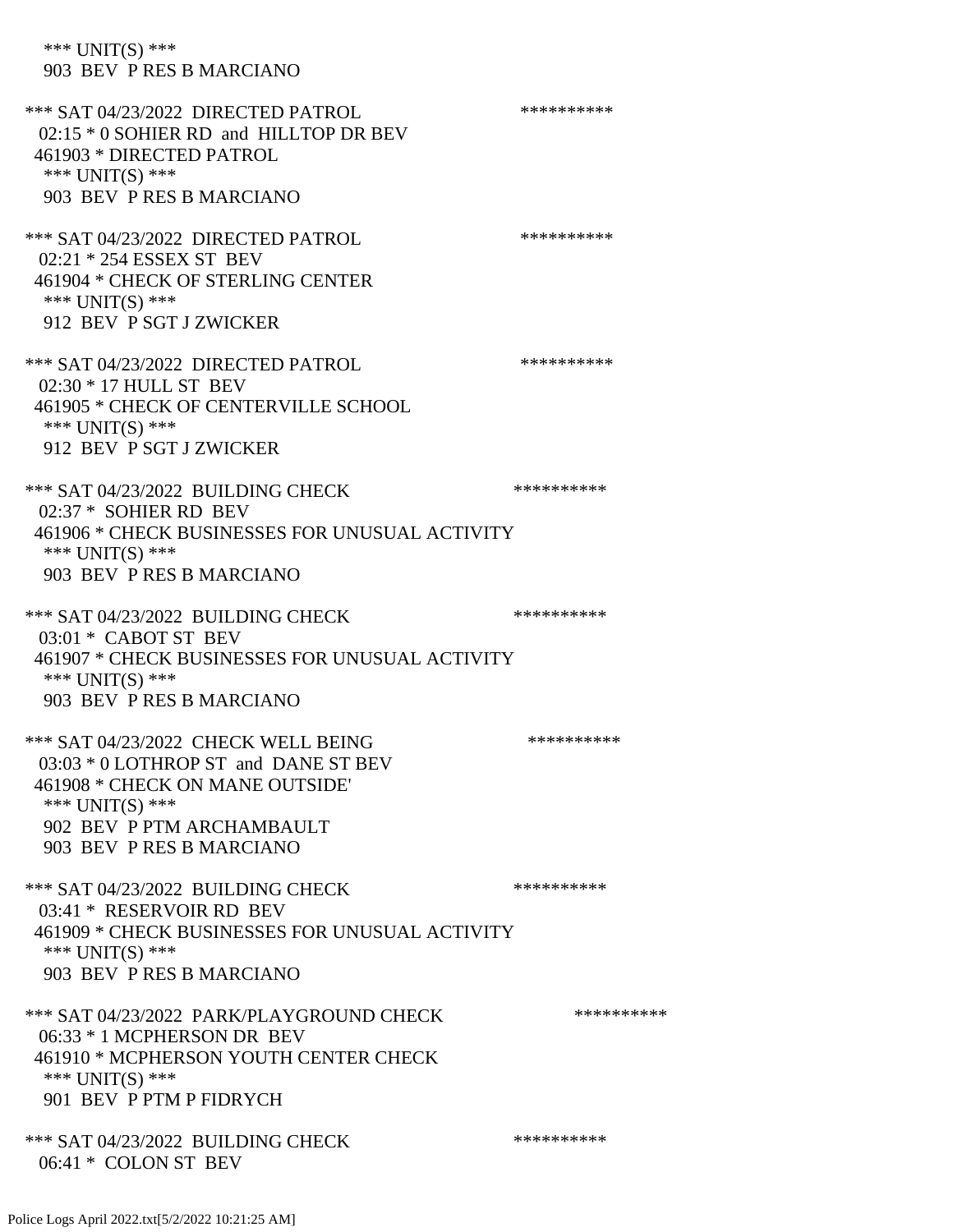461911 \* CHECK CITY PROPERTY \*\*\* UNIT(S) \*\*\* 903 BEV P RES B MARCIANO \*\*\* SAT 04/23/2022 ROSTER-OFFICER ORDERED TO WORK \*\*\*\*\*\*\*\*\*\*\*\* 07:04 \* ELLIOTT ST BEV 461912 \* FOUR OFFICERS ORDERED TO WORK \*\*\* UNIT(S) \*\*\* OIC BEV P LT D COSTA \*\*\* SAT 04/23/2022 ROSTER-ON/OFF DUTY \*\*\*\*\*\*\*\*\*\* 07:26 \* ELLIOTT ST BEV 461913 \* START OF SHIFT B \*\*\* UNIT(S) \*\*\* OIC BEV P LT D COSTA \*\*\* SAT 04/23/2022 DIRECTED PATROL \*\*\*\*\*\*\*\*\*\* 07:34 \* 175 ELLIOTT ST BEV 461914 \* TEST TEST TEST \*\*\* UNIT(S) \*\*\* 901 BEV P PTM P FIDRYCH \*\*\* SAT 04/23/2022 MV STOP-VERBAL WARNING \*\*\*\*\*\*\*\*\*\*\*\*\* 08:51 \* 0 ELLIOTT ST and GALLOUPE AV BEV 461915 \* MA REG 96543 \*\*\* UNIT(S) \*\*\* 904 BEV P PTM W CARGILE \*\*\* SAT 04/23/2022 MEDICAL-BLS \*\*\*\*\*\*\*\*\*\* 09:10 \* HOBART AV BEV 461916 \* UNKNOWN MEDICAL \*\*\* UNIT(S) \*\*\* 901 BEV P PTM K COLETTI A1 BEV A AMBULANCE \*\*\* SAT 04/23/2022 PARKING COMPLAINT - GENERAL \*\*\*\*\*\*\*\*\*\* 09:17 \* 0 LOTHROP ST and CENTRAL ST BEV 461917 \* CAR PARKED ON WRONG SIDE OF ROAD \*\*\* UNIT(S) \*\*\* 902 BEV P PTM D GRIMES \*\*\* SAT 04/23/2022 ANIMAL COMPLAINT - OTHERS \*\*\*\*\*\*\*\*\*\* 09:37 \* 27 HOME ST BEV 461918 \* MAN HITTING DOG \*\*\* UNIT(S) \*\*\* 902 BEV P PTM D GRIMES 903 BEV P PTM D DIVINCENZ 931 BEV P ACO M LIPINSKI \*\*\* SAT 04/23/2022 CHECK WELL BEING \*\*\*\*\*\*\*\*\*\*\*\*\* 12:04 \* 128 CABOT ST BEV 461919 \* DK MALE \*\*\* UNIT(S) \*\*\* A1 BEV A AMBULANCE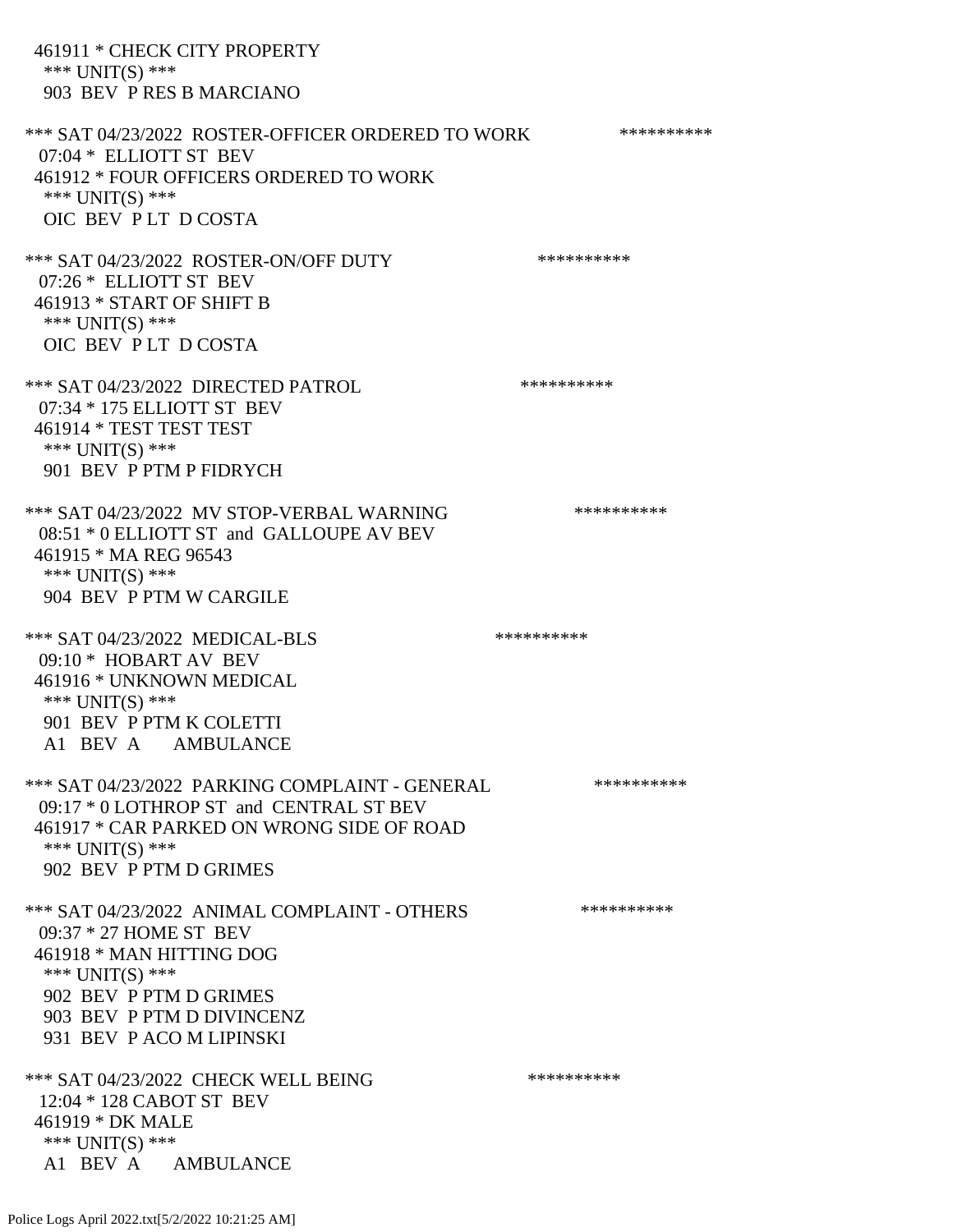## DTL BEV P

| *** SAT 04/23/2022 ROSTER-OFFICER ORDERED TO WORK<br>12:18 * ELLIOTT ST BEV<br>461920 * OFC CARGILE ORDERED TO WORK DIV 3<br>*** $UNIT(S)$ ***<br>OIC BEV PLT DCOSTA                        | ********** |
|---------------------------------------------------------------------------------------------------------------------------------------------------------------------------------------------|------------|
| *** SAT 04/23/2022 ROSTER-OFFICER ORDERED TO WORK<br>12:18 * ELLIOTT ST BEV<br>461921 * OFC COLETTI ORDERD TO WORK DIV 3<br>*** UNIT(S) ***<br>OIC BEV PLT DCOSTA                           | ********** |
| *** SAT 04/23/2022 ROSTER-OFFICER ORDERED TO WORK<br>12:19 * ELLIOTT ST BEV<br>461922 * OFC DIVINCENZO ORDERED TO WORK DIV 3<br>*** UNIT(S) ***<br>OIC BEV PLT DCOSTA                       | ********** |
| *** SAT 04/23/2022 ROSTER-OFFICER ORDERED TO WORK<br>12:20 * ELLIOTT ST BEV<br>461923 * OFC FIDRYCH ORDERED TO WORK DIV 3<br>*** UNIT(S) ***<br>OIC BEV PLT DCOSTA                          | ********** |
| *** SAT 04/23/2022 ROSTER-OFFICER ORDERED TO WORK<br>12:36 * ELLIOTT ST BEV<br>461924 * OFC THERIAULT ORDERED TO WORK DIV 3<br>*** $UNIT(S)$ ***<br>OIC BEV PLT DCOSTA                      | ********** |
| *** SAT 04/23/2022 INCORRECT ENTRY/MUST CHANGE<br>$12:43*$<br>461925 *                                                                                                                      | ********** |
| *** SAT 04/23/2022 MEDICAL-MENTAL HEALTH<br>12:43 * BEVERLY COMMONS DR BEV<br>461926 * CONFUSED ELDERLY FEMALE<br>*** UNIT(S) ***<br>905 BEV P PTM M GELINEAU                               | ********** |
| *** SAT 04/23/2022 NOTIFICATION<br>13:44 * 15 DODGE ST BEV<br>461927 * NOTIFICATION FOR NORWALK CT POLICE<br>*** $UNIT(S)$ ***<br>905 BEV P PTM M GELINEAU                                  | ********** |
| *** SAT 04/23/2022 CHECK WELL BEING<br>14:30 * 66 CABOT ST Apt: 2RR BEV<br>461928 * CHECK ON MALE PARTY THAT ELOPED<br>*** UNIT(S) ***<br>902 BEV P PTM D GRIMES<br>904 BEV P PTM W CARGILE | ********** |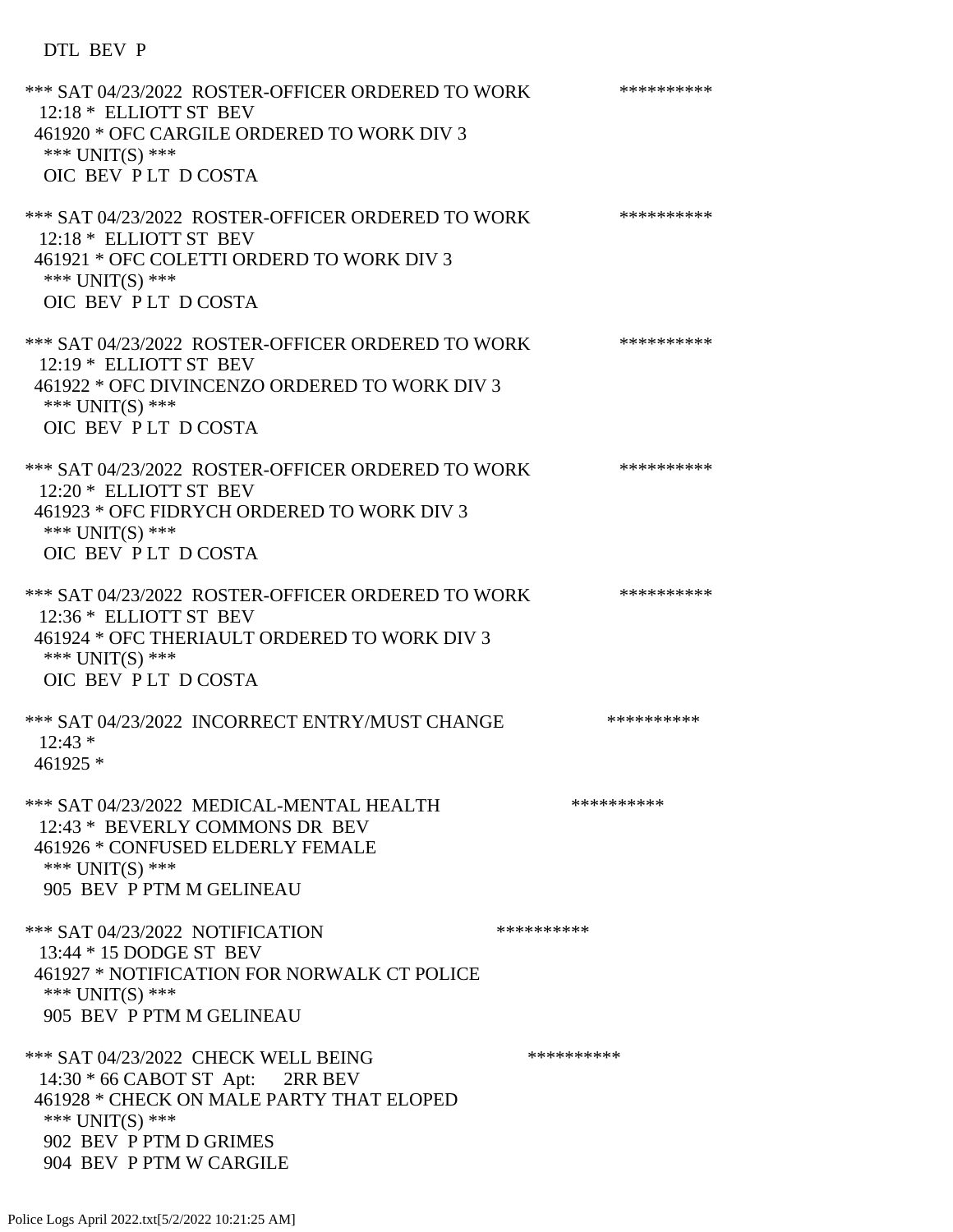\*\*\* SAT 04/23/2022 ALARMS-RESIDENTIAL \*\*\*\*\*\*\*\*\*\* 14:46 \* 140 HART ST BEV 461929 \* BURGLAR ALARM \*\*\* UNIT(S) \*\*\* 904 BEV P PTM W CARGILE 905 BEV P PTM M GELINEAU \*\*\* SAT 04/23/2022 MEDICAL-BLS \*\*\*\*\*\*\*\*\*\* 15:03 \* PRESIDENTIAL CR BEV 461930 \* LIFE LINE ACTIVATION \*\*\* UNIT(S) \*\*\* 903 BEV P PTM D DIVINCENZ \*\*\* SAT 04/23/2022 ROSTER-ON/OFF DUTY \*\*\*\*\*\*\*\*\*\* 16:10 \* ELLIOTT ST BEV 461931 \* START OF SHIFT C (4-12 SHIFT) \*\*\* UNIT(S) \*\*\* OIC BEV P LT J SHAIRS \*\*\* SAT 04/23/2022 TELEPHONE CALLS - HARASSING \*\*\*\*\*\*\*\*\*\*\*\* 16:22 \* 301 MANOR RD BEV 461932 \* POSSIBLE PAST 209A VIOLATION \*\*\* UNIT(S) \*\*\* 901 BEV P PTM C STANTON 905 BEV P PTM K COLETTI \*\*\* SAT 04/23/2022 ROSTER-OFFICER ORDERED TO WORK \*\*\*\*\*\*\*\*\*\*\* 17:04 \* ELLIOTT ST BEV 461933 \* OFF. VITALE ORDERED TO WORK DIV A \*\*\* UNIT(S) \*\*\* OIC BEV P LT J SHAIRS \*\*\* SAT 04/23/2022 MEDICAL-ALS \*\*\*\*\*\*\*\*\*\* 17:52 \* ESSEX ST BEV 461934 \* SPINAL INJURY IN POOL AREA \*\*\* UNIT(S) \*\*\* 906 BEV P PTM S OBRIEN A1 BEV A AMBULANCE BF1 BEV F BEV FIRE \*\*\* SAT 04/23/2022 MV STOP-VERBAL WARNING \*\*\*\*\*\*\*\*\*\*\*\*\* 17:54 \* 174 RANTOUL ST BEV 461935 \* MA REG (LV87225) \*\*\* UNIT(S) \*\*\* 902 BEV P PTM D DIVINCENZ \*\*\* SAT 04/23/2022 MV-ACCIDENT NO REPORT \*\*\*\*\*\*\*\*\*\*\*\* 18:35 \* 44 DODGE ST BEV 461936 \* 2 CAR MVA \*\*\* UNIT(S) \*\*\* 903 BEV P PTM M GELINEAU 905 BEV P PTM K COLETTI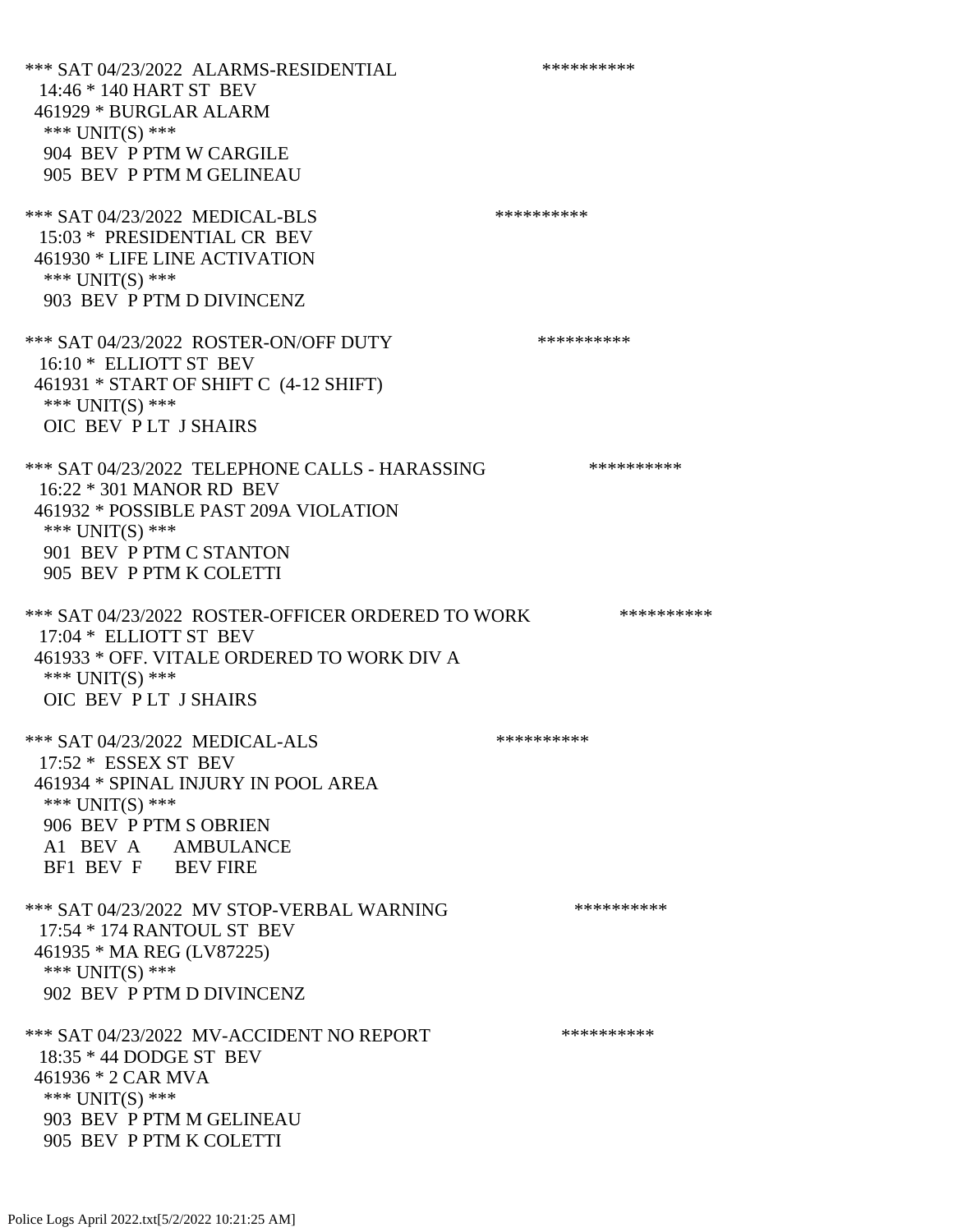\*\*\* SAT 04/23/2022 MV-ACCIDENT NO REPORT \*\*\*\*\*\*\*\*\*\*\*\* 18:35 \* 44 DODGE ST BEV 461937 \* CAR ACCIDENT \*\*\* UNIT(S) \*\*\* 903 BEV P PTM M GELINEAU 905 BEV P PTM K COLETTI BF1 BEV F BEV FIRE \*\*\* SAT 04/23/2022 ALARMS-COMMERCIAL \*\*\*\*\*\*\*\*\*\* 18:52 \* 900 CUMMINGS CENTER ST Apt: 130U BEV 461938 \* ALARM AT NEW ENGLAND SURGERY BUILDING \*\*\* UNIT(S) \*\*\* 901 BEV P PTM C STANTON 903 BEV P PTM M GELINEAU \*\*\* SAT 04/23/2022 DISTURBANCE-GENERAL \*\*\*\*\*\*\*\*\*\* 19:16 \* 32 BROADWAY BEV 461939 \* MAN YELLING IN HALLWAY \*\*\* UNIT(S) \*\*\* 902 BEV P PTM D DIVINCENZ 903 BEV P PTM M GELINEAU \*\*\* SAT 04/23/2022 MEDICAL-MENTAL HEALTH \*\*\*\*\*\*\*\*\*\*\*\* 20:55 \* CABOT ST and HALE ST BEV 461940 \* ASSIST CITIZEN \*\*\* UNIT(S) \*\*\* 901 BEV P PTM C STANTON 902 BEV P PTM D DIVINCENZ A1 BEV A AMBULANCE \*\*\* SAT 04/23/2022 DOMESTIC-VERBAL ARGUMENT \*\*\*\*\*\*\*\*\*\*\*\*\*\* 21:19 \* ELLIOTT ST BEV 461941 \* VERBAL DOMESTIC \*\*\* UNIT(S) \*\*\* 901 BEV P PTM C STANTON 903 BEV P PTM M GELINEAU \*\*\* SAT 04/23/2022 INCORRECT ENTRY/MUST CHANGE \*\*\*\*\*\*\*\*\*\* 21:33 \* 461942 \* \*\*\* UNIT(S) \*\*\* BF1 BEV F BEV FIRE \*\*\* SAT 04/23/2022 MEDICAL-BLS \*\*\*\*\*\*\*\*\*\*\*\*\* 21:35 \* RANTOUL ST and ELLIOTT ST BEV 461943 \* POSSIBLE HEART ATTACK \*\*\* UNIT(S) \*\*\* 902 BEV P PTM D DIVINCENZ 904 BEV P PTM M THERIAULT A1 BEV A AMBULANCE \*\*\* SAT 04/23/2022 ROSTER-ON/OFF DUTY \*\*\*\*\*\*\*\*\*\* 23:30 \* ELLIOTT ST BEV 461945 \* START OF SHIFT A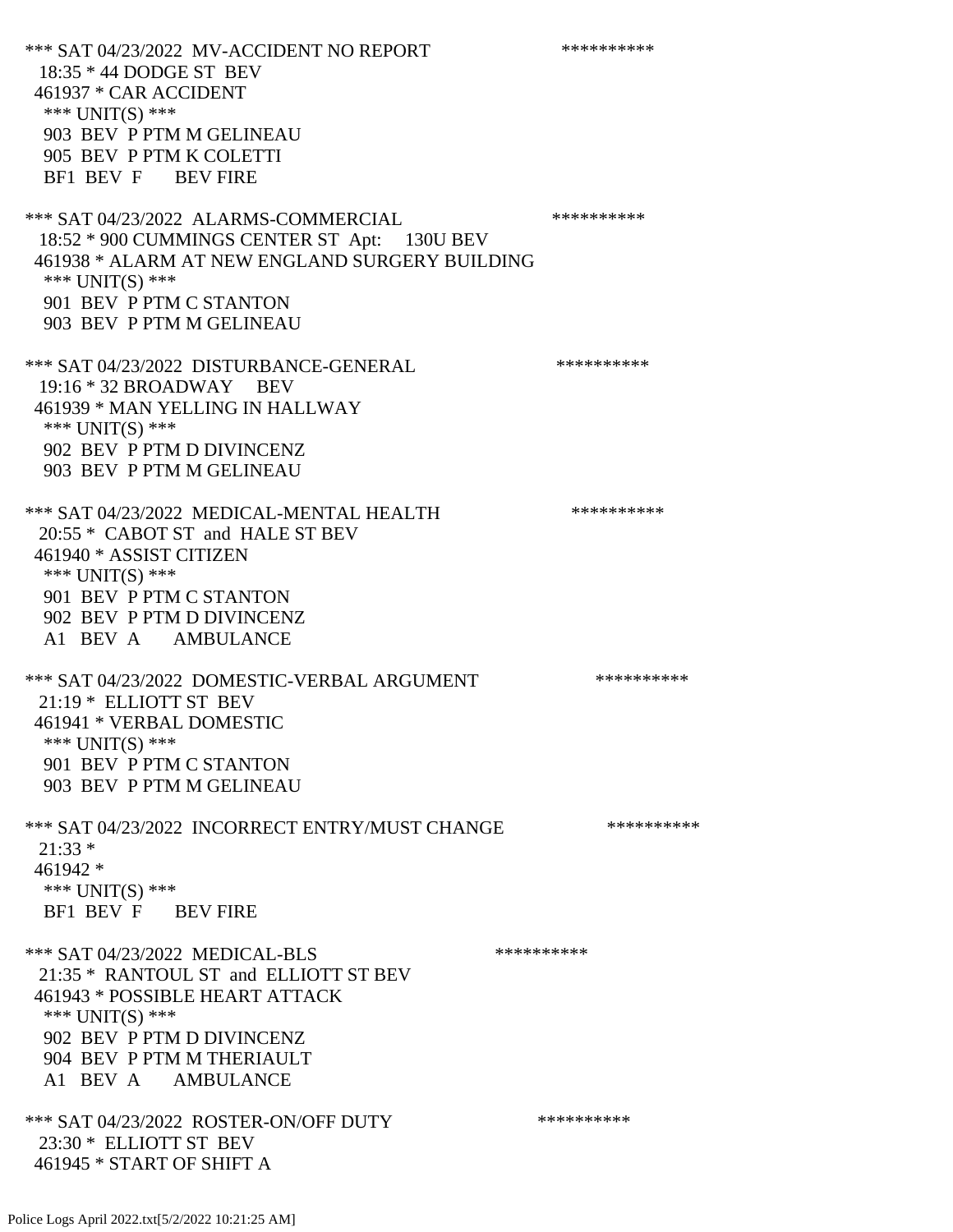\*\*\* UNIT(S) \*\*\* OIC BEV P SGT J SHAIRS \*\*\* SAT 04/23/2022 SUMMONS APPLICATION \*\*\*\*\*\*\*\*\*\* 23:50 \* 56 RIVER ST BEV 461946 \* POSSIBLE THEFT OF PHONE \*\*\* UNIT(S) \*\*\* 901 BEV P PTM C STANTON 906 BEV P PTM S OBRIEN \*\*\* SUN 04/24/2022 DISTURBANCE-NEIGHBORS \*\*\*\*\*\*\*\*\*\*\*\* 00:17 \* 5 BENNETT ST BEV 461947 \* NOISE COMPLAINT CALLED IN BY NEIGHBORS \*\*\* UNIT(S) \*\*\* 902 BEV P PTM M THERIAULT 903 BEV P RES J. PAGE \*\*\* SUN 04/24/2022 BUILDING CHECK \*\*\*\*\*\*\*\*\*\*\*\*\* 00:34 \* SOHIER RD BEV 461948 \* GENERAL PATROL OF BRISCOE MIDDLE SCHOOL \*\*\* UNIT(S) \*\*\* 903 BEV P RES J. PAGE \*\*\* SUN 04/24/2022 DIRECTED PATROL \*\*\*\*\*\*\*\*\*\* 00:40 \* 10 PARK ST BEV 461949 \* CHECK OF MBTA STATION \*\*\* UNIT(S) \*\*\* 902 BEV P PTM M THERIAULT \*\*\* SUN 04/24/2022 BUILDING CHECK \*\*\*\*\*\*\*\*\*\*\*\* 00:53 \* DODGE ST BEV 461950 \* NOTHING UNUSUAL \*\*\* UNIT(S) \*\*\* 905 BEV P PTM J VITALE \*\*\* SUN 04/24/2022 CHECK WELL BEING \*\*\*\*\*\*\*\*\*\* 00:57 \* 20 SOHIER RD Apt: 604 BEV 461952 \* WELL BEING CHECK \*\*\* UNIT(S) \*\*\* 902 BEV P PTM M THERIAULT 903 BEV P RES J. PAGE \*\*\* SUN 04/24/2022 DIRECTED PATROL \*\*\*\*\*\*\*\*\*\* 01:15 \* 25 ESSEX ST BEV 461951 \* CHECK OF BEVERLY COMMONS \*\*\* UNIT(S) \*\*\* 912 BEV P SGT J ZWICKER \*\*\* SUN 04/24/2022 SCHOOL BUILDING CHECK \*\*\*\*\*\*\*\*\*\*\*\* 01:17 \* 40 WOODLAND AV BEV 461953 \* AYERS SCHOOL CHECK \*\*\* UNIT(S) \*\*\* 901 BEV P PTM C GANEY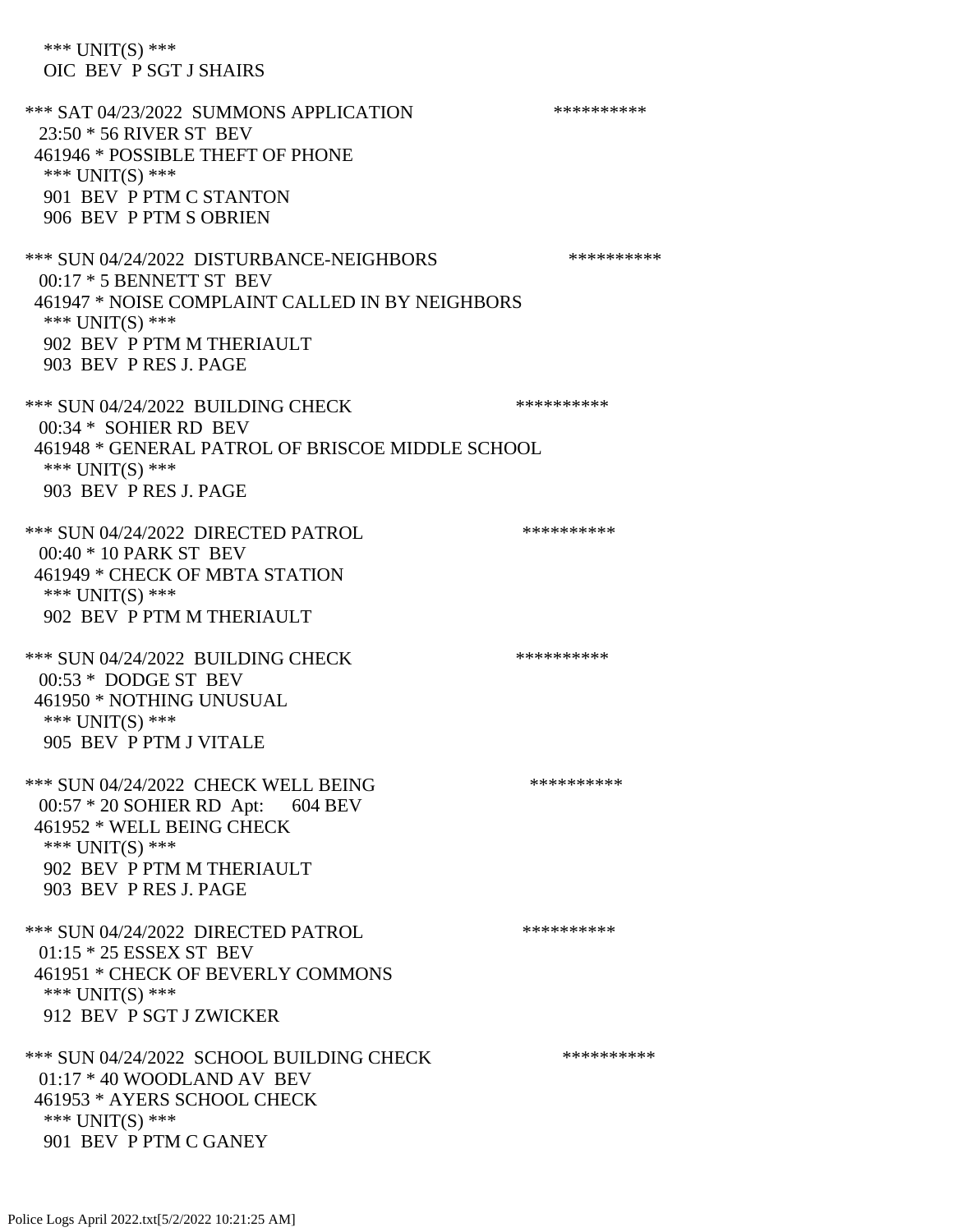\*\*\* SUN 04/24/2022 DIRECTED PATROL \*\*\*\*\*\*\*\*\*\* 01:18 \* 0 OBER ST and LYNCH PARK RD BEV 461954 \* CHECK OF LYNCH PARK \*\*\* UNIT(S) \*\*\* 912 BEV P SGT J ZWICKER \*\*\* SUN 04/24/2022 DIRECTED PATROL \*\*\*\*\*\*\*\*\*\* 01:20 \* 126-127 WATER ST BEV 461955 \* CHECK OF JUBILEE \*\*\* UNIT(S) \*\*\* 902 BEV P PTM M THERIAULT \*\*\* SUN 04/24/2022 DIRECTED PATROL \*\*\*\*\*\*\*\*\*\* 01:23 \* 1 BAYVIEW AV BEV 461956 \* CHECK OF HOSPITAL POINT \*\*\* UNIT(S) \*\*\* 912 BEV P SGT J ZWICKER \*\*\* SUN 04/24/2022 SCHOOL BUILDING CHECK \*\*\*\*\*\*\*\*\*\*\* 01:23 \* 100 SOHIER RD BEV 461957 \* GENERAL PATROL OF BHS \*\*\* UNIT(S) \*\*\* 903 BEV P RES J. PAGE \*\*\* SUN 04/24/2022 PARK/PLAYGROUND CHECK \*\*\*\*\*\*\*\*\*\*\*\* 01:23 \* 0 LOTHROP ST BEV 461958 \* CHECK OF INDEPENDENCE PARK \*\*\* UNIT(S) \*\*\* 902 BEV P PTM M THERIAULT \*\*\* SUN 04/24/2022 PARK/PLAYGROUND CHECK \*\*\*\*\*\*\*\*\*\*\*\* 01:27 \* 145 LIVINGSTONE AV BEV 461959 \* OBEAR PARK CHECK \*\*\* UNIT(S) \*\*\* 901 BEV P PTM C GANEY \*\*\* SUN 04/24/2022 DIRECTED PATROL \*\*\*\*\*\*\*\*\*\* 01:34 \* 25 ESSEX ST BEV 461960 \* CHECK OF COMMONS \*\*\* UNIT(S) \*\*\* 902 BEV P PTM M THERIAULT \*\*\* SUN 04/24/2022 DIRECTED PATROL \*\*\*\*\*\*\*\*\*\* 01:38 \* 17 HULL ST BEV 461961 \* CHECK OF CENTERVILLE SCHOOL \*\*\* UNIT(S) \*\*\* 912 BEV P SGT J ZWICKER \*\*\* SUN 04/24/2022 DIRECTED PATROL \*\*\*\*\*\*\*\*\*\* 01:43 \* 410 ESSEX ST BEV 461962 \* CHECK OF HARRY BALL FIELD \*\*\* UNIT(S) \*\*\* 912 BEV P SGT J ZWICKER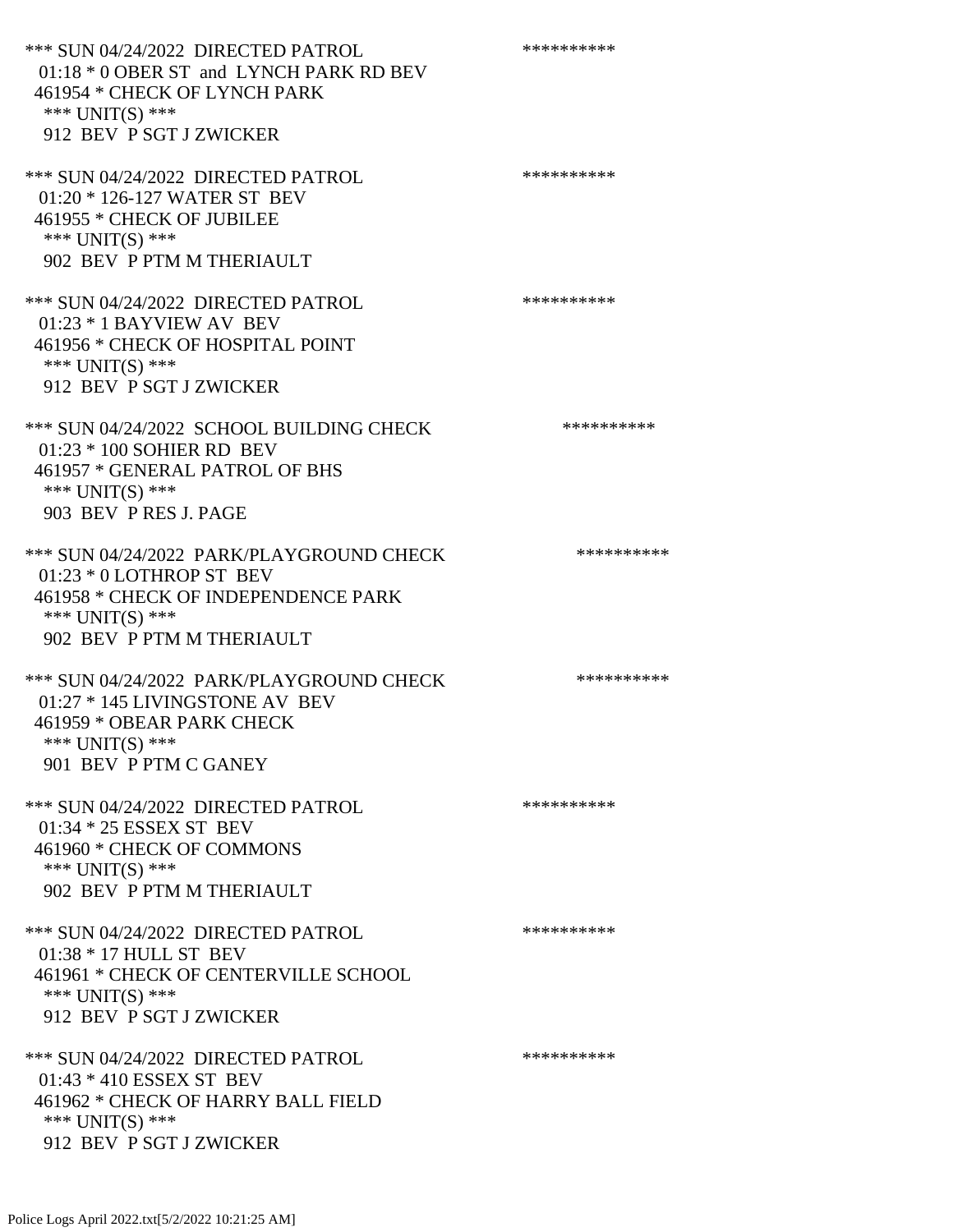\*\*\* SUN 04/24/2022 PARK/PLAYGROUND CHECK \*\*\*\*\*\*\*\*\*\*\*\* 01:44 \* 4 MCPHERSON DR BEV 461963 \* YOUTH CENTER CHECK \*\*\* UNIT(S) \*\*\* 901 BEV P PTM C GANEY \*\*\* SUN 04/24/2022 DIRECTED PATROL \*\*\*\*\*\*\*\*\*\* 01:47 \* 0 WATER ST BEV 461964 \* SANDY POINT CHECK \*\*\* UNIT(S) \*\*\* 902 BEV P PTM M THERIAULT \*\*\* SUN 04/24/2022 BUILDING CHECK \*\*\*\*\*\*\*\*\*\*\*\* 02:01 \* CABOT ST BEV 461965 \* GENERAL PATROL OF KELLY FORD. \*\*\* UNIT(S) \*\*\* 903 BEV P RES J. PAGE \*\*\* SUN 04/24/2022 BUILDING CHECK \*\*\*\*\*\*\*\*\*\*\* 02:34 \* RESERVOIR RD BEV 461966 \* BEVERLY ATHLETIC CLUB CHECK \*\*\* UNIT(S) \*\*\* 903 BEV P RES J. PAGE \*\*\* SUN 04/24/2022 DISTURBANCE-NEIGHBORS \*\*\*\*\*\*\*\*\*\* 02:44 \* 2 TRAFALGAR DR BEV 461967 \* NOISE COMPLAINT \*\*\* UNIT(S) \*\*\* 901 BEV P PTM C GANEY 905 BEV P PTM J VITALE \*\*\* SUN 04/24/2022 BUILDING CHECK \*\*\*\*\*\*\*\*\*\*\*\* 03:02 \* BRIMBAL AV BEV 461968 \* NORTH SHORE BANK BUILDING CHECK \*\*\* UNIT(S) \*\*\* 903 BEV P RES J. PAGE \*\*\* SUN 04/24/2022 MEDICAL-ALS \*\*\*\*\*\*\*\*\*\*\*\*\* 05:39 \* IVES ST BEV 461969 \* POSSIBLE SEIZURE \*\*\* UNIT(S) \*\*\* 902 BEV P PTM M THERIAULT 903 BEV P RES J. PAGE A1 BEV A AMBULANCE \*\*\* SUN 04/24/2022 SUSP ACTIVITY-MOTOR VEHICLE \*\*\*\*\*\*\*\*\*\*\*\* 05:45 \* 21 KERNWOOD AV BEV 461970 \* MAN POSSIBLY SLEEPING IN DRIVER SEAT \*\*\* UNIT(S) \*\*\* 901 BEV P PTM C GANEY \*\*\* SUN 04/24/2022 ROSTER-OFFICER ORDERED TO WORK \*\*\*\*\*\*\*\*\*\*\* 07:01 \* ELLIOTT ST BEV 461971 \* OFC'S ORDERED FOR SHIFT B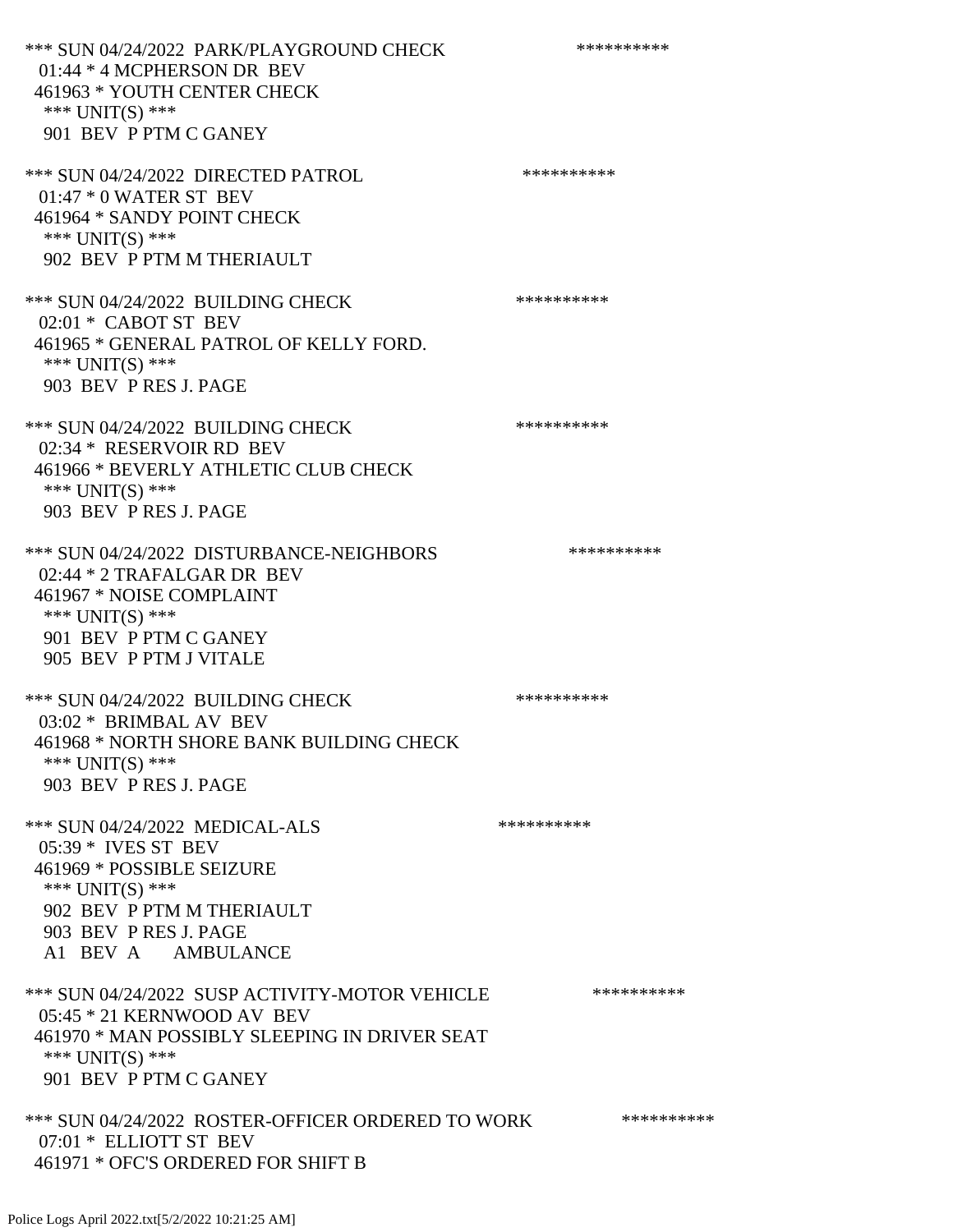\*\*\* UNIT(S) \*\*\* OIC BEV P SGT J SHAIRS

\*\*\* SUN 04/24/2022 ROSTER-OFFICER ORDERED TO WORK \*\*\*\*\*\*\*\*\*\*\* 07:02 \* ELLIOTT ST BEV 461972 \* OFC'S ORDERED FOR SHIFT B \*\*\* UNIT(S) \*\*\* OIC BEV P SGT J SHAIRS \*\*\* SUN 04/24/2022 ROSTER-ON/OFF DUTY \*\*\*\*\*\*\*\*\*\* 07:31 \* ELLIOTT ST BEV 461973 \* DIV B ASSIGNMENTS \*\*\* SUN 04/24/2022 CHECK WELL BEING \*\*\*\*\*\*\*\*\*\* 07:47 \* 71 BRIMBAL AV BEV 461974 \* CHECK WELL BEING FEMALE PARTY \*\*\* UNIT(S) \*\*\* 905 BEV P PTM J VITALE 906 BEV P PTM D GRIMES \*\*\* SUN 04/24/2022 ALARMS-RESIDENTIAL \*\*\*\*\*\*\*\*\*\* 10:31 \* 9 NEWBURY ST BEV 461975 \* PANIC ALARM \*\*\* UNIT(S) \*\*\* 903 BEV P PTM S LANE 904 BEV P PTM W CARGILE \*\*\* SUN 04/24/2022 ROSTER-OFFICER ORDERED TO WORK \*\*\*\*\*\*\*\*\*\*\* 11:01 \* ELLIOTT ST BEV 461976 \* PRINZ AND CARGILE ORDERED DIV C \*\*\* UNIT(S) \*\*\* OIC BEV P SGT J SANTAMARI \*\*\* SUN 04/24/2022 DISTURBANCE-FIGHT \*\*\*\*\*\*\*\*\*\* 11:35 \* 0 DANE ST and BUTMAN ST BEV 461977 \* DK MALES FIGHTING \*\*\* UNIT(S) \*\*\* 902 BEV P PTM D DIVINCENZ 903 BEV P PTM S LANE \*\*\* SUN 04/24/2022 MEDICAL-ALS \*\*\*\*\*\*\*\*\*\*\*\*\* 11:35 \* RANTOUL ST BEV 461978 \* LIFE LINE DIFF. BREATHING \*\*\* UNIT(S) \*\*\* 904 BEV P PTM W CARGILE A1 BEV A AMBULANCE BF1 BEV F BEV FIRE \*\*\* SUN 04/24/2022 CHECK WELL BEING \*\*\*\*\*\*\*\*\*\*\*\*\* 12:18 \* 0 DANE ST and BUTMAN ST BEV 461979 \* DK FEMALE \*\*\* UNIT(S) \*\*\* 902 BEV P PTM K THOMASSON A2 BEV A AMBULANCE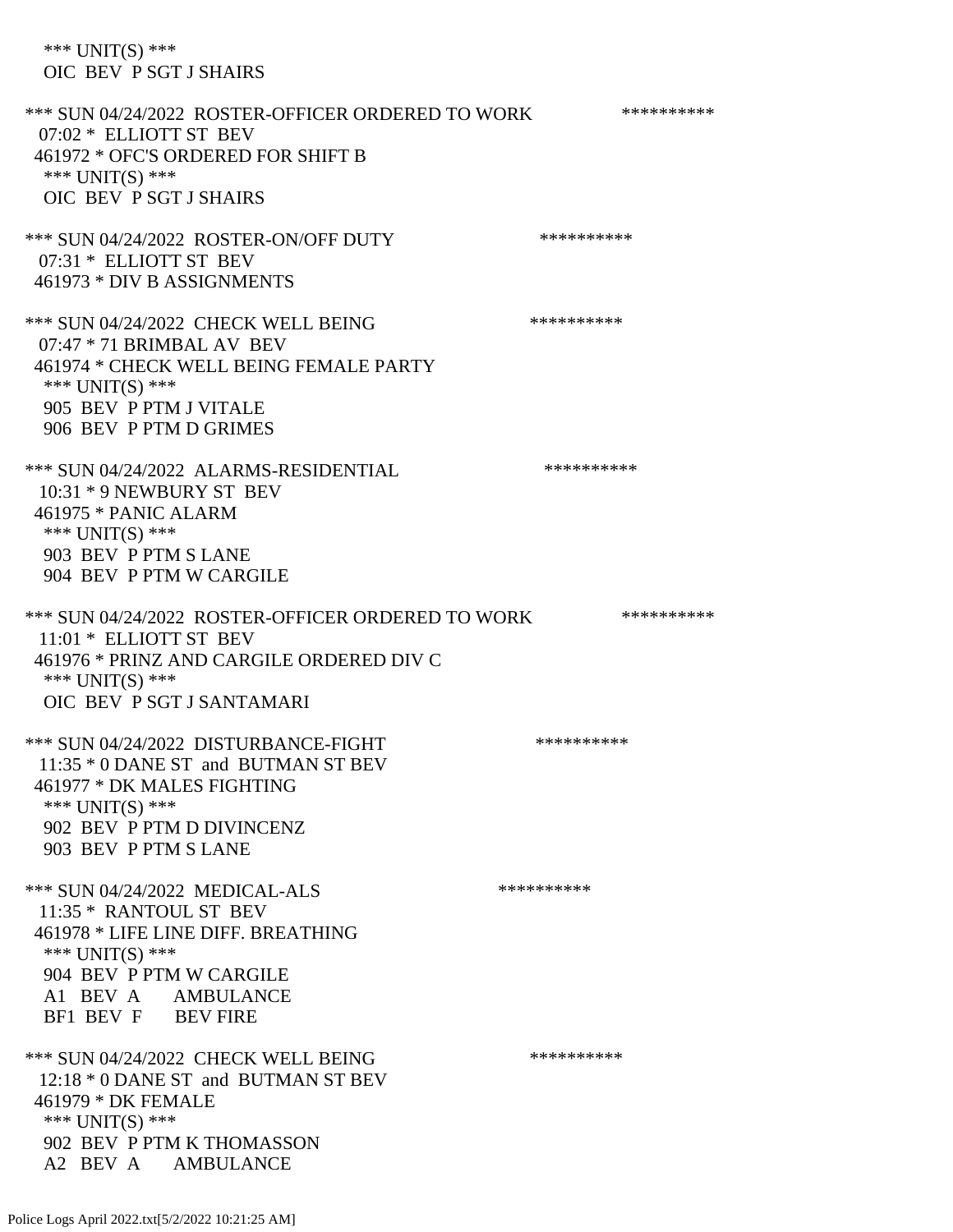\*\*\* SUN 04/24/2022 PARKING COMPLAINT - GENERAL \*\*\*\*\*\*\*\*\*\* 12:33 \* 0 CABOT ST and KNOWLTON ST BEV 461980 \* BLOCKED DRIVEWAY \*\*\* UNIT(S) \*\*\* 902 BEV P PTM K THOMASSON \*\*\* SUN 04/24/2022 CHECK WELL BEING \*\*\*\*\*\*\*\*\*\*\*\*\* 12:48 \* 8 TOZER RD Apt: 37 BEV 461981 \* POSSIBLE DOMESTIC - CHECK WELL BEING \*\*\* UNIT(S) \*\*\* 905 BEV P PTM J VITALE \*\*\* SUN 04/24/2022 VANDALISM-DESTRUC/DAMAG\*290 \*\*\*\*\*\*\*\*\*\* 14:26 \* 24 PEARL ST BEV 461982 \* DAMAGE TO FENCE \*\*\* UNIT(S) \*\*\* 903 BEV P PTM S LANE \*\*\* SUN 04/24/2022 ROSTER-ON/OFF DUTY \*\*\*\*\*\*\*\*\*\*\*\* 16:00 \* ELLIOTT ST BEV 461983 \* START OF SHIFT C (4-12 SHIFT) \*\*\* UNIT(S) \*\*\* OIC BEV P LT J SHAIRS \*\*\* SUN 04/24/2022 MEDICAL-BLS \*\*\*\*\*\*\*\*\*\*\*\* 16:04 \* IVES ST BEV 461984 \* SEIZURE - FEMALE \*\*\* UNIT(S) \*\*\* 902 BEV P PTM ARCHAMBAULT A1 BEV A AMBULANCE \*\*\* SUN 04/24/2022 ASSIST BEVERLY FIRE DEPT \*\*\*\*\*\*\*\*\*\*\*\* 16:23 \* 0 BRIMBAL AV BEV 461985 \* SMALL FIRE IN CEMETERY \*\*\* UNIT(S) \*\*\* 903 BEV P PTM M GELINEAU BF1 BEV F BEV FIRE \*\*\* SUN 04/24/2022 DOMESTIC-DRUNKENNESS \*90E \*\*\*\*\*\*\*\*\*\* 18:54 \* 22 CLIFTON AV BEV 461987 \* INTOXICATED SON WANTS TO FIGHT \*\*\* UNIT(S) \*\*\* 901 BEV P PTM S LANE 905 BEV P PTM S OBRIEN \*\*\* SUN 04/24/2022 PARKING COMP-BLK DRIVEWAY \*\*\*\*\*\*\*\*\*\* 18:57 \* 24 FEDERAL ST BEV 461988 \* BLOCKED DRIVEWAY \*\*\* UNIT(S) \*\*\* 902 BEV P PTM ARCHAMBAULT \*\*\* SUN 04/24/2022 MEDICAL-MENTAL HEALTH \*\*\*\*\*\*\*\*\*\* 21:36 \* ELLIS SQ BEV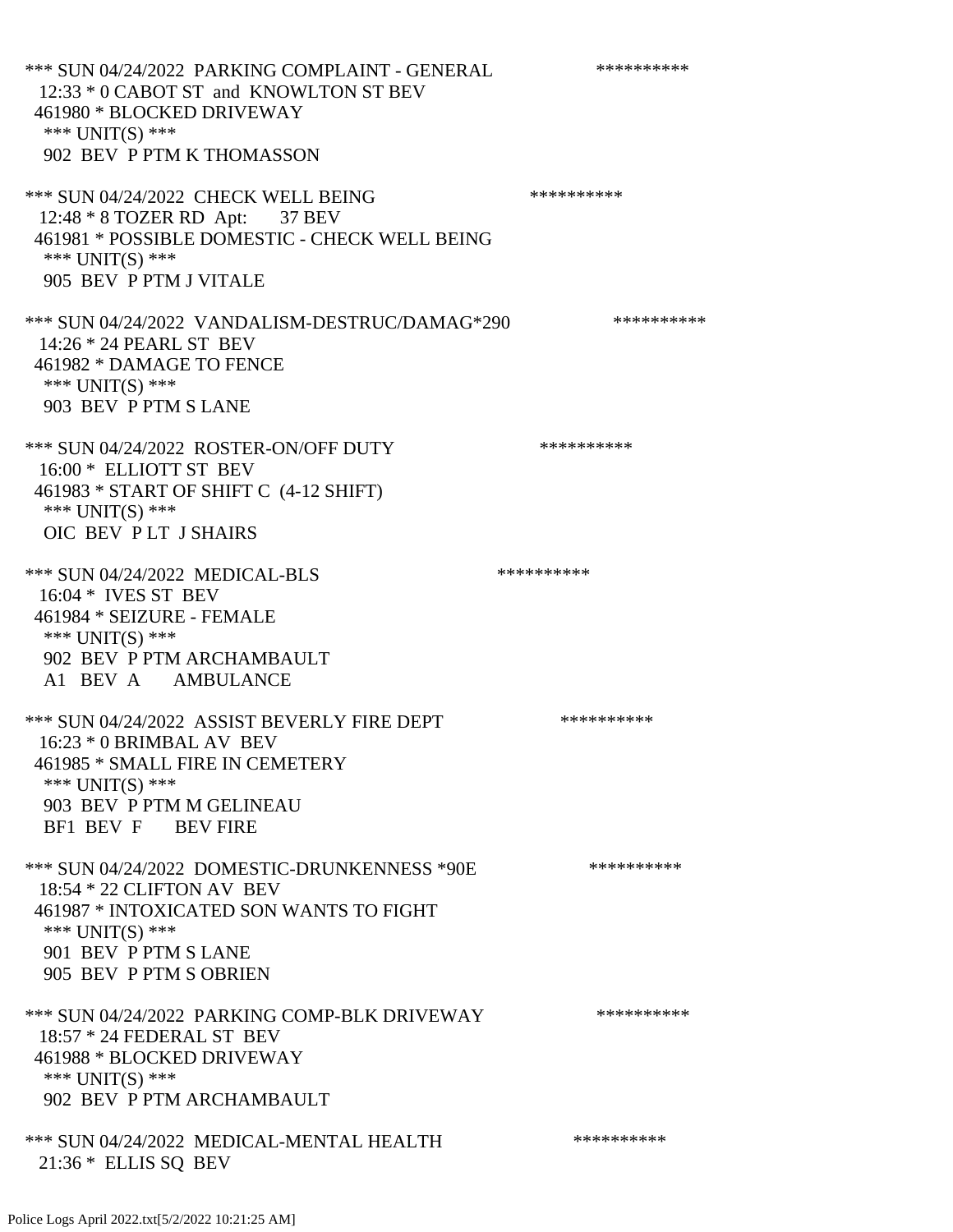461989 \* SUICIDAL FEMALE \*\*\* UNIT(S) \*\*\* 901 BEV P PTM S LANE 902 BEV P PTM ARCHAMBAULT \*\*\* SUN 04/24/2022 MEDICAL-MENTAL HEALTH \*\*\*\*\*\*\*\*\*\* 21:46 \* RANTOUL ST BEV 461990 \* POSSIBLE SUICIDAL SOCIAL MEDIA POSTS \*\*\* UNIT(S) \*\*\* 903 BEV P PTM M GELINEAU 905 BEV P PTM S OBRIEN 912 BEV P SGT J SHAIRS \*\*\* SUN 04/24/2022 MV STOP-VERBAL WARNING \*\*\*\*\*\*\*\*\*\*\*\* 22:10 \* 0 CABOT ST and STONE ST BEV 461991 \* MV STOP - MA MOTORCYCLE REG: 2M8327 \*\*\* UNIT(S) \*\*\* 901 BEV P PTM S LANE 902 BEV P PTM ARCHAMBAULT \*\*\* SUN 04/24/2022 ROSTER-ON/OFF DUTY \*\*\*\*\*\*\*\*\*\* 23:17 \* ELLIOTT ST BEV 461992 \* START OF DIVISION A (MIDNIGHT SHIFT) \*\*\* UNIT(S) \*\*\* OIC BEV P SGT J ZWICKER \*\*\* MON 04/25/2022 BUILDING CHECK \*\*\*\*\*\*\*\*\*\* 01:36 \* RANTOUL ST BEV 461993 \* 24 HOUR BUSINESS CHECK \*\*\* UNIT(S) \*\*\* 903 BEV P PTM F WOJICK \*\*\* MON 04/25/2022 CITY ORDINANCE NOISE CH. 15 \*\*\*\*\*\*\*\*\*\* 01:58 \* 60 BISSON ST BEV 461994 \* COMPLAINT OF LOUD MUSIC. \*\*\* UNIT(S) \*\*\* 903 BEV P PTM F WOJICK 904 BEV P PTM S CECCHINI \*\*\* MON 04/25/2022 SCHOOL BUILDING CHECK \*\*\*\*\*\*\*\*\*\* 02:12 \* 100 SOHIER RD BEV 461995 \* HIGH SCHOOL CHECK \*\*\* UNIT(S) \*\*\* 903 BEV P PTM F WOJICK \*\*\* MON 04/25/2022 DISTURBANCE-GENERAL \*\*\*\*\*\*\*\*\*\* 02:43 \* 65 DODGE ST BEV 461996 \* LEAF BLOWERS RUNNING IN THE PLAZA \*\*\* UNIT(S) \*\*\* 905 BEV P PTM D GRIMES \*\*\* MON 04/25/2022 PARK/PLAYGROUND CHECK \*\*\*\*\*\*\*\*\*\*\*\* 05:44 \* 426 CABOT ST BEV 461997 \* PARK CHECK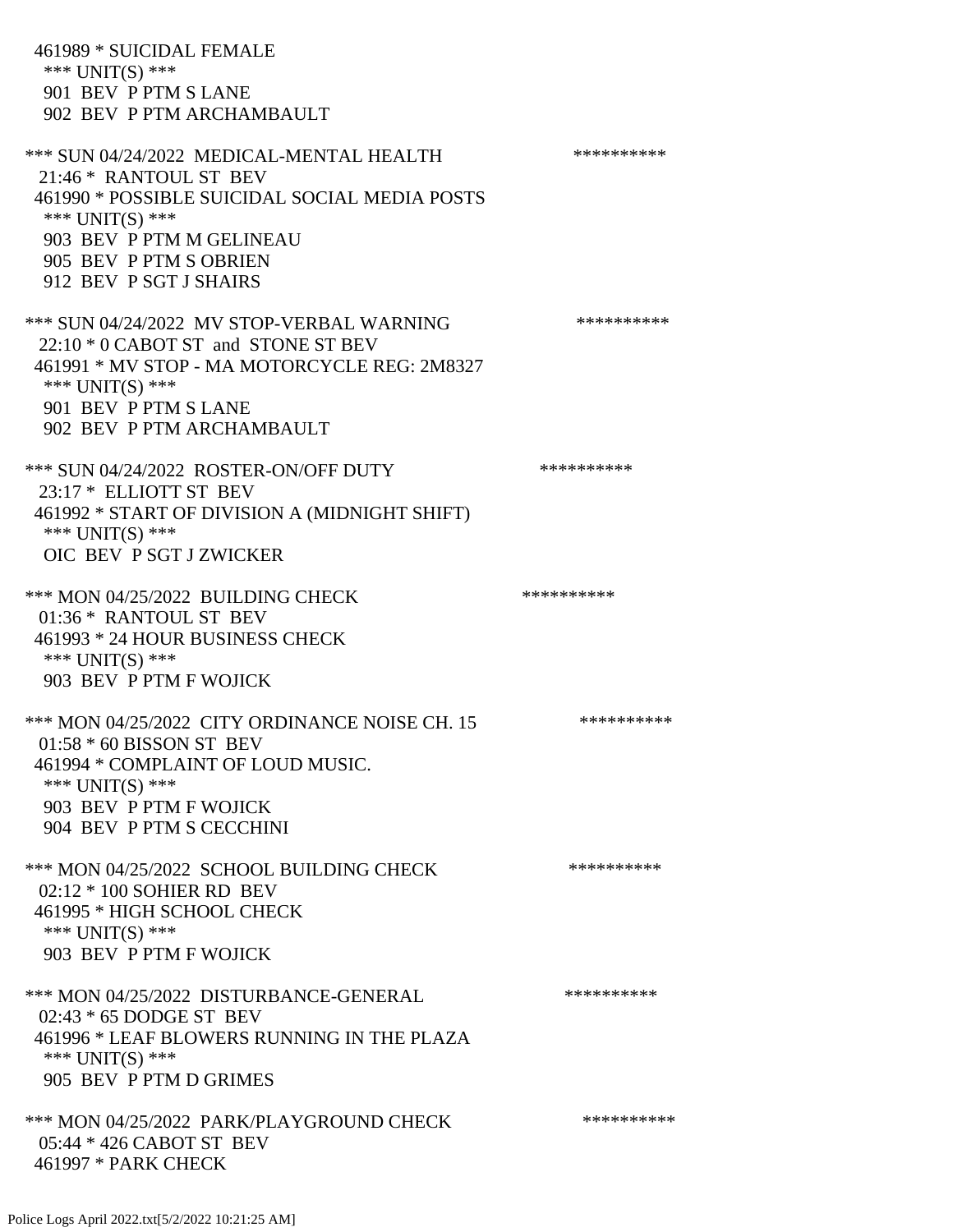\*\*\* UNIT(S) \*\*\* 903 BEV P PTM F WOJICK \*\*\* MON 04/25/2022 MV STOP-VERBAL WARNING \*\*\*\*\*\*\*\*\*\*\*\* 06:42 \* 0 MCKAY ST and BLAKE ST BEV 461998 \* MA REG 476AV8 \*\*\* UNIT(S) \*\*\* 901 BEV P PTM J VITALE \*\*\* MON 04/25/2022 ROSTER-OFFICER ORDERED TO WORK \*\*\*\*\*\*\*\*\*\*\*\* 07:14 \* ELLIOTT ST BEV 461999 \* OFFICER WOJICK ORDERED FOR DIV II \*\*\* UNIT(S) \*\*\* OIC BEV P SGT J ZWICKER \*\*\* MON 04/25/2022 MV STOP-VERBAL WARNING \*\*\*\*\*\*\*\*\*\*\*\* 07:49 \* 41 BRIMBAL AV BEV 462000 \* MV STOP 6LB863 \*\*\* UNIT(S) \*\*\* 907 BEV P PTM J LANTYCH \*\*\* MON 04/25/2022 ROSTER-ON/OFF DUTY \*\*\*\*\*\*\*\*\*\* 08:00 \* ELLIOTT ST BEV 462001 \* START OF SHIFT B (DAY SHIFT) \*\*\* UNIT(S) \*\*\* OIC BEV P LT J SHAIRS \*\*\* MON 04/25/2022 ERRATIC OPERATION OF MV \*\*\*\*\*\*\*\*\*\* 08:02 \* 0 SOHIER RD and NORTHRIDGE RD BEV 462002 \* FEMALE ERRATICALLY DRIVING TOWARDS 128N \*\*\* UNIT(S) \*\*\* H1 BEV P PTM C TWOMBLY \*\*\* MON 04/25/2022 SUSP ACTIVITY-MOTOR VEHICLE \*\*\*\*\*\*\*\*\*\*\*\* 08:11 \* 0 BRIMBAL AV BEV 462003 \* BLACK VOLVO PARKED DEEP IN THE CLEAR CUT \*\*\* UNIT(S) \*\*\* 902 BEV P PTM W CARGILE 903 BEV P PTM S LANE \*\*\* MON 04/25/2022 LOST & FOUND \*\*\*\*\*\*\*\*\*\*\*\* 08:40 \* 175 ELLIOTT ST BEV 462004 \* MOUNTAIN BIKE LEFT IN LOBBY \*\*\* UNIT(S) \*\*\* DEL2 BEV P DET D PRINZ \*\*\* MON 04/25/2022 MV STOP-WRITTEN WARNING \*\*\*\*\*\*\*\*\*\*\*\* 09:00 \* 111 HART ST BEV 462005 \* MV STOP 3HED91 \*\*\* UNIT(S) \*\*\* 907 BEV P PTM J LANTYCH \*\*\* MON 04/25/2022 COMMUNITY IMPACT UNIT \*\*\*\*\*\*\*\*\*\*\*\* 09:06 \* RIVER ST BEV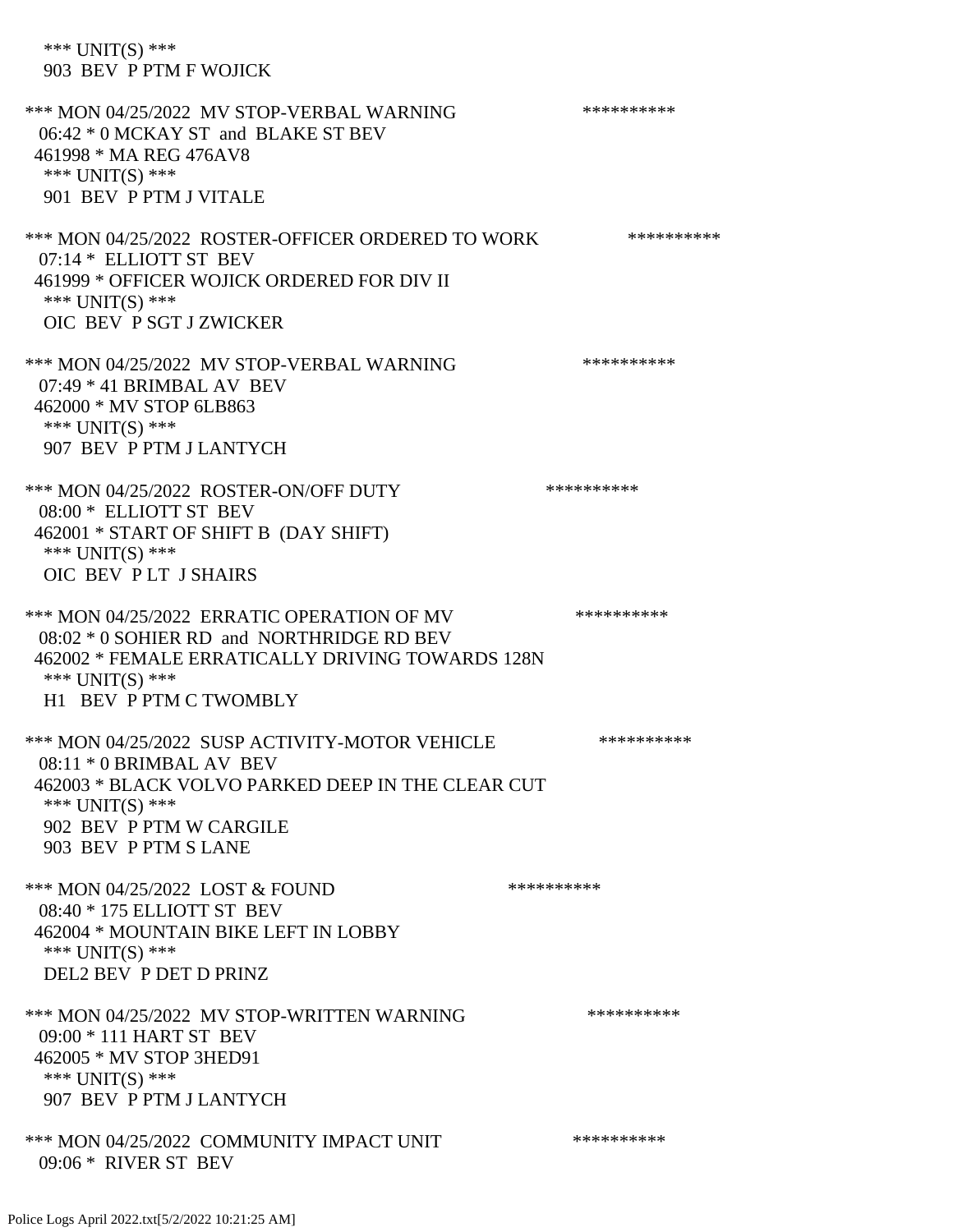462006 \* RUN GUESTS FOR WARRANTS SO STATUS \*\*\* UNIT(S) \*\*\* CIU BEV P PTM E ABRAHAMSO \*\*\* MON 04/25/2022 MV STOP-WRITTEN WARNING \*\*\*\*\*\*\*\*\*\*\*\* 09:10 \* 93 HART ST BEV 462007 \* MV STOP 9FY691 \*\*\* UNIT(S) \*\*\* 907 BEV P PTM J LANTYCH \*\*\* MON 04/25/2022 ASSIST BEVERLY FIRE DEPT \*\*\*\*\*\*\*\*\*\*\*\* 09:15 \* 304 RANTOUL ST BEV 462008 \* FIRE REQUESTING ASSISTANCE AT FIRE ALARM \*\*\* UNIT(S) \*\*\* 901 BEV P PTM J SPITALERI 902 BEV P PTM W CARGILE \*\*\* MON 04/25/2022 MV STOP-WRITTEN WARNING \*\*\*\*\*\*\*\*\*\*\*\* 09:19 \* 0 HART ST and DYER RD BEV 462009 \* MV STOP 353LE9 \*\*\* UNIT(S) \*\*\* 907 BEV P PTM J LANTYCH \*\*\* MON 04/25/2022 MV STOP-VERBAL WARNING \*\*\*\*\*\*\*\*\*\*\*\*\* 09:26 \* 0 HART ST and DYER RD BEV 462010 \* MV STOP BR17EV \*\*\* UNIT(S) \*\*\* 907 BEV P PTM J LANTYCH \*\*\* MON 04/25/2022 MV STOP-VERBAL WARNING \*\*\*\*\*\*\*\*\*\*\*\* 09:26 \* 100 RIVER ST BEV 462011 \* MA REG 1TJ438 \*\*\* UNIT(S) \*\*\* 901 BEV P PTM J SPITALERI 902 BEV P PTM W CARGILE \*\*\* MON 04/25/2022 MV STOP-WRITTEN WARNING \*\*\*\*\*\*\*\*\*\*\*\* 09:37 \* 0 HART ST and DYER RD BEV 462012 \* MV STOP 3DFZ89 \*\*\* UNIT(S) \*\*\* 907 BEV P PTM J LANTYCH \*\*\* MON 04/25/2022 MV STOP-VERBAL WARNING \*\*\*\*\*\*\*\*\*\*\*\* 09:46 \* 93 HART ST BEV 462013 \* MV STOP 8DW786 \*\*\* UNIT(S) \*\*\* 907 BEV P PTM J LANTYCH \*\*\* MON 04/25/2022 MV STOP-VERBAL WARNING \*\*\*\*\*\*\*\*\*\*\*\*\* 10:02 \* 0 HART ST and DYER RD BEV 462014 \* MV STOP 41X110 \*\*\* UNIT(S) \*\*\* 907 BEV P PTM J LANTYCH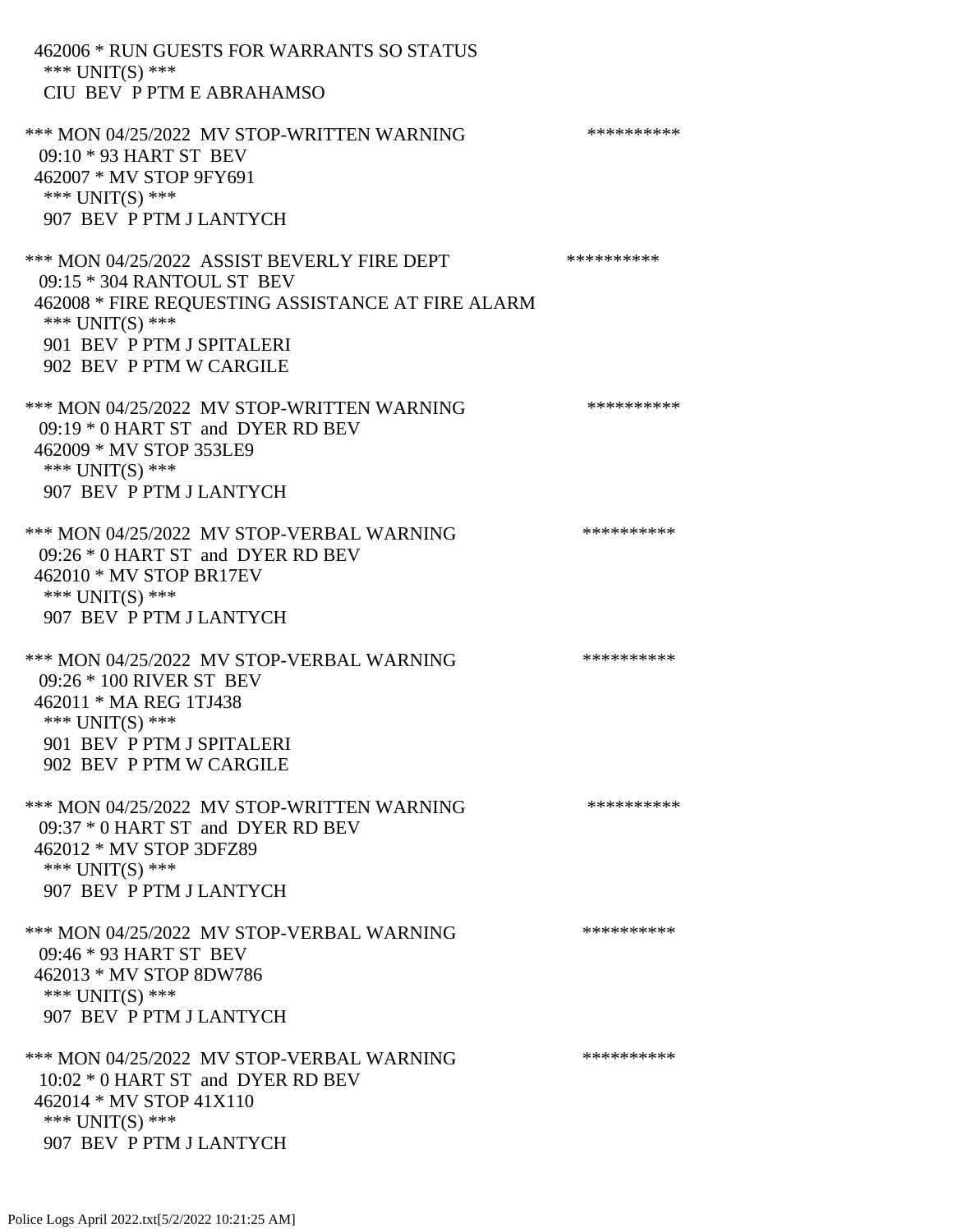\*\*\* MON 04/25/2022 209A ORDER ATTEMPT TO SERVE \*\*\*\*\*\*\*\*\*\* 10:04 \* ELNEW AV BEV 462015 \* ATTEMPT TO SERVE 209A EXTENSION-SERVED IN HAND \*\*\* UNIT(S) \*\*\* 905 BEV P PTM D GAGNON 912 BEV P SGT J SHAIRS \*\*\* MON 04/25/2022 MV STOP-VERBAL WARNING \*\*\*\*\*\*\*\*\*\*\*\* 10:04 \* 0 HART ST and DYER RD BEV 462016 \* MV STOP NVGD30 (FL) \*\*\* UNIT(S) \*\*\* 907 BEV P PTM J LANTYCH \*\*\* MON 04/25/2022 HOMELESS RELATED \*\*\*\*\*\*\*\*\*\* 10:10 \* 25 ESSEX ST BEV 462017 \* CHECK ON HOMELESS \*\*\* UNIT(S) \*\*\* CIU BEV P PTM E ABRAHAMSO \*\*\* MON 04/25/2022 MV STOP-VERBAL WARNING \*\*\*\*\*\*\*\*\*\*\*\*\*\* 10:11 \* 0 HART ST and DYER RD BEV 462018 \* MV STOP P72907 \*\*\* UNIT(S) \*\*\* 907 BEV P PTM J LANTYCH \*\*\* MON 04/25/2022 MV STOP-WRITTEN WARNING \*\*\*\*\*\*\*\*\*\*\*\* 10:22 \* 0 HART ST and DYER RD BEV 462019 \* MV STOP 6YHN90 \*\*\* UNIT(S) \*\*\* 907 BEV P PTM J LANTYCH \*\*\* MON 04/25/2022 MV-ACCIDENT PROPERTY DAMAGE \*\*\*\*\*\*\*\*\*\*\*\* 10:24 \* 0 SCHOOL ST and RANTOUL ST BEV 462020 \* MV CRASH WITH PARKED MV \*\*\* UNIT(S) \*\*\* 902 BEV P PTM W CARGILE \*\*\* MON 04/25/2022 CITY ORDINANCE-MV VIOLATION \*\*\*\*\*\*\*\*\*\* 10:38 \* 0 SOUTH HARDY ST and FAYETTE ST BEV 462021 \* SPEAK W/ VEHICLE OWNER \*\*\* UNIT(S) \*\*\* 913 BEV P SGT M HENEBURY \*\*\* MON 04/25/2022 MV STOP-VERBAL WARNING \*\*\*\*\*\*\*\*\*\*\*\*\* 10:48 \* 0 HALE ST and BRACKENBURY LN BEV 462022 \* MV STOP 799YA3 \*\*\* UNIT(S) \*\*\* 907 BEV P PTM J LANTYCH \*\*\* MON 04/25/2022 JUVENILE MATTER-OTHER \*\*\*\*\*\*\*\*\*\*\*\* 10:58 \* CABOT ST BEV 462023 \* ISSUE WITH STUDENT \*\*\* UNIT(S) \*\*\* 903 BEV P PTM S LANE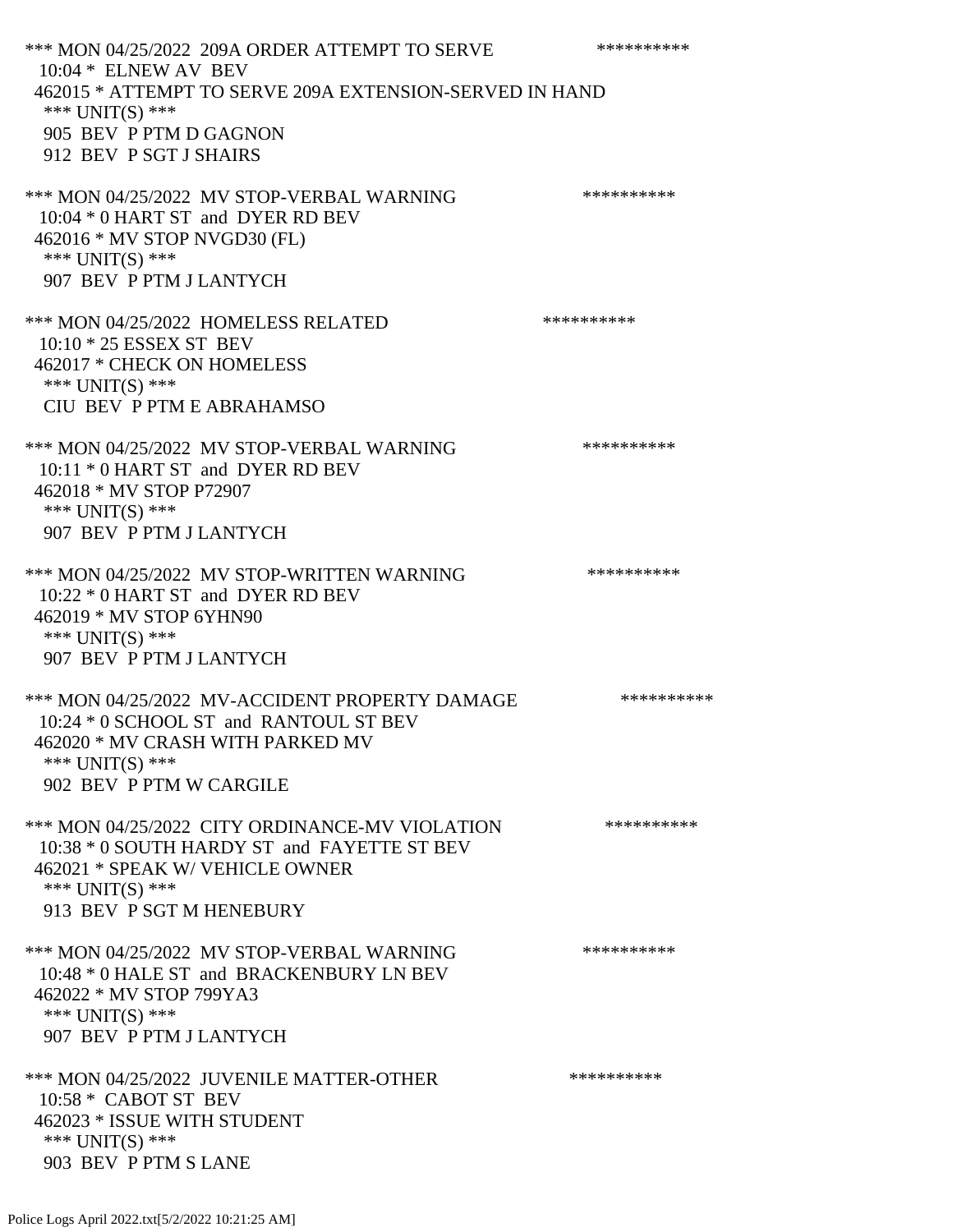905 BEV P PTM D GAGNON 911 BEV P \*\*\* MON 04/25/2022 MV STOP-VERBAL WARNING \*\*\*\*\*\*\*\*\*\*\*\* 11:00 \* 0 HALE ST and BRACKENBURY LN BEV 462024 \* MV STOP FORM (CT) \*\*\* UNIT(S) \*\*\* 907 BEV P PTM J LANTYCH \*\*\* MON 04/25/2022 MV STOP-WRITTEN WARNING \*\*\*\*\*\*\*\*\*\*\*\* 11:17 \* 0 BUDLEIGH AV and WALNUT AV BEV 462025 \* MV STOP 97TE87 \*\*\* UNIT(S) \*\*\* 907 BEV P PTM J LANTYCH \*\*\* MON 04/25/2022 MV STOP-VERBAL WARNING \*\*\*\*\*\*\*\*\*\*\*\* 11:23 \* 0 BRIMBAL AV and WALNUT AV BEV 462026 \* MV STOP 5HC521 \*\*\* UNIT(S) \*\*\* 907 BEV P PTM J LANTYCH \*\*\* MON 04/25/2022 SUSP ACTIVITY \*\*\*\*\*\*\*\*\*\*\*\* 11:41 \* 131 RANTOUL ST BEV 462027 \* WOMAN BELIEVES ITEM MISSING FROM GARAGE \*\*\* UNIT(S) \*\*\* 902 BEV P PTM W CARGILE \*\*\* MON 04/25/2022 ROSTER-OFFICER INJURED \*\*\*\*\*\*\*\*\*\*\* 11:47 \* ELLIOTT ST BEV 462028 \* COVID RELATED \*\*\* UNIT(S) \*\*\* CHA2 BEV P CPT M DEVLIN \*\*\* MON 04/25/2022 209A ORDER ATTEMPT TO SERVE \*\*\*\*\*\*\*\*\*\* 11:55 \* BRIDGE ST BEV 462029 \* ATTEMPT TO SERVE \*\*\* UNIT(S) \*\*\* 901 BEV P PTM J SPITALERI \*\*\* MON 04/25/2022 MV STOP-VERBAL WARNING \*\*\*\*\*\*\*\*\*\*\*\*\* 13:49 \* 0 EMILY WY and STANDLEY ST BEV 462030 \* MV STOP 1CME82 \*\*\* UNIT(S) \*\*\* 907 BEV P PTM J LANTYCH \*\*\* MON 04/25/2022 MV STOP-VERBAL WARNING \*\*\*\*\*\*\*\*\*\*\*\* 14:05 \* 0 RANTOUL ST and FAYETTE ST BEV 462031 \* MA REG 126XA1 \*\*\* UNIT(S) \*\*\* 902 BEV P PTM W CARGILE \*\*\* MON 04/25/2022 COMMUNITY IMPACT UNIT \*\*\*\*\*\*\*\*\*\*\*\* 14:06 \* WASHINGTON ST BEV 462032 \* PERSON SLEEPING IN CAR OVERNIGHT/WEEKS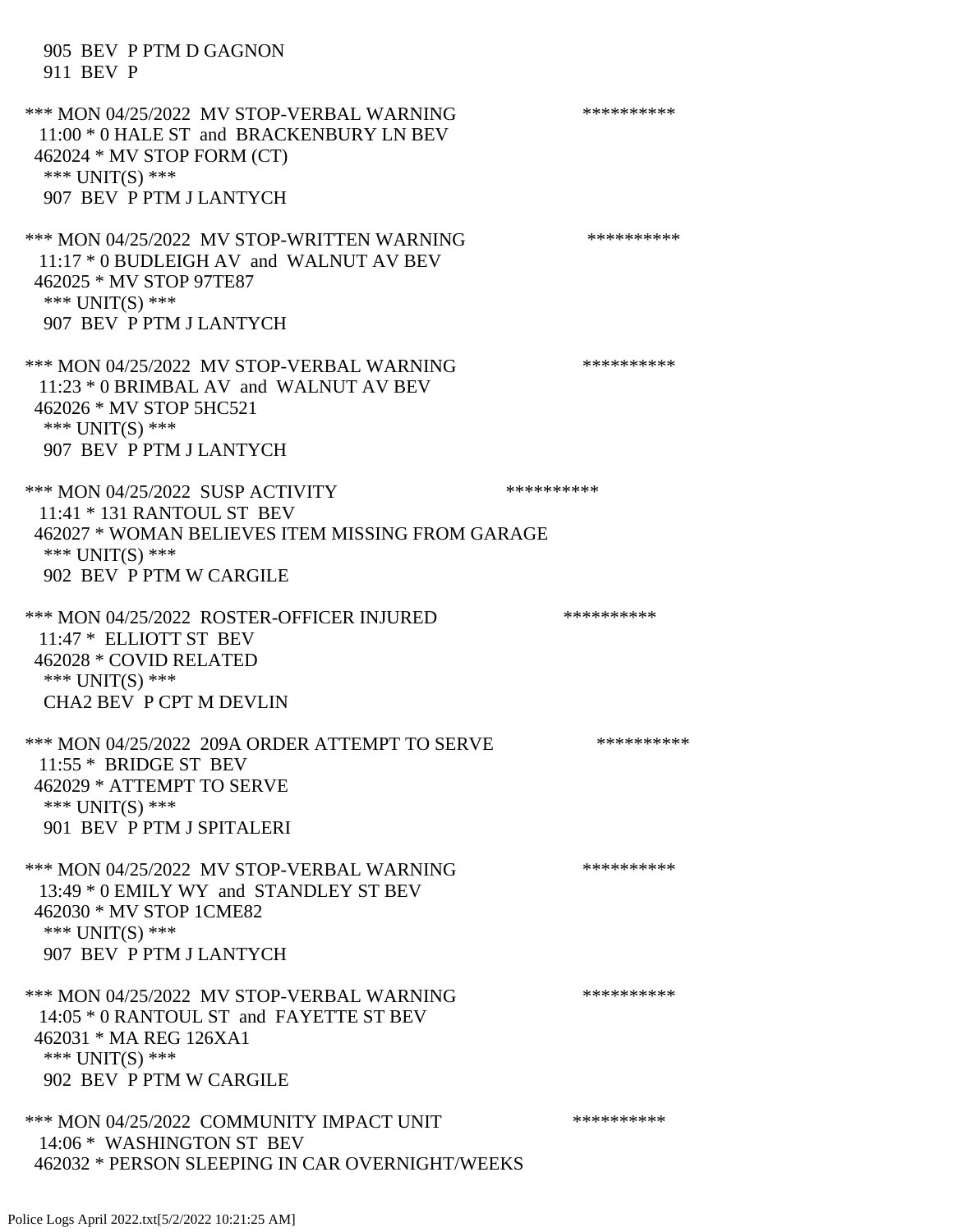\*\*\* UNIT(S) \*\*\* CIU BEV P PTM E ABRAHAMSO \*\*\* MON 04/25/2022 209A ORDER ATTEMPT TO SERVE \*\*\*\*\*\*\*\*\*\* 14:10 \* ROPES ST BEV 462033 \* ATTEMPT TO SERVE \*\*\* UNIT(S) \*\*\* 901 BEV P PTM J SPITALERI 903 BEV P PTM S LANE \*\*\* MON 04/25/2022 INCORRECT ENTRY/MUST CHANGE \*\*\*\*\*\*\*\*\*\* 14:32 \* 175 ELLIOTT ST BEV 462034 \* INCORRECT ENTRY \*\*\* UNIT(S) \*\*\* H2 BEV P PTM F WOJICK \*\*\* MON 04/25/2022 SUSP ACTIVITY \*\*\*\*\*\*\*\*\*\*\*\* 15:21 \* 15 WEST ST BEV 462035 \* MAN IN BLUE JACKET ACTING ODDLY \*\*\* UNIT(S) \*\*\* 905 BEV P PTM D GAGNON 906 BEV P PTM D GRIMES DEL1 BEV P DET T NOLAN \*\*\* MON 04/25/2022 ROSTER-ON/OFF DUTY \*\*\*\*\*\*\*\*\*\* 15:27 \* ELLIOTT ST BEV 462036 \* START OF SHIFT C \*\*\* UNIT(S) \*\*\* OIC BEV P LT M PANJWANI \*\*\* MON 04/25/2022 MV STOP-VERBAL WARNING \*\*\*\*\*\*\*\*\*\*\*\* 16:35 \* 0 RANTOUL ST and BROADWAY BEV 462037 \* MV STOP MA REG 3NTM44 \*\*\* UNIT(S) \*\*\* SIE5 BEV P SGT E HATHON \*\*\* MON 04/25/2022 FRAUD-CONF GAME/SWND/FL\*26A \*\*\*\*\*\*\*\*\*\* 16:39 \* 35 MILL ST BEV 462038 \* INSURANCE FRAUD \*\*\* UNIT(S) \*\*\* DEL4 BEV P DET S DESMOND \*\*\* MON 04/25/2022 MEDICAL-MENTAL HEALTH \*\*\*\*\*\*\*\*\*\* 16:39 \* RANTOUL ST BEV 462039 \* PARTY IN CRISIS \*\*\* UNIT(S) \*\*\* 902 BEV P PTM N BENCAL 903 BEV P PTM M MALONE A1 BEV A AMBULANCE \*\*\* MON 04/25/2022 MV-ACCIDENT PROPERTY DAMAGE \*\*\*\*\*\*\*\*\*\*\*\* 17:39 \* 0 DODGE ST and TOZER RD BEV 462040 \* MVA \*\*\* UNIT(S) \*\*\*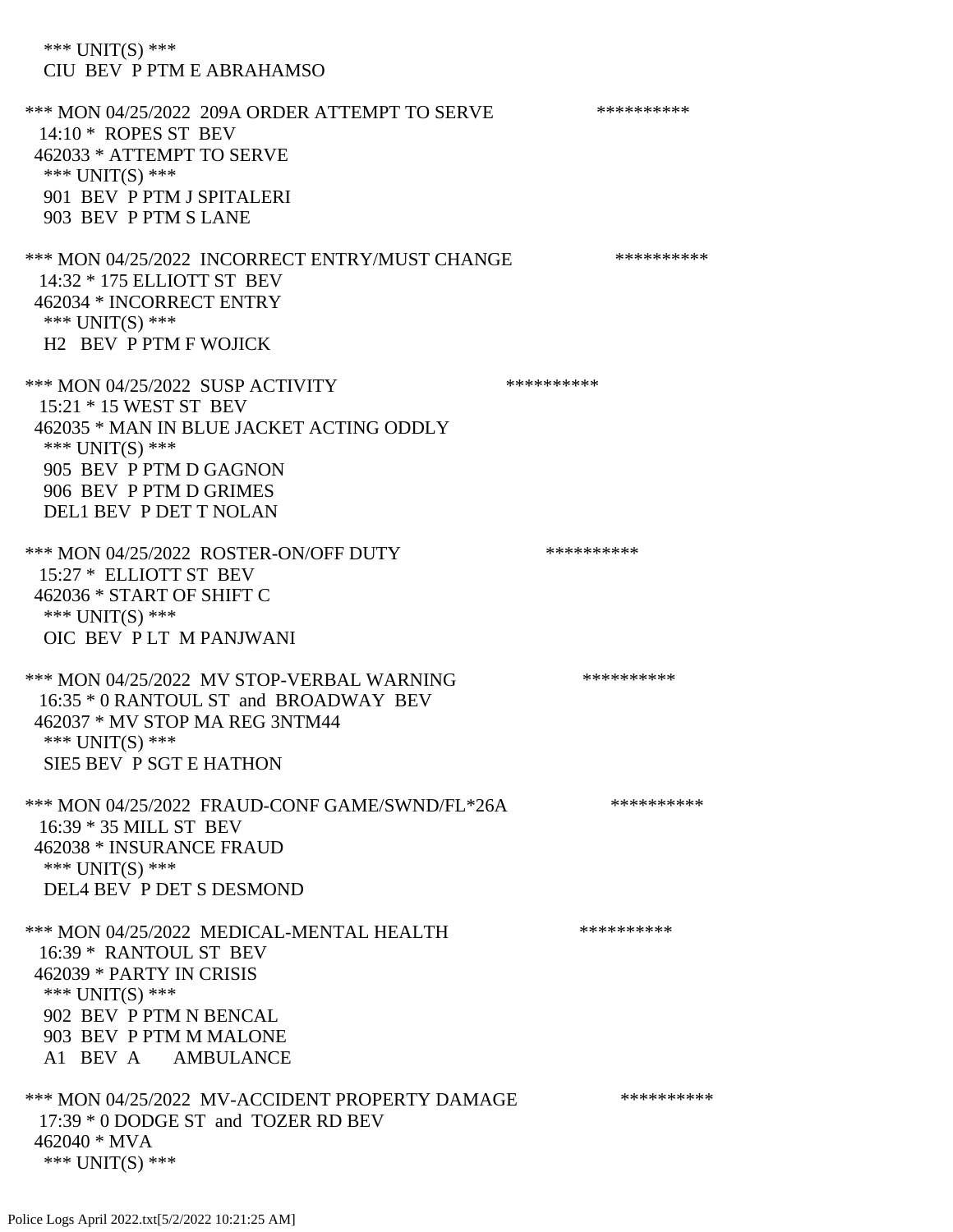### 905 BEV P PTM K COLETTI

\*\*\* MON 04/25/2022 MEDICAL-BLS \*\*\*\*\*\*\*\*\*\*\*\* 17:46 \* HILLTOP DR BEV 462041 \* ASTHMA ATTACK \*\*\* UNIT(S) \*\*\* 903 BEV P PTM M MALONE 904 BEV P PTM S OBRIEN A1 BEV A AMBULANCE BF1 BEV F BEV FIRE \*\*\* MON 04/25/2022 CHECK WELL BEING \*\*\*\*\*\*\*\*\*\* 18:03 \* 0 CHURCH ST and CABOT ST BEV 462042 \* FEMALE HAVING DIFFICULTIES IN HER MV \*\*\* UNIT(S) \*\*\* 902 BEV P PTM N BENCAL \*\*\* MON 04/25/2022 CHECK WELL BEING \*\*\*\*\*\*\*\*\*\* 18:16 \* 23 GAGE ST BEV 462043 \* CHECK ON MALE PARTY \*\*\* UNIT(S) \*\*\* 901 BEV P PTM E GOODELL 903 BEV P PTM M MALONE 912 BEV P SGT J TACHE A1 BEV A AMBULANCE \*\*\* MON 04/25/2022 MV-ACCIDENT HIT-RUN/PROP DAM \*\*\*\*\*\*\*\*\*\* 18:41 \* 19 HERRICK ST BEV 462044 \* HIT AND RUN \*\*\* UNIT(S) \*\*\* 903 BEV P PTM M MALONE \*\*\* MON 04/25/2022 POLICE INFORMATION \*\*\*\*\*\*\*\*\*\* 18:46 \* ELLIOTT ST BEV 462045 \* WENHAM PD PASSING ALONG INFORMATION \*\*\* UNIT(S) \*\*\* H2 BEV P PTM J MARRS \*\*\* MON 04/25/2022 CHECK WELL BEING \*\*\*\*\*\*\*\*\*\*\*\*\* 20:30 \* 150 RANTOUL ST BEV 462046 \* MALE PARTY SPRAWLED OUT ON BENCH \*\*\* UNIT(S) \*\*\* 901 BEV P PTM E GOODELL 902 BEV P PTM N BENCAL \*\*\* MON 04/25/2022 MEDICAL-BLS \*\*\*\*\*\*\*\*\*\*\*\* 20:49 \* CABOT ST BEV 462047 \* DISABLED MAN FELL \*\*\* UNIT(S) \*\*\* 902 BEV P PTM N BENCAL A1 BEV A AMBULANCE \*\*\* MON 04/25/2022 209A ORDER ATTEMPT TO SERVE \*\*\*\*\*\*\*\*\*\* 20:50 \* HALE ST BEV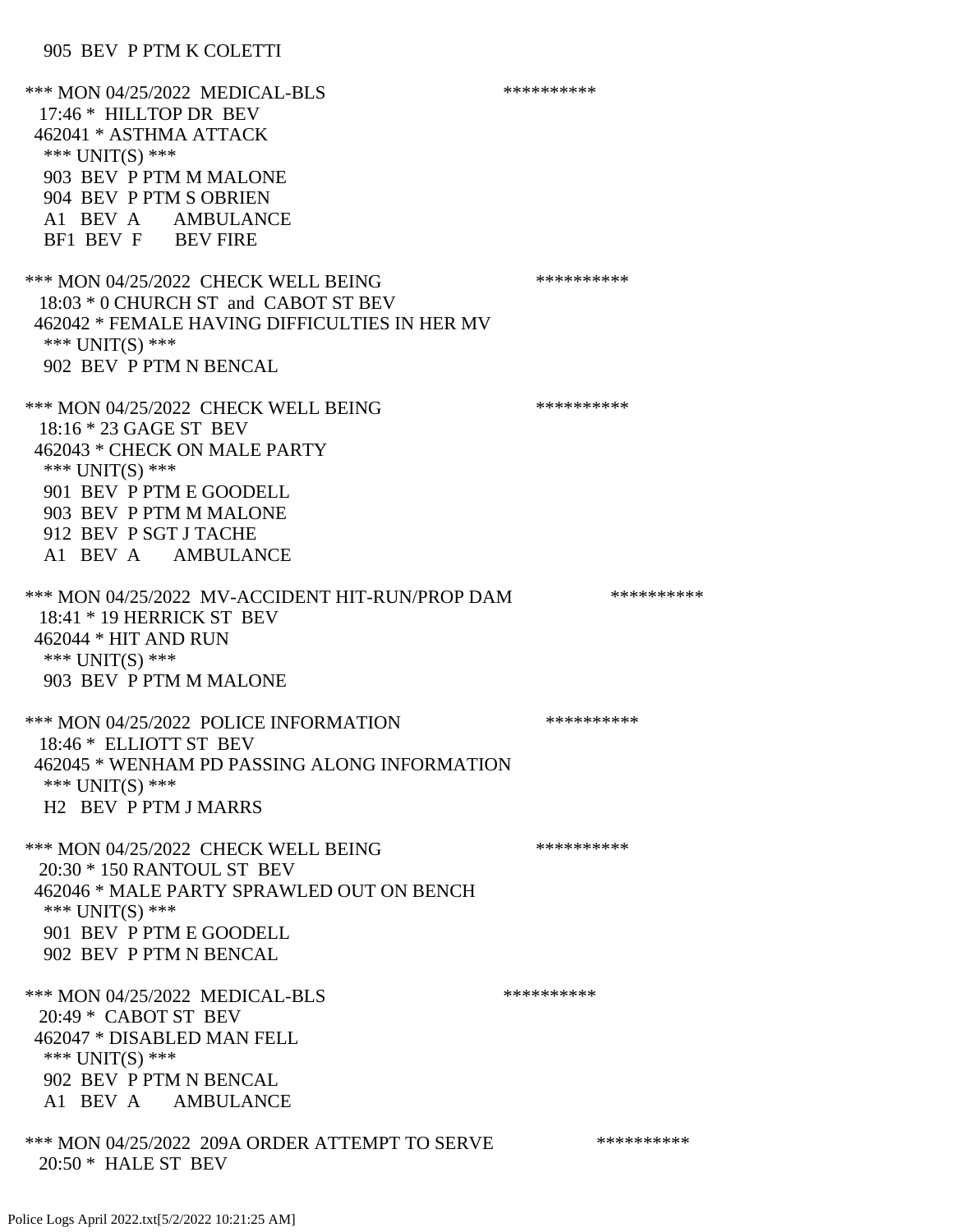462048 \* ATTEMPT TO SERVE 209A \*\*\* UNIT(S) \*\*\* 904 BEV P PTM S OBRIEN \*\*\* MON 04/25/2022 MEDICAL-MENTAL HEALTH \*\*\*\*\*\*\*\*\*\*\*\* 21:34 \* ESSEX ST BEV 462049 \* AMBULANCE REQUESTING ASSISTANCE \*\*\* UNIT(S) \*\*\* 904 BEV P PTM S OBRIEN \*\*\* MON 04/25/2022 MEDICAL-MENTAL HEALTH \*\*\*\*\*\*\*\*\*\* 23:36 \* RANTOUL ST BEV 462051 \* DK MALE IN FRONT OF ONE STOP \*\*\* UNIT(S) \*\*\* 901 BEV P PTM E GOODELL A2 BEV A AMBULANCE \*\*\* MON 04/25/2022 ROSTER-ON/OFF DUTY \*\*\*\*\*\*\*\*\*\* 23:45 \* ELLIOTT ST BEV 462050 \* START OF SHIFT A \*\*\* UNIT(S) \*\*\* OIC BEV P LT D COSTA \*\*\* TUE 04/26/2022 DIRECTED PATROL \*\*\*\*\*\*\*\*\*\* 00:14 \* 55 OBER ST BEV 462052 \* PARK CHK \*\*\* UNIT(S) \*\*\* 904 BEV P PTM S CECCHINI \*\*\* TUE 04/26/2022 BUILDING CHECK \*\*\*\*\*\*\*\*\*\*\*\* 00:32 \* DODGE ST BEV 462053 \* CVS PLAZA CHECK \*\*\* UNIT(S) \*\*\* 905 BEV P PTM E SCHULTZ \*\*\* TUE 04/26/2022 PARK/PLAYGROUND CHECK \*\*\*\*\*\*\*\*\*\* 00:32 \* 0 LOTHROP ST and DANE ST BEV 462054 \* PARK CHECK \*\*\* UNIT(S) \*\*\* 902 BEV P PTM F WOJICK \*\*\* TUE 04/26/2022 DIRECTED PATROL \*\*\*\*\*\*\*\*\*\* 00:39 \* 0 BAYVIEW AV and HOSPITAL PT BEV 462055 \* AREA CHK \*\*\* UNIT(S) \*\*\* 904 BEV P PTM S CECCHINI \*\*\* TUE 04/26/2022 BUILDING CHECK \*\*\*\*\*\*\*\*\*\*\*\* 00:50 \* ENON ST BEV 462056 \* COMMODORE PLAZA CHECK \*\*\* UNIT(S) \*\*\* 905 BEV P PTM E SCHULTZ \*\*\* TUE 04/26/2022 BAR CHECK \*\*\*\*\*\*\*\*\*\*\*\*\*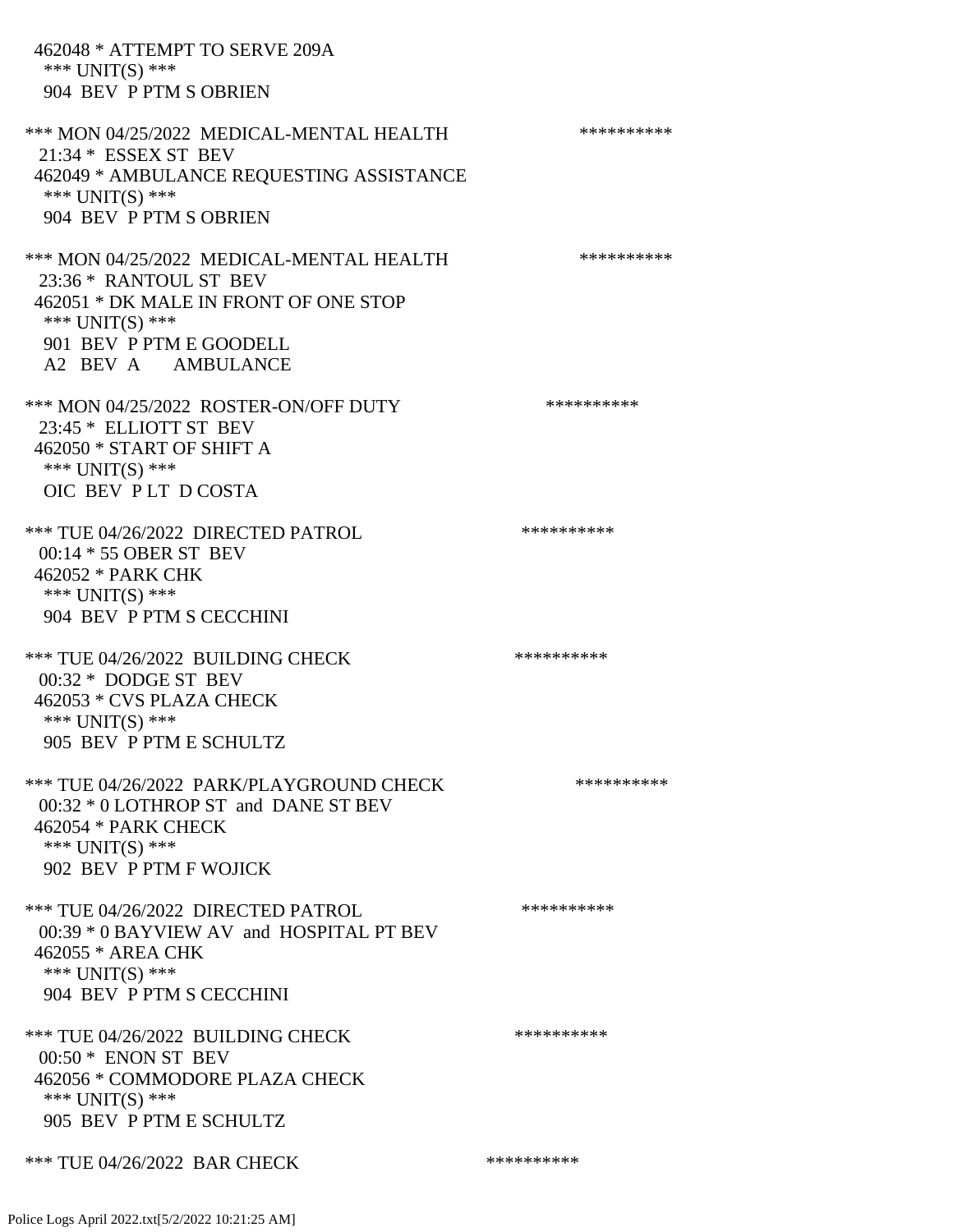00:53 \* 20 CABOT ST BEV 462057 \* MONITORING CLOSING TIME \*\*\* UNIT(S) \*\*\* 902 BEV P PTM F WOJICK \*\*\* TUE 04/26/2022 SCHOOL BUILDING CHECK \*\*\*\*\*\*\*\*\*\*\*\* 00:53 \* 100 SOHIER RD BEV 462058 \* ALL APPEARS OK \*\*\* UNIT(S) \*\*\* 903 BEV P PTM D GRIMES \*\*\* TUE 04/26/2022 TRAIN STATION CHECK \*\*\*\*\*\*\*\*\*\* 01:34 \* 10 PARK ST BEV 462059 \* DEPOT TRAIN STATION CHECK \*\*\* UNIT(S) \*\*\* 902 BEV P PTM F WOJICK \*\*\* TUE 04/26/2022 DIRECTED PATROL \*\*\*\*\*\*\*\*\*\* 01:43 \* 0 HALE ST and WEST ST BEV 462060 \* AREA CHK \*\*\* UNIT(S) \*\*\* 904 BEV P PTM S CECCHINI \*\*\* TUE 04/26/2022 BUILDING CHECK \*\*\*\*\*\*\*\*\*\* 01:47 \* MARGIN ST BEV 462061 \* NOTHING UNUSUAL \*\*\* UNIT(S) \*\*\* 901 BEV P PTM J VITALE \*\*\* TUE 04/26/2022 BUILDING CHECK \*\*\*\*\*\*\*\*\*\*\*\* 02:33 \* ELLIOTT ST BEV 462062 \* 24 HOUR BUSINESS CHECK \*\*\* UNIT(S) \*\*\* 902 BEV P PTM F WOJICK \*\*\* TUE 04/26/2022 ROSTER-OFFICER ORDERED TO WORK \*\*\*\*\*\*\*\*\*\*\* 07:04 \* ELLIOTT ST BEV 462063 \* OFFICER ORDERED TO WORK \*\*\* UNIT(S) \*\*\* OIC BEV P LT D COSTA \*\*\* TUE 04/26/2022 DOMESTIC-VERBAL ARGUMENT \*\*\*\*\*\*\*\*\*\* 07:30 \* BECKFORD ST BEV 462064 \* POSSIBLE ARGUMENT CALLED IN BY NEIGHBORS \*\*\* UNIT(S) \*\*\* 901 BEV P PTM J VITALE 905 BEV P PTM E SCHULTZ \*\*\* TUE 04/26/2022 MV STOP-WRITTEN WARNING \*\*\*\*\*\*\*\*\*\*\*\*\* 07:55 \* 0 CABOT ST and TREMONT ST BEV 462066 \* MV STOP 6KCJ20 \*\*\* UNIT(S) \*\*\* 907 BEV P PTM J LANTYCH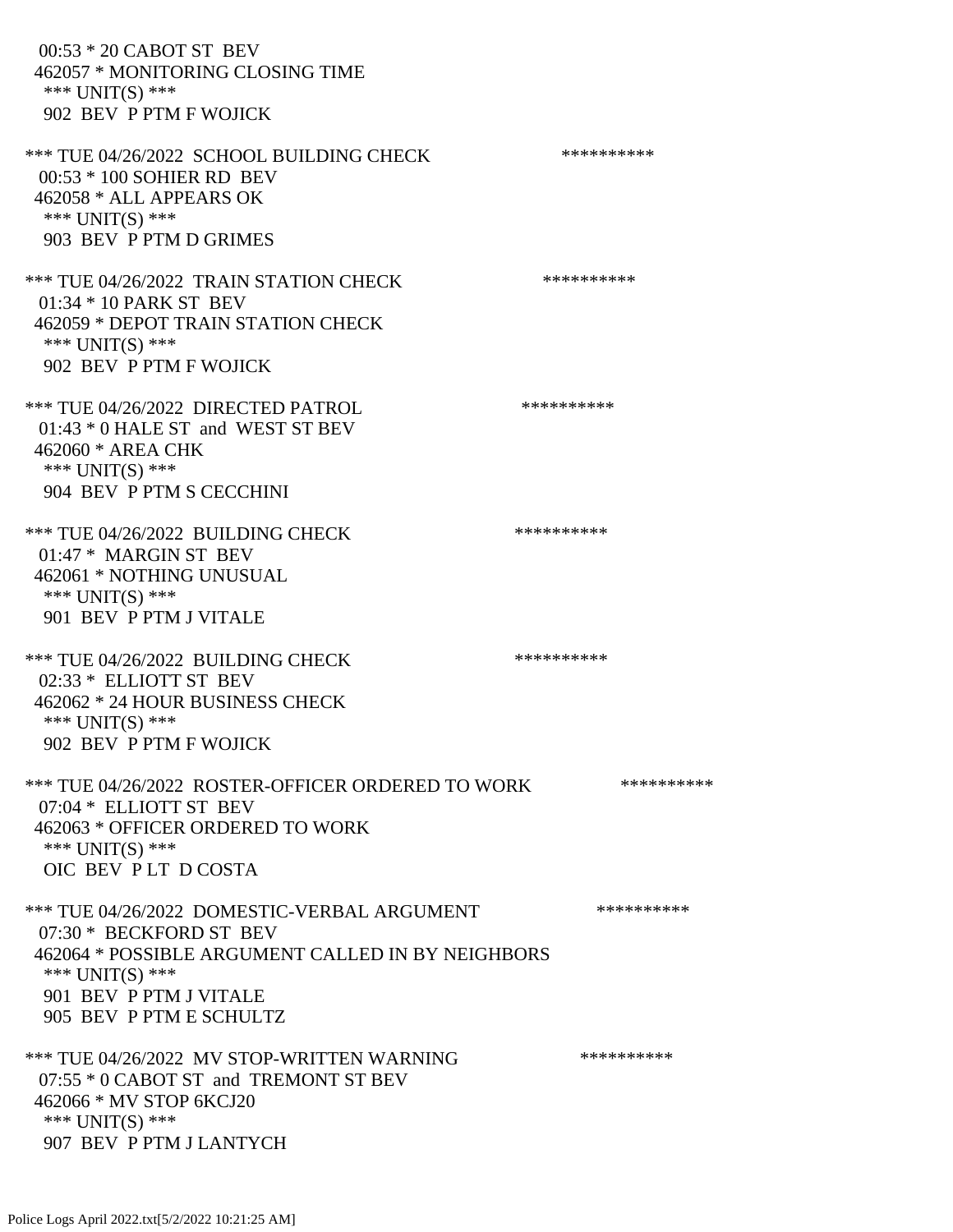\*\*\* TUE 04/26/2022 ROSTER-ON/OFF DUTY \*\*\*\*\*\*\*\*\*\* 08:00 \* ELLIOTT ST BEV 462065 \* START OF SHIFT B (DAY SHIFT) \*\*\* UNIT(S) \*\*\* OIC BEV P LT J SHAIRS \*\*\* TUE 04/26/2022 MV STOP-WRITTEN WARNING \*\*\*\*\*\*\*\*\*\*\*\*\* 08:00 \* 0 CABOT ST and TREMONT ST BEV 462067 \* MV STOP 2VDD35 \*\*\* UNIT(S) \*\*\* 907 BEV P PTM J LANTYCH \*\*\* TUE 04/26/2022 MV STOP-VERBAL WARNING \*\*\*\*\*\*\*\*\*\* 08:05 \* 0 CABOT ST and TREMONT ST BEV 462068 \* MV STOP 16MD25 \*\*\* UNIT(S) \*\*\* 907 BEV P PTM J LANTYCH \*\*\* TUE 04/26/2022 MV STOP-VERBAL WARNING \*\*\*\*\*\*\*\*\*\*\*\* 08:16 \* 0 CABOT ST and TREMONT ST BEV 462069 \* MV STOP RT35XH \*\*\* UNIT(S) \*\*\* 907 BEV P PTM J LANTYCH \*\*\* TUE 04/26/2022 MV STOP-VERBAL WARNING \*\*\*\*\*\*\*\*\*\*\*\*\* 08:21 \* 0 CABOT ST and TREMONT ST BEV 462070 \* MV STOP 2YA777 \*\*\* UNIT(S) \*\*\* 907 BEV P PTM J LANTYCH \*\*\* TUE 04/26/2022 MV STOP-VERBAL WARNING \*\*\*\*\*\*\*\*\*\*\*\*\* 08:25 \* 0 CABOT ST and TREMONT ST BEV 462071 \* MV STOP 16566 (PUPILS) \*\*\* UNIT(S) \*\*\* 907 BEV P PTM J LANTYCH \*\*\* TUE 04/26/2022 ANIMAL CONTROL CITATION \*\*\*\*\*\*\*\*\*\* 08:28 \* 47 BRIMBAL AV BEV 462072 \* UNRESTRAINED DOG CITATION B04856 \*\*\* UNIT(S) \*\*\* 931A BEV P ACO C CALLAHAN \*\*\* TUE 04/26/2022 MV STOP-WRITTEN WARNING \*\*\*\*\*\*\*\*\*\*\*\*\* 08:36 \* 0 CABOT ST and TREMONT ST BEV 462074 \* MV STOP 8PZ787 \*\*\* UNIT(S) \*\*\* 907 BEV P PTM J LANTYCH \*\*\* TUE 04/26/2022 FIRE-WOODS/GRASS/OTHER \*\*\*\*\*\*\*\*\*\* 09:22 \* 36 HULL ST BEV 462076 \* LANDSCAPE TRAILER ON FIRE \*\*\* UNIT(S) \*\*\* 905 BEV P PTM D GAGNON

906 BEV P PTM K THOMASSON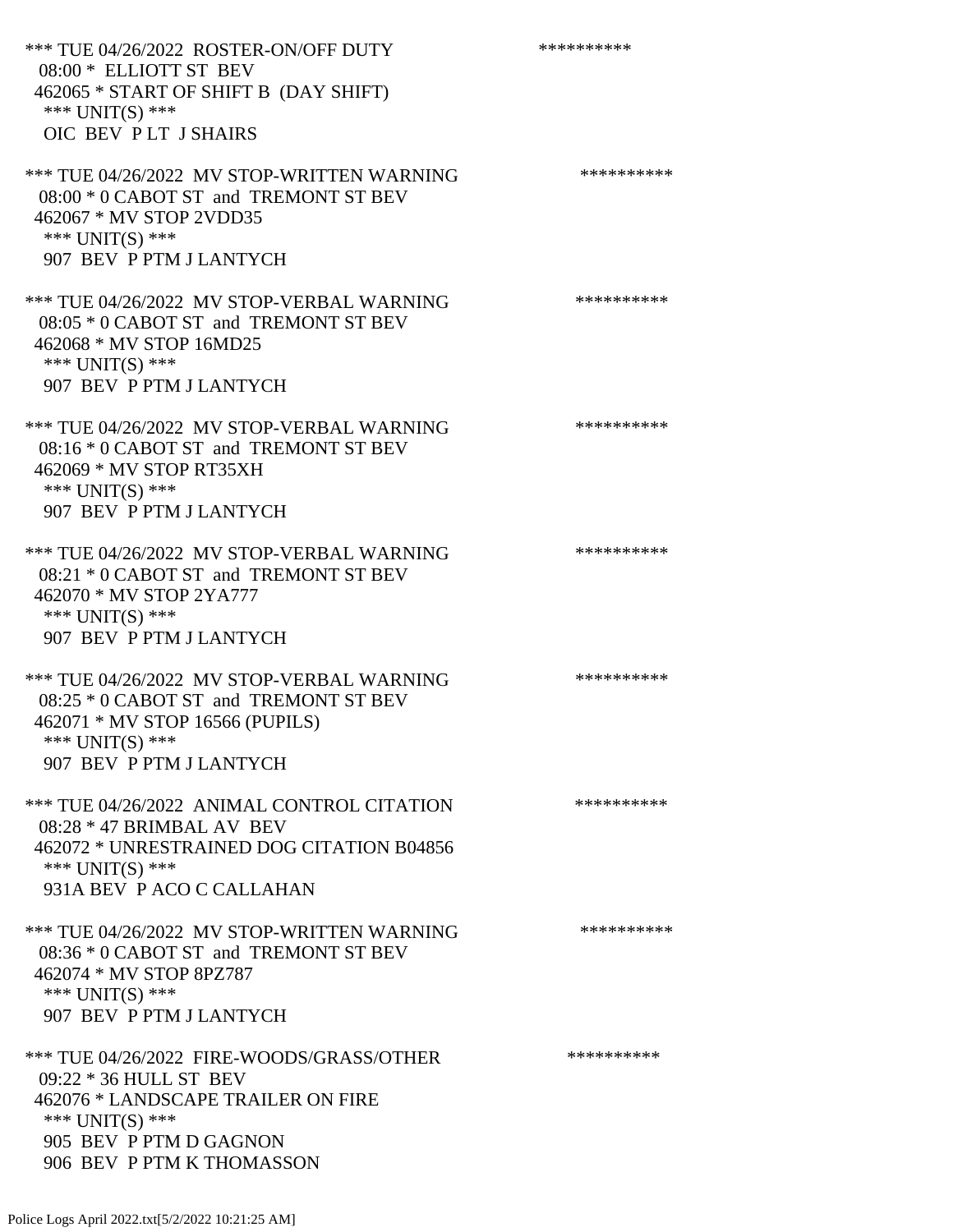# BF1 BEV F BEV FIRE

| *** TUE 04/26/2022 CHECK WELL BEING<br>09:30 * 393 ESSEX ST Apt: 101 BEV<br>462077 * CHECK WELL BEING OF FEMALE<br>*** $UNIT(S)$ ***<br>903 BEV P PTM S LANE<br>906 BEV P PTM K THOMASSON                     | ********** |
|---------------------------------------------------------------------------------------------------------------------------------------------------------------------------------------------------------------|------------|
| *** TUE 04/26/2022 MV STOP-VERBAL WARNING<br>09:44 * 0 BRIMBAL AV and SOHIER RD BEV<br>462078 * MA REG 2TAF41<br>*** UNIT(S) ***<br>912 BEV P SGT J SHAIRS                                                    | ********** |
| *** TUE 04/26/2022 CHECK WELL BEING<br>09:59 * 401 ESSEX ST Apt: 230 BEV<br>462079 * CHECK ON FEMALE FOR VETS AGENT<br>*** UNIT(S) ***<br>906 BEV P PTM K THOMASSON                                           | ********** |
| *** TUE 04/26/2022 MV STOP-VERBAL WARNING<br>10:05 * 0 ESSEX ST and CEDAR ST BEV<br>462080 * MV STOP 7NZP80<br>*** $UNIT(S)$ ***<br>907 BEV P PTM J LANTYCH                                                   | ********** |
| *** TUE 04/26/2022 MV STOP-VERBAL WARNING<br>10:06 * 0 HERRICK ST and AMES ST BEV<br>462081 * MV STOP-6RLF60<br>*** $UNIT(S)$ ***<br>912 BEV P SGT J SHAIRS                                                   | ********** |
| *** TUE 04/26/2022 MV STOP-VERBAL WARNING<br>10:34 * 0 CABOT ST and TRASK ST BEV<br>462082 * MV STOP 3JSM99<br>*** UNIT(S) ***<br>907 BEV P PTM J LANTYCH                                                     | ********** |
| *** TUE 04/26/2022 MEDICAL-BLS<br>10:47 * BEVERLY COMMONS DR BEV<br>462083 * UNKNOWN MEDICAL<br>*** UNIT(S) ***<br>903 BEV P PTM S LANE<br>905 BEV P PTM D GAGNON<br>A1 BEV A AMBULANCE<br>BF1 BEV F BEV FIRE | ********** |
| *** TUE 04/26/2022 MV STOP-VERBAL WARNING<br>10:53 * 0 CABOT ST and TRASK ST BEV<br>462084 * MV STOP 473WG9<br>*** $UNIT(S)$ ***<br>907 BEV P PTM J LANTYCH                                                   | ********** |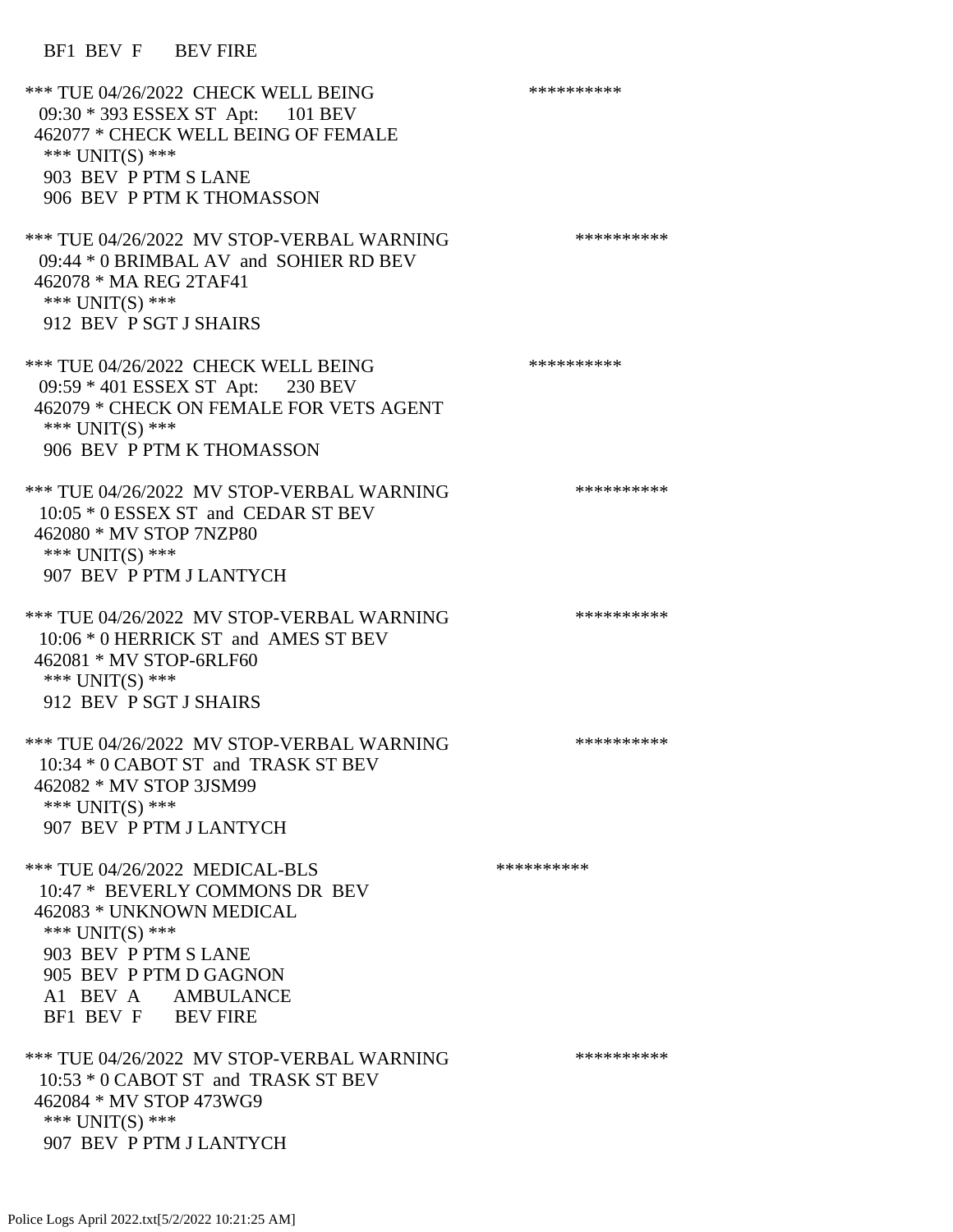\*\*\* TUE 04/26/2022 MV STOP-VERBAL WARNING \*\*\*\*\*\*\*\*\*\*\*\*\* 10:59 \* 0 CABOT ST and TRASK ST BEV 462085 \* MV STOP 587LH3 \*\*\* UNIT(S) \*\*\* 907 BEV P PTM J LANTYCH \*\*\* TUE 04/26/2022 MEDICAL-BLS \*\*\*\*\*\*\*\*\*\*\*\*\* 11:50 \* POWERS ST BEV 462086 \* UNKNOWN MEDICAL (LANGUAGE BARRIER) \*\*\* UNIT(S) \*\*\* 903 BEV P PTM S LANE \*\*\* TUE 04/26/2022 MV STOP-VERBAL WARNING \*\*\*\*\*\*\*\*\*\*\*\*\* 13:11 \* 0 HALE ST and LOTHROP ST BEV 462087 \* MV STOP 344FN6 \*\*\* UNIT(S) \*\*\* 907 BEV P PTM J LANTYCH \*\*\* TUE 04/26/2022 MV STOP-VERBAL WARNING \*\*\*\*\*\*\*\*\*\*\*\* 13:23 \* 0 HALE ST and LOTHROP ST BEV 462088 \* MV STOP 4968392 (NH) \*\*\* UNIT(S) \*\*\* 907 BEV P PTM J LANTYCH \*\*\* TUE 04/26/2022 SCHOOL TRAFFIC \*\*\*\*\*\*\*\*\*\*\*\*\*\*\* 13:57 \* 40 WOODLAND AV BEV 462089 \* SCHOOL TRAFFIC \*\*\* UNIT(S) \*\*\* 901 BEV P PTM H GEARY \*\*\* TUE 04/26/2022 FOLLOW-UP \*\*\*\*\*\*\*\*\*\*\*\* 14:06 \* 480 RANTOUL ST BEV 462090 \* FOLLOW-UP \*\*\* UNIT(S) \*\*\* 912 BEV P SGT J SHAIRS \*\*\* TUE 04/26/2022 SUSP ACTIVITY-MOTOR VEHICLE \*\*\*\*\*\*\*\*\*\* 14:07 \* 55 DODGE ST BEV 462091 \* PERSON IN SUBARU FOR A FEW HOURS \*\*\* UNIT(S) \*\*\* 905 BEV P PTM D GAGNON \*\*\* TUE 04/26/2022 MEDICAL-UNKNOWN \*\*\*\*\*\*\*\*\*\* 14:14 \* BROADWAY BEV 462092 \* MAN DOWN ON THE SIDEWALK \*\*\* UNIT(S) \*\*\* 902 BEV P PTM W CARGILE 903 BEV P PTM S LANE A1 BEV A AMBULANCE \*\*\* TUE 04/26/2022 MV STOP-VERBAL WARNING \*\*\*\*\*\*\*\*\*\*\*\*\* 14:35 \* 0 DODGE ST and BEAVER POND RD BEV 462093 \* MV STOP 2MLC35 \*\*\* UNIT(S) \*\*\*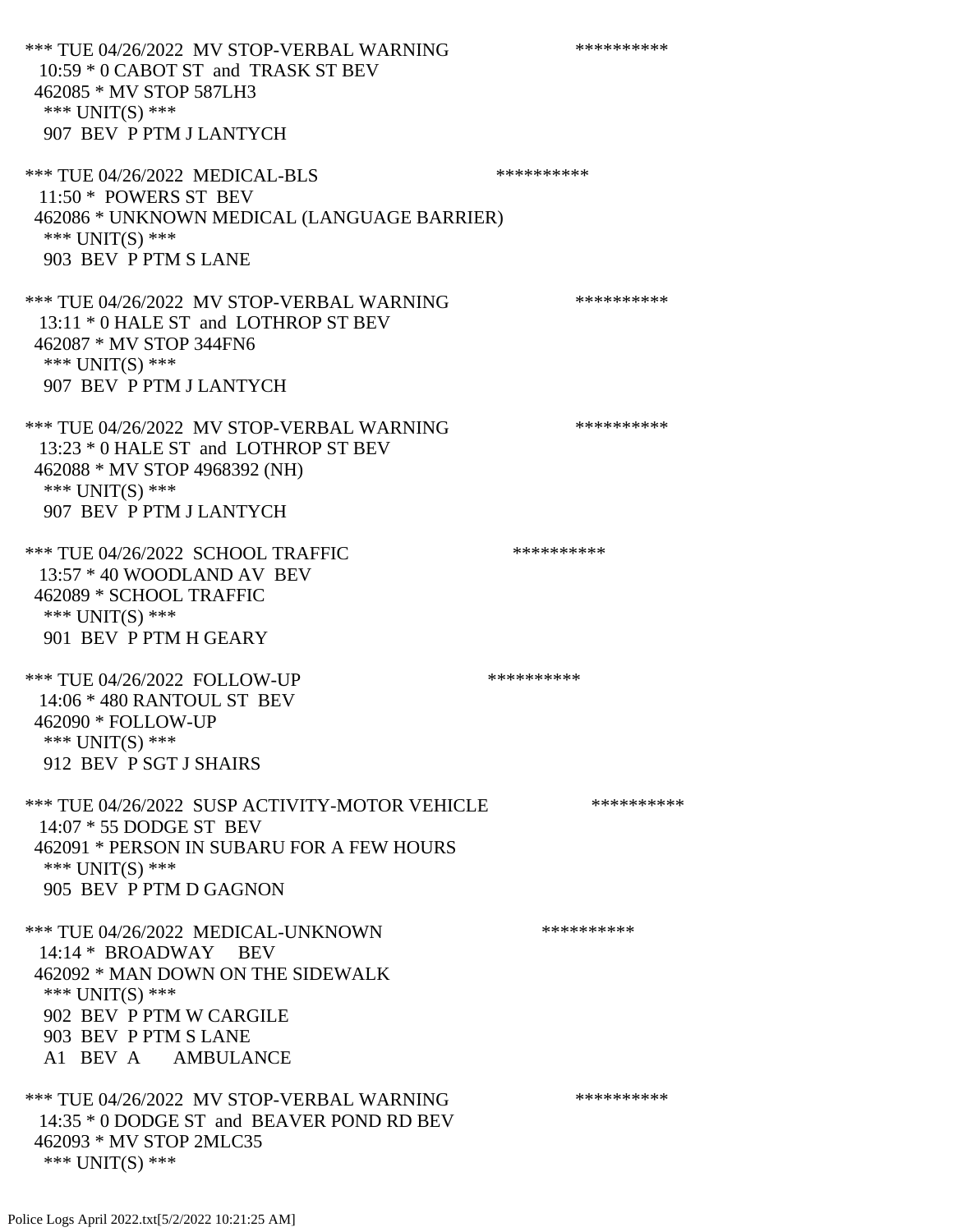## 907 BEV P PTM J LANTYCH

\*\*\* TUE 04/26/2022 MV STOP-WRITTEN WARNING \*\*\*\*\*\*\*\*\*\*\*\*\* 14:44 \* 0 DODGE ST and BEAVER POND RD BEV 462094 \* MV STOP 2JNA56 \*\*\* UNIT(S) \*\*\* 907 BEV P PTM J LANTYCH \*\*\* TUE 04/26/2022 ROSTER-ON/OFF DUTY \*\*\*\*\*\*\*\*\*\*\*\*\* 15:25 \* ELLIOTT ST BEV 462095 \* START OF SHIFT C \*\*\* UNIT(S) \*\*\* OIC BEV P LT M PANJWANI \*\*\* TUE 04/26/2022 CITY ORDINANCE-ABANDONED MV \*\*\*\*\*\*\*\*\*\* 15:38 \* 0 LOTHROP ST and DANE ST BEV 462096 \* MA 5JT355 HAS BEEN PARKED IN DANE ST PARKING AREA FOR TWO WE \*\*\* UNIT(S) \*\*\* 901 BEV P PTM H GEARY \*\*\* TUE 04/26/2022 SUSP ACTIVITY-MOTOR VEHICLE \*\*\*\*\*\*\*\*\*\*\*\* 15:39 \* 12 CHARLES ST BEV 462097 \* 2 MOTOR VEHICLES WITH SAME PLATE \*\*\* UNIT(S) \*\*\* 905 BEV P PTM D GAGNON \*\*\* TUE 04/26/2022 DOMESTIC ABUSE/NO 209A \*90F \*\*\*\*\*\*\*\*\*\*\*\* 15:52 \* 24 SIMON ST Apt: A BEV 462098 \* MOTHER / DAUGHTER ARGUMENT \*\*\* UNIT(S) \*\*\* 901 BEV P PTM H GEARY 903 BEV P PTM C STANTON 905 BEV P PTM D GAGNON A1 BEV A AMBULANCE ALP1 BEV P CHF J LELACHEUR MTN BEV MTN OCONNOR, M \*\*\* TUE 04/26/2022 SUMMONS, ATTEMPT TO SERVE \*\*\*\*\*\*\*\*\*\* 16:29 \* 27 PRATT AV BEV 462099 \* ATTEMPT TO SERVE WITNESS SUMMONS \*\*\* UNIT(S) \*\*\* 904 BEV P PTM M BRODERICK \*\*\* TUE 04/26/2022 MV-ACCIDENT NO REPORT \*\*\*\*\*\*\*\*\*\*\*\* 16:54 \* 27 ENON ST BEV 462100 \* MVA--NO DAMAGE--REQUESTING ASSISTANCE \*\*\* UNIT(S) \*\*\* 905 BEV P PTM S OBRIEN \*\*\* TUE 04/26/2022 MV STOP-VERBAL WARNING \*\*\*\*\*\*\*\*\*\*\*\*\* 17:01 \* 0 RIVER ST and BRIDGE BEV 462101 \* MV STOP--MA REG 2CWP47 \*\*\* UNIT(S) \*\*\* 901 BEV P PTM E GOODELL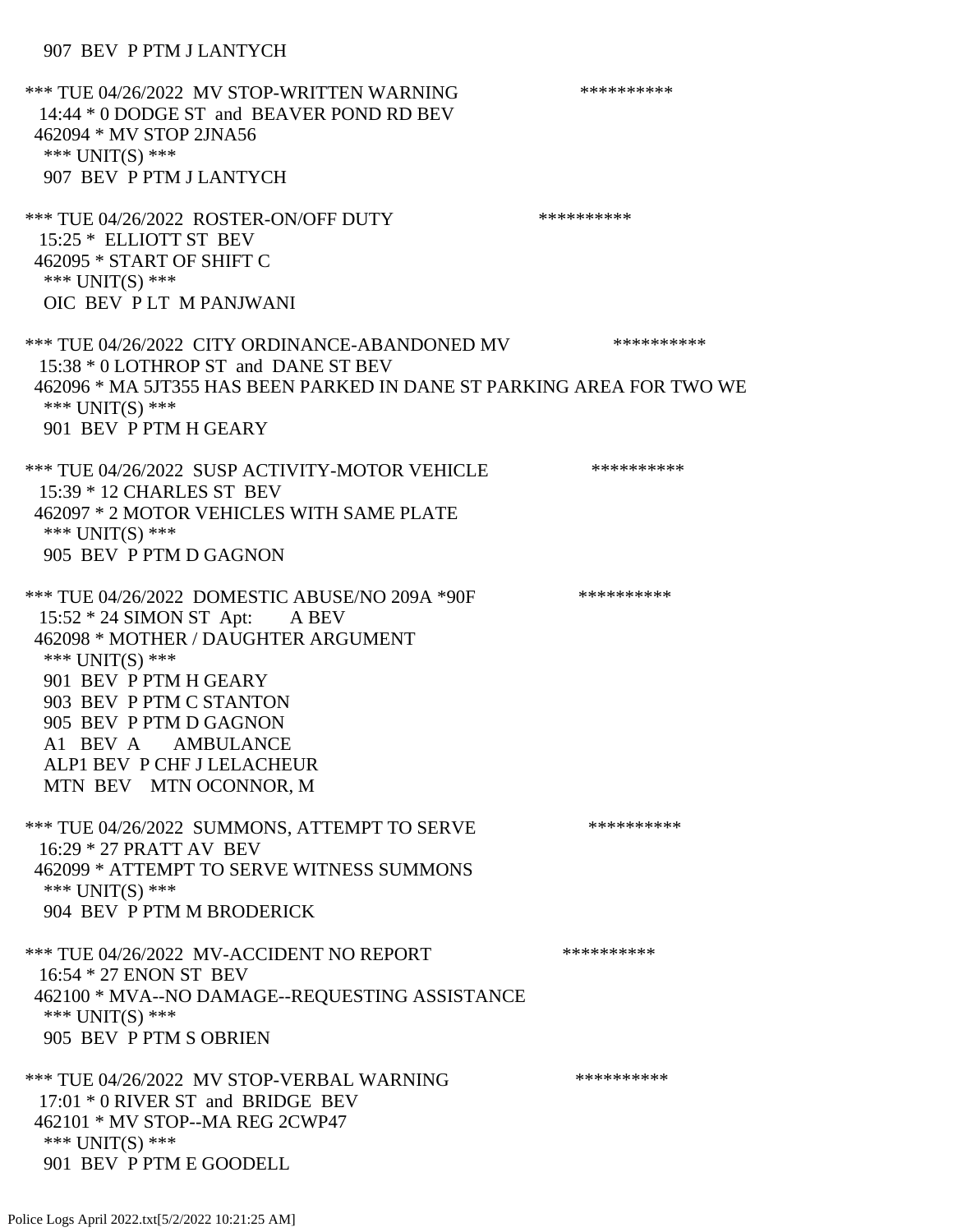### 902 BEV P PTM J MARRS

\*\*\* TUE 04/26/2022 MV-ACCIDENT PROPERTY DAMAGE \*\*\*\*\*\*\*\*\*\*\*\* 19:00 \* 0 CHARNOCK ST and KNOWLTON ST BEV 462102 \* MINOR MVA \*\*\* UNIT(S) \*\*\* 902 BEV P PTM J MARRS \*\*\* TUE 04/26/2022 UNWANTED GUEST \*\*\*\*\*\*\*\*\*\*\*\*\*\*\* 20:05 \* 101 RANTOUL ST Apt: 207 BEV 462103 \* UNWANTED FAMILY FRIEND \*\*\* UNIT(S) \*\*\* 902 BEV P PTM J MARRS 903 BEV P PTM C STANTON \*\*\* TUE 04/26/2022 MV-ACCIDENT PROPERTY DAMAGE \*\*\*\*\*\*\*\*\*\* 20:19 \* 112 RANTOUL ST BEV 462104 \* ROAD RAGE TURNED INTO MVA \*\*\* UNIT(S) \*\*\* 901 BEV P PTM E GOODELL 904 BEV P PTM M BRODERICK 905 BEV P PTM S OBRIEN A1 BEV A AMBULANCE \*\*\* TUE 04/26/2022 POLICE-GENERAL REQ FOR \*\*\*\*\*\*\*\*\*\*\* 20:36 \* 75 BRIMBAL AV BEV 462105 \* SPEAK TO NURSE REGARDING OVERDUE PATIENT \*\*\* UNIT(S) \*\*\* 903 BEV P PTM C STANTON \*\*\* TUE 04/26/2022 ARREST-RELEASED ON BAIL \*\*\*\*\*\*\*\*\*\*\*\* 22:27 \* 175 ELLIOTT ST BEV 462106 \* PRISONER RELEASED \*\*\* UNIT(S) \*\*\* OIC BEV P LT M PANJWANI \*\*\* TUE 04/26/2022 ALARMS-RESIDENTIAL \*\*\*\*\*\*\*\*\*\* 22:42 \* 7 TALL TREE DR BEV 462107 \* INTERIOR 2ND FLOOR MOTION ALARM \*\*\* UNIT(S) \*\*\* 904 BEV P PTM M BRODERICK 906 BEV P PTM N BENCAL \*\*\* TUE 04/26/2022 ROSTER-ON/OFF DUTY \*\*\*\*\*\*\*\*\*\* 23:31 \* ELLIOTT ST BEV 462108 \* START OF SHIFT A \*\*\* UNIT(S) \*\*\* OIC BEV P LT D COSTA \*\*\* WED 04/27/2022 TRAIN STATION CHECK \*\*\*\*\*\*\*\*\*\*\*\* 00:35 \* 10 PARK ST BEV 462109 \* BEVERLY DEPOT/VETERANS PARK CHECK \*\*\* UNIT(S) \*\*\* 902 BEV P PTM M MARINO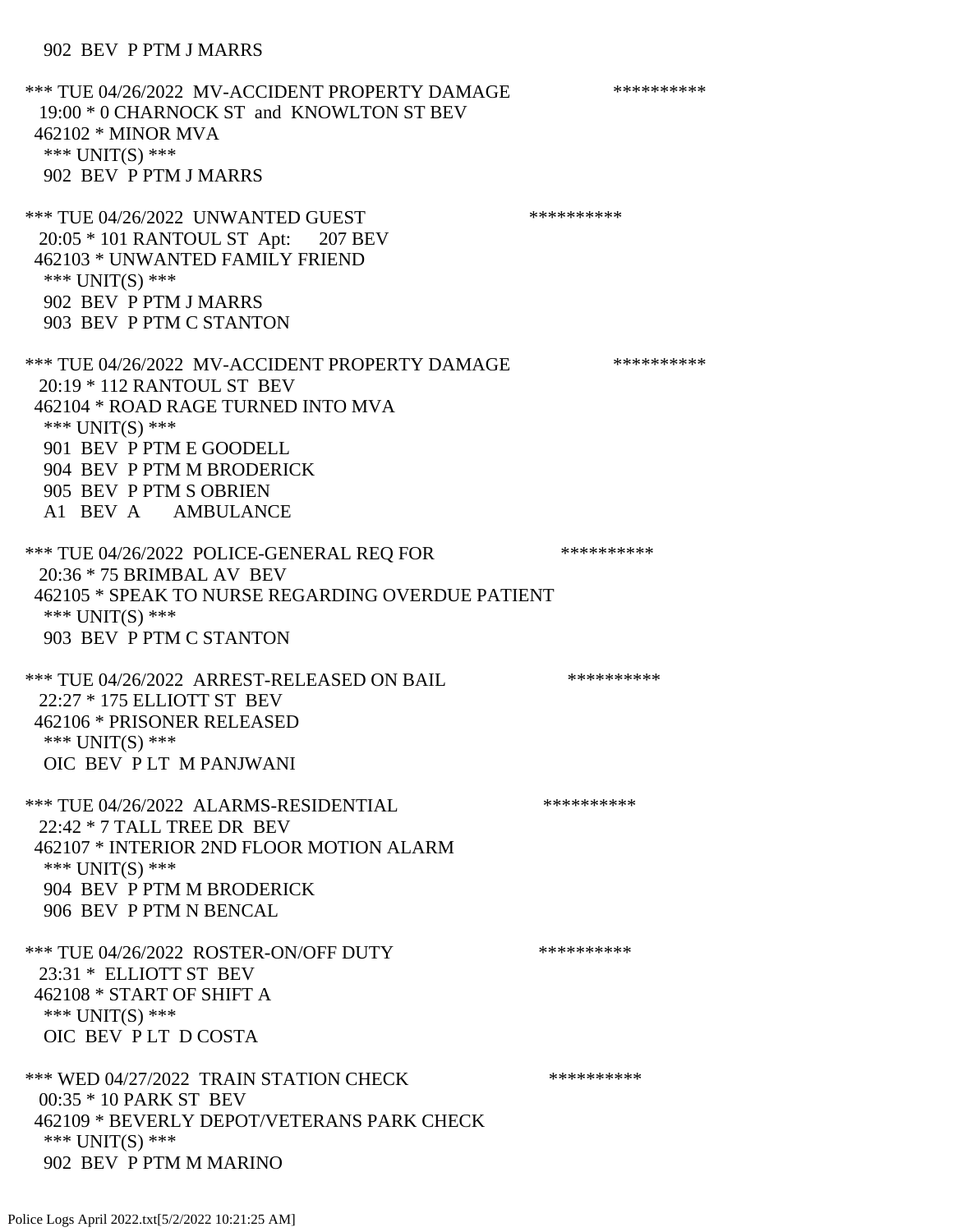\*\*\* WED 04/27/2022 BUILDING CHECK \*\*\*\*\*\*\*\*\*\*\* 00:37 \* CABOT ST BEV 462110 \* BUSINESS CHECK \*\*\* UNIT(S) \*\*\* 903 BEV P PTM F WOJICK \*\*\* WED 04/27/2022 PARK/PLAYGROUND CHECK \*\*\*\*\*\*\*\*\*\*\*\* 00:38 \* 410 ESSEX ST BEV 462111 \* HARRY BALL FIELD \*\*\* UNIT(S) \*\*\* 906 BEV P PTM E SCHULTZ \*\*\* WED 04/27/2022 BUILDING CHECK \*\*\*\*\*\*\*\*\*\*\*\* 00:46 \* MCPHERSON DR BEV 462112 \* NOTHING UNUSUAL \*\*\* UNIT(S) \*\*\* 901 BEV P PTM J VITALE \*\*\* WED 04/27/2022 BAR CHECK \*\*\*\*\*\*\*\*\*\*\*\* 00:49 \* 20 CABOT ST BEV 462113 \* ANCHOR BAR CHECK \*\*\* UNIT(S) \*\*\* 902 BEV P PTM M MARINO \*\*\* WED 04/27/2022 PARK/PLAYGROUND CHECK \*\*\*\*\*\*\*\*\*\*\*\* 00:58 \* 52 MIDDLEBURY LN and ARICIA LN BEV 462114 \* PETE'S PARK CHECK \*\*\* UNIT(S) \*\*\* 906 BEV P PTM E SCHULTZ \*\*\* WED 04/27/2022 ALARMS-RESIDENTIAL \*\*\*\*\*\*\*\*\*\* 00:59 \* 50 PAINE AV BEV 462115 \* BURGLAR ALARM \*\*\* UNIT(S) \*\*\* 905 BEV P PTM G LITTLE 906 BEV P PTM E SCHULTZ \*\*\* WED 04/27/2022 BUILDING CHECK \*\*\*\*\*\*\*\*\*\*\*\* 01:00 \* ELLIOTT ST BEV 462116 \* NOTHING UNUSUAL \*\*\* UNIT(S) \*\*\* 901 BEV P PTM J VITALE \*\*\* WED 04/27/2022 PARK/PLAYGROUND CHECK \*\*\*\*\*\*\*\*\*\*\*\* 01:35 \* 0 WEST ST BEV 462117 \* WEST BEACH CHECK \*\*\* UNIT(S) \*\*\* 906 BEV P PTM E SCHULTZ \*\*\* WED 04/27/2022 PARK/PLAYGROUND CHECK \*\*\*\*\*\*\*\*\*\*\*\* 01:40 \* 0 LOTHROP ST BEV 462118 \* DANE STREET BEACH CHECK \*\*\* UNIT(S) \*\*\*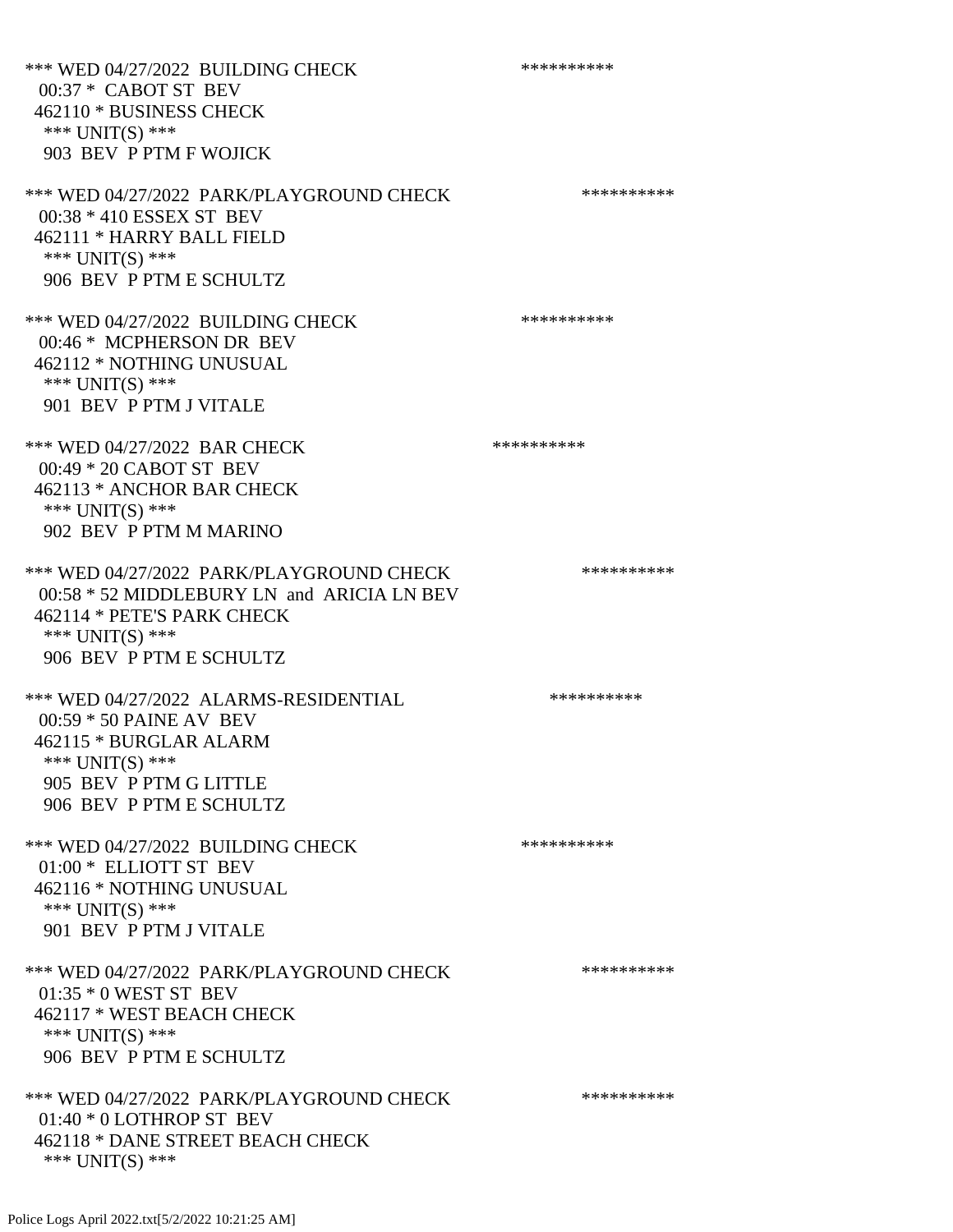## 902 BEV P PTM M MARINO

\*\*\* WED 04/27/2022 PARKING COMPLAINT - GENERAL \*\*\*\*\*\*\*\*\*\* 02:06 \* 0 CENTRAL ST and CENTRAL CT BEV 462119 \* ILLEGALLY PARKED MV \*\*\* UNIT(S) \*\*\* 902 BEV P PTM M MARINO \*\*\* WED 04/27/2022 SCHOOL BUILDING CHECK \*\*\*\*\*\*\*\*\*\*\*\* 02:07 \* 100 SOHIER RD BEV 462120 \* HIGH SCHOOL CHECK \*\*\* UNIT(S) \*\*\* 903 BEV P PTM F WOJICK \*\*\* WED 04/27/2022 BUILDING CHECK \*\*\*\*\*\*\*\*\*\* 02:32 \* CABOT ST BEV 462121 \* BUILDING CHECK \*\*\* WED 04/27/2022 BUILDING CHECK \*\*\*\*\*\*\*\*\*\*\* 02:35 \* ELLIOTT ST BEV 462122 \* 24 HOUR STORE CHECK \*\*\* UNIT(S) \*\*\* 902 BEV P PTM M MARINO \*\*\* WED 04/27/2022 BUILDING CHECK \*\*\*\*\*\*\*\*\*\*\*\*\* 04:18 \* RANTOUL ST BEV 462123 \* 24 HOUR BUSINESS CHECK \*\*\* UNIT(S) \*\*\* 903 BEV P PTM F WOJICK \*\*\* WED 04/27/2022 SELECTIVE ENFORCEMENT \*\*\*\*\*\*\*\*\*\*\*\*\* 05:45 \* 0 DANE ST and ESSEX ST BEV 462124 \* TRAFFIC ENFORCEMENT \*\*\* UNIT(S) \*\*\* 902 BEV P PTM M MARINO \*\*\* WED 04/27/2022 ROSTER-ON/OFF DUTY \*\*\*\*\*\*\*\*\*\* 07:19 \* ELLIOTT ST BEV 462125 \* START OF SHIFT B \*\*\* UNIT(S) \*\*\* OIC BEV P LT D COSTA \*\*\* WED 04/27/2022 911 HANG UP \*\*\*\*\*\*\*\*\*\*\*\*\* 07:37 \* 3 FITZGERALD WY BEV 462126 \* 911 HANG UP \*\*\* UNIT(S) \*\*\* 901 BEV P PTM J VITALE 905 BEV P PTM G LITTLE \*\*\* WED 04/27/2022 MV STOP-VERBAL WARNING \*\*\*\*\*\*\*\*\*\*\*\* 08:03 \* 0 HART ST and DYER RD BEV 462127 \* MV STOP 4948YJ \*\*\* UNIT(S) \*\*\* 907 BEV P PTM J LANTYCH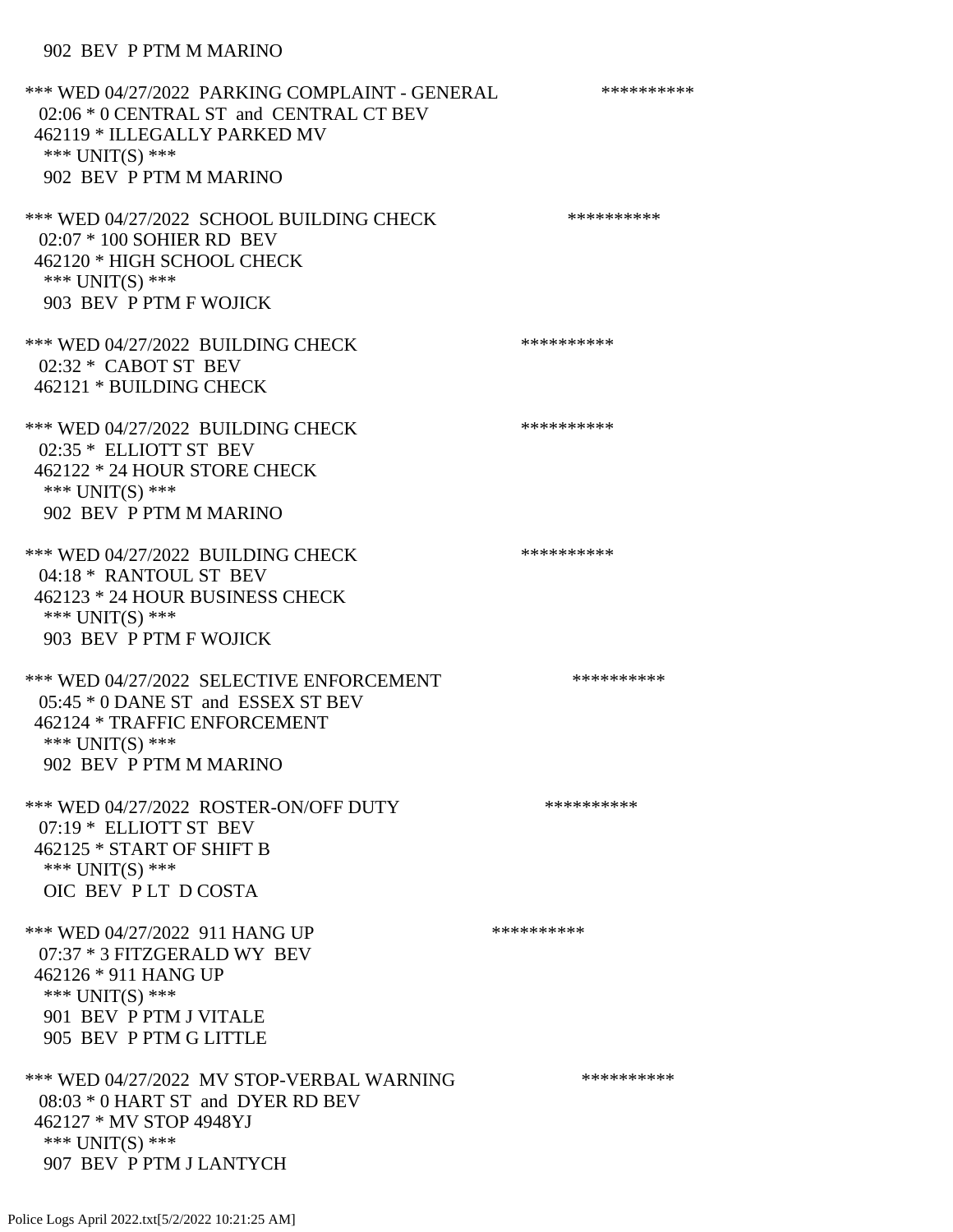\*\*\* WED 04/27/2022 MV STOP-VERBAL WARNING \*\*\*\*\*\*\*\*\*\*\*\* 08:09 \* 111 HART ST BEV 462128 \* MV STOP 3JSK41 \*\*\* UNIT(S) \*\*\* 907 BEV P PTM J LANTYCH \*\*\* WED 04/27/2022 MV STOP-VERBAL WARNING \*\*\*\*\*\*\*\*\*\*\*\* 08:16 \* 0 HART ST and DYER RD BEV 462129 \* MV STOP 3EZ740 \*\*\* UNIT(S) \*\*\* 907 BEV P PTM J LANTYCH \*\*\* WED 04/27/2022 MV STOP-WRITTEN WARNING \*\*\*\*\*\*\*\*\*\*\*\* 08:18 \* 245 CABOT ST BEV 462130 \* MA REG 1XTB98 \*\*\* UNIT(S) \*\*\* ALP1 BEV P CHF J LELACHEUR \*\*\* WED 04/27/2022 MV STOP-WRITTEN WARNING \*\*\*\*\*\*\*\*\*\*\*\*\* 08:34 \* 0 HART ST and DYER RD BEV 462131 \* MV STOP 5MXP80 \*\*\* UNIT(S) \*\*\* 907 BEV P PTM J LANTYCH \*\*\* WED 04/27/2022 MV STOP-WRITTEN WARNING \*\*\*\*\*\*\*\*\*\*\*\* 08:41 \* 0 HART ST and DYER RD BEV 462132 \* MV STOP 2AHXN3 (CT) \*\*\* UNIT(S) \*\*\* 907 BEV P PTM J LANTYCH \*\*\* WED 04/27/2022 MV STOP-VERBAL WARNING \*\*\*\*\*\*\*\*\*\*\*\* 08:45 \* 93 HART ST BEV 462133 \* MV STOP 9ZX115 \*\*\* UNIT(S) \*\*\* 907 BEV P PTM J LANTYCH \*\*\* WED 04/27/2022 MEDICAL-ALS \*\*\*\*\*\*\*\*\*\*\*\*\* 08:47 \* MANOR RD BEV 462134 \* FEMALE GIVING BIRTH \*\*\* UNIT(S) \*\*\* 901 BEV P PTM M BRODERICK 905 BEV P PTM D GAGNON A1 BEV A AMBULANCE BF1 BEV F BEV FIRE \*\*\* WED 04/27/2022 MV STOP-WRITTEN WARNING \*\*\*\*\*\*\*\*\*\*\*\* 08:55 \* 0 HART ST and DYER RD BEV 462135 \* MV STOP 3KZB29 \*\*\* UNIT(S) \*\*\* 907 BEV P PTM J LANTYCH \*\*\* WED 04/27/2022 MV STOP-VERBAL WARNING \*\*\*\*\*\*\*\*\*\*\*\* 09:00 \* 93 HART ST BEV

Police Logs April 2022.txt[5/2/2022 10:21:25 AM]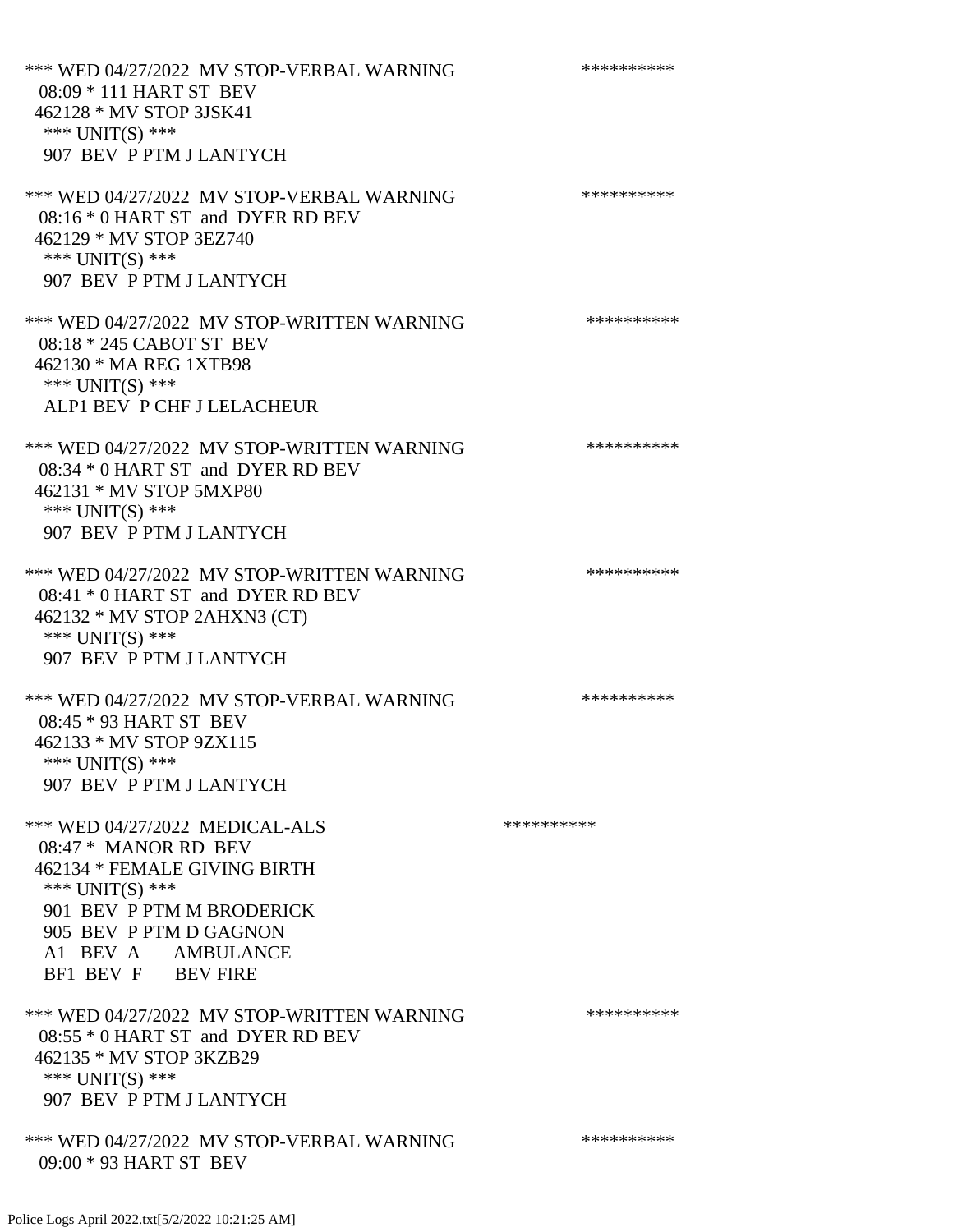462136 \* MV STOP 3893WE (ME) \*\*\* UNIT(S) \*\*\* 907 BEV P PTM J LANTYCH \*\*\* WED 04/27/2022 MV STOP-WRITTEN WARNING \*\*\*\*\*\*\*\*\*\*\*\* 09:10 \* 0 HART ST and DYER RD BEV 462137 \* MV STOP 1MDM16 \*\*\* UNIT(S) \*\*\* 907 BEV P PTM J LANTYCH \*\*\* WED 04/27/2022 MV STOP-VERBAL WARNING \*\*\*\*\*\*\*\*\*\*\*\* 09:15 \* 0 HART ST and DYER RD BEV 462138 \* MV STOP 26JJ47 \*\*\* UNIT(S) \*\*\* 907 BEV P PTM J LANTYCH \*\*\* WED 04/27/2022 MEDICAL-MENTAL HEALTH \*\*\*\*\*\*\*\*\*\* 09:26 \* EISENHOWER AV BEV 462139 \* 10 YO NEEDS AN EVALUATION \*\*\* UNIT(S) \*\*\* 906 BEV P PTL A CLARIZIA A1 BEV A AMBULANCE \*\*\* WED 04/27/2022 DISTURBANCE-GENERAL \*\*\*\*\*\*\*\*\*\* 09:28 \* 306 CABOT ST BEV 462140 \* HOMLESS HARASSING FEMALE DOING LAUNDRY \*\*\* UNIT(S) \*\*\* 902 BEV P PTM D DIVINCENZ 903 BEV P PTM S LANE \*\*\* WED 04/27/2022 MEDICAL-BLS \*\*\*\*\*\*\*\*\*\*\*\* 10:35 \* ESSEX ST BEV 462141 \* FEMALE WITH CHEST PAINS \*\*\* UNIT(S) \*\*\* 906 BEV P PTL A CLARIZIA A1 BEV A AMBULANCE \*\*\* WED 04/27/2022 MV STOP-WRITTEN WARNING \*\*\*\*\*\*\*\*\*\*\*\* 10:52 \* 0 MCKAY ST and JENNESS ST BEV 462142 \* MV STOP 243RV4 \*\*\* UNIT(S) \*\*\* 907 BEV P PTM J LANTYCH \*\*\* WED 04/27/2022 MV STOP-VERBAL WARNING \*\*\*\*\*\*\*\*\*\*\*\* 11:10 \* 0 BRIDGE ST and FOLGER AV BEV 462143 \* MV STOP 4HW736 \*\*\* UNIT(S) \*\*\* 907 BEV P PTM J LANTYCH \*\*\* WED 04/27/2022 VANDALISM-DESTRUC/DAMAG\*290 \*\*\*\*\*\*\*\*\*\* 11:22 \* 23 ENON ST BEV 462144 \* CAR KEYED \*\*\* UNIT(S) \*\*\* 905 BEV P PTM D GAGNON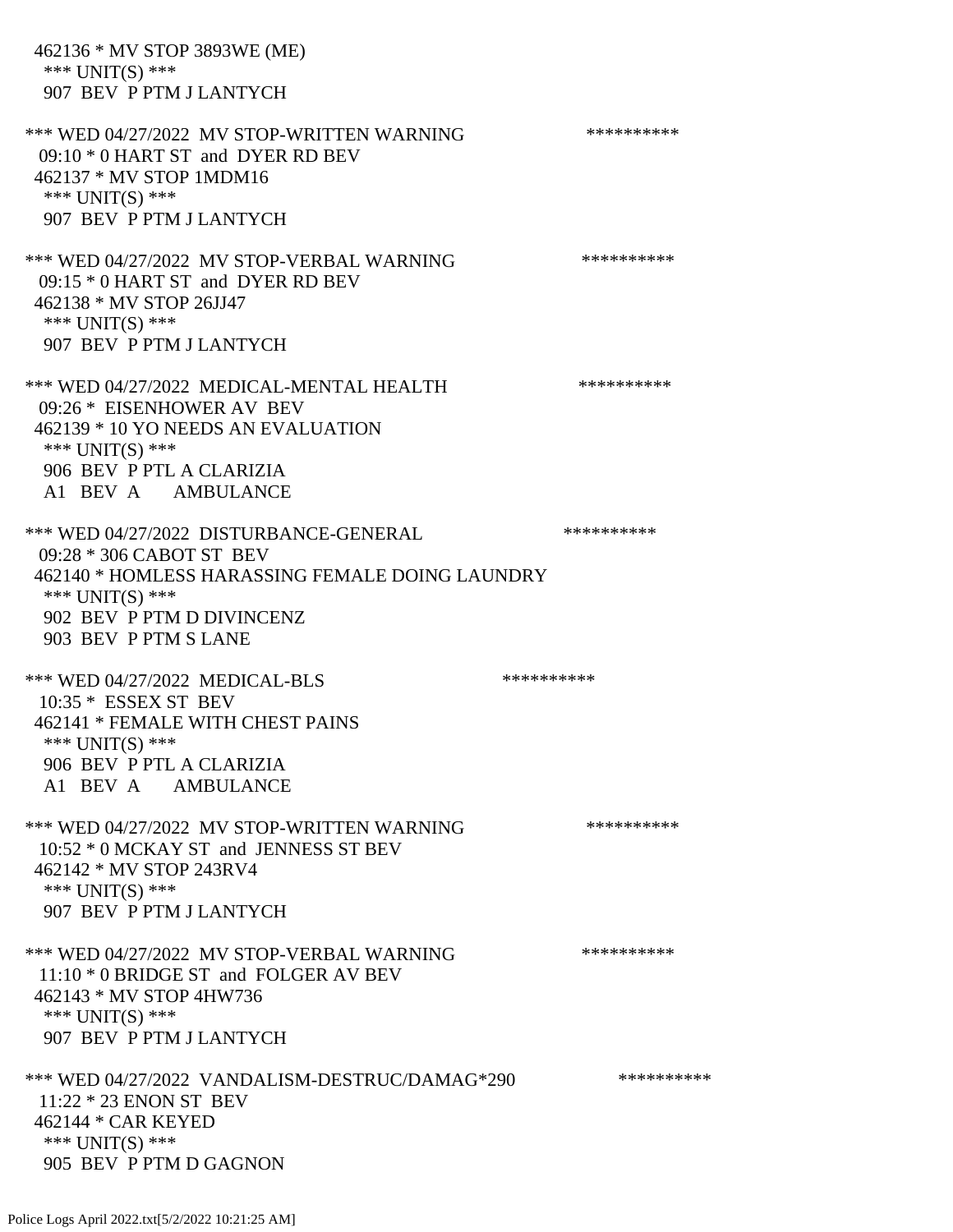\*\*\* WED 04/27/2022 DISTURBANCE-FIGHT \*\*\*\*\*\*\*\*\*\*\*\*\* 11:38 \* 113 ELLIOTT ST BEV 462145 \* MEN FIGHTING IN THE PARKING LOT \*\*\* UNIT(S) \*\*\* 901 BEV P PTM M BRODERICK 903 BEV P PTM S LANE \*\*\* WED 04/27/2022 MV STOP-WRITTEN WARNING \*\*\*\*\*\*\*\*\*\*\*\* 12:27 \* 0 CABOT ST and COLON ST BEV 462146 \* MV STOP 924MB2 \*\*\* UNIT(S) \*\*\* 907 BEV P PTM J LANTYCH \*\*\* WED 04/27/2022 MV STOP-CITATION ISSUED \*\*\*\*\*\*\*\*\*\* 12:45  $*$  0 HALE ST and LOTHROP ST BEV 462147 \* MV STOP 1KE221 \*\*\* UNIT(S) \*\*\* 907 BEV P PTM J LANTYCH \*\*\* WED 04/27/2022 MV STOP-VERBAL WARNING \*\*\*\*\*\*\*\*\*\*\*\* 12:57  $*$  0 HALE ST and LOTHROP ST BEV 462148 \* MV STOP 2MWB87 \*\*\* UNIT(S) \*\*\* 907 BEV P PTM J LANTYCH \*\*\* WED 04/27/2022 ROSTER-OFFICER ORDERED TO WORK \*\*\*\*\*\*\*\*\*\*\*\* 13:10 \* ELLIOTT ST BEV 462149 \* OFC BRODERICK ORDERED TO WORK DIV 3 \*\*\* UNIT(S) \*\*\* OIC BEV P LT M SUNGY \*\*\* WED 04/27/2022 MV STOP-WRITTEN WARNING \*\*\*\*\*\*\*\*\*\*\*\* 13:12 \* 304 ELLIOTT ST BEV 462150 \* MA REG 7GD684 \*\*\* UNIT(S) \*\*\* 901 BEV P PTM M BRODERICK \*\*\* WED 04/27/2022 HAZARD-DMV \*\*\*\*\*\*\*\*\*\*\*\* 13:19 \* 2 DODGE ST BEV 462151 \* CHECK ON TRUCK WITH ITS HOOD UP \*\*\* UNIT(S) \*\*\* 906 BEV P PTL A CLARIZIA \*\*\* WED 04/27/2022 SCHOOL TRAFFIC \*\*\*\*\*\*\*\*\*\*\*\*\*\* 13:46 \* 0 BRIDGE ST and WINTHROP AV BEV 462152 \* MONITTOR SCHOOL TRAFFIC \*\*\* UNIT(S) \*\*\* 901 BEV P PTM M BRODERICK \*\*\* WED 04/27/2022 MV STOP-VERBAL WARNING \*\*\*\*\*\*\*\*\*\*\*\* 14:17 \* 1 MCPHERSON DR BEV 462153 \* MA REG 5RE558 \*\*\* UNIT(S) \*\*\*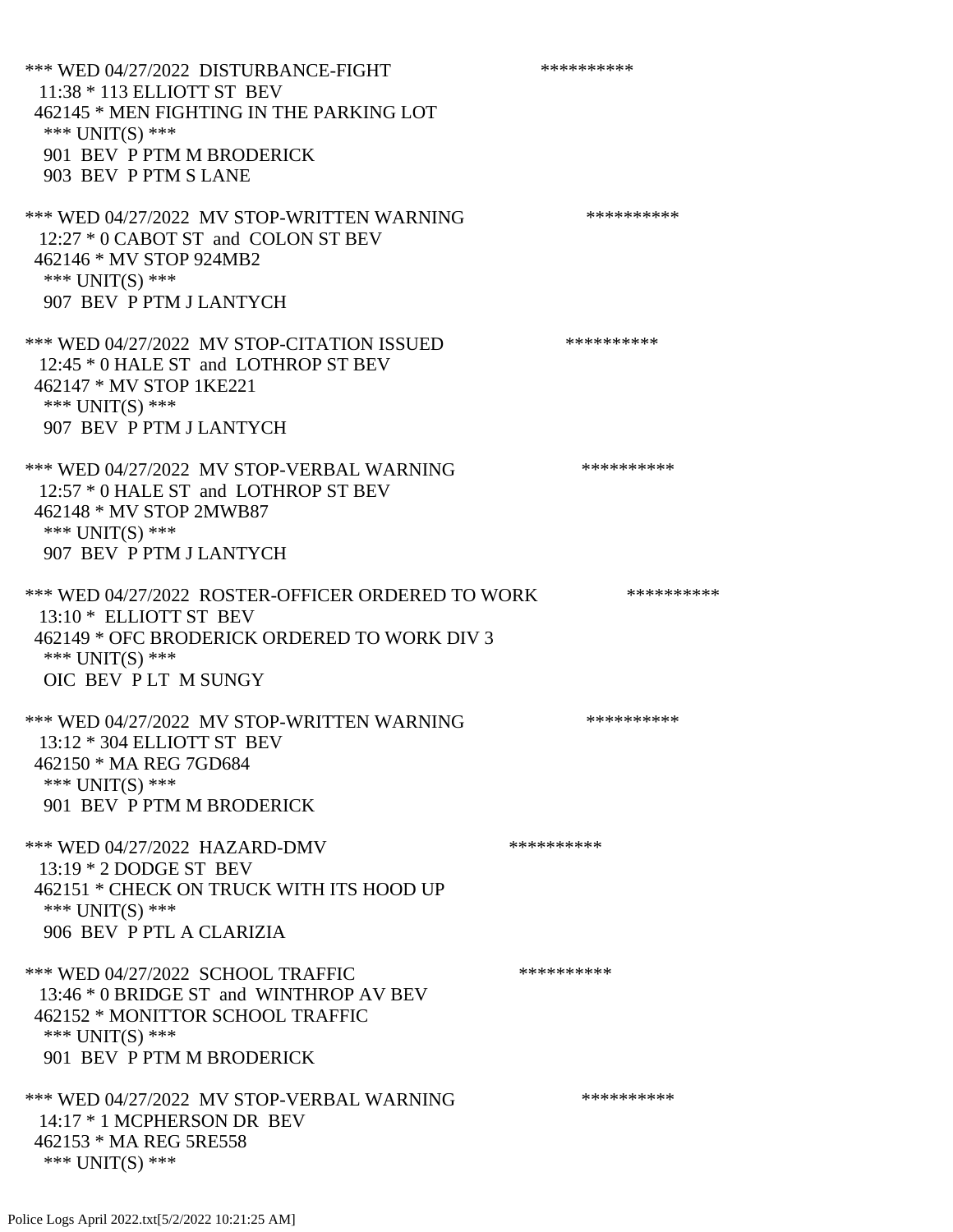\*\*\* WED 04/27/2022 DISTURBANCE-GENERAL \*\*\*\*\*\*\*\*\*\* 15:16 \* 23 MILL ST Apt: 303 BEV 462154 \* UNKNOWN DISTURBANCE \*\*\* UNIT(S) \*\*\* 902 BEV P PTM D DIVINCENZ 903 BEV P PTM S LANE \*\*\* WED 04/27/2022 MV-ACCIDENT PROPERTY DAMAGE \*\*\*\*\*\*\*\*\*\*\*\* 15:23 \* 0 DANE ST and KNOWLTON ST BEV 462155 \* 3 CAR MVA \*\*\* UNIT(S) \*\*\* 901 BEV P PTM M BRODERICK \*\*\* WED 04/27/2022 ROSTER-ON/OFF DUTY \*\*\*\*\*\*\*\*\*\* 15:26 \* ELLIOTT ST BEV 462156 \* START OF SHIFT C \*\*\* UNIT(S) \*\*\* OIC BEV P LT M PANJWANI \*\*\* WED 04/27/2022 911 HANG UP \*\*\*\*\*\*\*\*\*\*\*\* 15:40 \* 83 CABOT ST BEV 462157 \* 911 HANGUP \*\*\* UNIT(S) \*\*\* 905 BEV P PTM D GAGNON 906 BEV P PTL A CLARIZIA \*\*\* WED 04/27/2022 MV STOP-VERBAL WARNING \*\*\*\*\*\*\*\*\*\*\*\*\* 15:45 \* 0 CABOT ST and COLON ST BEV 462158 \* MV STOP:MA REG.461CH4 \*\*\* UNIT(S) \*\*\* DTL BEV P PTM M MARINO \*\*\* WED 04/27/2022 HAZARD-ROADWAY \*\*\*\*\*\*\*\*\*\* 16:32 \* 0 LOTHROP ST and WILSON AV BEV 462159 \* WORK CREW W/ DEBRIS IN ROADWAY \*\*\* UNIT(S) \*\*\* 912 BEV P SGT J TACHE \*\*\* WED 04/27/2022 DOMESTIC-VERBAL ARGUMENT \*\*\*\*\*\*\*\*\*\*\*\*\* 16:45 \* ELLIOTT ST BEV 462160 \* HUSBAND WON'T ALLOW WIFE TO LEAVE \*\*\* UNIT(S) \*\*\* 902 BEV P PTM C STANTON 905 BEV P PTM N BENCAL 912 BEV P SGT J TACHE \*\*\* WED 04/27/2022 ALARMS-COMMERCIAL \*\*\*\*\*\*\*\*\*\* 16:59 \* 139 CABOT ST BEV 462161 \* BREAKROOM MOTION ALARM \*\*\* UNIT(S) \*\*\* 903 BEV P PTM ARCHAMBAULT 904 BEV P PTM H GEARY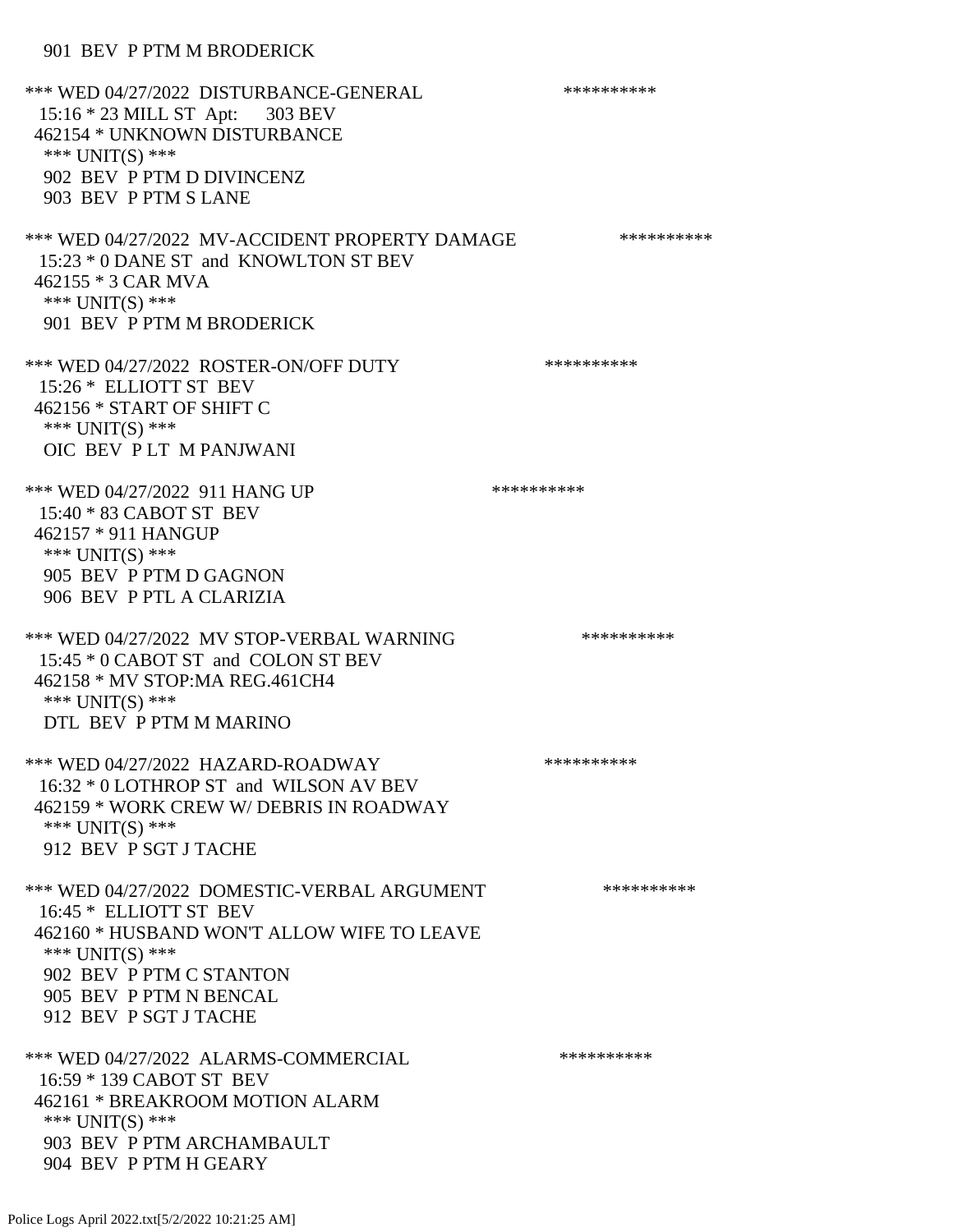\*\*\* WED 04/27/2022 DIRECTED PATROL \*\*\*\*\*\*\*\*\*\* 17:23 \* 0 GREENWOOD AV and STONE RIDGE RD BEV 462162 \* DP \*\*\* UNIT(S) \*\*\* 904 BEV P PTM H GEARY \*\*\* WED 04/27/2022 CITY ORDINANCE-ABANDONED MV \*\*\*\*\*\*\*\*\*\* 17:45 \* 0 LOTHROP ST and DANE ST BEV 462164 \* ABANDONED MV--MA REG 5JT355 \*\*\* UNIT(S) \*\*\* 904 BEV P PTM H GEARY \*\*\* WED 04/27/2022 MV-ACCIDENT HIT-RUN/PROP DAM \*\*\*\*\*\*\*\*\*\* 18:26 \* 65 DODGE ST BEV 462165 \* VEHICLE MIRROR DAMAGED \*\*\* UNIT(S) \*\*\* 905 BEV P PTM N BENCAL \*\*\* WED 04/27/2022 MV STOP-VERBAL WARNING \*\*\*\*\*\*\*\*\*\*\*\*\* 19:37 \* 0 BUDLEIGH AV and LAUREL ST BEV 462166 \* MV STOP--MA REG 5PG515 \*\*\* UNIT(S) \*\*\* OIC BEV P LT M PANJWANI \*\*\* WED 04/27/2022 MV-MINI BIKE/ATV/SNOW MOBILE \*\*\*\*\*\*\*\*\*\* 20:25 \* 130 SOHIER RD BEV 462167 \* DIRT BIKER NIGHTLY IN AREA \*\*\* UNIT(S) \*\*\* 903 BEV P PTM ARCHAMBAULT 905 BEV P PTM N BENCAL \*\*\* WED 04/27/2022 ALARMS-RESIDENTIAL \*\*\*\*\*\*\*\*\*\*\*\* 21:06 \* 41 HART ST BEV 462168 \* INTERIOR MOTION DETECTION \*\*\* UNIT(S) \*\*\* 904 BEV P PTM H GEARY 905 BEV P PTM N BENCAL \*\*\* WED 04/27/2022 MV STOP-VERBAL WARNING \*\*\*\*\*\*\*\*\*\*\*\*\* 21:29 \* 0 CHASE ST and FEDERAL ST BEV 462169 \* MV STOP--MA REG 6NS763 \*\*\* UNIT(S) \*\*\* 901 BEV P PTM M BRODERICK 902 BEV P PTM C STANTON \*\*\* WED 04/27/2022 ALARMS-RESIDENTIAL \*\*\*\*\*\*\*\*\*\* 21:43 \* 1 BEACH ST BEV 462170 \* BASEMENT DOOR MOTION ALARM \*\*\* UNIT(S) \*\*\* 904 BEV P PTM H GEARY 905 BEV P PTM N BENCAL \*\*\* WED 04/27/2022 MEDICAL-BLS \*\*\*\*\*\*\*\*\*\*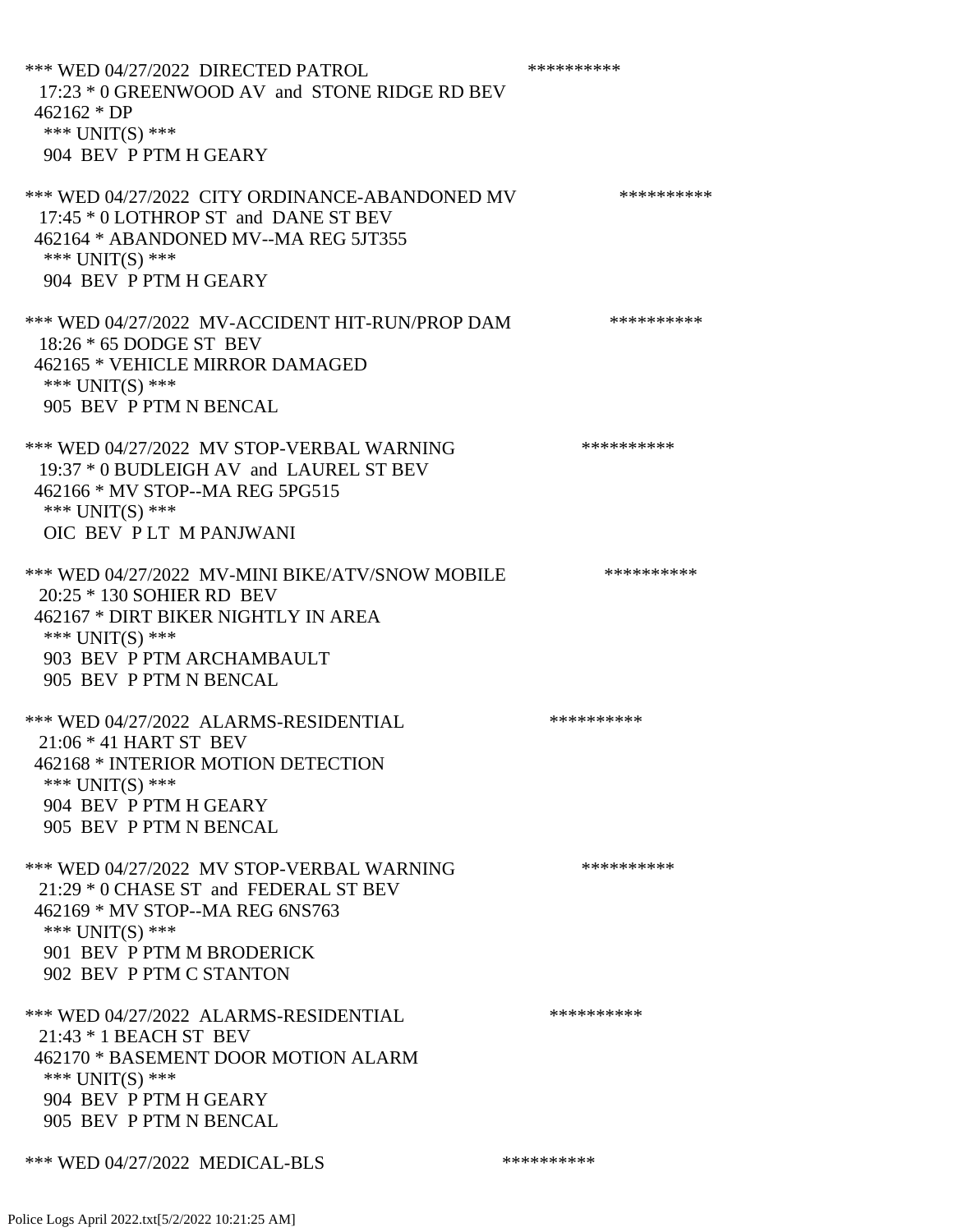22:00 \* BENNETT ST BEV 462171 \* FEMALE IN AND OUT OF CONSCIOUSNESS \*\*\* UNIT(S) \*\*\* 903 BEV P PTM ARCHAMBAULT A1 BEV A AMBULANCE BF1 BEV F BEV FIRE \*\*\* WED 04/27/2022 VANDALISM-DESTRUC/DAMAG\*290 \*\*\*\*\*\*\*\*\*\* 22:07 \* 41 ODELL AV BEV 462172 \* ROCK THROWN AT VEHICLE \*\*\* UNIT(S) \*\*\* 904 BEV P PTM H GEARY \*\*\* WED 04/27/2022 MEDICAL-BLS \*\*\*\*\*\*\*\*\*\* 22:25 \* RANTOUL ST BEV 462173 \* JONES FELL- LIFELINE ACTIVATION \*\*\* UNIT(S) \*\*\* 902 BEV P PTM C STANTON A1 BEV A AMBULANCE \*\*\* WED 04/27/2022 MV STOP-VERBAL WARNING \*\*\*\*\*\*\*\*\*\*\*\* 22:37 \* 0 RANTOUL ST and LENOX ST BEV 462174 \* MV STOP--MA REG 8WL163 \*\*\* UNIT(S) \*\*\* 901 BEV P PTM M BRODERICK 902 BEV P PTM C STANTON \*\*\* WED 04/27/2022 ROSTER-ON/OFF DUTY \*\*\*\*\*\*\*\*\*\* 23:30 \* ELLIOTT ST BEV 462175 \* START OF SHIFT A \*\*\* UNIT(S) \*\*\* OIC BEV P LT D COSTA \*\*\* THU 04/28/2022 ASSIST MED FLIGHT \*\*\*\*\*\*\*\*\*\*\*\*\*\*\*\* 00:02 \* 91 HERRICK ST BEV 462176 \* MEDFLIGHT \*\*\* UNIT(S) \*\*\* 904 BEV P PTM M MARINO \*\*\* THU 04/28/2022 DIRECTED PATROL \*\*\*\*\*\*\*\*\*\* 00:15 \* 10 PARK ST BEV 462177 \* CHECK OF MBTA STATION \*\*\* UNIT(S) \*\*\* 902 BEV P PTM M THERIAULT \*\*\* THU 04/28/2022 DIRECTED PATROL \*\*\*\*\*\*\*\*\*\* 00:28 \* 0 ELLIS SQ and 127 TOWARDS MANCHEST BEV 462178 \* CHECK OF ELLIS SQUARE \*\*\* UNIT(S) \*\*\* 902 BEV P PTM M THERIAULT \*\*\* THU 04/28/2022 BUILDING CHECK \*\*\*\*\*\*\*\*\*\*\*\*\*\* 00:34 \* CABOT ST BEV 462179 \* NOTHING UNUSUAL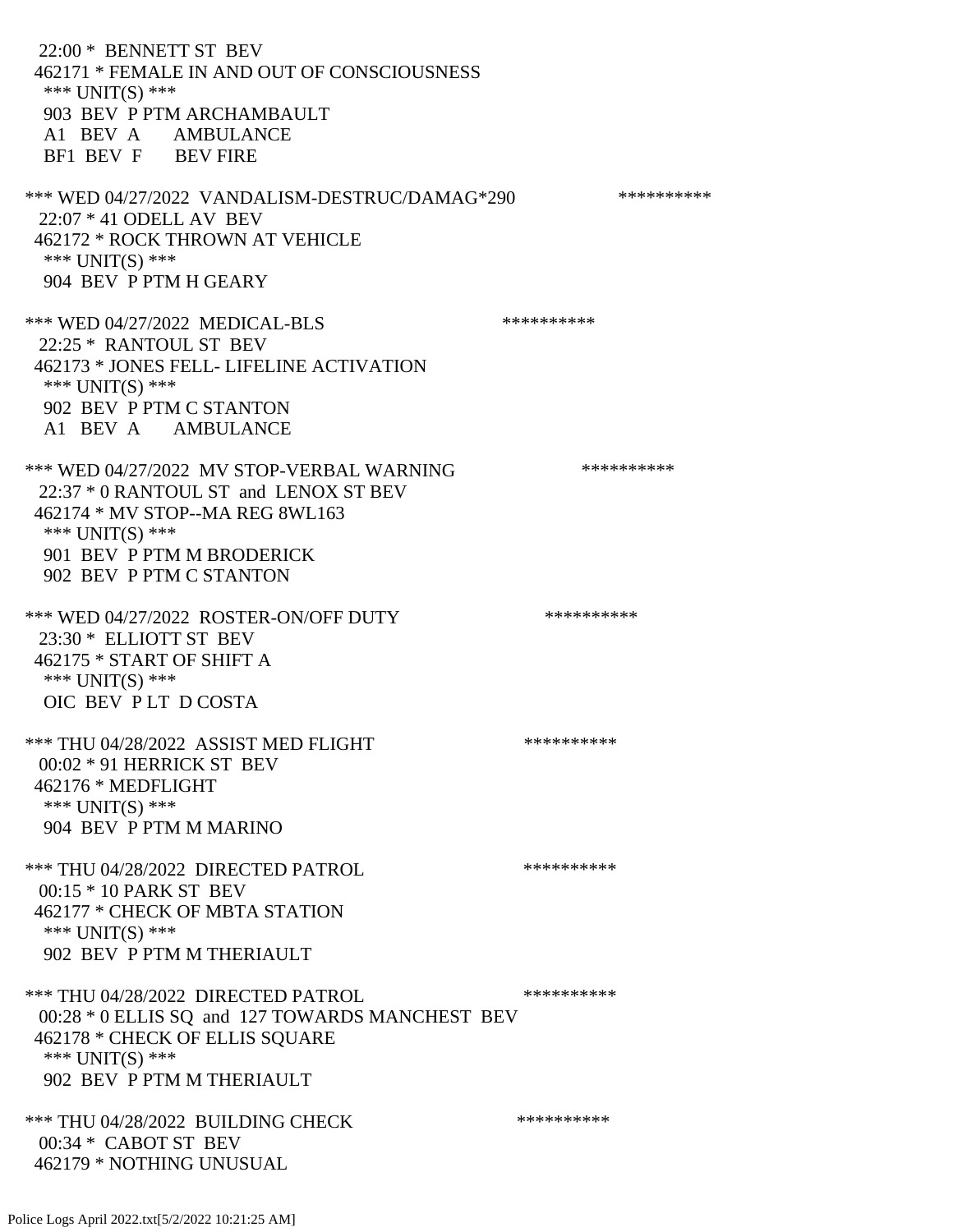# \*\*\* UNIT(S) \*\*\* 905 BEV P PTM J VITALE

\*\*\* THU 04/28/2022 PARK/PLAYGROUND CHECK \*\*\*\*\*\*\*\*\*\*\*\* 00:35 \* 55 OBER ST BEV 462180 \* LYNCH PARK/HOSPITAL POINT CHECK \*\*\* UNIT(S) \*\*\* 904 BEV P PTM M MARINO \*\*\* THU 04/28/2022 ALARMS-COMMERCIAL \*\*\*\*\*\*\*\*\*\* 00:38 \* 63 DODGE ST Apt: O-150 and CONANT ST BEV 462181 \* NOTHING UNUSUAL \*\*\* UNIT(S) \*\*\* 905 BEV P PTM J VITALE \*\*\* THU 04/28/2022 PARK/PLAYGROUND CHECK \*\*\*\*\*\*\*\*\*\*\*\* 00:44 \* 410 ESSEX ST BEV 462182 \* HARRY BALL FIELD \*\*\* UNIT(S) \*\*\* 906 BEV P PTM E SCHULTZ \*\*\* THU 04/28/2022 SCHOOL BUILDING CHECK \*\*\*\*\*\*\*\*\*\*\* 00:45 \* 40 WOODLAND AV BEV 462183 \* AYERS SCHOOL CHECK \*\*\* UNIT(S) \*\*\* 901 BEV P PTM C GANEY \*\*\* THU 04/28/2022 PARK/PLAYGROUND CHECK \*\*\*\*\*\*\*\*\*\*\*\* 00:52 \* 52 MIDDLEBURY LN and ARICIA LN BEV 462184 \* PETE'S PARK CHECK \*\*\* UNIT(S) \*\*\* 906 BEV P PTM E SCHULTZ \*\*\* THU 04/28/2022 DIRECTED PATROL \*\*\*\*\*\*\*\*\*\* 00:56 \* 126-127 WATER ST BEV 462185 \* CHECK OF JUBILE YACHT CLUB \*\*\* UNIT(S) \*\*\* 902 BEV P PTM M THERIAULT \*\*\* THU 04/28/2022 ALARMS-COMMERCIAL \*\*\*\*\*\*\*\*\*\* 01:00 \* 47 ENON ST BEV 462186 \* TELEPHONE LINE \*\*\* UNIT(S) \*\*\* 901 BEV P PTM C GANEY 905 BEV P PTM J VITALE \*\*\* THU 04/28/2022 SCHOOL BUILDING CHECK \*\*\*\*\*\*\*\*\*\*\* 01:00 \* 20 EISENHOWER AV BEV 462187 \* COVE SCHOOL CHECK \*\*\* UNIT(S) \*\*\* 904 BEV P PTM M MARINO \*\*\* THU 04/28/2022 DIRECTED PATROL \*\*\*\*\*\*\*\*\*\* 01:03 \* 74 HART ST BEV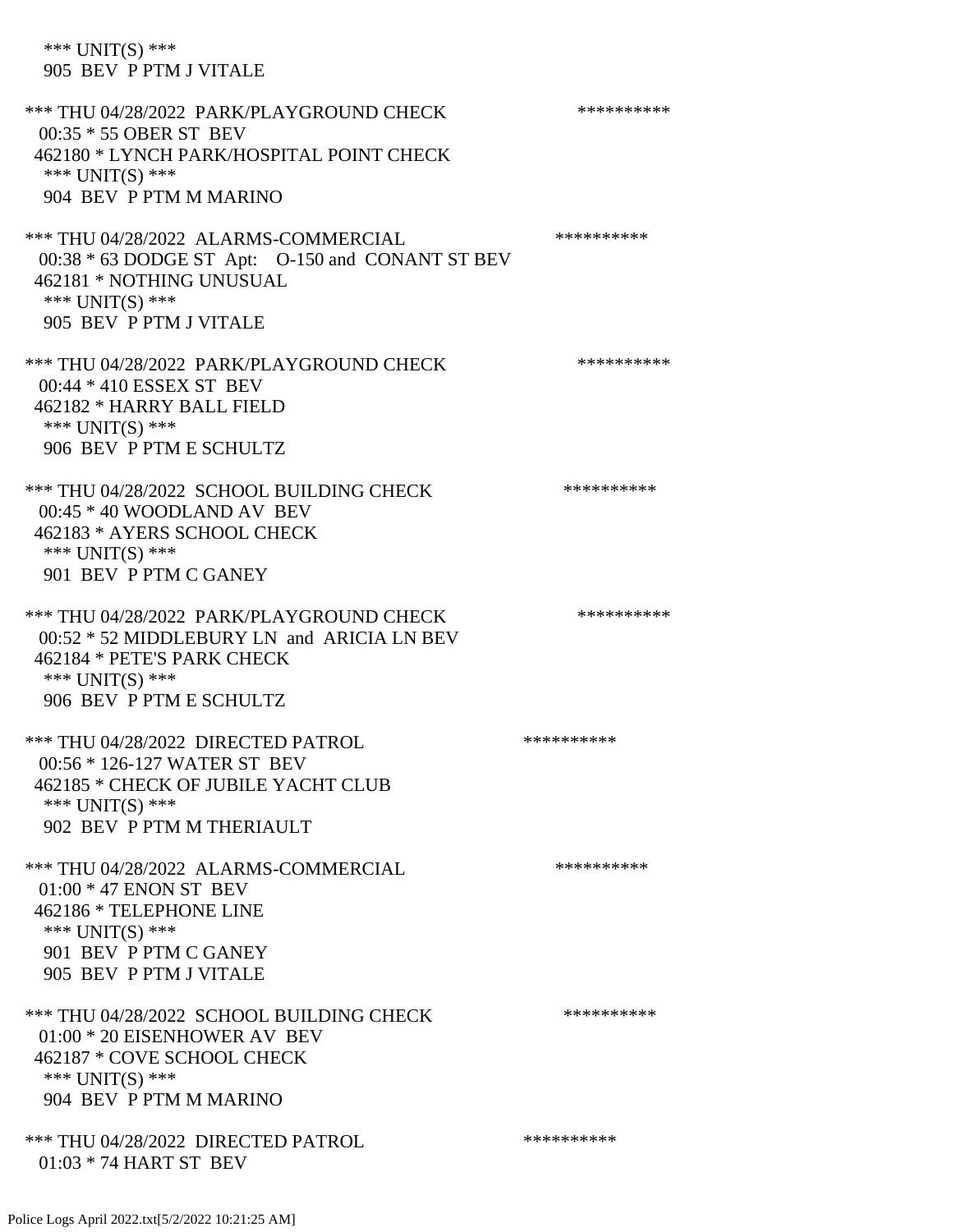462188 \* CHECK OF GUS \*\*\* UNIT(S) \*\*\* 912 BEV P SGT J ZWICKER \*\*\* THU 04/28/2022 SCHOOL BUILDING CHECK \*\*\*\*\*\*\*\*\*\*\* 01:10 \* 70 BALCH ST BEV 462189 \* MCKEOWN SCHOOL CHECK \*\*\* THU 04/28/2022 PARK/PLAYGROUND CHECK \*\*\*\*\*\*\*\*\*\* 01:13 \* 0 LOTHROP ST BEV 462190 \* CHECK OF INDEPENDENCE PARK \*\*\* UNIT(S) \*\*\* 902 BEV P PTM M THERIAULT \*\*\* THU 04/28/2022 DIRECTED PATROL \*\*\*\*\*\*\*\*\*\* 01:13 \* 17 HULL ST BEV 462191 \* CHECK OF CENTERVILLE SCHOOL \*\*\* UNIT(S) \*\*\* 912 BEV P SGT J ZWICKER \*\*\* THU 04/28/2022 SCHOOL BUILDING CHECK \*\*\*\*\*\*\*\*\*\*\* 01:21 \* 41 BRIMBAL AV BEV 462192 \* HANNAH SCHOOL CHECK \*\*\* UNIT(S) \*\*\* 904 BEV P PTM M MARINO \*\*\* THU 04/28/2022 DIRECTED PATROL \*\*\*\*\*\*\*\*\*\*\*\*\*\*\* 01:26 \* 29 ENON ST BEV 462193 \* BUILDING CHECK \*\*\* UNIT(S) \*\*\* 912 BEV P SGT J ZWICKER \*\*\* THU 04/28/2022 PARK/PLAYGROUND CHECK \*\*\*\*\*\*\*\*\*\* 01:26 \* 25 ESSEX ST BEV 462194 \* CHECK OF COMMONS \*\*\* UNIT(S) \*\*\* 902 BEV P PTM M THERIAULT \*\*\* THU 04/28/2022 DIRECTED PATROL \*\*\*\*\*\*\*\*\*\* 01:32 \* 100 SOHIER RD BEV 462195 \* CHECK OF BHS \*\*\* UNIT(S) \*\*\* 912 BEV P SGT J ZWICKER \*\*\* THU 04/28/2022 DIRECTED PATROL \*\*\*\*\*\*\*\*\*\* 01:38 \* 420 CABOT ST BEV 462196 \* CHECK OF KELLY FORD \*\*\* UNIT(S) \*\*\* 912 BEV P SGT J ZWICKER \*\*\* THU 04/28/2022 PARK/PLAYGROUND CHECK \*\*\*\*\*\*\*\*\*\*\*\*\* 01:41 \* 145 LIVINGSTONE AV BEV 462197 \* OBEAR PARK CHECK \*\*\* UNIT(S) \*\*\*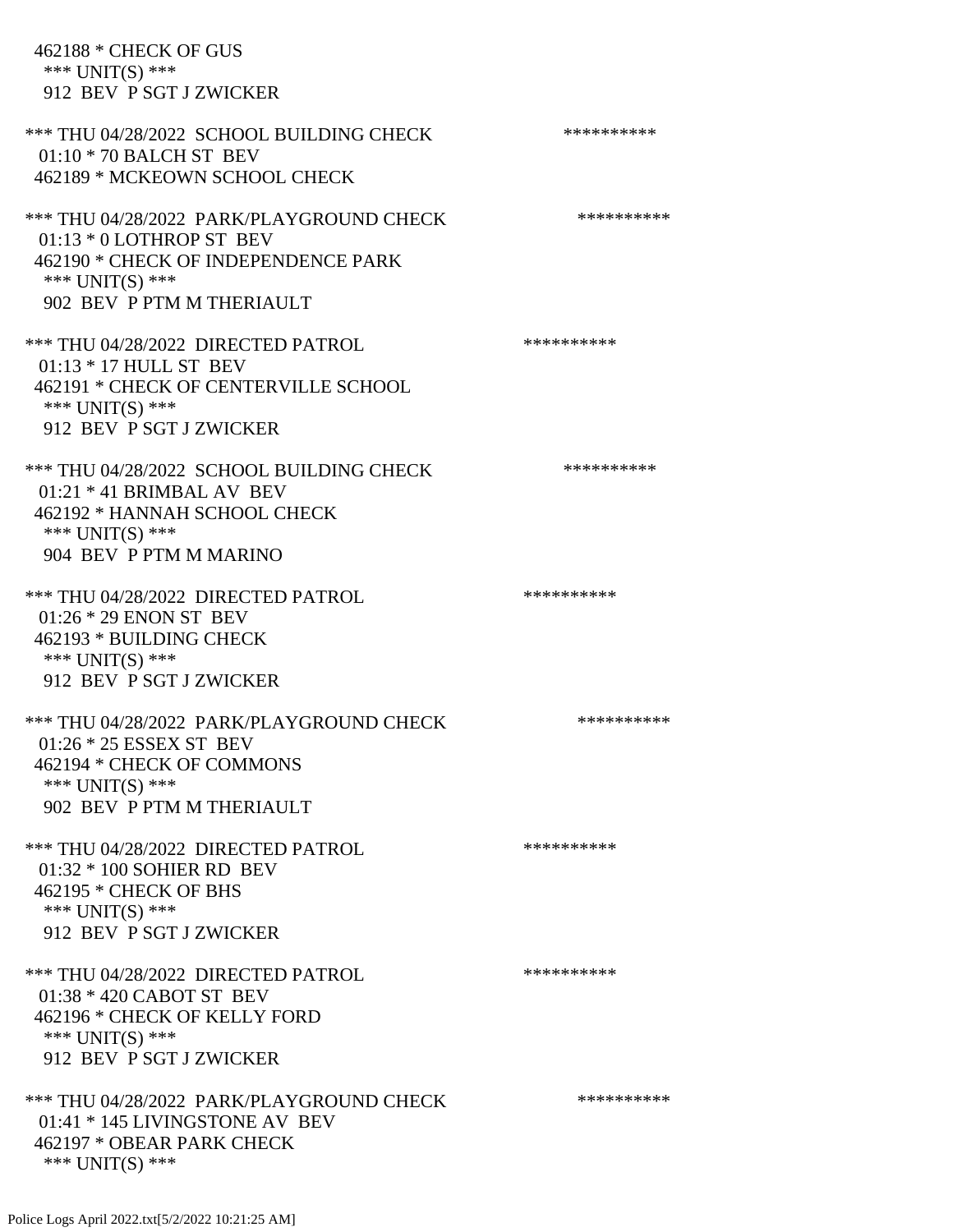#### 901 BEV P PTM C GANEY

\*\*\* THU 04/28/2022 PARK/PLAYGROUND CHECK \*\*\*\*\*\*\*\*\*\*\*\* 01:48 \* 0 WEST ST BEV 462198 \* WEST BEACH CHECK \*\*\* UNIT(S) \*\*\* 906 BEV P PTM E SCHULTZ \*\*\* THU 04/28/2022 BUILDING CHECK \*\*\*\*\*\*\*\*\*\*\*\*\*\* 01:50 \* BRIMBAL AV BEV 462199 \* CYCLES 128 CHECK \*\*\* UNIT(S) \*\*\* 904 BEV P PTM M MARINO \*\*\* THU 04/28/2022 PARK/PLAYGROUND CHECK \*\*\*\*\*\*\*\*\*\*\*\* 01:59 \* 0 LINDSEY AV BEV 462200 \* FEMINO PARK CHECK \*\*\* UNIT(S) \*\*\* 901 BEV P PTM C GANEY \*\*\* THU 04/28/2022 PARK/PLAYGROUND CHECK \*\*\*\*\*\*\*\*\*\*\*\* 02:13 \* 150 RANTOUL ST BEV 462201 \* CHECK OF VETERANS PARK \*\*\* UNIT(S) \*\*\* 902 BEV P PTM M THERIAULT \*\*\* THU 04/28/2022 BUILDING CHECK \*\*\*\*\*\*\*\*\*\*\*\*\*\* 02:20 \* ESSEX ST BEV 462202 \* FIVE STAR AUTO SERVICE CHECK \*\*\* UNIT(S) \*\*\* 904 BEV P PTM M MARINO \*\*\* THU 04/28/2022 BUILDING CHECK \*\*\*\*\*\*\*\*\*\*\*\* 02:45 \* CABOT ST BEV 462203 \* BUSINESS CHECK \*\*\* UNIT(S) \*\*\* 904 BEV P PTM M MARINO \*\*\* THU 04/28/2022 CHECK WELL BEING \*\*\*\*\*\*\*\*\*\*\*\*\* 03:47 \* 0 RANTOUL ST and BROADWAY BEV 462204 \* CHECK ON PARTY IN VEHICLE \*\*\* UNIT(S) \*\*\* 901 BEV P PTM C GANEY 902 BEV P PTM M THERIAULT \*\*\* THU 04/28/2022 PARK/PLAYGROUND CHECK \*\*\*\*\*\*\*\*\*\*\*\* 03:55 \* 4 MCPHERSON DR BEV 462205 \* YOUTH CENTER CHECK \*\*\* UNIT(S) \*\*\* 901 BEV P PTM C GANEY \*\*\* THU 04/28/2022 PARK/PLAYGROUND CHECK \*\*\*\*\*\*\*\*\*\*\*\* 04:00 \* 0 PARK ST BEV 462206 \* CHECK OF CARRATU PARK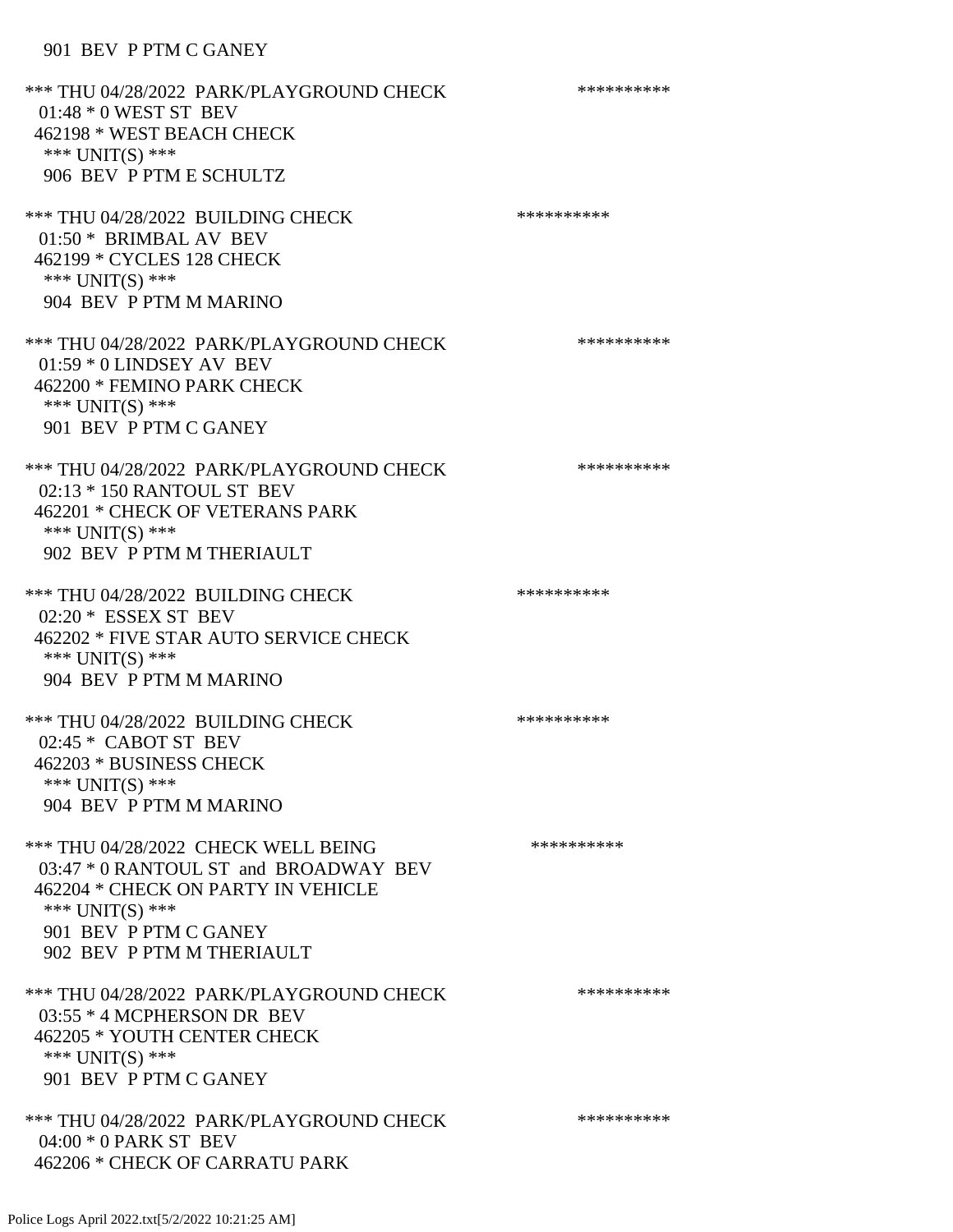Police Logs April 2022.txt[5/2/2022 10:21:25 AM]

\*\*\* UNIT(S) \*\*\*

902 BEV P PTM M THERIAULT

| *** THU 04/28/2022 SCHOOL BUILDING CHECK<br>$05:12 * 6$ ECHO AV BEV | ********** |
|---------------------------------------------------------------------|------------|
| 462207 * SCHOOL FOR THE DEAF CHECK                                  |            |
| *** UNIT(S) ***<br>901 BEV P PTM C GANEY                            |            |
| *** THU 04/28/2022 HOSPITAL REQUEST ASSISTANCE                      | ********** |
| 06:03 * 91 HERRICK ST BEV                                           |            |
| 462208 * OUT OF CONTROL PATIENT<br>*** UNIT(S) ***                  |            |
| 902 BEV P PTM M THERIAULT                                           |            |
| 904 BEV P PTM M MARINO                                              |            |
| *** THU 04/28/2022 MV STOP-VERBAL WARNING                           | ********** |
| 06:34 * 0 DODGE ST and KING TR BEV                                  |            |
| 462209 * MV STOP-MA REG#2PYK49<br>*** UNIT(S) ***                   |            |
| 912 BEV P SGT J ZWICKER                                             |            |
| *** THU 04/28/2022 MV STOP-VERBAL WARNING                           | ********** |
| 06:39 * 0 BRIDGE ST and RIVER ST BEV                                |            |
| 462210 * MV STOP<br>*** UNIT(S) ***                                 |            |
| 901 BEV P PTM C GANEY                                               |            |
| *** THU 04/28/2022 MV STOP-VERBAL WARNING                           | ********** |
| 06:46 * 0 ELLIOTT ST and MCPHERSON DR BEV                           |            |
| 462211 * MV STOP                                                    |            |
| *** UNIT(S) ***<br>901 BEV P PTM C GANEY                            |            |
| 902 BEV P PTM M THERIAULT                                           |            |
| *** THU 04/28/2022 MV STOP-VERBAL WARNING                           | ********** |
| 07:03 * 0 TOZER RD and HELLARD RD BEV                               |            |
| 462212 * MV STOP<br>*** UNIT(S) ***                                 |            |
| 912 BEV P SGT J ZWICKER                                             |            |
| *** THU 04/28/2022 ROSTER-ON/OFF DUTY                               | ********** |
| 07:19 * ELLIOTT ST BEV                                              |            |
| 462213 * START OF SHIFT B<br>*** UNIT(S) ***                        |            |
| OIC BEV PLT DCOSTA                                                  |            |
| *** THU 04/28/2022 SELECTIVE ENFORCEMENT                            | ********** |
| 07:59 * 0 BRIDGE ST and FOLGER AV BEV                               |            |
| 462214 * BUSTOP / SCHOOL ZONE<br>*** $UNIT(S)$ ***                  |            |
| 913 BEV P SGT M HENEBURY                                            |            |
| *** THU 04/28/2022 MV STOP-WRITTEN WARNING                          | ********** |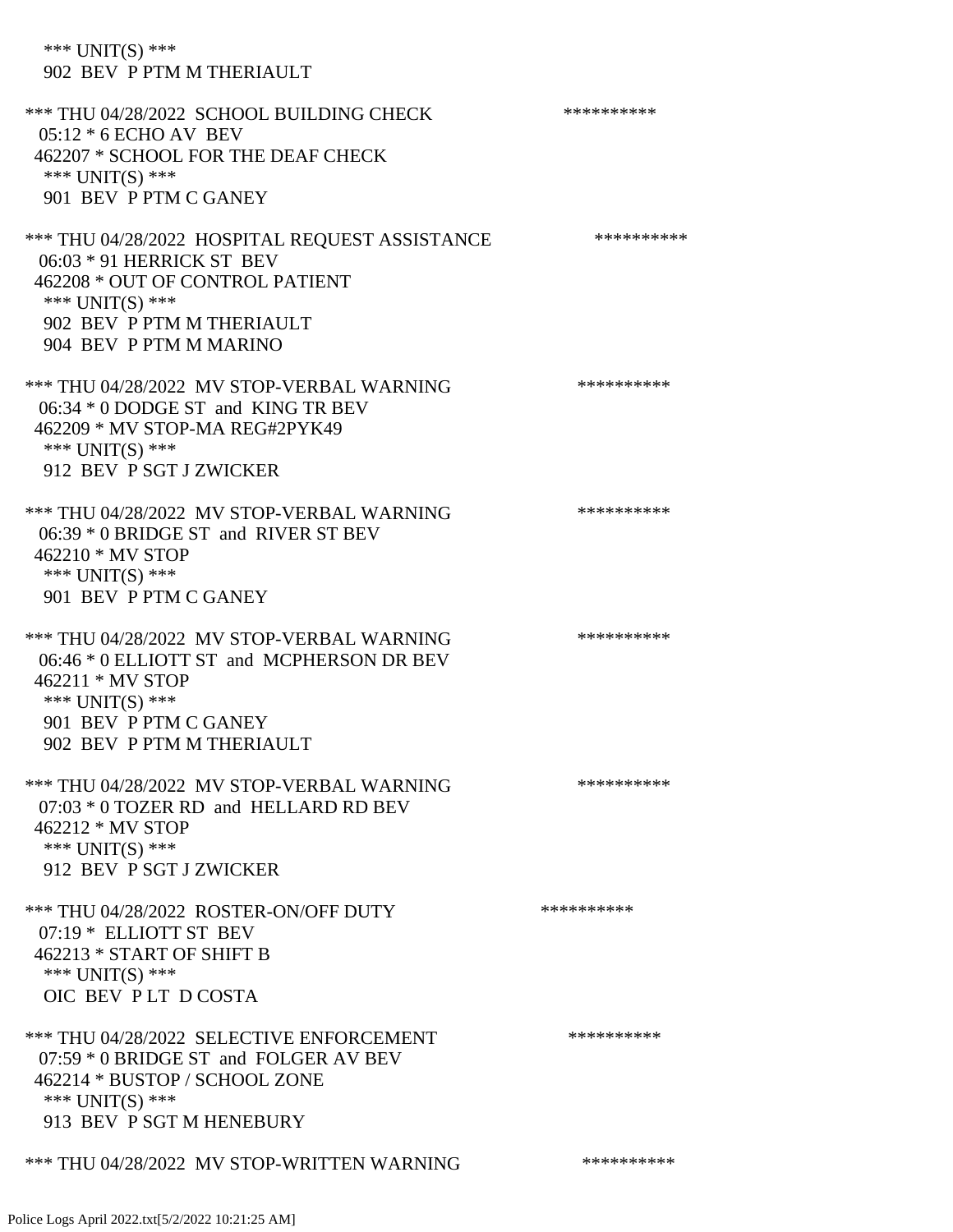08:42 \* 0 EMILY WY and STANDLEY ST BEV 462215 \* MV STOP 8KR633 \*\*\* UNIT(S) \*\*\* 907 BEV P PTM J LANTYCH \*\*\* THU 04/28/2022 MV STOP-VERBAL WARNING \*\*\*\*\*\*\*\*\*\*\*\*\* 08:48 \* 0 STANDLEY ST and OLDE STANDLEY ST BEV 462216 \* MV STOP 72CX36 \*\*\* UNIT(S) \*\*\* 907 BEV P PTM J LANTYCH \*\*\* THU 04/28/2022 MV STOP-WRITTEN WARNING \*\*\*\*\*\*\*\*\*\*\*\*\* 08:56 \* 0 STANDLEY ST and OLDE STANDLEY ST BEV 462217 \* MV STOP EV3736 \*\*\* UNIT(S) \*\*\* 907 BEV P PTM J LANTYCH \*\*\* THU 04/28/2022 MV STOP-VERBAL WARNING \*\*\*\*\*\*\*\*\*\*\*\*\*\*\* 08:58 \* 0 CABOT ST and BECKFORD ST BEV 462218 \* MA REG 29GX65 \*\*\* UNIT(S) \*\*\* 903 BEV P PTM J SPITALERI \*\*\* THU 04/28/2022 CHECK WELL BEING \*\*\*\*\*\*\*\*\*\*\*\*\* 09:04 \* 38 BECKFORD ST Apt: 1 BEV 462219 \* CHECK ON MALE FOR LOWELL PD \*\*\* UNIT(S) \*\*\* 901 BEV P PTM C GANEY 903 BEV P PTM ARCHAMBAULT \*\*\* THU 04/28/2022 MV STOP-WRITTEN WARNING \*\*\*\*\*\*\*\*\*\* 09:05 \* 0 STANDLEY ST and OLDE STANDLEY ST BEV 462221 \* MV STOP 9FFK40 \*\*\* UNIT(S) \*\*\* 907 BEV P PTM J LANTYCH \*\*\* THU 04/28/2022 MEDICAL-MENTAL HEALTH \*\*\*\*\*\*\*\*\*\* 09:18 \* HERRICK ST BEV 462222 \* ELDERLY FEMALE TRIED TO CUT HER WRISTS \*\*\* UNIT(S) \*\*\* 903 BEV P PTM J SPITALERI 905 BEV P PTM K THOMASSON A1 BEV A AMBULANCE \*\*\* THU 04/28/2022 DISTURBANCE-NEIGHBORS \*\*\*\*\*\*\*\*\*\*\*\*\* 09:27 \* 10 CEDAR ST Apt: 24 BEV 462223 \* ELDERLY NEIGHBOR DISPUTE \*\*\* UNIT(S) \*\*\* 901 BEV P PTM M BRODERICK 906 BEV P PTL A CLARIZIA \*\*\* THU 04/28/2022 MEDICAL-UNKNOWN \*\*\*\*\*\*\*\*\*\* 09:32 \* CABOT ST and SCOTT ST BEV 462224 \* DRIVER SLUMPED OVER THE WHEEL IN TRAFFIC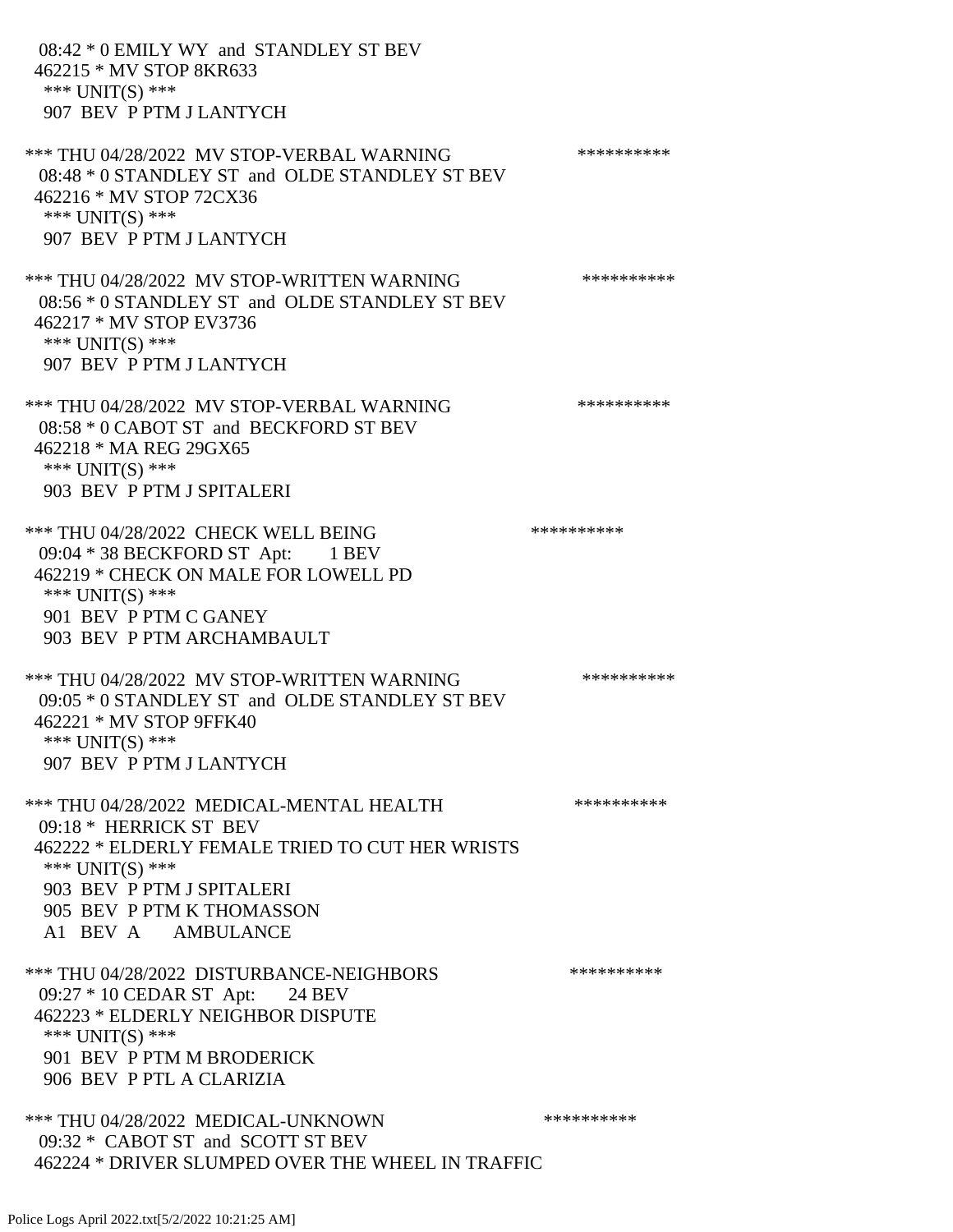\*\*\* UNIT(S) \*\*\* 902 BEV P PTM D GAGNON 905 BEV P PTM K THOMASSON A1 BEV A AMBULANCE BF1 BEV F BEV FIRE \*\*\* THU 04/28/2022 MV STOP-VERBAL WARNING \*\*\*\*\*\*\*\*\*\*\*\*\*\*\* 10:06 \* 49 BOYLES ST BEV 462225 \* MV STOP 3LTZ14 \*\*\* UNIT(S) \*\*\* 907 BEV P PTM J LANTYCH \*\*\* THU 04/28/2022 MV STOP-VERBAL WARNING \*\*\*\*\*\*\*\*\*\*\*\*\* 10:17 \* 0 HALE ST and BISSON ST BEV 462226 \* MV STOP 3AJV84 \*\*\* UNIT(S) \*\*\* 907 BEV P PTM J LANTYCH \*\*\* THU 04/28/2022 MV STOP-VERBAL WARNING \*\*\*\*\*\*\*\*\*\*\*\*\* 10:29 \* 0 RANTOUL ST and WALLIS ST BEV 462227 \* MA REG 51TH01 \*\*\* UNIT(S) \*\*\* 903 BEV P PTM J SPITALERI \*\*\* THU 04/28/2022 MV STOP-WRITTEN WARNING \*\*\*\*\*\*\*\*\*\*\*\*\* 10:31 \* 0 HALE ST and BISSON ST BEV 462228 \* MV STOP BE07019 (CT) \*\*\* UNIT(S) \*\*\* 907 BEV P PTM J LANTYCH \*\*\* THU 04/28/2022 TRASH DUMPING \*\*\*\*\*\*\*\*\*\* 11:00 \* 12 TOZER RD BEV 462229 \* PROPERTY MANAGER REPORTS DUMPING ON PROPERTY \*\*\* UNIT(S) \*\*\* 905 BEV P PTM K THOMASSON \*\*\* THU 04/28/2022 MV STOP-VERBAL WARNING \*\*\*\*\*\*\*\*\*\*\*\*\* 11:02 \* 0 BRIDGE ST and VIRGINIA AV BEV 462230 \* MV STOP 1REM96 \*\*\* UNIT(S) \*\*\* 907 BEV P PTM J LANTYCH \*\*\* THU 04/28/2022 MV STOP-VERBAL WARNING \*\*\*\*\*\*\*\*\*\*\*\*\* 11:13 \* 0 BRIDGE ST and VIRGINIA AV BEV 462231 \* MV STOP 1PJX83 \*\*\* UNIT(S) \*\*\* 907 BEV P PTM J LANTYCH \*\*\* THU 04/28/2022 MENTAL HEALTH - SECTION 35 \*\*\*\*\*\*\*\*\*\*\*\* 11:20 \* SOHIER RD BEV 462232 \* APPLICATION ATTEMPT AT SDC \*\*\* UNIT(S) \*\*\* 910 BEV P PTM S FIORE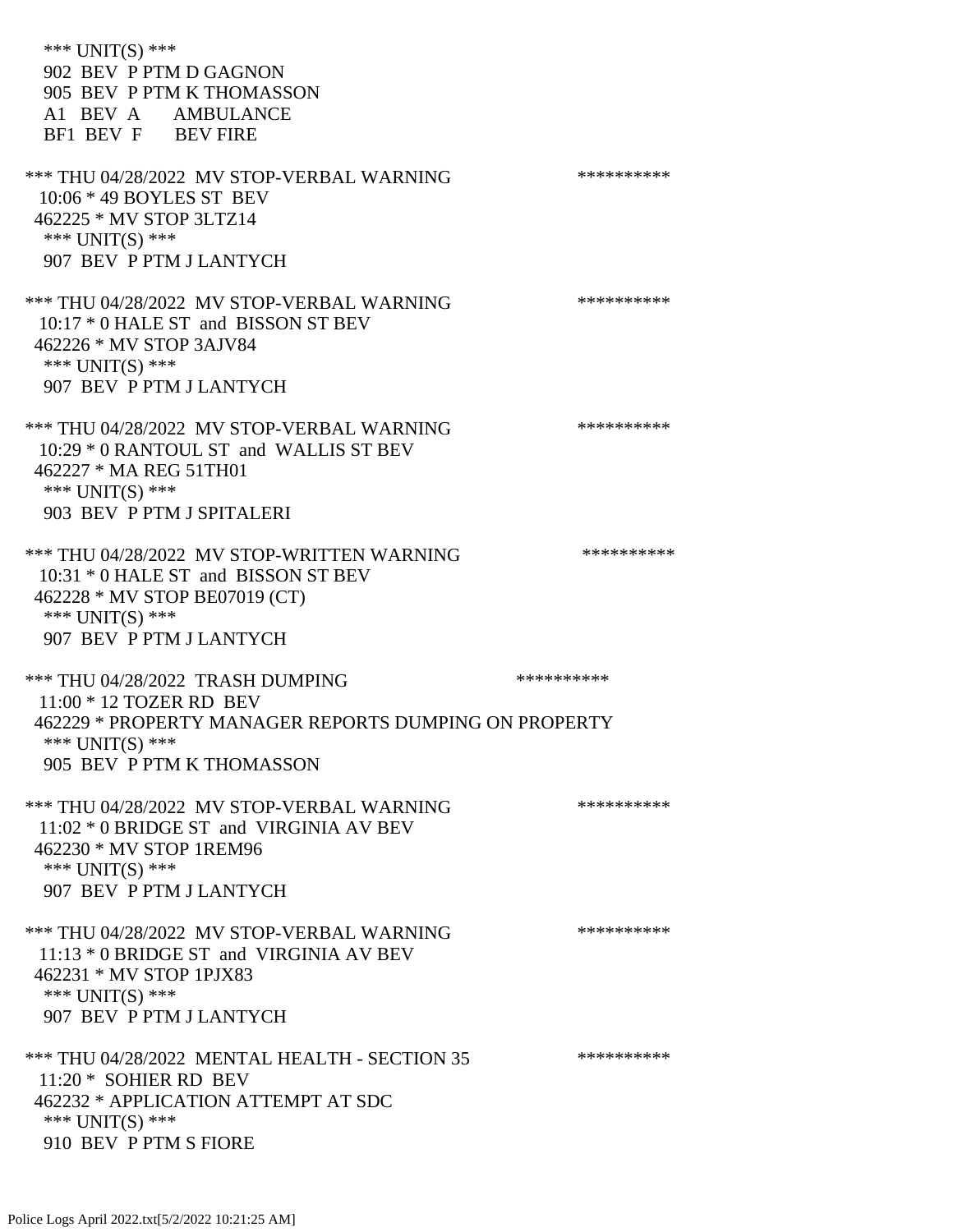\*\*\* THU 04/28/2022 LARCENY-ALL OTHERS \*23H \*\*\*\*\*\*\*\*\*\* 11:36 \* 32 DANE ST Apt: 1 BEV 462233 \* REPORT OF STOLEN JEWLERY \*\*\* UNIT(S) \*\*\* H2 BEV P PTM T SLAVIN \*\*\* THU 04/28/2022 ASSIST OTHER DEPARTMENT \*\*\*\*\*\*\*\*\*\*\*\*\* 11:45 \* BROUGHTON DR BEV 462234 \* ASSIST DANVERS PD WITH NOTIFICATION \*\*\* UNIT(S) \*\*\* 903 BEV P PTM J SPITALERI 906 BEV P PTL A CLARIZIA \*\*\* THU 04/28/2022 ASSIST CITIZEN \*\*\*\*\*\*\*\*\*\* 12:28 \* 12 CHARLES ST BEV 462235 \* ON GOING NEIGHBOR DISPUTE WITH APT 10 AND 12 \*\*\* UNIT(S) \*\*\* 903 BEV P PTM J SPITALERI 905 BEV P PTM K THOMASSON \*\*\* THU 04/28/2022 MV STOP-VERBAL WARNING \*\*\*\*\*\*\*\*\*\*\*\* 13:02 \* 0 MCKAY ST and ELLIOTT ST BEV 462236 \* MA REG 8PY938 \*\*\* UNIT(S) \*\*\* 905 BEV P PTM K THOMASSON \*\*\* THU 04/28/2022 MV STOP-VERBAL WARNING \*\*\*\*\*\*\*\*\*\*\*\*\*\*\* 13:07 \* 0 MCKAY ST and ELLIOTT ST BEV 462237 \* MA REG 175GN9 \*\*\* UNIT(S) \*\*\* 905 BEV P PTM K THOMASSON \*\*\* THU 04/28/2022 SUSP ACTIVITY \*\*\*\*\*\*\*\*\*\*\*\*\*\*\*\*\* 13:25 \* 16 CONGRESS ST BEV 462238 \* RESIDENTS DONT LIKE DRONE FLYING ABOVE \*\*\* UNIT(S) \*\*\* 902 BEV P PTM D GAGNON \*\*\* THU 04/28/2022 MV STOP-WRITTEN WARNING \*\*\*\*\*\*\*\*\*\*\*\*\* 13:26 \* 0 ESSEX ST and CEDAR ST BEV 462239 \* MV STOP 1HEC19 \*\*\* UNIT(S) \*\*\* 907 BEV P PTM J LANTYCH \*\*\* THU 04/28/2022 MV STOP-VERBAL WARNING \*\*\*\*\*\*\*\*\*\*\*\*\*\* 13:54 \* 0 ESSEX ST and HARWOOD ST BEV 462240 \* MV STOP 1YAV19 \*\*\* UNIT(S) \*\*\* 907 BEV P PTM J LANTYCH \*\*\* THU 04/28/2022 SCHOOL TRAFFIC \*\*\*\*\*\*\*\*\*\* 13:58 \* 0 BRIDGE ST and WINTHROP AV BEV 462241 \* MONITOR SCHOOL DISMISAL \*\*\* UNIT(S) \*\*\*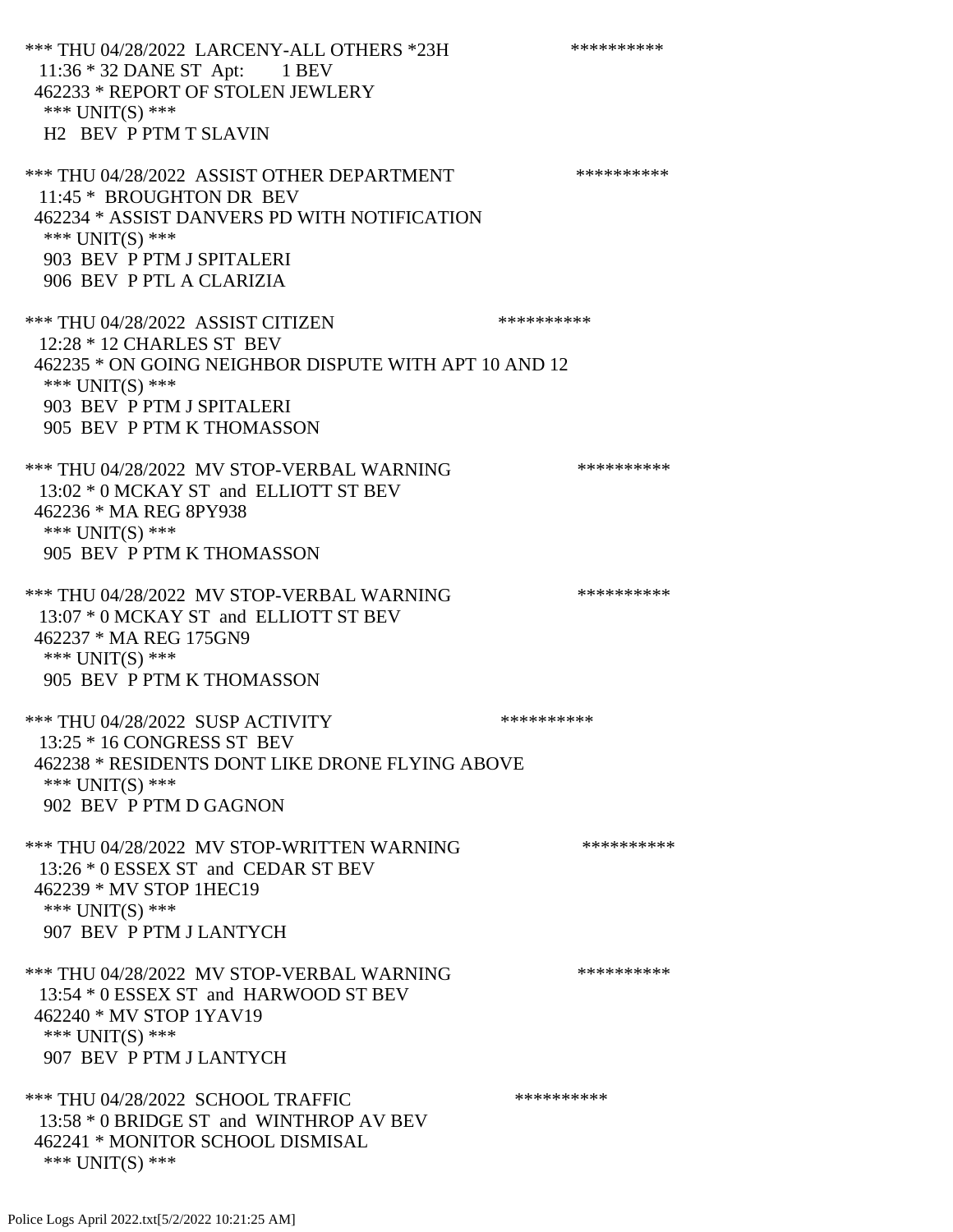\*\*\* THU 04/28/2022 MV STOP-VERBAL WARNING \*\*\*\*\*\*\*\*\*\*\*\*\* 15:24 \* 0 DODGE ST and ACCESS RD BEV 462242 \* MVSTOP - 49SG31 \*\*\* UNIT(S) \*\*\* 913 BEV P SGT M HENEBURY \*\*\* THU 04/28/2022 ROSTER-ON/OFF DUTY \*\*\*\*\*\*\*\*\*\* 15:26 \* ELLIOTT ST BEV 462243 \* START OF SHIFT C \*\*\* UNIT(S) \*\*\* OIC BEV P LT M PANJWANI \*\*\* THU 04/28/2022 MV-ACCIDENT PROPERTY DAMAGE \*\*\*\*\*\*\*\*\*\* 15:32 \* 0 BRIMBAL AV and HERRICK ST BEV 462244 \* 2 CAR MVA \*\*\* UNIT(S) \*\*\* 903 BEV P PTM M GELINEAU 905 BEV P PTM K THOMASSON A1 BEV A AMBULANCE BF1 BEV F BEV FIRE \*\*\* THU 04/28/2022 DISTURBANCE-GENERAL \*\*\*\*\*\*\*\*\*\* 15:50 \* 0 LIVINGSTONE AV BEV 462245 \* ADULTS ON SCOOTERS RIDING THROUGH PARK \*\*\* UNIT(S) \*\*\* 901 BEV P PTM M BRODERICK 906 BEV P PTL A CLARIZIA \*\*\* THU 04/28/2022 MEDICAL-MENTAL HEALTH \*\*\*\*\*\*\*\*\*\* 16:05 \* BARTLETT ST BEV 462246 \* 40 Y/O MALE MADE SUICIDAL STATEMENT TO MOM \*\*\* UNIT(S) \*\*\* 902 BEV P PTM C STANTON 903 BEV P PTM M GELINEAU A1 BEV A AMBULANCE \*\*\* THU 04/28/2022 DIRECTED PATROL \*\*\*\*\*\*\*\*\*\* 16:45 \* 0 GREENWOOD AV and STONE RIDGE RD BEV 462248 \* DIRECTED PATROL \*\*\* UNIT(S) \*\*\* 904 BEV P PTM H GEARY \*\*\* THU 04/28/2022 SUMMONS SERVED \*\*\*\*\*\*\*\*\*\* 17:15 \* 175 ELLIOTT ST BEV 462249 \* VIC/WIT SUMMONS SERVED OVER PHONE \*\*\* UNIT(S) \*\*\* 902 BEV P PTM C STANTON \*\*\* THU 04/28/2022 SUMMONS SERVED \*\*\*\*\*\*\*\*\*\* 17:18 \* 3 BEVERLY COMMONS DR Apt: H36 BEV 462250 \* ATTEMPT TO SERVE \*\*\* UNIT(S) \*\*\*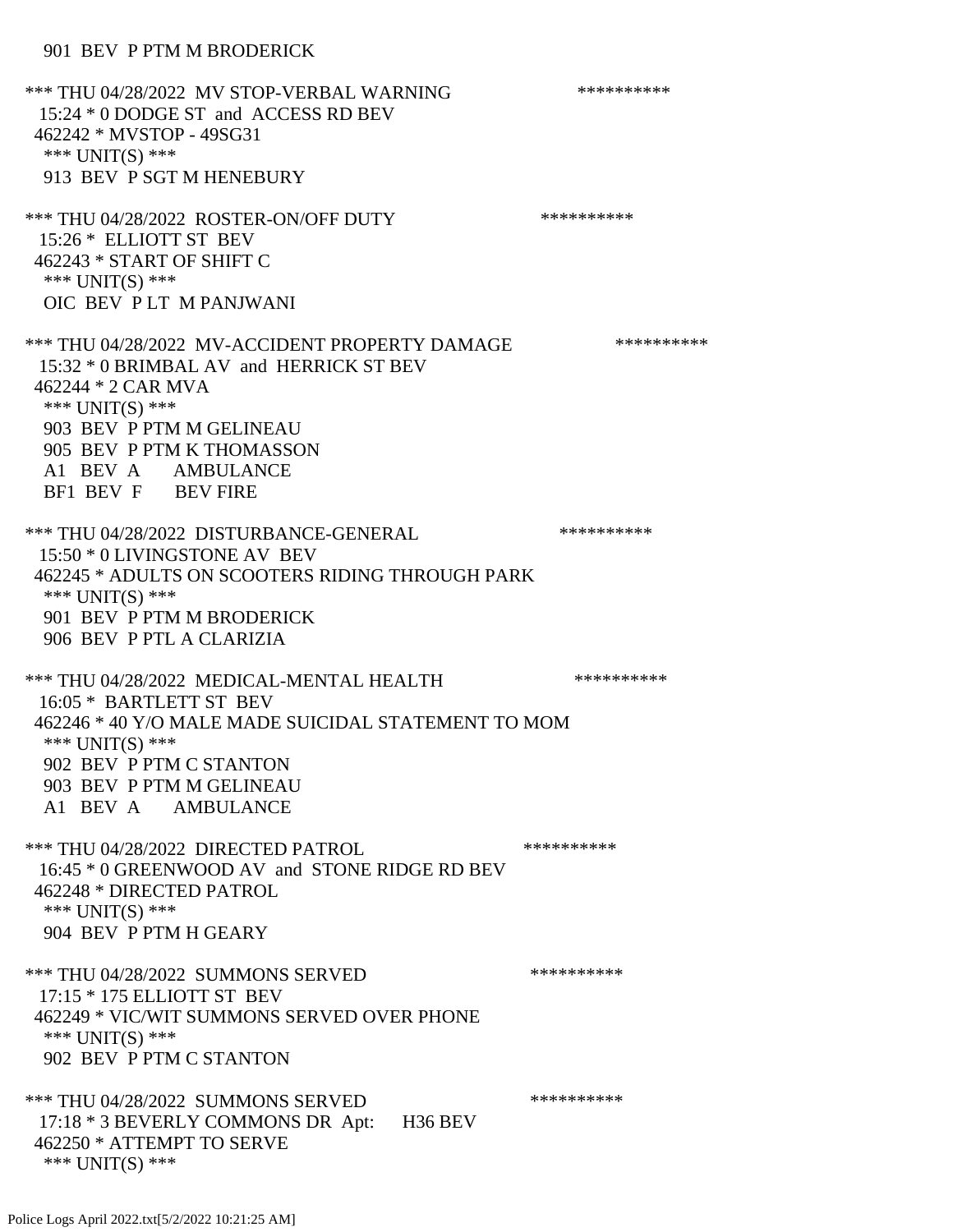| *** THU 04/28/2022 NOTIFICATION<br>18:35 * 42 BECKFORD ST BEV<br>462251 * CHANGE OF ADDRESS<br>*** UNIT(S) ***<br>DEL4 BEV P DET S DESMOND                                                                      | ********** |            |
|-----------------------------------------------------------------------------------------------------------------------------------------------------------------------------------------------------------------|------------|------------|
| *** THU 04/28/2022 MEDICAL-ALS<br>18:41 * ESSEX ST BEV<br>462252 * CHEST PAINS AND TROUBLE BREATHING<br>*** UNIT(S) ***<br>904 BEV P PTM H GEARY<br>A1 BEV A AMBULANCE<br>BF1 BEV F BEV FIRE                    | ********** |            |
| *** THU 04/28/2022 SUSP ACTIVITY<br>19:30 * 434 RANTOUL ST BEV<br>462253 * AGGRESSIVE PANHANDLER<br>*** $UNIT(S)$ ***<br>902 BEV P PTM C STANTON<br>904 BEV P PTM H GEARY                                       | ********** |            |
| *** THU 04/28/2022 PARKING COMP-BLK DRIVEWAY<br>$21:09 * 7$ FAYETTE ST BEV<br>462254 * BLOCKED DRIVEWAY<br>*** $UNIT(S)$ ***<br>902 BEV P PTM C STANTON                                                         |            | ********** |
| *** THU 04/28/2022 HOSPITAL REQUEST ASSISTANCE<br>$21:50 * 91$ HERRICK ST BEV<br>462255 * REQUESTING ASSISTANCE W/ AGGRESSIVE PATIENT<br>*** UNIT(S) ***<br>902 BEV P PTM C STANTON<br>903 BEV P PTM M GELINEAU |            | ********** |
| *** THU 04/28/2022 VANDALISM-DESTRUC/DAMAG*290<br>22:47 * 26 BROADWAY Apt: 1 BEV<br>462256 * POSSIBLE VANDALISM TO PROPERTY<br>*** UNIT(S) ***<br>902 BEV P PTM C STANTON                                       |            | ********** |
| *** THU 04/28/2022 INCORRECT ENTRY/MUST CHANGE<br>$23:05*$<br>462257 * INCORRECT ENTRY                                                                                                                          |            | ********** |
| *** THU 04/28/2022 SUSP ACTIVITY-MOTOR VEHICLE<br>23:05 * 315 RANTOUL ST BEV<br>462258 * BLACK SUV BLASTING MUSIC<br>*** UNIT(S) ***<br>901 BEV P PTM J MARRS<br>903 BEV P PTM M GELINEAU                       |            | ********** |
| *** THU 04/28/2022 DOMESTIC-VERBAL ARGUMENT                                                                                                                                                                     |            | ********** |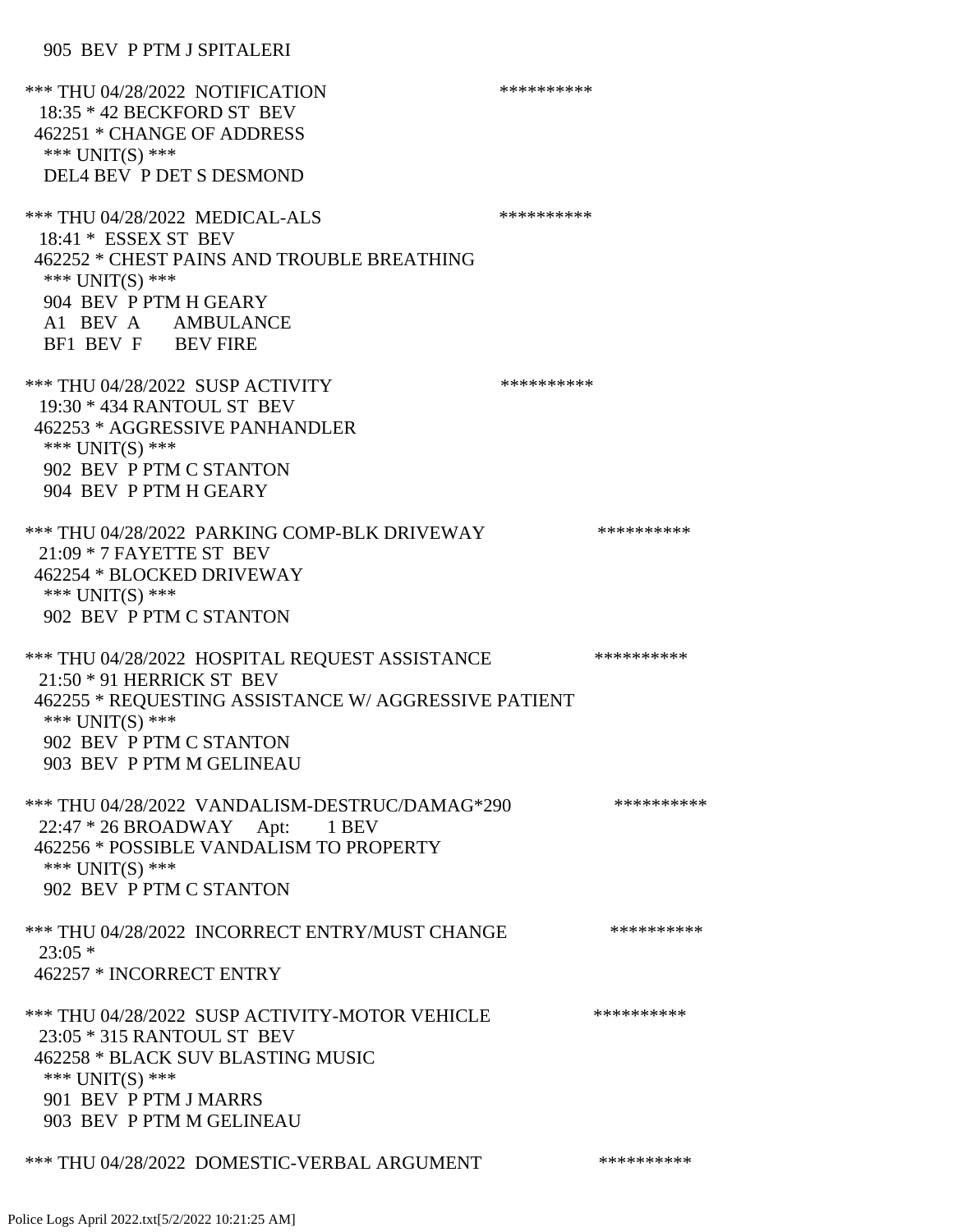23:11 \* BRIMBAL AV BEV 462259 \* POSSIBLE INTOX FEMALE ATTEMPTING TO LEAVE \*\*\* UNIT(S) \*\*\* 901 BEV P PTM J MARRS 905 BEV P PTM J SPITALERI \*\*\* THU 04/28/2022 ROSTER-ON/OFF DUTY \*\*\*\*\*\*\*\*\*\* 23:30 \* ELLIOTT ST BEV 462260 \* START OF SHIFT A \*\*\* UNIT(S) \*\*\* OIC BEV P LT D COSTA \*\*\* FRI 04/29/2022 DIRECTED PATROL \*\*\*\*\*\*\*\*\*\* 00:24 \* 10 PARK ST BEV 462261 \* MBTA CHECK \*\*\* UNIT(S) \*\*\* 902 BEV P PTM M THERIAULT \*\*\* FRI 04/29/2022 DIRECTED PATROL \*\*\*\*\*\*\*\*\*\* 00:30 \* 0 ELLIOTT ST and CUMMINGS CENTER BEV 462262 \* CUMMINGS CENTER PATROL \*\*\* UNIT(S) \*\*\* 901 BEV P PTM P FIDRYCH \*\*\* FRI 04/29/2022 BUILDING CHECK \*\*\*\*\*\*\*\*\*\*\*\*\*\* 00:34 \* DODGE ST BEV 462263 \* CVS PLAZA CHECK \*\*\* UNIT(S) \*\*\* 905 BEV P PTM E SCHULTZ \*\*\* FRI 04/29/2022 SCHOOL BUILDING CHECK \*\*\*\*\*\*\*\*\*\*\* 00:36 \* 100 SOHIER RD BEV 462264 \* BHS CHECK \*\*\* UNIT(S) \*\*\* 903 BEV P PTM C GANEY \*\*\* FRI 04/29/2022 DIRECTED PATROL \*\*\*\*\*\*\*\*\*\* 00:39 \* 126-127 WATER ST BEV 462265 \* CHECK OF JUBILEE YACHT CLUB \*\*\* UNIT(S) \*\*\* 902 BEV P PTM M THERIAULT \*\*\* FRI 04/29/2022 ALARMS-COMMERCIAL \*\*\*\*\*\*\*\*\*\* 00:43 \* 63 DODGE ST Apt: O-150 and CONANT ST BEV 462266 \* ATM ALARM \*\*\* UNIT(S) \*\*\* 905 BEV P PTM E SCHULTZ 912 BEV P SGT J ZWICKER \*\*\* FRI 04/29/2022 SCHOOL BUILDING CHECK \*\*\*\*\*\*\*\*\*\*\* 00:46 \* 40 WOODLAND AV BEV 462267 \* RYAL SIDE CHECK \*\*\* UNIT(S) \*\*\* 901 BEV P PTM P FIDRYCH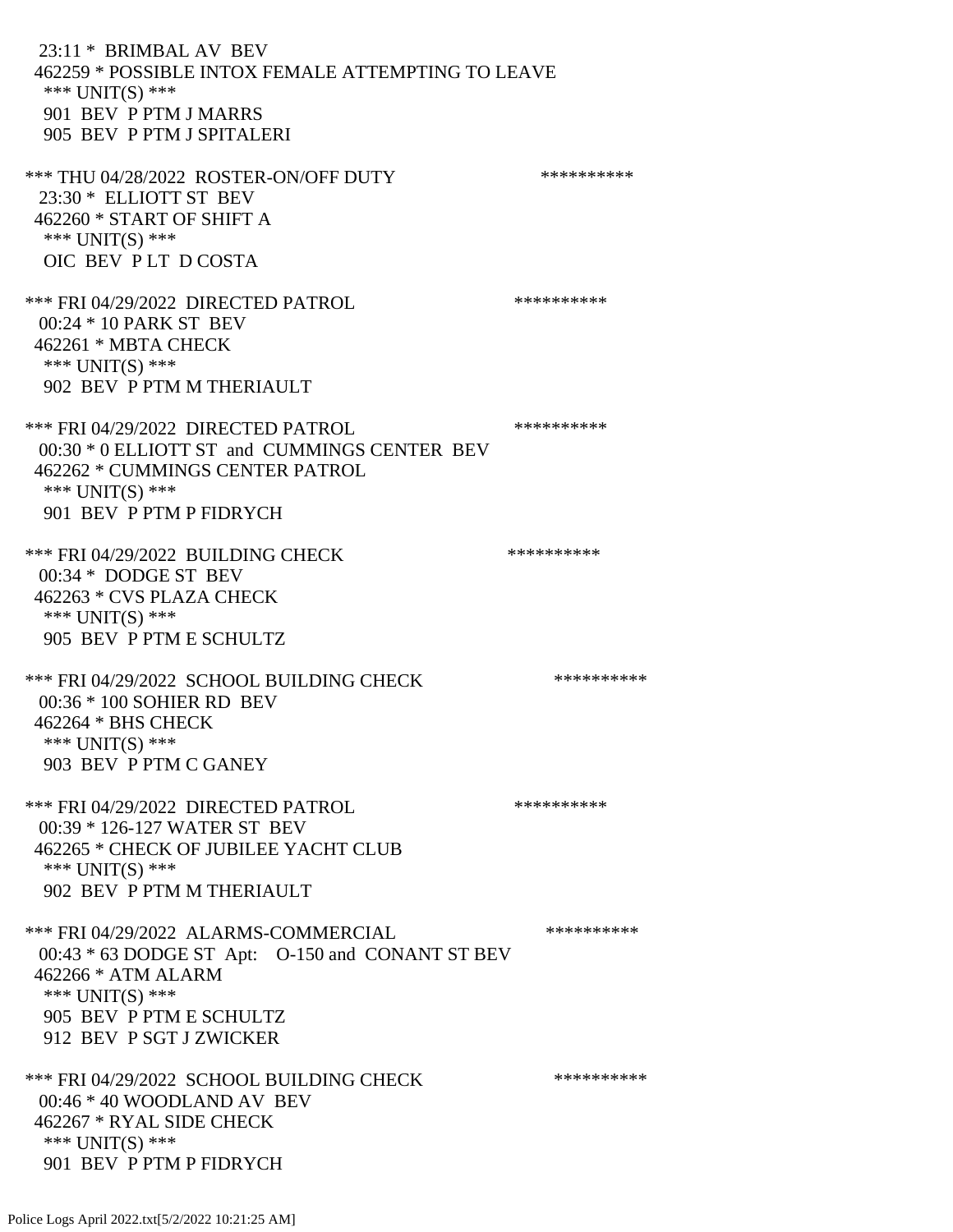\*\*\* FRI 04/29/2022 DIRECTED PATROL \*\*\*\*\*\*\*\*\*\* 00:51 \* 19 DODGE ST BEV 462268 \* CHECK OF CVS \*\*\* UNIT(S) \*\*\* 912 BEV P SGT J ZWICKER \*\*\* FRI 04/29/2022 BUILDING CHECK \*\*\*\*\*\*\*\*\*\*\*\* 00:52 \* ENON ST BEV 462269 \* COMMODORE PLAZA CHECK \*\*\* UNIT(S) \*\*\* 905 BEV P PTM E SCHULTZ \*\*\* FRI 04/29/2022 DIRECTED PATROL \*\*\*\*\*\*\*\*\*\* 00:54 \* 420 CABOT ST BEV 462270 \* KELLY FORD CHECK \*\*\* UNIT(S) \*\*\* 903 BEV P PTM C GANEY \*\*\* FRI 04/29/2022 DIRECTED PATROL \*\*\*\*\*\*\*\*\*\* 00:59 \* 17 HULL ST BEV 462271 \* CHECK OF CENTERVILLE SCHOOL \*\*\* UNIT(S) \*\*\* 912 BEV P SGT J ZWICKER \*\*\* FRI 04/29/2022 DIRECTED PATROL \*\*\*\*\*\*\*\*\*\*\*\* 01:05 \* 74 HART ST BEV 462272 \* CHECK OF GUS \*\*\* UNIT(S) \*\*\* 912 BEV P SGT J ZWICKER \*\*\* FRI 04/29/2022 PARK/PLAYGROUND CHECK \*\*\*\*\*\*\*\*\*\* 01:07 \* 25 ESSEX ST BEV 462273 \* CHECK ON COMMONS \*\*\* UNIT(S) \*\*\* 902 BEV P PTM M THERIAULT \*\*\* FRI 04/29/2022 CITY ORDINANCE NOISE CH. 15 \*\*\*\*\*\*\*\*\*\*\* 01:18 \* 315 RANTOUL ST Apt: 405 BEV 462274 \* BLACK SUV PLAYING LOUD MUSIC \*\*\* UNIT(S) \*\*\* 901 BEV P PTM P FIDRYCH 902 BEV P PTM M THERIAULT \*\*\* FRI 04/29/2022 DIRECTED PATROL \*\*\*\*\*\*\*\*\*\* 01:20 \* 410 ESSEX ST BEV 462275 \* CHECK OF HARRY BALL FIELD \*\*\* UNIT(S) \*\*\* 912 BEV P SGT J ZWICKER \*\*\* FRI 04/29/2022 PARK/PLAYGROUND CHECK \*\*\*\*\*\*\*\*\*\* 01:23 \* 426 CABOT ST BEV 462276 \* BALCH ST PLAYGROUND CHECK \*\*\* UNIT(S) \*\*\*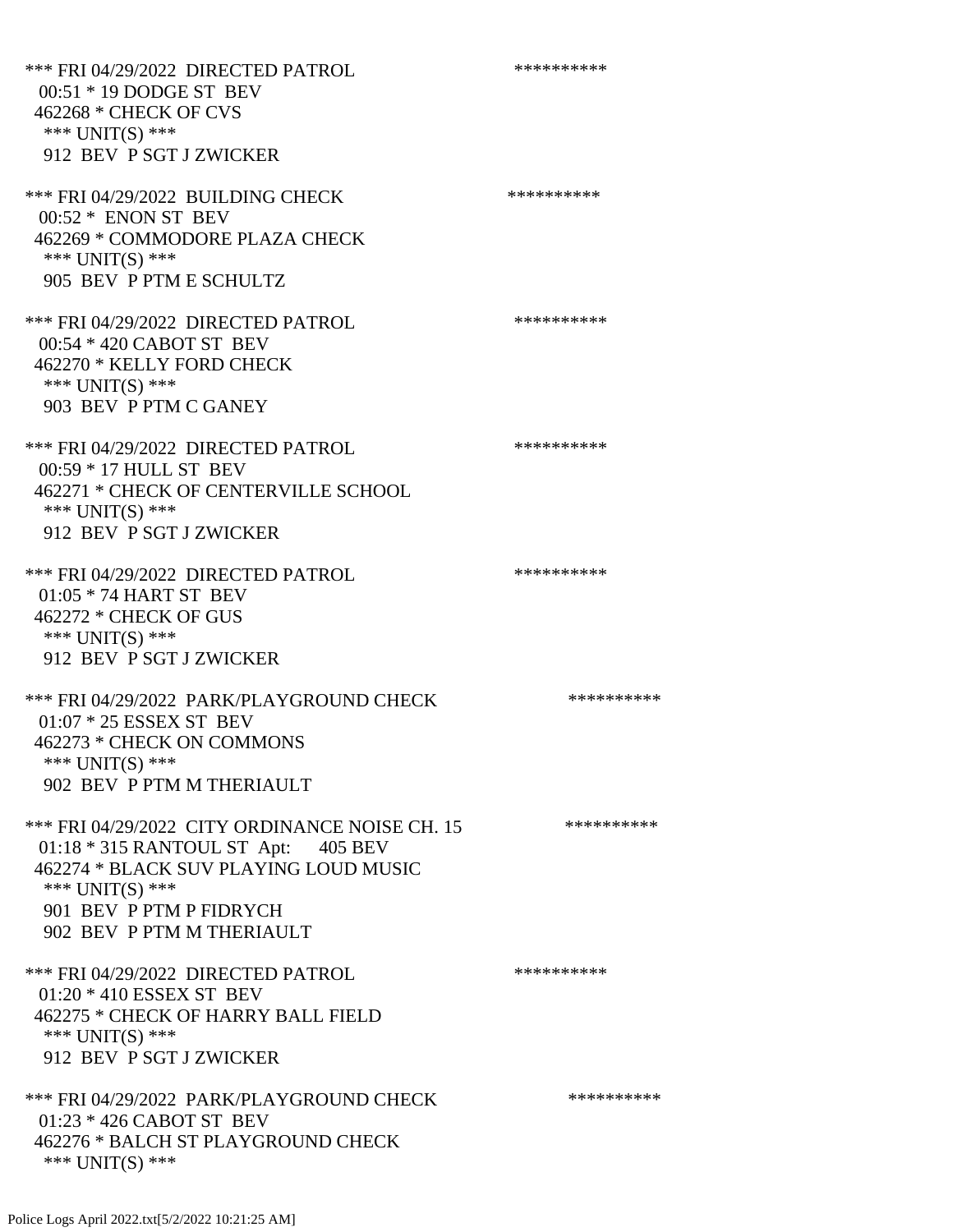# 903 BEV P PTM C GANEY

| *** FRI 04/29/2022 PARK/PLAYGROUND CHECK<br>$01:42 * 0$ GAGE ST BEV<br>462277 * GAGE ST PLAYGROUND CHECK<br>*** $UNIT(S)$ ***<br>903 BEV P PTM C GANEY          | ********** |
|-----------------------------------------------------------------------------------------------------------------------------------------------------------------|------------|
| *** FRI 04/29/2022 PARK/PLAYGROUND CHECK<br>01:46 * 150 RANTOUL ST BEV<br>462278 * VETERANS PARK CHECK<br>*** UNIT(S) ***<br>902 BEV P PTM M THERIAULT          | ********** |
| *** FRI 04/29/2022 DIRECTED PATROL<br>02:28 * 0 ELLIS SQ BEV<br>462279 * CHECK OF ELLIS SQUARE<br>*** $UNIT(S)$ ***<br>902 BEV P PTM M THERIAULT                | ********** |
| *** FRI 04/29/2022 PARK/PLAYGROUND CHECK<br>03:16 * 0 PARK ST BEV<br>462280 * PARK CHECK<br>*** $UNIT(S)$ ***<br>902 BEV P PTM M THERIAULT                      | ********** |
| *** FRI 04/29/2022 DIRECTED PATROL<br>04:40 * 90 COLON ST BEV<br>462281 * SENIOR CENTER CHECK<br>*** $UNIT(S)$ ***<br>903 BEV P PTM C GANEY                     | ********** |
| *** FRI 04/29/2022 ALARMS-COMMERCIAL<br>04:48 * 70 PARK ST BEV<br>462282 * DOCK MOTION<br>*** UNIT(S) ***<br>902 BEV P PTM M THERIAULT<br>903 BEV P PTM C GANEY | ********** |
| *** FRI 04/29/2022 PARK/PLAYGROUND CHECK<br>04:51 * 145 LIVINGSTONE AV BEV<br>462283 * OBEAR PARK CHECK<br>*** $UNIT(S)$ ***<br>901 BEV P PTM P FIDRYCH         | ********** |
| *** FRI 04/29/2022 PARK/PLAYGROUND CHECK<br>05:02 * 0 LINDSEY AV BEV<br>462284 * FEMINO PARK CHECK<br>*** $UNIT(S)$ ***<br>901 BEV P PTM P FIDRYCH              | ********** |
| *** FRI 04/29/2022 DIRECTED PATROL<br>05:06 * 54 ELLIOTT ST BEV<br>462285 * CHECK OF 24HR STORE                                                                 | ********** |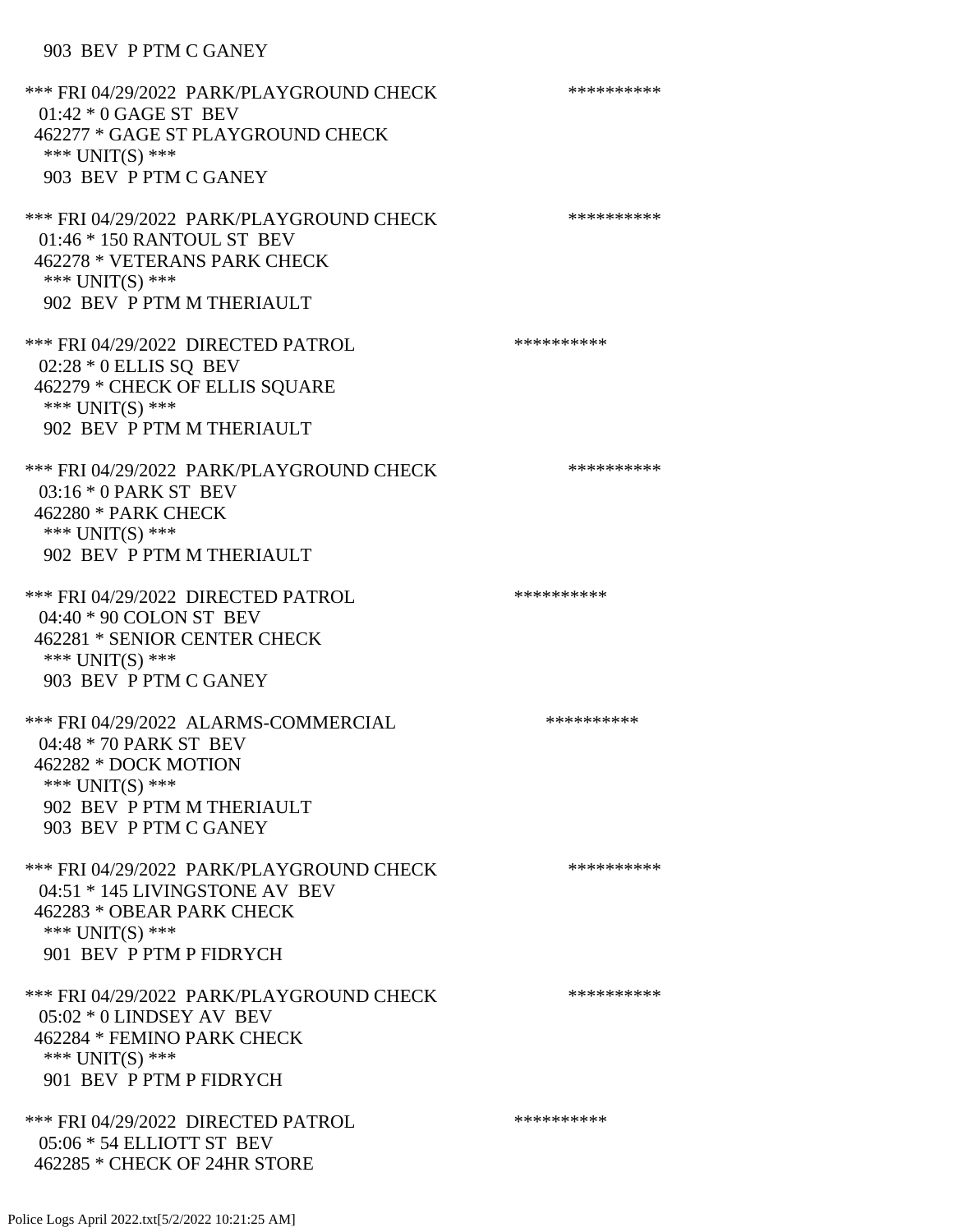\*\*\* UNIT(S) \*\*\* 902 BEV P PTM M THERIAULT \*\*\* FRI 04/29/2022 MV STOP-VERBAL WARNING \*\*\*\*\*\*\*\*\*\*\*\* 06:31 \* 181 ELLIOTT ST BEV 462286 \* MV STOP \*\*\* UNIT(S) \*\*\* 902 BEV P PTM M THERIAULT \*\*\* FRI 04/29/2022 ROSTER-OFFICER ORDERED TO WORK \*\*\*\*\*\*\*\*\*\*\*\* 06:51 \* ELLIOTT ST BEV 462287 \* OFFICERS ORDERED TO WORK \*\*\* UNIT(S) \*\*\* OIC BEV P LT D COSTA \*\*\* FRI 04/29/2022 ROSTER-ON/OFF DUTY \*\*\*\*\*\*\*\*\*\* 07:20 \* ELLIOTT ST BEV 462288 \* START OF SHIFT B \*\*\* UNIT(S) \*\*\* OIC BEV P LT D COSTA \*\*\* FRI 04/29/2022 MV STOP-WRITTEN WARNING \*\*\*\*\*\*\*\*\*\*\*\* 07:35 \* 0 HART ST and DYER RD BEV 462289 \* MV STOP NEZM88 \*\*\* UNIT(S) \*\*\* 907 BEV P PTM J LANTYCH \*\*\* FRI 04/29/2022 MV TOW - BIG JIM'S \*\*\*\*\*\*\*\*\*\*\*\* 07:54 \* 0 OAK ST and VINE ST BEV 462290 \* UNREGISTERED VEHICLE-TOW \*\*\* UNIT(S) \*\*\* 907 BEV P PTM J LANTYCH 912 BEV P SGT J SANTAMARI \*\*\* FRI 04/29/2022 SUMMONS APPLICATION \*\*\*\*\*\*\*\*\*\* 08:17 \* 10 CHARLES ST BEV 462291 \* NEIGHBOR DISPUTE \*\*\* UNIT(S) \*\*\* 903 BEV P PTM J SPITALERI 905 BEV P PTM K THOMASSON \*\*\* FRI 04/29/2022 MV STOP-VERBAL WARNING \*\*\*\*\*\*\*\*\*\*\*\* 08:18 \* 0 CABOT ST and BECKFORD ST BEV 462292 \* MA 2APG23 \*\*\* UNIT(S) \*\*\* 905 BEV P PTM K THOMASSON \*\*\* FRI 04/29/2022 ALARMS-COMMERCIAL \*\*\*\*\*\*\*\*\*\* 09:00 \* 240 CABOT ST BEV 462293 \* ALARM PEOPLES UNITED BANK \*\*\* UNIT(S) \*\*\* 901 BEV P PTM D GRIMES

902 BEV P PTM W CARGILE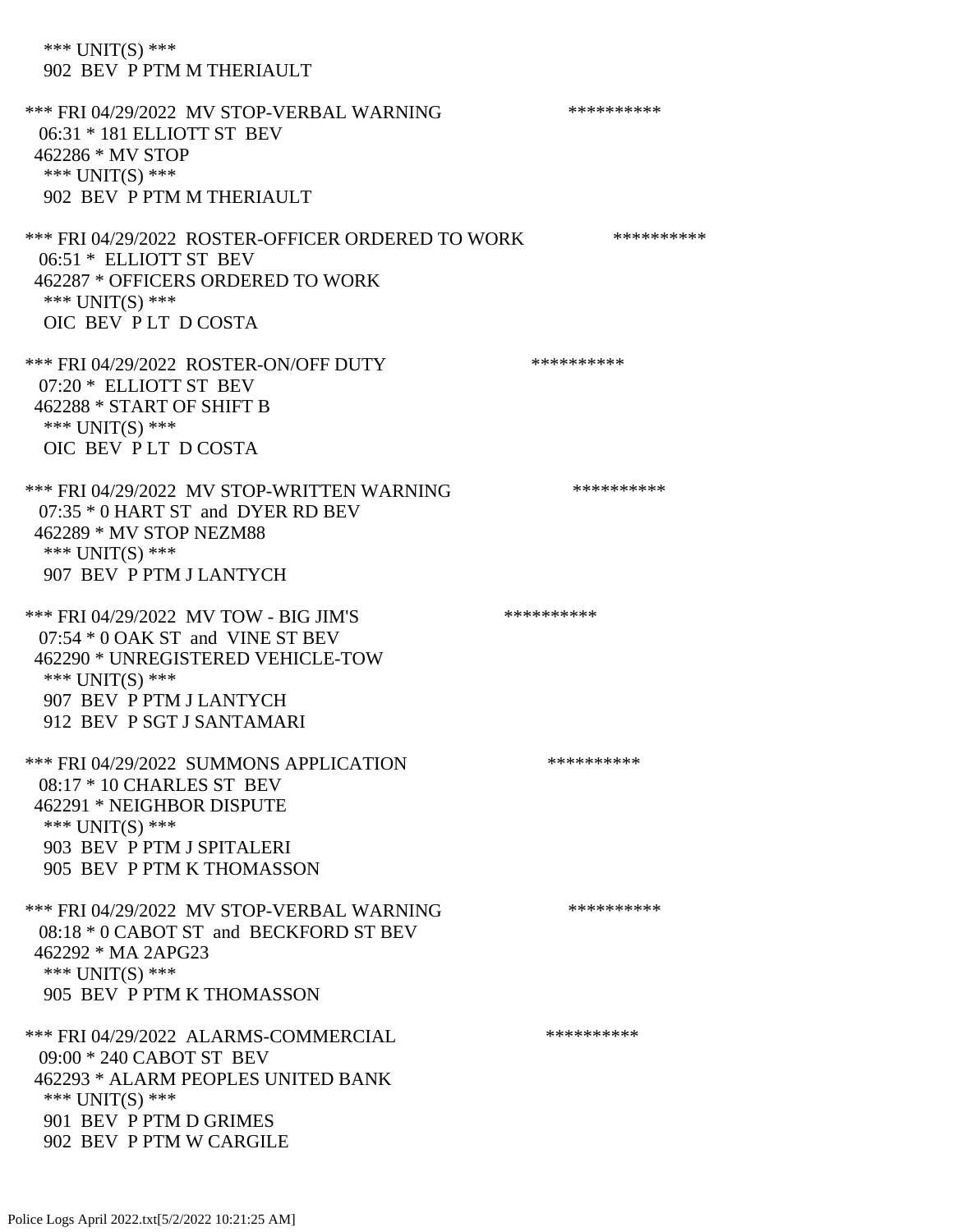\*\*\* FRI 04/29/2022 MV STOP-VERBAL WARNING \*\*\*\*\*\*\*\*\*\*\*\* 09:16 \* 0 COLE ST and THOMAS RD BEV 462294 \* MV STOP 8FCR30 \*\*\* UNIT(S) \*\*\* 907 BEV P PTM J LANTYCH \*\*\* FRI 04/29/2022 MV STOP-VERBAL WARNING \*\*\*\*\*\*\*\*\*\*\*\*\*\* 09:20 \* 0 COLE ST and THOMAS RD BEV 462295 \* MV STOP 9BJ149 \*\*\* UNIT(S) \*\*\* 907 BEV P PTM J LANTYCH \*\*\* FRI 04/29/2022 DRUG/NARCOTIC OFFENSES \*35A \*\*\*\*\*\*\*\*\*\*\*\* 09:21 \* 50 BROADWAY Apt: 27 BEV 462296 \* CID ARREST \*\*\*  $UNIT(S)$  \*\*\* 902 BEV P PTM W CARGILE DEL1 BEV P DET T NOLAN \*\*\* FRI 04/29/2022 DISTURBANCE-GENERAL \*\*\*\*\*\*\*\*\*\* 09:22 \* 48 PUTNAM ST BEV 462297 \* 2ND GRADER LOCKED IN CAR REFUSING TO GET OUT \*\*\* UNIT(S) \*\*\* 901 BEV P PTM D GRIMES 905 BEV P PTM K THOMASSON \*\*\* FRI 04/29/2022 MV STOP-VERBAL WARNING \*\*\*\*\*\*\*\*\*\*\*\*\* 09:26 \* 0 COLE ST BEV 462298 \* MV STOP 51BV71 \*\*\* UNIT(S) \*\*\* 907 BEV P PTM J LANTYCH \*\*\* FRI 04/29/2022 MV STOP-WRITTEN WARNING \*\*\*\*\*\*\*\*\*\*\*\*\* 09:34 \* 0 COLE ST and THOMAS RD BEV 462299 \* MV STOP KGH1 \*\*\* UNIT(S) \*\*\* 907 BEV P PTM J LANTYCH \*\*\* FRI 04/29/2022 MV STOP-VERBAL WARNING \*\*\*\*\*\*\*\*\*\*\*\* 09:38 \* 0 COLE ST BEV 462300 \* MV STOP 3028433 (NH) \*\*\* UNIT(S) \*\*\* 907 BEV P PTM J LANTYCH \*\*\* FRI 04/29/2022 MV STOP-WRITTEN WARNING \*\*\*\*\*\*\*\*\*\*\*\* 09:50 \* 0 COLE ST and THOMAS RD BEV 462301 \* MV STOP KBJ7986 (PA) \*\*\* UNIT(S) \*\*\* 907 BEV P PTM J LANTYCH \*\*\* FRI 04/29/2022 PRISONER PROPERTY RETURNED \*\*\*\*\*\*\*\*\*\* 09:54 \* 175 ELLIOTT ST BEV 462302 \* PROPERTY RETURNED \*\*\* UNIT(S) \*\*\*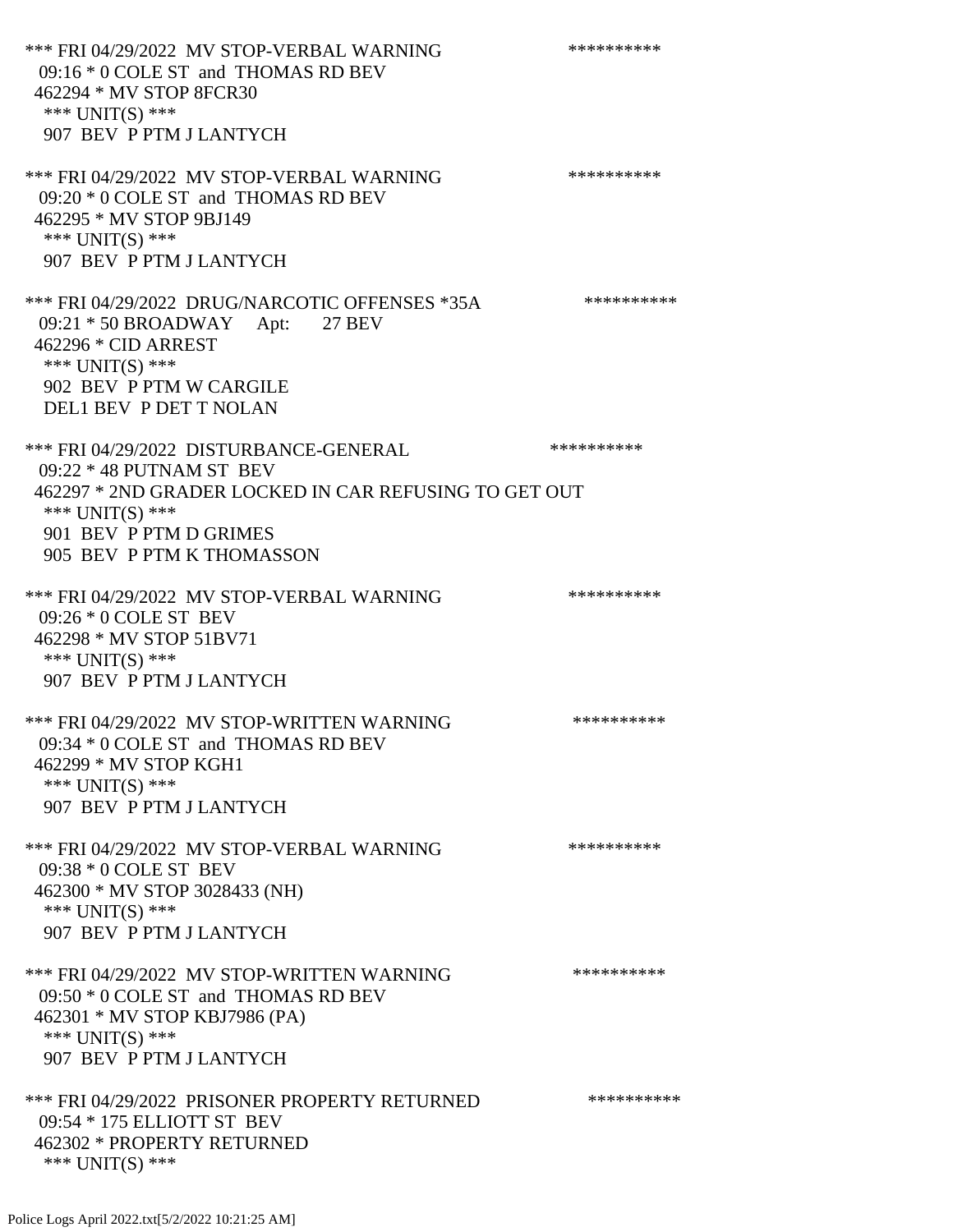#### H2 BEV P PTM T SLAVIN

\*\*\* FRI 04/29/2022 MV STOP-WRITTEN WARNING \*\*\*\*\*\*\*\*\*\*\*\* 10:14 \* 0 BUDLEIGH AV and WALNUT AV BEV 462303 \* MV STOP 2RHK46 \*\*\* UNIT(S) \*\*\* 907 BEV P PTM J LANTYCH \*\*\* FRI 04/29/2022 MV STOP-WRITTEN WARNING \*\*\*\*\*\*\*\*\*\*\*\*\* 10:34 \* 0 DODGE ST and WHITAKER WY BEV 462304 \* MV STOP 85006 \*\*\* UNIT(S) \*\*\* 907 BEV P PTM J LANTYCH \*\*\* FRI 04/29/2022 MENTAL HEALTH (NON MEDICAL) \*\*\*\*\*\*\*\*\*\* 11:14 \* HERRICK ST BEV 462305 \* ASSIST HSOP SECURITY WITH ELOPED SECTION 12 \*\*\* UNIT(S) \*\*\* 903 BEV P PTM J SPITALERI 905 BEV P PTM K THOMASSON 907 BEV P PTM J LANTYCH \*\*\* FRI 04/29/2022 MV-ACCIDENT NO REPORT \*\*\*\*\*\*\*\*\*\*\*\*\* 14:35 \* 1 PERSHING AV BEV 462306 \* PAST HIT/RUN \*\*\* UNIT(S) \*\*\* 905 BEV P PTM A CECCHINI \*\*\* FRI 04/29/2022 MV-ACCIDENT PROPERTY DAMAGE \*\*\*\*\*\*\*\*\*\* 14:40 \* 0 BRIMBAL AV and PALMER RD BEV 462307 \* 2 CAR MVA \*\*\* UNIT(S) \*\*\* 903 BEV P PTM J SPITALERI 906 BEV P PTM G LITTLE \*\*\* FRI 04/29/2022 WARRANT-SEARCH WARRANT \*\*\*\*\*\*\*\*\*\*\*\*\* 14:45 \* 175 ELLIOTT ST BEV 462308 \* SEARCH WARRANT EXECUTION STATION \*\*\* UNIT(S) \*\*\* DEL3 BEV P DET W BARROR SIE5 BEV P SGT E HATHON \*\*\* FRI 04/29/2022 WEAPONS-TURNED IN FOR DISPOSAL \*\*\*\*\*\*\*\*\*\* 14:52 \* 6 WEST BEACH LN BEV 462309 \* FIREARM TURNED IN FOR DESTRUCTION \*\*\* UNIT(S) \*\*\* 905 BEV P PTM A CECCHINI \*\*\* FRI 04/29/2022 ROSTER-ON/OFF DUTY \*\*\*\*\*\*\*\*\*\* 16:00 \* ELLIOTT ST BEV 462310 \* START OF SHIFT C (4-12 SHIFT) \*\*\* UNIT(S) \*\*\* OIC BEV P LT J SHAIRS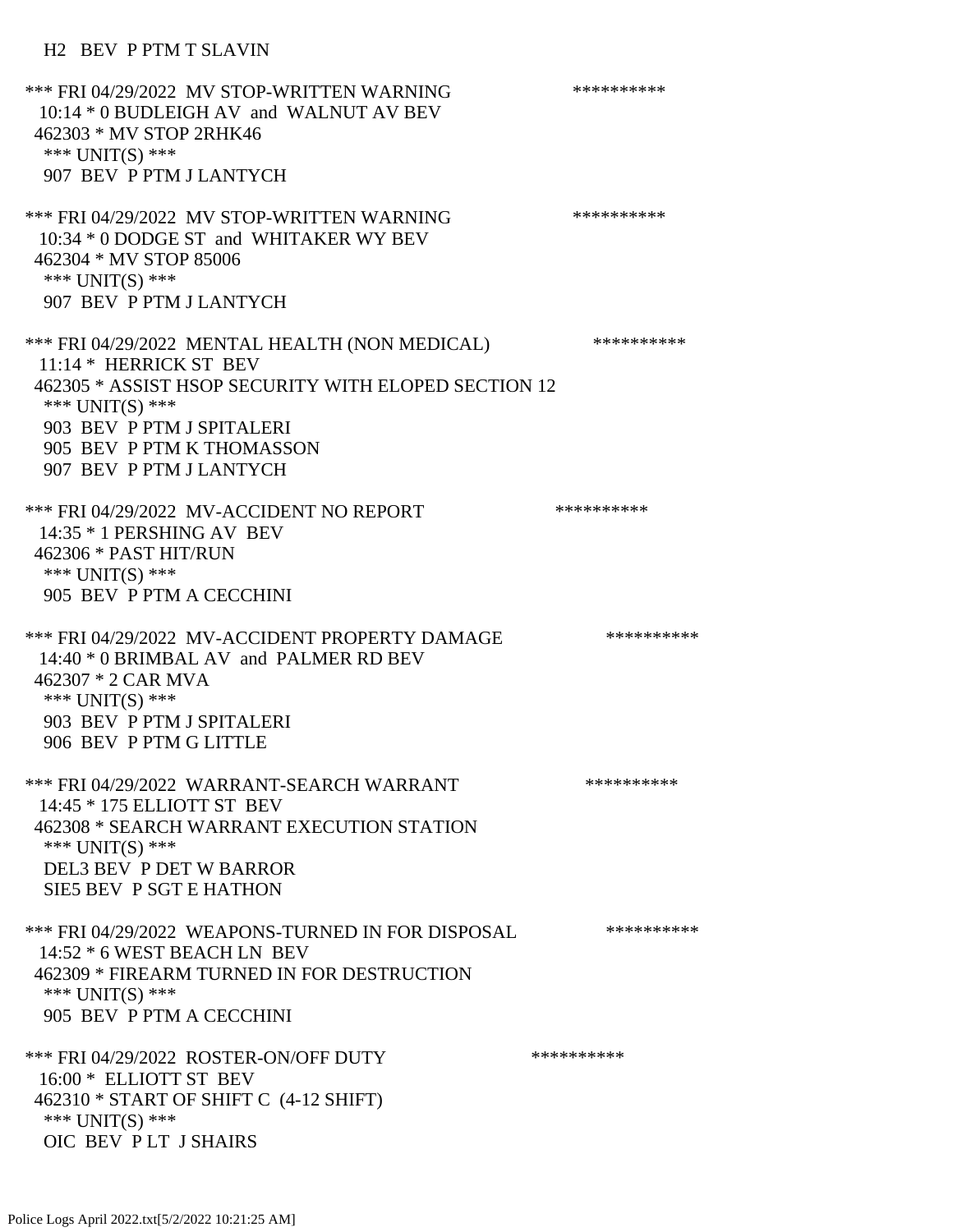\*\*\* FRI 04/29/2022 CHECK WELL BEING \*\*\*\*\*\*\*\*\*\* 16:19 \* 55 OBER ST BEV 462312 \* DISORIENTED ELDERLY MALE \*\*\* UNIT(S) \*\*\* 902 BEV P PTM ARCHAMBAULT 904 BEV P PTM H GEARY A1 BEV A AMBULANCE \*\*\* FRI 04/29/2022 SUMMONS SERVED \*\*\*\*\*\*\*\*\*\* 16:40 \* 31 SIMON ST Apt: 2 BEV 462313 \* SUMMONSED SERVED \*\*\* UNIT(S) \*\*\* 912 BEV P SGT J SANTAMARI \*\*\* FRI 04/29/2022 209A ORDER ATTEMPT TO SERVE \*\*\*\*\*\*\*\*\*\* 17:02 \* STORY AV BEV 462314 \* ATTEMPT TO SERVE \*\*\* UNIT(S) \*\*\* 903 BEV P PTM M GELINEAU \*\*\* FRI 04/29/2022 ALARMS-RESIDENTIAL \*\*\*\*\*\*\*\*\*\* 17:33 \* 44 PICKMAN RD BEV 462315 \* KITCHEN SLIDER/WINDOW ALARM \*\*\* UNIT(S) \*\*\* 904 BEV P PTM H GEARY 906 BEV P PTM S OBRIEN \*\*\* FRI 04/29/2022 MV-ACCIDENT NO REPORT \*\*\*\*\*\*\*\*\*\*\*\* 17:48 \* 71 DODGE ST BEV 462316 \* HIT AND RUN IN PARKING LOT \*\*\* UNIT(S) \*\*\* 905 BEV P PTM C STANTON \*\*\* FRI 04/29/2022 SUMMONS, ATTEMPT TO SERVE \*\*\*\*\*\*\*\*\*\* 17:50 \* 9 MILL ST BEV 462317 \* ATTEMPT TO SERVE SUMMONS \*\*\* UNIT(S) \*\*\* 903 BEV P PTM M GELINEAU \*\*\* FRI 04/29/2022 MV STOP-VERBAL WARNING \*\*\*\*\*\*\*\*\*\*\*\*\* 18:03 \* 82 BRIMBAL AV BEV 462318 \* MA REG 7HS594 \*\*\* UNIT(S) \*\*\* 903 BEV P PTM M GELINEAU \*\*\* FRI 04/29/2022 ROSTER-OFFICER ORDERED TO WORK \*\*\*\*\*\*\*\*\*\*\*\* 18:04 \* ELLIOTT ST BEV 462319 \* OFF. GELINEAU ORDERED TO WORK DIV A \*\*\* UNIT(S) \*\*\* OIC BEV P LT J SHAIRS \*\*\* FRI 04/29/2022 LOST & FOUND \*\*\*\*\*\*\*\*\*\* 19:23 \* 26 OLD PLANTERS RD BEV 462320 \* MALE WALLET TURNED IN

Police Logs April 2022.txt[5/2/2022 10:21:25 AM]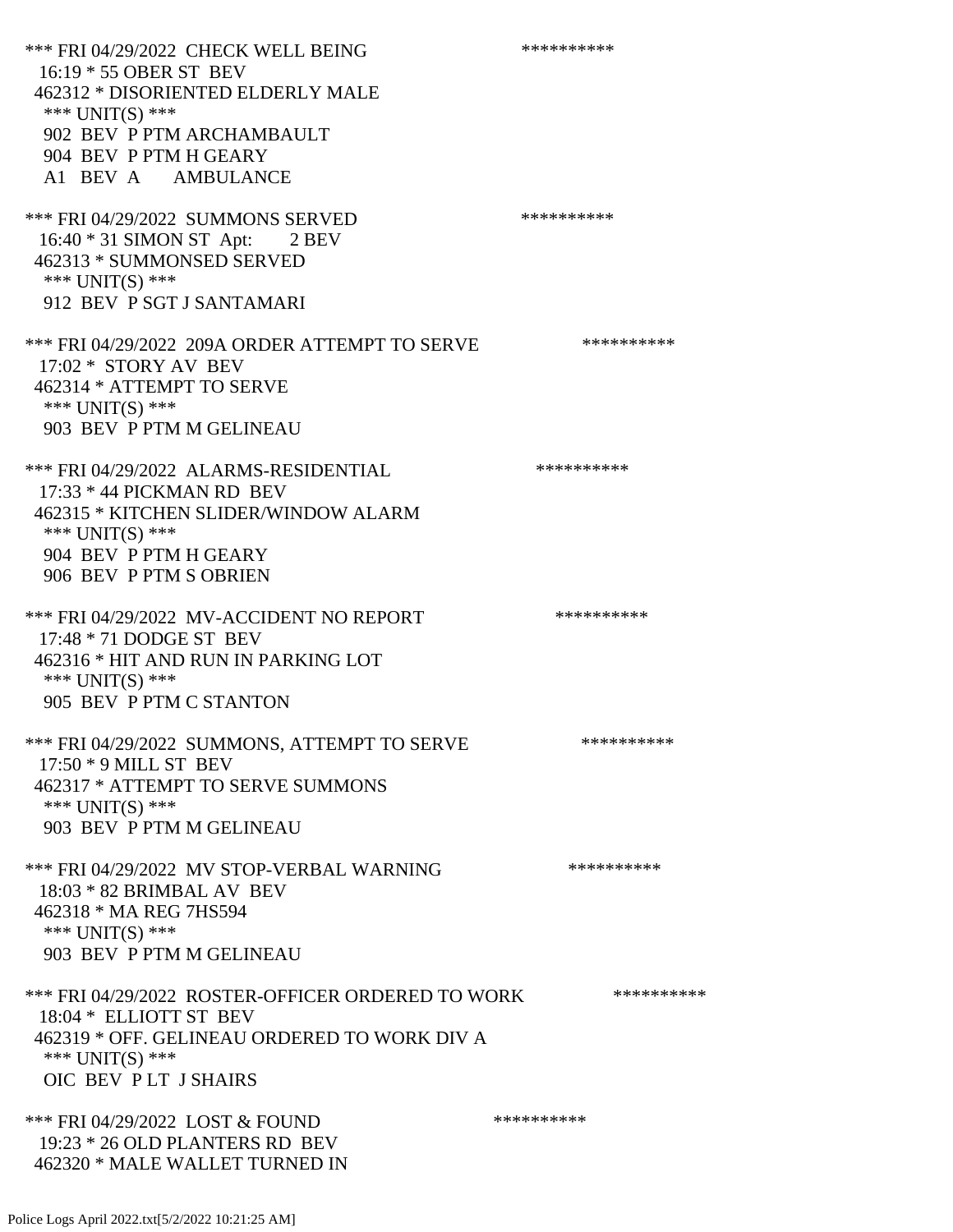\*\*\* UNIT(S) \*\*\* H2 BEV P PTM S FIORE \*\*\* FRI 04/29/2022 SUMMONS SERVED \*\*\*\*\*\*\*\*\*\* 19:32 \* 9 MILL ST Apt: 306 BEV 462321 \* ATTEMPT TO SERVE SUMMONS \*\*\* UNIT(S) \*\*\* 903 BEV P PTM M GELINEAU \*\*\* FRI 04/29/2022 PARKING COMPLAINT - GENERAL \*\*\*\*\*\*\*\*\*\* 19:40 \* 39 RAILROAD AV Apt: 1 BEV 462323 \* PARKED VEHICLE 4CPV91 - BLOCKING SIDEWALK \*\*\* UNIT(S) \*\*\* 902 BEV P PTM ARCHAMBAULT \*\*\* FRI 04/29/2022 MV STOP-VERBAL WARNING \*\*\*\*\*\*\*\*\*\*\*\* 20:02 \* 0 CABOT ST and HALE ST BEV 462322 \* MV STOP - MA REG: 6GN511 \*\*\* UNIT(S) \*\*\* 902 BEV P PTM ARCHAMBAULT \*\*\* FRI 04/29/2022 VANDALISM-DESTRUC/DAMAG\*290 \*\*\*\*\*\*\*\*\*\* 20:49 \* 0 ABBOTT ST and ENDICOTT ST BEV 462324 \* BICYCLIST ASSAULTED \*\*\* UNIT(S) \*\*\* 901 BEV P PTM E GOODELL 904 BEV P PTM H GEARY \*\*\* FRI 04/29/2022 DISTURBANCE-NEIGHBORS \*\*\*\*\*\*\*\*\*\* 21:08 \* 8 BEAVER ST BEV 462325 \* NEIGHBORHOOD KIDS THROWING BRICKS OVER FENCE \*\*\* UNIT(S) \*\*\* 903 BEV P PTM M GELINEAU \*\*\* FRI 04/29/2022 SUSP ACTIVITY \*\*\*\*\*\*\*\*\*\*\*\* 21:13 \* 58 WILLIAMS ST BEV 462326 \* CONCERNS ABOUT NEIGHBOR \*\*\* UNIT(S) \*\*\* H2 BEV P PTM S FIORE \*\*\* FRI 04/29/2022 DISTURBANCE-GENERAL \*\*\*\*\*\*\*\*\*\* 21:18 \* 208 RANTOUL ST BEV 462327 \* UNRULY PATRON - NO TRESSPASSED \*\*\* UNIT(S) \*\*\* 901 BEV P PTM E GOODELL 902 BEV P PTM ARCHAMBAULT \*\*\* FRI 04/29/2022 MEDICAL-MENTAL HEALTH \*\*\*\*\*\*\*\*\*\* 21:24 \* ELLIS SQ BEV 462328 \* SUICIDAL FEMALE \*\*\* UNIT(S) \*\*\* 905 BEV P PTM C STANTON 912 BEV P SGT J SHAIRS A1 BEV A AMBULANCE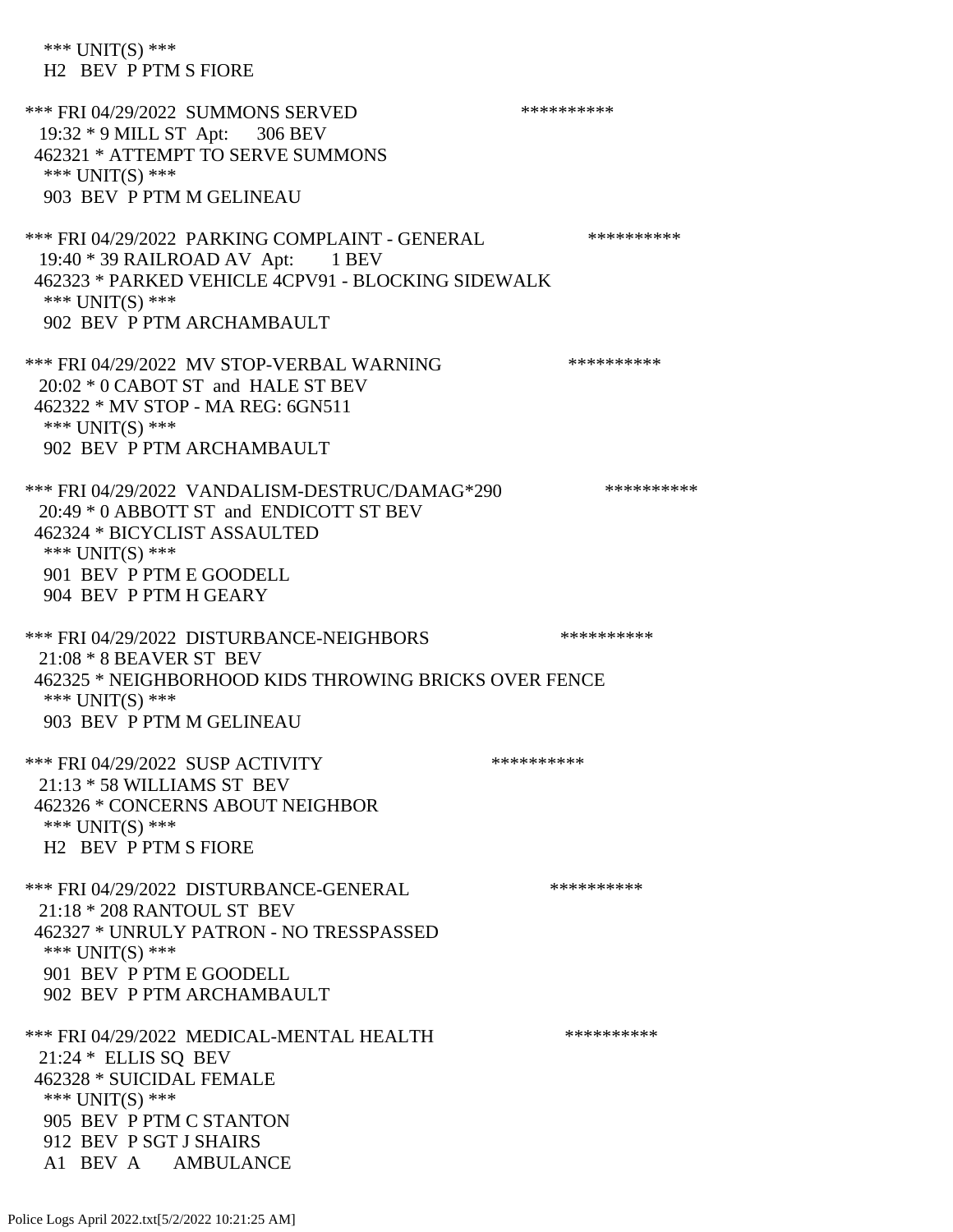\*\*\* FRI 04/29/2022 MV-ACCIDENT PROPERTY DAMAGE \*\*\*\*\*\*\*\*\*\* 21:44 \* 119 HALE ST BEV 462329 \* ROLLOVER ACCIDENT \*\*\* UNIT(S) \*\*\* 903 BEV P PTM M GELINEAU 904 BEV P PTM H GEARY 905 BEV P PTM C STANTON 912 BEV P SGT J SHAIRS A1 BEV A AMBULANCE BF1 BEV F BEV FIRE \*\*\* FRI 04/29/2022 209A ORDER ATTEMPT TO SERVE \*\*\*\*\*\*\*\*\*\* 21:45 \* CENTRAL ST BEV 462330 \* ATTEMPT TO SERVE RO - NO ASNWER \*\*\* UNIT(S) \*\*\* 902 BEV P PTM ARCHAMBAULT \*\*\* FRI 04/29/2022 MEDICAL-BLS \*\*\*\*\*\*\*\*\*\*\*\*\* 22:01 \* WEST ST BEV 462331 \* CHEST PAIN, TROUBLE BREATHING \*\*\* UNIT(S) \*\*\* 906 BEV P PTM S OBRIEN A1 BEV A AMBULANCE A2 BEV A AMBULANCE \*\*\* FRI 04/29/2022 MV STOP-WRITTEN WARNING \*\*\*\*\*\*\*\*\*\*\*\* 22:41 \* 0 CABOT ST and WINTER ST BEV 462332 \* MV STOP - MA REG: 8BD517 \*\*\* UNIT(S) \*\*\* 902 BEV P PTM ARCHAMBAULT \*\*\* FRI 04/29/2022 ROSTER-ON/OFF DUTY \*\*\*\*\*\*\*\*\*\* 23:22 \* ELLIOTT ST BEV 462334 \* START OF DIVISION A (MIDNIGHT SHIFT) \*\*\* UNIT(S) \*\*\* OIC BEV P SGT J ZWICKER \*\*\* FRI 04/29/2022 ALARMS-COMMERCIAL \*\*\*\*\*\*\*\*\*\* 23:28 \* 63 DODGE ST Apt: O-150 and CONANT ST BEV 462335 \* CASH MACHINE DOOR ALARM \*\*\* UNIT(S) \*\*\* 901 BEV P PTM E GOODELL \*\*\* FRI 04/29/2022 ASSIST CITIZEN \*\*\*\*\*\*\*\*\*\* 23:37 \* 221 CABOT ST BEV 462336 \* ASSIST FEMALE PARTY \*\*\* UNIT(S) \*\*\* 906 BEV P PTM S OBRIEN \*\*\* SAT 04/30/2022 SCHOOL BUILDING CHECK \*\*\*\*\*\*\*\*\*\*\*\* 00:23 \* 41 BRIMBAL AV BEV 462337 \* CHECK OF HANNAH SCHOOL \*\*\* UNIT(S) \*\*\*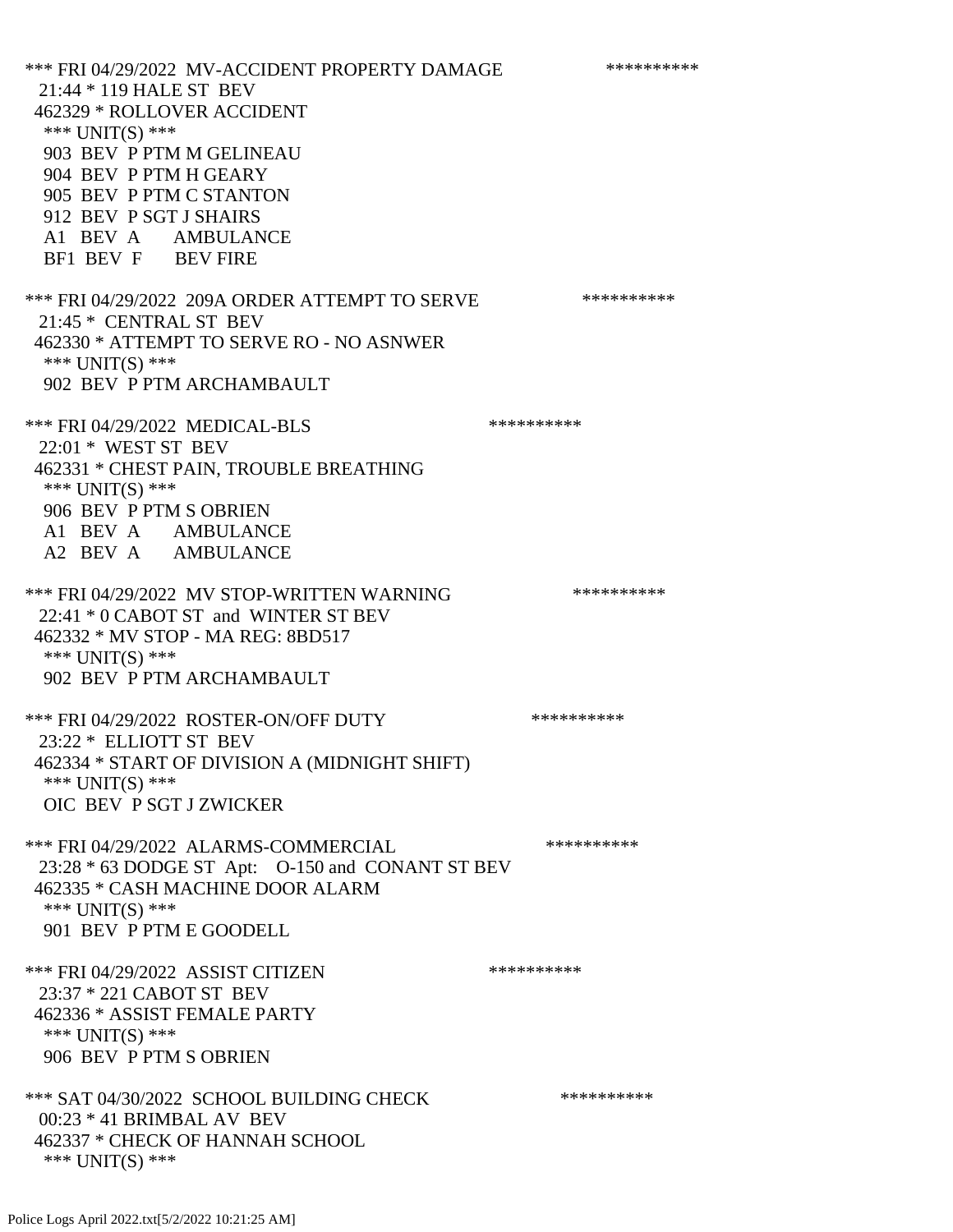### 904 BEV P PTM M GELINEAU

\*\*\* SAT 04/30/2022 TRAIN STATION CHECK \*\*\*\*\*\*\*\*\*\*\*\* 00:39 \* 0 ESSEX ST and PARRAMATTA RD BEV 462338 \* TRAIN STATION CHECK \*\*\* UNIT(S) \*\*\* 904 BEV P PTM M GELINEAU \*\*\* SAT 04/30/2022 SCHOOL BUILDING CHECK \*\*\*\*\*\*\*\*\*\*\*\* 00:40 \* 100 SOHIER RD BEV 462339 \* BHS CHECK \*\*\* UNIT(S) \*\*\* 903 BEV P PTM J MARRS \*\*\* SAT 04/30/2022 TRAIN STATION CHECK \*\*\*\*\*\*\*\*\*\*\*\* 00:42 \* 10 PARK ST BEV 462340 \* TRAIN STATION CHECK \*\*\* UNIT(S) \*\*\* 902 BEV P PTM J. PAGE \*\*\* SAT 04/30/2022 DISTURBANCE-FIGHT \*\*\*\*\*\*\*\*\*\*\*\*\*\*\* 00:58 \* 20 CABOT ST BEV 462341 \* MALE BLEEDING FROM THE HEAD \*\*\* UNIT(S) \*\*\* 901 BEV P PTM P FIDRYCH 902 BEV P PTM J. PAGE A1 BEV A AMBULANCE \*\*\* SAT 04/30/2022 BUILDING CHECK \*\*\*\*\*\*\*\*\*\* 01:02 \* BRIMBAL AV and SOHIER RD BEV 462342 \* PLAZA CHECK \*\*\* UNIT(S) \*\*\* 903 BEV P PTM J MARRS \*\*\* SAT 04/30/2022 PC-ADULT \*\*\*\*\*\*\*\*\*\*\*\*\*\* 01:04 \* RANTOUL ST BEV 462343 \* DRUNK FEMALE PARTY KICKING DOOR \*\*\* UNIT(S) \*\*\* 903 BEV P PTM J MARRS 904 BEV P PTM M GELINEAU \*\*\* SAT 04/30/2022 DIRECTED PATROL \*\*\*\*\*\*\*\*\*\* 01:21 \* 0 ELLIOTT ST and CUMMINGS CENTER BEV 462344 \* CUMMINGS CENTER CHECK \*\*\* UNIT(S) \*\*\* 901 BEV P PTM P FIDRYCH \*\*\* SAT 04/30/2022 DOMESTIC ABUSE/NO 209A \*90F \*\*\*\*\*\*\*\*\*\*\*\* 01:24 \* 348 RANTOUL ST BEV 462345 \* MALE PARTY STATES HE WAS PUNCHED \*\*\* UNIT(S) \*\*\* 901 BEV P PTM P FIDRYCH 902 BEV P PTM J. PAGE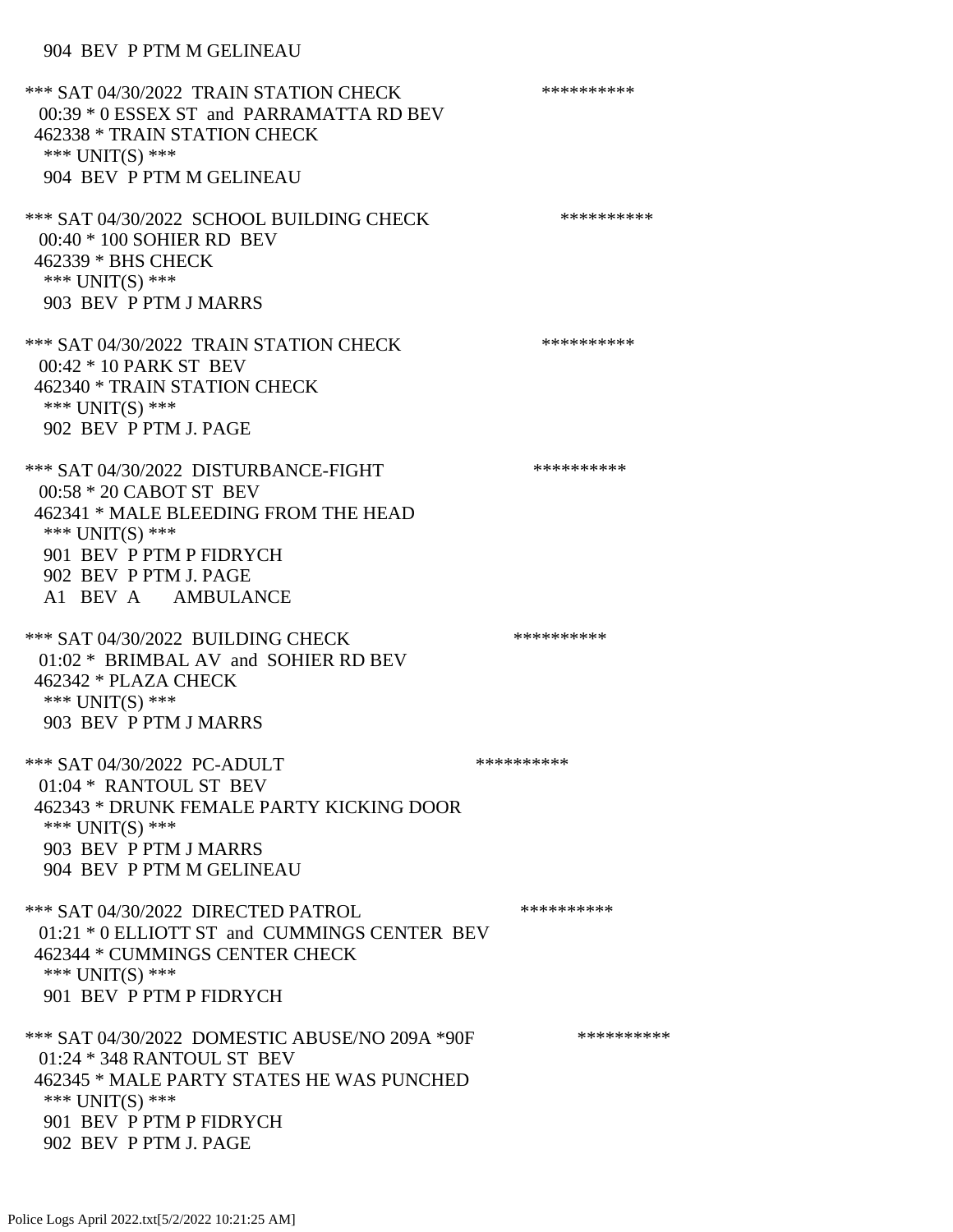\*\*\* SAT 04/30/2022 CHECK WELL BEING \*\*\*\*\*\*\*\*\*\* 02:00 \* 72 CABOT ST Apt: 6 BEV 462346 \* CHECK WELL BEING FEMALE PARTY \*\*\* UNIT(S) \*\*\* 904 BEV P PTM M GELINEAU 905 BEV P PTM G LITTLE \*\*\* SAT 04/30/2022 CHECK WELL BEING \*\*\*\*\*\*\*\*\*\*\*\*\*\* 03:17 \* 0 LOTHROP ST and DANE ST BEV 462347 \* CHECK ON MALE PARTY WHO LEFT HOUSE \*\*\* UNIT(S) \*\*\* 903 BEV P PTM J MARRS 904 BEV P PTM M GELINEAU \*\*\* SAT 04/30/2022 PARK/PLAYGROUND CHECK \*\*\*\*\*\*\*\*\*\*\*\* 03:31 \* 0 LIVINGSTONE AV BEV 462348 \* HERLIHY PARK CHECK \*\*\* UNIT(S) \*\*\* 901 BEV P PTM P FIDRYCH \*\*\* SAT 04/30/2022 DIRECTED PATROL \*\*\*\*\*\*\*\*\*\* 03:57 \* 134 MCKAY ST BEV 462349 \* BG&T PATROL \*\*\* UNIT(S) \*\*\* 901 BEV P PTM P FIDRYCH \*\*\* SAT 04/30/2022 CHECK WELL BEING \*\*\*\*\*\*\*\*\*\* 03:57 \* 91 HERRICK ST BEV 462350 \* FEMALE PARTY ELOPED FROM HOSPITAL \*\*\* UNIT(S) \*\*\* 903 BEV P PTM J MARRS \*\*\* SAT 04/30/2022 BEVERLY HOSPITAL CHECK \*\*\*\*\*\*\*\*\*\*\*\* 04:39 \* 91 HERRICK ST BEV 462351 \* HOSPITAL CHECK \*\*\* UNIT(S) \*\*\* 903 BEV P PTM J MARRS \*\*\* SAT 04/30/2022 PARK/PLAYGROUND CHECK \*\*\*\*\*\*\*\*\*\*\*\* 05:18 \* 0 LOTHROP ST BEV 462352 \* GENERAL PATROL OF INDEPENDENCE PARK. \*\*\* UNIT(S) \*\*\* 902 BEV P PTM J. PAGE \*\*\* SAT 04/30/2022 PARK/PLAYGROUND CHECK \*\*\*\*\*\*\*\*\*\* 05:26 \* 25 ESSEX ST BEV 462353 \* GENERAL PATROL OF BEVERLY COMMONS \*\*\* UNIT(S) \*\*\* 902 BEV P PTM J. PAGE \*\*\* SAT 04/30/2022 MV STOP-VERBAL WARNING \*\*\*\*\*\*\*\*\*\*\*\*\* 05:53 \* 82 RIVER ST BEV 462354 \* MV STOP 6KZ999 \*\*\* UNIT(S) \*\*\*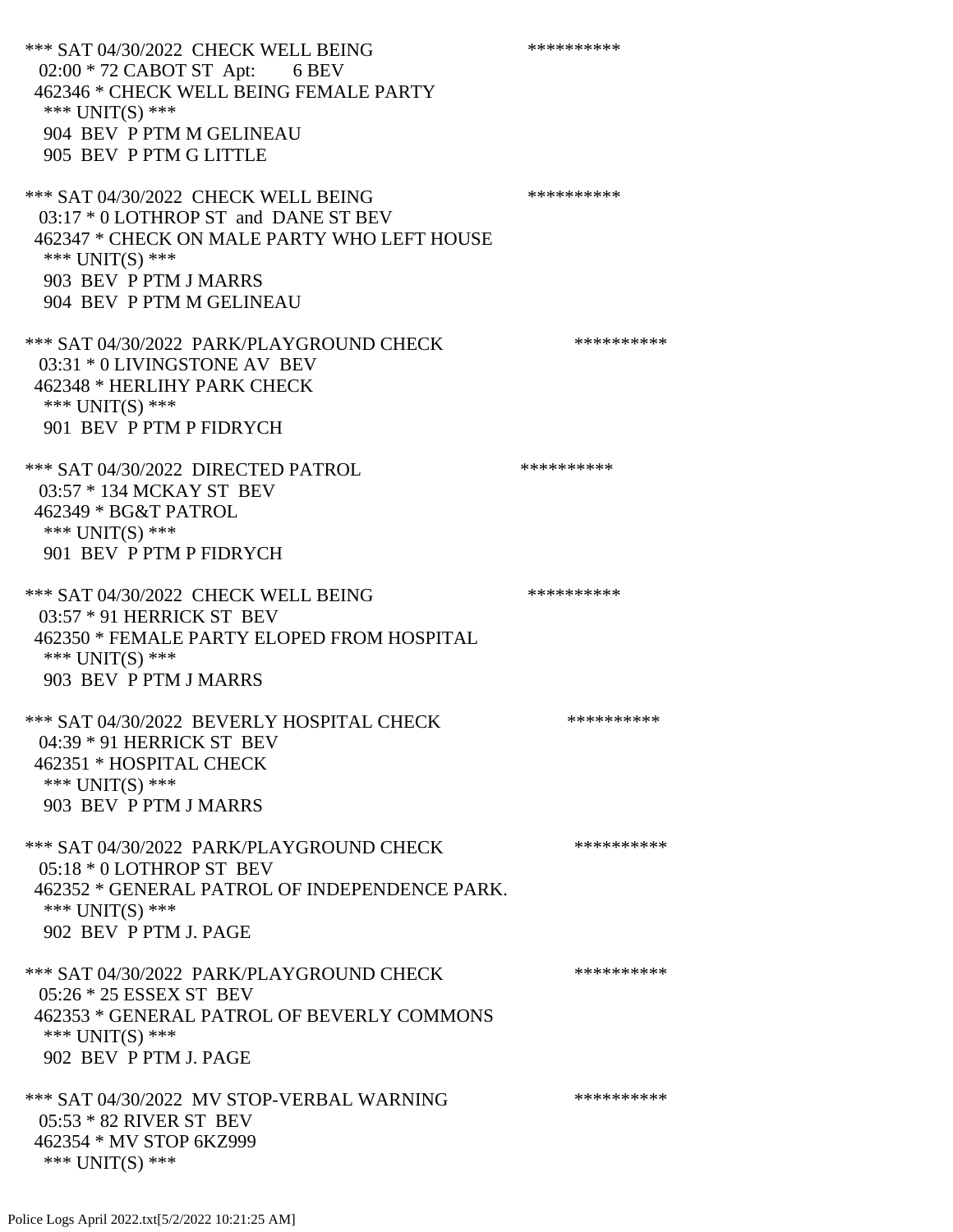902 BEV P PTM J. PAGE 903 BEV P PTM J MARRS \*\*\* SAT 04/30/2022 ALARMS-COMMERCIAL \*\*\*\*\*\*\*\*\*\* 06:28 \* 411 CABOT ST BEV 462355 \* BURGLAR ALARM \*\*\* UNIT(S) \*\*\* 903 BEV P PTM J MARRS 904 BEV P PTM M GELINEAU \*\*\* SAT 04/30/2022 MEDICAL-ALS \*\*\*\*\*\*\*\*\*\* 06:29 \* MANOR RD BEV 462356 \* POSSIBLE STROKE \*\*\* UNIT(S) \*\*\* 901 BEV P PTM P FIDRYCH \*\*\* SAT 04/30/2022 ROSTER-ON/OFF DUTY \*\*\*\*\*\*\*\*\*\* 07:23 \* ELLIOTT ST BEV 462357 \* START OF SHIFT B \*\*\* UNIT(S) \*\*\* OIC BEV P CPT R RUSSO \*\*\* SAT 04/30/2022 ALARMS-SCHOOL \*\*\*\*\*\*\*\*\*\* 08:01 \* 550 CABOT ST BEV 462358 \* CHILDRENS LEARNING CENTER FRONT DOOR OPEN \*\*\* UNIT(S) \*\*\* 903 BEV P PTM S LANE 905 BEV P PTM T SLAVIN \*\*\* SAT 04/30/2022 SCHOOL SAFETY ISSUE \*\*\*\*\*\*\*\*\*\*\*\* 09:30 \* HALE ST BEV 462359 \* INVESTIGATION OF POSSIBLE THREAT \*\*\* UNIT(S) \*\*\* 906 BEV P PTM S OBRIEN 912 BEV P SGT J SANTAMARI \*\*\* SAT 04/30/2022 DISTURBANCE-GENERAL \*\*\*\*\*\*\*\*\*\* 10:12 \* 8 STORY AV BEV 462360 \* PARTIES YELLING IN TEH STREET \*\*\* UNIT(S) \*\*\* 901 BEV P PTM J VITALE 903 BEV P PTM S LANE \*\*\* SAT 04/30/2022 ALARMS-COMMERCIAL \*\*\*\*\*\*\*\*\*\* 10:20 \* 224 ELLIOTT ST BEV 462361 \* AUDIBLE ALARM \*\*\* UNIT(S) \*\*\* 901 BEV P PTM J VITALE 903 BEV P PTM S LANE \*\*\* SAT 04/30/2022 ROSTER-OFFICER ORDERED TO WORK \*\*\*\*\*\*\*\*\*\*\* 11:31 \* ELLIOTT ST BEV 462362 \* OFC CLARIZIA ORDERED TO WORK DIV 3 \*\*\* UNIT(S) \*\*\*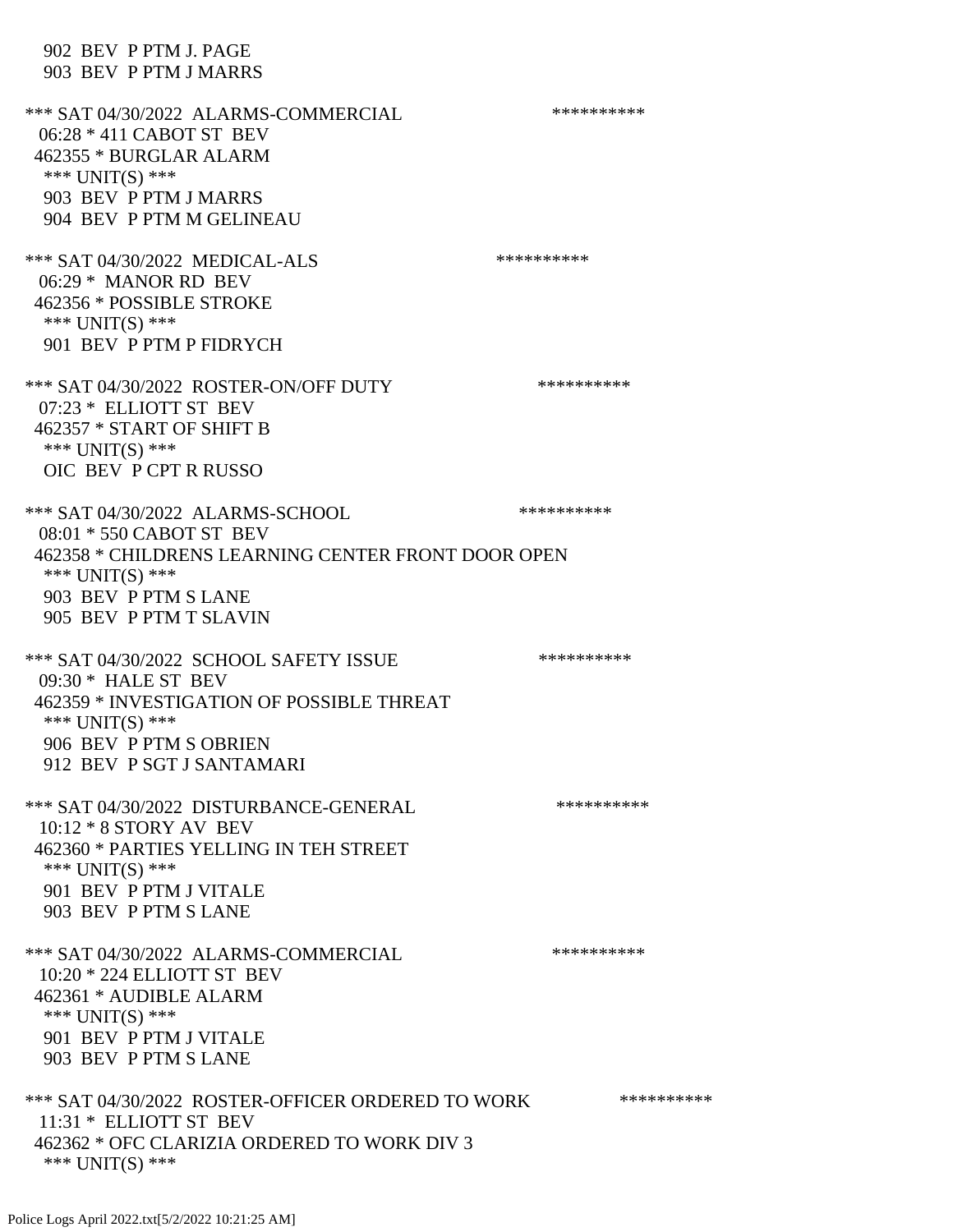\*\*\* SAT 04/30/2022 ROSTER-OFFICER ORDERED TO WORK \*\*\*\*\*\*\*\*\*\*\* 11:32 \* ELLIOTT ST BEV 462363 \* OFC NICKERSON ORDERED TO WORK DIV 3 \*\*\* UNIT(S) \*\*\* OIC BEV P LT M SUNGY \*\*\* SAT 04/30/2022 DISTURBANCE-FIGHT \*\*\*\*\*\*\*\*\*\*\*\*\*\*\* 11:39 \* 1201 BROUGHTON DR BEV 462364 \* FIGHT IN THE PARKING LOT \*\*\* UNIT(S) \*\*\* 903 BEV P PTM S LANE 906 BEV P PTL A CLARIZIA 912 BEV P SGT J SANTAMARI \*\*\* SAT 04/30/2022 FIRE-RESIDENTIAL \*\*\*\*\*\*\*\*\*\*\*\*\* 11:40 \* 576 CABOT ST BEV 462365 \* HOUSE FIRE \*\*\* UNIT(S) \*\*\* 901 BEV P PTM J VITALE 902 BEV P PTM E GOODELL 905 BEV P PTM T SLAVIN 912 BEV P SGT J SANTAMARI \*\*\* SAT 04/30/2022 MV-ACCIDENT PEDESTRIAN \*\*\*\*\*\*\*\*\*\* 13:46 \* ELLIOTT ST BEV 462366 \* CHILD STRUCK ON SCOOTER BY MV-- MINOR INJ \*\*\* UNIT(S) \*\*\* 901 BEV P PTM J VITALE 902 BEV P PTM E GOODELL \*\*\* SAT 04/30/2022 DOMESTIC ABUSE/NO 209A \*90F \*\*\*\*\*\*\*\*\*\*\*\* 14:07 \* 9 MILL ST BEV 462367 \* DAUGHTER YELLING AT MOM \*\*\* UNIT(S) \*\*\* 902 BEV P PTM E GOODELL 903 BEV P PTM S LANE 912 BEV P SGT J SANTAMARI \*\*\* SAT 04/30/2022 MEDICAL-ALS \*\*\*\*\*\*\*\*\*\* 14:35 \* ELLIOTT ST BEV 462368 \* PERSON FELL AND IS BLEEDING \*\*\* UNIT(S) \*\*\* 906 BEV P PTL A CLARIZIA \*\*\* SAT 04/30/2022 MEDICAL-BLS \*\*\*\*\*\*\*\*\*\* 14:59 \* EASTERN AV BEV 462369 \* 11 YR OLD IN NEED OF AMBULANCE \*\*\* UNIT(S) \*\*\* 901 BEV P PTM J VITALE 902 BEV P PTM E GOODELL \*\*\* SAT 04/30/2022 ALARMS-COMMERCIAL \*\*\*\*\*\*\*\*\*\*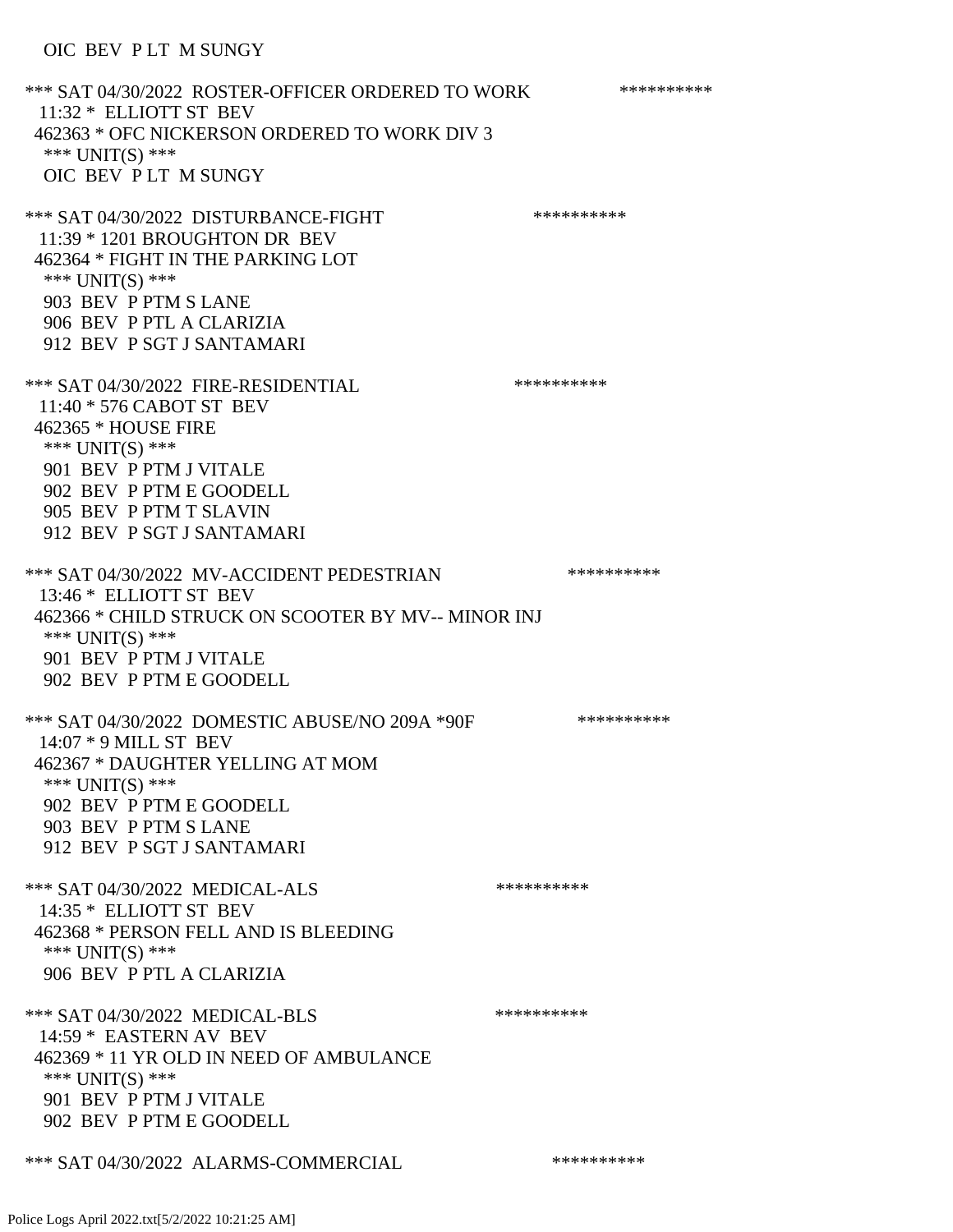15:11 \* 346 RANTOUL ST BEV 462370 \* FRONT GLASS WINDOW BREAK- ALARM \*\*\* UNIT(S) \*\*\* 905 BEV P PTM T SLAVIN \*\*\* SAT 04/30/2022 ALARMS-RESIDENTIAL \*\*\*\*\*\*\*\*\*\* 15:16 \* 18 OLD PLANTERS RD BEV 462371 \* FRONT DOOR MOTION \*\*\* UNIT(S) \*\*\* 906 BEV P PTL A CLARIZIA \*\*\* SAT 04/30/2022 ROSTER-ON/OFF DUTY \*\*\*\*\*\*\*\*\*\* 16:02 \* ELLIOTT ST BEV 462372 \* START OF SHIFT C (4-12 SHIFT) \*\*\* UNIT(S) \*\*\* OIC BEV P LT J SHAIRS \*\*\* SAT 04/30/2022 ROSTER-OFFICER ORDERED TO WORK \*\*\*\*\*\*\*\*\*\*\* 16:48 \* ELLIOTT ST BEV 462373 \* OFF. MALONE ORDERED TO WORK DIV A \*\*\* UNIT(S) \*\*\* OIC BEV P LT J SHAIRS \*\*\* SAT 04/30/2022 MEDICAL-OVERDOSE \*\*\*\*\*\*\*\*\*\* 18:37 \* OBER ST BEV 462374 \* CHECK WELL BEING \*\*\* UNIT(S) \*\*\* 904 BEV P PTM S LANE 906 BEV P PTM K COLETTI \*\*\* SAT 04/30/2022 LARCENY-ALL OTHERS \*23H \*\*\*\*\*\*\*\*\*\*\*\* 19:26 \* 29 SIMON ST BEV 462375 \* POSSIBLE ROBBERY \*\*\* UNIT(S) \*\*\* 903 BEV P PTM M GELINEAU 905 BEV P PTL A CLARIZIA 912 BEV P SGT J SANTAMARI \*\*\* SAT 04/30/2022 MEDICAL-ALS \*\*\*\*\*\*\*\*\*\* 19:41 \* DUNHAM RD BEV 462376 \* MEDICAL ISSUE AT THE MOVIE THEATER \*\*\* UNIT(S) \*\*\* 905 BEV P PTL A CLARIZIA 912 BEV P SGT J SANTAMARI DTL BEV P PTM J VITALE \*\*\* SAT 04/30/2022 MEDICAL-BLS \*\*\*\*\*\*\*\*\*\* 20:04 \* BOYLES ST BEV 462377 \* FEMALE CHEST PAIN \*\*\* UNIT(S) \*\*\* 906 BEV P PTM K COLETTI \*\*\* SAT 04/30/2022 PREVENT BREACH OF PEACE \*\*\*\*\*\*\*\*\*\* 20:51 \* 9 MILL ST BEV